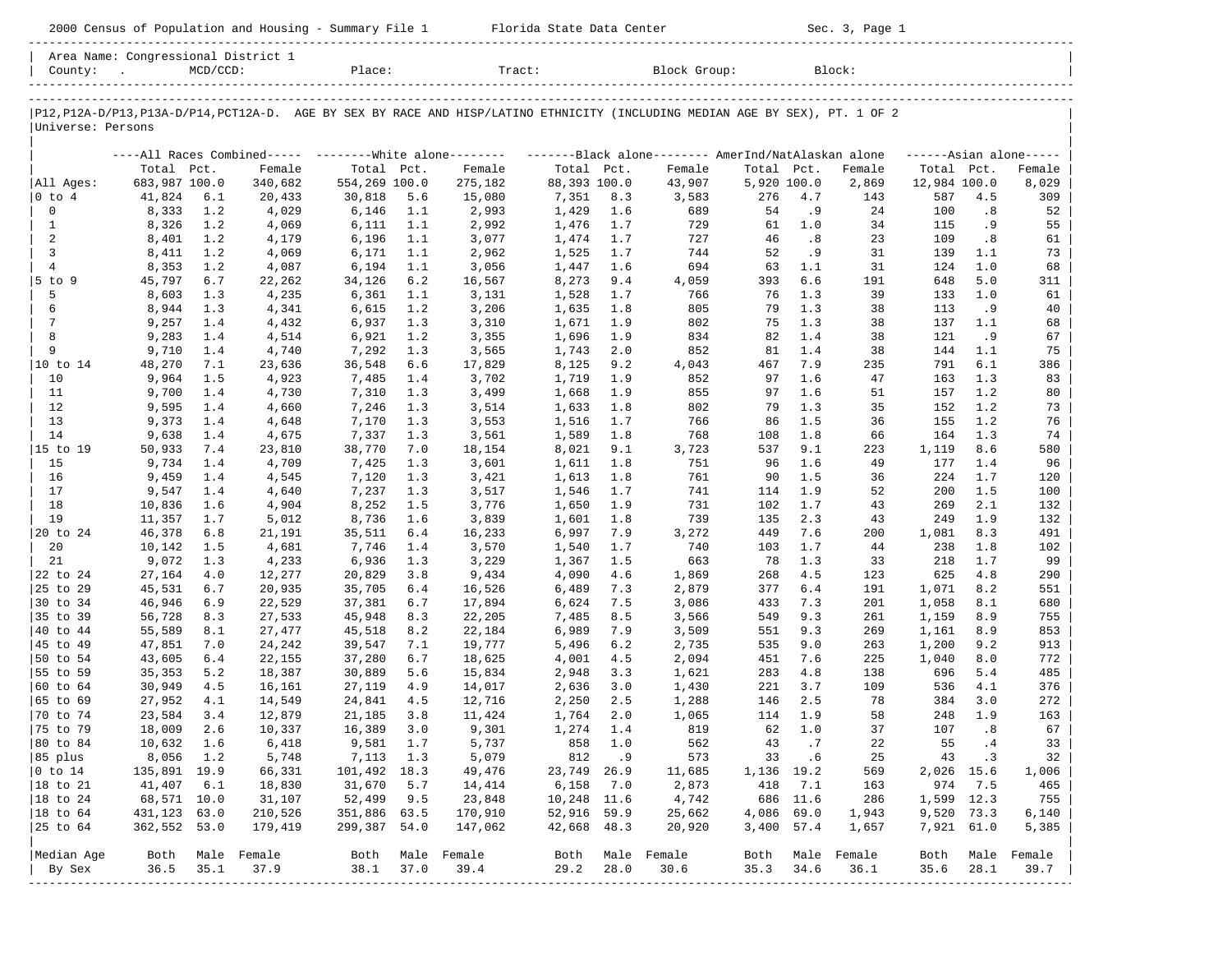|                           | 2000 Census of Population and Housing - Summary File 1 Florida State Data Center |                       |                    |               |                   |                         |              |             |                       |                                                                                                                |             | Sec. 3, Page 2             |                             |            |                  |
|---------------------------|----------------------------------------------------------------------------------|-----------------------|--------------------|---------------|-------------------|-------------------------|--------------|-------------|-----------------------|----------------------------------------------------------------------------------------------------------------|-------------|----------------------------|-----------------------------|------------|------------------|
|                           | Area Name: Congressional District 1<br>County: .                                 | $MCD/CCD$ :           |                    |               | Place:            |                         | Tract:       |             |                       | Block Group:                                                                                                   |             | Block:                     |                             |            |                  |
| Universe: Persons         |                                                                                  |                       |                    |               |                   |                         |              |             |                       | P12E-I/P13E-I/PCT12E-I. AGE BY SEX BY RACE AND HISP/LATINO ETHNICITY (INCLUDING MEDIAN AGE BY SEX), PT. 2 OF 2 |             |                            |                             |            |                  |
|                           | Hawaiian/OthPacifIsl alone                                                       |                       |                    |               |                   | -Some Other Race alone- |              |             | --Two or More Races-- |                                                                                                                |             | --Hisp/Latino (any race)-- | --White alone, Not Latino-- |            |                  |
|                           |                                                                                  | Total Pct.            | Female             | Total Pct.    |                   | Female                  | Total Pct.   |             | Female                | Total Pct.                                                                                                     |             | Female                     | Total Pct.                  |            | Female           |
| All Ages:                 |                                                                                  | 716 100.0             | 342                | $6,209$ 100.0 |                   | 2,701                   | 15,496 100.0 |             | 7,652                 | 20,339 100.0                                                                                                   |             | 9,252                      | 542,609 100.0               |            | 269,821          |
| $0$ to $4$<br>$\mathbf 0$ | 38<br>5                                                                          | 5.3<br>.7             | 13<br>$\mathbf{1}$ | 569<br>137    | 9.2<br>2.2        | 269<br>65               | 2,185<br>462 | 14.1<br>3.0 | 1,036<br>205          | 1,846<br>402                                                                                                   | 9.1<br>2.0  | 895<br>173                 | 29,863<br>5,937             | 5.5<br>1.1 | 14,612           |
| $\mathbf{1}$              | 12                                                                               | 1.7                   | 3                  | 97            | 1.6               | 36                      | 454          | 2.9         | 220                   | 362                                                                                                            | 1.8         | 187                        | 5,933                       | 1.1        | 2,902<br>2,891   |
| 2                         | 5                                                                                | .7                    | 2                  | 118           | 1.9               | 57                      | 453          | 2.9         | 232                   | 391                                                                                                            | 1.9         | 197                        | 5,989                       | 1.1        | 2,973            |
| $\overline{3}$            | 8                                                                                | 1.1                   | $\overline{4}$     | 103           | 1.7               | 58                      | 413          | 2.7         | 197                   | 362                                                                                                            | 1.8         | 182                        | 5,977                       | 1.1        | 2,871            |
| $\overline{4}$            | 8                                                                                | 1.1                   | 3                  | 114           | 1.8               | 53                      | 403          | 2.6         | 182                   | 329                                                                                                            | 1.6         | 156                        | 6,027                       | 1.1        | 2,975            |
| $5$ to $9$                | 38                                                                               | 5.3                   | 15                 | 565           | 9.1               | 270                     | 1,754        | 11.3        | 849                   | 1,730                                                                                                          | 8.5         | 854                        | 33,233                      | 6.1        | 16,120           |
| 5                         | 10                                                                               | 1.4                   | 5                  | 107           | 1.7               | 54                      | 388          | 2.5         | 179                   | 316                                                                                                            | 1.6         | 144                        | 6,206                       | 1.1        | 3,063            |
| 6<br>7                    | 3<br>10                                                                          | .4<br>1.4             | 2<br>3             | 150<br>90     | 2.4<br>1.4        | 72<br>48                | 349<br>337   | 2.3<br>2.2  | 178<br>163            | 371<br>354                                                                                                     | 1.8<br>1.7  | 185<br>185                 | 6,445<br>6,737              | 1.2<br>1.2 | 3,122<br>3,205   |
| 8                         | 5                                                                                | .7                    | $\mathbf 1$        | 120           | 1.9               | 58                      | 338          | 2.2         | 161                   | 344                                                                                                            | 1.7         | 182                        | 6,739                       | 1.2        | 3,256            |
| 9                         | 10                                                                               | 1.4                   | $\overline{4}$     | 98            | 1.6               | 38                      | 342          | 2.2         | 168                   | 345                                                                                                            | 1.7         | 158                        | 7,106                       | 1.3        | 3,474            |
| 10 to 14                  | 55                                                                               | 7.7                   | 25                 | 511           | 8.2               | 254                     | 1,773        | 11.4        | 864                   | 1,648                                                                                                          | 8.1         | 824                        | 35,634                      | 6.6        | 17,382           |
| 10                        | 13                                                                               | 1.8                   | $7\phantom{.0}$    | 105           | 1.7               | 47                      | 382          | 2.5         | 185                   | 343                                                                                                            | 1.7         | 169                        | 7,288                       | 1.3        | 3,608            |
| 11                        | 8                                                                                | 1.1                   | $\overline{4}$     | 110           | 1.8               | 58                      | 350          | 2.3         | 183                   | 353                                                                                                            | 1.7         | 174                        | 7,107                       | 1.3        | 3,403            |
| 12<br>13                  | $\overline{4}$<br>15                                                             | .6<br>2.1             | $\mathbf{1}$<br>6  | 95            | 1.5<br>1.8        | 54<br>54                | 386<br>319   | 2.5<br>2.1  | 181<br>157            | 332                                                                                                            | 1.6         | 167                        | 7,071                       | 1.3        | 3,430            |
| 14                        | 15                                                                               | 2.1                   | $7\phantom{.0}$    | 112<br>89     | 1.4               | 41                      | 336          | 2.2         | 158                   | 310<br>310                                                                                                     | 1.5<br>1.5  | 164<br>150                 | 7,006<br>7,162              | 1.3<br>1.3 | 3,470<br>3,471   |
| 15 to 19                  |                                                                                  | 92 12.8               | 43                 | 705           | 11.4              | 262                     | 1,689        | 10.9        | 825                   | 1,981                                                                                                          | 9.7         | 798                        | 37,736                      | 7.0        | 17,715           |
| 15                        | 18                                                                               | 2.5                   | 12                 | 91            | 1.5               | 40                      | 316          | 2.0         | 160                   | 309                                                                                                            | 1.5         | 151                        | 7,235                       | 1.3        | 3,502            |
| 16                        | 11                                                                               | 1.5                   | 5                  | 84            | 1.4               | 39                      | 317          | 2.0         | 163                   | 296                                                                                                            | 1.5         | 136                        | 6,951                       | 1.3        | 3,344            |
| 17                        | 10                                                                               | 1.4                   | $\overline{4}$     | 100           | 1.6               | 49                      | 340          | 2.2         | 177                   | 347                                                                                                            | 1.7         | 162                        | 7,030                       | 1.3        | 3,423            |
| 18                        | 21                                                                               | 2.9                   | 5                  | 193           | 3.1               | 54                      | 349          | 2.3         | 163                   | 450                                                                                                            | 2.2         | 136                        | 8,046                       | 1.5        | 3,710            |
| 19<br>20 to 24            | 32<br>95                                                                         | 4.5<br>13.3           | 17<br>46           | 237<br>909    | 3.8<br>14.6       | 80<br>326               | 367<br>1,336 | 2.4<br>8.6  | 162<br>623            | 579<br>2,284                                                                                                   | 2.8<br>11.2 | 213<br>853                 | 8,474<br>34,431             | 1.6<br>6.3 | 3,736            |
| 20                        | 21                                                                               | 2.9                   | 6                  | 193           | 3.1               | 72                      | 301          | 1.9         | 147                   | 471                                                                                                            | 2.3         | 181                        | 7,536                       | 1.4        | 15,816<br>3,483  |
| 21                        | 19                                                                               | 2.7                   | 10                 | 192           | 3.1               | 71                      | 262          | 1.7         | 128                   | 456                                                                                                            | 2.2         | 161                        | 6,725                       | 1.2        | 3,153            |
| 22 to 24                  | 55                                                                               | 7.7                   | 30                 | 524           | 8.4               | 183                     | 773          | 5.0         | 348                   | 1,357                                                                                                          | 6.7         | 511                        | 20,170                      | 3.7        | 9,180            |
| 25 to 29                  | 69                                                                               | 9.6                   | 32                 | 782           | 12.6              | 282                     | 1,038        | 6.7         | 474                   | 1,987                                                                                                          | 9.8         | 779                        | 34,720                      | 6.4        | 16,145           |
| 30 to 34                  | 60                                                                               | 8.4                   | 24                 | 531           | 8.6               | 241                     | 859          | 5.5         | 403                   | 1,692                                                                                                          | 8.3         | 731                        | 36,424                      | 6.7        | 17,502           |
| 35 to 39                  | 66                                                                               | 9.2                   | 36                 | 536           | 8.6               | 239                     | 985          | $6.4$       | 471                   | 1,810                                                                                                          | 8.9         | 807                        | 44,878                      | 8.3        | 21,726           |
| 40 to 44<br>45 to 49      | 65<br>45                                                                         | 9.1<br>6.3            | 30<br>21           | 418<br>257    | 6.7<br>4.1        | 189<br>129              | 887<br>771   | 5.7<br>5.0  | 443<br>404            | 1,482<br>1,080                                                                                                 | 7.3<br>5.3  | 676<br>499                 | 44,583<br>38,830            | 8.2<br>7.2 | 21,769<br>19,456 |
| 50 to 54                  | 37                                                                               | 5.2                   | 19                 | 162           | 2.6               | 80                      | 634          | 4.1         | 340                   | 760                                                                                                            | 3.7         | 383                        | 36,752                      | 6.8        | 18,357           |
| 55 to 59                  | 21                                                                               | 2.9                   | 14                 | 77            | 1.2               | 43                      | 439          | 2.8         | 252                   | 508                                                                                                            | 2.5         | 274                        | 30,513                      | 5.6        | 15,636           |
| 60 to 64                  | 16                                                                               | 2.2                   | 10                 | 55            | .9                | 31                      | 366          | 2.4         | 188                   | 455                                                                                                            | 2.2         | 251                        | 26,758                      | 4.9        | 13,820           |
| 65 to 69                  | 10                                                                               | 1.4                   | 8                  | 54            | .9                | 32                      | 267          | 1.7         | 155                   | 382                                                                                                            | 1.9         | 220                        | 24,546                      | 4.5        | 12,545           |
| $ 70 \text{ to } 74$      |                                                                                  | $2 \quad .3$          | 1                  | 37            | .6                | 27                      | 234          | 1.5         | 141                   | 317                                                                                                            | 1.6         | 182                        | 20,934                      | 3.9        | 11,285           |
| 75 to 79                  | $\overline{4}$                                                                   | .6                    | 3                  | 18            | .3                | 10                      | 155          | 1.0         | 100                   | 181                                                                                                            | .9          | 92                         | 16,242                      | 3.0        | 9,228            |
| 80 to 84                  | $\overline{\mathbf{c}}$                                                          | .3                    | 2                  | 15            | $\cdot$ 2         | 11                      | 78           | .5          | 51                    | 108                                                                                                            | .5          | 68                         | 9,492                       | 1.7        | 5,682            |
| 85 plus<br>$0$ to $14$    | $\mathbf{1}$                                                                     | $\cdot$ 1<br>131 18.3 | $\mathsf 0$<br>53  | 8<br>1,645    | $\cdot$ 1<br>26.5 | 6<br>793                | 46<br>5,712  | .3<br>36.9  | 33<br>2,749           | 88<br>5,224                                                                                                    | .4<br>25.7  | 66<br>2,573                | 7,040<br>98,730 18.2        | 1.3        | 5,025<br>48,114  |
| 18 to 21                  | 93                                                                               | 13.0                  | 38                 | 815           | 13.1              | 277                     | 1,279        | 8.3         | 600                   | 1,956                                                                                                          | 9.6         | 691                        | 30,781                      | 5.7        | 14,082           |
| 18 to 24                  | 148                                                                              | 20.7                  | 68                 | 1,339         | 21.6              | 460                     | 2,052 13.2   |             | 948                   | 3,313 16.3                                                                                                     |             | 1,202                      | 50,951                      | 9.4        | 23,262           |
| 18 to 64                  | 527                                                                              | 73.6                  | 254                | 4,157 67.0    |                   | 1,694                   | 8,031        | 51.8        | 3,923                 | 13,087 64.3                                                                                                    |             | 5,602                      | 344,409                     | 63.5       | 167,673          |
| 25 to 64                  | 379                                                                              | 52.9                  | 186                | 2,818 45.4    |                   | 1,234                   | 5,979        | 38.6        | 2,975                 | 9,774 48.1                                                                                                     |             | 4,400                      | 293,458 54.1                |            | 144,411          |
|                           |                                                                                  |                       |                    |               |                   |                         |              |             |                       |                                                                                                                |             |                            |                             |            |                  |
| Median Age                | Both                                                                             |                       | Male Female        | Both          | Male              | Female                  | Both         |             | Male Female           | Both                                                                                                           |             | Male Female                | Both                        |            | Male Female      |
| By Sex                    | 27.6                                                                             | 26.3                  | 29.3               | 24.1          | 24.0              | 24.4                    | 21.2         | 20.6        | 21.8                  | 26.7                                                                                                           | 26.1        | 27.7                       | 38.3                        | 37.1       | 39.5             |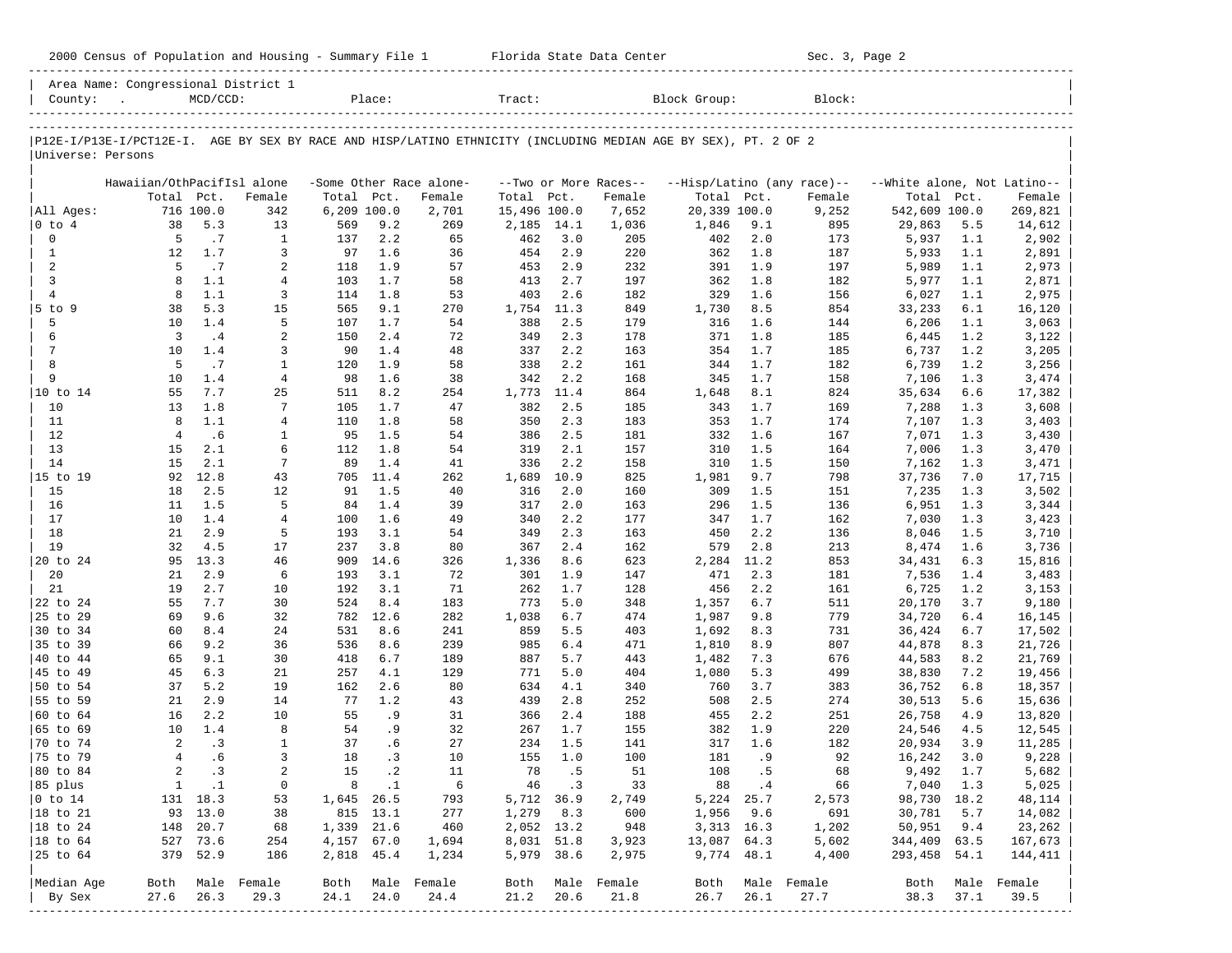|                                        |                                                |             |                                   |                      |            | 2000 Census of Population and Housing - Summary File 1 Florida State Data Center |                       |            |                                                                                                                               |             |            | Sec. 3, Page 1 |                  |             |                      |
|----------------------------------------|------------------------------------------------|-------------|-----------------------------------|----------------------|------------|----------------------------------------------------------------------------------|-----------------------|------------|-------------------------------------------------------------------------------------------------------------------------------|-------------|------------|----------------|------------------|-------------|----------------------|
|                                        | Area Name: Congressional District 2<br>County: | $MCD/CCD$ : |                                   | Place:               |            | Tract:                                                                           |                       |            | Block Group:                                                                                                                  |             |            | Block:         |                  |             |                      |
| Universe: Persons                      |                                                |             |                                   |                      |            |                                                                                  |                       |            | P12, P12A-D/P13, P13A-D/P14, PCT12A-D. AGE BY SEX BY RACE AND HISP/LATINO ETHNICITY (INCLUDING MEDIAN AGE BY SEX), PT. 1 OF 2 |             |            |                |                  |             |                      |
|                                        |                                                |             |                                   |                      |            |                                                                                  |                       |            | ----All Races Combined----- --------White alone------- ----------Black alone-------- AmerInd/NatAlaskan alone                 |             |            |                |                  |             | $----Asian alone---$ |
|                                        | Total                                          | Pct.        | Female                            | Total Pct.           |            | Female                                                                           | Total Pct.            |            | Female                                                                                                                        | Total Pct.  |            | Female         | Total Pct.       |             | Female               |
| All Ages:                              | 678,025 100.0                                  |             | 338,769                           | 479,342 100.0        |            | 239,442                                                                          | 170,670 100.0         |            | 85,819                                                                                                                        | 3,565 100.0 |            | 1,659          | 7,746 100.0      |             | 4,277                |
| 0 to 4                                 | 39,988                                         | 5.9         | 19,456                            | 25,592               | 5.3        | 12,317                                                                           | 11,825                | 6.9        | 5,879                                                                                                                         | 177         | 5.0        | 74             | 490              | 6.3         | 247                  |
| $\mathbf 0$                            | 8,144                                          | 1.2         | 3,938                             | 5,183                | 1.1        | 2,469                                                                            | 2,380                 | 1.4        | 1,186                                                                                                                         | 32          | .9         | 13             | 101              | 1.3         | 41                   |
| 1                                      | 8,113                                          | 1.2         | 3,915                             | 5,150                | 1.1        | 2,452                                                                            | 2,442                 | 1.4        | 1,212                                                                                                                         | 43          | 1.2        | 13             | 111              | 1.4         | 59                   |
| 2<br>3                                 | 7,935                                          | 1.2         | 3,910                             | 5,014                | 1.0        | 2,490                                                                            | 2,418                 | 1.4        | 1,175                                                                                                                         | 30<br>37    | .8<br>1.0  | 13<br>17       | 101<br>85        | 1.3<br>1.1  | 50                   |
| 4                                      | 7,840<br>7,956                                 | 1.2<br>1.2  | 3,799<br>3,894                    | 5,062<br>5,183       | 1.1<br>1.1 | 2,392<br>2,514                                                                   | 2,267<br>2,318        | 1.3<br>1.4 | 1,141<br>1,165                                                                                                                | 35          | 1.0        | 18             | 92               | 1.2         | 51<br>46             |
| $5$ to $9$                             | 43,187                                         | 6.4         | 21,187                            | 27,857               | 5.8        | 13,555                                                                           | 13,073                | 7.7        | 6,525                                                                                                                         | 218         | 6.1        | 115            | 426              | 5.5         | 233                  |
| 5                                      | 8,107                                          | 1.2         | 4,006                             | 5,346                | 1.1        | 2,619                                                                            | 2,297                 | 1.3        | 1,162                                                                                                                         | 36          | 1.0        | 18             | 85               | 1.1         | 42                   |
| 6                                      | 8,342                                          | 1.2         | 4,064                             | 5,318                | 1.1        | 2,581                                                                            | 2,560                 | 1.5        | 1,255                                                                                                                         | 36          | 1.0        | 16             | 74               | 1.0         | 46                   |
| 7                                      | 8,687                                          | 1.3         | 4,234                             | 5,672                | 1.2        | 2,755                                                                            | 2,581                 | 1.5        | 1,278                                                                                                                         | 41          | 1.2        | 26             | 94               | 1.2         | 47                   |
| 8                                      | 8,887                                          | 1.3         | 4,300                             | 5,634                | 1.2        | 2,708                                                                            | 2,809                 | 1.6        | 1,365                                                                                                                         | 57          | 1.6        | 28             | 86               | 1.1         | 50                   |
| 9                                      | 9,164                                          | 1.4         | 4,583                             | 5,887                | 1.2        | 2,892                                                                            | 2,826                 | 1.7        | 1,465                                                                                                                         | 48          | 1.3        | 27             | 87               | 1.1         | 48                   |
| 10 to 14                               | 45,219                                         | 6.7         | 22,040                            | 29,934               | 6.2        | 14,542                                                                           | 13,229                | 7.8        | 6,531                                                                                                                         | 261         | 7.3        | 120            | 457              | 5.9         | 216                  |
| 10                                     | 9,179                                          | 1.4         | 4,472                             | 5,951                | 1.2        | 2,888                                                                            | 2,789                 | 1.6        | 1,385                                                                                                                         | 54          | 1.5        | 22             | 91               | 1.2         | 46                   |
| 11                                     | 8,923                                          | 1.3         | 4,341                             | 5,857                | 1.2        | 2,817                                                                            | 2,669                 | 1.6        | 1,333                                                                                                                         | 46          | 1.3        | 26             | 83               | 1.1         | 29                   |
| 12<br>13                               | 8,948                                          | 1.3         | 4,353                             | 5,927                | 1.2        | 2,838                                                                            | 2,603                 | 1.5        | 1,296                                                                                                                         | 61          | 1.7        | 28             | 92               | 1.2<br>1.2  | 48                   |
| 14                                     | 8,998<br>9,171                                 | 1.3<br>1.4  | 4,450<br>4,424                    | 6,051<br>6,148       | 1.3<br>1.3 | 3,009<br>2,990                                                                   | 2,554<br>2,614        | 1.5<br>1.5 | 1,258<br>1,259                                                                                                                | 45<br>55    | 1.3<br>1.5 | 21<br>23       | 94<br>97         | 1.3         | 43<br>50             |
| 15 to 19                               | 56,318                                         | 8.3         | 28,225                            | 36,269               | 7.6        | 18,079                                                                           | 17,486                | 10.2       | 8,891                                                                                                                         | 296         | 8.3        | 151            | 631              | 8.1         | 324                  |
| 15                                     | 9,393                                          | 1.4         | 4,523                             | 6,351                | 1.3        | 3,073                                                                            | 2,647                 | 1.6        | 1,259                                                                                                                         | 59          | 1.7        | 34             | 81               | 1.0         | 35                   |
| 16                                     | 9,436                                          | 1.4         | 4,512                             | 6,271                | 1.3        | 3,033                                                                            | 2,762                 | 1.6        | 1,282                                                                                                                         | 65          | 1.8        | 31             | 101              | 1.3         | 53                   |
| 17                                     | 9,562                                          | 1.4         | 4,641                             | 6,299                | 1.3        | 3,031                                                                            | 2,824                 | 1.7        | 1,391                                                                                                                         | 56          | 1.6        | 29             | 101              | 1.3         | 52                   |
| 18                                     | 12,164                                         | 1.8         | 6,278                             | 7,624                | 1.6        | 3,894                                                                            | 3,968                 | 2.3        | 2,089                                                                                                                         | 47          | 1.3        | 25             | 140              | 1.8         | 79                   |
| 19                                     | 15,763                                         | 2.3         | 8,271                             | 9,724                | 2.0        | 5,048                                                                            | 5,285                 | 3.1        | 2,870                                                                                                                         | 69          | 1.9        | 32             | 208              | 2.7         | 105                  |
| 20 to 24                               | 63,400                                         | 9.4         | 30,354                            | 39,293               | 8.2        | 18,761                                                                           | 20,675 12.1           |            | 10,085                                                                                                                        | 260         | 7.3        | 112            | 864              | 11.2        | 448                  |
| 20                                     | 15,661                                         | 2.3         | 7,850                             | 9,731                | 2.0        | 4,825                                                                            | 5,160                 | 3.0        | 2,658                                                                                                                         | 51          | 1.4        | 27             | 196              | 2.5         | 94                   |
| 21                                     | 13,892                                         | 2.0         | 6,776                             | 8,626                | 1.8        | 4,254                                                                            | 4,550                 | 2.7        | 2,192                                                                                                                         | 60          | 1.7        | 24             | 175              | 2.3         | 96                   |
| 22 to 24<br>25 to 29                   | 33,847                                         | 5.0         | 15,728                            | 20,936               | 4.4        | 9,682                                                                            | 10,965                | 6.4<br>8.4 | 5,235                                                                                                                         | 149         | 4.2        | 61<br>111      | 493<br>876       | 6.4<br>11.3 | 258                  |
| 30 to 34                               | 48,009<br>45,893                               | 7.1<br>6.8  | 22,393<br>21,519                  | 30,936<br>31,387     | 6.5<br>6.5 | 14,607<br>14,880                                                                 | 14,345<br>12,194      | 7.1        | 6,624<br>5,638                                                                                                                | 251<br>285  | 7.0<br>8.0 | 101            | 776              | 10.0        | 433<br>409           |
| 35 to 39                               | 51,706                                         | 7.6         | 24,826                            | 36,471               | 7.6        | 17,583                                                                           | 13,014                | 7.6        | 6,188                                                                                                                         | 333         | 9.3        | 153            | 711              | 9.2         | 402                  |
| 40 to 44                               | 52,206                                         | 7.7         | 25,692                            | 37,506               | 7.8        | 18,545                                                                           | 12,787                | 7.5        | 6,200                                                                                                                         | 337         | 9.5        | 159            | 619              | 8.0         | 370                  |
| 45 to 49                               | 48,001                                         | 7.1         | 24,049                            | 35,676               | 7.4        | 17,795                                                                           | 10,656                | 6.2        | 5,360                                                                                                                         | 322         | 9.0        | 170            | 539              | 7.0         | 347                  |
| 50 to 54                               | 42,960                                         | 6.3         | 21,461                            | 33,948               | 7.1        | 16,784                                                                           | 7,703                 | 4.5        | 3,941                                                                                                                         | 278         | 7.8        | 124            | 419              | 5.4         | 288                  |
| 55 to 59                               | 33,576                                         | 5.0         | 17,231                            | 27,122               | 5.7        | 13,732                                                                           | 5,507                 | 3.2        | 3,010                                                                                                                         | 187         | 5.2        | 90             | 314              | 4.1         | 178                  |
| 60 to 64                               | 27,669                                         | 4.1         | 14,288                            | 22,344               | 4.7        | 11,332                                                                           | 4,627                 | 2.7        | 2,590                                                                                                                         | 131         | 3.7        | 62             | 237              | 3.1         | 137                  |
| 65 to 69                               | 23,502                                         | 3.5         | 12,209                            | 19,070               | 4.0        | 9,756                                                                            | 3,957                 | 2.3        | 2,183                                                                                                                         | 90          | 2.5        | 42             | 164              | 2.1         | 112                  |
| 70 to 74                               | 20,661                                         | 3.0         | 11,373                            | 16,995 3.5           |            | 9,157                                                                            | 3,281                 | 1.9        | 1,998                                                                                                                         | 74          | 2.1        | 40             |                  | 105 1.4     | 67                   |
| 75 to 79                               | 16,097                                         | 2.4         | 9,415                             | 13,276               | 2.8        | 7,649                                                                            | 2,563                 | 1.5        | 1,621                                                                                                                         | 33          | .9         | 15             | 61               | .8          | 36                   |
| 80 to 84                               | 10,546                                         | 1.6         | 6,588                             | 8,538                | 1.8        | 5,295                                                                            | 1,881                 | 1.1        | 1,225                                                                                                                         | 18          | .5         | 11             | 37               | .5          | 19                   |
| 85 plus<br>$ 0 \t\t \text{to} \t\t 14$ | 9,087<br>128,394 18.9                          | 1.3         | 6,463<br>62,683                   | 7,128<br>83,383 17.4 | 1.5        | 5,073<br>40,414                                                                  | 1,867<br>38, 127 22.3 | 1.1        | 1,330<br>18,935                                                                                                               | 14<br>656   | .4<br>18.4 | - 9<br>309     | 20<br>1,373 17.7 | $\cdot$ 3   | 11<br>696            |
| 18 to 21                               | 57,480                                         | 8.5         | 29,175                            | 35,705               | 7.4        | 18,021                                                                           | 18,963 11.1           |            | 9,809                                                                                                                         | 227         | 6.4        | 108            | 719              | 9.3         | 374                  |
| $ 18$ to $24$                          | 91,327 13.5                                    |             | 44,903                            | 56,641 11.8          |            | 27,703                                                                           | 29,928 17.5           |            | 15,044                                                                                                                        | 376         | 10.5       | 169            | 1,212 15.6       |             | 632                  |
| $ 18$ to $64$                          | 441,347 65.1                                   |             | 216,362                           | 312,031 65.1         |            | 152,961                                                                          | 110,761 64.9          |            | 54,595                                                                                                                        | 2,500       | 70.1       | 1,139          | 5,703 73.6       |             | 3,196                |
| 25 to 64                               | 350,020 51.6                                   |             | 171,459                           | 255,390 53.3         |            | 125,258                                                                          | 80,833 47.4           |            | 39,551                                                                                                                        | 2,124       | 59.6       | 970            | 4,491 58.0       |             | 2,564                |
|                                        |                                                |             |                                   |                      |            |                                                                                  |                       |            |                                                                                                                               |             |            |                |                  |             |                      |
| Median Age                             | Both                                           |             | Male Female                       |                      |            | Both Male Female                                                                 | Both                  |            | Male Female                                                                                                                   | Both        | Male       | Female         | Both             |             | Male Female          |
| By Sex                                 | 34.7                                           | 33.5        | 35.9<br>------------------------- | 37.6                 | 36.5       | 38.7                                                                             | 28.1                  | 27.6       | 28.7                                                                                                                          | 35.6        | 34.8       | 36.7           | 30.7             | 28.8        | 32.8                 |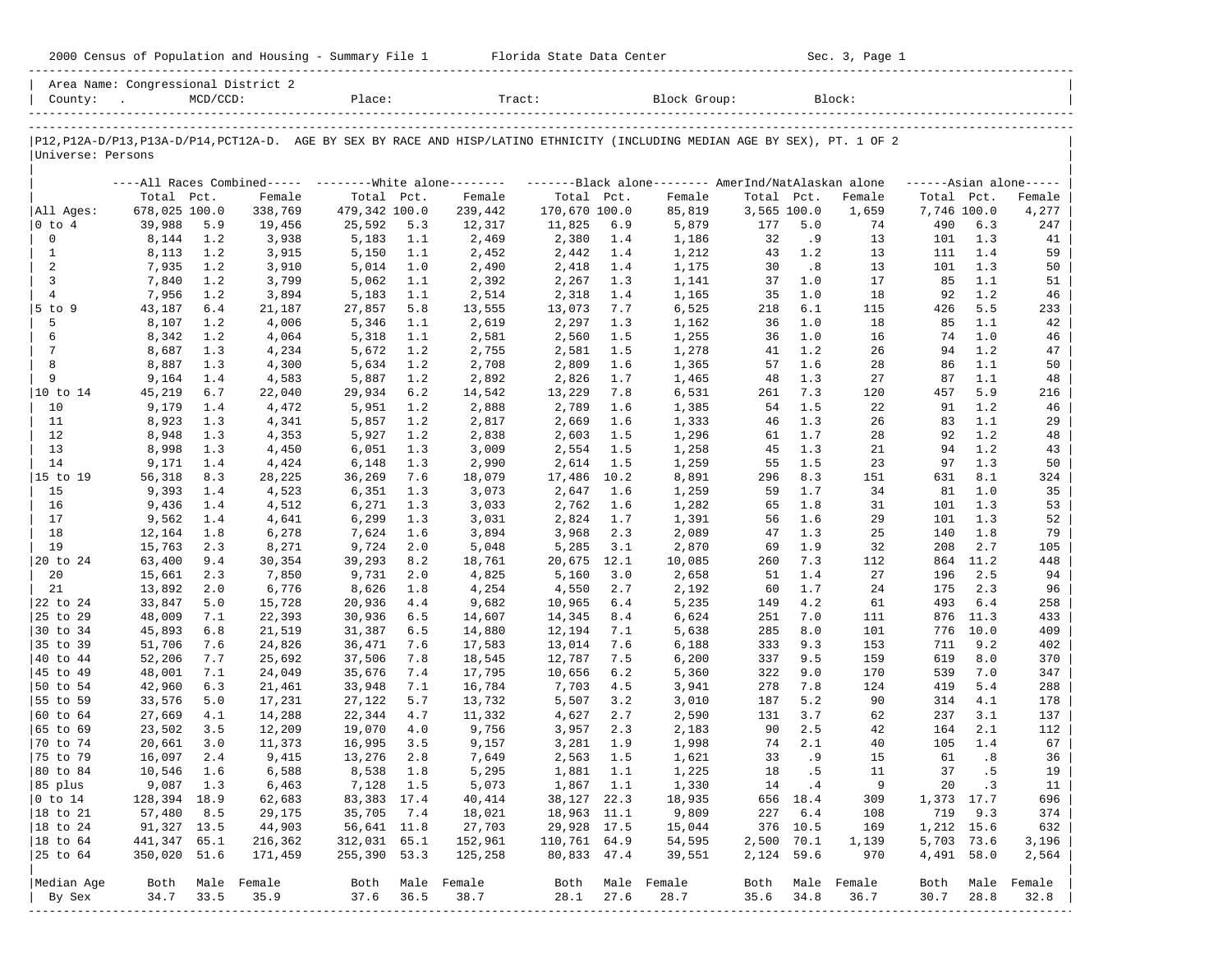|                           | 2000 Census of Population and Housing - Summary File 1 Florida State Data Center |               |                     |             |                   |                         |              |             |                       |                                                                                                                |            | Sec. 3, Page 2             |                             |            |                  |
|---------------------------|----------------------------------------------------------------------------------|---------------|---------------------|-------------|-------------------|-------------------------|--------------|-------------|-----------------------|----------------------------------------------------------------------------------------------------------------|------------|----------------------------|-----------------------------|------------|------------------|
|                           | Area Name: Congressional District 2<br>County:                                   | $MCD/CCD$ :   |                     |             | Place:            |                         | Tract:       |             |                       | Block Group:                                                                                                   |            | Block:                     |                             |            |                  |
|                           |                                                                                  |               |                     |             |                   |                         |              |             |                       | P12E-I/P13E-I/PCT12E-I. AGE BY SEX BY RACE AND HISP/LATINO ETHNICITY (INCLUDING MEDIAN AGE BY SEX), PT. 2 OF 2 |            |                            |                             |            |                  |
| Universe: Persons         |                                                                                  |               |                     |             |                   |                         |              |             |                       |                                                                                                                |            |                            |                             |            |                  |
|                           | Hawaiian/OthPacifIsl alone                                                       |               |                     |             |                   | -Some Other Race alone- |              |             | --Two or More Races-- |                                                                                                                |            | --Hisp/Latino (any race)-- | --White alone, Not Latino-- |            |                  |
|                           | Total                                                                            | Pct.          | Female              | Total       | Pct.              | Female                  | Total        | Pct.        | Female                | Total Pct.                                                                                                     |            | Female                     | Total Pct.                  |            | Female           |
| All Ages:                 | 20                                                                               | 302 100.0     | 135<br>9            | 6,232 100.0 |                   | 2,569                   | 10,168 100.0 |             | 4,868                 | 22,950 100.0                                                                                                   |            | 9,468                      | 465,934 100.0               |            | 233,836          |
| $0$ to $4$<br>$\mathbf 0$ | $7\overline{ }$                                                                  | 6.6<br>2.3    | $\overline{a}$      | 616<br>147  | 9.9<br>2.4        | 299<br>70               | 1,268<br>294 | 12.5<br>2.9 | 631<br>157            | 1,762<br>417                                                                                                   | 7.7<br>1.8 | 870<br>217                 | 24,693<br>4,976             | 5.3<br>1.1 | 11,867<br>2,359  |
| $\mathbf{1}$              | 3                                                                                | 1.0           | 2                   | 123         | 2.0               | 57                      | 241          | 2.4         | 120                   | 368                                                                                                            | 1.6        | 181                        | 4,974                       | 1.1        | 2,360            |
| 2                         | $\overline{4}$                                                                   | 1.3           | $\overline{a}$      | 112         | 1.8               | 56                      | 256          | 2.5         | 124                   | 344                                                                                                            | 1.5        | 169                        | 4,835                       | 1.0        | 2,396            |
| $\overline{3}$            | $\overline{4}$                                                                   | 1.3           | 3                   | 129         | 2.1               | 62                      | 256          | 2.5         | 133                   | 319                                                                                                            | 1.4        | 149                        | 4,900                       | 1.1        | 2,323            |
| $\overline{4}$            | 2                                                                                | .7            | $\mathbf 0$         | 105         | 1.7               | 54                      | 221          | 2.2         | 97                    | 314                                                                                                            | 1.4        | 154                        | 5,008                       | 1.1        | 2,429            |
| $5$ to $9$<br>5           | 16<br>2                                                                          | 5.3<br>.7     | 7<br>$\mathbf{1}$   | 511         | 8.2               | 232                     | 1,086        | 10.7        | 520                   | 1,622                                                                                                          | 7.1        | 805                        | 26,978                      | 5.8        | 13,116           |
| 6                         | 6                                                                                | 2.0           | 3                   | 117<br>115  | 1.9<br>1.8        | 56<br>53                | 224<br>233   | 2.2<br>2.3  | 108<br>110            | 358<br>336                                                                                                     | 1.6<br>1.5 | 184<br>156                 | 5,153<br>5,136              | 1.1<br>1.1 | 2,520<br>2,494   |
| 7                         | 2                                                                                | .7            | $\mathbf{1}$        | 95          | 1.5               | 41                      | 202          | 2.0         | 86                    | 312                                                                                                            | 1.4        | 150                        | 5,501                       | 1.2        | 2,663            |
| 8                         | $\overline{4}$                                                                   | 1.3           | $\mathbf{1}$        | 97          | 1.6               | 49                      | 200          | 2.0         | 99                    | 327                                                                                                            | 1.4        | 175                        | 5,464                       | 1.2        | 2,622            |
| 9                         | 2                                                                                | .7            | $\mathbf{1}$        | 87          | 1.4               | 33                      | 227          | 2.2         | 117                   | 289                                                                                                            | 1.3        | 140                        | 5,724                       | 1.2        | 2,817            |
| 10 to 14                  | 13                                                                               | 4.3           | 8                   | 449         | 7.2               | 211                     | 876          | 8.6         | 412                   | 1,420                                                                                                          | 6.2        | 673                        | 29,161                      | 6.3        | 14,174           |
| 10                        | 2                                                                                | .7            | 2                   | 104         | 1.7               | 47                      | 188          | 1.8         | 82                    | 310                                                                                                            | 1.4        | 146                        | 5,774                       | 1.2        | 2,800            |
| 11<br>12                  | $\mathbf{1}$<br>$\overline{4}$                                                   | .3<br>1.3     | 1<br>$\mathbf{1}$   | 90<br>88    | 1.4<br>1.4        | 38<br>48                | 177<br>173   | 1.7<br>1.7  | 97<br>94              | 284<br>271                                                                                                     | 1.2<br>1.2 | 126<br>136                 | 5,705<br>5,782              | 1.2<br>1.2 | 2,749<br>2,767   |
| 13                        | 5                                                                                | 1.7           | $\overline{4}$      | 89          | 1.4               | 50                      | 160          | 1.6         | 65                    | 279                                                                                                            | 1.2        | 149                        | 5,902                       | 1.3        | 2,935            |
| 14                        | $\mathbf{1}$                                                                     | .3            | $\mathbf 0$         | 78          | 1.3               | 28                      | 178          | 1.8         | 74                    | 276                                                                                                            | 1.2        | 116                        | 5,998                       | 1.3        | 2,923            |
| 15 to 19                  | 33                                                                               | 10.9          | 17                  | 694         | 11.1              | 296                     | 909          | 8.9         | 467                   | 2,355                                                                                                          | 10.3       | 1,026                      | 34,937                      | 7.5        | 17,503           |
| 15                        | 3                                                                                | 1.0           | 3                   | 93          | 1.5               | 40                      | 159          | 1.6         | 79                    | 286                                                                                                            | 1.2        | 124                        | 6,192                       | 1.3        | 3,008            |
| 16                        | 6                                                                                | 2.0           | 2                   | 89          | 1.4               | 36                      | 142          | 1.4         | 75                    | 302                                                                                                            | 1.3        | 138                        | 6,092                       | 1.3        | 2,953            |
| 17                        | 6                                                                                | 2.0           | 3                   | 105         | 1.7               | 47                      | 171          | 1.7         | 88                    | 353                                                                                                            | 1.5        | 138                        | 6,104                       | 1.3        | 2,963            |
| 18<br>19                  | 8<br>10                                                                          | 2.6<br>3.3    | 5<br>$\overline{4}$ | 185<br>222  | 3.0<br>3.6        | 76<br>97                | 192<br>245   | 1.9<br>2.4  | 110<br>115            | 591<br>823                                                                                                     | 2.6<br>3.6 | 262<br>364                 | 7,306<br>9,243              | 1.6<br>2.0 | 3,752<br>4,827   |
| 20 to 24                  | 56                                                                               | 18.5          | 19                  | 1,124       | 18.0              | 421                     | 1,128        | 11.1        | 508                   | 3,888                                                                                                          | 16.9       | 1,451                      | 37,108                      | 8.0        | 17,944           |
| 20                        | 13                                                                               | 4.3           | 6                   | 251         | 4.0               | 109                     | 259          | 2.5         | 131                   | 968                                                                                                            | 4.2        | 414                        | 9,152                       | 2.0        | 4,577            |
| 21                        | 11                                                                               | 3.6           | 5                   | 229         | 3.7               | 90                      | 241          | 2.4         | 115                   | 854                                                                                                            | 3.7        | 358                        | 8,128                       | 1.7        | 4,040            |
| 22 to 24                  | 32                                                                               | 10.6          | 8                   | 644         | 10.3              | 222                     | 628          | 6.2         | 262                   | 2,066                                                                                                          | 9.0        | 679                        | 19,828                      | 4.3        | 9,327            |
| 25 to 29                  | 36                                                                               | 11.9          | 13                  | 810         | 13.0              | 289                     | 755          | 7.4         | 316                   | 2,680                                                                                                          | 11.7       | 900                        | 29,425                      | 6.3        | 14,087           |
| 30 to 34                  | 21                                                                               | 7.0           | 10                  | 618         | 9.9               | 225                     | 612          | 6.0         | 256                   | 2,116                                                                                                          | 9.2        | 732                        | 30,217                      | 6.5        | 14,472           |
| 35 to 39                  | 30                                                                               | 9.9           | 12                  | 478         | 7.7               | 198                     | 669          | 6.6         | 290                   | 1,921                                                                                                          | 8.4        | 702                        | 35,319                      | 7.6        | 17,163           |
| 40 to 44<br>45 to 49      | 20<br>13                                                                         | 6.6<br>4.3    | 10<br>6             | 329<br>236  | 5.3<br>3.8        | 139<br>92               | 608<br>559   | 6.0<br>5.5  | 269<br>279            | 1,530<br>1,161                                                                                                 | 6.7<br>5.1 | 603<br>503                 | 36,534<br>34,929            | 7.8<br>7.5 | 18,150<br>17,461 |
| 50 to 54                  | 11                                                                               | 3.6           | 6                   | 143         | 2.3               | 69                      | 458          | 4.5         | 249                   | 848                                                                                                            | 3.7        | 367                        | 33,357                      | 7.2        | 16,526           |
| 55 to 59                  | 9                                                                                | 3.0           | 5                   | 74          | 1.2               | 32                      | 363          | 3.6         | 184                   | 476                                                                                                            | 2.1        | 226                        | 26,787                      | 5.7        | 13,564           |
| 60 to 64                  | 9                                                                                | 3.0           | 5                   | 55          | .9                | 20                      | 266          | 2.6         | 142                   | 355                                                                                                            | 1.5        | 180                        | 22,097                      | 4.7        | 11,204           |
| 65 to 69                  | 5                                                                                | 1.7           | 3                   | 42          | .7                | 20                      | 174          | 1.7         | 93                    | 292                                                                                                            | 1.3        | 140                        | 18,854                      | 4.0        | 9,651            |
| $ 70 \text{ to } 74$      |                                                                                  | $4 \quad 1.3$ | 3                   | 25          | .4                | 9                       | 177          | 1.7         | 99                    | 219                                                                                                            | 1.0        | 114                        | 16,836 3.6                  |            | 9,074            |
| 75 to 79                  | 3                                                                                | 1.0           | 1                   | 15          | $\cdot$ 2         | 11                      | 146          | 1.4         | 82                    | 149                                                                                                            | . 6        | 81                         | 13,160                      | 2.8        | 7,588            |
| 80 to 84                  | 1                                                                                | .3            | 1                   | 8           | $\cdot$ 1         | 5                       | 63           | .6          | 32                    | 85                                                                                                             | .4         | 48                         | 8,470                       | 1.8        | 5,258            |
| 85 plus<br>$0$ to $14$    | 2<br>49                                                                          | .7<br>16.2    | 0<br>24             | 5<br>1,576  | $\cdot$ 1<br>25.3 | $\mathbf{1}$<br>742     | 51<br>3,230  | . 5<br>31.8 | 39<br>1,563           | 71<br>4,804 20.9                                                                                               | $\cdot$ 3  | 47<br>2,348                | 7,072<br>80,832 17.3        | 1.5        | 5,034<br>39,157  |
| 18 to 21                  | 42                                                                               | 13.9          | 20                  |             | 887 14.2          | 372                     | 937          | 9.2         | 471                   | 3,236 14.1                                                                                                     |            | 1,398                      | 33,829                      | 7.3        | 17,196           |
| 18 to 24                  | 74                                                                               | 24.5          | 28                  | 1,531 24.6  |                   | 594                     | 1,565 15.4   |             | 733                   | 5,302 23.1                                                                                                     |            | 2,077                      | 53,657 11.5                 |            | 26,523           |
| 18 to 64                  | 223                                                                              | 73.8          | 95                  | 4,274 68.6  |                   | 1,658                   | 5,855        | 57.6        | 2,718                 | 16,389 71.4                                                                                                    |            | 6,290                      | 302,322 64.9                |            | 149,150          |
| 25 to 64                  | 149                                                                              | 49.3          | 67                  |             | 2,743 44.0        | 1,064                   | 4,290        | 42.2        | 1,985                 | 11,087 48.3                                                                                                    |            | 4,213                      | 248,665 53.4                |            | 122,627          |
|                           |                                                                                  |               |                     |             |                   |                         |              |             |                       |                                                                                                                |            |                            |                             |            |                  |
| Median Age                | Both                                                                             |               | Male Female         | Both        | Male              | Female                  | Both         |             | Male Female           | Both                                                                                                           |            | Male Female                | Both                        |            | Male Female      |
| By Sex                    | 27.0                                                                             | 26.4          | 28.4                | 23.6        | 24.2              | 22.5                    | 24.0         | 24.3        | 23.6                  | 25.7                                                                                                           | 26.3       | 24.6                       | 37.9                        | 36.9       | 39.0             |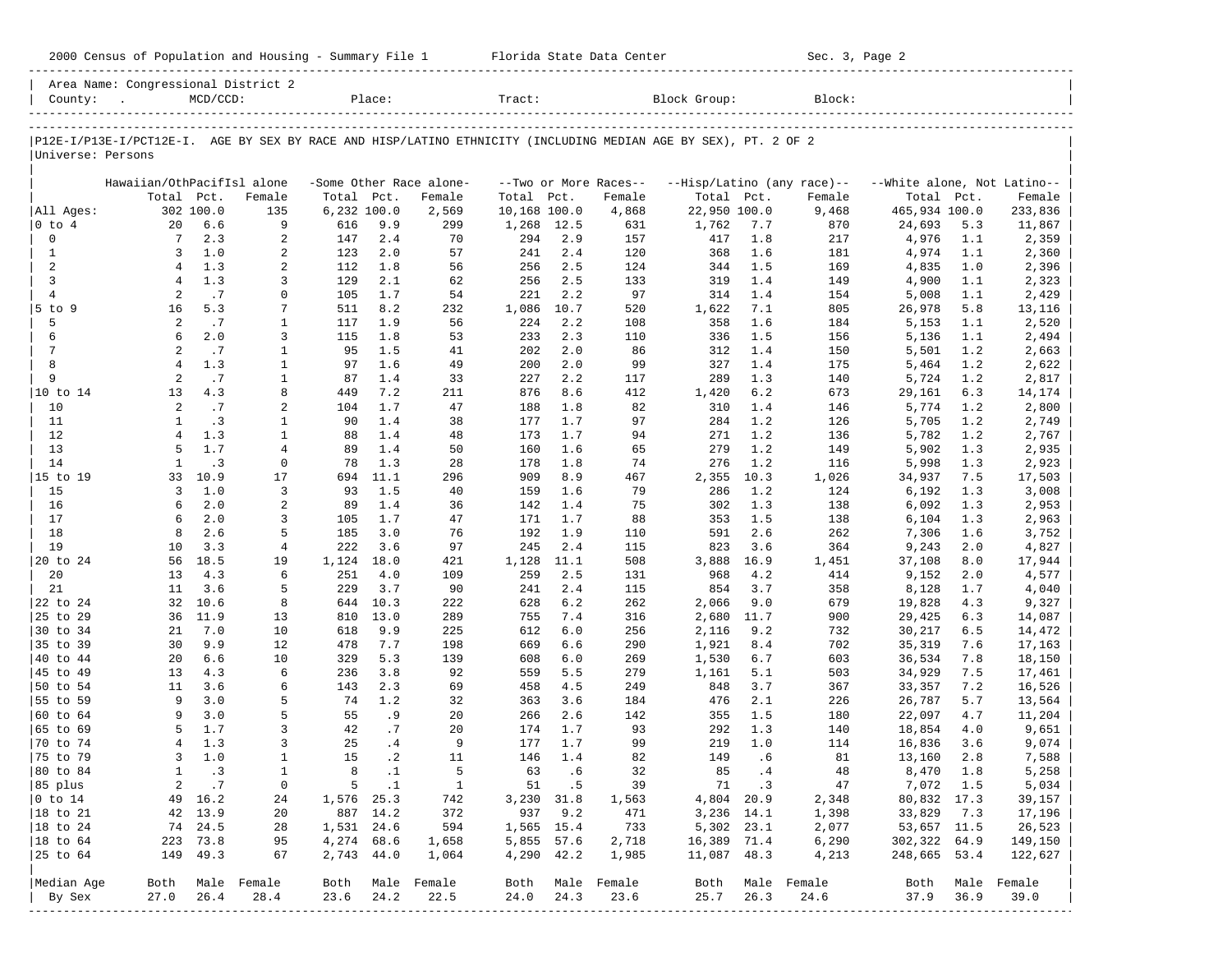|                                |                                                |            |                   |                  |            | 2000 Census of Population and Housing - Summary File 1 Florida State Data Center                                              |                             |            |                  |             |             | Sec. 3, Page 1        |             |            |                      |
|--------------------------------|------------------------------------------------|------------|-------------------|------------------|------------|-------------------------------------------------------------------------------------------------------------------------------|-----------------------------|------------|------------------|-------------|-------------|-----------------------|-------------|------------|----------------------|
|                                | Area Name: Congressional District 3<br>County: | MCD/CCD:   |                   | Place:           |            | Tract:                                                                                                                        |                             |            | Block Group:     |             |             | Block:                |             |            |                      |
| Universe: Persons              |                                                |            |                   |                  |            | P12, P12A-D/P13, P13A-D/P14, PCT12A-D. AGE BY SEX BY RACE AND HISP/LATINO ETHNICITY (INCLUDING MEDIAN AGE BY SEX), PT. 1 OF 2 |                             |            |                  |             |             |                       |             |            |                      |
|                                |                                                |            |                   |                  |            | ----All Races Combined----- --------White alone------- ----------Black alone-------- AmerInd/NatAlaskan alone                 |                             |            |                  |             |             |                       |             |            | $----Asian alone---$ |
|                                | Total                                          | Pct.       | Female            | Total Pct.       |            | Female                                                                                                                        | Total Pct.                  |            | Female           | Total Pct.  |             | Female                | Total Pct.  |            | Female               |
| All Ages:                      | 586,694 100.0                                  |            | 303,504           | 260,545 100.0    |            | 129,718                                                                                                                       | 291,377 100.0               |            | 156,765          | 1,888 100.0 |             | 919                   | 7,633 100.0 |            | 3,933                |
| 0 to 4                         | 43,217                                         | 7.4        | 21,017            | 14,314           | 5.5        | 6,842                                                                                                                         | 25,251                      | 8.7        | 12,347           | 104         | 5.5         | 47                    | 471         | 6.2        | 244                  |
| $\mathbf 0$                    | 8,649                                          | 1.5        | 4,219             | 2,827            | 1.1        | 1,336                                                                                                                         | 5,032                       | 1.7        | 2,485            | 18          | 1.0         | 8                     | 92          | 1.2        | 44                   |
| 1                              | 8,598                                          | 1.5        | 4,181             | 2,881            | 1.1        | 1,373                                                                                                                         | 4,990                       | 1.7        | 2,426            | 23          | 1.2         | 8                     | 86          | 1.1        | 43                   |
| 2                              | 8,533                                          | 1.5        | 4,161             | 2,883            | 1.1        | 1,435                                                                                                                         | 4,964                       | 1.7        | 2,380            | 15          | .8          | $\overline{4}$        | 86          | 1.1        | 49                   |
| 3                              | 8,664                                          | 1.5        | 4,206             | 2,842            | 1.1        | 1,364                                                                                                                         | 5,077                       | 1.7        | 2,485            | 26          | 1.4         | 15                    | 106         | 1.4        | 48                   |
| 4                              | 8,773                                          | 1.5        | 4,250             | 2,881            | 1.1        | 1,334                                                                                                                         | 5,188                       | 1.8        | 2,571            | 22          | 1.2         | 12                    | 101         | 1.3        | 60                   |
| $5$ to $9$<br>5                | 47,247<br>8,841                                | 8.1<br>1.5 | 23,235<br>4,270   | 15,333<br>2,895  | 5.9        | 7,302<br>1,380                                                                                                                | 28,564                      | 9.8<br>1.8 | 14,318<br>2,564  | 118<br>19   | 6.3<br>1.0  | 62<br>$7\phantom{.0}$ | 480<br>107  | 6.3<br>1.4 | 229<br>48            |
| 6                              | 9,204                                          | 1.6        | 4,525             | 2,990            | 1.1<br>1.1 | 1,451                                                                                                                         | 5,263<br>5,526              | 1.9        | 2,754            | 19          | 1.0         | 12                    | 103         | 1.3        | 53                   |
| 7                              | 9,632                                          | 1.6        | 4,834             | 3,068            | 1.2        | 1,491                                                                                                                         | 5,872                       | 2.0        | 2,991            | 28          | 1.5         | 14                    | 84          | 1.1        | 47                   |
| 8                              | 9,605                                          | 1.6        | 4,688             | 3,144            | 1.2        | 1,493                                                                                                                         | 5,828                       | 2.0        | 2,900            | 26          | 1.4         | 14                    | 89          | 1.2        | 41                   |
| 9                              | 9,965                                          | 1.7        | 4,918             | 3,236            | 1.2        | 1,487                                                                                                                         | 6,075                       | 2.1        | 3,109            | 26          | 1.4         | 15                    | 97          | 1.3        | 40                   |
| 10 to 14                       | 47,653                                         | 8.1        | 23,196            | 15,950           | 6.1        | 7,645                                                                                                                         | 28,679                      | 9.8        | 14,094           | 133         | 7.0         | 61                    | 519         | 6.8        | 255                  |
| 10                             | 9,985                                          | 1.7        | 4,878             | 3,316            | 1.3        | 1,585                                                                                                                         | 6,058                       | 2.1        | 3,021            | 24          | 1.3         | 10                    | 111         | 1.5        | 46                   |
| 11                             | 9,671                                          | 1.6        | 4,700             | 3,175            | 1.2        | 1,504                                                                                                                         | 5,884                       | 2.0        | 2,899            | 27          | 1.4         | 14                    | 97          | 1.3        | 50                   |
| 12                             | 9,544                                          | 1.6        | 4,664             | 3,159            | 1.2        | 1,484                                                                                                                         | 5,746                       | 2.0        | 2,853            | 23          | 1.2         | 13                    | 112         | 1.5        | 54                   |
| 13                             | 9,226                                          | 1.6        | 4,457             | 3,180            | 1.2        | 1,547                                                                                                                         | 5,484                       | 1.9        | 2,629            | 24          | 1.3         | 13                    | 96          | 1.3        | 53                   |
| 14                             | 9,227                                          | 1.6        | 4,497             | 3,120            | 1.2        | 1,525                                                                                                                         | 5,507                       | 1.9        | 2,692            | 35          | 1.9         | 11                    | 103         | 1.3        | 52                   |
| 15 to 19                       | 45,002                                         | 7.7        | 22,279            | 15,729           | 6.0        | 7,512                                                                                                                         | 26,158                      | 9.0        | 13,246           | 141         | 7.5         | 70                    | 558         | 7.3        | 255                  |
| 15                             | 9,199                                          | 1.6        | 4,550             | 3,101            | 1.2        | 1,484                                                                                                                         | 5,505                       | 1.9        | 2,761            | 28          | 1.5         | 13                    | 99          | 1.3        | 48                   |
| 16                             | 9,034                                          | 1.5        | 4,486             | 3,167            | 1.2        | 1,505                                                                                                                         | 5,234                       | 1.8        | 2,670            | 28          | 1.5         | 16                    | 117         | 1.5        | 47                   |
| 17                             | 9,093                                          | 1.5        | 4,425             | 3,148            | 1.2        | 1,472                                                                                                                         | 5,336                       | 1.8        | 2,668            | 26          | 1.4         | 9                     | 120         | 1.6        | 60                   |
| 18                             | 8,767                                          | 1.5        | 4,346             | 3,066            | 1.2        | 1,506                                                                                                                         | 5,081                       | 1.7        | 2,549            | 31          | 1.6         | 17                    | 119         | 1.6        | 50                   |
| 19                             | 8,909                                          | 1.5        | 4,472             | 3,247            | 1.2        | 1,545                                                                                                                         | 5,002                       | 1.7        | 2,598            | 28          | 1.5         | 15                    | 103         | 1.3        | 50                   |
| 20 to 24<br>20                 | 39,955                                         | 6.8        | 20,559            | 15,808           | 6.1        | 7,569                                                                                                                         | 20,824                      | 7.1        | 11,470           | 152         | 8.1<br>2.0  | 74<br>19              | 613<br>129  | 8.0<br>1.7 | 292                  |
| 21                             | 8,609<br>8,210                                 | 1.5<br>1.4 | 4,370<br>4,276    | 3,204<br>3,196   | 1.2<br>1.2 | 1,523<br>1,532                                                                                                                | 4,684<br>4,328              | 1.6<br>1.5 | 2,515<br>2,422   | 37<br>36    | 1.9         | 21                    | 136         | 1.8        | 66<br>63             |
| 22 to 24                       | 23,136                                         | 3.9        | 11,913            | 9,408            | 3.6        | 4,514                                                                                                                         | 11,812                      | 4.1        | 6,533            | 79          | 4.2         | 34                    | 348         | 4.6        | 163                  |
| 25 to 29                       | 39,728                                         | 6.8        | 20,572            | 16,635           | 6.4        | 7,886                                                                                                                         | 19,947                      | 6.8        | 11,266           | 137         | 7.3         | 65                    | 744         | 9.7        | 336                  |
| 30 to 34                       | 39,509                                         | 6.7        | 19,876            | 17,318           | 6.6        | 8,051                                                                                                                         | 19,380                      | 6.7        | 10,534           | 142         | 7.5         | 67                    | 660         | 8.6        | 311                  |
| 35 to 39                       | 44,484                                         | 7.6        | 22,714            | 20,606           | 7.9        | 9,786                                                                                                                         | 21,321                      | 7.3        | 11,653           | 170         | 9.0         | 88                    | 561         | 7.3        | 301                  |
| 40 to 44                       | 45,387                                         | 7.7        | 23,114            | 21,548           | 8.3        | 10,199                                                                                                                        | 21,324                      | 7.3        | 11,630           | 193         | 10.2        | 106                   | 614         | 8.0        | 343                  |
| 45 to 49                       | 39,260                                         | 6.7        | 20,294            | 19,062           | 7.3        | 9,225                                                                                                                         | 18,255                      | 6.3        | 10,095           | 181         | 9.6         | 74                    | 551         | 7.2        | 329                  |
| 50 to 54                       | 33,841                                         | 5.8        | 17,632            | 17,692           | 6.8        | 8,753                                                                                                                         | 14,597                      | 5.0        | 8,082            | 133         | 7.0         | 66                    | 518         | 6.8        | 292                  |
| 55 to 59                       | 26,850                                         | 4.6        | 14,224            | 14,668           | 5.6        | 7,523                                                                                                                         | 10,992                      | 3.8        | 6,099            | 91          | 4.8         | 39                    | 442         | 5.8        | 249                  |
| 60 to 64                       | 22,905                                         | 3.9        | 12,242            | 12,422           | 4.8        | 6,348                                                                                                                         | 9,591                       | 3.3        | 5,444            | 68          | 3.6         | 32                    | 344         | 4.5        | 168                  |
| 65 to 69                       | 20,560                                         | 3.5        | 11,237            | 11,730           | 4.5        | 6,156                                                                                                                         | 8,190                       | 2.8        | 4,719            | 45          | 2.4         | 23                    | 231         | 3.0        | 140                  |
| 70 to 74                       | 18,859                                         | 3.2        | 10,852            | 11,500           | 4.4        | 6,433                                                                                                                         | 6,891                       | 2.4        | 4,156            |             | $25 \t 1.3$ | 11                    |             | 141 1.8    | 79                   |
| 75 to 79                       | 15,277                                         | 2.6        | 9,078             | 9,882            | 3.8        | 5,725                                                                                                                         | 5,108                       | 1.8        | 3,183            | 28          | 1.5         | 19                    | 99          | 1.3        | 60                   |
| 80 to 84                       | 9,308                                          | 1.6        | 5,912             | 5,820            | 2.2        | 3,538                                                                                                                         | 3,332                       | 1.1        | 2,272            | 14          | $\cdot$ 7   | 8                     | 52          | $\cdot$ 7  | 33                   |
| 85 plus                        | 7,652                                          | 1.3        | 5,471             | 4,528            | 1.7        | 3,225                                                                                                                         | 2,973                       | 1.0        | 2,157            | 13          | $\cdot$ 7   | 7                     | 35          | .5         | 17                   |
| $ 0 \t\t \text{to} \t\t 14$    | 138,117                                        | 23.5       | 67,448            | 45,597 17.5      |            | 21,789                                                                                                                        | 82,494 28.3                 |            | 40,759           |             | 355 18.8    | 170                   | 1,470 19.3  |            | 728                  |
| 18 to 21                       | 34,495                                         | 5.9        | 17,464            | 12,713<br>22,121 | 4.9        | 6,106                                                                                                                         | 19,095                      | 6.6        | 10,084           | 132         | 7.0         | 72<br>106             | 487         | 6.4        | 229                  |
| $ 18$ to $24$<br>$ 18$ to $64$ | 57,631<br>349,595 59.6                         | 9.8        | 29,377<br>180,045 | 162,072 62.2     | 8.5        | 10,620<br>78,391                                                                                                              | 30,907 10.6<br>166,314 57.1 |            | 16,617<br>91,420 | 1,326 70.2  | 211 11.2    | 643                   | 5,269 69.0  | 835 10.9   | 392<br>2,721         |
| 25 to 64                       | 291,964 49.8                                   |            | 150,668           | 139,951 53.7     |            | 67,771                                                                                                                        | 135,407 46.5                |            | 74,803           | 1,115 59.1  |             | 537                   | 4,434 58.1  |            | 2,329                |
|                                |                                                |            |                   |                  |            |                                                                                                                               |                             |            |                  |             |             |                       |             |            |                      |
| Median Age                     |                                                |            | Both Male Female  | Both             |            | Male Female                                                                                                                   | Both                        |            | Male Female      | Both        |             | Male Female           | Both        |            | Male Female          |
| By Sex                         | 33.9                                           | 32.5       | 35.2              | 39.7             | 38.3       | 41.1                                                                                                                          | 29.1                        | 26.9       | 30.7             | 35.5        | 35.2        | 35.7                  | 33.1        | 31.0       | 35.7                 |
|                                |                                                |            |                   |                  |            |                                                                                                                               |                             |            |                  |             |             |                       |             |            |                      |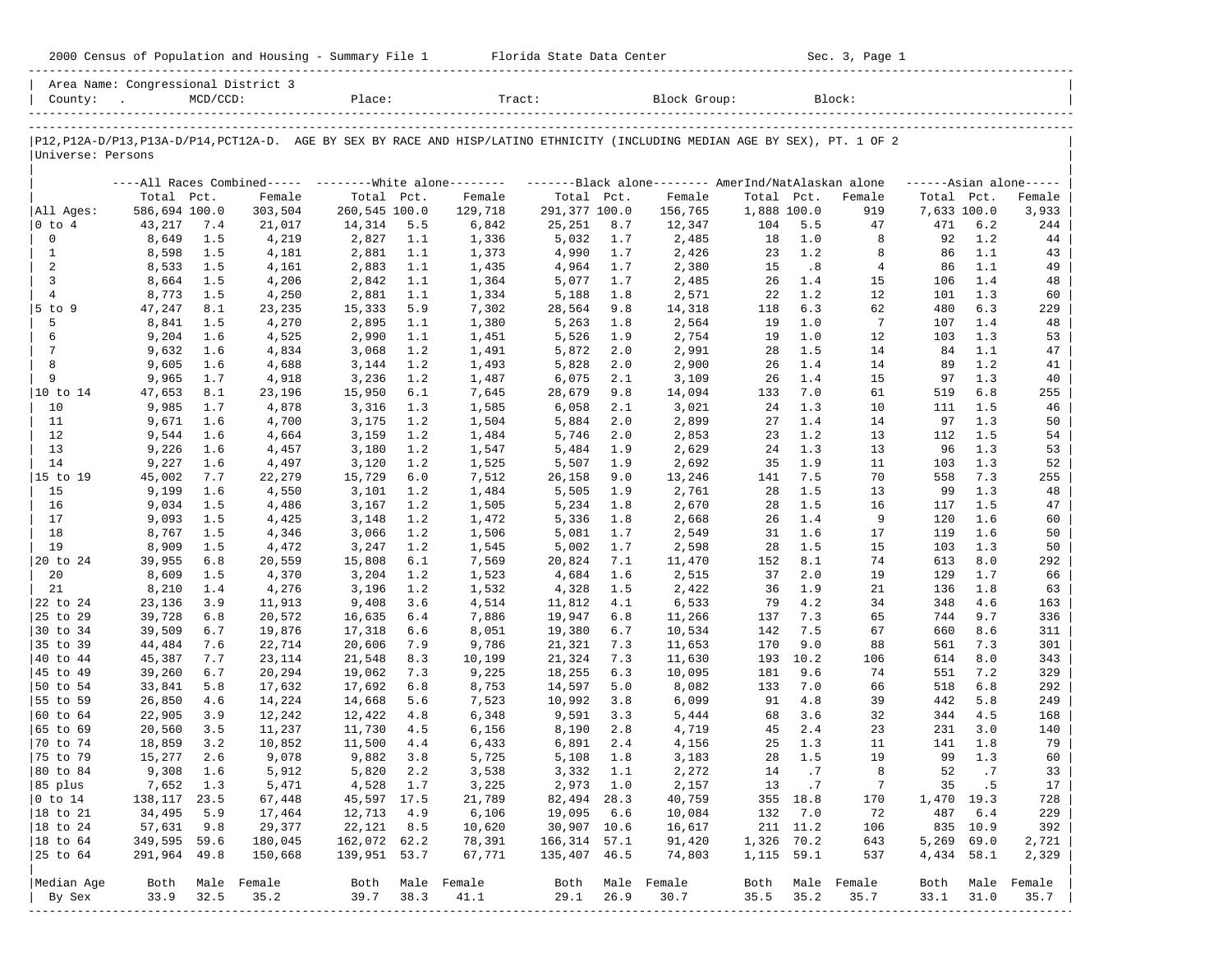| Area Name: Congressional District 3<br>Tract:<br>Block Group:<br>County:<br>$MCD/CCD$ :<br>Place:<br>Block:<br>P12E-I/P13E-I/PCT12E-I. AGE BY SEX BY RACE AND HISP/LATINO ETHNICITY (INCLUDING MEDIAN AGE BY SEX), PT. 2 OF 2<br>Universe: Persons<br>Hawaiian/OthPacifIsl alone<br>-Some Other Race alone-<br>--Hisp/Latino (any race)--<br>--White alone, Not Latino--<br>--Two or More Races--<br>Total<br>Pct.<br>Total Pct.<br>Total Pct.<br>Total Pct.<br>Female<br>Female<br>Total Pct.<br>Female<br>Female<br>Female<br>289 100.0<br>12,422 100.0<br>12,540 100.0<br>6,158<br>33,916 100.0<br>15,997<br>243,714 100.0<br>121,914<br>All Ages:<br>153<br>5,858<br>$ 0 \t{to} 4$<br>26<br>9.0<br>1,404 11.3<br>684<br>1,647 13.1<br>842<br>3,583 10.6<br>1,733<br>12,730<br>5.2<br>6,097<br>11<br>1.7<br>2<br>$\mathbf 0$<br>-5<br>2.4<br>382<br>3.0<br>195<br>754<br>2.2<br>377<br>2,504<br>1.0<br>293<br>149<br>1,180<br>2.8<br>$\mathbf{1}$<br>3<br>1.0<br>3<br>262<br>2.1<br>134<br>353<br>194<br>691<br>2.0<br>329<br>2,580<br>1.1<br>1,244<br>2<br>$7\phantom{.0}$<br>2.4<br>2.1<br>314<br>2.5<br>159<br>726<br>2.1<br>368<br>2,532<br>1.0<br>1<br>264<br>133<br>1,259<br>$\overline{3}$<br>$\overline{4}$<br>1.4<br>2.4<br>2.5<br>2.2<br>$\mathbf{1}$<br>298<br>139<br>311<br>154<br>740<br>349<br>2,538<br>1.0<br>1,216<br>$\overline{4}$<br>$7\phantom{.0}$<br>2.4<br>$\overline{4}$<br>287<br>2.3<br>129<br>287<br>2.3<br>140<br>672<br>2.0<br>2,576<br>1.1<br>310<br>1,198<br>5.5<br>5.7<br>$5$ to 9<br>16<br>9<br>1,358<br>10.9<br>661<br>1,378<br>11.0<br>654<br>9.9<br>3,347<br>1,611<br>13,864<br>6,602<br>5<br>3<br>1.0<br>271<br>2.2<br>138<br>283<br>2.3<br>132<br>1.9<br>313<br>2,619<br>1.1<br>1,240<br>1<br>647<br>6<br>.3<br>2.3<br>2.2<br>2.0<br>$\mathbf{1}$<br>$\mathbf{1}$<br>286<br>127<br>279<br>127<br>677<br>335<br>2,688<br>1.1<br>1,291<br>7<br>$\overline{3}$<br>1.0<br>2<br>297<br>2.4<br>154<br>280<br>2.2<br>135<br>708<br>2.1<br>338<br>2,775<br>1.1<br>1,364<br>8<br>5<br>1.7<br>$\overline{a}$<br>2.0<br>2.2<br>243<br>270<br>122<br>657<br>1.9<br>306<br>2,841<br>1.2<br>116<br>1,362<br>9<br>$\overline{4}$<br>1.4<br>3<br>261<br>2.1<br>266<br>2.1<br>138<br>658<br>1.9<br>319<br>2,941<br>1.2<br>126<br>1,345<br>15<br>5.2<br>10<br>9.6<br>586<br>9.3<br>545<br>8.4<br>6.0<br>7,033<br>1,197<br>1,160<br>2,849<br>1,363<br>14,664<br>1.0<br>10<br>3<br>3<br>225<br>109<br>248<br>2.0<br>104<br>578<br>1.7<br>279<br>3,045<br>1.2<br>1.8<br>1,455<br>$\cdot$ 3<br>2.0<br>1.9<br>11<br>$\mathbf{1}$<br>$\mathbf{1}$<br>120<br>112<br>617<br>1.8<br>294<br>2,886<br>1.2<br>244<br>243<br>1,374<br>12<br>1.4<br>$\overline{4}$<br>2<br>261<br>2.1<br>132<br>1.9<br>126<br>576<br>1.7<br>279<br>2,911<br>1.2<br>239<br>1,368<br>13<br>2<br>.7<br>2<br>231<br>1.9<br>1.7<br>103<br>544<br>1.6<br>264<br>2,934<br>1.2<br>110<br>209<br>1,423<br>1.7<br>14<br>5<br>2<br>236<br>1.9<br>115<br>221<br>1.8<br>100<br>534<br>1.6<br>247<br>2,888<br>1.2<br>1,413<br>5.5<br>$ 15$ to 19<br>16<br>10<br>1,283<br>10.3<br>8.9<br>573<br>3,088<br>9.1<br>1,422<br>5.9<br>6,919<br>613<br>1,117<br>14,362<br>15<br>$\overline{4}$<br>1.4<br>$\mathbf{1}$<br>1.9<br>119<br>231<br>1.8<br>124<br>1.6<br>273<br>1.2<br>231<br>554<br>2,866<br>1,372<br>1.0<br>16<br>3<br>3<br>266<br>2.1<br>132<br>219<br>1.7<br>1.7<br>262<br>2,925<br>1.2<br>113<br>576<br>1,406<br>17<br>1.4<br>$\overline{4}$<br>3<br>228<br>1.8<br>231<br>1.8<br>113<br>1.7<br>257<br>1.2<br>100<br>568<br>2,900<br>1,363<br>18<br>$\mathbf{1}$<br>$\cdot$ 3<br>$\mathbf{1}$<br>275<br>2.2<br>1.5<br>85<br>1.9<br>307<br>2,782<br>1.1<br>138<br>194<br>655<br>1,386<br>19<br>$\overline{4}$<br>1.4<br>2<br>283<br>2.3<br>1.9<br>138<br>735<br>2.2<br>323<br>2,889<br>1.2<br>124<br>242<br>1,392<br>36<br>12.5<br>12.0<br>8.2<br>491<br>11.2<br>5.7<br>6,806<br>20 to 24<br>14<br>1,493<br>649<br>1,029<br>3,783<br>1,637<br>13,964<br>20<br>3.1<br>9<br>2<br>340<br>2.7<br>1.6<br>104<br>781<br>2.3<br>345<br>1.2<br>141<br>206<br>2,841<br>1,359<br>2.1<br>2<br>21<br>6<br>288<br>2.3<br>1.8<br>706<br>2.1<br>314<br>2,853<br>1.2<br>133<br>220<br>103<br>1,392<br>7.3<br>22 to 24<br>21<br>865<br>7.0<br>375<br>4.8<br>284<br>2,296<br>6.8<br>978<br>8,270<br>3.4<br>10<br>603<br>4,055<br>25 to 29<br>30<br>10.4<br>17<br>10.7<br>566<br>7.2<br>3,412 10.1<br>6.1<br>1,326<br>909<br>436<br>1,494<br>14,960<br>7,168<br>8.3<br>24<br>10<br>8.6<br>458<br>7.3<br>2,986<br>8.8<br>1,257<br>6.5<br>30 to 34<br>1,067<br>918<br>445<br>15,772<br>7,419<br>8.0<br>23<br>13<br>958<br>7.7<br>6.7<br>2,535<br>7.5<br>1,212<br>19,330<br>7.9<br>9,203<br>35 to 39<br>480<br>845<br>393<br>29<br>10.0<br>6.0<br>371<br>7.5<br>2,142<br>6.3<br>1,039<br>20,451<br>8.4<br> 40 to 44<br>14<br>740<br>939<br>451<br>9,691<br>7.3<br>8<br>7.5<br>21<br>495<br>4.0<br>234<br>5.5<br>329<br>1,555<br>4.6<br>750<br>18,210<br>8,815<br>145 to 49<br>695<br>5.2<br>50 to 54<br>15<br>13<br>369<br>3.0<br>173<br>4.1<br>253<br>1,217<br>3.6<br>600<br>17,037<br>7.0<br>517<br>8,433<br>3.5<br>55 to 59<br>10<br>$\overline{4}$<br>238<br>1.9<br>3.3<br>202<br>918<br>2.7<br>473<br>14,111<br>5.8<br>7,218<br>108<br>409<br>3.1<br>9<br>8<br>1.3<br>90<br>2.5<br>152<br>666<br>2.0<br>359<br>12,028<br>4.9<br> 60 to 64<br>163<br>308<br>6,144<br>6<br>2.1<br>1.8<br>1.9<br>$165$ to $69$<br>4<br>127<br>1.0<br>67<br>231<br>128<br>637<br>343<br>11,331<br>4.6<br>5,934<br>3<br>1.0<br>2<br>103<br>$\overline{\phantom{0}}$ .8<br>56<br>196<br>1.6<br>115<br>487<br>1.4<br>284<br>11,194<br>4.6<br>6,250<br>70 to 74<br>1.4<br>$\sqrt{2}$<br>.5<br>75 to 79<br>56<br>32<br>.8<br>57<br>1.1<br>9,614<br>3.9<br>5,580<br>4<br>100<br>360<br>196<br>2<br>.7<br>2<br>$\cdot$ 2<br>80 to 84<br>22<br>66<br>.5<br>191<br>.6<br>5,679<br>2.3<br>17<br>42<br>124<br>3,447<br>$\cdot$ 2<br>1.4<br>$\overline{\mathbf{c}}$<br>23<br>76<br>.6<br>50<br>160<br>.5<br>4,413<br>85 plus<br>$\overline{4}$<br>13<br>100<br>1.8<br>3,155<br>19.7<br>3,959<br>9,779<br>41,258<br>$ 0 \t{to} 14$<br>57<br>30<br>31.9<br>1,931<br>4,185<br>33.4<br>2,041<br>28.8<br>4,707<br>16.9<br>19,732<br>20<br>6.9<br>$\overline{7}$<br>1,186<br>9.5<br>536<br>862<br>6.9<br>2,877<br> 18 to 21<br>430<br>8.5<br>1,289<br>11,365<br>4.7<br>5,529<br>17<br>2,051 16.5<br>911<br> 18 to 24<br>41<br>14.2<br>1,465<br>11.7<br>714<br>5, 173 15.3<br>2,267<br>19,635<br>8.1<br>9,584<br>69.9<br>7,407<br>62.2<br>$ 18$ to $64$<br>202<br>104<br>59.6<br>3,391<br>7,005<br>55.9<br>3,375<br>20,604 60.8<br>9,451<br>151,534<br>73,675<br>55.7<br>87<br>5,356 43.1<br>25 to 64<br>161<br>2,480<br>5,540<br>44.2<br>2,661<br>15,431 45.5<br>7,184<br>131,899<br>54.1<br>64,091<br>Median Age<br>Male Female<br>Both<br>Male Female<br>Male Female<br>Both<br>Male<br>Female<br>Both<br>Both<br>Male Female<br>Both |        | 2000 Census of Population and Housing - Summary File 1 Florida State Data Center |      |      |      |      |      |      |      |      |      |      | Sec. 3, Page 2 |      |      |      |
|------------------------------------------------------------------------------------------------------------------------------------------------------------------------------------------------------------------------------------------------------------------------------------------------------------------------------------------------------------------------------------------------------------------------------------------------------------------------------------------------------------------------------------------------------------------------------------------------------------------------------------------------------------------------------------------------------------------------------------------------------------------------------------------------------------------------------------------------------------------------------------------------------------------------------------------------------------------------------------------------------------------------------------------------------------------------------------------------------------------------------------------------------------------------------------------------------------------------------------------------------------------------------------------------------------------------------------------------------------------------------------------------------------------------------------------------------------------------------------------------------------------------------------------------------------------------------------------------------------------------------------------------------------------------------------------------------------------------------------------------------------------------------------------------------------------------------------------------------------------------------------------------------------------------------------------------------------------------------------------------------------------------------------------------------------------------------------------------------------------------------------------------------------------------------------------------------------------------------------------------------------------------------------------------------------------------------------------------------------------------------------------------------------------------------------------------------------------------------------------------------------------------------------------------------------------------------------------------------------------------------------------------------------------------------------------------------------------------------------------------------------------------------------------------------------------------------------------------------------------------------------------------------------------------------------------------------------------------------------------------------------------------------------------------------------------------------------------------------------------------------------------------------------------------------------------------------------------------------------------------------------------------------------------------------------------------------------------------------------------------------------------------------------------------------------------------------------------------------------------------------------------------------------------------------------------------------------------------------------------------------------------------------------------------------------------------------------------------------------------------------------------------------------------------------------------------------------------------------------------------------------------------------------------------------------------------------------------------------------------------------------------------------------------------------------------------------------------------------------------------------------------------------------------------------------------------------------------------------------------------------------------------------------------------------------------------------------------------------------------------------------------------------------------------------------------------------------------------------------------------------------------------------------------------------------------------------------------------------------------------------------------------------------------------------------------------------------------------------------------------------------------------------------------------------------------------------------------------------------------------------------------------------------------------------------------------------------------------------------------------------------------------------------------------------------------------------------------------------------------------------------------------------------------------------------------------------------------------------------------------------------------------------------------------------------------------------------------------------------------------------------------------------------------------------------------------------------------------------------------------------------------------------------------------------------------------------------------------------------------------------------------------------------------------------------------------------------------------------------------------------------------------------------------------------------------------------------------------------------------------------------------------------------------------------------------------------------------------------------------------------------------------------------------------------------------------------------------------------------------------------------------------------------------------------------------------------------------------------------------------------------------------------------------------------------------------------------------------------------------------------------------------------------------------------------------------------------------------------------------------------------------------------------------------------------------------------------------------------------------------------------------------------------------------------------------------------------------------------------------------------------------------------------------------------------------------------------------------------------------|--------|----------------------------------------------------------------------------------|------|------|------|------|------|------|------|------|------|------|----------------|------|------|------|
|                                                                                                                                                                                                                                                                                                                                                                                                                                                                                                                                                                                                                                                                                                                                                                                                                                                                                                                                                                                                                                                                                                                                                                                                                                                                                                                                                                                                                                                                                                                                                                                                                                                                                                                                                                                                                                                                                                                                                                                                                                                                                                                                                                                                                                                                                                                                                                                                                                                                                                                                                                                                                                                                                                                                                                                                                                                                                                                                                                                                                                                                                                                                                                                                                                                                                                                                                                                                                                                                                                                                                                                                                                                                                                                                                                                                                                                                                                                                                                                                                                                                                                                                                                                                                                                                                                                                                                                                                                                                                                                                                                                                                                                                                                                                                                                                                                                                                                                                                                                                                                                                                                                                                                                                                                                                                                                                                                                                                                                                                                                                                                                                                                                                                                                                                                                                                                                                                                                                                                                                                                                                                                                                                                                                                                                                                                                                                                                                                                                                                                                                                                                                                                                                                                                                                                                                                                                                  |        |                                                                                  |      |      |      |      |      |      |      |      |      |      |                |      |      |      |
|                                                                                                                                                                                                                                                                                                                                                                                                                                                                                                                                                                                                                                                                                                                                                                                                                                                                                                                                                                                                                                                                                                                                                                                                                                                                                                                                                                                                                                                                                                                                                                                                                                                                                                                                                                                                                                                                                                                                                                                                                                                                                                                                                                                                                                                                                                                                                                                                                                                                                                                                                                                                                                                                                                                                                                                                                                                                                                                                                                                                                                                                                                                                                                                                                                                                                                                                                                                                                                                                                                                                                                                                                                                                                                                                                                                                                                                                                                                                                                                                                                                                                                                                                                                                                                                                                                                                                                                                                                                                                                                                                                                                                                                                                                                                                                                                                                                                                                                                                                                                                                                                                                                                                                                                                                                                                                                                                                                                                                                                                                                                                                                                                                                                                                                                                                                                                                                                                                                                                                                                                                                                                                                                                                                                                                                                                                                                                                                                                                                                                                                                                                                                                                                                                                                                                                                                                                                                  |        |                                                                                  |      |      |      |      |      |      |      |      |      |      |                |      |      |      |
|                                                                                                                                                                                                                                                                                                                                                                                                                                                                                                                                                                                                                                                                                                                                                                                                                                                                                                                                                                                                                                                                                                                                                                                                                                                                                                                                                                                                                                                                                                                                                                                                                                                                                                                                                                                                                                                                                                                                                                                                                                                                                                                                                                                                                                                                                                                                                                                                                                                                                                                                                                                                                                                                                                                                                                                                                                                                                                                                                                                                                                                                                                                                                                                                                                                                                                                                                                                                                                                                                                                                                                                                                                                                                                                                                                                                                                                                                                                                                                                                                                                                                                                                                                                                                                                                                                                                                                                                                                                                                                                                                                                                                                                                                                                                                                                                                                                                                                                                                                                                                                                                                                                                                                                                                                                                                                                                                                                                                                                                                                                                                                                                                                                                                                                                                                                                                                                                                                                                                                                                                                                                                                                                                                                                                                                                                                                                                                                                                                                                                                                                                                                                                                                                                                                                                                                                                                                                  |        |                                                                                  |      |      |      |      |      |      |      |      |      |      |                |      |      |      |
|                                                                                                                                                                                                                                                                                                                                                                                                                                                                                                                                                                                                                                                                                                                                                                                                                                                                                                                                                                                                                                                                                                                                                                                                                                                                                                                                                                                                                                                                                                                                                                                                                                                                                                                                                                                                                                                                                                                                                                                                                                                                                                                                                                                                                                                                                                                                                                                                                                                                                                                                                                                                                                                                                                                                                                                                                                                                                                                                                                                                                                                                                                                                                                                                                                                                                                                                                                                                                                                                                                                                                                                                                                                                                                                                                                                                                                                                                                                                                                                                                                                                                                                                                                                                                                                                                                                                                                                                                                                                                                                                                                                                                                                                                                                                                                                                                                                                                                                                                                                                                                                                                                                                                                                                                                                                                                                                                                                                                                                                                                                                                                                                                                                                                                                                                                                                                                                                                                                                                                                                                                                                                                                                                                                                                                                                                                                                                                                                                                                                                                                                                                                                                                                                                                                                                                                                                                                                  |        |                                                                                  |      |      |      |      |      |      |      |      |      |      |                |      |      |      |
|                                                                                                                                                                                                                                                                                                                                                                                                                                                                                                                                                                                                                                                                                                                                                                                                                                                                                                                                                                                                                                                                                                                                                                                                                                                                                                                                                                                                                                                                                                                                                                                                                                                                                                                                                                                                                                                                                                                                                                                                                                                                                                                                                                                                                                                                                                                                                                                                                                                                                                                                                                                                                                                                                                                                                                                                                                                                                                                                                                                                                                                                                                                                                                                                                                                                                                                                                                                                                                                                                                                                                                                                                                                                                                                                                                                                                                                                                                                                                                                                                                                                                                                                                                                                                                                                                                                                                                                                                                                                                                                                                                                                                                                                                                                                                                                                                                                                                                                                                                                                                                                                                                                                                                                                                                                                                                                                                                                                                                                                                                                                                                                                                                                                                                                                                                                                                                                                                                                                                                                                                                                                                                                                                                                                                                                                                                                                                                                                                                                                                                                                                                                                                                                                                                                                                                                                                                                                  |        |                                                                                  |      |      |      |      |      |      |      |      |      |      |                |      |      |      |
|                                                                                                                                                                                                                                                                                                                                                                                                                                                                                                                                                                                                                                                                                                                                                                                                                                                                                                                                                                                                                                                                                                                                                                                                                                                                                                                                                                                                                                                                                                                                                                                                                                                                                                                                                                                                                                                                                                                                                                                                                                                                                                                                                                                                                                                                                                                                                                                                                                                                                                                                                                                                                                                                                                                                                                                                                                                                                                                                                                                                                                                                                                                                                                                                                                                                                                                                                                                                                                                                                                                                                                                                                                                                                                                                                                                                                                                                                                                                                                                                                                                                                                                                                                                                                                                                                                                                                                                                                                                                                                                                                                                                                                                                                                                                                                                                                                                                                                                                                                                                                                                                                                                                                                                                                                                                                                                                                                                                                                                                                                                                                                                                                                                                                                                                                                                                                                                                                                                                                                                                                                                                                                                                                                                                                                                                                                                                                                                                                                                                                                                                                                                                                                                                                                                                                                                                                                                                  |        |                                                                                  |      |      |      |      |      |      |      |      |      |      |                |      |      |      |
|                                                                                                                                                                                                                                                                                                                                                                                                                                                                                                                                                                                                                                                                                                                                                                                                                                                                                                                                                                                                                                                                                                                                                                                                                                                                                                                                                                                                                                                                                                                                                                                                                                                                                                                                                                                                                                                                                                                                                                                                                                                                                                                                                                                                                                                                                                                                                                                                                                                                                                                                                                                                                                                                                                                                                                                                                                                                                                                                                                                                                                                                                                                                                                                                                                                                                                                                                                                                                                                                                                                                                                                                                                                                                                                                                                                                                                                                                                                                                                                                                                                                                                                                                                                                                                                                                                                                                                                                                                                                                                                                                                                                                                                                                                                                                                                                                                                                                                                                                                                                                                                                                                                                                                                                                                                                                                                                                                                                                                                                                                                                                                                                                                                                                                                                                                                                                                                                                                                                                                                                                                                                                                                                                                                                                                                                                                                                                                                                                                                                                                                                                                                                                                                                                                                                                                                                                                                                  |        |                                                                                  |      |      |      |      |      |      |      |      |      |      |                |      |      |      |
|                                                                                                                                                                                                                                                                                                                                                                                                                                                                                                                                                                                                                                                                                                                                                                                                                                                                                                                                                                                                                                                                                                                                                                                                                                                                                                                                                                                                                                                                                                                                                                                                                                                                                                                                                                                                                                                                                                                                                                                                                                                                                                                                                                                                                                                                                                                                                                                                                                                                                                                                                                                                                                                                                                                                                                                                                                                                                                                                                                                                                                                                                                                                                                                                                                                                                                                                                                                                                                                                                                                                                                                                                                                                                                                                                                                                                                                                                                                                                                                                                                                                                                                                                                                                                                                                                                                                                                                                                                                                                                                                                                                                                                                                                                                                                                                                                                                                                                                                                                                                                                                                                                                                                                                                                                                                                                                                                                                                                                                                                                                                                                                                                                                                                                                                                                                                                                                                                                                                                                                                                                                                                                                                                                                                                                                                                                                                                                                                                                                                                                                                                                                                                                                                                                                                                                                                                                                                  |        |                                                                                  |      |      |      |      |      |      |      |      |      |      |                |      |      |      |
|                                                                                                                                                                                                                                                                                                                                                                                                                                                                                                                                                                                                                                                                                                                                                                                                                                                                                                                                                                                                                                                                                                                                                                                                                                                                                                                                                                                                                                                                                                                                                                                                                                                                                                                                                                                                                                                                                                                                                                                                                                                                                                                                                                                                                                                                                                                                                                                                                                                                                                                                                                                                                                                                                                                                                                                                                                                                                                                                                                                                                                                                                                                                                                                                                                                                                                                                                                                                                                                                                                                                                                                                                                                                                                                                                                                                                                                                                                                                                                                                                                                                                                                                                                                                                                                                                                                                                                                                                                                                                                                                                                                                                                                                                                                                                                                                                                                                                                                                                                                                                                                                                                                                                                                                                                                                                                                                                                                                                                                                                                                                                                                                                                                                                                                                                                                                                                                                                                                                                                                                                                                                                                                                                                                                                                                                                                                                                                                                                                                                                                                                                                                                                                                                                                                                                                                                                                                                  |        |                                                                                  |      |      |      |      |      |      |      |      |      |      |                |      |      |      |
|                                                                                                                                                                                                                                                                                                                                                                                                                                                                                                                                                                                                                                                                                                                                                                                                                                                                                                                                                                                                                                                                                                                                                                                                                                                                                                                                                                                                                                                                                                                                                                                                                                                                                                                                                                                                                                                                                                                                                                                                                                                                                                                                                                                                                                                                                                                                                                                                                                                                                                                                                                                                                                                                                                                                                                                                                                                                                                                                                                                                                                                                                                                                                                                                                                                                                                                                                                                                                                                                                                                                                                                                                                                                                                                                                                                                                                                                                                                                                                                                                                                                                                                                                                                                                                                                                                                                                                                                                                                                                                                                                                                                                                                                                                                                                                                                                                                                                                                                                                                                                                                                                                                                                                                                                                                                                                                                                                                                                                                                                                                                                                                                                                                                                                                                                                                                                                                                                                                                                                                                                                                                                                                                                                                                                                                                                                                                                                                                                                                                                                                                                                                                                                                                                                                                                                                                                                                                  |        |                                                                                  |      |      |      |      |      |      |      |      |      |      |                |      |      |      |
|                                                                                                                                                                                                                                                                                                                                                                                                                                                                                                                                                                                                                                                                                                                                                                                                                                                                                                                                                                                                                                                                                                                                                                                                                                                                                                                                                                                                                                                                                                                                                                                                                                                                                                                                                                                                                                                                                                                                                                                                                                                                                                                                                                                                                                                                                                                                                                                                                                                                                                                                                                                                                                                                                                                                                                                                                                                                                                                                                                                                                                                                                                                                                                                                                                                                                                                                                                                                                                                                                                                                                                                                                                                                                                                                                                                                                                                                                                                                                                                                                                                                                                                                                                                                                                                                                                                                                                                                                                                                                                                                                                                                                                                                                                                                                                                                                                                                                                                                                                                                                                                                                                                                                                                                                                                                                                                                                                                                                                                                                                                                                                                                                                                                                                                                                                                                                                                                                                                                                                                                                                                                                                                                                                                                                                                                                                                                                                                                                                                                                                                                                                                                                                                                                                                                                                                                                                                                  |        |                                                                                  |      |      |      |      |      |      |      |      |      |      |                |      |      |      |
|                                                                                                                                                                                                                                                                                                                                                                                                                                                                                                                                                                                                                                                                                                                                                                                                                                                                                                                                                                                                                                                                                                                                                                                                                                                                                                                                                                                                                                                                                                                                                                                                                                                                                                                                                                                                                                                                                                                                                                                                                                                                                                                                                                                                                                                                                                                                                                                                                                                                                                                                                                                                                                                                                                                                                                                                                                                                                                                                                                                                                                                                                                                                                                                                                                                                                                                                                                                                                                                                                                                                                                                                                                                                                                                                                                                                                                                                                                                                                                                                                                                                                                                                                                                                                                                                                                                                                                                                                                                                                                                                                                                                                                                                                                                                                                                                                                                                                                                                                                                                                                                                                                                                                                                                                                                                                                                                                                                                                                                                                                                                                                                                                                                                                                                                                                                                                                                                                                                                                                                                                                                                                                                                                                                                                                                                                                                                                                                                                                                                                                                                                                                                                                                                                                                                                                                                                                                                  |        |                                                                                  |      |      |      |      |      |      |      |      |      |      |                |      |      |      |
|                                                                                                                                                                                                                                                                                                                                                                                                                                                                                                                                                                                                                                                                                                                                                                                                                                                                                                                                                                                                                                                                                                                                                                                                                                                                                                                                                                                                                                                                                                                                                                                                                                                                                                                                                                                                                                                                                                                                                                                                                                                                                                                                                                                                                                                                                                                                                                                                                                                                                                                                                                                                                                                                                                                                                                                                                                                                                                                                                                                                                                                                                                                                                                                                                                                                                                                                                                                                                                                                                                                                                                                                                                                                                                                                                                                                                                                                                                                                                                                                                                                                                                                                                                                                                                                                                                                                                                                                                                                                                                                                                                                                                                                                                                                                                                                                                                                                                                                                                                                                                                                                                                                                                                                                                                                                                                                                                                                                                                                                                                                                                                                                                                                                                                                                                                                                                                                                                                                                                                                                                                                                                                                                                                                                                                                                                                                                                                                                                                                                                                                                                                                                                                                                                                                                                                                                                                                                  |        |                                                                                  |      |      |      |      |      |      |      |      |      |      |                |      |      |      |
|                                                                                                                                                                                                                                                                                                                                                                                                                                                                                                                                                                                                                                                                                                                                                                                                                                                                                                                                                                                                                                                                                                                                                                                                                                                                                                                                                                                                                                                                                                                                                                                                                                                                                                                                                                                                                                                                                                                                                                                                                                                                                                                                                                                                                                                                                                                                                                                                                                                                                                                                                                                                                                                                                                                                                                                                                                                                                                                                                                                                                                                                                                                                                                                                                                                                                                                                                                                                                                                                                                                                                                                                                                                                                                                                                                                                                                                                                                                                                                                                                                                                                                                                                                                                                                                                                                                                                                                                                                                                                                                                                                                                                                                                                                                                                                                                                                                                                                                                                                                                                                                                                                                                                                                                                                                                                                                                                                                                                                                                                                                                                                                                                                                                                                                                                                                                                                                                                                                                                                                                                                                                                                                                                                                                                                                                                                                                                                                                                                                                                                                                                                                                                                                                                                                                                                                                                                                                  |        |                                                                                  |      |      |      |      |      |      |      |      |      |      |                |      |      |      |
|                                                                                                                                                                                                                                                                                                                                                                                                                                                                                                                                                                                                                                                                                                                                                                                                                                                                                                                                                                                                                                                                                                                                                                                                                                                                                                                                                                                                                                                                                                                                                                                                                                                                                                                                                                                                                                                                                                                                                                                                                                                                                                                                                                                                                                                                                                                                                                                                                                                                                                                                                                                                                                                                                                                                                                                                                                                                                                                                                                                                                                                                                                                                                                                                                                                                                                                                                                                                                                                                                                                                                                                                                                                                                                                                                                                                                                                                                                                                                                                                                                                                                                                                                                                                                                                                                                                                                                                                                                                                                                                                                                                                                                                                                                                                                                                                                                                                                                                                                                                                                                                                                                                                                                                                                                                                                                                                                                                                                                                                                                                                                                                                                                                                                                                                                                                                                                                                                                                                                                                                                                                                                                                                                                                                                                                                                                                                                                                                                                                                                                                                                                                                                                                                                                                                                                                                                                                                  |        |                                                                                  |      |      |      |      |      |      |      |      |      |      |                |      |      |      |
|                                                                                                                                                                                                                                                                                                                                                                                                                                                                                                                                                                                                                                                                                                                                                                                                                                                                                                                                                                                                                                                                                                                                                                                                                                                                                                                                                                                                                                                                                                                                                                                                                                                                                                                                                                                                                                                                                                                                                                                                                                                                                                                                                                                                                                                                                                                                                                                                                                                                                                                                                                                                                                                                                                                                                                                                                                                                                                                                                                                                                                                                                                                                                                                                                                                                                                                                                                                                                                                                                                                                                                                                                                                                                                                                                                                                                                                                                                                                                                                                                                                                                                                                                                                                                                                                                                                                                                                                                                                                                                                                                                                                                                                                                                                                                                                                                                                                                                                                                                                                                                                                                                                                                                                                                                                                                                                                                                                                                                                                                                                                                                                                                                                                                                                                                                                                                                                                                                                                                                                                                                                                                                                                                                                                                                                                                                                                                                                                                                                                                                                                                                                                                                                                                                                                                                                                                                                                  |        |                                                                                  |      |      |      |      |      |      |      |      |      |      |                |      |      |      |
|                                                                                                                                                                                                                                                                                                                                                                                                                                                                                                                                                                                                                                                                                                                                                                                                                                                                                                                                                                                                                                                                                                                                                                                                                                                                                                                                                                                                                                                                                                                                                                                                                                                                                                                                                                                                                                                                                                                                                                                                                                                                                                                                                                                                                                                                                                                                                                                                                                                                                                                                                                                                                                                                                                                                                                                                                                                                                                                                                                                                                                                                                                                                                                                                                                                                                                                                                                                                                                                                                                                                                                                                                                                                                                                                                                                                                                                                                                                                                                                                                                                                                                                                                                                                                                                                                                                                                                                                                                                                                                                                                                                                                                                                                                                                                                                                                                                                                                                                                                                                                                                                                                                                                                                                                                                                                                                                                                                                                                                                                                                                                                                                                                                                                                                                                                                                                                                                                                                                                                                                                                                                                                                                                                                                                                                                                                                                                                                                                                                                                                                                                                                                                                                                                                                                                                                                                                                                  |        |                                                                                  |      |      |      |      |      |      |      |      |      |      |                |      |      |      |
|                                                                                                                                                                                                                                                                                                                                                                                                                                                                                                                                                                                                                                                                                                                                                                                                                                                                                                                                                                                                                                                                                                                                                                                                                                                                                                                                                                                                                                                                                                                                                                                                                                                                                                                                                                                                                                                                                                                                                                                                                                                                                                                                                                                                                                                                                                                                                                                                                                                                                                                                                                                                                                                                                                                                                                                                                                                                                                                                                                                                                                                                                                                                                                                                                                                                                                                                                                                                                                                                                                                                                                                                                                                                                                                                                                                                                                                                                                                                                                                                                                                                                                                                                                                                                                                                                                                                                                                                                                                                                                                                                                                                                                                                                                                                                                                                                                                                                                                                                                                                                                                                                                                                                                                                                                                                                                                                                                                                                                                                                                                                                                                                                                                                                                                                                                                                                                                                                                                                                                                                                                                                                                                                                                                                                                                                                                                                                                                                                                                                                                                                                                                                                                                                                                                                                                                                                                                                  |        |                                                                                  |      |      |      |      |      |      |      |      |      |      |                |      |      |      |
|                                                                                                                                                                                                                                                                                                                                                                                                                                                                                                                                                                                                                                                                                                                                                                                                                                                                                                                                                                                                                                                                                                                                                                                                                                                                                                                                                                                                                                                                                                                                                                                                                                                                                                                                                                                                                                                                                                                                                                                                                                                                                                                                                                                                                                                                                                                                                                                                                                                                                                                                                                                                                                                                                                                                                                                                                                                                                                                                                                                                                                                                                                                                                                                                                                                                                                                                                                                                                                                                                                                                                                                                                                                                                                                                                                                                                                                                                                                                                                                                                                                                                                                                                                                                                                                                                                                                                                                                                                                                                                                                                                                                                                                                                                                                                                                                                                                                                                                                                                                                                                                                                                                                                                                                                                                                                                                                                                                                                                                                                                                                                                                                                                                                                                                                                                                                                                                                                                                                                                                                                                                                                                                                                                                                                                                                                                                                                                                                                                                                                                                                                                                                                                                                                                                                                                                                                                                                  |        |                                                                                  |      |      |      |      |      |      |      |      |      |      |                |      |      |      |
|                                                                                                                                                                                                                                                                                                                                                                                                                                                                                                                                                                                                                                                                                                                                                                                                                                                                                                                                                                                                                                                                                                                                                                                                                                                                                                                                                                                                                                                                                                                                                                                                                                                                                                                                                                                                                                                                                                                                                                                                                                                                                                                                                                                                                                                                                                                                                                                                                                                                                                                                                                                                                                                                                                                                                                                                                                                                                                                                                                                                                                                                                                                                                                                                                                                                                                                                                                                                                                                                                                                                                                                                                                                                                                                                                                                                                                                                                                                                                                                                                                                                                                                                                                                                                                                                                                                                                                                                                                                                                                                                                                                                                                                                                                                                                                                                                                                                                                                                                                                                                                                                                                                                                                                                                                                                                                                                                                                                                                                                                                                                                                                                                                                                                                                                                                                                                                                                                                                                                                                                                                                                                                                                                                                                                                                                                                                                                                                                                                                                                                                                                                                                                                                                                                                                                                                                                                                                  |        |                                                                                  |      |      |      |      |      |      |      |      |      |      |                |      |      |      |
|                                                                                                                                                                                                                                                                                                                                                                                                                                                                                                                                                                                                                                                                                                                                                                                                                                                                                                                                                                                                                                                                                                                                                                                                                                                                                                                                                                                                                                                                                                                                                                                                                                                                                                                                                                                                                                                                                                                                                                                                                                                                                                                                                                                                                                                                                                                                                                                                                                                                                                                                                                                                                                                                                                                                                                                                                                                                                                                                                                                                                                                                                                                                                                                                                                                                                                                                                                                                                                                                                                                                                                                                                                                                                                                                                                                                                                                                                                                                                                                                                                                                                                                                                                                                                                                                                                                                                                                                                                                                                                                                                                                                                                                                                                                                                                                                                                                                                                                                                                                                                                                                                                                                                                                                                                                                                                                                                                                                                                                                                                                                                                                                                                                                                                                                                                                                                                                                                                                                                                                                                                                                                                                                                                                                                                                                                                                                                                                                                                                                                                                                                                                                                                                                                                                                                                                                                                                                  |        |                                                                                  |      |      |      |      |      |      |      |      |      |      |                |      |      |      |
|                                                                                                                                                                                                                                                                                                                                                                                                                                                                                                                                                                                                                                                                                                                                                                                                                                                                                                                                                                                                                                                                                                                                                                                                                                                                                                                                                                                                                                                                                                                                                                                                                                                                                                                                                                                                                                                                                                                                                                                                                                                                                                                                                                                                                                                                                                                                                                                                                                                                                                                                                                                                                                                                                                                                                                                                                                                                                                                                                                                                                                                                                                                                                                                                                                                                                                                                                                                                                                                                                                                                                                                                                                                                                                                                                                                                                                                                                                                                                                                                                                                                                                                                                                                                                                                                                                                                                                                                                                                                                                                                                                                                                                                                                                                                                                                                                                                                                                                                                                                                                                                                                                                                                                                                                                                                                                                                                                                                                                                                                                                                                                                                                                                                                                                                                                                                                                                                                                                                                                                                                                                                                                                                                                                                                                                                                                                                                                                                                                                                                                                                                                                                                                                                                                                                                                                                                                                                  |        |                                                                                  |      |      |      |      |      |      |      |      |      |      |                |      |      |      |
|                                                                                                                                                                                                                                                                                                                                                                                                                                                                                                                                                                                                                                                                                                                                                                                                                                                                                                                                                                                                                                                                                                                                                                                                                                                                                                                                                                                                                                                                                                                                                                                                                                                                                                                                                                                                                                                                                                                                                                                                                                                                                                                                                                                                                                                                                                                                                                                                                                                                                                                                                                                                                                                                                                                                                                                                                                                                                                                                                                                                                                                                                                                                                                                                                                                                                                                                                                                                                                                                                                                                                                                                                                                                                                                                                                                                                                                                                                                                                                                                                                                                                                                                                                                                                                                                                                                                                                                                                                                                                                                                                                                                                                                                                                                                                                                                                                                                                                                                                                                                                                                                                                                                                                                                                                                                                                                                                                                                                                                                                                                                                                                                                                                                                                                                                                                                                                                                                                                                                                                                                                                                                                                                                                                                                                                                                                                                                                                                                                                                                                                                                                                                                                                                                                                                                                                                                                                                  |        |                                                                                  |      |      |      |      |      |      |      |      |      |      |                |      |      |      |
|                                                                                                                                                                                                                                                                                                                                                                                                                                                                                                                                                                                                                                                                                                                                                                                                                                                                                                                                                                                                                                                                                                                                                                                                                                                                                                                                                                                                                                                                                                                                                                                                                                                                                                                                                                                                                                                                                                                                                                                                                                                                                                                                                                                                                                                                                                                                                                                                                                                                                                                                                                                                                                                                                                                                                                                                                                                                                                                                                                                                                                                                                                                                                                                                                                                                                                                                                                                                                                                                                                                                                                                                                                                                                                                                                                                                                                                                                                                                                                                                                                                                                                                                                                                                                                                                                                                                                                                                                                                                                                                                                                                                                                                                                                                                                                                                                                                                                                                                                                                                                                                                                                                                                                                                                                                                                                                                                                                                                                                                                                                                                                                                                                                                                                                                                                                                                                                                                                                                                                                                                                                                                                                                                                                                                                                                                                                                                                                                                                                                                                                                                                                                                                                                                                                                                                                                                                                                  |        |                                                                                  |      |      |      |      |      |      |      |      |      |      |                |      |      |      |
|                                                                                                                                                                                                                                                                                                                                                                                                                                                                                                                                                                                                                                                                                                                                                                                                                                                                                                                                                                                                                                                                                                                                                                                                                                                                                                                                                                                                                                                                                                                                                                                                                                                                                                                                                                                                                                                                                                                                                                                                                                                                                                                                                                                                                                                                                                                                                                                                                                                                                                                                                                                                                                                                                                                                                                                                                                                                                                                                                                                                                                                                                                                                                                                                                                                                                                                                                                                                                                                                                                                                                                                                                                                                                                                                                                                                                                                                                                                                                                                                                                                                                                                                                                                                                                                                                                                                                                                                                                                                                                                                                                                                                                                                                                                                                                                                                                                                                                                                                                                                                                                                                                                                                                                                                                                                                                                                                                                                                                                                                                                                                                                                                                                                                                                                                                                                                                                                                                                                                                                                                                                                                                                                                                                                                                                                                                                                                                                                                                                                                                                                                                                                                                                                                                                                                                                                                                                                  |        |                                                                                  |      |      |      |      |      |      |      |      |      |      |                |      |      |      |
|                                                                                                                                                                                                                                                                                                                                                                                                                                                                                                                                                                                                                                                                                                                                                                                                                                                                                                                                                                                                                                                                                                                                                                                                                                                                                                                                                                                                                                                                                                                                                                                                                                                                                                                                                                                                                                                                                                                                                                                                                                                                                                                                                                                                                                                                                                                                                                                                                                                                                                                                                                                                                                                                                                                                                                                                                                                                                                                                                                                                                                                                                                                                                                                                                                                                                                                                                                                                                                                                                                                                                                                                                                                                                                                                                                                                                                                                                                                                                                                                                                                                                                                                                                                                                                                                                                                                                                                                                                                                                                                                                                                                                                                                                                                                                                                                                                                                                                                                                                                                                                                                                                                                                                                                                                                                                                                                                                                                                                                                                                                                                                                                                                                                                                                                                                                                                                                                                                                                                                                                                                                                                                                                                                                                                                                                                                                                                                                                                                                                                                                                                                                                                                                                                                                                                                                                                                                                  |        |                                                                                  |      |      |      |      |      |      |      |      |      |      |                |      |      |      |
|                                                                                                                                                                                                                                                                                                                                                                                                                                                                                                                                                                                                                                                                                                                                                                                                                                                                                                                                                                                                                                                                                                                                                                                                                                                                                                                                                                                                                                                                                                                                                                                                                                                                                                                                                                                                                                                                                                                                                                                                                                                                                                                                                                                                                                                                                                                                                                                                                                                                                                                                                                                                                                                                                                                                                                                                                                                                                                                                                                                                                                                                                                                                                                                                                                                                                                                                                                                                                                                                                                                                                                                                                                                                                                                                                                                                                                                                                                                                                                                                                                                                                                                                                                                                                                                                                                                                                                                                                                                                                                                                                                                                                                                                                                                                                                                                                                                                                                                                                                                                                                                                                                                                                                                                                                                                                                                                                                                                                                                                                                                                                                                                                                                                                                                                                                                                                                                                                                                                                                                                                                                                                                                                                                                                                                                                                                                                                                                                                                                                                                                                                                                                                                                                                                                                                                                                                                                                  |        |                                                                                  |      |      |      |      |      |      |      |      |      |      |                |      |      |      |
|                                                                                                                                                                                                                                                                                                                                                                                                                                                                                                                                                                                                                                                                                                                                                                                                                                                                                                                                                                                                                                                                                                                                                                                                                                                                                                                                                                                                                                                                                                                                                                                                                                                                                                                                                                                                                                                                                                                                                                                                                                                                                                                                                                                                                                                                                                                                                                                                                                                                                                                                                                                                                                                                                                                                                                                                                                                                                                                                                                                                                                                                                                                                                                                                                                                                                                                                                                                                                                                                                                                                                                                                                                                                                                                                                                                                                                                                                                                                                                                                                                                                                                                                                                                                                                                                                                                                                                                                                                                                                                                                                                                                                                                                                                                                                                                                                                                                                                                                                                                                                                                                                                                                                                                                                                                                                                                                                                                                                                                                                                                                                                                                                                                                                                                                                                                                                                                                                                                                                                                                                                                                                                                                                                                                                                                                                                                                                                                                                                                                                                                                                                                                                                                                                                                                                                                                                                                                  |        |                                                                                  |      |      |      |      |      |      |      |      |      |      |                |      |      |      |
|                                                                                                                                                                                                                                                                                                                                                                                                                                                                                                                                                                                                                                                                                                                                                                                                                                                                                                                                                                                                                                                                                                                                                                                                                                                                                                                                                                                                                                                                                                                                                                                                                                                                                                                                                                                                                                                                                                                                                                                                                                                                                                                                                                                                                                                                                                                                                                                                                                                                                                                                                                                                                                                                                                                                                                                                                                                                                                                                                                                                                                                                                                                                                                                                                                                                                                                                                                                                                                                                                                                                                                                                                                                                                                                                                                                                                                                                                                                                                                                                                                                                                                                                                                                                                                                                                                                                                                                                                                                                                                                                                                                                                                                                                                                                                                                                                                                                                                                                                                                                                                                                                                                                                                                                                                                                                                                                                                                                                                                                                                                                                                                                                                                                                                                                                                                                                                                                                                                                                                                                                                                                                                                                                                                                                                                                                                                                                                                                                                                                                                                                                                                                                                                                                                                                                                                                                                                                  |        |                                                                                  |      |      |      |      |      |      |      |      |      |      |                |      |      |      |
|                                                                                                                                                                                                                                                                                                                                                                                                                                                                                                                                                                                                                                                                                                                                                                                                                                                                                                                                                                                                                                                                                                                                                                                                                                                                                                                                                                                                                                                                                                                                                                                                                                                                                                                                                                                                                                                                                                                                                                                                                                                                                                                                                                                                                                                                                                                                                                                                                                                                                                                                                                                                                                                                                                                                                                                                                                                                                                                                                                                                                                                                                                                                                                                                                                                                                                                                                                                                                                                                                                                                                                                                                                                                                                                                                                                                                                                                                                                                                                                                                                                                                                                                                                                                                                                                                                                                                                                                                                                                                                                                                                                                                                                                                                                                                                                                                                                                                                                                                                                                                                                                                                                                                                                                                                                                                                                                                                                                                                                                                                                                                                                                                                                                                                                                                                                                                                                                                                                                                                                                                                                                                                                                                                                                                                                                                                                                                                                                                                                                                                                                                                                                                                                                                                                                                                                                                                                                  |        |                                                                                  |      |      |      |      |      |      |      |      |      |      |                |      |      |      |
|                                                                                                                                                                                                                                                                                                                                                                                                                                                                                                                                                                                                                                                                                                                                                                                                                                                                                                                                                                                                                                                                                                                                                                                                                                                                                                                                                                                                                                                                                                                                                                                                                                                                                                                                                                                                                                                                                                                                                                                                                                                                                                                                                                                                                                                                                                                                                                                                                                                                                                                                                                                                                                                                                                                                                                                                                                                                                                                                                                                                                                                                                                                                                                                                                                                                                                                                                                                                                                                                                                                                                                                                                                                                                                                                                                                                                                                                                                                                                                                                                                                                                                                                                                                                                                                                                                                                                                                                                                                                                                                                                                                                                                                                                                                                                                                                                                                                                                                                                                                                                                                                                                                                                                                                                                                                                                                                                                                                                                                                                                                                                                                                                                                                                                                                                                                                                                                                                                                                                                                                                                                                                                                                                                                                                                                                                                                                                                                                                                                                                                                                                                                                                                                                                                                                                                                                                                                                  |        |                                                                                  |      |      |      |      |      |      |      |      |      |      |                |      |      |      |
|                                                                                                                                                                                                                                                                                                                                                                                                                                                                                                                                                                                                                                                                                                                                                                                                                                                                                                                                                                                                                                                                                                                                                                                                                                                                                                                                                                                                                                                                                                                                                                                                                                                                                                                                                                                                                                                                                                                                                                                                                                                                                                                                                                                                                                                                                                                                                                                                                                                                                                                                                                                                                                                                                                                                                                                                                                                                                                                                                                                                                                                                                                                                                                                                                                                                                                                                                                                                                                                                                                                                                                                                                                                                                                                                                                                                                                                                                                                                                                                                                                                                                                                                                                                                                                                                                                                                                                                                                                                                                                                                                                                                                                                                                                                                                                                                                                                                                                                                                                                                                                                                                                                                                                                                                                                                                                                                                                                                                                                                                                                                                                                                                                                                                                                                                                                                                                                                                                                                                                                                                                                                                                                                                                                                                                                                                                                                                                                                                                                                                                                                                                                                                                                                                                                                                                                                                                                                  |        |                                                                                  |      |      |      |      |      |      |      |      |      |      |                |      |      |      |
|                                                                                                                                                                                                                                                                                                                                                                                                                                                                                                                                                                                                                                                                                                                                                                                                                                                                                                                                                                                                                                                                                                                                                                                                                                                                                                                                                                                                                                                                                                                                                                                                                                                                                                                                                                                                                                                                                                                                                                                                                                                                                                                                                                                                                                                                                                                                                                                                                                                                                                                                                                                                                                                                                                                                                                                                                                                                                                                                                                                                                                                                                                                                                                                                                                                                                                                                                                                                                                                                                                                                                                                                                                                                                                                                                                                                                                                                                                                                                                                                                                                                                                                                                                                                                                                                                                                                                                                                                                                                                                                                                                                                                                                                                                                                                                                                                                                                                                                                                                                                                                                                                                                                                                                                                                                                                                                                                                                                                                                                                                                                                                                                                                                                                                                                                                                                                                                                                                                                                                                                                                                                                                                                                                                                                                                                                                                                                                                                                                                                                                                                                                                                                                                                                                                                                                                                                                                                  |        |                                                                                  |      |      |      |      |      |      |      |      |      |      |                |      |      |      |
|                                                                                                                                                                                                                                                                                                                                                                                                                                                                                                                                                                                                                                                                                                                                                                                                                                                                                                                                                                                                                                                                                                                                                                                                                                                                                                                                                                                                                                                                                                                                                                                                                                                                                                                                                                                                                                                                                                                                                                                                                                                                                                                                                                                                                                                                                                                                                                                                                                                                                                                                                                                                                                                                                                                                                                                                                                                                                                                                                                                                                                                                                                                                                                                                                                                                                                                                                                                                                                                                                                                                                                                                                                                                                                                                                                                                                                                                                                                                                                                                                                                                                                                                                                                                                                                                                                                                                                                                                                                                                                                                                                                                                                                                                                                                                                                                                                                                                                                                                                                                                                                                                                                                                                                                                                                                                                                                                                                                                                                                                                                                                                                                                                                                                                                                                                                                                                                                                                                                                                                                                                                                                                                                                                                                                                                                                                                                                                                                                                                                                                                                                                                                                                                                                                                                                                                                                                                                  |        |                                                                                  |      |      |      |      |      |      |      |      |      |      |                |      |      |      |
|                                                                                                                                                                                                                                                                                                                                                                                                                                                                                                                                                                                                                                                                                                                                                                                                                                                                                                                                                                                                                                                                                                                                                                                                                                                                                                                                                                                                                                                                                                                                                                                                                                                                                                                                                                                                                                                                                                                                                                                                                                                                                                                                                                                                                                                                                                                                                                                                                                                                                                                                                                                                                                                                                                                                                                                                                                                                                                                                                                                                                                                                                                                                                                                                                                                                                                                                                                                                                                                                                                                                                                                                                                                                                                                                                                                                                                                                                                                                                                                                                                                                                                                                                                                                                                                                                                                                                                                                                                                                                                                                                                                                                                                                                                                                                                                                                                                                                                                                                                                                                                                                                                                                                                                                                                                                                                                                                                                                                                                                                                                                                                                                                                                                                                                                                                                                                                                                                                                                                                                                                                                                                                                                                                                                                                                                                                                                                                                                                                                                                                                                                                                                                                                                                                                                                                                                                                                                  |        |                                                                                  |      |      |      |      |      |      |      |      |      |      |                |      |      |      |
|                                                                                                                                                                                                                                                                                                                                                                                                                                                                                                                                                                                                                                                                                                                                                                                                                                                                                                                                                                                                                                                                                                                                                                                                                                                                                                                                                                                                                                                                                                                                                                                                                                                                                                                                                                                                                                                                                                                                                                                                                                                                                                                                                                                                                                                                                                                                                                                                                                                                                                                                                                                                                                                                                                                                                                                                                                                                                                                                                                                                                                                                                                                                                                                                                                                                                                                                                                                                                                                                                                                                                                                                                                                                                                                                                                                                                                                                                                                                                                                                                                                                                                                                                                                                                                                                                                                                                                                                                                                                                                                                                                                                                                                                                                                                                                                                                                                                                                                                                                                                                                                                                                                                                                                                                                                                                                                                                                                                                                                                                                                                                                                                                                                                                                                                                                                                                                                                                                                                                                                                                                                                                                                                                                                                                                                                                                                                                                                                                                                                                                                                                                                                                                                                                                                                                                                                                                                                  |        |                                                                                  |      |      |      |      |      |      |      |      |      |      |                |      |      |      |
|                                                                                                                                                                                                                                                                                                                                                                                                                                                                                                                                                                                                                                                                                                                                                                                                                                                                                                                                                                                                                                                                                                                                                                                                                                                                                                                                                                                                                                                                                                                                                                                                                                                                                                                                                                                                                                                                                                                                                                                                                                                                                                                                                                                                                                                                                                                                                                                                                                                                                                                                                                                                                                                                                                                                                                                                                                                                                                                                                                                                                                                                                                                                                                                                                                                                                                                                                                                                                                                                                                                                                                                                                                                                                                                                                                                                                                                                                                                                                                                                                                                                                                                                                                                                                                                                                                                                                                                                                                                                                                                                                                                                                                                                                                                                                                                                                                                                                                                                                                                                                                                                                                                                                                                                                                                                                                                                                                                                                                                                                                                                                                                                                                                                                                                                                                                                                                                                                                                                                                                                                                                                                                                                                                                                                                                                                                                                                                                                                                                                                                                                                                                                                                                                                                                                                                                                                                                                  |        |                                                                                  |      |      |      |      |      |      |      |      |      |      |                |      |      |      |
|                                                                                                                                                                                                                                                                                                                                                                                                                                                                                                                                                                                                                                                                                                                                                                                                                                                                                                                                                                                                                                                                                                                                                                                                                                                                                                                                                                                                                                                                                                                                                                                                                                                                                                                                                                                                                                                                                                                                                                                                                                                                                                                                                                                                                                                                                                                                                                                                                                                                                                                                                                                                                                                                                                                                                                                                                                                                                                                                                                                                                                                                                                                                                                                                                                                                                                                                                                                                                                                                                                                                                                                                                                                                                                                                                                                                                                                                                                                                                                                                                                                                                                                                                                                                                                                                                                                                                                                                                                                                                                                                                                                                                                                                                                                                                                                                                                                                                                                                                                                                                                                                                                                                                                                                                                                                                                                                                                                                                                                                                                                                                                                                                                                                                                                                                                                                                                                                                                                                                                                                                                                                                                                                                                                                                                                                                                                                                                                                                                                                                                                                                                                                                                                                                                                                                                                                                                                                  |        |                                                                                  |      |      |      |      |      |      |      |      |      |      |                |      |      |      |
|                                                                                                                                                                                                                                                                                                                                                                                                                                                                                                                                                                                                                                                                                                                                                                                                                                                                                                                                                                                                                                                                                                                                                                                                                                                                                                                                                                                                                                                                                                                                                                                                                                                                                                                                                                                                                                                                                                                                                                                                                                                                                                                                                                                                                                                                                                                                                                                                                                                                                                                                                                                                                                                                                                                                                                                                                                                                                                                                                                                                                                                                                                                                                                                                                                                                                                                                                                                                                                                                                                                                                                                                                                                                                                                                                                                                                                                                                                                                                                                                                                                                                                                                                                                                                                                                                                                                                                                                                                                                                                                                                                                                                                                                                                                                                                                                                                                                                                                                                                                                                                                                                                                                                                                                                                                                                                                                                                                                                                                                                                                                                                                                                                                                                                                                                                                                                                                                                                                                                                                                                                                                                                                                                                                                                                                                                                                                                                                                                                                                                                                                                                                                                                                                                                                                                                                                                                                                  |        |                                                                                  |      |      |      |      |      |      |      |      |      |      |                |      |      |      |
|                                                                                                                                                                                                                                                                                                                                                                                                                                                                                                                                                                                                                                                                                                                                                                                                                                                                                                                                                                                                                                                                                                                                                                                                                                                                                                                                                                                                                                                                                                                                                                                                                                                                                                                                                                                                                                                                                                                                                                                                                                                                                                                                                                                                                                                                                                                                                                                                                                                                                                                                                                                                                                                                                                                                                                                                                                                                                                                                                                                                                                                                                                                                                                                                                                                                                                                                                                                                                                                                                                                                                                                                                                                                                                                                                                                                                                                                                                                                                                                                                                                                                                                                                                                                                                                                                                                                                                                                                                                                                                                                                                                                                                                                                                                                                                                                                                                                                                                                                                                                                                                                                                                                                                                                                                                                                                                                                                                                                                                                                                                                                                                                                                                                                                                                                                                                                                                                                                                                                                                                                                                                                                                                                                                                                                                                                                                                                                                                                                                                                                                                                                                                                                                                                                                                                                                                                                                                  |        |                                                                                  |      |      |      |      |      |      |      |      |      |      |                |      |      |      |
|                                                                                                                                                                                                                                                                                                                                                                                                                                                                                                                                                                                                                                                                                                                                                                                                                                                                                                                                                                                                                                                                                                                                                                                                                                                                                                                                                                                                                                                                                                                                                                                                                                                                                                                                                                                                                                                                                                                                                                                                                                                                                                                                                                                                                                                                                                                                                                                                                                                                                                                                                                                                                                                                                                                                                                                                                                                                                                                                                                                                                                                                                                                                                                                                                                                                                                                                                                                                                                                                                                                                                                                                                                                                                                                                                                                                                                                                                                                                                                                                                                                                                                                                                                                                                                                                                                                                                                                                                                                                                                                                                                                                                                                                                                                                                                                                                                                                                                                                                                                                                                                                                                                                                                                                                                                                                                                                                                                                                                                                                                                                                                                                                                                                                                                                                                                                                                                                                                                                                                                                                                                                                                                                                                                                                                                                                                                                                                                                                                                                                                                                                                                                                                                                                                                                                                                                                                                                  |        |                                                                                  |      |      |      |      |      |      |      |      |      |      |                |      |      |      |
|                                                                                                                                                                                                                                                                                                                                                                                                                                                                                                                                                                                                                                                                                                                                                                                                                                                                                                                                                                                                                                                                                                                                                                                                                                                                                                                                                                                                                                                                                                                                                                                                                                                                                                                                                                                                                                                                                                                                                                                                                                                                                                                                                                                                                                                                                                                                                                                                                                                                                                                                                                                                                                                                                                                                                                                                                                                                                                                                                                                                                                                                                                                                                                                                                                                                                                                                                                                                                                                                                                                                                                                                                                                                                                                                                                                                                                                                                                                                                                                                                                                                                                                                                                                                                                                                                                                                                                                                                                                                                                                                                                                                                                                                                                                                                                                                                                                                                                                                                                                                                                                                                                                                                                                                                                                                                                                                                                                                                                                                                                                                                                                                                                                                                                                                                                                                                                                                                                                                                                                                                                                                                                                                                                                                                                                                                                                                                                                                                                                                                                                                                                                                                                                                                                                                                                                                                                                                  |        |                                                                                  |      |      |      |      |      |      |      |      |      |      |                |      |      |      |
|                                                                                                                                                                                                                                                                                                                                                                                                                                                                                                                                                                                                                                                                                                                                                                                                                                                                                                                                                                                                                                                                                                                                                                                                                                                                                                                                                                                                                                                                                                                                                                                                                                                                                                                                                                                                                                                                                                                                                                                                                                                                                                                                                                                                                                                                                                                                                                                                                                                                                                                                                                                                                                                                                                                                                                                                                                                                                                                                                                                                                                                                                                                                                                                                                                                                                                                                                                                                                                                                                                                                                                                                                                                                                                                                                                                                                                                                                                                                                                                                                                                                                                                                                                                                                                                                                                                                                                                                                                                                                                                                                                                                                                                                                                                                                                                                                                                                                                                                                                                                                                                                                                                                                                                                                                                                                                                                                                                                                                                                                                                                                                                                                                                                                                                                                                                                                                                                                                                                                                                                                                                                                                                                                                                                                                                                                                                                                                                                                                                                                                                                                                                                                                                                                                                                                                                                                                                                  |        |                                                                                  |      |      |      |      |      |      |      |      |      |      |                |      |      |      |
|                                                                                                                                                                                                                                                                                                                                                                                                                                                                                                                                                                                                                                                                                                                                                                                                                                                                                                                                                                                                                                                                                                                                                                                                                                                                                                                                                                                                                                                                                                                                                                                                                                                                                                                                                                                                                                                                                                                                                                                                                                                                                                                                                                                                                                                                                                                                                                                                                                                                                                                                                                                                                                                                                                                                                                                                                                                                                                                                                                                                                                                                                                                                                                                                                                                                                                                                                                                                                                                                                                                                                                                                                                                                                                                                                                                                                                                                                                                                                                                                                                                                                                                                                                                                                                                                                                                                                                                                                                                                                                                                                                                                                                                                                                                                                                                                                                                                                                                                                                                                                                                                                                                                                                                                                                                                                                                                                                                                                                                                                                                                                                                                                                                                                                                                                                                                                                                                                                                                                                                                                                                                                                                                                                                                                                                                                                                                                                                                                                                                                                                                                                                                                                                                                                                                                                                                                                                                  |        |                                                                                  |      |      |      |      |      |      |      |      |      |      |                |      |      |      |
|                                                                                                                                                                                                                                                                                                                                                                                                                                                                                                                                                                                                                                                                                                                                                                                                                                                                                                                                                                                                                                                                                                                                                                                                                                                                                                                                                                                                                                                                                                                                                                                                                                                                                                                                                                                                                                                                                                                                                                                                                                                                                                                                                                                                                                                                                                                                                                                                                                                                                                                                                                                                                                                                                                                                                                                                                                                                                                                                                                                                                                                                                                                                                                                                                                                                                                                                                                                                                                                                                                                                                                                                                                                                                                                                                                                                                                                                                                                                                                                                                                                                                                                                                                                                                                                                                                                                                                                                                                                                                                                                                                                                                                                                                                                                                                                                                                                                                                                                                                                                                                                                                                                                                                                                                                                                                                                                                                                                                                                                                                                                                                                                                                                                                                                                                                                                                                                                                                                                                                                                                                                                                                                                                                                                                                                                                                                                                                                                                                                                                                                                                                                                                                                                                                                                                                                                                                                                  |        |                                                                                  |      |      |      |      |      |      |      |      |      |      |                |      |      |      |
|                                                                                                                                                                                                                                                                                                                                                                                                                                                                                                                                                                                                                                                                                                                                                                                                                                                                                                                                                                                                                                                                                                                                                                                                                                                                                                                                                                                                                                                                                                                                                                                                                                                                                                                                                                                                                                                                                                                                                                                                                                                                                                                                                                                                                                                                                                                                                                                                                                                                                                                                                                                                                                                                                                                                                                                                                                                                                                                                                                                                                                                                                                                                                                                                                                                                                                                                                                                                                                                                                                                                                                                                                                                                                                                                                                                                                                                                                                                                                                                                                                                                                                                                                                                                                                                                                                                                                                                                                                                                                                                                                                                                                                                                                                                                                                                                                                                                                                                                                                                                                                                                                                                                                                                                                                                                                                                                                                                                                                                                                                                                                                                                                                                                                                                                                                                                                                                                                                                                                                                                                                                                                                                                                                                                                                                                                                                                                                                                                                                                                                                                                                                                                                                                                                                                                                                                                                                                  |        |                                                                                  |      |      |      |      |      |      |      |      |      |      |                |      |      |      |
|                                                                                                                                                                                                                                                                                                                                                                                                                                                                                                                                                                                                                                                                                                                                                                                                                                                                                                                                                                                                                                                                                                                                                                                                                                                                                                                                                                                                                                                                                                                                                                                                                                                                                                                                                                                                                                                                                                                                                                                                                                                                                                                                                                                                                                                                                                                                                                                                                                                                                                                                                                                                                                                                                                                                                                                                                                                                                                                                                                                                                                                                                                                                                                                                                                                                                                                                                                                                                                                                                                                                                                                                                                                                                                                                                                                                                                                                                                                                                                                                                                                                                                                                                                                                                                                                                                                                                                                                                                                                                                                                                                                                                                                                                                                                                                                                                                                                                                                                                                                                                                                                                                                                                                                                                                                                                                                                                                                                                                                                                                                                                                                                                                                                                                                                                                                                                                                                                                                                                                                                                                                                                                                                                                                                                                                                                                                                                                                                                                                                                                                                                                                                                                                                                                                                                                                                                                                                  |        |                                                                                  |      |      |      |      |      |      |      |      |      |      |                |      |      |      |
| ------------------------                                                                                                                                                                                                                                                                                                                                                                                                                                                                                                                                                                                                                                                                                                                                                                                                                                                                                                                                                                                                                                                                                                                                                                                                                                                                                                                                                                                                                                                                                                                                                                                                                                                                                                                                                                                                                                                                                                                                                                                                                                                                                                                                                                                                                                                                                                                                                                                                                                                                                                                                                                                                                                                                                                                                                                                                                                                                                                                                                                                                                                                                                                                                                                                                                                                                                                                                                                                                                                                                                                                                                                                                                                                                                                                                                                                                                                                                                                                                                                                                                                                                                                                                                                                                                                                                                                                                                                                                                                                                                                                                                                                                                                                                                                                                                                                                                                                                                                                                                                                                                                                                                                                                                                                                                                                                                                                                                                                                                                                                                                                                                                                                                                                                                                                                                                                                                                                                                                                                                                                                                                                                                                                                                                                                                                                                                                                                                                                                                                                                                                                                                                                                                                                                                                                                                                                                                                         | By Sex | 31.1                                                                             | 30.0 | 32.7 | 23.1 | 23.3 | 22.9 | 24.7 | 24.7 | 24.7 | 25.4 | 25.2 | 25.7           | 40.5 | 39.3 | 41.9 |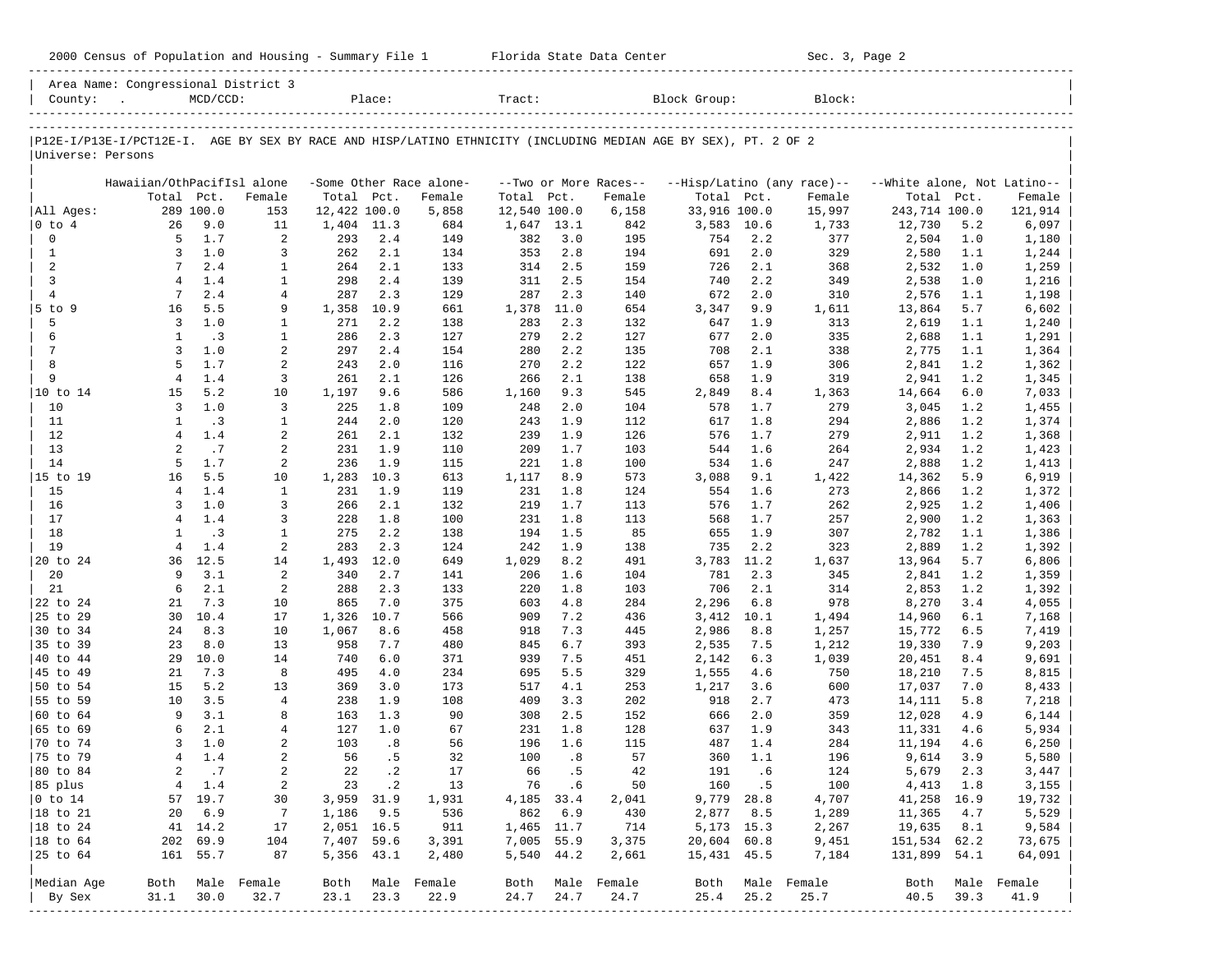|                      |                                                                          |            |                  |                  |            | 2000 Census of Population and Housing - Summary File 1 Florida State Data Center                                              |                |            |              |             |            | Sec. 3, Page 1 |              |            |                     |
|----------------------|--------------------------------------------------------------------------|------------|------------------|------------------|------------|-------------------------------------------------------------------------------------------------------------------------------|----------------|------------|--------------|-------------|------------|----------------|--------------|------------|---------------------|
| County:              | Area Name: Congressional District 4<br><b>Contract Contract Contract</b> | MCD/CCD:   |                  | Place:           |            | Tract:                                                                                                                        |                |            | Block Group: |             |            | Block:         |              |            |                     |
| Universe: Persons    |                                                                          |            |                  |                  |            | P12, P12A-D/P13, P13A-D/P14, PCT12A-D. AGE BY SEX BY RACE AND HISP/LATINO ETHNICITY (INCLUDING MEDIAN AGE BY SEX), PT. 1 OF 2 |                |            |              |             |            |                |              |            |                     |
|                      |                                                                          |            |                  |                  |            | ----All Races Combined----- --------White alone------- -----------Black alone-------- AmerInd/NatAlaskan alone                |                |            |              |             |            |                |              |            | $---Asian alone---$ |
|                      | Total                                                                    | Pct.       | Female           | Total Pct.       |            | Female                                                                                                                        | Total          | Pct.       | Female       | Total Pct.  |            | Female         | Total Pct.   |            | Female              |
| All Ages:            | 734,246 100.0                                                            |            | 375,856          | 627,438 100.0    |            | 320,773                                                                                                                       | 66,016 100.0   |            | 34,257       | 2,395 100.0 |            | 1,136          | 17,944 100.0 |            | 9,651               |
| 0 to 4               | 44,950                                                                   | 6.1        | 22,163           | 35,158           | 5.6        | 17,278                                                                                                                        | 5,813          | 8.8        | 2,881        | 132         | 5.5        | 75             | 1,212        | 6.8        | 611                 |
| $\mathbf 0$          | 9,081                                                                    | 1.2        | 4,556            | 7,078            | 1.1        | 3,576                                                                                                                         | 1,166          | 1.8        | 584          | 20          | .8         | 12             | 258          | 1.4        | 130                 |
| 1                    | 9,007                                                                    | 1.2        | 4,280            | 6,988            | 1.1        | 3,284                                                                                                                         | 1,198          | 1.8        | 589          | 28          | 1.2        | 16             | 246          | 1.4        | 125                 |
| 2                    | 8,729                                                                    | 1.2        | 4,348            | 6,814            | 1.1        | 3,396                                                                                                                         | 1,133          | 1.7        | 540          | 27          | 1.1        | 18             | 254          | 1.4        | 130                 |
| 3                    | 8,991                                                                    | 1.2        | 4,480            | 7,102            | 1.1        | 3,503                                                                                                                         | 1,123          | 1.7        | 587          | 29          | 1.2        | 15             | 224          | 1.2        | 117                 |
| 4<br>$5$ to $9$      | 9,142                                                                    | 1.2        | 4,499            | 7,176            | 1.1<br>6.0 | 3,519                                                                                                                         | 1,193          | 1.8        | 581          | 28          | 1.2<br>5.9 | 14<br>75       | 230          | 1.3<br>6.2 | 109                 |
| 5                    | 47,288<br>8,958                                                          | 6.4<br>1.2 | 23,051<br>4,334  | 37,589<br>7,118  | 1.1        | 18,388<br>3,444                                                                                                               | 6,225<br>1,151 | 9.4<br>1.7 | 2,964<br>536 | 141<br>28   | 1.2        | 17             | 1,121<br>221 | 1.2        | 544<br>112          |
| 6                    | 9,174                                                                    | 1.2        | 4,509            | 7,259            | 1.2        | 3,607                                                                                                                         | 1,242          | 1.9        | 582          | 27          | 1.1        | 13             | 213          | 1.2        | 103                 |
| 7                    | 9,609                                                                    | 1.3        | 4,650            | 7,594            | 1.2        | 3,701                                                                                                                         | 1,280          | 1.9        | 606          | 29          | 1.2        | 17             | 231          | 1.3        | 96                  |
| 8                    | 9,642                                                                    | 1.3        | 4,692            | 7,731            | 1.2        | 3,786                                                                                                                         | 1,261          | 1.9        | 585          | 27          | 1.1        | 11             | 210          | 1.2        | 112                 |
| 9                    | 9,905                                                                    | 1.3        | 4,866            | 7,887            | 1.3        | 3,850                                                                                                                         | 1,291          | 2.0        | 655          | 30          | 1.3        | 17             | 246          | 1.4        | 121                 |
| 10 to 14             | 48,868                                                                   | 6.7        | 23,803           | 39,412           | 6.3        | 19,133                                                                                                                        | 6,236          | 9.4        | 3,061        | 144         | 6.0        | 67             | 1,177        | 6.6        | 585                 |
| 10                   | 10,068                                                                   | 1.4        | 4,892            | 8,079            | 1.3        | 3,927                                                                                                                         | 1,307          | 2.0        | 629          | 35          | 1.5        | 15             | 200          | 1.1        | 92                  |
| 11                   | 9,860                                                                    | 1.3        | 4,768            | 7,940            | 1.3        | 3,833                                                                                                                         | 1,252          | 1.9        | 595          | 23          | 1.0        | 8              | 240          | 1.3        | 132                 |
| 12                   | 9,725                                                                    | 1.3        | 4,711            | 7,867            | 1.3        | 3,790                                                                                                                         | 1,229          | 1.9        | 620          | 23          | 1.0        | 12             | 255          | 1.4        | 119                 |
| 13                   | 9,686                                                                    | 1.3        | 4,709            | 7,810            | 1.2        | 3,766                                                                                                                         | 1,235          | 1.9        | 619          | 32          | 1.3        | 17             | 231          | 1.3        | 118                 |
| 14                   | 9,529                                                                    | 1.3        | 4,723            | 7,716            | 1.2        | 3,817                                                                                                                         | 1,213          | 1.8        | 598          | 31          | 1.3        | 15             | 251          | 1.4        | 124                 |
| 15 to 19             | 45,533                                                                   | 6.2        | 22,322           | 36,843           | 5.9        | 18,000                                                                                                                        | 5,398          | 8.2        | 2,684        | 185         | 7.7        | 94             | 1,310        | 7.3        | 667                 |
| 15                   | 9,586                                                                    | 1.3        | 4,659            | 7,795            | 1.2        | 3,790                                                                                                                         | 1,129          | 1.7        | 543          | 32          | 1.3        | 16             | 252          | 1.4        | 145                 |
| 16<br>17             | 9,300                                                                    | 1.3        | 4,462            | 7,537            | 1.2        | 3,598                                                                                                                         | 1,127          | 1.7        | 537          | 32          | 1.3<br>1.5 | 18<br>20       | 274          | 1.5<br>1.5 | 142                 |
| 18                   | 9,105<br>8,678                                                           | 1.2<br>1.2 | 4,496<br>4,225   | 7,412<br>6,971   | 1.2<br>1.1 | 3,600<br>3,407                                                                                                                | 1,059<br>1,026 | 1.6<br>1.6 | 568<br>503   | 36<br>46    | 1.9        | 20             | 261<br>269   | 1.5        | 129<br>123          |
| 19                   | 8,864                                                                    | 1.2        | 4,480            | 7,128            | 1.1        | 3,605                                                                                                                         | 1,057          | 1.6        | 533          | 39          | 1.6        | 20             | 254          | 1.4        | 128                 |
| 20 to 24             | 42,916                                                                   | 5.8        | 20,929           | 34,160           | 5.4        | 16,673                                                                                                                        | 5,256          | 8.0        | 2,601        | 206         | 8.6        | 83             | 1,332        | 7.4        | 685                 |
| 20                   | 8,964                                                                    | 1.2        | 4,397            | 7,175            | 1.1        | 3,541                                                                                                                         | 1,104          | 1.7        | 534          | 47          | 2.0        | 21             | 241          | 1.3        | 128                 |
| 21                   | 8,384                                                                    | 1.1        | 3,941            | 6,619            | 1.1        | 3,122                                                                                                                         | 1,081          | 1.6        | 499          | 40          | 1.7        | 14             | 267          | 1.5        | 127                 |
| 22 to 24             | 25,568                                                                   | 3.5        | 12,591           | 20,366           | 3.2        | 10,010                                                                                                                        | 3,071          | 4.7        | 1,568        | 119         | 5.0        | 48             | 824          | 4.6        | 430                 |
| 25 to 29             | 49,037                                                                   | 6.7        | 24,154           | 39,332           | 6.3        | 19,171                                                                                                                        | 5,947          | 9.0        | 3,150        | 175         | 7.3        | 77             | 1,747        | 9.7        | 895                 |
| 30 to 34             | 53,775                                                                   | 7.3        | 26,930           | 43,852           | 7.0        | 21,737                                                                                                                        | 6,248          | 9.5        | 3,334        | 226         | 9.4        | 126            | 1,758        | 9.8        | 944                 |
| 35 to 39             | 61,632                                                                   | 8.4        | 31,139           | 52,109           | 8.3        | 26,166                                                                                                                        | 6,095          | 9.2        | 3,218        | 225         | 9.4        | 99             | 1,608        | 9.0        | 892                 |
| 40 to 44             | 60,666                                                                   | 8.3        | 30,921           | 52,586           | 8.4        | 26,599                                                                                                                        | 5,021          | 7.6        | 2,693        | 245         | 10.2       | 110            | 1,506        | 8.4        | 894                 |
| 45 to 49             | 55,056                                                                   | 7.5        | 28,347           | 48,461           | 7.7        | 24,819                                                                                                                        | 3,940          | 6.0        | 2,099        | 223         | 9.3        | 108            | 1,404        | 7.8        | 802                 |
| 50 to 54             | 50,533                                                                   | 6.9        | 25,843           | 45,546           | 7.3        | 23,096                                                                                                                        | 2,815          | 4.3        | 1,573        | 181         | 7.6        | 86             | 1,268        | 7.1        | 701                 |
| 55 to 59             | 38,588                                                                   | 5.3<br>4.2 | 20,231           | 35,385           | 5.6        | 18,446                                                                                                                        | 1,731          | 2.6        | 954<br>742   | 121<br>72   | 5.1<br>3.0 | 49<br>31       | 832          | 4.6<br>3.3 | 487<br>300          |
| 60 to 64<br>65 to 69 | 31,068<br>28,812                                                         | 3.9        | 16,340<br>15,121 | 28,624<br>26,775 | 4.6<br>4.3 | 15,049<br>13,994                                                                                                              | 1,385<br>1,272 | 2.1<br>1.9 | 715          | 44          | 1.8        | 17             | 601<br>446   | 2.5        | 263                 |
| 70 to 74             | 27,241                                                                   | 3.7        | 14,988           | 25,632 4.1       |            | 14,100                                                                                                                        | 1,029          | 1.6        | 558          |             | 41 1.7     | 23             |              | 315 1.8    | 187                 |
| 75 to 79             | 22,694                                                                   | 3.1        | 13,018           | 21,581           | 3.4        | 12,380                                                                                                                        | 751            | 1.1        | 429          | 17          | .7         | 8              | 166          | .9         | 105                 |
| 80 to 84             | 14,210                                                                   | 1.9        | 8,604            | 13,627           | 2.2        | 8,229                                                                                                                         | 404            | .6         | 266          | 8           | .3         | 3              | 82           | .5         | 55                  |
| 85 plus              | 11,379                                                                   | 1.5        | 7,952            | 10,766           | 1.7        | 7,515                                                                                                                         | 450            | $\cdot$ 7  | 335          | 9           | .4         | 5              | 59           | $\cdot$ 3  | 34                  |
| $0$ to $14$          | 141,106 19.2                                                             |            | 69,017           | 112,159 17.9     |            | 54,799                                                                                                                        | 18,274 27.7    |            | 8,906        |             | 417 17.4   | 217            | 3,510 19.6   |            | 1,740               |
| 18 to 21             | 34,890                                                                   | 4.8        | 17,043           | 27,893           | 4.4        | 13,675                                                                                                                        | 4,268          | 6.5        | 2,069        | 172         | 7.2        | 75             | 1,031        | 5.7        | 506                 |
| $ 18$ to $24$        | 60,458                                                                   | 8.2        | 29,634           | 48,259           | 7.7        | 23,685                                                                                                                        | 7,339 11.1     |            | 3,637        |             | 291 12.2   | 123            | 1,855 10.3   |            | 936                 |
| $ 18$ to $64$        | 460,813 62.8                                                             |            | 233,539          | 394,154          | 62.8       | 198,768                                                                                                                       | 40,521 61.4    |            | 21,400       | 1,759 73.4  |            | 809            | 12,579 70.1  |            | 6,851               |
| 25 to 64             | 400,355 54.5                                                             |            | 203,905          | 345,895 55.1     |            | 175,083                                                                                                                       | 33, 182 50.3   |            | 17,763       | 1,468 61.3  |            | 686            | 10,724 59.8  |            | 5,915               |
| Median Age           | Both                                                                     |            | Male Female      | Both             | Male       | Female                                                                                                                        | Both           |            | Male Female  | Both        | Male       | Female         | Both         |            | Male Female         |
| By Sex               | 37.8                                                                     | 36.7       | 39.0             | 39.6             | 38.4       | 40.7                                                                                                                          | 28.6           | 27.2       | 29.7         | 34.8        | 35.6       | 34.0           | 32.9         | 31.3       | 34.4                |
|                      |                                                                          |            |                  |                  |            |                                                                                                                               |                |            |              |             |            |                |              |            |                     |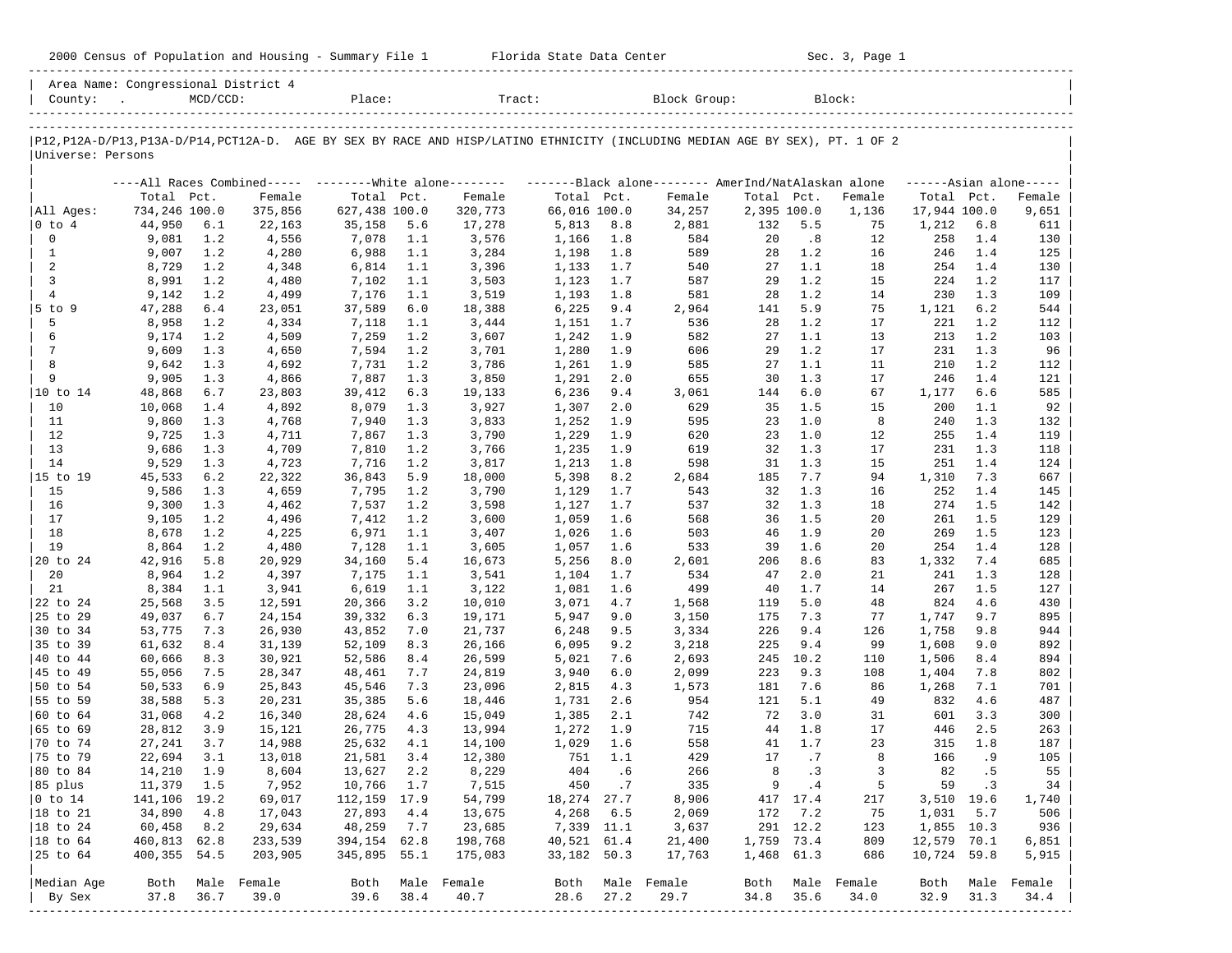|                      | 2000 Census of Population and Housing - Summary File 1 Florida State Data Center |             |                     |             |             |                         |              |            |                              |                                                                                                                |            | Sec. 3, Page 2             |                             |            |                   |
|----------------------|----------------------------------------------------------------------------------|-------------|---------------------|-------------|-------------|-------------------------|--------------|------------|------------------------------|----------------------------------------------------------------------------------------------------------------|------------|----------------------------|-----------------------------|------------|-------------------|
|                      | Area Name: Congressional District 4<br>County:                                   | $MCD/CCD$ : |                     |             |             | Place:                  | Tract:       |            |                              | Block Group:                                                                                                   |            | Block:                     |                             |            |                   |
| Universe: Persons    |                                                                                  |             |                     |             |             |                         |              |            |                              | P12E-I/P13E-I/PCT12E-I. AGE BY SEX BY RACE AND HISP/LATINO ETHNICITY (INCLUDING MEDIAN AGE BY SEX), PT. 2 OF 2 |            |                            |                             |            |                   |
|                      |                                                                                  |             |                     |             |             |                         |              |            |                              |                                                                                                                |            |                            |                             |            |                   |
|                      | Hawaiian/OthPacifIsl alone                                                       | Total Pct.  |                     | Total Pct.  |             | -Some Other Race alone- | Total Pct.   |            | --Two or More Races--        |                                                                                                                |            | --Hisp/Latino (any race)-- | --White alone, Not Latino-- |            |                   |
| All Ages:            |                                                                                  | 384 100.0   | Female<br>199       | 7,697 100.0 |             | Female<br>3,677         | 12,372 100.0 |            | Female<br>6,163              | Total Pct.<br>29,090 100.0                                                                                     |            | Female<br>14,473           | Total Pct.<br>608,683 100.0 |            | Female<br>311,213 |
| $0$ to $4$           | 28                                                                               | 7.3         | 13                  | 764         | 9.9         | 373                     | 1,843 14.9   |            | 932                          | 2,593                                                                                                          | 8.9        | 1,284                      | 33,677                      | 5.5        | 16,538            |
| $\mathbf 0$          | 7                                                                                | 1.8         | 5                   | 154         | 2.0         | 65                      | 398          | 3.2        | 184                          | 533                                                                                                            | 1.8        | 249                        | 6,768                       | 1.1        | 3,428             |
| $\mathbf{1}$         | 2                                                                                | . 5         | 1                   | 153         | 2.0         | 76                      | 392          | 3.2        | 189                          | 521                                                                                                            | 1.8        | 258                        | 6,700                       | 1.1        | 3,137             |
| 2<br>$\overline{3}$  | 8<br>$7\phantom{.0}$                                                             | 2.1<br>1.8  | 4<br>1              | 160<br>138  | 2.1<br>1.8  | 73<br>67                | 333<br>368   | 2.7<br>3.0 | 187<br>190                   | 530<br>500                                                                                                     | 1.8<br>1.7 | 265<br>247                 | 6,522<br>6,804              | 1.1<br>1.1 | 3,244<br>3,352    |
| $\overline{4}$       | $\overline{4}$                                                                   | 1.0         | 2                   | 159         | 2.1         | 92                      | 352          | 2.8        | 182                          | 509                                                                                                            | 1.7        | 265                        | 6,883                       | 1.1        | 3,377             |
| $5$ to $9$           | 27                                                                               | 7.0         | 15                  | 725         | 9.4         | 345                     | 1,460        | 11.8       | 720                          | 2,467                                                                                                          | 8.5        | 1,205                      | 36,120                      | 5.9        | 17,648            |
| 5                    | 5                                                                                | 1.3         | 4                   | 142         | 1.8         | 73                      | 293          | 2.4        | 148                          | 501                                                                                                            | 1.7        | 238                        | 6,827                       | 1.1        | 3,309             |
| 6                    | 4                                                                                | 1.0         | 2                   | 145         | 1.9         | 65                      | 284          | 2.3        | 137                          | 503                                                                                                            | 1.7        | 253                        | 6,953                       | 1.1        | 3,446             |
| 7<br>8               | 5<br>6                                                                           | 1.3<br>1.6  | 1<br>$\overline{4}$ | 136<br>150  | 1.8<br>1.9  | 68<br>67                | 334<br>257   | 2.7<br>2.1 | 161<br>127                   | 494<br>485                                                                                                     | 1.7<br>1.7 | 241<br>247                 | 7,305<br>7,432              | 1.2<br>1.2 | 3,554<br>3,620    |
| 9                    | 7                                                                                | 1.8         | 4                   | 152         | 2.0         | 72                      | 292          | 2.4        | 147                          | 484                                                                                                            | 1.7        | 226                        | 7,603                       | 1.2        | 3,719             |
| 10 to 14             | 30                                                                               | 7.8         | 17                  | 674         | 8.8         | 335                     | 1,195        | 9.7        | 605                          | 2,338                                                                                                          | 8.0        | 1,133                      | 37,948                      | 6.2        | 18,430            |
| 10                   | 7                                                                                | 1.8         | 5                   | 154         | 2.0         | 76                      | 286          | 2.3        | 148                          | 483                                                                                                            | 1.7        | 242                        | 7,793                       | 1.3        | 3,786             |
| 11                   | 8                                                                                | 2.1         | 5                   | 129         | 1.7         | 60                      | 268          | 2.2        | 135                          | 486                                                                                                            | 1.7        | 220                        | 7,634                       | 1.3        | 3,692             |
| 12<br>13             | 7<br>$\overline{4}$                                                              | 1.8<br>1.0  | 3<br>2              | 119<br>146  | 1.5<br>1.9  | 59<br>71                | 225<br>228   | 1.8<br>1.8 | 108<br>116                   | 439<br>485                                                                                                     | 1.5<br>1.7 | 215<br>223                 | 7,580<br>7,505              | 1.2<br>1.2 | 3,651<br>3,626    |
| 14                   | 4                                                                                | 1.0         | 2                   | 126         | 1.6         | 69                      | 188          | 1.5        | 98                           | 445                                                                                                            | 1.5        | 233                        | 7,436                       | 1.2        | 3,675             |
| 15 to 19             | 44                                                                               | 11.5        | 24                  | 702         | 9.1         | 327                     | 1,051        | 8.5        | 526                          | 2,395                                                                                                          | 8.2        | 1,087                      | 35,390                      | 5.8        | 17,342            |
| 15                   | 11                                                                               | 2.9         | 5                   | 149         | 1.9         | 66                      | 218          | 1.8        | 94                           | 473                                                                                                            | 1.6        | 212                        | 7,510                       | 1.2        | 3,658             |
| 16                   | 6                                                                                | 1.6         | 5                   | 112         | 1.5         | 62                      | 212          | 1.7        | 100                          | 452                                                                                                            | 1.6        | 217                        | 7,244                       | 1.2        | 3,458             |
| 17<br>18             | 12<br>8                                                                          | 3.1<br>2.1  | 9<br>3              | 117<br>158  | 1.5<br>2.1  | 61<br>63                | 208<br>200   | 1.7<br>1.6 | 109<br>106                   | 471<br>489                                                                                                     | 1.6<br>1.7 | 225<br>222                 | 7,111<br>6,683              | 1.2<br>1.1 | 3,462<br>3,269    |
| 19                   | 7                                                                                | 1.8         | 2                   | 166         | 2.2         | 75                      | 213          | 1.7        | 117                          | 510                                                                                                            | 1.8        | 211                        | 6,842                       | 1.1        | 3,495             |
| 20 to 24             | 40                                                                               | 10.4        | 15                  | 960         | 12.5        | 422                     | 962          | 7.8        | 450                          | 2,577                                                                                                          | 8.9        | 1,143                      | 32,814                      | 5.4        | 16,053            |
| 20                   | 11                                                                               | 2.9         | 3                   | 183         | 2.4         | 73                      | 203          | 1.6        | 97                           | 514                                                                                                            | 1.8        | 219                        | 6,899                       | 1.1        | 3,416             |
| 21                   | 9                                                                                | 2.3         | 5                   | 187         | 2.4         | 85                      | 181          | 1.5        | 89                           | 518                                                                                                            | 1.8        | 233                        | 6,346                       | 1.0        | 2,995             |
| 22 to 24<br>25 to 29 | 20<br>43                                                                         | 5.2<br>11.2 | 7<br>21             | 590<br>863  | 7.7<br>11.2 | 264<br>401              | 578<br>930   | 4.7<br>7.5 | 264<br>439                   | 1,545<br>2,587                                                                                                 | 5.3<br>8.9 | 691<br>1,211               | 19,569<br>37,856            | 3.2<br>6.2 | 9,642<br>18,458   |
| 30 to 34             | 32                                                                               | 8.3         | 15                  | 748         | 9.7         | 339                     | 911          | 7.4        | 435                          | 2,533                                                                                                          | 8.7        | 1,203                      | 42,298                      | 6.9        | 20,995            |
| 35 to 39             | 39                                                                               | 10.2        | 21                  | 691         | 9.0         | 326                     | 865          | 7.0        | 417                          | 2,708                                                                                                          | 9.3        | 1,345                      | 50,317                      | 8.3        | 25,268            |
| 40 to 44             | 27                                                                               | 7.0         | 16                  | 529         | 6.9         | 244                     | 752          | 6.1        | 365                          | 2,185                                                                                                          | 7.5        | 1,097                      | 51,113                      | 8.4        | 25,832            |
| 45 to 49             | 18                                                                               | 4.7         | 10                  | 372         | 4.8         | 185                     | 638          | 5.2        | 324                          | 1,575                                                                                                          | 5.4        | 835                        | 47,363                      | 7.8        | 24,212            |
| 50 to 54<br>55 to 59 | 19<br>8                                                                          | 4.9<br>2.1  | 10<br>3             | 236<br>137  | 3.1<br>1.8  | 125<br>82               | 468<br>374   | 3.8<br>3.0 | 252<br>210                   | 1,278<br>991                                                                                                   | 4.4<br>3.4 | 691<br>565                 | 44,585<br>34,608            | 7.3<br>5.7 | 22,582<br>18,007  |
| 60 to 64             | 13                                                                               | 3.4         | 8                   | 90          | 1.2         | 54                      | 283          | 2.3        | 156                          | 842                                                                                                            | 2.9        | 482                        | 27,922                      | 4.6        | 14,644            |
| 65 to 69             | $\overline{2}$                                                                   | .5          | 1                   | 72          | .9          | 37                      | 201          | 1.6        | 94                           | 730                                                                                                            | 2.5        | 428                        | 26,163                      | 4.3        | 13,631            |
| 70 to 74             | 5                                                                                | 1.3         | 4                   | 49          | .6          | 28                      |              | 170 1.4    | 88                           | 544                                                                                                            | 1.9        | 305                        | 25,167                      | 4.1        | 13,837            |
| 75 to 79             | 4                                                                                | 1.0         | $\overline{a}$      | 38          | .5          | 24                      | 137          | 1.1        | 70                           | 387                                                                                                            | 1.3        | 223                        | 21,253                      | 3.5        | 12,192            |
| 80 to 84<br>85 plus  | 1<br>4                                                                           | .3<br>1.0   | 1<br>3              | 25<br>22    | .3<br>.3    | 13<br>17                | 63<br>69     | .5<br>.6   | 37<br>43                     | 209<br>151                                                                                                     | .7<br>. 5  | 131<br>105                 | 13,444<br>10,645            | 2.2<br>1.7 | 8,111<br>7,433    |
| $0$ to $14$          | 85                                                                               | 22.1        | 45                  | 2,163       | 28.1        | 1,053                   | 4,498        | 36.4       | 2,257                        | 7,398                                                                                                          | 25.4       | 3,622                      | 107,745 17.7                |            | 52,616            |
| 18 to 21             | 35                                                                               | 9.1         | 13                  | 694         | 9.0         | 296                     | 797          | $6.4$      | 409                          | 2,031                                                                                                          | 7.0        | 885                        | 26,770                      | 4.4        | 13,175            |
| 18 to 24             | 55                                                                               | 14.3        | 20                  | 1,284 16.7  |             | 560                     | 1,375 11.1   |            | 673                          | 3,576 12.3                                                                                                     |            | 1,576                      | 46,339                      | 7.6        | 22,817            |
| 18 to 64             | 254                                                                              | 66.1        | 124                 | 4,950       | 64.3        | 2,316                   | 6,596 53.3   |            | 3,271                        | 18,275 62.8                                                                                                    |            | 9,005                      | 382,401 62.8                |            | 192,815           |
| 25 to 64             | 199                                                                              | 51.8        | 104                 |             | 3,666 47.6  | 1,756                   | 5,221 42.2   |            | 2,598                        | 14,699                                                                                                         | 50.5       | 7,429                      | 336,062 55.2                |            | 169,998           |
| Median Age           | Both                                                                             |             | Male Female         | Both        |             | Male Female             | Both         |            | Male Female                  | Both                                                                                                           |            | Male Female                | Both                        |            | Male Female       |
| By Sex               | 27.4                                                                             | 25.8        | 28.3                | 25.1        | 24.9        | 25.5                    | 23.2         | 23.2       | 23.3<br>-------------------- | 29.3                                                                                                           | 27.9       | 30.7                       | 39.8                        | 38.7       | 40.9              |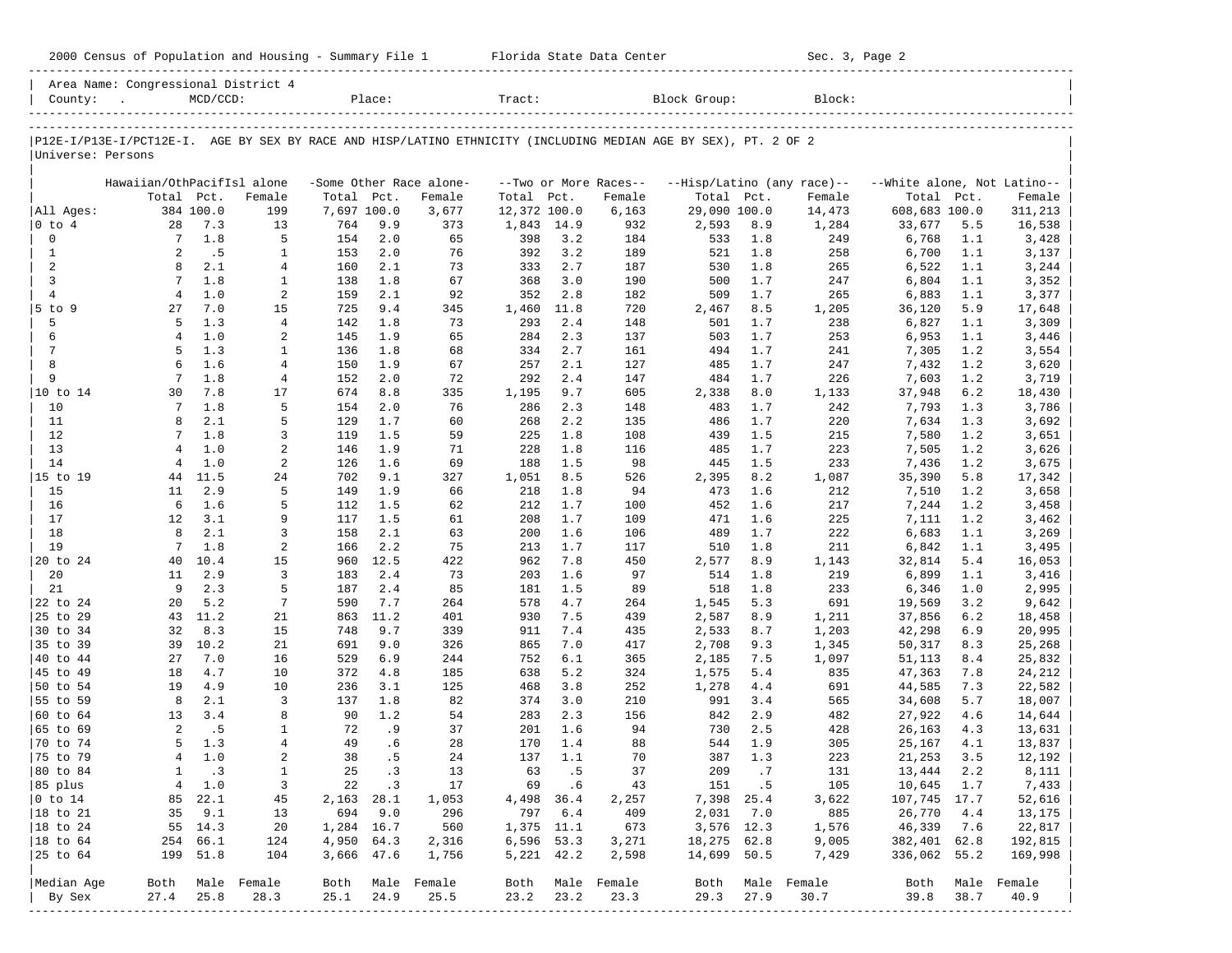|                             |                                                           |            |                  |                  |            | 2000 Census of Population and Housing - Summary File 1 Florida State Data Center |                |            |                                                                                                                               |             |            | Sec. 3, Page 1 |              |            |                     |
|-----------------------------|-----------------------------------------------------------|------------|------------------|------------------|------------|----------------------------------------------------------------------------------|----------------|------------|-------------------------------------------------------------------------------------------------------------------------------|-------------|------------|----------------|--------------|------------|---------------------|
| County:                     | Area Name: Congressional District 5<br>and the company of | MCD/CCD:   |                  | Place:           |            | Tract:                                                                           |                |            | Block Group:                                                                                                                  |             |            | Block:         |              |            |                     |
| Universe: Persons           |                                                           |            |                  |                  |            |                                                                                  |                |            | P12, P12A-D/P13, P13A-D/P14, PCT12A-D. AGE BY SEX BY RACE AND HISP/LATINO ETHNICITY (INCLUDING MEDIAN AGE BY SEX), PT. 1 OF 2 |             |            |                |              |            |                     |
|                             |                                                           |            |                  |                  |            |                                                                                  |                |            | ----All Races Combined----- --------White alone------- -----------Black alone-------- AmerInd/NatAlaskan alone                |             |            |                |              |            | $---Asian alone---$ |
|                             | Total Pct.                                                |            | Female           | Total Pct.       |            | Female                                                                           | Total          | Pct.       | Female                                                                                                                        | Total Pct.  |            | Female         | Total Pct.   |            | Female              |
| All Ages:                   | 689,672 100.0                                             |            | 358,348          | 599,649 100.0    |            | 311,154                                                                          | 59,576 100.0   |            | 31,649                                                                                                                        | 2,205 100.0 |            | 1,077          | 11,166 100.0 |            | 5,832               |
| 0 to 4                      | 33,113                                                    | 4.8        | 16,188           | 25,973           | 4.3        | 12,685                                                                           | 4,676          | 7.8        | 2,258                                                                                                                         | 130         | 5.9        | 65             | 559          | 5.0        | 301                 |
| 0                           | 6,431                                                     | .9         | 3,138            | 4,967            | .8         | 2,442                                                                            | 961            | 1.6        | 452                                                                                                                           | 26          | 1.2        | 10             | 115          | 1.0        | 64                  |
| 1                           | 6,656                                                     | 1.0        | 3,224            | 5,209            | .9         | 2,518                                                                            | 937            | 1.6        | 451                                                                                                                           | 24          | 1.1        | 13             | 117          | 1.0        | 59                  |
| 2                           | 6,598                                                     | 1.0        | 3,279            | 5,142            | .9         | 2,561                                                                            | 945            | 1.6        | 467                                                                                                                           | 34          | 1.5        | 18             | 108          | 1.0        | 60                  |
| 3                           | 6,634                                                     | 1.0        | 3,240            | 5,241            | .9         | 2,536                                                                            | 908            | 1.5        | 458                                                                                                                           | 24          | 1.1        | 12             | 119          | 1.1        | 61                  |
| 4                           | 6,794                                                     | 1.0        | 3,307            | 5,414            | .9         | 2,628                                                                            | 925            | 1.6        | 430                                                                                                                           | 22          | 1.0        | 12             | 100          | .9         | 57                  |
| $5$ to $9$<br>5             | 37,006<br>6,879                                           | 5.4<br>1.0 | 17,960<br>3,302  | 29,228<br>5,430  | 4.9<br>.9  | 14,214<br>2,634                                                                  | 5,521<br>982   | 9.3<br>1.6 | 2,647<br>450                                                                                                                  | 136<br>24   | 6.2<br>1.1 | 66<br>9        | 506<br>102   | 4.5<br>.9  | 253<br>48           |
| 6                           | 7,235                                                     | 1.0        | 3,517            | 5,746            | 1.0        | 2,783                                                                            | 1,023          | 1.7        | 501                                                                                                                           | 33          | 1.5        | 22             | 101          | . 9        | 52                  |
| 7                           | 7,358                                                     | 1.1        | 3,633            | 5,751            | 1.0        | 2,846                                                                            | 1,168          | 2.0        | 563                                                                                                                           | 20          | .9         | 9              | 91           | .8         | 52                  |
| 8                           | 7,687                                                     | 1.1        | 3,717            | 6,050            | 1.0        | 2,947                                                                            | 1,196          | 2.0        | 557                                                                                                                           | 31          | 1.4        | 13             | 94           | .8         | 44                  |
| 9                           | 7,847                                                     | 1.1        | 3,791            | 6,251            | 1.0        | 3,004                                                                            | 1,152          | 1.9        | 576                                                                                                                           | 28          | 1.3        | 13             | 118          | 1.1        | 57                  |
| 10 to 14                    | 39,841                                                    | 5.8        | 19,436           | 32,117           | 5.4        | 15,550                                                                           | 5,639          | 9.5        | 2,838                                                                                                                         | 163         | 7.4        | 97             | 515          | 4.6        | 260                 |
| 10                          | 8,207                                                     | 1.2        | 4,039            | 6,591            | 1.1        | 3,231                                                                            | 1,170          | 2.0        | 585                                                                                                                           | 32          | 1.5        | 22             | 100          | . 9        | 55                  |
| 11                          | 7,949                                                     | 1.2        | 3,861            | 6,370            | 1.1        | 3,071                                                                            | 1,160          | 1.9        | 576                                                                                                                           | 30          | 1.4        | 18             | 120          | 1.1        | 61                  |
| 12                          | 7,859                                                     | 1.1        | 3,848            | 6,347            | 1.1        | 3,096                                                                            | 1,118          | 1.9        | 560                                                                                                                           | 31          | 1.4        | 12             | 105          | .9         | 49                  |
| 13                          | 7,863                                                     | 1.1        | 3,865            | 6,325            | 1.1        | 3,062                                                                            | 1,120          | 1.9        | 580                                                                                                                           | 39          | 1.8        | 29             | 91           | .8         | 49                  |
| 14                          | 7,963                                                     | 1.2        | 3,823            | 6,484            | 1.1        | 3,090                                                                            | 1,071          | 1.8        | 537                                                                                                                           | 31          | 1.4        | 16             | 99           | .9         | 46                  |
| 15 to 19                    | 46,929                                                    | 6.8        | 23,679           | 37,480           | 6.3        | 18,877                                                                           | 6,201          | 10.4       | 3,172                                                                                                                         | 198         | 9.0        | 87             | 1,087        | 9.7        | 563                 |
| 15                          | 8,013                                                     | 1.2        | 3,974            | 6,500            | 1.1        | 3,212                                                                            | 1,093          | 1.8        | 546                                                                                                                           | 41          | 1.9        | 17             | 87           | .8         | 51                  |
| 16                          | 7,763                                                     | 1.1        | 3,727            | 6,267            | 1.0        | 2,994                                                                            | 1,098          | 1.8        | 534                                                                                                                           | 32          | 1.5        | 13             | 95           | . 9        | 44                  |
| 17<br>18                    | 7,992<br>10,206                                           | 1.2<br>1.5 | 3,850            | 6,417<br>7,983   | 1.1<br>1.3 | 3,108<br>4,198                                                                   | 1,124          | 1.9<br>2.4 | 533<br>758                                                                                                                    | 42<br>32    | 1.9<br>1.5 | 12<br>15       | 125<br>309   | 1.1<br>2.8 | 64<br>160           |
| 19                          | 12,955                                                    | 1.9        | 5,362<br>6,766   | 10,313           | 1.7        | 5,365                                                                            | 1,427<br>1,459 | 2.4        | 801                                                                                                                           | 51          | 2.3        | 30             | 471          | 4.2        | 244                 |
| 20 to 24                    | 53,689                                                    | 7.8        | 27,093           | 43,358           | 7.2        | 21,686                                                                           | 5,552          | 9.3        | 3,101                                                                                                                         | 174         | 7.9        | 85             | 2,061        | 18.5       | 976                 |
| 20                          | 13,356                                                    | 1.9        | 7,103            | 10,750           | 1.8        | 5,674                                                                            | 1,397          | 2.3        | 804                                                                                                                           | 40          | 1.8        | 11             | 516          | 4.6        | 268                 |
| 21                          | 12,515                                                    | 1.8        | 6,464            | 10,228           | 1.7        | 5,245                                                                            | 1,147          | 1.9        | 654                                                                                                                           | 42          | 1.9        | 27             | 490          | 4.4        | 235                 |
| 22 to 24                    | 27,818                                                    | 4.0        | 13,526           | 22,380           | 3.7        | 10,767                                                                           | 3,008          | 5.0        | 1,643                                                                                                                         | 92          | 4.2        | 47             | 1,055        | 9.4        | 473                 |
| 25 to 29                    | 37,667                                                    | 5.5        | 18,401           | 30,999           | 5.2        | 14,988                                                                           | 3,856          | 6.5        | 2,052                                                                                                                         | 150         | 6.8        | 68             | 1,360        | 12.2       | 668                 |
| 30 to 34                    | 37,131                                                    | 5.4        | 18,719           | 30,954           | 5.2        | 15,459                                                                           | 3,786          | 6.4        | 2,078                                                                                                                         | 170         | 7.7        | 83             | 1,159        | 10.4       | 574                 |
| 35 to 39                    | 42,922                                                    | 6.2        | 22,089           | 36,562           | 6.1        | 18,678                                                                           | 4,337          | 7.3        | 2,363                                                                                                                         | 194         | 8.8        | 102            | 821          | 7.4        | 432                 |
| 40 to 44                    | 44,715                                                    | 6.5        | 23,450           | 38,658           | 6.4        | 20,113                                                                           | 4,299          | 7.2        | 2,378                                                                                                                         | 204         | 9.3        | 92             | 643          | 5.8        | 378                 |
| 45 to 49                    | 42,429                                                    | 6.2        | 22,138           | 37,231           | 6.2        | 19,287                                                                           | 3,609          | 6.1        | 1,977                                                                                                                         | 162         | 7.3        | 75             | 583          | 5.2        | 341                 |
| 50 to 54                    | 41,242                                                    | 6.0        | 21,859           | 37,085           | 6.2        | 19,571                                                                           | 2,803          | 4.7        | 1,550                                                                                                                         | 170         | 7.7        | 87             | 523          | 4.7        | 310                 |
| 55 to 59                    | 37,831                                                    | 5.5<br>5.4 | 20,171           | 34,721           | 5.8<br>5.7 | 18,553                                                                           | 2,128          | 3.6        | 1,109                                                                                                                         | 129<br>69   | 5.9<br>3.1 | 67<br>30       | 383<br>308   | 3.4<br>2.8 | 208                 |
| 60 to 64<br>65 to 69        | 36,924<br>39,492                                          | 5.7        | 19,846<br>20,650 | 34,255<br>37,156 | 6.2        | 18,383<br>19,371                                                                 | 1,924<br>1,644 | 3.2<br>2.8 | 1,062<br>895                                                                                                                  | 58          | 2.6        | 26             | 284          | 2.5        | 186<br>161          |
| 70 to 74                    | 41,526 6.0                                                |            | 22,204           | 39,680           | 6.6        | 21,174                                                                           | 1,331          | 2.2        | 734                                                                                                                           | 33          | 1.5        | 13             | 192          | 1.7        | 114                 |
| 75 to 79                    | 36,425                                                    | 5.3        | 20,141           | 35,058           | 5.8        | 19,313                                                                           | 1,025          | 1.7        | 627                                                                                                                           | 32          | 1.5        | 16             | 88           | .8         | 55                  |
| 80 to 84                    | 23,669                                                    | 3.4        | 13,368           | 22,815           | 3.8        | 12,850                                                                           | 621            | 1.0        | 371                                                                                                                           | 23          | 1.0        | 13             | 52           | .5         | 32                  |
| 85 plus                     | 17,121                                                    | 2.5        | 10,956           | 16,319           | 2.7        | 10,402                                                                           | 624            | 1.0        | 437                                                                                                                           | 10          | .5         | 5              | 42           | $\cdot$ 4  | 20                  |
| $ 0 \t\t \text{to} \t\t 14$ | 109,960 15.9                                              |            | 53,584           | 87,318 14.6      |            | 42,449                                                                           | 15,836 26.6    |            | 7,743                                                                                                                         |             | 429 19.5   | 228            | 1,580 14.2   |            | 814                 |
| 18 to 21                    | 49,032                                                    | 7.1        | 25,695           | 39,274           | 6.5        | 20,482                                                                           | 5,430          | 9.1        | 3,017                                                                                                                         | 165         | 7.5        | 83             | 1,786 16.0   |            | 907                 |
| $ 18$ to $24$               | 76,850 11.1                                               |            | 39,221           | 61,654 10.3      |            | 31,249                                                                           | 8,438 14.2     |            | 4,660                                                                                                                         |             | 257 11.7   | 130            | 2,841 25.4   |            | 1,380               |
| 18 to 64                    | 397,711 57.7                                              |            | 205,894          | 342,119 57.1     |            | 176,281                                                                          | 35,180 59.1    |            | 19,229                                                                                                                        | 1,505       | 68.3       | 734            | 8,621 77.2   |            | 4,477               |
| 25 to 64                    | 320,861 46.5                                              |            | 166,673          | 280,465 46.8     |            | 145,032                                                                          | 26,742 44.9    |            | 14,569                                                                                                                        | 1,248 56.6  |            | 604            | 5,780 51.8   |            | 3,097               |
| Median Age                  |                                                           |            | Both Male Female |                  |            | Both Male Female                                                                 | Both           |            | Male Female                                                                                                                   | Both        |            | Male Female    | Both         |            | Male Female         |
| By Sex                      | 41.8                                                      | 40.2       | 43.3             | 44.3             | 42.6       | 45.8                                                                             | 27.8           | 26.0       | 29.4                                                                                                                          | 34.5        | 34.7       | 34.4           | 28.1         | 26.8       | 29.2                |
|                             |                                                           |            |                  |                  |            |                                                                                  |                |            |                                                                                                                               |             |            |                |              |            |                     |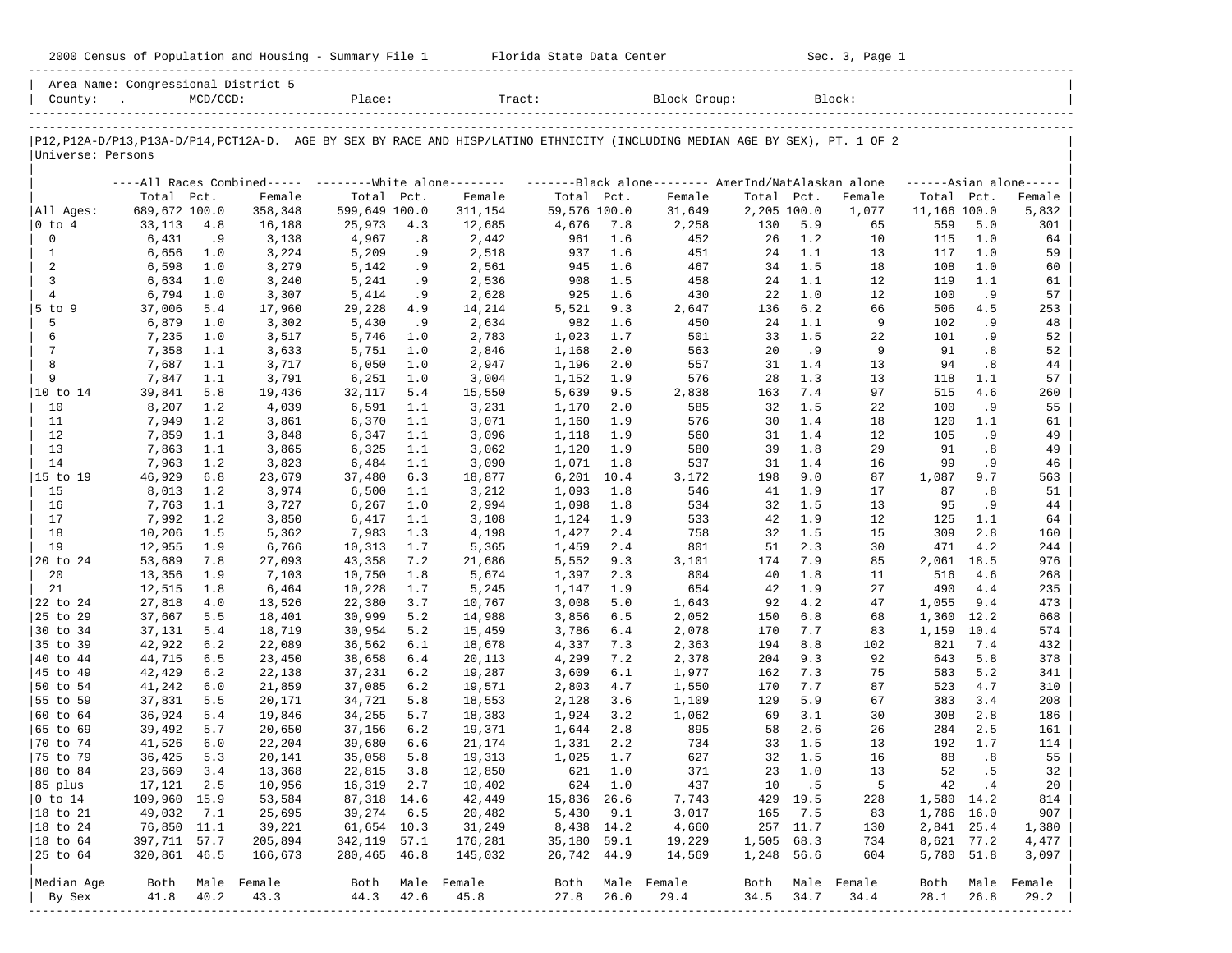|                           | 2000 Census of Population and Housing - Summary File 1 Florida State Data Center |                  |                       |             |            |                         |              |             |                       |                                                                                                                |            | Sec. 3, Page 2             |                             |            |                  |
|---------------------------|----------------------------------------------------------------------------------|------------------|-----------------------|-------------|------------|-------------------------|--------------|-------------|-----------------------|----------------------------------------------------------------------------------------------------------------|------------|----------------------------|-----------------------------|------------|------------------|
|                           | Area Name: Congressional District 5<br>County: .                                 | $MCD/CCD$ :      |                       |             | Place:     |                         | Tract:       |             |                       | Block Group:                                                                                                   |            | Block:                     |                             |            |                  |
|                           |                                                                                  |                  |                       |             |            |                         |              |             |                       | P12E-I/P13E-I/PCT12E-I. AGE BY SEX BY RACE AND HISP/LATINO ETHNICITY (INCLUDING MEDIAN AGE BY SEX), PT. 2 OF 2 |            |                            |                             |            |                  |
| Universe: Persons         |                                                                                  |                  |                       |             |            |                         |              |             |                       |                                                                                                                |            |                            |                             |            |                  |
|                           | Hawaiian/OthPacifIsl alone                                                       |                  |                       |             |            | -Some Other Race alone- |              |             | --Two or More Races-- |                                                                                                                |            | --Hisp/Latino (any race)-- | --White alone, Not Latino-- |            |                  |
|                           | Total                                                                            | Pct.             | Female                | Total       | Pct.       | Female                  | Total        | Pct.        | Female                | Total Pct.                                                                                                     |            | Female                     | Total Pct.                  |            | Female           |
| All Ages:                 |                                                                                  | 196 100.0        | 105                   | 6,756 100.0 |            | 3,320                   | 10,124 100.0 |             | 5,211                 | 31,127 100.0                                                                                                   |            | 15,764                     | 577,890 100.0               |            | 300,008          |
| $0$ to $4$<br>$\mathbf 0$ | 10<br>1                                                                          | 5.1<br>.5        | 8<br>$\mathbf 0$      | 534<br>111  | 7.9<br>1.6 | 262<br>53               | 1,231<br>250 | 12.2<br>2.5 | 609<br>117            | 2,195<br>416                                                                                                   | 7.1<br>1.3 | 1,103<br>205               | 24,583<br>4,713             | 4.3<br>.8  | 11,980<br>2,313  |
| $\mathbf{1}$              | $\overline{4}$                                                                   | 2.0              | 3                     | 106         | 1.6        | 56                      | 259          | 2.6         | 124                   | 460                                                                                                            | 1.5        | 244                        | 4,910                       | .8         | 2,354            |
| 2                         | $\mathbf 0$                                                                      | .0               | $\mathbf 0$           | 110         | 1.6        | 49                      | 259          | 2.6         | 124                   | 453                                                                                                            | 1.5        | 218                        | 4,856                       | .8         | 2,419            |
| $\overline{3}$            | 2                                                                                | 1.0              | 2                     | 106         | 1.6        | 53                      | 234          | 2.3         | 118                   | 437                                                                                                            | 1.4        | 235                        | 4,959                       | . 9        | 2,383            |
| $\overline{4}$            | 3                                                                                | 1.5              | 3                     | 101         | 1.5        | 51                      | 229          | 2.3         | 126                   | 429                                                                                                            | 1.4        | 201                        | 5,145                       | .9         | 2,511            |
| $5$ to $9$<br>5           | 15<br>5                                                                          | 7.7<br>2.6       | 6<br>2                | 576<br>109  | 8.5<br>1.6 | 275<br>54               | 1,024<br>227 | 10.1<br>2.2 | 499<br>105            | 2,267<br>425                                                                                                   | 7.3<br>1.4 | 1,088<br>191               | 27,755<br>5,150             | 4.8<br>.9  | 13,482<br>2,502  |
| 6                         | $\mathbf{1}$                                                                     | .5               | $\mathbf{1}$          | 117         | 1.7        | 53                      | 214          | 2.1         | 105                   | 451                                                                                                            | 1.4        | 227                        | 5,461                       | . 9        | 2,632            |
| 7                         | 3                                                                                | 1.5              | $\mathbf{1}$          | 129         | 1.9        | 61                      | 196          | 1.9         | 101                   | 480                                                                                                            | 1.5        | 227                        | 5,440                       | .9         | 2,700            |
| 8                         | 3                                                                                | 1.5              | 2                     | 114         | 1.7        | 54                      | 199          | 2.0         | 100                   | 453                                                                                                            | 1.5        | 215                        | 5,751                       | 1.0        | 2,797            |
| 9                         | 3                                                                                | 1.5              | $\mathbf 0$           | 107         | 1.6        | 53                      | 188          | 1.9         | 88                    | 458                                                                                                            | 1.5        | 228                        | 5,953                       | 1.0        | 2,851            |
| 10 to 14                  | 18<br>$\overline{3}$                                                             | 9.2              | 6                     | 522         | 7.7        | 259                     | 867          | 8.6         | 426<br>93             | 2,401                                                                                                          | 7.7        | 1,221                      | 30,496                      | 5.3        | 14,705           |
| 10<br>11                  | $\overline{4}$                                                                   | 1.5<br>2.0       | 2<br>0                | 105<br>102  | 1.6<br>1.5 | 51<br>53                | 206<br>163   | 2.0<br>1.6  | 82                    | 510<br>479                                                                                                     | 1.6<br>1.5 | 252<br>242                 | 6,243<br>6,039              | 1.1<br>1.0 | 3,053<br>2,902   |
| 12                        | $\mathbf{1}$                                                                     | . 5              | $\mathbf 0$           | 94          | 1.4        | 50                      | 163          | 1.6         | 81                    | 467                                                                                                            | 1.5        | 243                        | 6,025                       | 1.0        | 2,917            |
| 13                        | $7\phantom{.0}$                                                                  | 3.6              | 4                     | 105         | 1.6        | 46                      | 176          | 1.7         | 95                    | 471                                                                                                            | 1.5        | 244                        | 6,011                       | 1.0        | 2,894            |
| 14                        | 3                                                                                | 1.5              | $\mathbf 0$           | 116         | 1.7        | 59                      | 159          | 1.6         | 75                    | 474                                                                                                            | 1.5        | 240                        | 6,178                       | 1.1        | 2,939            |
| 15 to 19                  | 19                                                                               | 9.7              | 13                    | 901         | 13.3       | 429                     | 1,043        | 10.3        | 538                   | 3,404                                                                                                          | 10.9       | 1,688                      | 35,293                      | 6.1        | 17,774           |
| 15<br>16                  | 3<br>2                                                                           | 1.5<br>1.0       | 2<br>$\mathbf{1}$     | 113<br>105  | 1.7<br>1.6 | 56<br>51                | 176<br>164   | 1.7<br>1.6  | 90<br>90              | 484<br>455                                                                                                     | 1.6<br>1.5 | 230<br>223                 | 6,181<br>5,968              | 1.1<br>1.0 | 3,055<br>2,846   |
| 17                        | 3                                                                                | 1.5              | $\mathbf{1}$          | 116         | 1.7        | 48                      | 165          | 1.6         | 84                    | 491                                                                                                            | 1.6        | 240                        | 6,077                       | 1.1        | 2,932            |
| 18                        | 6                                                                                | 3.1              | 6                     | 224         | 3.3        | 111                     | 225          | 2.2         | 114                   | 818                                                                                                            | 2.6        | 424                        | 7,466                       | 1.3        | 3,925            |
| 19                        | 5                                                                                | 2.6              | 3                     | 343         | 5.1        | 163                     | 313          | 3.1         | 160                   | 1,156                                                                                                          | 3.7        | 571                        | 9,601                       | 1.7        | 5,016            |
| 20 to 24                  | 25                                                                               | 12.8             | 8                     | 1,293       | 19.1       | 636                     | 1,226        | 12.1        | 601                   | 4,533                                                                                                          | 14.6       | 2,138                      | 40,447                      | 7.0        | 20,357           |
| 20                        | 5                                                                                | 2.6              | 2                     | 331         | 4.9        | 175                     | 317          | 3.1         | 169                   | 1,187                                                                                                          | 3.8        | 625                        | 9,991                       | 1.7        | 5,276            |
| 21<br>22 to 24            | $7\overline{ }$<br>13                                                            | 3.6<br>6.6       | 3<br>3                | 301<br>661  | 4.5<br>9.8 | 153<br>308              | 300<br>609   | 3.0<br>6.0  | 147<br>285            | 1,051<br>2,295                                                                                                 | 3.4<br>7.4 | 499<br>1,014               | 9,541<br>20,915             | 1.7<br>3.6 | 4,934<br>10,147  |
| 25 to 29                  | 18                                                                               | 9.2              | 10                    | 627         | 9.3        | 302                     | 657          | 6.5         | 313                   | 2,379                                                                                                          | 7.6        | 1,087                      | 29,436                      | 5.1        | 14,280           |
| 30 to 34                  | 10                                                                               | 5.1              | 6                     | 515         | 7.6        | 238                     | 537          | 5.3         | 281                   | 2,031                                                                                                          | 6.5        | 1,006                      | 29,631                      | 5.1        | 14,790           |
| 35 to 39                  | 11                                                                               | 5.6              | 6                     | 461         | 6.8        | 228                     | 536          | 5.3         | 280                   | 2,080                                                                                                          | 6.7        | 1,054                      | 35,117                      | 6.1        | 17,938           |
| 40 to 44                  | $7\phantom{.0}$                                                                  | 3.6              | 3                     | 382         | 5.7        | 196                     | 522          | 5.2         | 290                   | 1,852                                                                                                          | 5.9        | 980                        | 37,331                      | 6.5        | 19,410           |
| 45 to 49<br>50 to 54      | 16<br>11                                                                         | 8.2<br>5.6       | 13<br>$7\phantom{.0}$ | 321<br>182  | 4.8<br>2.7 | 166<br>86               | 507<br>468   | 5.0<br>4.6  | 279<br>248            | 1,497<br>1,275                                                                                                 | 4.8<br>4.1 | 816<br>678                 | 36,157<br>36,082            | 6.3<br>6.2 | 18,696<br>19,034 |
| 55 to 59                  | 9                                                                                | 4.6              | 4                     | 136         | 2.0        | 64                      | 325          | 3.2         | 166                   | 1,075                                                                                                          | 3.5        | 592                        | 33,842                      | 5.9        | 18,058           |
| 60 to 64                  | 8                                                                                | 4.1              | 6                     | 77          | 1.1        | 35                      | 283          | 2.8         | 144                   | 996                                                                                                            | 3.2        | 555                        | 33,397                      | 5.8        | 17,892           |
| 65 to 69                  | 9                                                                                | 4.6              | 6                     | 80          | 1.2        | 47                      | 261          | 2.6         | 144                   | 1,063                                                                                                          | 3.4        | 597                        | 36,254                      | 6.3        | 18,869           |
| 70 to 74                  |                                                                                  | $2 \t1.0$        | 1                     | 43          | . 6        | 23                      | 245          | 2.4         | 145                   | 853                                                                                                            | 2.7        | 440                        | 38,924                      | 6.7        | 20,785           |
| 75 to 79                  | 4                                                                                | 2.0              | 1                     | 40          | .6         | 26                      | 178          | 1.8         | 103                   | 611                                                                                                            | 2.0        | 328                        | 34,520                      | 6.0        | 19,025           |
| 80 to 84<br>85 plus       | 0<br>4                                                                           | $\cdot$ 0<br>2.0 | 0<br>$\mathbf{1}$     | 37<br>29    | .5<br>.4   | 24<br>24                | 121<br>93    | 1.2<br>.9   | 78<br>67              | 339<br>276                                                                                                     | 1.1<br>.9  | 202<br>191                 | 22,536<br>16,089            | 3.9<br>2.8 | 12,688<br>10,245 |
| $0$ to $14$               | 43                                                                               | 21.9             | 20                    | 1,632       | 24.2       | 796                     | 3,122 30.8   |             | 1,534                 | 6,863 22.0                                                                                                     |            | 3,412                      | 82,834 14.3                 |            | 40,167           |
| 18 to 21                  | 23                                                                               | 11.7             | 14                    | 1,199 17.7  |            | 602                     | 1,155 11.4   |             | 590                   | 4,212 13.5                                                                                                     |            | 2,119                      | 36,599                      | 6.3        | 19,151           |
| 18 to 24                  | 36                                                                               | 18.4             | 17                    | 1,860 27.5  |            | 910                     | 1,764 17.4   |             | 875                   | 6,507 20.9                                                                                                     |            | 3,133                      | 57,514 10.0                 |            | 29,298           |
| 18 to 64                  | 126                                                                              | 64.3             | 72                    | 4,561 67.5  |            | 2,225                   | 5,599 55.3   |             | 2,876                 | 19,692 63.3                                                                                                    |            | 9,901                      | 328,507 56.8                |            | 169,396          |
| 25 to 64                  |                                                                                  | 90 45.9          | 55                    |             | 2,701 40.0 | 1,315                   | 3,835 37.9   |             | 2,001                 | 13, 185 42.4                                                                                                   |            | 6,768                      | 270,993 46.9                |            | 140,098          |
| Median Age                | Both                                                                             |                  | Male Female           | Both        | Male       | Female                  |              |             | Both Male Female      | Both                                                                                                           |            | Male Female                | Both                        |            | Male Female      |
| By Sex                    | 28.2                                                                             | 24.8             | 33.8                  | 22.8        | 22.7       | 22.9                    | 23.2         | 22.5        | 24.1                  | 26.4                                                                                                           | 25.4       | 27.9                       | 44.8                        | 43.2       | 46.4             |
|                           |                                                                                  |                  |                       |             |            |                         |              |             |                       |                                                                                                                |            |                            |                             |            |                  |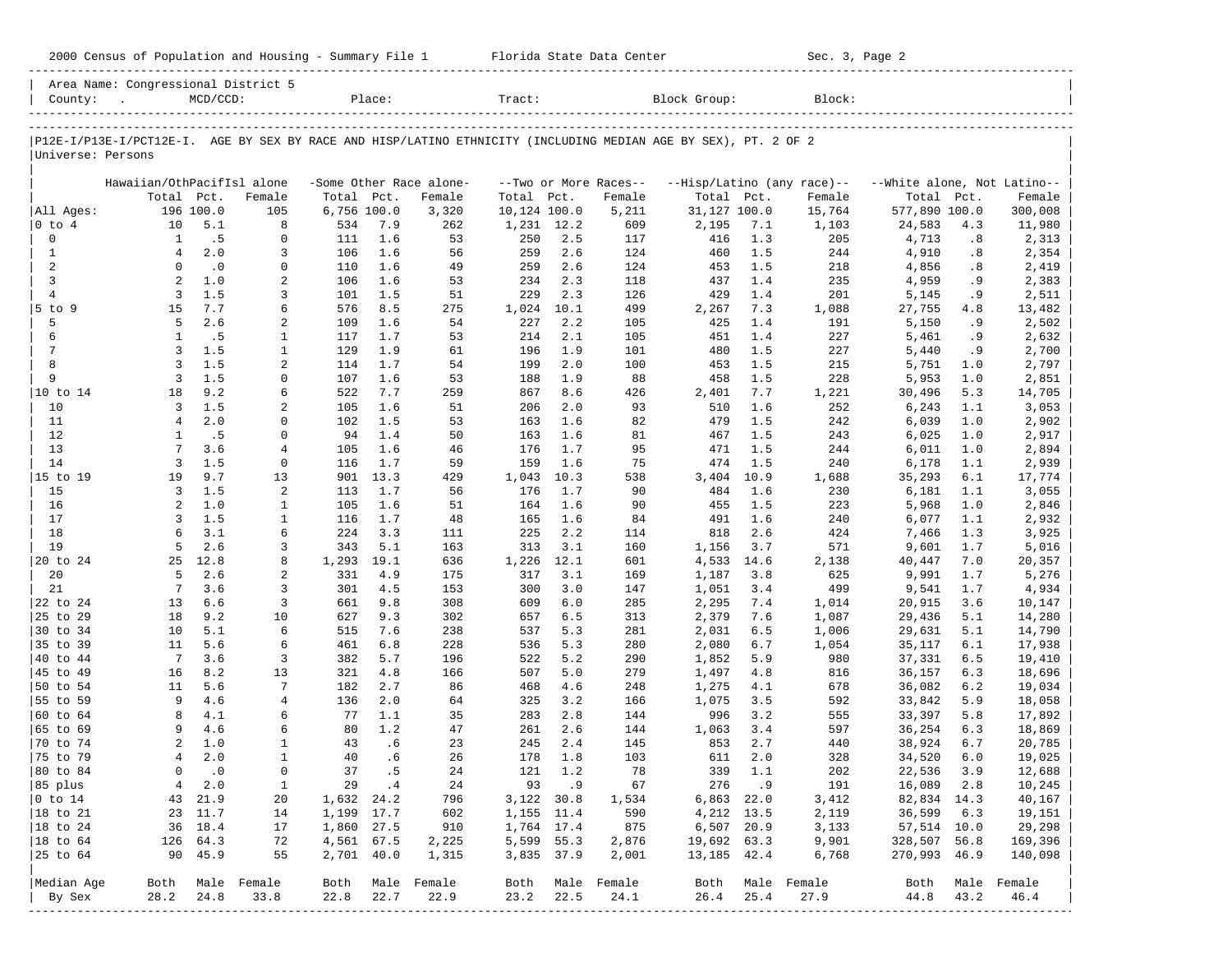|                                     |                                                  |             |                     |                  |                   | 2000 Census of Population and Housing - Summary File 1 Florida State Data Center                                                                                                                                               |                   |            |                     |              |              | Sec. 3, Page 1 |              |            |                      |
|-------------------------------------|--------------------------------------------------|-------------|---------------------|------------------|-------------------|--------------------------------------------------------------------------------------------------------------------------------------------------------------------------------------------------------------------------------|-------------------|------------|---------------------|--------------|--------------|----------------|--------------|------------|----------------------|
|                                     | Area Name: Congressional District 6<br>County: . | $MCD/CCD$ : |                     |                  |                   | Place: The contract of the contract of the contract of the contract of the contract of the contract of the contract of the contract of the contract of the contract of the contract of the contract of the contract of the con | $\texttt{Tract}:$ |            | Block Group:        |              |              | Block:         |              |            |                      |
| Universe: Persons                   |                                                  |             |                     |                  |                   | P12, P12A-D/P13, P13A-D/P14, PCT12A-D. AGE BY SEX BY RACE AND HISP/LATINO ETHNICITY (INCLUDING MEDIAN AGE BY SEX), PT. 1 OF 2                                                                                                  |                   |            |                     |              |              |                |              |            |                      |
|                                     |                                                  |             |                     |                  |                   | ----All Races Combined----- --------White alone------- --------Black alone-------- AmerInd/NatAlaskan alone                                                                                                                    |                   |            |                     |              |              |                |              |            | $----Asian alone---$ |
|                                     | Total Pct.                                       |             | Female              | Total Pct.       |                   | Female                                                                                                                                                                                                                         | Total Pct.        |            | Female              | Total Pct.   |              | Female         | Total Pct.   |            | Female               |
| All Ages:                           | 755,939 100.0                                    |             | 381,699             | 635,946 100.0    |                   | 323,238                                                                                                                                                                                                                        | 84,274 100.0      |            | 40,708              | 3,225 100.0  |              | 1,530          | 8,558 100.0  |            | 4,889                |
| $ 0 \t{to} 4$                       | 42,937                                           | 5.7         | 20,879              | 33,032           | 5.2               | 16,039                                                                                                                                                                                                                         | 6,450             | 7.7        | 3,185               | 147          | 4.6          | 65             | 525          | 6.1        | 257                  |
| $\mathbf 0$                         | 8,428                                            | 1.1         | 4,181               | 6,463            | 1.0               | 3,210                                                                                                                                                                                                                          | 1,269             | 1.5        | 628                 | 26           | .8           | 14             | 95           | 1.1        | 52                   |
| 1                                   | 8,601                                            | 1.1         | 4,147               | 6,650            | 1.0               | 3,207                                                                                                                                                                                                                          | 1,277             | 1.5        | 626                 | 34           | 1.1          | 11             | 85           | 1.0        | 41                   |
| 2                                   | 8,600                                            | 1.1         | 4,178               | 6,598            | 1.0               | 3,188                                                                                                                                                                                                                          | 1,294             | 1.5        | 647                 | 38           | 1.2          | 16             | 105          | 1.2        | 53                   |
| 3                                   | 8,536                                            | 1.1         | 4,082               | 6,493            | 1.0               | 3,094                                                                                                                                                                                                                          | 1,332             | 1.6        | 645                 | 21           | .7           | 8              | 126          | 1.5        | 61                   |
| 4                                   | 8,772                                            | 1.2         | 4,291               | 6,828            | 1.1               | 3,340                                                                                                                                                                                                                          | 1,278             | 1.5        | 639                 | 28           | .9           | 16             | 114          | 1.3        | 50                   |
| $5$ to $9$<br>5                     | 48,362                                           | 6.4         | 23,513              | 37,248           | 5.9<br>1.1        | 18,041                                                                                                                                                                                                                         | 7,746             | 9.2        | 3,818<br>680        | 227          | 7.0<br>1.3   | 100<br>20      | 521<br>100   | 6.1<br>1.2 | 274                  |
| 6                                   | 9,077<br>9,314                                   | 1.2<br>1.2  | 4,446<br>4,552      | 7,030<br>7,185   | 1.1               | 3,456<br>3,526                                                                                                                                                                                                                 | 1,393<br>1,480    | 1.7<br>1.8 | 702                 | 41<br>47     | 1.5          | 19             | 91           | 1.1        | 49<br>50             |
| 7                                   | 9,572                                            | 1.3         | 4,623               | 7,393            | 1.2               | 3,549                                                                                                                                                                                                                          | 1,531             | 1.8        | 748                 | 33           | 1.0          | 15             | 110          | 1.3        | 59                   |
| 8                                   | 10,046                                           | 1.3         | 4,869               | 7,749            | 1.2               | 3,711                                                                                                                                                                                                                          | 1,626             | 1.9        | 839                 | 52           | 1.6          | 21             | 108          | 1.3        | 56                   |
| 9                                   | 10,353                                           | 1.4         | 5,023               | 7,891            | 1.2               | 3,799                                                                                                                                                                                                                          | 1,716             | 2.0        | 849                 | 54           | 1.7          | 25             | 112          | 1.3        | 60                   |
| 10 to 14                            | 51,222                                           | 6.8         | 24,998              | 39,661           | 6.2               | 19,315                                                                                                                                                                                                                         | 8,231             | 9.8        | 4,017               | 272          | 8.4          | 130            | 601          | 7.0        | 304                  |
| 10                                  | 10,399                                           | 1.4         | 5,115               | 8,020            | 1.3               | 3,943                                                                                                                                                                                                                          | 1,736             | 2.1        | 835                 | 50           | 1.6          | 25             | 102          | 1.2        | 53                   |
| 11                                  | 10,378                                           | 1.4         | 5,054               | 8,022            | 1.3               | 3,903                                                                                                                                                                                                                          | 1,656             | 2.0        | 813                 | 49           | 1.5          | 17             | 121          | 1.4        | 66                   |
| 12                                  | 10,060                                           | 1.3         | 4,863               | 7,735            | 1.2               | 3,712                                                                                                                                                                                                                          | 1,666             | 2.0        | 813                 | 52           | 1.6          | 23             | 117          | 1.4        | 60                   |
| 13                                  | 10,164                                           | 1.3         | 4,966               | 7,946            | 1.2               | 3,889                                                                                                                                                                                                                          | 1,579             | 1.9        | 772                 | 60           | 1.9          | 31             | 110          | 1.3        | 58                   |
| 14                                  | 10,221                                           | 1.4         | 5,000               | 7,938            | 1.2               | 3,868                                                                                                                                                                                                                          | 1,594             | 1.9        | 784                 | 61           | 1.9          | 34             | 151          | 1.8        | 67                   |
| 15 to 19                            | 46,877                                           | 6.2         | 22,704              | 36,522           | 5.7               | 17,697                                                                                                                                                                                                                         | 7,262             | 8.6        | 3,542               | 248          | 7.7          | 112            | 600          | 7.0        | 295                  |
| 15                                  | 10,143                                           | 1.3         | 5,009               | 7,949            | 1.2               | 3,925                                                                                                                                                                                                                          | 1,569             | 1.9        | 769                 | 57           | 1.8          | 33             | 117          | 1.4        | 57                   |
| 16                                  | 9,978                                            | 1.3         | 4,864               | 7,800            | 1.2               | 3,798                                                                                                                                                                                                                          | 1,558             | 1.8        | 784                 | 47           | 1.5          | 20             | 147          | 1.7        | 60                   |
| 17<br>18                            | 9,796                                            | 1.3<br>1.2  | 4,626               | 7,586            | 1.2<br>1.1        | 3,542                                                                                                                                                                                                                          | 1,542             | 1.8        | 740<br>668          | 49           | 1.5<br>1.2   | 26<br>13       | 131<br>106   | 1.5<br>1.2 | 79                   |
| 19                                  | 8,950<br>8,010                                   | 1.1         | 4,369<br>3,836      | 6,974<br>6,213   | 1.0               | 3,437<br>2,995                                                                                                                                                                                                                 | 1,374<br>1,219    | 1.6<br>1.4 | 581                 | 40<br>55     | 1.7          | 20             | 99           | 1.2        | 52<br>47             |
| 20 to 24                            | 35,482                                           | 4.7         | 16,966              | 27,166           | 4.3               | 13,251                                                                                                                                                                                                                         | 5,728             | 6.8        | 2,599               | 181          | 5.6          | 67             | 526          | 6.1        | 252                  |
| 20                                  | 7,495                                            | 1.0         | 3,540               | 5,697            | .9                | 2,723                                                                                                                                                                                                                          | 1,260             | 1.5        | 585                 | 40           | 1.2          | 21             | 110          | 1.3        | 47                   |
| 21                                  | 6,803                                            | .9          | 3,244               | 5,253            | $\cdot$ 8         | 2,534                                                                                                                                                                                                                          | 1,043             | 1.2        | 474                 | 46           | 1.4          | 16             | 108          | 1.3        | 59                   |
| 22 to 24                            | 21,184                                           | 2.8         | 10,182              | 16,216           | 2.5               | 7,994                                                                                                                                                                                                                          | 3,425             | 4.1        | 1,540               | 95           | 2.9          | 30             | 308          | 3.6        | 146                  |
| 25 to 29                            | 40,805                                           | 5.4         | 19,743              | 31,750           | 5.0               | 15,728                                                                                                                                                                                                                         | 6,363             | 7.6        | 2,768               | 214          | 6.6          | 102            | 572          | 6.7        | 313                  |
| 30 to 34                            | 46,738                                           | 6.2         | 22,501              | 37,256           | 5.9               | 18,166                                                                                                                                                                                                                         | 6,695             | 7.9        | 3,001               | 259          | 8.0          | 109            | 701          | 8.2        | 415                  |
| 35 to 39                            | 56,644                                           | 7.5         | 27,430              | 46,090           | 7.2               | 22,622                                                                                                                                                                                                                         | 7,560             | 9.0        | 3,361               | 344          | 10.7         | 170            | 745          | 8.7        | 442                  |
| 40 to 44                            | 55,622                                           | 7.4         | 27,555              | 46,094           | 7.2               | 23,041                                                                                                                                                                                                                         | 6,879             | 8.2        | 3,138               | 297          | 9.2          | 149            | 723          | 8.4        | 449                  |
| 145 to 49                           | 48,862                                           | 6.5         | 24,451              | 41,227           | 6.5               | 20,725                                                                                                                                                                                                                         | 5,293             | 6.3        | 2,474               | 268          | 8.3          | 122            | 855          | 10.0       | 536                  |
| 50 to 54                            | 45,742                                           | 6.1         | 23,535              | 40,103           | 6.3               | 20,648                                                                                                                                                                                                                         | 3,783             | 4.5        | 1,878               | 236          | 7.3          | 125            | 680          | 7.9        | 409                  |
| 55 to 59                            | 41,822                                           | 5.5         | 22,331              | 37,714           | 5.9               | 20,141                                                                                                                                                                                                                         | 2,701             | 3.2        | 1,438               | 165          | 5.1          | 83             | 495          | 5.8        | 299                  |
| 60 to 64                            | 42,484                                           | 5.6         | 22,640              | 38,980           | 6.1               | 20,751                                                                                                                                                                                                                         | 2,450             | 2.9        | 1,311               | 116          | 3.6          | 54             | 406          | 4.7        | 242                  |
| $ 65 \t{to} 69$                     | 43,973                                           | 5.8         | 22,839              | 40,934           | 6.4               | 21,197                                                                                                                                                                                                                         | 2,224             | 2.6        | 1,193               | 100          | 3.1<br>2.2   | 53             | 259          | 3.0        | 168                  |
| $ 70 \text{ to } 74$<br>$ 75$ to 79 | 42,186<br>33,184                                 | 5.6<br>4.4  | 21,820<br>17,975    | 39,811<br>31,484 | 6.3<br>5.0        | 20,485<br>16,957                                                                                                                                                                                                               | 1,773<br>1,340    | 2.1<br>1.6 | 1,013<br>789        | 70<br>45     | 1.4          | 35<br>28       | 174<br>92    | 2.0<br>1.1 | 114<br>65            |
| 80 to 84                            | 19,271                                           | 2.5         | 10,793              | 18,164           | 2.9               | 10,096                                                                                                                                                                                                                         | 916               | 1.1        | 579                 | 22           | .7           | 17             | 46           | .5         | 30                   |
| 85 plus                             | 13,726                                           | 1.8         | 9,026               | 12,710           | 2.0               | 8,338                                                                                                                                                                                                                          | 880               | 1.0        | 604                 | 14           | .4           | 9              | 37           | $\cdot$ 4  | 25                   |
| $ 0 \t\t \text{to} 14$              | 142,521                                          | 18.9        | 69,390              | 109,941 17.3     |                   | 53,395                                                                                                                                                                                                                         | 22,427            | 26.6       | 11,020              | 646          | 20.0         | 295            | 1,647 19.2   |            | 835                  |
| $ 18 \text{ to } 21$                | 31,258                                           | 4.1         | 14,989              | 24,137           | 3.8               | 11,689                                                                                                                                                                                                                         | 4,896             | 5.8        | 2,308               | 181          | 5.6          | 70             | 423          | 4.9        | 205                  |
| $ 18 \text{ to } 24$                | 52,442                                           | 6.9         | 25,171              | 40,353           | 6.3               | 19,683                                                                                                                                                                                                                         | 8,321             | 9.9        | 3,848               | 276          | 8.6          | 100            | 731          | 8.5        | 351                  |
| $ 18 \text{ to } 64$                | 431,161 57.0                                     |             | 215,357             | 359,567 56.5     |                   | 181,505                                                                                                                                                                                                                        | 50,045 59.4       |            | 23,217              | 2,175 67.4   |              | 1,014          | 5,908 69.0   |            | 3,456                |
| 25 to 64                            | 378,719 50.1                                     |             | 190,186             | 319,214 50.2     |                   | 161,822                                                                                                                                                                                                                        | 41,724 49.5       |            | 19,369              | 1,899 58.9   |              | 914            | 5,177 60.5   |            | 3,105                |
|                                     |                                                  |             |                     |                  |                   |                                                                                                                                                                                                                                |                   |            |                     |              |              |                |              |            |                      |
| Median Age<br>  By Sex              | Both<br>40.8                                     | 39.5        | Male Female<br>42.1 | 43.1             | Both Male<br>41.8 | Female<br>44.5                                                                                                                                                                                                                 | Both<br>30.3      | 29.9       | Male Female<br>30.7 | Both<br>36.0 | Male<br>34.4 | Female<br>37.2 | Both<br>36.5 | 33.1       | Male Female<br>38.8  |
|                                     |                                                  |             |                     |                  |                   |                                                                                                                                                                                                                                |                   |            |                     |              |              |                |              |            |                      |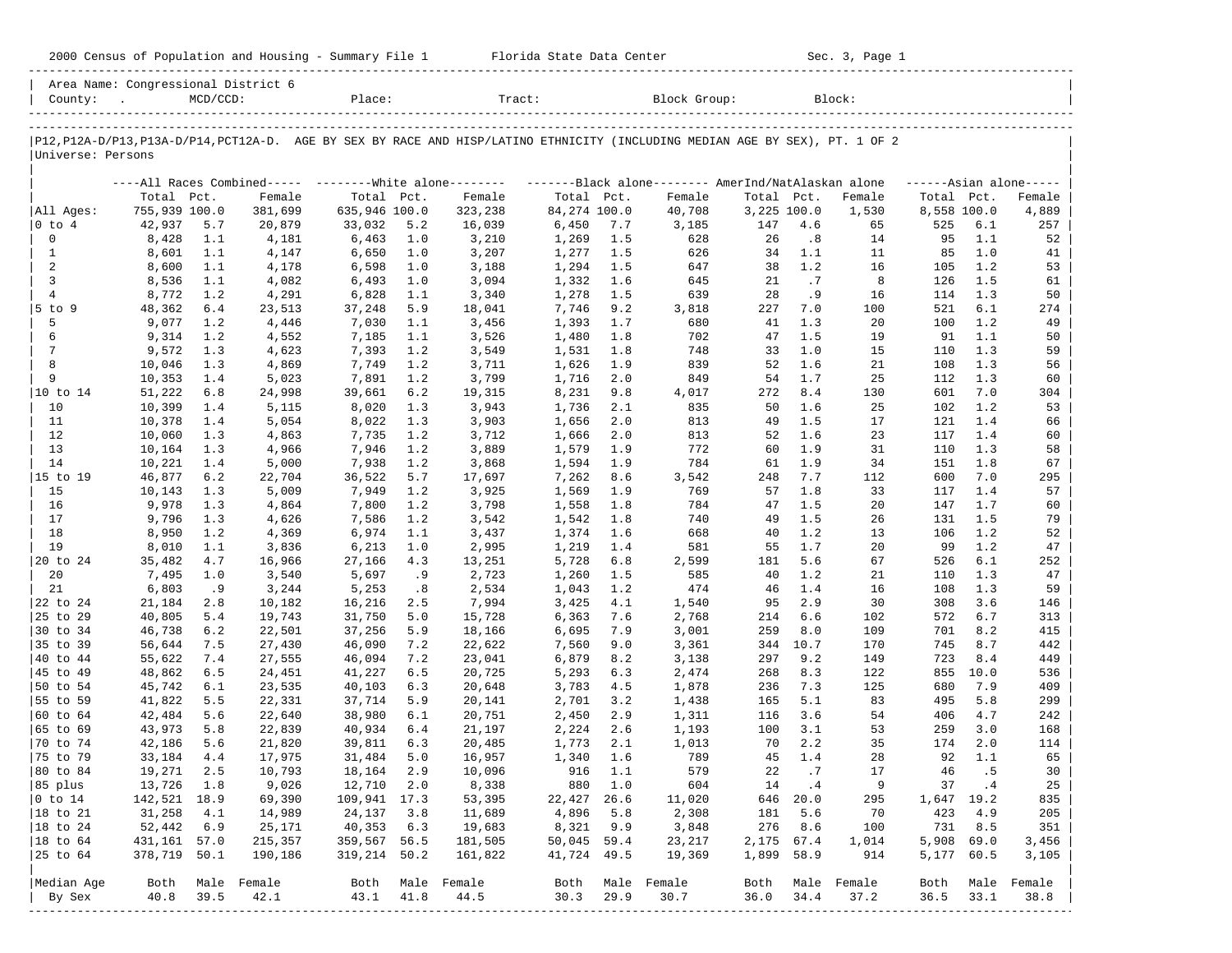|                      | 2000 Census of Population and Housing - Summary File 1 Florida State Data Center |             |                                |                |            |                         |              |            |                       |                                                                                                                |            | Sec. 3, Page 2             |                             |            | ------------------------ |
|----------------------|----------------------------------------------------------------------------------|-------------|--------------------------------|----------------|------------|-------------------------|--------------|------------|-----------------------|----------------------------------------------------------------------------------------------------------------|------------|----------------------------|-----------------------------|------------|--------------------------|
|                      | Area Name: Congressional District 6<br>County: .                                 | $MCD/CCD$ : |                                |                | Place:     |                         | Tract:       |            |                       | Block Group:                                                                                                   |            | Block:                     |                             |            |                          |
| Universe: Persons    |                                                                                  |             |                                |                |            |                         |              |            |                       | P12E-I/P13E-I/PCT12E-I. AGE BY SEX BY RACE AND HISP/LATINO ETHNICITY (INCLUDING MEDIAN AGE BY SEX), PT. 2 OF 2 |            |                            |                             |            |                          |
|                      | Hawaiian/OthPacifIsl alone                                                       |             |                                |                |            | -Some Other Race alone- |              |            | --Two or More Races-- |                                                                                                                |            | --Hisp/Latino (any race)-- | --White alone, Not Latino-- |            |                          |
|                      | Total                                                                            | Pct.        | Female                         | Total Pct.     |            | Female                  | Total Pct.   |            | Female                | Total Pct.                                                                                                     |            | Female                     | Total Pct.                  |            | Female                   |
| All Ages:            |                                                                                  | 366 100.0   | 195                            | 12,098 100.0   |            | 5,622                   | 11,472 100.0 |            | 5,517                 | 40,228 100.0                                                                                                   |            | 18,583                     | 612,033 100.0               |            | 312,127                  |
| $0$ to $4$           | 35                                                                               | 9.6         | 21                             | 1,260          | 10.4       | 601                     | 1,488        | 13.0       | 711                   | 3,642                                                                                                          | 9.1        | 1,758                      | 31,118                      | 5.1        | 15,102                   |
| $\mathbf 0$          | 8                                                                                | 2.2         | 5                              | 265            | 2.2        | 130                     | 302          | 2.6        | 142                   | 763                                                                                                            | 1.9        | 388                        | 6,051                       | 1.0        | 2,996                    |
| $\mathbf{1}$<br>2    | $\overline{4}$<br>$7\phantom{.0}$                                                | 1.1<br>1.9  | $\overline{4}$<br>4            | 242<br>240     | 2.0<br>2.0 | 115<br>108              | 309<br>318   | 2.7<br>2.8 | 143<br>162            | 726<br>723                                                                                                     | 1.8<br>1.8 | 346<br>347                 | 6,274<br>6,226              | 1.0<br>1.0 | 3,026<br>2,999           |
| $\overline{3}$       | $7\phantom{.0}$                                                                  | 1.9         | 3                              | 279            | 2.3        | 129                     | 278          | 2.4        | 142                   | 716                                                                                                            | 1.8        | 342                        | 6,131                       | 1.0        | 2,922                    |
| $\overline{4}$       | 9                                                                                | 2.5         | 5                              | 234            | 1.9        | 119                     | 281          | 2.4        | 122                   | 714                                                                                                            | 1.8        | 335                        | 6,436                       | 1.1        | 3,159                    |
| $5$ to $9$           | 32                                                                               | 8.7         | 13                             | 1,249          | 10.3       | 615                     | 1,339        | 11.7       | 652                   | 3,671                                                                                                          | 9.1        | 1,822                      | 35,273                      | 5.8        | 17,066                   |
| 5                    | 5                                                                                | 1.4         | 3                              | 227            | 1.9        | 110                     | 281          | 2.4        | 128                   | 738                                                                                                            | 1.8        | 376                        | 6,620                       | 1.1        | 3,237                    |
| 6                    | 3                                                                                | .8          | $\mathbf 0$                    | 259            | 2.1        | 133                     | 249          | 2.2        | 122                   | 707                                                                                                            | 1.8        | 371                        | 6,810                       | 1.1        | 3,324                    |
| $7\phantom{.0}$      | 8                                                                                | 2.2         | 3                              | 227            | 1.9        | 115                     | 270          | 2.4        | 134                   | 739                                                                                                            | 1.8        | 357                        | 6,971                       | 1.1        | 3,355                    |
| 8<br>9               | 9<br>$7\phantom{.0}$                                                             | 2.5<br>1.9  | 6<br>$\mathbf{1}$              | 237<br>299     | 2.0<br>2.5 | 105<br>152              | 265<br>274   | 2.3<br>2.4 | 131<br>137            | 683<br>804                                                                                                     | 1.7<br>2.0 | 308<br>410                 | 7,385<br>7,487              | 1.2<br>1.2 | 3,548<br>3,602           |
| 10 to 14             | 29                                                                               | 7.9         | 15                             | 1,254          | 10.4       | 619                     | 1,174        | 10.2       | 598                   | 3,600                                                                                                          | 8.9        | 1,796                      | 37,690                      | 6.2        | 18,332                   |
| 10                   | 7                                                                                | 1.9         | $\overline{4}$                 | 239            | 2.0        | 125                     | 245          | 2.1        | 130                   | 716                                                                                                            | 1.8        | 368                        | 7,620                       | 1.2        | 3,741                    |
| 11                   | 6                                                                                | 1.6         | 3                              | 277            | 2.3        | 133                     | 247          | 2.2        | 119                   | 744                                                                                                            | 1.8        | 351                        | 7,619                       | 1.2        | 3,712                    |
| 12                   | 3                                                                                | .8          | 2                              | 234            | 1.9        | 115                     | 253          | 2.2        | 138                   | 698                                                                                                            | 1.7        | 356                        | 7,357                       | 1.2        | 3,521                    |
| 13                   | 5                                                                                | 1.4         | $\overline{a}$                 | 253            | 2.1        | 113                     | 211          | 1.8        | 101                   | 746                                                                                                            | 1.9        | 361                        | 7,522                       | 1.2        | 3,680                    |
| 14                   | 8                                                                                | 2.2         | $\overline{4}$                 | 251            | 2.1        | 133                     | 218          | 1.9        | 110                   | 696                                                                                                            | 1.7        | 360                        | 7,572                       | 1.2        | 3,678                    |
| 15 to 19             | 31                                                                               | 8.5         | 14                             | 1,227          | 10.1       | 566                     | 987          | 8.6        | 478                   | 3,484                                                                                                          | 8.7        | 1,527                      | 34,611                      | 5.7        | 16,894                   |
| 15<br>16             | $7\phantom{.0}$<br>5                                                             | 1.9<br>1.4  | $\overline{4}$<br>$\mathbf{1}$ | 236<br>242     | 2.0<br>2.0 | 117<br>116              | 208<br>179   | 1.8<br>1.6 | 104<br>85             | 663<br>697                                                                                                     | 1.6<br>1.7 | 292<br>317                 | 7,598<br>7,392              | 1.2<br>1.2 | 3,787<br>3,617           |
| 17                   | 10                                                                               | 2.7         | $\overline{4}$                 | 246            | 2.0        | 113                     | 232          | 2.0        | 122                   | 716                                                                                                            | 1.8        | 319                        | 7,192                       | 1.2        | 3,377                    |
| 18                   | 8                                                                                | 2.2         | $\overline{4}$                 | 261            | 2.2        | 115                     | 187          | 1.6        | 80                    | 744                                                                                                            | 1.8        | 319                        | 6,575                       | 1.1        | 3,265                    |
| 19                   | 1                                                                                | $\cdot$ 3   | $\mathbf{1}$                   | 242            | 2.0        | 105                     | 181          | 1.6        | 87                    | 664                                                                                                            | 1.7        | 280                        | 5,854                       | 1.0        | 2,848                    |
| 20 to 24             | 31                                                                               | 8.5         | 19                             | 1,140          | 9.4        | 474                     | 710          | 6.2        | 304                   | 3,144                                                                                                          | 7.8        | 1,251                      | 25,507                      | 4.2        | 12,598                   |
| 20                   | 6                                                                                | 1.6         | $\overline{3}$                 | 229            | 1.9        | 98                      | 153          | 1.3        | 63                    | 636                                                                                                            | 1.6        | 257                        | 5,361                       | . 9        | 2,590                    |
| 21                   | $\overline{4}$                                                                   | 1.1         | $\overline{4}$                 | 220            | 1.8        | 95                      | 129          | 1.1        | 62                    | 607                                                                                                            | 1.5        | 243                        | 4,931                       | .8         | 2,409                    |
| 22 to 24             | 21                                                                               | 5.7         | 12                             | 691            | 5.7        | 281                     | 428          | 3.7        | 179                   | 1,901                                                                                                          | 4.7        | 751                        | 15,215                      | 2.5        | 7,599                    |
| 25 to 29<br>30 to 34 | 25<br>27                                                                         | 6.8<br>7.4  | 13<br>14                       | 1,164<br>1,066 | 9.6<br>8.8 | 505                     | 717<br>734   | 6.3<br>6.4 | 314<br>336            | 3,400                                                                                                          | 8.5<br>8.3 | 1,431                      | 29,916                      | 4.9<br>5.8 | 14,962                   |
| 35 to 39             | 36                                                                               | 9.8         | 19                             | 1,036          | 8.6        | 460<br>459              | 833          | 7.3        | 357                   | 3,342<br>3,489                                                                                                 | 8.7        | 1,448<br>1,480             | 35,356<br>44,014            | 7.2        | 17,319<br>21,726         |
| 40 to 44             | 29                                                                               | 7.9         | 16                             | 818            | 6.8        | 392                     | 782          | 6.8        | 370                   | 2,852                                                                                                          | 7.1        | 1,276                      | 44,342                      | 7.2        | 22,273                   |
| 45 to 49             | 22                                                                               | 6.0         | 11                             | 557            | 4.6        | 270                     | 640          | 5.6        | 313                   | 2,264                                                                                                          | 5.6        | 1,035                      | 39,733                      | 6.5        | 20,050                   |
| 50 to 54             | 16                                                                               | 4.4         | 9                              | 433            | 3.6        | 213                     | 491          | 4.3        | 253                   | 1,729                                                                                                          | 4.3        | 846                        | 38,952                      | 6.4        | 20,077                   |
| 55 to 59             | 15                                                                               | 4.1         | 9                              | 292            | 2.4        | 144                     | 440          | 3.8        | 217                   | 1,420                                                                                                          | 3.5        | 718                        | 36,705                      | 6.0        | 19,621                   |
| 60 to 64             | 15                                                                               | 4.1         | 8                              | 217            | 1.8        | 99                      | 300          | 2.6        | 175                   | 1,258                                                                                                          | 3.1        | 614                        | 38,033                      | 6.2        | 20,284                   |
| 65 to 69             | $7\overline{ }$                                                                  | 1.9         | 3                              | 153            | 1.3        | 82                      | 296          | 2.6        | 143                   | 1,077                                                                                                          | 2.7        | 566                        | 40,095                      | 6.6        | 20,752                   |
| $ 70 \text{ to } 74$ | 9                                                                                | 2.5<br>.3   | 5                              | 109            | .9<br>.5   | 51                      | 240          | 2.1        | 117                   | 818                                                                                                            | 2.0        | 394                        | 39,173                      | $6.4$      | 20,176<br>16,728         |
| 75 to 79<br>80 to 84 | $\mathbf{1}$<br>$\overline{4}$                                                   | 1.1         | $\mathbf 1$<br>3               | 64<br>34       | .3         | 43<br>16                | 158<br>85    | 1.4<br>.7  | 92<br>52              | 515<br>287                                                                                                     | 1.3<br>.7  | 304<br>164                 | 31,071<br>17,931            | 5.1<br>2.9 | 9,960                    |
| 85 plus              | $\sqrt{2}$                                                                       | .5          | $\overline{a}$                 | 25             | $\cdot$ 2  | 13                      | 58           | .5         | 35                    | 236                                                                                                            | .6         | 153                        | 12,513                      | 2.0        | 8,207                    |
| $0$ to $14$          | 96                                                                               | 26.2        | 49                             | 3,763          | 31.1       | 1,835                   | 4,001        | 34.9       | 1,961                 | 10,913 27.1                                                                                                    |            | 5,376                      | 104,081 17.0                |            | 50,500                   |
| 18 to 21             | 19                                                                               | 5.2         | 12                             | 952            | 7.9        | 413                     | 650          | 5.7        | 292                   | 2,651                                                                                                          | 6.6        | 1,099                      | 22,721                      | 3.7        | 11,112                   |
| 18 to 24             | 40                                                                               | 10.9        | 24                             | 1,643 13.6     |            | 694                     | 1,078        | 9.4        | 471                   | 4,552 11.3                                                                                                     |            | 1,850                      | 37,936                      | 6.2        | 18,711                   |
| 18 to 64             | 225                                                                              | 61.5        | 123                            | 7,226          | 59.7       | 3,236                   | 6,015        | 52.4       | 2,806                 | 24,306 60.4                                                                                                    |            | 10,698                     | 344,987 56.4                |            | 175,023                  |
| 25 to 64             | 185                                                                              | 50.5        | 99                             | 5,583 46.1     |            | 2,542                   | 4,937 43.0   |            | 2,335                 | 19,754 49.1                                                                                                    |            | 8,848                      | 307,051 50.2                |            | 156,312                  |
| Median Age           | Both                                                                             |             | Male Female                    | Both           |            | Male Female             | Both         |            | Male Female           | Both                                                                                                           |            | Male Female                | Both                        |            | Male Female              |
| By Sex               | 30.0                                                                             | 28.8        | 30.5                           | 24.6           | 24.9       | 24.3                    | 25.3         | 25.3       | 25.3                  | 28.8                                                                                                           | 28.7       | 29.0                       | 43.6                        | 42.3       | 45.0                     |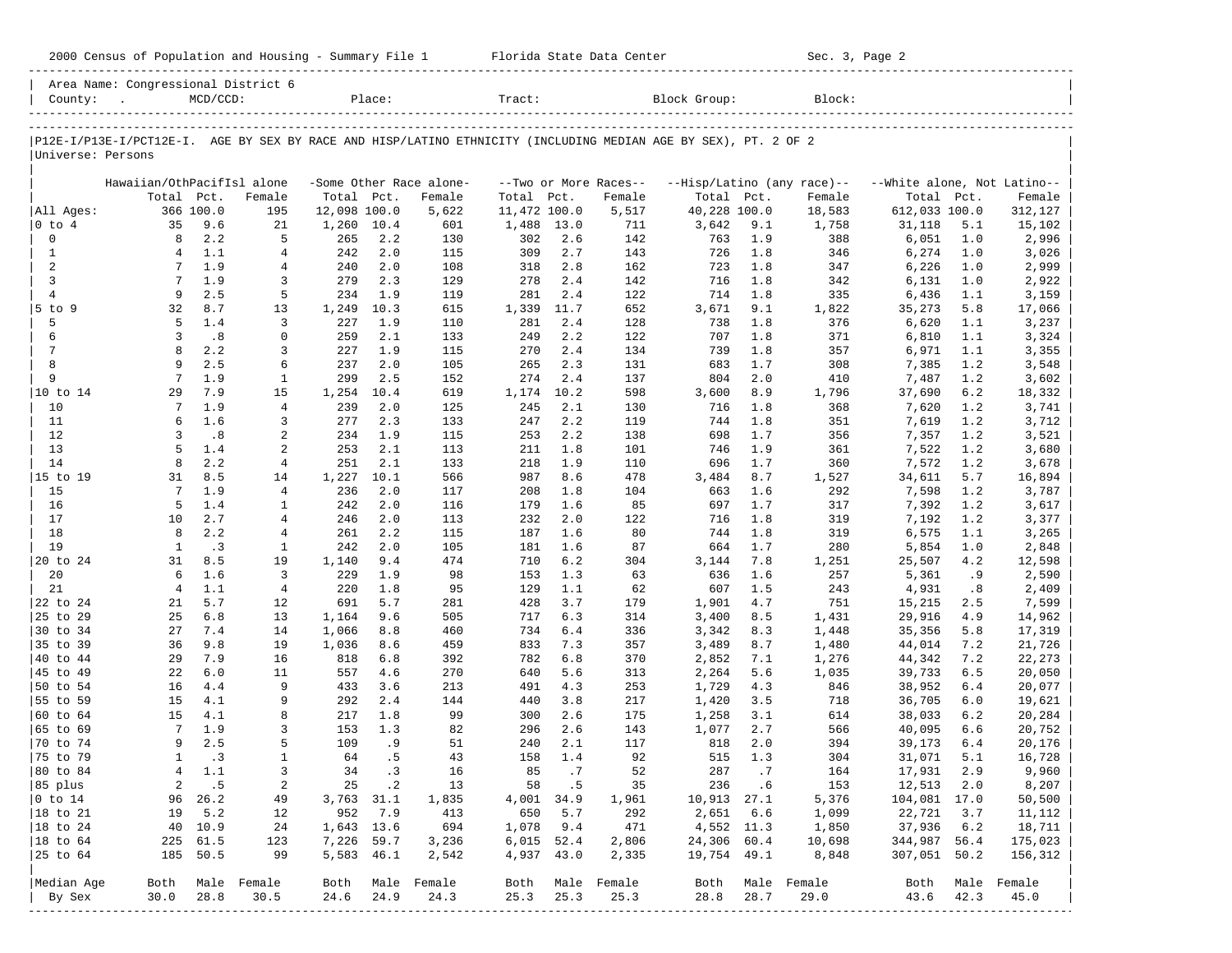| 2000 Census of Population and Housing - Summary File 1 Florida State Data Center |                                     |            |                     |                  |            |                                                                                                                            |                |            |                     |              |                               | Sec. 3, Page 1         |              |              |                     |
|----------------------------------------------------------------------------------|-------------------------------------|------------|---------------------|------------------|------------|----------------------------------------------------------------------------------------------------------------------------|----------------|------------|---------------------|--------------|-------------------------------|------------------------|--------------|--------------|---------------------|
|                                                                                  | Area Name: Congressional District 7 |            |                     |                  |            |                                                                                                                            |                |            |                     |              |                               |                        |              |              |                     |
| Universe: Persons                                                                |                                     |            |                     |                  |            | P12,P12A-D/P13,P13A-D/P14,PCT12A-D. AGE BY SEX BY RACE AND HISP/LATINO ETHNICITY (INCLUDING MEDIAN AGE BY SEX), PT. 1 OF 2 |                |            |                     |              |                               |                        |              |              |                     |
|                                                                                  |                                     |            |                     |                  |            | ----All Races Combined----- --------White alone-------- --------Black alone-------- AmerInd/NatAlaskan alone               |                |            |                     |              |                               |                        |              |              | $---Asian alone---$ |
|                                                                                  | Total Pct.                          |            | Female              | Total Pct.       |            | Female                                                                                                                     | Total Pct.     |            | Female              | Total Pct.   |                               | Female                 | Total Pct.   |              | Female              |
| All Ages:                                                                        | 722,139 100.0                       |            | 370,376             | 613,843 100.0    |            | 314,471                                                                                                                    | 56,959 100.0   |            | 29,992              | 2,241 100.0  |                               | 1,135                  | 13,610 100.0 |              | 7,140               |
| $ 0 \t{to} 4$                                                                    | 42,178                              | 5.8        | 20,478              | 32,620           | 5.3        | 15,725                                                                                                                     | 4,764          | 8.4        | 2,403               | 114          | 5.1                           | 53                     | 860          | 6.3          | 407                 |
| $\mathbf 0$                                                                      | 8,035                               | 1.1        | 3,928               | 6,137            | 1.0        | 2,981                                                                                                                      | 944            | 1.7        | 482                 | 16           | $\cdot$ 7                     | 6                      | 146          | 1.1          | 59                  |
| $\mathbf{1}$<br>2                                                                | 8,350                               | 1.2        | 4,060               | 6,419            | 1.0        | 3,073                                                                                                                      | 962            | 1.7        | 498                 | 25           | 1.1<br>1.0                    | 13                     | 176          | 1.3          | 81                  |
| $\overline{3}$                                                                   | 8,386<br>8,550                      | 1.2<br>1.2 | 4,064<br>4,132      | 6,490<br>6,676   | 1.1<br>1.1 | 3,123<br>3,206                                                                                                             | 949<br>940     | 1.7<br>1.7 | 490<br>444          | 23<br>21     | .9                            | 7<br>13                | 159<br>192   | 1.2<br>1.4   | 69<br>110           |
| $\overline{4}$                                                                   | 8,857                               | 1.2        | 4,294               | 6,898            | 1.1        | 3,342                                                                                                                      | 969            | 1.7        | 489                 | 29           | 1.3                           | 14                     | 187          | 1.4          | 88                  |
| 5 to 9                                                                           | 47,821                              | 6.6        | 23,368              | 37,679           | 6.1        | 18,333                                                                                                                     | 5,477          | 9.6        | 2,749               | 162          | 7.2                           | 79                     | 894          | 6.6          | 443                 |
| 5                                                                                | 9,184                               | 1.3        | 4,575               | 7,164            | 1.2        | 3,562                                                                                                                      | 1,047          | 1.8        | 527                 | 25           | 1.1                           | 11                     | 185          | 1.4          | 101                 |
| 6                                                                                | 9,322                               | 1.3        | 4,480               | 7,313            | 1.2        | 3,483                                                                                                                      | 1,060          | 1.9        | 554                 | 33           | 1.5                           | 17                     | 177          | 1.3          | 78                  |
| 7                                                                                | 9,556                               | 1.3        | 4,647               | 7,512            | 1.2        | 3,651                                                                                                                      | 1,113          | 2.0        | 538                 | 32           | 1.4                           | 17                     | 167          | 1.2          | 77                  |
| 8                                                                                | 9,698                               | 1.3        | 4,794               | 7,669            | 1.2        | 3,780                                                                                                                      | 1,116          | 2.0        | 541                 | 34           | 1.5                           | 17                     | 177          | 1.3          | 93                  |
| 9                                                                                | 10,061                              | 1.4        | 4,872               | 8,021            | 1.3        | 3,857                                                                                                                      | 1,141          | 2.0        | 589                 | 38           | 1.7                           | 17                     | 188          | 1.4          | 94                  |
|                                                                                  | 50,510                              | 7.0        | 24,621              | 40,080           | 6.5        | 19,505                                                                                                                     | 5,676 10.0     |            | 2,813               | 202          | 9.0                           | 113                    | 963          | 7.1          | 450                 |
| 10<br>11                                                                         | 10,385                              | 1.4        | 5,029               | 8,196<br>8,215   | 1.3        | 3,942                                                                                                                      | 1,225          | 2.2<br>2.0 | 608<br>572          | 29<br>46     | 1.3<br>2.1                    | 13<br>25               | 192<br>188   | 1.4<br>1.4   | 93<br>85            |
| 12                                                                               | 10,339<br>10,034                    | 1.4<br>1.4 | 5,013<br>4,907      | 7,949            | 1.3<br>1.3 | 3,970<br>3,862                                                                                                             | 1,139<br>1,160 | 2.0        | 580                 | 37           | 1.7                           | 23                     | 188          | 1.4          | 102                 |
| 13                                                                               | 9,809                               | 1.4        | 4,863               | 7,803            | 1.3        | 3,892                                                                                                                      | 1,089          | 1.9        | 527                 | 52           | 2.3                           | 27                     | 201          | 1.5          | 93                  |
| 14                                                                               | 9,943                               | 1.4        | 4,809               | 7,917            | 1.3        | 3,839                                                                                                                      | 1,063          | 1.9        | 526                 | 38           | 1.7                           | 25                     | 194          | 1.4          | 77                  |
| 15 to 19                                                                         | 47,148                              | 6.5        | 22,873              | 37,527           | 6.1        | 18,170                                                                                                                     | 5,117          | 9.0        | 2,570               | 175          | 7.8                           | 93                     | 1,003        | 7.4          | 486                 |
| 15                                                                               | 9,762                               | 1.4        | 4,749               | 7,789            | 1.3        | 3,775                                                                                                                      | 1,058          | 1.9        | 529                 | 33           | 1.5                           | 16                     | 213          | 1.6          | 114                 |
| 16                                                                               | 9,616                               | 1.3        | 4,806               | 7,603            | 1.2        | 3,811                                                                                                                      | 1,128          | 2.0        | 557                 | 38           | 1.7                           | 21                     | 197          | 1.4          | 107                 |
| 17                                                                               | 9,470                               | 1.3        | 4,603               | 7,568            | 1.2        | 3,656                                                                                                                      | 1,028          | 1.8        | 509                 | 33           | 1.5                           | 22                     | 206          | 1.5          | 102                 |
| 18                                                                               | 9,233                               | 1.3        | 4,467               | 7,329            | 1.2        | 3,545                                                                                                                      | 974            | 1.7        | 484                 | 35           | 1.6                           | 17                     | 183          | 1.3          | 80                  |
| 19                                                                               | 9,067                               | 1.3        | 4,248               | 7,238            | 1.2        | 3,383                                                                                                                      | 929            | 1.6        | 491                 | 36           | 1.6                           | 17                     | 204          | 1.5          | 83                  |
| 20 to 24                                                                         | 41,284                              | 5.7        | 19,913              | 32,376           | 5.3        | 15,523                                                                                                                     | 4,517          | 7.9        | 2,365               | 154          | 6.9                           | 81                     | 943          | 6.9          | 439                 |
| 20<br>21                                                                         | 9,092<br>8,248                      | 1.3<br>1.1 | 4,286<br>3,978      | 7,205<br>6,452   | 1.2<br>1.1 | 3,387<br>3,093                                                                                                             | 929<br>910     | 1.6<br>1.6 | 474<br>472          | 33<br>39     | 1.5<br>1.7                    | 16<br>16               | 208<br>174   | 1.5<br>1.3   | 80<br>90            |
| 22 to 24                                                                         | 23,944                              | 3.3        | 11,649              | 18,719           | 3.0        | 9,043                                                                                                                      | 2,678          | 4.7        | 1,419               | 82           | 3.7                           | 49                     | 561          | 4.1          | 269                 |
| 25 to 29                                                                         | 43,782                              | 6.1        | 21,817              | 34,724           | 5.7        | 17,186                                                                                                                     | 4,617          | 8.1        | 2,441               | 157          | 7.0                           | 77                     | 1,156        | 8.5          | 596                 |
| 30 to 34                                                                         | 49,982                              | 6.9        | 25,158              | 40,908           | 6.7        | 20,429                                                                                                                     | 4,739          | 8.3        | 2,525               | 189          | 8.4                           | 94                     | 1,256        | 9.2          | 672                 |
| 35 to 39                                                                         | 59,333                              | 8.2        | 30,244              | 50,047           | 8.2        | 25,234                                                                                                                     | 4,922          | 8.6        | 2,716               | 204          | 9.1                           | 105                    | 1,300        | 9.6          | 706                 |
| 40 to 44                                                                         | 59,312                              | 8.2        | 30,458              | 50,931           | 8.3        | 26,005                                                                                                                     | 4,378          | 7.7        | 2,371               | 214          | 9.5                           | 115                    | 1,278        | 9.4          | 719                 |
| 45 to 49                                                                         | 53,022                              | 7.3        | 27,523              | 46,190           | 7.5        | 23,863                                                                                                                     | 3,579          | 6.3        | 1,941               | 202          | 9.0                           | 98                     | 1,114        | 8.2          | 609                 |
| 50 to 54                                                                         | 48,116                              | 6.7        | 24,794              | 43,060           | 7.0        | 22,129                                                                                                                     | 2,587          | 4.5        | 1,356               | 164          | 7.3                           | 93                     | 866          | 6.4          | 489                 |
| 55 to 59                                                                         | 37,344                              | 5.2        | 19,652              | 33,923           | 5.5        | 17,771                                                                                                                     | 1,771          | 3.1        | 984                 | 111          | 5.0                           | 42                     | 611          | 4.5          | 327                 |
| 60 to 64                                                                         | 31,312                              | 4.3        | 16,698              | 28,780           | 4.7        | 15,309                                                                                                                     | 1,305          | 2.3        | 716                 | 63           | 2.8                           | 33                     | 468          | 3.4          | 247                 |
| $ 65 \t{to} 69$                                                                  | 30,169                              | 4.2        | 16,113              | 28,021           | 4.6        | 14,928                                                                                                                     | 1,211          | 2.1        | 653                 | 45           | 2.0                           | 23                     | 373          | 2.7          | 227                 |
| 70 to 74<br>75 to 79                                                             | 29,038<br>24,667                    | 4.0<br>3.4 | 15,906<br>13,900    | 27,365<br>23,627 | 4.5<br>3.8 | 14,935<br>13,313                                                                                                           | 959<br>615     | 1.7<br>1.1 | 550<br>341          | 31<br>19     | 1.4<br>$\boldsymbol{\cdot}$ 8 | 12<br>$\boldsymbol{7}$ | 259<br>145   | 1.9<br>1.1   | 172<br>82           |
| 80 to 84                                                                         | 15,491                              | 2.1        | 9,076               | 14,858           | 2.4        | 8,668                                                                                                                      | 398            | .7         | 269                 | 22           | 1.0                           | 11                     | 74           | .5           | 42                  |
| 85 plus                                                                          | 11,630                              | 1.6        | 7,784               | 11,127           | 1.8        | 7,445                                                                                                                      | 327            | .6         | 229                 | 13           | .6                            | 6                      | 47           | .3           | 27                  |
| $ 0 \t{to} 14$                                                                   | 140,509 19.5                        |            | 68,467              | 110,379          | 18.0       | 53,563                                                                                                                     | 15,917         | 27.9       | 7,965               | 478          | 21.3                          | 245                    | 2,717        | 20.0         | 1,300               |
| 18 to 21                                                                         | 35,640                              | 4.9        | 16,979              | 28,224           | 4.6        | 13,408                                                                                                                     | 3,742          | 6.6        | 1,921               | 143          | 6.4                           | 66                     | 769          | 5.7          | 333                 |
| 18 to 24                                                                         | 59,584                              | 8.3        | 28,628              | 46,943           | 7.6        | 22,451                                                                                                                     | 6,420 11.3     |            | 3,340               | 225          | 10.0                          | 115                    | 1,330        | 9.8          | 602                 |
| $ 18$ to $64$                                                                    | 441,787                             | 61.2       | 224,972             | 375,506          | 61.2       | 190,377                                                                                                                    | 34,318         | 60.3       | 18,390              | 1,529        | 68.2                          | 772                    | 9,379        | 68.9         | 4,967               |
| 25 to 64                                                                         | 382,203 52.9                        |            | 196,344             | 328,563 53.5     |            | 167,926                                                                                                                    | 27,898         | 49.0       | 15,050              | 1,304        | 58.2                          | 657                    | 8,049        | 59.1         | 4,365               |
|                                                                                  |                                     |            |                     |                  |            |                                                                                                                            |                |            |                     |              |                               |                        |              |              |                     |
| Median Age<br>By Sex                                                             | Both<br>38.3                        | 37.0       | Male Female<br>39.5 | Both<br>40.1     | 38.8       | Male Female<br>41.3                                                                                                        | Both<br>28.3   | 27.0       | Male Female<br>29.4 | Both<br>34.2 | Male<br>34.5                  | Female<br>34.0         | Both<br>33.9 | Male<br>32.1 | Female<br>35.5      |
|                                                                                  |                                     |            |                     |                  |            |                                                                                                                            |                |            |                     |              |                               |                        |              |              |                     |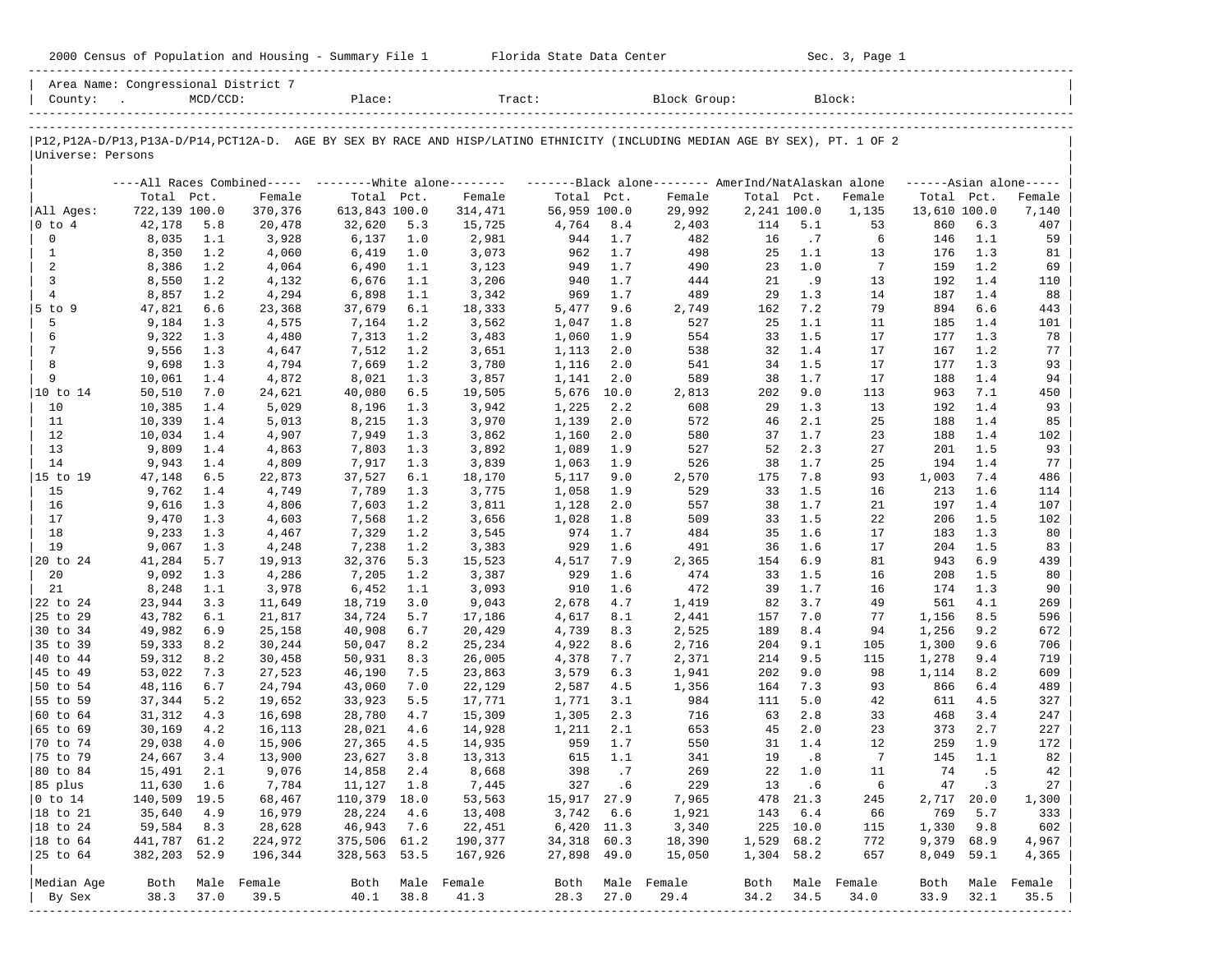|                             |                                                                                                                |                  |                   |              |               |                         |              |                |                       |                |                             | Sec. 3, Page 2             |                             |            |                  |
|-----------------------------|----------------------------------------------------------------------------------------------------------------|------------------|-------------------|--------------|---------------|-------------------------|--------------|----------------|-----------------------|----------------|-----------------------------|----------------------------|-----------------------------|------------|------------------|
|                             | Area Name: Congressional District 7<br>County:                                                                 | $MCD/CCD$ :      |                   |              |               | Place:                  | Tract:       |                |                       | Block Group:   |                             | Block:                     |                             |            |                  |
|                             | P12E-I/P13E-I/PCT12E-I. AGE BY SEX BY RACE AND HISP/LATINO ETHNICITY (INCLUDING MEDIAN AGE BY SEX), PT. 2 OF 2 |                  |                   |              |               |                         |              |                |                       |                |                             |                            |                             |            |                  |
| Universe: Persons           |                                                                                                                |                  |                   |              |               |                         |              |                |                       |                |                             |                            |                             |            |                  |
|                             | Hawaiian/OthPacifIsl alone                                                                                     |                  |                   |              |               | -Some Other Race alone- |              |                | --Two or More Races-- |                |                             | --Hisp/Latino (any race)-- | --White alone, Not Latino-- |            |                  |
|                             | Total                                                                                                          | Pct.             | Female            | Total Pct.   |               | Female                  | Total Pct.   |                | Female                | Total Pct.     |                             | Female                     | Total Pct.                  |            | Female           |
| All Ages:                   |                                                                                                                | 317 100.0        | 157               | 20,400 100.0 |               | 10,121                  | 14,769 100.0 |                | 7,360                 | 72,013 100.0   |                             | 36,349                     | 568,407 100.0               |            | 291,336          |
| $ 0 \tto 4$                 | 14                                                                                                             | 4.4              | 6                 | 1,910        | 9.4           | 935                     | 1,896        | 12.8           | 949                   | 5,981          | 8.3                         | 2,923                      | 29,273                      | 5.2        | 14,079           |
| $\mathbf 0$<br>$\mathbf{1}$ | 2<br>$\overline{4}$                                                                                            | .6<br>1.3        | $\mathbf 0$<br>2  | 380<br>346   | 1.9<br>1.7    | 194<br>170              | 410<br>418   | 2.8<br>2.8     | 206<br>223            | 1,197          | 1.7<br>1.6                  | 613<br>571                 | 5,481<br>5,747              | 1.0<br>1.0 | 2,646            |
| 2                           | 2                                                                                                              | .6               | $\mathbf{1}$      | 399          | 2.0           | 199                     | 364          | 2.5            | 175                   | 1,179<br>1,217 | 1.7                         | 587                        | 5,812                       | 1.0        | 2,757<br>2,790   |
| $\overline{3}$              | 1                                                                                                              | $\cdot$ 3        | 1                 | 378          | 1.9           | 181                     | 342          | 2.3            | 177                   | 1,151          | 1.6                         | 555                        | 6,020                       | 1.1        | 2,886            |
| $\overline{4}$              | 5                                                                                                              | 1.6              | 2                 | 407          | 2.0           | 191                     | 362          | 2.5            | 168                   | 1,237          | 1.7                         | 597                        | 6,213                       | 1.1        | 3,000            |
| $5$ to $9$                  | 18                                                                                                             | 5.7              | 9                 | 1,912        | 9.4           | 934                     | 1,679        | 11.4           | 821                   | 6,267          | 8.7                         | 3,056                      | 33,975                      | 6.0        | 16,534           |
| 5                           | 3                                                                                                              | .9               | $\overline{a}$    | 385          | 1.9           | 194                     | 375          | 2.5            | 178                   | 1,252          | 1.7                         | 608                        | 6,435                       | 1.1        | 3,210            |
| 6                           | 2                                                                                                              | .6               | 0                 | 393          | 1.9           | 181                     | 344          | 2.3            | 167                   | 1,317          | 1.8                         | 656                        | 6,527                       | 1.1        | 3,084            |
| 7                           | $\overline{4}$                                                                                                 | 1.3              | $\mathbf{1}$      | 398          | 2.0           | 195                     | 330          | 2.2            | 168                   | 1,231          | 1.7                         | 603                        | 6,817                       | 1.2        | 3,316            |
| 8                           | 6                                                                                                              | 1.9              | 5                 | 352          | 1.7           | 188                     | 344          | 2.3            | 170                   | 1,196          | 1.7                         | 602                        | 6,948                       | 1.2        | 3,428            |
| 9                           | $\overline{3}$                                                                                                 | .9               | $\mathbf{1}$      | 384          | 1.9           | 176                     | 286          | 1.9            | 138                   | 1,271          | 1.8                         | 587                        | 7,248                       | 1.3        | 3,496            |
| 10 to 14                    | 19                                                                                                             | 6.0              | 9<br>3            | 2,064        | 10.1          | 993                     | 1,506        | 10.2           | 738                   | 6,382          | 8.9                         | 3,071                      | 36,340                      | 6.4        | 17,702           |
| 10<br>11                    | $\overline{4}$<br>7                                                                                            | 1.3<br>2.2       | 2                 | 434<br>416   | 2.1<br>2.0    | 212<br>184              | 305<br>328   | 2.1<br>2.2     | 158<br>175            | 1,348<br>1,268 | 1.9<br>1.8                  | 636<br>623                 | 7,401<br>7,480              | 1.3<br>1.3 | 3,565<br>3,600   |
| 12                          | 2                                                                                                              | .6               | $\mathbf{1}$      | 383          | 1.9           | 177                     | 315          | 2.1            | 162                   | 1,263          | 1.8                         | 611                        | 7,181                       | 1.3        | 3,489            |
| 13                          | $\overline{3}$                                                                                                 | .9               | 2                 | 390          | 1.9           | 198                     | 271          | 1.8            | 124                   | 1,251          | 1.7                         | 607                        | 7,063                       | 1.2        | 3,528            |
| 14                          | $\overline{3}$                                                                                                 | .9               | $\mathbf{1}$      | 441          | 2.2           | 222                     | 287          | 1.9            | 119                   | 1,252          | 1.7                         | 594                        | 7,215                       | 1.3        | 3,520            |
| 15 to 19                    | 20                                                                                                             | 6.3              | 9                 | 2,033        | 10.0          | 962                     | 1,273        | 8.6            | 583                   | 6,346          | 8.8                         | 2,921                      | 33,789                      | 5.9        | 16,463           |
| 15                          | $\overline{3}$                                                                                                 | .9               | $\overline{a}$    | 401          | 2.0           | 196                     | 265          | 1.8            | 117                   | 1,293          | 1.8                         | 617                        | 7,019                       | 1.2        | 3,411            |
| 16                          | 2                                                                                                              | .6               | 2                 | 395          | 1.9           | 191                     | 253          | 1.7            | 117                   | 1,239          | 1.7                         | 577                        | 6,859                       | 1.2        | 3,467            |
| 17                          | $\overline{3}$                                                                                                 | .9               | $\mathbf{1}$      | 395          | 1.9           | 202                     | 237          | 1.6            | 111                   | 1,202          | 1.7                         | 549                        | 6,864                       | 1.2        | 3,354            |
| 18                          | 5                                                                                                              | 1.6              | 2                 | 433          | 2.1           | 211                     | 274          | 1.9            | 128                   | 1,355          | 1.9                         | 635                        | 6,533                       | 1.1        | 3,177            |
| 19                          | $7\phantom{.0}$                                                                                                | 2.2              | $\overline{a}$    | 409          | 2.0           | 162                     | 244          | 1.7            | 110                   | 1,257          | 1.7                         | 543                        | 6,514                       | 1.1        | 3,054            |
| 20 to 24<br>20              | 32<br>10                                                                                                       | 10.1             | 15<br>5           | 2,110        | 10.3          | 967                     | 1,152        | 7.8            | 523                   | 5,882          | 8.2                         | 2,720                      | 29,065                      | 5.1        | 13,984           |
| 21                          | $7\phantom{.0}$                                                                                                | 3.2<br>2.2       | 2                 | 444<br>427   | 2.2<br>2.1    | 202<br>190              | 263<br>239   | 1.8<br>1.6     | 122<br>115            | 1,221<br>1,220 | 1.7<br>1.7                  | 553<br>577                 | 6,502<br>5,757              | 1.1<br>1.0 | 3,067<br>2,764   |
| 22 to 24                    | 15                                                                                                             | 4.7              | 8                 | 1,239        | 6.1           | 575                     | 650          | 4.4            | 286                   | 3,441          | 4.8                         | 1,590                      | 16,806                      | 3.0        | 8,153            |
| 25 to 29                    | 34                                                                                                             | 10.7             | 14                | 2,026        | 9.9           | 971                     | 1,068        | 7.2            | 532                   | 5,663          | 7.9                         | 2,735                      | 31,576                      | 5.6        | 15,674           |
| 30 to 34                    | 33                                                                                                             | 10.4             | 14                | 1,824        | 8.9           | 897                     | 1,033        | 7.0            | 527                   | 5,762          | 8.0                         | 2,869                      | 37,473                      | 6.6        | 18,723           |
| 35 to 39                    | 23                                                                                                             | 7.3              | 13                | 1,761        | 8.6           | 917                     | 1,076        | 7.3            | 553                   | 6,136          | 8.5                         | 3,170                      | 46,169                      | 8.1        | 23,243           |
| 40 to 44                    | 28                                                                                                             | 8.8              | 16                | 1,528        | 7.5           | 767                     | 955          | 6.5            | 465                   | 5,434          | 7.5                         | 2,830                      | 47,433                      | 8.3        | 24,153           |
| 45 to 49                    | 31                                                                                                             | 9.8              | 17                | 1,106        | 5.4           | 569                     | 800          | 5.4            | 426                   | 4,240          | 5.9                         | 2,274                      | 43,377                      | 7.6        | 22,339           |
| 50 to 54                    | 19                                                                                                             | 6.0              | 11                | 719          | 3.5           | 377                     | 701          | 4.7            | 339                   | 3,485          | 4.8                         | 1,839                      | 40,581                      | 7.1        | 20,799           |
| 55 to 59                    | 11                                                                                                             | 3.5              | $7\phantom{.0}$   | 433          | 2.1           | 249                     | 484          | 3.3            | 272                   | 2,567          | 3.6                         | 1,466                      | 31,981                      | 5.6        | 16,665           |
| 60 to 64                    | 18                                                                                                             | 5.7              | 8                 | 315          | 1.5           | 192                     | 363          | 2.5            | 193                   | 2,124          | 2.9                         | 1,210                      | 27,098                      | 4.8        | 14,367           |
| 65 to 69<br>70 to 74        | 5                                                                                                              | 1.6<br>$5 \t1.6$ | 2<br>$\mathbf{3}$ | 255          | 1.3           | 142                     | 259          | 1.8            | 138                   | 1,955          | 2.7                         | 1,085                      | 26,437                      | 4.7        | 14,040           |
| 75 to 79                    | 0                                                                                                              | $\cdot$ 0        | 0                 | 110          | 206 1.0<br>.5 | 121<br>70               | 151          | 213 1.4<br>1.0 | 113<br>87             | 1,634<br>1,061 | 2.3<br>1.5                  | 900<br>599                 | 26,052<br>22,743            | 4.6<br>4.0 | 14,217<br>12,823 |
| 80 to 84                    | 5                                                                                                              | 1.6              | 3                 | 45           | $\cdot$ 2     | 25                      | 89           | .6             | 58                    | 601            | $\overline{\phantom{0}}$ .8 | 347                        | 14,344                      | 2.5        | 8,372            |
| 85 plus                     | $\overline{\mathbf{c}}$                                                                                        | .6               | 1                 | 43           | $\cdot$ 2     | 33                      | 71           | .5             | 43                    | 493            | $\cdot$ 7                   | 334                        | 10,701                      | 1.9        | 7,159            |
| $0$ to $14$                 | 51                                                                                                             | 16.1             | 24                | 5,886        | 28.9          | 2,862                   | 5,081        | 34.4           | 2,508                 | 18,630 25.9    |                             | 9,050                      | 99,588 17.5                 |            | 48,315           |
| 18 to 21                    | 29                                                                                                             | 9.1              | 11                | 1,713        | 8.4           | 765                     | 1,020        | 6.9            | 475                   | 5,053          | 7.0                         | 2,308                      | 25,306                      | 4.5        | 12,062           |
| 18 to 24                    | 44                                                                                                             | 13.9             | 19                | 2,952 14.5   |               | 1,340                   | 1,670 11.3   |                | 761                   | 8,494 11.8     |                             | 3,898                      | 42,112                      | 7.4        | 20,215           |
| $ 18$ to $64$               | 241                                                                                                            | 76.0             | 119               | 12,664 62.1  |               | 6,279                   | 8,150        | 55.2           | 4,068                 | 43,905 61.0    |                             | 22,291                     | 347,800 61.2                |            | 176,178          |
| 25 to 64                    |                                                                                                                | 197 62.1         | 100               | 9,712 47.6   |               | 4,939                   | 6,480        | 43.9           | 3,307                 | 35, 411 49.2   |                             | 18,393                     | 305,688 53.8                |            | 155,963          |
|                             |                                                                                                                |                  |                   |              |               |                         |              |                |                       |                |                             |                            |                             |            |                  |
| Median Age                  | Both                                                                                                           |                  | Male Female       | Both         | Male          | Female                  | Both         |                | Male Female           | Both           |                             | Male Female                | Both                        |            | Male Female      |
| By Sex                      | 33.3                                                                                                           | 31.0             | 35.8              | 25.4         | 24.5          | 26.4                    | 24.5         | 23.5           | 25.6                  | 29.6           | 27.9                        | 31.3                       | 40.7                        | 39.5       | 41.9             |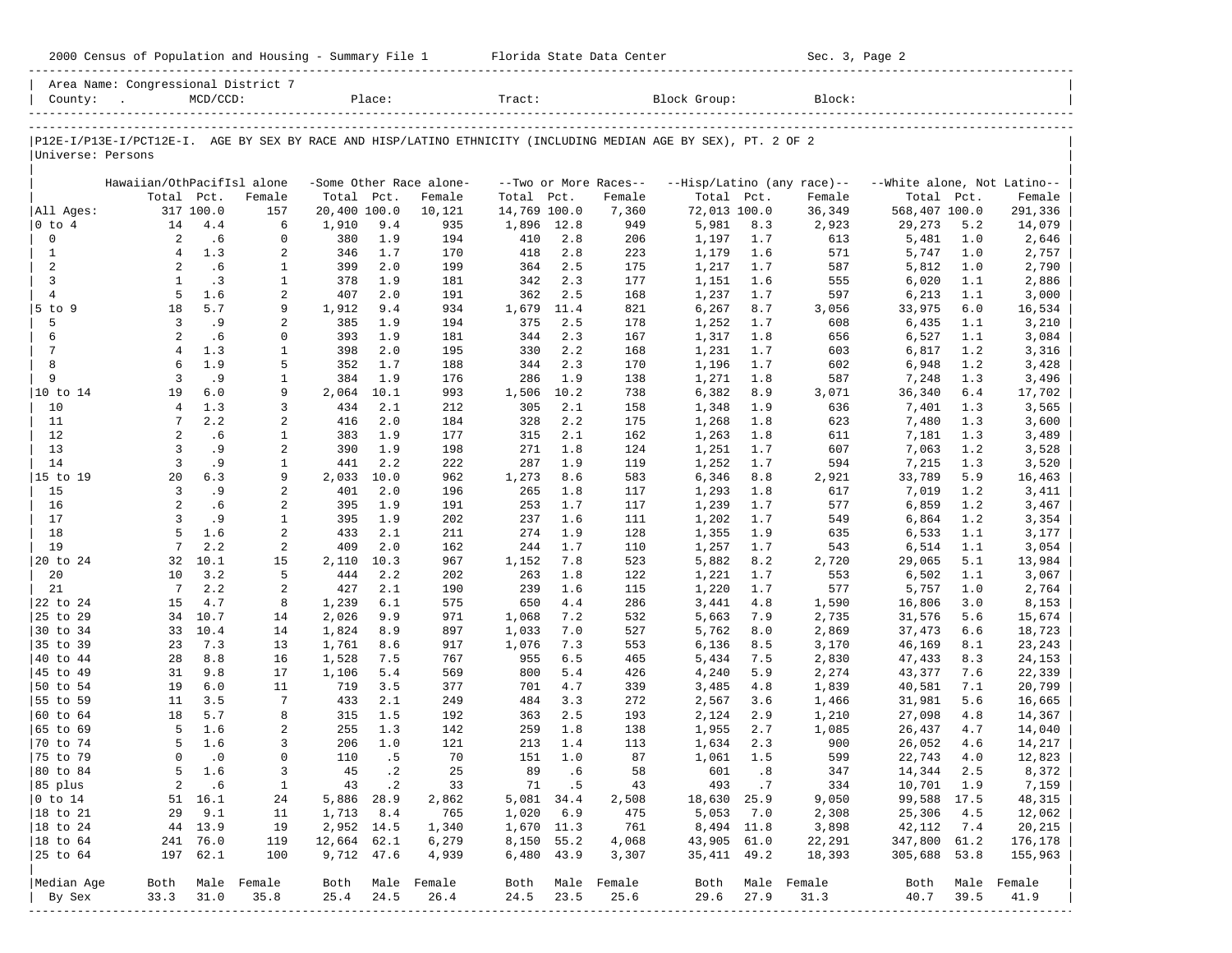| 2000 Census of Population and Housing - Summary File 1 Florida State Data Center |                                     |             |                    |                  |            |                                                                                                                               |                |            |                |             |            | Sec. 3, Page 1 |                |            |                         |
|----------------------------------------------------------------------------------|-------------------------------------|-------------|--------------------|------------------|------------|-------------------------------------------------------------------------------------------------------------------------------|----------------|------------|----------------|-------------|------------|----------------|----------------|------------|-------------------------|
| County: .                                                                        | Area Name: Congressional District 8 | $MCD/CCD$ : |                    |                  |            | Place: Tract:                                                                                                                 |                |            | Block Group:   |             |            | Block:         |                |            |                         |
| Universe: Persons                                                                |                                     |             |                    |                  |            | P12, P12A-D/P13, P13A-D/P14, PCT12A-D. AGE BY SEX BY RACE AND HISP/LATINO ETHNICITY (INCLUDING MEDIAN AGE BY SEX), PT. 1 OF 2 |                |            |                |             |            |                |                |            |                         |
|                                                                                  |                                     |             |                    |                  |            | ----All Races Combined----- --------White alone-------- ---------Black alone-------- AmerInd/NatAlaskan alone                 |                |            |                |             |            |                |                |            | $---Asian alone---$     |
|                                                                                  | Total Pct.                          |             | Female             | Total Pct.       |            | Female                                                                                                                        | Total Pct.     |            | Female         | Total Pct.  |            | Female         | Total Pct.     |            | Female                  |
| All Ages:                                                                        | 782,397 100.0                       |             | 392,463            | 597,404 100.0    |            | 300,276                                                                                                                       | 69,108 100.0   |            | 33,797         | 2,802 100.0 |            | 1,367          | 28,411 100.0   |            | 14,638                  |
| $ 0 \t{to} 4$                                                                    | 50,757                              | 6.5         | 24,808             | 35,173           | 5.9        | 17,151                                                                                                                        | 5,331          | 7.7        | 2,578          | 165         | 5.9        | 82             | 1,767          | 6.2        | 895                     |
| $\mathbf 0$                                                                      | 10,249                              | 1.3         | 5,039              | 7,058            | 1.2        | 3,453                                                                                                                         | 1,097          | 1.6        | 504            | 36          | 1.3        | 21             | 328            | 1.2        | 162                     |
| $\mathbf{1}$                                                                     | 10,176                              | 1.3         | 5,038              | 7,110            | 1.2        | 3,515                                                                                                                         | 1,008          | 1.5        | 510            | 31          | 1.1        | 12             | 352            | 1.2        | 185                     |
| 2                                                                                | 10,029                              | 1.3         | 4,947              | 7,000            | 1.2        | 3,439                                                                                                                         | 1,006          | 1.5        | 504            | 35          | 1.2        | 19             | 370            | 1.3        | 177                     |
| $\mathbf{3}$<br>$\overline{4}$                                                   | 10,053                              | 1.3         | 4,822              | 6,963            | 1.2        | 3,330                                                                                                                         | 1,096          | 1.6        | 521            | 33          | 1.2<br>1.1 | 15             | 335            | 1.2<br>1.3 | 179                     |
| $5$ to $9$                                                                       | 10,250<br>53,850                    | 1.3<br>6.9  | 4,962<br>26,122    | 7,042<br>37,412  | 1.2<br>6.3 | 3,414<br>18,065                                                                                                               | 1,124<br>6,229 | 1.6<br>9.0 | 539<br>3,006   | 30<br>177   | 6.3        | 15<br>78       | 382<br>1,853   | 6.5        | 192<br>928              |
| 5                                                                                | 10,642                              | 1.4         | 5,156              | 7,396            | 1.2        | 3,564                                                                                                                         | 1,164          | 1.7        | 569            | 31          | 1.1        | 16             | 369            | 1.3        | 178                     |
| 6                                                                                | 10,614                              | 1.4         | 5,098              | 7,312            | 1.2        | 3,480                                                                                                                         | 1,304          | 1.9        | 632            | 31          | 1.1        | 12             | 341            | 1.2        | 178                     |
| 7                                                                                | 10,882                              | 1.4         | 5,256              | 7,583            | 1.3        | 3,660                                                                                                                         | 1,248          | 1.8        | 587            | 43          | 1.5        | 15             | 372            | 1.3        | 188                     |
| 8                                                                                | 10,756                              | 1.4         | 5,274              | 7,478            | 1.3        | 3,665                                                                                                                         | 1,231          | 1.8        | 601            | 31          | 1.1        | 14             | 399            | 1.4        | 208                     |
| 9                                                                                | 10,956                              | 1.4         | 5,338              | 7,643            | 1.3        | 3,696                                                                                                                         | 1,282          | 1.9        | 617            | 41          | 1.5        | 21             | 372            | 1.3        | 176                     |
| 10 to 14                                                                         | 52,899                              | 6.8         | 25,614             | 36,970           | 6.2        | 17,792                                                                                                                        | 6,107          | 8.8        | 2,985          | 214         | 7.6        | 106            | 1,924          | 6.8        | 923                     |
| 10                                                                               | 11,080                              | 1.4         | 5,334              | 7,750            | 1.3        | 3,691                                                                                                                         | 1,324          | 1.9        | 651            | 41          | 1.5        | 18             | 377            | 1.3        | 185                     |
| 11                                                                               | 10,605                              | 1.4         | 5,095              | 7,423            | 1.2        | 3,549                                                                                                                         | 1,218          | 1.8        | 600            | 40          | 1.4        | 19             | 393            | 1.4        | 167                     |
| 12                                                                               | 10,519                              | 1.3         | 5,143              | 7,311            | 1.2        | 3,538                                                                                                                         | 1,223          | 1.8        | 584            | 45          | 1.6        | 23             | 388            | 1.4        | 198                     |
| 13                                                                               | 10,202                              | 1.3         | 4,976              | 7,153            | 1.2        | 3,490                                                                                                                         | 1,134          | 1.6        | 558            | 47          | 1.7        | 22             | 383            | 1.3        | 186                     |
| 14                                                                               | 10,493                              | 1.3         | 5,066              | 7,333            | 1.2        | 3,524                                                                                                                         | 1,208          | 1.7        | 592            | 41          | 1.5        | 24             | 383            | 1.3        | 187                     |
| 15 to 19<br>15                                                                   | 54,417<br>10,337                    | 7.0<br>1.3  | 26,662<br>5,024    | 38,182<br>7,156  | 6.4<br>1.2 | 18,874<br>3,483                                                                                                               | 6,148<br>1,188 | 8.9<br>1.7 | 2,919<br>575   | 234<br>38   | 8.4<br>1.4 | 100<br>14      | 2,121<br>417   | 7.5<br>1.5 | 997<br>196              |
| 16                                                                               | 9,902                               | 1.3         | 4,745              | 6,832            | 1.1        | 3,297                                                                                                                         | 1,189          | 1.7        | 553            | 44          | 1.6        | 21             | 408            | 1.4        | 176                     |
| 17                                                                               | 10,197                              | 1.3         | 4,940              | 6,932            | 1.2        | 3,396                                                                                                                         | 1,233          | 1.8        | 575            | 52          | 1.9        | 19             | 456            | 1.6        | 223                     |
| 18                                                                               | 11,273                              | 1.4         | 5,690              | 7,997            | 1.3        | 4,081                                                                                                                         | 1,204          | 1.7        | 581            | 55          | 2.0        | 21             | 416            | 1.5        | 207                     |
| 19                                                                               | 12,708                              | 1.6         | 6,263              | 9,265            | 1.6        | 4,617                                                                                                                         | 1,334          | 1.9        | 635            | 45          | 1.6        | 25             | 424            | 1.5        | 195                     |
| 20 to 24                                                                         | 63,855                              | 8.2         | 30,932             | 45,863           | 7.7        | 22,359                                                                                                                        | 6,283          | 9.1        | 2,978          | 285         | 10.2       | 140            | 2,362          | 8.3        | 1,152                   |
| 20                                                                               | 13,033                              | 1.7         | 6,343              | 9,449            | 1.6        | 4,609                                                                                                                         | 1,262          | 1.8        | 604            | 57          | 2.0        | 31             | 466            | 1.6        | 239                     |
| 21                                                                               | 12,542                              | 1.6         | 6,085              | 9,040            | 1.5        | 4,414                                                                                                                         | 1,285          | 1.9        | 614            | 52          | 1.9        | 27             | 446            | 1.6        | 212                     |
| 22 to 24                                                                         | 38,280                              | 4.9         | 18,504             | 27,374           | 4.6        | 13,336                                                                                                                        | 3,736          | 5.4        | 1,760          | 176         | 6.3        | 82             | 1,450          | 5.1        | 701                     |
| 25 to 29                                                                         | 66,085                              | 8.4         | 31,929             | 48,007           | 8.0        | 23,198                                                                                                                        | 6,428          | 9.3        | 3,058          | 255         | 9.1        | 123            | 2,808          | 9.9        | 1,440                   |
| 30 to 34                                                                         | 66,483                              | 8.5         | 31,819             | 49,433           | 8.3        | 23,549                                                                                                                        | 6,471          | 9.4        | 2,986          | 249         | 8.9        | 116            | 2,731          | 9.6        | 1,413                   |
| 35 to 39                                                                         | 70,959                              | 9.1         | 34,487             | 54,579           | 9.1        | 26,279                                                                                                                        | 6,380          | 9.2        | 3,059          | 272         | 9.7        | 143            | 2,646          | 9.3        | 1,398                   |
| 40 to 44                                                                         | 64,254                              | 8.2         | 31,704             | 50,223           | 8.4        | 24,570                                                                                                                        | 5,443          | 7.9        | 2,655          | 266         | 9.5        | 129            | 2,449          | 8.6        | 1,320                   |
| 45 to 49<br>50 to 54                                                             | 53,775<br>45,536                    | 6.9<br>5.8  | 27,246<br>23,335   | 42,891<br>37,237 | 7.2<br>6.2 | 21,687<br>18,949                                                                                                              | 4,083<br>2,883 | 5.9<br>4.2 | 2,025<br>1,502 | 203<br>164  | 7.2<br>5.9 | 100<br>86      | 2,227<br>1,870 | 7.8<br>6.6 | 1,190<br>1,014          |
| 55 to 59                                                                         | 33,172                              | 4.2         | 17,171             | 27,687           | 4.6        | 14,301                                                                                                                        | 1,981          | 2.9        | 1,016          | 104         | 3.7        | 50             | 1,245          | 4.4        | 656                     |
| 60 to 64                                                                         | 25,920                              | 3.3         | 13,655             | 21,824           | 3.7        | 11,520                                                                                                                        | 1,566          | 2.3        | 798            | 55          | 2.0        | 27             | 918            | 3.2        | 456                     |
|                                                                                  | 23,047                              | 2.9         | 12,355             | 19,948           | 3.3        | 10,630                                                                                                                        | 1,210          | 1.8        | 681            | 56          | 2.0        | 29             | 655            | 2.3        | 361                     |
| $ 70 \text{ to } 74$                                                             | 20,839                              | 2.7         | 11,762             | 18,633 3.1       |            | 10,553                                                                                                                        | 950            | 1.4        | 486            | 46          | 1.6        | 19             | 404            | 1.4        | 241                     |
| 75 to 79                                                                         | 16,990                              | 2.2         | 10,077             | 15,485           | 2.6        | 9,170                                                                                                                         | 674            | 1.0        | 403            | 35          | 1.2        | 22             | 243            | . 9        | 131                     |
| 80 to 84                                                                         | 11,044                              | 1.4         | 6,765              | 10,112           | 1.7        | 6,138                                                                                                                         | 497            | .7         | 335            | 12          | .4         | 11             | 120            | .4         | 83                      |
| 85 plus                                                                          | 8,515                               | 1.1         | 6,020              | 7,745            | 1.3        | 5,491                                                                                                                         | 444            | .6         | 327            | 10          | .4         | 6              | 68             | $\cdot$ 2  | 40                      |
| $0$ to 14                                                                        | 157,506                             | 20.1        | 76,544             | 109,555 18.3     |            | 53,008                                                                                                                        | 17,667         | 25.6       | 8,569          | 556         | 19.8       | 266            | 5,544 19.5     |            | 2,746                   |
| $ 18$ to $21$                                                                    | 49,556                              | 6.3         | 24,381             | 35,751           | 6.0        | 17,721                                                                                                                        | 5,085          | 7.4        | 2,434          | 209         | 7.5        | 104            | 1,752          | 6.2        | 853                     |
| 18 to 24                                                                         | 87,836 11.2                         |             | 42,885             | 63,125 10.6      |            | 31,057                                                                                                                        | 8,821 12.8     |            | 4,194          | 385         | 13.7       | 186            | 3,202 11.3     |            | 1,554                   |
| $ 18$ to $64$                                                                    | 514,020                             | 65.7        | 254,231            | 395,006 66.1     |            | 195,110                                                                                                                       | 44,056         | 63.7       | 21,293         | 1,953       | 69.7       | 960            | 20,096         | 70.7       | 10,441                  |
| 25 to 64                                                                         | 426, 184 54.5                       |             | 211,346            | 331,881 55.6     |            | 164,053                                                                                                                       | 35,235 51.0    |            | 17,099         | 1,568       | 56.0       | 774            | 16,894 59.5    |            | 8,887                   |
| Median Age                                                                       | Both                                |             | Male Female        | Both             |            | Male Female                                                                                                                   | Both           |            | Male Female    | Both        |            | Male Female    | Both           |            | Male Female             |
| By Sex                                                                           | 33.7                                | 32.7        | 34.7               | 35.7             | 34.7       | 36.8                                                                                                                          | 28.5           | 28.1       | 29.0           | 31.4        | 30.5       | 32.5           | 32.4           | 31.4       | 33.4                    |
|                                                                                  |                                     |             | ------------------ |                  |            |                                                                                                                               |                |            |                |             |            |                |                |            | ----------------------- |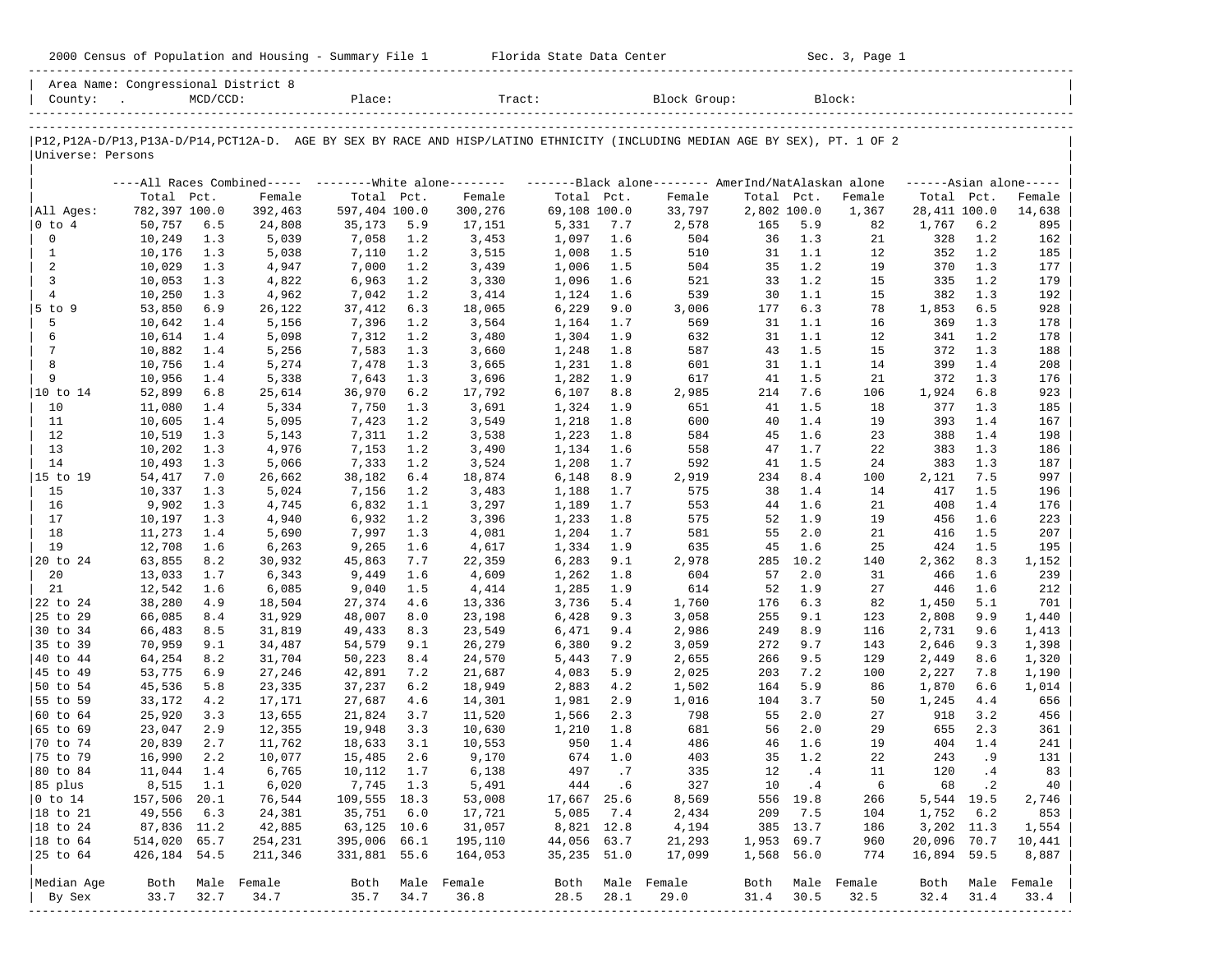|                      | 2000 Census of Population and Housing - Summary File 1 Florida State Data Center |                                  |                |                     |             |                                   |                     |            |                                 |                                                                                                                |            | Sec. 3, Page 2                       |                                           |            |                  |
|----------------------|----------------------------------------------------------------------------------|----------------------------------|----------------|---------------------|-------------|-----------------------------------|---------------------|------------|---------------------------------|----------------------------------------------------------------------------------------------------------------|------------|--------------------------------------|-------------------------------------------|------------|------------------|
|                      | Area Name: Congressional District 8<br>County: .                                 | $MCD/CCD$ :                      |                |                     |             | Place:                            | Tract:              |            |                                 | Block Group:                                                                                                   |            | Block:                               |                                           |            |                  |
| Universe: Persons    |                                                                                  |                                  |                |                     |             |                                   |                     |            |                                 | P12E-I/P13E-I/PCT12E-I. AGE BY SEX BY RACE AND HISP/LATINO ETHNICITY (INCLUDING MEDIAN AGE BY SEX), PT. 2 OF 2 |            |                                      |                                           |            |                  |
|                      |                                                                                  |                                  |                |                     |             |                                   |                     |            |                                 |                                                                                                                |            |                                      |                                           |            |                  |
|                      | Hawaiian/OthPacifIsl alone                                                       | Total Pct.                       | Female         | Total Pct.          |             | -Some Other Race alone-<br>Female | Total Pct.          |            | --Two or More Races--<br>Female | Total Pct.                                                                                                     |            | --Hisp/Latino (any race)--<br>Female | --White alone, Not Latino--<br>Total Pct. |            | Female           |
| All Ages:            |                                                                                  | 792 100.0                        | 382            | 57,146 100.0        |             | 28,765                            | 26,734 100.0        |            | 13,238                          | 179,733 100.0                                                                                                  |            | 90,706                               | 490,194 100.0                             |            | 246,010          |
| $0$ to $4$           | 49                                                                               | 6.2                              | 25             | 5,153               | 9.0         | 2,535                             | 3,119               | 11.7       | 1,542                           | 15,083                                                                                                         | 8.4        | 7,464                                | 26,851                                    | 5.5        | 13,049           |
| $\mathbf 0$          | 12                                                                               | 1.5                              | 3              | 1,049               | 1.8         | 546                               | 669                 | 2.5        | 350                             | 3,038                                                                                                          | 1.7        | 1,533                                | 5,407                                     | 1.1        | 2,632            |
| $\mathbf{1}$         | 10                                                                               | 1.3                              | 5              | 1,048               | 1.8         | 512                               | 617                 | 2.3        | 299                             | 3,035                                                                                                          | 1.7        | 1,511                                | 5,451                                     | 1.1        | 2,681            |
| 2<br>$\mathbf{3}$    | 8<br>5                                                                           | 1.0<br>.6                        | 5<br>3         | 1,011<br>1,005      | 1.8<br>1.8  | 494<br>467                        | 599<br>616          | 2.2<br>2.3 | 309<br>307                      | 3,039<br>2,951                                                                                                 | 1.7<br>1.6 | 1,526<br>1,418                       | 5,269<br>5,338                            | 1.1<br>1.1 | 2,574<br>2,549   |
| $\overline{4}$       | 14                                                                               | 1.8                              | 9              | 1,040               | 1.8         | 516                               | 618                 | 2.3        | 277                             | 3,020                                                                                                          | 1.7        | 1,476                                | 5,386                                     | 1.1        | 2,613            |
| 5 to 9               | 60                                                                               | 7.6                              | 27             | 5,408               | 9.5         | 2,677                             | 2,711               | 10.1       | 1,341                           | 15,667                                                                                                         | 8.7        | 7,659                                | 28,678                                    | 5.9        | 13,813           |
| 5                    | 12                                                                               | 1.5                              | 9              | 1,110               | 1.9         | 547                               | 560                 | 2.1        | 273                             | 3,106                                                                                                          | 1.7        | 1,489                                | 5,705                                     | 1.2        | 2,758            |
| 6                    | 14                                                                               | 1.8                              | 5              | 1,055               | 1.8         | 520                               | 557                 | 2.1        | 271                             | 3,043                                                                                                          | 1.7        | 1,453                                | 5,624                                     | 1.1        | 2,693            |
| 7<br>8               | 14<br>11                                                                         | 1.8                              | 6              | 1,077               | 1.9         | 528                               | 545                 | 2.0        | 272                             | 3,165                                                                                                          | 1.8        | 1,534                                | 5,807                                     | 1.2        | 2,805            |
| 9                    | 9                                                                                | 1.4<br>1.1                       | 2<br>5         | 1,084<br>1,082      | 1.9<br>1.9  | 542<br>540                        | 522<br>527          | 2.0<br>2.0 | 242<br>283                      | 3,107<br>3,246                                                                                                 | 1.7<br>1.8 | 1,548<br>1,635                       | 5,735<br>5,807                            | 1.2<br>1.2 | 2,781<br>2,776   |
| 10 to 14             | 56                                                                               | 7.1                              | 30             | 5,290               | 9.3         | 2,635                             | 2,338               | 8.7        | 1,143                           | 15,118                                                                                                         | 8.4        | 7,291                                | 28,473                                    | 5.8        | 13,781           |
| 10                   | 11                                                                               | 1.4                              | 7              | 1,071               | 1.9         | 537                               | 506                 | 1.9        | 245                             | 3,185                                                                                                          | 1.8        | 1,518                                | 5,939                                     | 1.2        | 2,859            |
| 11                   | 11                                                                               | 1.4                              | 3              | 1,031               | 1.8         | 506                               | 489                 | 1.8        | 251                             | 3,011                                                                                                          | 1.7        | 1,430                                | 5,716                                     | 1.2        | 2,768            |
| 12                   | 12                                                                               | 1.5                              | 7              | 1,070               | 1.9         | 542                               | 470                 | 1.8        | 251                             | 2,993                                                                                                          | 1.7        | 1,440                                | 5,639                                     | 1.2        | 2,759            |
| 13<br>14             | 9<br>13                                                                          | 1.1<br>1.6                       | 7<br>6         | 1,049<br>1,069      | 1.8<br>1.9  | 537<br>513                        | 427<br>446          | 1.6<br>1.7 | 176<br>220                      | 2,929<br>3,000                                                                                                 | 1.6<br>1.7 | 1,465<br>1,438                       | 5,527<br>5,652                            | 1.1<br>1.2 | 2,674<br>2,721   |
| 15 to 19             | 75                                                                               | 9.5                              | 34             | 5,458               | 9.6         | 2,647                             | 2,199               | 8.2        | 1,091                           | 15,165                                                                                                         | 8.4        | 7,242                                | 29,804                                    | 6.1        | 14,896           |
| 15                   | 10                                                                               | 1.3                              | 7              | 1,081               | 1.9         | 533                               | 447                 | 1.7        | 216                             | 2,955                                                                                                          | 1.6        | 1,387                                | 5,562                                     | 1.1        | 2,744            |
| 16                   | 17                                                                               | 2.1                              | 6              | 983                 | 1.7         | 485                               | 429                 | 1.6        | 207                             | 2,859                                                                                                          | 1.6        | 1,385                                | 5,238                                     | 1.1        | 2,529            |
| 17                   | 17                                                                               | 2.1                              | 8              | 1,090               | 1.9         | 507                               | 417                 | 1.6        | 212                             | 3,024                                                                                                          | 1.7        | 1,417                                | 5,273                                     | 1.1        | 2,618            |
| 18<br>19             | 12<br>19                                                                         | 1.5<br>2.4                       | 4<br>9         | 1,139               | 2.0         | 566                               | 450                 | 1.7        | 230                             | 3,138                                                                                                          | 1.7        | 1,529                                | 6,253                                     | 1.3        | 3,242            |
| 20 to 24             | 117                                                                              | 14.8                             | 58             | 1,165<br>6,431      | 2.0<br>11.3 | 556<br>3,053                      | 456<br>2,514        | 1.7<br>9.4 | 226<br>1,192                    | 3,189<br>17,018                                                                                                | 1.8<br>9.5 | 1,524<br>8,014                       | 7,478<br>36,660                           | 1.5<br>7.5 | 3,763<br>18,063  |
| 20                   | 18                                                                               | 2.3                              | 7              | 1,276               | 2.2         | 612                               | 505                 | 1.9        | 241                             | 3,400                                                                                                          | 1.9        | 1,610                                | 7,607                                     | 1.6        | 3,747            |
| 21                   | 25                                                                               | 3.2                              | 16             | 1,210               | 2.1         | 576                               | 484                 | 1.8        | 226                             | 3,237                                                                                                          | 1.8        | 1,531                                | 7,265                                     | 1.5        | 3,595            |
| 22 to 24             | 74                                                                               | 9.3                              | 35             | 3,945               | 6.9         | 1,865                             | 1,525               | 5.7        | 725                             | 10,381                                                                                                         | 5.8        | 4,873                                | 21,788                                    | 4.4        | 10,721           |
| 25 to 29             | 101                                                                              | 12.8                             | 44             | 6,015               | 10.5        | 2,886                             | 2,471               | 9.2        | 1,180                           | 16,672                                                                                                         | 9.3        | 8,087                                | 38,706                                    | 7.9        | 18,641           |
| 30 to 34<br>35 to 39 | 63<br>69                                                                         | 8.0<br>8.7                       | 30<br>36       | 5,376<br>4,870      | 9.4<br>8.5  | 2,660<br>2,525                    | 2,160<br>2,143      | 8.1<br>8.0 | 1,065<br>1,047                  | 15,693<br>15,424                                                                                               | 8.7<br>8.6 | 7,759<br>7,811                       | 40,414<br>45,289                          | 8.2<br>9.2 | 19,109<br>21,621 |
| 40 to 44             | 63                                                                               | 8.0                              | 30             | 3,923               | 6.9         | 2,058                             | 1,887               | 7.1        | 942                             | 12,792                                                                                                         | 7.1        | 6,622                                | 42,412                                    | 8.7        | 20,531           |
| 45 to 49             | 46                                                                               | 5.8                              | 21             | 2,848               | 5.0         | 1,477                             | 1,477               | 5.5        | 746                             | 10,051                                                                                                         | 5.6        | 5,430                                | 36,581                                    | 7.5        | 18,215           |
| 50 to 54             | 42                                                                               | 5.3                              | 15             | 2,146               | 3.8         | 1,167                             | 1,194               | 4.5        | 602                             | 8,448                                                                                                          | 4.7        | 4,619                                | 31,628                                    | 6.5        | 15,854           |
| 55 to 59             | 19                                                                               | 2.4                              | 9              | 1,383               | 2.4         | 757                               | 753                 | 2.8        | 382                             | 6,214                                                                                                          | 3.5        | 3,377                                | 23,309                                    | 4.8        | 11,931           |
| 60 to 64<br>65 to 69 | 10<br>9                                                                          | 1.3<br>1.1                       | 7<br>7         | 948<br>741          | 1.7<br>1.3  | 543<br>436                        | 599<br>428          | 2.2<br>1.6 | 304<br>211                      | 5,071<br>4,231                                                                                                 | 2.8<br>2.4 | 2,826<br>2,323                       | 18,098<br>16,735                          | 3.7<br>3.4 | 9,440<br>8,881   |
| 70 to 74             |                                                                                  | 6<br>$\overline{\phantom{0}}$ .8 | $\overline{4}$ | 489                 | .9          | 286                               |                     | 311 1.2    | 173                             | 3,164 1.8                                                                                                      |            | 1,772                                | 16,177                                    | 3.3        | 9,185            |
| 75 to 79             | 3                                                                                | .4                               | 3              | 326                 | .6          | 198                               | 224                 | .8         | 150                             | 1,965                                                                                                          | 1.1        | 1,155                                | 14,010                                    | 2.9        | 8,322            |
| 80 to 84             | $\mathbf{2}$                                                                     | .3                               | $\mathbf{1}$   | 189                 | .3          | 123                               | 112                 | .4         | 74                              | 1,100                                                                                                          | .6         | 678                                  | 9,276                                     | 1.9        | 5,627            |
| 85 plus              | 2                                                                                | .3                               | $\mathbf{1}$   | 152                 | .3          | 102                               | 94                  | .4         | 53                              | 857                                                                                                            | .5         | 577                                  | 7,093                                     | 1.4        | 5,051            |
| $0$ to $14$          | 165                                                                              | 20.8                             | 82             | 15,851              | 27.7        | 7,847                             | 8,168               | 30.6       | 4,026                           | 45,868                                                                                                         | 25.5       | 22,414                               | 84,002 17.1                               |            | 40,643           |
| 18 to 21<br>18 to 24 | 74<br>148                                                                        | 9.3<br>18.7                      | 36<br>71       | 4,790<br>8,735 15.3 | 8.4         | 2,310<br>4,175                    | 1,895<br>3,420 12.8 | 7.1        | 923<br>1,648                    | 12,964<br>23,345 13.0                                                                                          | 7.2        | 6,194<br>11,067                      | 28,603<br>50,391 10.3                     | 5.8        | 14,347<br>25,068 |
| 18 to 64             | 561                                                                              | 70.8                             | 263            | 36, 244 63.4        |             | 18,248                            | 16,104 60.2         |            | 7,916                           | 113,710 63.3                                                                                                   |            | 57,598                               | 326,828 66.7                              |            | 160,410          |
| 25 to 64             | 413                                                                              | 52.1                             | 192            | 27,509              | 48.1        | 14,073                            | 12,684 47.4         |            | 6,268                           | 90,365 50.3                                                                                                    |            | 46,531                               | 276,437 56.4                              |            | 135,342          |
|                      |                                                                                  |                                  |                |                     |             |                                   |                     |            |                                 |                                                                                                                |            |                                      |                                           |            |                  |
| Median Age           | Both                                                                             |                                  | Male Female    | Both                |             | Male Female                       | Both                |            | Male Female                     | Both                                                                                                           |            | Male Female                          | Both                                      |            | Male Female      |
| By Sex               | 26.5                                                                             | 26.6                             | 26.5           | 25.7                | 25.0        | 26.5                              | 25.9                | 25.6       | 26.3<br>---------------         | 28.6                                                                                                           | 27.4       | 29.8                                 | 36.7                                      | 35.8       | 37.7             |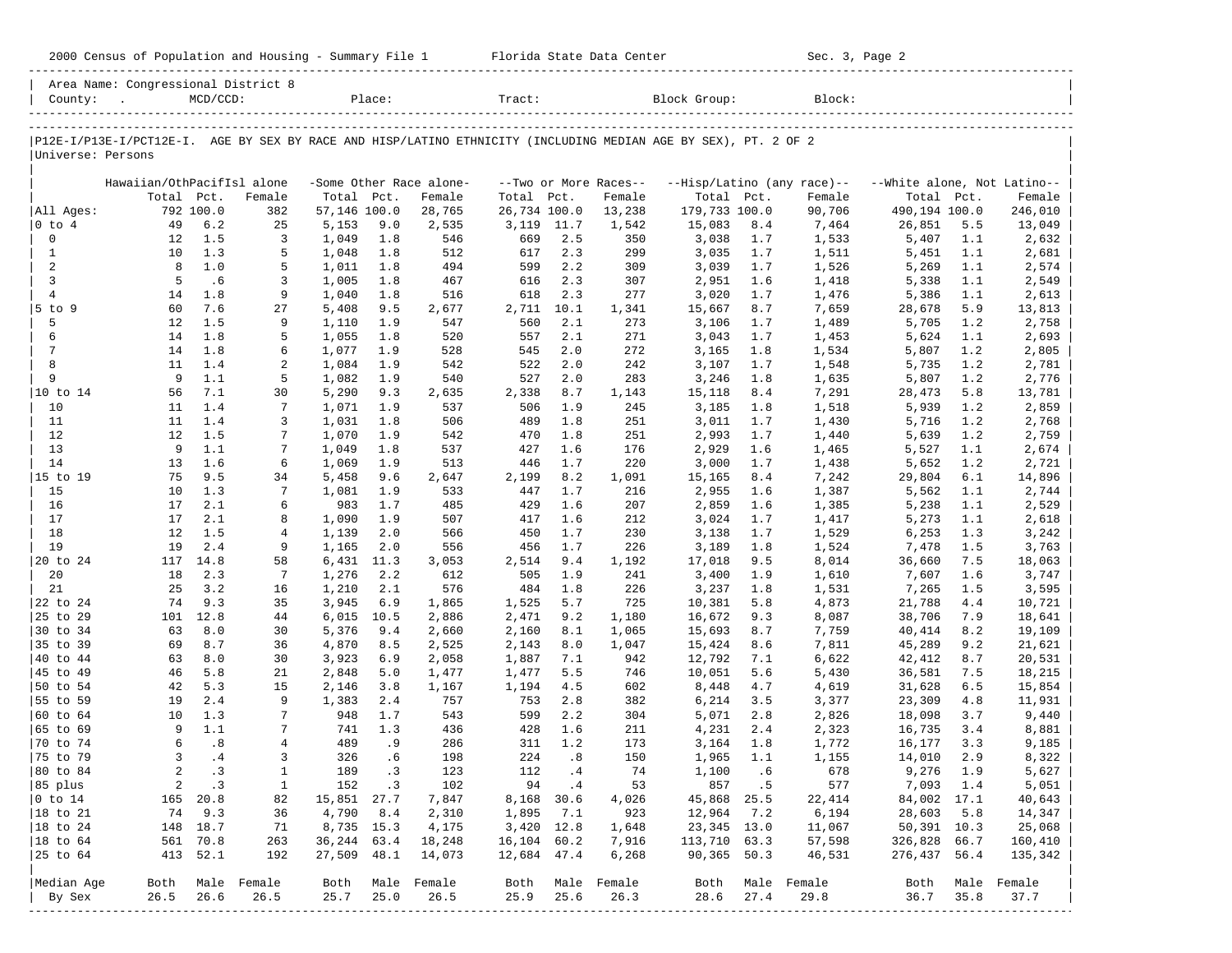| 2000 Census of Population and Housing - Summary File 1 Florida State Data Center |                                     |              |                  |                  |                                    |                                                                                                                                                                                                                                                                                                                                                                                                                                                                                                            |              |                               |             |             |            | Sec. 3, Page 1 |              |            |                     |
|----------------------------------------------------------------------------------|-------------------------------------|--------------|------------------|------------------|------------------------------------|------------------------------------------------------------------------------------------------------------------------------------------------------------------------------------------------------------------------------------------------------------------------------------------------------------------------------------------------------------------------------------------------------------------------------------------------------------------------------------------------------------|--------------|-------------------------------|-------------|-------------|------------|----------------|--------------|------------|---------------------|
|                                                                                  | Area Name: Congressional District 9 |              |                  |                  |                                    | $\begin{tabular}{ l } \hline \multicolumn{1}{c}{\text{Country:}} & \multicolumn{1}{c}{\text{MCD/CCD}} & \multicolumn{1}{c}{\text{Place:}} & \multicolumn{1}{c}{\text{Trace}} \\ \hline \multicolumn{1}{c}{\text{1}} & \multicolumn{1}{c}{\text{Place:}} & \multicolumn{1}{c}{\text{Stock Group:}} & \multicolumn{1}{c}{\text{Block:}} \\ \hline \multicolumn{1}{c}{\text{1}} & \multicolumn{1}{c}{\text{MCD/CCD}} & \multicolumn{1}{c}{\text{Place:}} & \multicolumn{1}{c}{\text{Place:}} & \multicolumn{$ |              |                               |             |             |            |                |              |            |                     |
| Universe: Persons                                                                |                                     |              |                  |                  |                                    | P12, P12A-D/P13, P13A-D/P14, PCT12A-D. AGE BY SEX BY RACE AND HISP/LATINO ETHNICITY (INCLUDING MEDIAN AGE BY SEX), PT. 1 OF 2                                                                                                                                                                                                                                                                                                                                                                              |              |                               |             |             |            |                |              |            |                     |
|                                                                                  |                                     |              |                  |                  |                                    | ----All Races Combined----- --------White alone-------- --------Black alone-------- AmerInd/NatAlaskan alone                                                                                                                                                                                                                                                                                                                                                                                               |              |                               |             |             |            |                |              |            | $---Asian alone---$ |
|                                                                                  | Total Pct.                          |              | Female           | Total Pct.       |                                    | Female                                                                                                                                                                                                                                                                                                                                                                                                                                                                                                     | Total Pct.   |                               | Female      | Total Pct.  |            | Female         | Total Pct.   |            | Female              |
| All Ages:                                                                        | 722,068 100.0                       |              | 374,470          | 652,367 100.0    |                                    | 338,656                                                                                                                                                                                                                                                                                                                                                                                                                                                                                                    | 30,312 100.0 |                               | 15,680      | 2,078 100.0 |            | 1,026          | 13,734 100.0 |            | 7,429               |
| $0$ to $4$                                                                       | 40,327                              | 5.6          | 19,749           | 34,024           | 5.2                                | 16,624                                                                                                                                                                                                                                                                                                                                                                                                                                                                                                     | 2,560        | 8.4                           | 1,305       | 97          | 4.7        | 41             | 965          | 7.0        | 485                 |
| $\mathbf 0$                                                                      | 7,773                               | 1.1          | 3,769            | 6,530            | 1.0                                | 3,151                                                                                                                                                                                                                                                                                                                                                                                                                                                                                                      | 497          | 1.6                           | 246         | 24          | 1.2        | 13             | 171          | 1.2        | 82                  |
| $\mathbf{1}$                                                                     | 7,922                               | 1.1          | 3,903            | 6,651            | 1.0                                | 3,260                                                                                                                                                                                                                                                                                                                                                                                                                                                                                                      | 469          | 1.5                           | 232         | 13          | .6         | 6              | 183          | 1.3        | 93                  |
| 2<br>$\overline{3}$                                                              | 7,995<br>8,090                      | 1.1<br>1.1   | 3,906<br>4,005   | 6,703<br>6,844   | 1.0<br>1.0                         | 3,261<br>3,402                                                                                                                                                                                                                                                                                                                                                                                                                                                                                             | 546<br>524   | 1.8<br>1.7                    | 284<br>276  | 18<br>23    | .9<br>1.1  | 9<br>8         | 210<br>206   | 1.5<br>1.5 | 106<br>96           |
| $\overline{4}$                                                                   | 8,547                               | 1.2          | 4,166            | 7,296            | 1.1                                | 3,550                                                                                                                                                                                                                                                                                                                                                                                                                                                                                                      | 524          | 1.7                           | 267         | 19          | .9         | 5              | 195          | 1.4        | 108                 |
| $5$ to $9$                                                                       | 44,836                              | 6.2          | 21,810           | 38,355           | 5.9                                | 18,680                                                                                                                                                                                                                                                                                                                                                                                                                                                                                                     | 2,961        | 9.8                           | 1,430       | 124         | 6.0        | 58             | 991          | 7.2        | 480                 |
| 5                                                                                | 8,561                               | 1.2          | 4,166            | 7,324            | 1.1                                | 3,579                                                                                                                                                                                                                                                                                                                                                                                                                                                                                                      | 525          | 1.7                           | 251         | 21          | 1.0        | 9              | 197          | 1.4        | 100                 |
| 6                                                                                | 8,837                               | 1.2          | 4,316            | 7,586            | 1.2                                | 3,706                                                                                                                                                                                                                                                                                                                                                                                                                                                                                                      | 577          | 1.9                           | 286         | 22          | 1.1        | 10             | 199          | 1.4        | 92                  |
| $7\phantom{.0}$                                                                  | 8,962                               | 1.2          | 4,350            | 7,608            | 1.2                                | 3,692                                                                                                                                                                                                                                                                                                                                                                                                                                                                                                      | 635          | 2.1                           | 311         | 33          | 1.6        | 14             | 192          | 1.4        | 97                  |
| 8                                                                                | 8,958                               | 1.2          | 4,361            | 7,670            | 1.2                                | 3,726                                                                                                                                                                                                                                                                                                                                                                                                                                                                                                      | 604          | 2.0                           | 296         | 20          | 1.0        | 13             | 212          | 1.5        | 106                 |
| 9                                                                                | 9,518                               | 1.3          | 4,617            | 8,167            | 1.3                                | 3,977                                                                                                                                                                                                                                                                                                                                                                                                                                                                                                      | 620          | 2.0                           | 286         | 28          | 1.3        | 12             | 191          | 1.4        | 85                  |
| 10 to 14                                                                         | 46,362                              | 6.4          | 22,715           | 39,976           | 6.1                                | 19,531                                                                                                                                                                                                                                                                                                                                                                                                                                                                                                     | 2,967        | 9.8                           | 1,452       | 182         | 8.8        | 92             | 1,011        | 7.4        | 529                 |
| 10                                                                               | 9,437                               | 1.3          | 4,633            | 8,105            | 1.2                                | 3,957                                                                                                                                                                                                                                                                                                                                                                                                                                                                                                      | 608          | 2.0                           | 300         | 35          | 1.7        | 16             | 198          | 1.4        | 108                 |
| 11<br>12                                                                         | 9,637                               | 1.3<br>1.3   | 4,652            | 8,304            | 1.3<br>1.2                         | 4,016                                                                                                                                                                                                                                                                                                                                                                                                                                                                                                      | 607          | 2.0<br>2.0                    | 283<br>316  | 41<br>34    | 2.0<br>1.6 | 20<br>15       | 209          | 1.5<br>1.5 | 100<br>101          |
| 13                                                                               | 9,193<br>8,881                      | 1.2          | 4,616<br>4,343   | 7,918<br>7,700   | 1.2                                | 3,970<br>3,755                                                                                                                                                                                                                                                                                                                                                                                                                                                                                             | 612<br>547   | 1.8                           | 248         | 33          | 1.6        | 18             | 201<br>195   | 1.4        | 112                 |
| 14                                                                               | 9,214                               | 1.3          | 4,471            | 7,949            | 1.2                                | 3,833                                                                                                                                                                                                                                                                                                                                                                                                                                                                                                      | 593          | 2.0                           | 305         | 39          | 1.9        | 23             | 208          | 1.5        | 108                 |
| 15 to 19                                                                         | 40,062                              | 5.5          | 19,491           | 34,493           | 5.3                                | 16,760                                                                                                                                                                                                                                                                                                                                                                                                                                                                                                     | 2,385        | 7.9                           | 1,157       | 151         | 7.3        | 68             | 929          | 6.8        | 496                 |
| 15                                                                               | 8,807                               | 1.2          | 4,245            | 7,587            | 1.2                                | 3,658                                                                                                                                                                                                                                                                                                                                                                                                                                                                                                      | 543          | 1.8                           | 253         | 24          | 1.2        | 14             | 216          | 1.6        | 114                 |
| 16                                                                               | 8,485                               | 1.2          | 4,175            | 7,292            | 1.1                                | 3,609                                                                                                                                                                                                                                                                                                                                                                                                                                                                                                      | 542          | 1.8                           | 242         | 28          | 1.3        | 10             | 198          | 1.4        | 110                 |
| 17                                                                               | 8,490                               | 1.2          | 4,122            | 7,342            | 1.1                                | 3,541                                                                                                                                                                                                                                                                                                                                                                                                                                                                                                      | 492          | 1.6                           | 246         | 37          | 1.8        | 13             | 212          | 1.5        | 114                 |
| 18                                                                               | 7,633                               | 1.1          | 3,685            | 6,551            | 1.0                                | 3,180                                                                                                                                                                                                                                                                                                                                                                                                                                                                                                      | 433          | 1.4                           | 206         | 38          | 1.8        | 20             | 159          | 1.2        | 70                  |
| 19                                                                               | 6,647                               | .9           | 3,264            | 5,721            | .9                                 | 2,772                                                                                                                                                                                                                                                                                                                                                                                                                                                                                                      | 375          | 1.2                           | 210         | 24          | 1.2        | 11             | 144          | 1.0        | 88                  |
| 20 to 24                                                                         | 31,664                              | 4.4          | 15,869           | 26,806           | 4.1                                | 13,475                                                                                                                                                                                                                                                                                                                                                                                                                                                                                                     | 1,799        | 5.9                           | 919         | 150         | 7.2        | 64             | 797          | 5.8        | 407                 |
| 20                                                                               | 6,508                               | .9           | 3,253            | 5,556            | .9                                 | 2,787                                                                                                                                                                                                                                                                                                                                                                                                                                                                                                      | 374          | 1.2                           | 193         | 27          | 1.3        | 13             | 136          | 1.0        | 72                  |
| 21<br>22 to 24                                                                   | 5,916<br>19,240                     | .8<br>2.7    | 2,901<br>9,715   | 4,990<br>16,260  | $\overline{\phantom{0}}$ .8<br>2.5 | 2,428<br>8,260                                                                                                                                                                                                                                                                                                                                                                                                                                                                                             | 363<br>1,062 | 1.2<br>3.5                    | 186<br>540  | 30<br>93    | 1.4<br>4.5 | 12<br>39       | 135<br>526   | 1.0<br>3.8 | 75<br>260           |
| 25 to 29                                                                         | 39,770                              | 5.5          | 20,220           | 34,040           | 5.2                                | 17,278                                                                                                                                                                                                                                                                                                                                                                                                                                                                                                     | 2,247        | 7.4                           | 1,195       | 162         | 7.8        | 81             | 1,238        | 9.0        | 663                 |
| 30 to 34                                                                         | 48,485                              | 6.7          | 24,762           | 42,439           | 6.5                                | 21,641                                                                                                                                                                                                                                                                                                                                                                                                                                                                                                     | 2,489        | 8.2                           | 1,304       | 166         | 8.0        | 74             | 1,384 10.1   |            | 739                 |
| 35 to 39                                                                         | 59,053                              | 8.2          | 30,199           | 52,794           | 8.1                                | 26,986                                                                                                                                                                                                                                                                                                                                                                                                                                                                                                     | 2,734        | 9.0                           | 1,398       | 225         | 10.8       | 108            | 1,392 10.1   |            | 757                 |
| 40 to 44                                                                         | 58,662                              | 8.1          | 30,091           | 52,950           | 8.1                                | 27,014                                                                                                                                                                                                                                                                                                                                                                                                                                                                                                     | 2,527        | 8.3                           | 1,375       | 199         | 9.6        | 101            | 1,328        | 9.7        | 755                 |
| 45 to 49                                                                         | 52,586                              | 7.3          | 27,340           | 48,065           | 7.4                                | 24,980                                                                                                                                                                                                                                                                                                                                                                                                                                                                                                     | 2,062        | 6.8                           | 1,076       | 192         | 9.2        | 102            | 1,080        | 7.9        | 602                 |
| 50 to 54                                                                         | 48,795                              | 6.8          | 25,227           | 45,204           | 6.9                                | 23,317                                                                                                                                                                                                                                                                                                                                                                                                                                                                                                     | 1,581        | 5.2                           | 824         | 148         | 7.1        | 80             | 918          | 6.7        | 518                 |
| 55 to 59                                                                         | 38,718                              | 5.4          | 20,328           | 36,351           | 5.6                                | 19,039                                                                                                                                                                                                                                                                                                                                                                                                                                                                                                     | 1,060        | 3.5                           | 552         | 95          | 4.6        | 53             | 552          | 4.0        | 346                 |
| 60 to 64                                                                         | 33,237                              | 4.6          | 17,547           | 31,427           | 4.8                                | 16,574                                                                                                                                                                                                                                                                                                                                                                                                                                                                                                     | 902          | 3.0                           | 464         | 70          | 3.4        | 37             | 393          | 2.9        | 228                 |
| 65 to 69                                                                         | 33,837                              | 4.7          | 18,173           | 32,462           | 5.0                                | 17,427                                                                                                                                                                                                                                                                                                                                                                                                                                                                                                     | 683          | 2.3                           | 377         | 51          | 2.5        | 23             | 286          | 2.1        | 158                 |
| 70 to 74                                                                         | 35,189                              | 4.9          | 19,122           | 34,091           | 5.2                                | 18,501                                                                                                                                                                                                                                                                                                                                                                                                                                                                                                     | 562 1.9      |                               | 333         |             | 24 1.2     | 14             | 213          | 1.6        | 120                 |
| 75 to 79<br>80 to 84                                                             | 31,878<br>21,617                    | $4.4$<br>3.0 | 18,029<br>12,574 | 31,129<br>21,152 | 4.8<br>3.2                         | 17,588<br>12,276                                                                                                                                                                                                                                                                                                                                                                                                                                                                                           | 372<br>229   | 1.2<br>$\boldsymbol{\cdot}$ 8 | 220<br>152  | 24<br>9     | 1.2<br>.4  | 18<br>7        | 133<br>82    | 1.0<br>.6  | 70<br>52            |
| 85 plus                                                                          | 16,990                              | 2.4          | 11,224           | 16,609           | 2.5                                | 10,965                                                                                                                                                                                                                                                                                                                                                                                                                                                                                                     | 192          | .6                            | 147         | 9           | .4         | 5              | 42           | .3         | 24                  |
| $0$ to $14$                                                                      | 131,525 18.2                        |              | 64,274           | 112,355 17.2     |                                    | 54,835                                                                                                                                                                                                                                                                                                                                                                                                                                                                                                     | 8,488        | 28.0                          | 4,187       | 403         | 19.4       | 191            | 2,967        | 21.6       | 1,494               |
| 18 to 21                                                                         | 26,704                              | 3.7          | 13,103           | 22,818           | 3.5                                | 11,167                                                                                                                                                                                                                                                                                                                                                                                                                                                                                                     | 1,545        | 5.1                           | 795         | 119         | 5.7        | 56             | 574          | 4.2        | 305                 |
| 18 to 24                                                                         | 45,944                              | 6.4          | 22,818           | 39,078           | 6.0                                | 19,427                                                                                                                                                                                                                                                                                                                                                                                                                                                                                                     | 2,607        | 8.6                           | 1,335       | 212         | 10.2       | 95             | 1,100        | 8.0        | 565                 |
| 18 to 64                                                                         | 425,250                             | 58.9         | 218,532          | 382,348          | 58.6                               | 196,256                                                                                                                                                                                                                                                                                                                                                                                                                                                                                                    | 18,209       | 60.1                          | 9,523       | 1,469       | 70.7       | 731            | 9,385        | 68.3       | 5,173               |
| 25 to 64                                                                         | 379,306                             | 52.5         | 195,714          | 343,270          | 52.6                               | 176,829                                                                                                                                                                                                                                                                                                                                                                                                                                                                                                    | 15,602 51.5  |                               | 8,188       | 1,257 60.5  |            | 636            | 8,285        | 60.3       | 4,608               |
|                                                                                  |                                     |              |                  |                  |                                    |                                                                                                                                                                                                                                                                                                                                                                                                                                                                                                            |              |                               |             |             |            |                |              |            |                     |
| Median Age                                                                       | Both                                |              | Male Female      | Both             | 40.9                               | Male Female                                                                                                                                                                                                                                                                                                                                                                                                                                                                                                | Both         |                               | Male Female | Both        | Male       | Female         | Both         | Male       | Female              |
| By Sex                                                                           | 40.9                                | 39.7         | 42.0             | 42.2             |                                    | 43.4                                                                                                                                                                                                                                                                                                                                                                                                                                                                                                       | 30.4         | 29.3                          | 31.4        | 35.1        | 33.1       | 36.3           | 33.4         | 32.3       | 34.4                |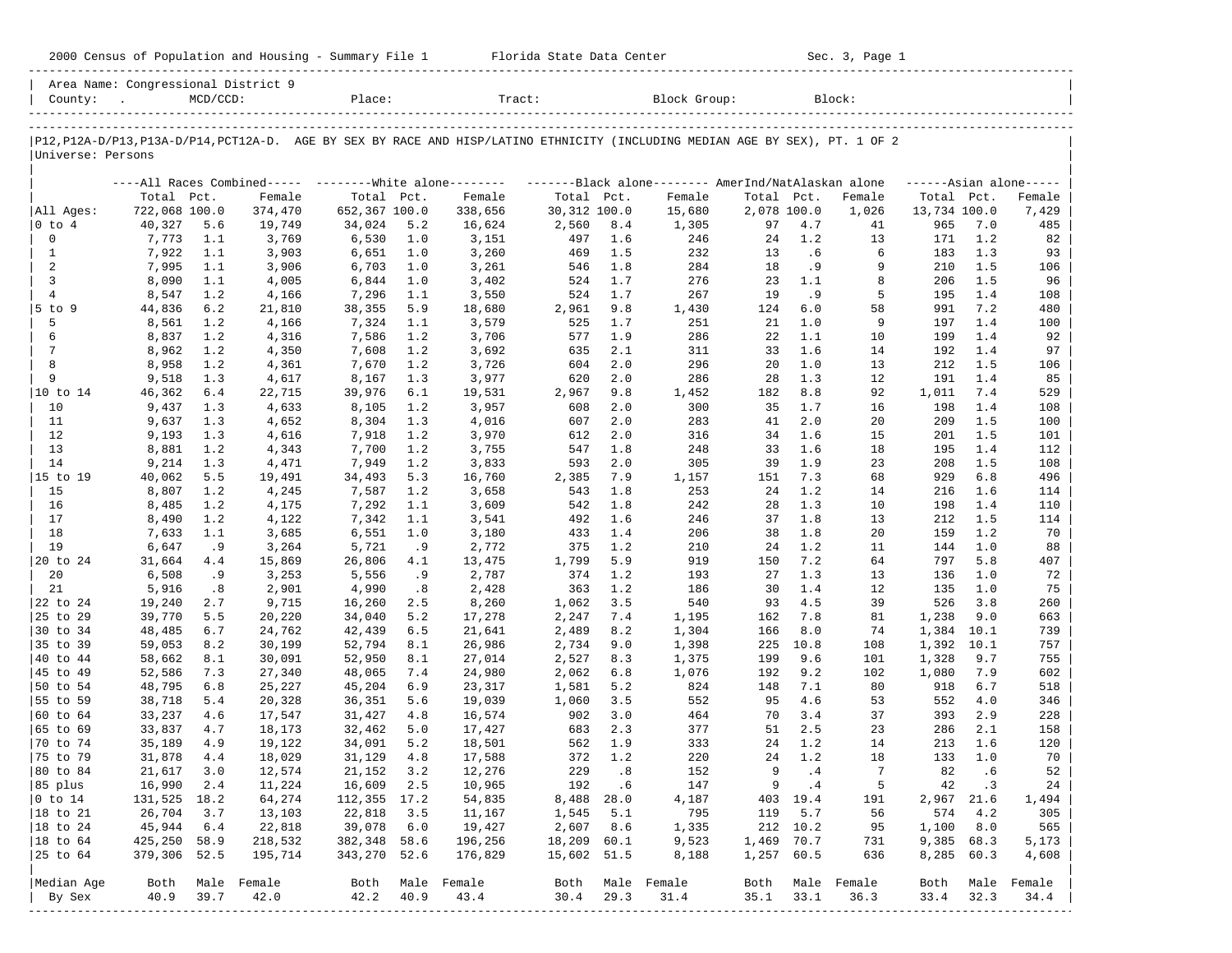|                              | 2000 Census of Population and Housing - Summary File 1 Florida State Data Center                               |                         |                    |                            |                          |                         |                            |                     |                               |                            |            | Sec. 3, Page 2             |                              |            |                              |
|------------------------------|----------------------------------------------------------------------------------------------------------------|-------------------------|--------------------|----------------------------|--------------------------|-------------------------|----------------------------|---------------------|-------------------------------|----------------------------|------------|----------------------------|------------------------------|------------|------------------------------|
|                              | Area Name: Congressional District 9<br>County:                                                                 | $MCD/CCD$ :             |                    |                            |                          | Place:                  | Tract:                     |                     |                               | Block Group:               |            | Block:                     |                              |            |                              |
| Universe: Persons            | P12E-I/P13E-I/PCT12E-I. AGE BY SEX BY RACE AND HISP/LATINO ETHNICITY (INCLUDING MEDIAN AGE BY SEX), PT. 2 OF 2 |                         |                    |                            |                          |                         |                            |                     |                               |                            |            |                            |                              |            |                              |
|                              |                                                                                                                |                         |                    |                            |                          |                         |                            |                     |                               |                            |            |                            |                              |            |                              |
|                              | Hawaiian/OthPacifIsl alone                                                                                     |                         |                    |                            |                          | -Some Other Race alone- |                            |                     | --Two or More Races--         |                            |            | --Hisp/Latino (any race)-- | --White alone, Not Latino--  |            |                              |
|                              |                                                                                                                | Total Pct.<br>322 100.0 | Female<br>159      | Total Pct.<br>11,694 100.0 |                          | Female                  | Total Pct.<br>11,561 100.0 |                     | Female<br>5,836               | Total Pct.<br>53,404 100.0 |            | Female<br>26,844           | Total Pct.<br>614,461 100.0  |            | Female                       |
| All Ages:<br>$0$ to $4$      | 19                                                                                                             | 5.9                     | 12                 | 1,147                      | 9.8                      | 5,684<br>542            | 1,515 13.1                 |                     | 740                           | 4,711                      | 8.8        | 2,267                      | 30,899                       | 5.0        | 319,410<br>15,127            |
| $\mathbf 0$                  | 2                                                                                                              | .6                      | $\mathbf{1}$       | 242                        | 2.1                      | 128                     | 307                        | 2.7                 | 148                           | 976                        | 1.8        | 475                        | 5,878                        | 1.0        | 2,855                        |
| $\mathbf{1}$                 | 2                                                                                                              | .6                      | 1                  | 243                        | 2.1                      | 116                     | 361                        | 3.1                 | 195                           | 993                        | 1.9        | 527                        | 6,017                        | 1.0        | 2,914                        |
| 2                            | 3                                                                                                              | .9                      | 3                  | 214                        | 1.8                      | 101                     | 301                        | 2.6                 | 142                           | 886                        | 1.7        | 394                        | 6,108                        | 1.0        | 3,001                        |
| $\overline{3}$               | $7\phantom{.0}$                                                                                                | 2.2                     | $\overline{4}$     | 208                        | 1.8                      | 95                      | 278                        | 2.4                 | 124                           | 903                        | 1.7        | 422                        | 6,234                        | 1.0        | 3,116                        |
| $\overline{4}$<br>$5$ to $9$ | 5<br>26                                                                                                        | 1.6<br>8.1              | 3<br>11            | 240<br>1,111               | 2.1<br>9.5               | 102<br>548              | 268<br>1,268               | 2.3<br>11.0         | 131<br>603                    | 953<br>4,494               | 1.8<br>8.4 | 449<br>2,196               | 6,662<br>35,326              | 1.1<br>5.7 | 3,241<br>17,187              |
| 5                            | 5                                                                                                              | 1.6                     | 1                  | 217                        | 1.9                      | 101                     | 272                        | 2.4                 | 125                           | 856                        | 1.6        | 394                        | 6,763                        | 1.1        | 3,323                        |
| 6                            | 7                                                                                                              | 2.2                     | 6                  | 205                        | 1.8                      | 106                     | 241                        | 2.1                 | 110                           | 893                        | 1.7        | 451                        | 6,978                        | 1.1        | 3,395                        |
| 7                            | 2                                                                                                              | .6                      | $\mathbf{1}$       | 238                        | 2.0                      | 115                     | 254                        | 2.2                 | 120                           | 900                        | 1.7        | 440                        | 7,025                        | 1.1        | 3,402                        |
| 8                            | 5                                                                                                              | 1.6                     | 2                  | 226                        | 1.9                      | 123                     | 221                        | 1.9                 | 95                            | 918                        | 1.7        | 445                        | 7,024                        | 1.1        | 3,423                        |
| 9<br>10 to 14                | $7\phantom{.0}$<br>26                                                                                          | 2.2<br>8.1              | 1<br>11            | 225<br>1,006               | 1.9<br>8.6               | 103<br>483              | 280<br>1,194               | 2.4<br>10.3         | 153<br>617                    | 927<br>4,377               | 1.7<br>8.2 | 466<br>2,133               | 7,536<br>36,988              | 1.2<br>6.0 | 3,644                        |
| 10                           | 4                                                                                                              | 1.2                     | 2                  | 215                        | 1.8                      | 111                     | 272                        | 2.4                 | 139                           | 924                        | 1.7        | 443                        | 7,483                        | 1.2        | 18,091<br>3,672              |
| 11                           | 5                                                                                                              | 1.6                     | 1                  | 212                        | 1.8                      | 94                      | 259                        | 2.2                 | 138                           | 916                        | 1.7        | 451                        | 7,662                        | 1.2        | 3,706                        |
| 12                           | 3                                                                                                              | .9                      | $\Omega$           | 209                        | 1.8                      | 104                     | 216                        | 1.9                 | 110                           | 847                        | 1.6        | 435                        | 7,347                        | 1.2        | 3,674                        |
| 13                           | 8                                                                                                              | 2.5                     | 4                  | 173                        | 1.5                      | 86                      | 225                        | 1.9                 | 120                           | 842                        | 1.6        | 399                        | 7,113                        | 1.2        | 3,475                        |
| 14                           | 6<br>22                                                                                                        | 1.9<br>6.8              | 4                  | 197                        | 1.7                      | 88                      | 222                        | 1.9                 | 110                           | 848                        | 1.6        | 405                        | 7,383                        | 1.2        | 3,564                        |
| 15 to 19<br>15               | 2                                                                                                              | .6                      | 9<br>$\mathbf 0$   | 1,124<br>220               | 9.6<br>1.9               | 542<br>103              | 958<br>215                 | 8.3<br>1.9          | 459<br>103                    | 4,365<br>866               | 8.2<br>1.6 | 2,051<br>408               | 31,600<br>7,016              | 5.1<br>1.1 | 15,404<br>3,389              |
| 16                           | 5                                                                                                              | 1.6                     | 2                  | 211                        | 1.8                      | 108                     | 209                        | 1.8                 | 94                            | 908                        | 1.7        | 445                        | 6,678                        | 1.1        | 3,310                        |
| 17                           | 7                                                                                                              | 2.2                     | 6                  | 209                        | 1.8                      | 105                     | 191                        | 1.7                 | 97                            | 872                        | 1.6        | 405                        | 6,756                        | 1.1        | 3,279                        |
| 18                           | 3                                                                                                              | . 9                     | 1                  | 260                        | 2.2                      | 120                     | 189                        | 1.6                 | 88                            | 880                        | 1.6        | 405                        | 5,995                        | 1.0        | 2,915                        |
| 19                           | 5                                                                                                              | 1.6                     | $\mathbf 0$        | 224                        | 1.9                      | 106                     | 154                        | 1.3                 | 77                            | 839                        | 1.6        | 388                        | 5,155                        | .8         | 2,511                        |
| 20 to 24<br>20               | 29<br>2                                                                                                        | 9.0<br>.6               | 15<br>$\mathbf{1}$ | 1,265<br>228               | 10.8<br>1.9              | 576<br>96               | 818<br>185                 | 7.1<br>1.6          | 413<br>91                     | 4,411<br>889               | 8.3<br>1.7 | 2,070<br>394               | 24,040<br>4,968              | 3.9<br>.8  | 12,161<br>2,525              |
| 21                           | 9                                                                                                              | 2.8                     | 5                  | 249                        | 2.1                      | 115                     | 140                        | 1.2                 | 80                            | 856                        | 1.6        | 407                        | 4,460                        | .7         | 2,175                        |
| 22 to 24                     | 18                                                                                                             | 5.6                     | 9                  | 788                        | 6.7                      | 365                     | 493                        | 4.3                 | 242                           | 2,666                      | 5.0        | 1,269                      | 14,612                       | 2.4        | 7,461                        |
| 25 to 29                     | 15                                                                                                             | 4.7                     | 8                  | 1,330                      | 11.4                     | 601                     | 738                        | 6.4                 | 394                           | 4,543                      | 8.5        | 2,152                      | 31,164                       | 5.1        | 15,899                       |
| 30 to 34                     | 30                                                                                                             | 9.3                     | 16                 | 1,178                      | 10.1                     | 584                     | 799                        | 6.9                 | 404                           | 4,786                      | 9.0        | 2,399                      | 39,133                       | 6.4        | 19,985                       |
| 35 to 39<br>40 to 44         | 32                                                                                                             | 9.9<br>11.8             | 11<br>24           | 1,028                      | 8.8                      | 489                     | 848                        | 7.3<br>6.6          | 450                           | 4,857                      | 9.1        | 2,454                      | 49,278                       | 8.0        | 25,174                       |
| 45 to 49                     | 38<br>22                                                                                                       | 6.8                     | 9                  | 855<br>556                 | 7.3<br>4.8               | 445<br>285              | 765<br>609                 | 5.3                 | 377<br>286                    | 4,099<br>3,143             | 7.7<br>5.9 | 2,159<br>1,647             | 49,954<br>45,680             | 8.1<br>7.4 | 25,431<br>23,719             |
| 50 to 54                     | 15                                                                                                             | 4.7                     | 6                  | 399                        | 3.4                      | 200                     | 530                        | 4.6                 | 282                           | 2,610                      | 4.9        | 1,384                      | 43,124                       | 7.0        | 22,208                       |
| 55 to 59                     | 16                                                                                                             | 5.0                     | 14                 | 225                        | 1.9                      | 116                     | 419                        | 3.6                 | 208                           | 1,772                      | 3.3        | 957                        | 34,912                       | 5.7        | 18,257                       |
| 60 to 64                     | $7\overline{ }$                                                                                                | 2.2                     | 2                  | 157                        | 1.3                      | 94                      | 281                        | 2.4                 | 148                           | 1,471                      | 2.8        | 828                        | 30,186                       | 4.9        | 15,878                       |
| 65 to 69                     | $\overline{3}$                                                                                                 | .9                      | $\mathbf 0$        | 110                        | .9                       | 55                      | 242                        | 2.1                 | 133                           | 1,239                      | 2.3        | 675                        | 31,404                       | 5.1        | 16,847                       |
| 70 to 74<br>75 to 79         | 8                                                                                                              | 8<br>2.5<br>2.5         | 6<br>4             | 86<br>63                   | .7<br>.5                 | 51<br>43                | 149                        | $205 \t 1.8$<br>1.3 | 97<br>86                      | 1,016<br>774               | 1.9<br>1.4 | 576<br>439                 | 33,210<br>30,451             | 5.4<br>5.0 | 17,999<br>17,211             |
| 80 to 84                     | 2                                                                                                              | .6                      | 0                  | 22                         | $\cdot$ 2                | 15                      | 121                        | 1.0                 | 72                            | 395                        | .7         | 231                        | 20,793                       | 3.4        | 12,066                       |
| 85 plus                      | 4                                                                                                              | 1.2                     | $\mathbf{1}$       | 32                         | .3                       | 15                      | 102                        | .9                  | 67                            | 341                        | .6         | 226                        | 16,319                       | 2.7        | 10,766                       |
| $0$ to $14$                  | 71                                                                                                             | 22.0                    | 34                 | 3,264                      | 27.9                     | 1,573                   | 3,977 34.4                 |                     | 1,960                         | 13,582 25.4                |            | 6,596                      | 103,213 16.8                 |            | 50,405                       |
| 18 to 21                     | 19                                                                                                             | 5.9                     | 7                  | 961                        | 8.2                      | 437                     | 668                        | 5.8                 | 336                           | 3,464                      | 6.5        | 1,594                      | 20,578                       | 3.3        | 10,126                       |
| 18 to 24                     |                                                                                                                | 37 11.5                 | 16                 | 1,749 15.0                 |                          | 802                     | 1,161 10.0                 |                     | 578                           | 6,130 11.5                 |            | 2,863                      | 35,190                       | 5.7        | 17,587<br>184,138            |
| 18 to 64<br>25 to 64         | 212<br>175                                                                                                     | 65.8<br>54.3            | 106<br>90          |                            | 7,477 63.9<br>5,728 49.0 | 3,616<br>2,814          | 6,150 53.2<br>4,989        | 43.2                | 3,127<br>2,549                | 33,411 62.6<br>27,281 51.1 |            | 16,843<br>13,980           | 358,621 58.4<br>323,431 52.6 |            | 166,551                      |
|                              |                                                                                                                |                         |                    |                            |                          |                         |                            |                     |                               |                            |            |                            |                              |            |                              |
| Median Age                   | Both                                                                                                           |                         | Male Female        | Both                       |                          | Male Female             | Both                       |                     | Male Female                   | Both                       |            | Male Female                | Both                         |            | Male Female                  |
| By Sex                       | 34.4                                                                                                           | 34.3                    | 34.5               | 25.8                       | 25.3                     | 26.4                    | 25.2                       | 24.4                | 26.2<br>--------------------- | 29.8                       | 28.5       | 31.1                       | 42.8                         | 41.6       | 44.0<br>-------------------- |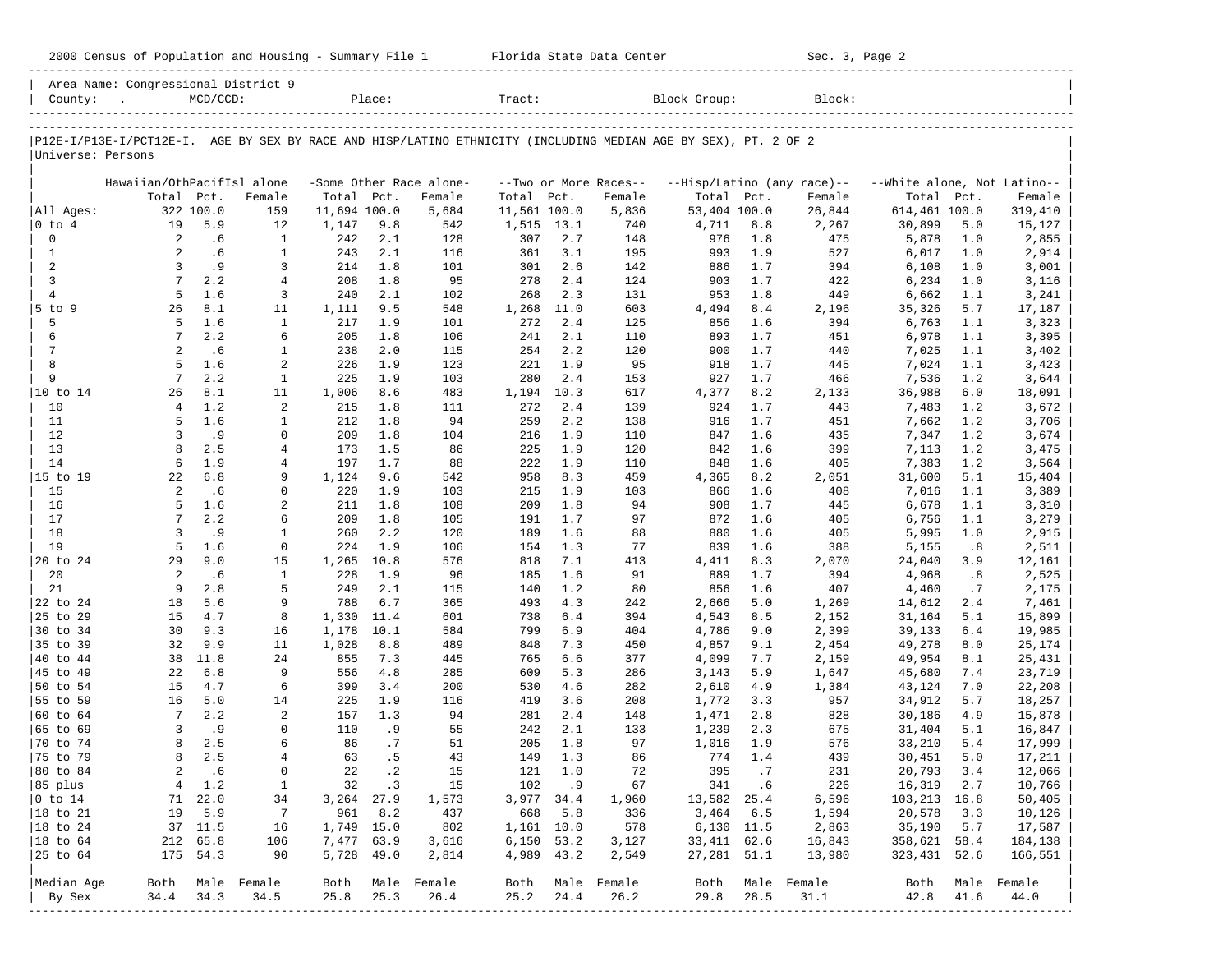| Area Name: Congressional District 10<br>$\begin{tabular}{ l } \hline \multicolumn{1}{c}{\text{Country:}} & \multicolumn{1}{c}{\text{MCD/CCD}} & \multicolumn{1}{c}{\text{Place:}} & \multicolumn{1}{c}{\text{Trace}} \\ \hline \multicolumn{1}{c}{\text{1}} & \multicolumn{1}{c}{\text{Place:}} & \multicolumn{1}{c}{\text{Stock Group:}} & \multicolumn{1}{c}{\text{Block:}} \\ \hline \multicolumn{1}{c}{\text{1}} & \multicolumn{1}{c}{\text{MCD/CCD}} & \multicolumn{1}{c}{\text{Place:}} & \multicolumn{1}{c}{\text{Place:}} & \multicolumn{$<br>P12, P12A-D/P13, P13A-D/P14, PCT12A-D. AGE BY SEX BY RACE AND HISP/LATINO ETHNICITY (INCLUDING MEDIAN AGE BY SEX), PT. 1 OF 2<br>Universe: Persons<br>----All Races Combined----- --------White alone-------- --------Black alone-------- AmerInd/NatAlaskan alone<br>$----Asian alone---$<br>Total Pct.<br>Total Pct.<br>Total Pct.<br>Total Pct.<br>Female<br>Female<br>Female<br>Female<br>Total Pct.<br>Female<br>583,809 100.0<br>305,020<br>486,025 100.0<br>253,976<br>65,781 100.0<br>34,836<br>1,860 100.0<br>All Ages:<br>926<br>13,584 100.0<br>7,046<br>$0$ to $4$<br>28,952<br>20,326<br>9,794<br>5,591<br>2,659<br>95<br>5.1<br>938<br>6.9<br>5.0<br>13,954<br>4.2<br>8.5<br>42<br>453<br>$\mathbf 0$<br>3,952<br>1.3<br>1.4<br>5,683<br>1.0<br>2,793<br>.8<br>1,920<br>1,069<br>1.6<br>524<br>9<br>196<br>101<br>24<br>$\mathbf{1}$<br>1.0<br>1.2<br>5,796<br>1.0<br>2,794<br>4,091<br>.8<br>1,978<br>1,097<br>1.7<br>508<br>18<br>11<br>157<br>74<br>2<br>.5<br>5<br>1.4<br>94<br>5,757<br>1.0<br>2,747<br>4,017<br>.8<br>1,934<br>1,127<br>1.7<br>511<br>10<br>193<br>$\overline{3}$<br>8<br>5,789<br>1.1<br>1.4<br>93<br>1.0<br>2,781<br>4,074<br>.8<br>1,972<br>1,150<br>1.7<br>547<br>20<br>194<br>$\overline{4}$<br>569<br>1.2<br>9<br>1.5<br>5,927<br>1.0<br>2,839<br>4,192<br>.9<br>1,990<br>1,148<br>1.7<br>23<br>198<br>91<br>$5$ to $9$<br>5.5<br>22,599<br>5.0<br>48<br>7.0<br>31,958<br>15,503<br>4.6<br>10,953<br>$6,594$ 10.0<br>3,200<br>93<br>946<br>463<br>5<br>.9<br>1.4<br>6,052<br>1.0<br>2,932<br>4,296<br>.9<br>2,069<br>1,185<br>1.8<br>581<br>17<br>11<br>191<br>94<br>8<br>6<br>1.1<br>1.9<br>601<br>1.1<br>1.4<br>95<br>6,148<br>2,925<br>4,341<br>2,044<br>1,266<br>20<br>188<br>.9<br>$7\phantom{.0}$<br>6,402<br>1.1<br>2.1<br>645<br>1.1<br>8<br>1.4<br>3,048<br>4,479<br>.9<br>2,143<br>1,360<br>20<br>184<br>80<br>8<br>8<br>6,590<br>1.1<br>2.1<br>666<br>15<br>.8<br>1.4<br>3,239<br>4,655<br>1.0<br>2,310<br>1,387<br>190<br>97<br>9<br>6,766<br>1.2<br>2,387<br>2.1<br>707<br>1.1<br>13<br>1.4<br>97<br>3,359<br>4,828<br>1.0<br>1,396<br>21<br>193<br>5.5<br>9.6<br>6.2<br>64<br>925<br>6.8<br>10 to 14<br>32,386<br>15,766<br>23,492<br>4.8<br>11,299<br>6,318<br>3,167<br>115<br>470<br>10<br>1.2<br>2.0<br>665<br>1.5<br>17<br>1.4<br>98<br>6,842<br>3,323<br>4,950<br>1.0<br>2,382<br>1,339<br>27<br>192<br>1.1<br>2.0<br>6<br>1.4<br>11<br>6,538<br>3,150<br>4,697<br>1.0<br>2,223<br>1,344<br>664<br>12<br>.6<br>189<br>97<br>12<br>1.1<br>1.9<br>33<br>1.8<br>19<br>1.3<br>6,386<br>3,163<br>4,653<br>2,285<br>1,219<br>612<br>178<br>90<br>1.0<br>13<br>2,166<br>600<br>10<br>1.2<br>6,130<br>1.1<br>2,985<br>4,490<br>.9<br>1,177<br>1.8<br>17<br>. 9<br>165<br>78<br>14<br>1.1<br>1.9<br>12<br>1.5<br>6,490<br>3,145<br>4,702<br>2,243<br>1,239<br>626<br>26<br>1.4<br>201<br>107<br>1.0<br>15 to 19<br>5.1<br>8.2<br>6.7<br>67<br>7.8<br>506<br>30,037<br>14,646<br>22,055<br>4.5<br>10,724<br>5,408<br>2,688<br>125<br>1,059<br>15<br>1.1<br>1.8<br>1.4<br>15<br>1.6<br>6,340<br>3,096<br>4,634<br>2,246<br>1,172<br>584<br>26<br>224<br>104<br>1.0<br>1.1<br>1.7<br>6<br>1.5<br>16<br>6,215<br>3,074<br>4,581<br>2,293<br>1,135<br>535<br>17<br>.9<br>204<br>104<br>.9<br>17<br>1.7<br>18<br>1.8<br>6,197<br>1.1<br>2,992<br>4,548<br>2,164<br>1,112<br>1.7<br>570<br>31<br>251<br>117<br>. 9<br>18<br>1.2<br>1.4<br>85<br>5,798<br>1.0<br>2,835<br>4,263<br>2,116<br>1,028<br>1.6<br>498<br>22<br>14<br>195<br>. 9<br>19<br>1.5<br>1.6<br>1.4<br>96<br>5,487<br>.9<br>2,649<br>4,029<br>.8<br>1,905<br>961<br>501<br>29<br>14<br>185<br>6.6<br>6.0<br>53<br>7.2<br>20 to 24<br>26,700<br>4.6<br>13,548<br>19,847<br>4.1<br>9,988<br>4,360<br>2,343<br>112<br>973<br>491<br>20<br>5,361<br>891<br>1.4<br>469<br>.9<br>1.4<br>.9<br>2,672<br>3,984<br>.8<br>1,966<br>16<br>7<br>195<br>102<br>21<br>5,226<br>3,844<br>1.4<br>465<br>1.5<br>1.5<br>95<br>.9<br>2,706<br>.8<br>2,001<br>891<br>27<br>10<br>198<br>12,019<br>3.9<br>3.7<br>36<br>4.3<br>294<br>22 to 24<br>16,113<br>2.8<br>8,170<br>2.5<br>6,021<br>2,578<br>1,409<br>69<br>580<br>25 to 29<br>5.5<br>5.1<br>7.2<br>2,625<br>6.8<br>9.4<br>32,348<br>16,078<br>24,800<br>12,094<br>4,748<br>126<br>57<br>1,277<br>635<br>36,715<br>6.3<br>7.0<br>2,509<br>8.7<br>9.3<br>639<br>30 to 34<br>18,109<br>29,394<br>6.0<br>14,265<br>4,573<br>162<br>79<br>1,258<br>7.7<br>7.6<br>8.0<br>205<br>9.0<br>627<br>35 to 39<br>44,967<br>22,411<br>37,064<br>18,252<br>5,234<br>2,802<br>11.0<br>105<br>1,228<br>7.9<br>23,257<br>38,505<br>7.6<br>2,749<br>10.8<br>7.8<br>40 to 44<br>45,974<br>7.9<br>19,246<br>5,028<br>201<br>101<br>1,066<br>586<br>7.3<br>36,126<br>$6.4$<br>2,305<br>10.9<br>7.7<br>45 to 49<br>42,494<br>21,572<br>7.4<br>18,137<br>4,236<br>202<br>84<br>1,047<br>615<br>39,491<br>6.8<br>7.1<br>5.2<br>1,828<br>8.0<br>72<br>836<br>6.2<br>480<br>50 to 54<br>20,185<br>34,367<br>17,452<br>3,426<br>148<br>5.6<br>28,857<br>5.9<br>5.1<br>50<br>5.0<br>55 to 59<br>32,638<br>17,437<br>15,323<br>2,566<br>3.9<br>1,454<br>95<br>674<br>360<br>25,711<br>5.3<br>3.5<br>3.4<br>35<br>3.7<br>263<br>60 to 64<br>28,944<br>5.0<br>15,497<br>13,800<br>2,284<br>1,189<br>64<br>505<br>2.6<br>5.1<br>5.6<br>2.7<br>980<br>2.3<br>24<br>359<br>185<br>65 to 69<br>29,585<br>15,997<br>27,159<br>14,663<br>1,766<br>43<br>5.3<br>6.0<br>2.2<br>855<br>$27 \quad 1.5$<br>18<br>223<br>1.6<br>120<br>70 to 74<br>31,061<br>17,505<br>29,148<br>16,366<br>1,423<br>17,072<br>27,423<br>75 to 79<br>28,771<br>4.9<br>5.6<br>16,247<br>621<br>1.3<br>13<br>78<br>1,002<br>1.5<br>24<br>131<br>1.0<br>$\boldsymbol{\mathsf{.}}\ 8$<br>80 to 84<br>21,025<br>12,937<br>20,186<br>4.2<br>633<br>1.0<br>427<br>15<br>80<br>.6<br>3.6<br>12,392<br>9<br>40<br>591<br>5<br>85 plus<br>19,763<br>13,546<br>18,966<br>3.9<br>.9<br>435<br>8<br>.4<br>59<br>.4<br>3.4<br>12,981<br>35<br>93,296 16.0<br>18,503<br>28.1<br>16.3<br>$0$ to $14$<br>45,223<br>66,417 13.7<br>32,046<br>9,026<br>303<br>154<br>2,809<br>20.7<br>1,386<br>21,872<br>16,120<br>7,988<br>3,771<br>94<br>5.1<br>45<br>773<br>5.7<br>378<br>18 to 21<br>3.7<br>10,862<br>3.3<br>5.7<br>1,933<br>37,985<br>28,139<br>5.8<br>14,009<br>6,349<br>9.7<br>163<br>8.8<br>1,353 10.0<br>18 to 24<br>6.5<br>19,032<br>3,342<br>81<br>672<br>18 to 64<br>282,963<br>73.4<br>9,244 68.1<br>341,556<br>58.5<br>173,578<br>58.2<br>142,578<br>38,444<br>58.4<br>20,803<br>1,366<br>664<br>4,877<br>254,824<br>32,095 48.8<br>7,891 58.1<br>25 to 64<br>303,571<br>52.0<br>154,546<br>52.4<br>128,569<br>17,461<br>1,203<br>64.7<br>583<br>4,205<br>Median Age<br>Male Female<br>Both<br>Male Female<br>Both<br>Male Female<br>Both<br>Male<br>Female<br>Male<br>Female<br>Both<br>Both<br>45.6<br>29.9<br>28.1<br>43.0<br>41.1<br>44.8<br>43.5<br>47.8<br>31.4<br>37.4<br>37.4<br>37.4<br>32.6<br>31.3<br>33.8<br>By Sex | 2000 Census of Population and Housing - Summary File 1 Florida State Data Center |  |  |  |  |  |  |  |  | Sec. 3, Page 1 |  |  |
|---------------------------------------------------------------------------------------------------------------------------------------------------------------------------------------------------------------------------------------------------------------------------------------------------------------------------------------------------------------------------------------------------------------------------------------------------------------------------------------------------------------------------------------------------------------------------------------------------------------------------------------------------------------------------------------------------------------------------------------------------------------------------------------------------------------------------------------------------------------------------------------------------------------------------------------------------------------------------------------------------------------------------------------------------------------------------------------------------------------------------------------------------------------------------------------------------------------------------------------------------------------------------------------------------------------------------------------------------------------------------------------------------------------------------------------------------------------------------------------------------------------------------------------------------------------------------------------------------------------------------------------------------------------------------------------------------------------------------------------------------------------------------------------------------------------------------------------------------------------------------------------------------------------------------------------------------------------------------------------------------------------------------------------------------------------------------------------------------------------------------------------------------------------------------------------------------------------------------------------------------------------------------------------------------------------------------------------------------------------------------------------------------------------------------------------------------------------------------------------------------------------------------------------------------------------------------------------------------------------------------------------------------------------------------------------------------------------------------------------------------------------------------------------------------------------------------------------------------------------------------------------------------------------------------------------------------------------------------------------------------------------------------------------------------------------------------------------------------------------------------------------------------------------------------------------------------------------------------------------------------------------------------------------------------------------------------------------------------------------------------------------------------------------------------------------------------------------------------------------------------------------------------------------------------------------------------------------------------------------------------------------------------------------------------------------------------------------------------------------------------------------------------------------------------------------------------------------------------------------------------------------------------------------------------------------------------------------------------------------------------------------------------------------------------------------------------------------------------------------------------------------------------------------------------------------------------------------------------------------------------------------------------------------------------------------------------------------------------------------------------------------------------------------------------------------------------------------------------------------------------------------------------------------------------------------------------------------------------------------------------------------------------------------------------------------------------------------------------------------------------------------------------------------------------------------------------------------------------------------------------------------------------------------------------------------------------------------------------------------------------------------------------------------------------------------------------------------------------------------------------------------------------------------------------------------------------------------------------------------------------------------------------------------------------------------------------------------------------------------------------------------------------------------------------------------------------------------------------------------------------------------------------------------------------------------------------------------------------------------------------------------------------------------------------------------------------------------------------------------------------------------------------------------------------------------------------------------------------------------------------------------------------------------------------------------------------------------------------------------------------------------------------------------------------------------------------------------------------------------------------------------------------------------------------------------------------------------------------------------------------------------------------------------------------------------------------------------------------------------------------------------------------------------------------------------------------------------------------------------------------------------------------------------------------------------------------------------------------------------------------------------------------------------------------------------------------------------------------------------------------------------------------------------------------------------------------------------------------------------------------------------------------------------------------------------------------------------------------------------------------------------------------------------------------------------------------------------------------------------------------------------------------------------------------------------------------------------------------------------------------------------------------------------------------------------------------------------------------------------------------------------------------------------------------------------------------------------------|----------------------------------------------------------------------------------|--|--|--|--|--|--|--|--|----------------|--|--|
|                                                                                                                                                                                                                                                                                                                                                                                                                                                                                                                                                                                                                                                                                                                                                                                                                                                                                                                                                                                                                                                                                                                                                                                                                                                                                                                                                                                                                                                                                                                                                                                                                                                                                                                                                                                                                                                                                                                                                                                                                                                                                                                                                                                                                                                                                                                                                                                                                                                                                                                                                                                                                                                                                                                                                                                                                                                                                                                                                                                                                                                                                                                                                                                                                                                                                                                                                                                                                                                                                                                                                                                                                                                                                                                                                                                                                                                                                                                                                                                                                                                                                                                                                                                                                                                                                                                                                                                                                                                                                                                                                                                                                                                                                                                                                                                                                                                                                                                                                                                                                                                                                                                                                                                                                                                                                                                                                                                                                                                                                                                                                                                                                                                                                                                                                                                                                                                                                                                                                                                                                                                                                                                                                                                                                                                                                                                                                                                                                                                                                                                                                                                                                                                                                                                                                                                                                                                                                                                                                                                                                                                                                                                                                                                                                                                                                                                                                                                                                                                                     |                                                                                  |  |  |  |  |  |  |  |  |                |  |  |
|                                                                                                                                                                                                                                                                                                                                                                                                                                                                                                                                                                                                                                                                                                                                                                                                                                                                                                                                                                                                                                                                                                                                                                                                                                                                                                                                                                                                                                                                                                                                                                                                                                                                                                                                                                                                                                                                                                                                                                                                                                                                                                                                                                                                                                                                                                                                                                                                                                                                                                                                                                                                                                                                                                                                                                                                                                                                                                                                                                                                                                                                                                                                                                                                                                                                                                                                                                                                                                                                                                                                                                                                                                                                                                                                                                                                                                                                                                                                                                                                                                                                                                                                                                                                                                                                                                                                                                                                                                                                                                                                                                                                                                                                                                                                                                                                                                                                                                                                                                                                                                                                                                                                                                                                                                                                                                                                                                                                                                                                                                                                                                                                                                                                                                                                                                                                                                                                                                                                                                                                                                                                                                                                                                                                                                                                                                                                                                                                                                                                                                                                                                                                                                                                                                                                                                                                                                                                                                                                                                                                                                                                                                                                                                                                                                                                                                                                                                                                                                                                     |                                                                                  |  |  |  |  |  |  |  |  |                |  |  |
|                                                                                                                                                                                                                                                                                                                                                                                                                                                                                                                                                                                                                                                                                                                                                                                                                                                                                                                                                                                                                                                                                                                                                                                                                                                                                                                                                                                                                                                                                                                                                                                                                                                                                                                                                                                                                                                                                                                                                                                                                                                                                                                                                                                                                                                                                                                                                                                                                                                                                                                                                                                                                                                                                                                                                                                                                                                                                                                                                                                                                                                                                                                                                                                                                                                                                                                                                                                                                                                                                                                                                                                                                                                                                                                                                                                                                                                                                                                                                                                                                                                                                                                                                                                                                                                                                                                                                                                                                                                                                                                                                                                                                                                                                                                                                                                                                                                                                                                                                                                                                                                                                                                                                                                                                                                                                                                                                                                                                                                                                                                                                                                                                                                                                                                                                                                                                                                                                                                                                                                                                                                                                                                                                                                                                                                                                                                                                                                                                                                                                                                                                                                                                                                                                                                                                                                                                                                                                                                                                                                                                                                                                                                                                                                                                                                                                                                                                                                                                                                                     |                                                                                  |  |  |  |  |  |  |  |  |                |  |  |
|                                                                                                                                                                                                                                                                                                                                                                                                                                                                                                                                                                                                                                                                                                                                                                                                                                                                                                                                                                                                                                                                                                                                                                                                                                                                                                                                                                                                                                                                                                                                                                                                                                                                                                                                                                                                                                                                                                                                                                                                                                                                                                                                                                                                                                                                                                                                                                                                                                                                                                                                                                                                                                                                                                                                                                                                                                                                                                                                                                                                                                                                                                                                                                                                                                                                                                                                                                                                                                                                                                                                                                                                                                                                                                                                                                                                                                                                                                                                                                                                                                                                                                                                                                                                                                                                                                                                                                                                                                                                                                                                                                                                                                                                                                                                                                                                                                                                                                                                                                                                                                                                                                                                                                                                                                                                                                                                                                                                                                                                                                                                                                                                                                                                                                                                                                                                                                                                                                                                                                                                                                                                                                                                                                                                                                                                                                                                                                                                                                                                                                                                                                                                                                                                                                                                                                                                                                                                                                                                                                                                                                                                                                                                                                                                                                                                                                                                                                                                                                                                     |                                                                                  |  |  |  |  |  |  |  |  |                |  |  |
|                                                                                                                                                                                                                                                                                                                                                                                                                                                                                                                                                                                                                                                                                                                                                                                                                                                                                                                                                                                                                                                                                                                                                                                                                                                                                                                                                                                                                                                                                                                                                                                                                                                                                                                                                                                                                                                                                                                                                                                                                                                                                                                                                                                                                                                                                                                                                                                                                                                                                                                                                                                                                                                                                                                                                                                                                                                                                                                                                                                                                                                                                                                                                                                                                                                                                                                                                                                                                                                                                                                                                                                                                                                                                                                                                                                                                                                                                                                                                                                                                                                                                                                                                                                                                                                                                                                                                                                                                                                                                                                                                                                                                                                                                                                                                                                                                                                                                                                                                                                                                                                                                                                                                                                                                                                                                                                                                                                                                                                                                                                                                                                                                                                                                                                                                                                                                                                                                                                                                                                                                                                                                                                                                                                                                                                                                                                                                                                                                                                                                                                                                                                                                                                                                                                                                                                                                                                                                                                                                                                                                                                                                                                                                                                                                                                                                                                                                                                                                                                                     |                                                                                  |  |  |  |  |  |  |  |  |                |  |  |
|                                                                                                                                                                                                                                                                                                                                                                                                                                                                                                                                                                                                                                                                                                                                                                                                                                                                                                                                                                                                                                                                                                                                                                                                                                                                                                                                                                                                                                                                                                                                                                                                                                                                                                                                                                                                                                                                                                                                                                                                                                                                                                                                                                                                                                                                                                                                                                                                                                                                                                                                                                                                                                                                                                                                                                                                                                                                                                                                                                                                                                                                                                                                                                                                                                                                                                                                                                                                                                                                                                                                                                                                                                                                                                                                                                                                                                                                                                                                                                                                                                                                                                                                                                                                                                                                                                                                                                                                                                                                                                                                                                                                                                                                                                                                                                                                                                                                                                                                                                                                                                                                                                                                                                                                                                                                                                                                                                                                                                                                                                                                                                                                                                                                                                                                                                                                                                                                                                                                                                                                                                                                                                                                                                                                                                                                                                                                                                                                                                                                                                                                                                                                                                                                                                                                                                                                                                                                                                                                                                                                                                                                                                                                                                                                                                                                                                                                                                                                                                                                     |                                                                                  |  |  |  |  |  |  |  |  |                |  |  |
|                                                                                                                                                                                                                                                                                                                                                                                                                                                                                                                                                                                                                                                                                                                                                                                                                                                                                                                                                                                                                                                                                                                                                                                                                                                                                                                                                                                                                                                                                                                                                                                                                                                                                                                                                                                                                                                                                                                                                                                                                                                                                                                                                                                                                                                                                                                                                                                                                                                                                                                                                                                                                                                                                                                                                                                                                                                                                                                                                                                                                                                                                                                                                                                                                                                                                                                                                                                                                                                                                                                                                                                                                                                                                                                                                                                                                                                                                                                                                                                                                                                                                                                                                                                                                                                                                                                                                                                                                                                                                                                                                                                                                                                                                                                                                                                                                                                                                                                                                                                                                                                                                                                                                                                                                                                                                                                                                                                                                                                                                                                                                                                                                                                                                                                                                                                                                                                                                                                                                                                                                                                                                                                                                                                                                                                                                                                                                                                                                                                                                                                                                                                                                                                                                                                                                                                                                                                                                                                                                                                                                                                                                                                                                                                                                                                                                                                                                                                                                                                                     |                                                                                  |  |  |  |  |  |  |  |  |                |  |  |
|                                                                                                                                                                                                                                                                                                                                                                                                                                                                                                                                                                                                                                                                                                                                                                                                                                                                                                                                                                                                                                                                                                                                                                                                                                                                                                                                                                                                                                                                                                                                                                                                                                                                                                                                                                                                                                                                                                                                                                                                                                                                                                                                                                                                                                                                                                                                                                                                                                                                                                                                                                                                                                                                                                                                                                                                                                                                                                                                                                                                                                                                                                                                                                                                                                                                                                                                                                                                                                                                                                                                                                                                                                                                                                                                                                                                                                                                                                                                                                                                                                                                                                                                                                                                                                                                                                                                                                                                                                                                                                                                                                                                                                                                                                                                                                                                                                                                                                                                                                                                                                                                                                                                                                                                                                                                                                                                                                                                                                                                                                                                                                                                                                                                                                                                                                                                                                                                                                                                                                                                                                                                                                                                                                                                                                                                                                                                                                                                                                                                                                                                                                                                                                                                                                                                                                                                                                                                                                                                                                                                                                                                                                                                                                                                                                                                                                                                                                                                                                                                     |                                                                                  |  |  |  |  |  |  |  |  |                |  |  |
|                                                                                                                                                                                                                                                                                                                                                                                                                                                                                                                                                                                                                                                                                                                                                                                                                                                                                                                                                                                                                                                                                                                                                                                                                                                                                                                                                                                                                                                                                                                                                                                                                                                                                                                                                                                                                                                                                                                                                                                                                                                                                                                                                                                                                                                                                                                                                                                                                                                                                                                                                                                                                                                                                                                                                                                                                                                                                                                                                                                                                                                                                                                                                                                                                                                                                                                                                                                                                                                                                                                                                                                                                                                                                                                                                                                                                                                                                                                                                                                                                                                                                                                                                                                                                                                                                                                                                                                                                                                                                                                                                                                                                                                                                                                                                                                                                                                                                                                                                                                                                                                                                                                                                                                                                                                                                                                                                                                                                                                                                                                                                                                                                                                                                                                                                                                                                                                                                                                                                                                                                                                                                                                                                                                                                                                                                                                                                                                                                                                                                                                                                                                                                                                                                                                                                                                                                                                                                                                                                                                                                                                                                                                                                                                                                                                                                                                                                                                                                                                                     |                                                                                  |  |  |  |  |  |  |  |  |                |  |  |
|                                                                                                                                                                                                                                                                                                                                                                                                                                                                                                                                                                                                                                                                                                                                                                                                                                                                                                                                                                                                                                                                                                                                                                                                                                                                                                                                                                                                                                                                                                                                                                                                                                                                                                                                                                                                                                                                                                                                                                                                                                                                                                                                                                                                                                                                                                                                                                                                                                                                                                                                                                                                                                                                                                                                                                                                                                                                                                                                                                                                                                                                                                                                                                                                                                                                                                                                                                                                                                                                                                                                                                                                                                                                                                                                                                                                                                                                                                                                                                                                                                                                                                                                                                                                                                                                                                                                                                                                                                                                                                                                                                                                                                                                                                                                                                                                                                                                                                                                                                                                                                                                                                                                                                                                                                                                                                                                                                                                                                                                                                                                                                                                                                                                                                                                                                                                                                                                                                                                                                                                                                                                                                                                                                                                                                                                                                                                                                                                                                                                                                                                                                                                                                                                                                                                                                                                                                                                                                                                                                                                                                                                                                                                                                                                                                                                                                                                                                                                                                                                     |                                                                                  |  |  |  |  |  |  |  |  |                |  |  |
|                                                                                                                                                                                                                                                                                                                                                                                                                                                                                                                                                                                                                                                                                                                                                                                                                                                                                                                                                                                                                                                                                                                                                                                                                                                                                                                                                                                                                                                                                                                                                                                                                                                                                                                                                                                                                                                                                                                                                                                                                                                                                                                                                                                                                                                                                                                                                                                                                                                                                                                                                                                                                                                                                                                                                                                                                                                                                                                                                                                                                                                                                                                                                                                                                                                                                                                                                                                                                                                                                                                                                                                                                                                                                                                                                                                                                                                                                                                                                                                                                                                                                                                                                                                                                                                                                                                                                                                                                                                                                                                                                                                                                                                                                                                                                                                                                                                                                                                                                                                                                                                                                                                                                                                                                                                                                                                                                                                                                                                                                                                                                                                                                                                                                                                                                                                                                                                                                                                                                                                                                                                                                                                                                                                                                                                                                                                                                                                                                                                                                                                                                                                                                                                                                                                                                                                                                                                                                                                                                                                                                                                                                                                                                                                                                                                                                                                                                                                                                                                                     |                                                                                  |  |  |  |  |  |  |  |  |                |  |  |
|                                                                                                                                                                                                                                                                                                                                                                                                                                                                                                                                                                                                                                                                                                                                                                                                                                                                                                                                                                                                                                                                                                                                                                                                                                                                                                                                                                                                                                                                                                                                                                                                                                                                                                                                                                                                                                                                                                                                                                                                                                                                                                                                                                                                                                                                                                                                                                                                                                                                                                                                                                                                                                                                                                                                                                                                                                                                                                                                                                                                                                                                                                                                                                                                                                                                                                                                                                                                                                                                                                                                                                                                                                                                                                                                                                                                                                                                                                                                                                                                                                                                                                                                                                                                                                                                                                                                                                                                                                                                                                                                                                                                                                                                                                                                                                                                                                                                                                                                                                                                                                                                                                                                                                                                                                                                                                                                                                                                                                                                                                                                                                                                                                                                                                                                                                                                                                                                                                                                                                                                                                                                                                                                                                                                                                                                                                                                                                                                                                                                                                                                                                                                                                                                                                                                                                                                                                                                                                                                                                                                                                                                                                                                                                                                                                                                                                                                                                                                                                                                     |                                                                                  |  |  |  |  |  |  |  |  |                |  |  |
|                                                                                                                                                                                                                                                                                                                                                                                                                                                                                                                                                                                                                                                                                                                                                                                                                                                                                                                                                                                                                                                                                                                                                                                                                                                                                                                                                                                                                                                                                                                                                                                                                                                                                                                                                                                                                                                                                                                                                                                                                                                                                                                                                                                                                                                                                                                                                                                                                                                                                                                                                                                                                                                                                                                                                                                                                                                                                                                                                                                                                                                                                                                                                                                                                                                                                                                                                                                                                                                                                                                                                                                                                                                                                                                                                                                                                                                                                                                                                                                                                                                                                                                                                                                                                                                                                                                                                                                                                                                                                                                                                                                                                                                                                                                                                                                                                                                                                                                                                                                                                                                                                                                                                                                                                                                                                                                                                                                                                                                                                                                                                                                                                                                                                                                                                                                                                                                                                                                                                                                                                                                                                                                                                                                                                                                                                                                                                                                                                                                                                                                                                                                                                                                                                                                                                                                                                                                                                                                                                                                                                                                                                                                                                                                                                                                                                                                                                                                                                                                                     |                                                                                  |  |  |  |  |  |  |  |  |                |  |  |
|                                                                                                                                                                                                                                                                                                                                                                                                                                                                                                                                                                                                                                                                                                                                                                                                                                                                                                                                                                                                                                                                                                                                                                                                                                                                                                                                                                                                                                                                                                                                                                                                                                                                                                                                                                                                                                                                                                                                                                                                                                                                                                                                                                                                                                                                                                                                                                                                                                                                                                                                                                                                                                                                                                                                                                                                                                                                                                                                                                                                                                                                                                                                                                                                                                                                                                                                                                                                                                                                                                                                                                                                                                                                                                                                                                                                                                                                                                                                                                                                                                                                                                                                                                                                                                                                                                                                                                                                                                                                                                                                                                                                                                                                                                                                                                                                                                                                                                                                                                                                                                                                                                                                                                                                                                                                                                                                                                                                                                                                                                                                                                                                                                                                                                                                                                                                                                                                                                                                                                                                                                                                                                                                                                                                                                                                                                                                                                                                                                                                                                                                                                                                                                                                                                                                                                                                                                                                                                                                                                                                                                                                                                                                                                                                                                                                                                                                                                                                                                                                     |                                                                                  |  |  |  |  |  |  |  |  |                |  |  |
|                                                                                                                                                                                                                                                                                                                                                                                                                                                                                                                                                                                                                                                                                                                                                                                                                                                                                                                                                                                                                                                                                                                                                                                                                                                                                                                                                                                                                                                                                                                                                                                                                                                                                                                                                                                                                                                                                                                                                                                                                                                                                                                                                                                                                                                                                                                                                                                                                                                                                                                                                                                                                                                                                                                                                                                                                                                                                                                                                                                                                                                                                                                                                                                                                                                                                                                                                                                                                                                                                                                                                                                                                                                                                                                                                                                                                                                                                                                                                                                                                                                                                                                                                                                                                                                                                                                                                                                                                                                                                                                                                                                                                                                                                                                                                                                                                                                                                                                                                                                                                                                                                                                                                                                                                                                                                                                                                                                                                                                                                                                                                                                                                                                                                                                                                                                                                                                                                                                                                                                                                                                                                                                                                                                                                                                                                                                                                                                                                                                                                                                                                                                                                                                                                                                                                                                                                                                                                                                                                                                                                                                                                                                                                                                                                                                                                                                                                                                                                                                                     |                                                                                  |  |  |  |  |  |  |  |  |                |  |  |
|                                                                                                                                                                                                                                                                                                                                                                                                                                                                                                                                                                                                                                                                                                                                                                                                                                                                                                                                                                                                                                                                                                                                                                                                                                                                                                                                                                                                                                                                                                                                                                                                                                                                                                                                                                                                                                                                                                                                                                                                                                                                                                                                                                                                                                                                                                                                                                                                                                                                                                                                                                                                                                                                                                                                                                                                                                                                                                                                                                                                                                                                                                                                                                                                                                                                                                                                                                                                                                                                                                                                                                                                                                                                                                                                                                                                                                                                                                                                                                                                                                                                                                                                                                                                                                                                                                                                                                                                                                                                                                                                                                                                                                                                                                                                                                                                                                                                                                                                                                                                                                                                                                                                                                                                                                                                                                                                                                                                                                                                                                                                                                                                                                                                                                                                                                                                                                                                                                                                                                                                                                                                                                                                                                                                                                                                                                                                                                                                                                                                                                                                                                                                                                                                                                                                                                                                                                                                                                                                                                                                                                                                                                                                                                                                                                                                                                                                                                                                                                                                     |                                                                                  |  |  |  |  |  |  |  |  |                |  |  |
|                                                                                                                                                                                                                                                                                                                                                                                                                                                                                                                                                                                                                                                                                                                                                                                                                                                                                                                                                                                                                                                                                                                                                                                                                                                                                                                                                                                                                                                                                                                                                                                                                                                                                                                                                                                                                                                                                                                                                                                                                                                                                                                                                                                                                                                                                                                                                                                                                                                                                                                                                                                                                                                                                                                                                                                                                                                                                                                                                                                                                                                                                                                                                                                                                                                                                                                                                                                                                                                                                                                                                                                                                                                                                                                                                                                                                                                                                                                                                                                                                                                                                                                                                                                                                                                                                                                                                                                                                                                                                                                                                                                                                                                                                                                                                                                                                                                                                                                                                                                                                                                                                                                                                                                                                                                                                                                                                                                                                                                                                                                                                                                                                                                                                                                                                                                                                                                                                                                                                                                                                                                                                                                                                                                                                                                                                                                                                                                                                                                                                                                                                                                                                                                                                                                                                                                                                                                                                                                                                                                                                                                                                                                                                                                                                                                                                                                                                                                                                                                                     |                                                                                  |  |  |  |  |  |  |  |  |                |  |  |
|                                                                                                                                                                                                                                                                                                                                                                                                                                                                                                                                                                                                                                                                                                                                                                                                                                                                                                                                                                                                                                                                                                                                                                                                                                                                                                                                                                                                                                                                                                                                                                                                                                                                                                                                                                                                                                                                                                                                                                                                                                                                                                                                                                                                                                                                                                                                                                                                                                                                                                                                                                                                                                                                                                                                                                                                                                                                                                                                                                                                                                                                                                                                                                                                                                                                                                                                                                                                                                                                                                                                                                                                                                                                                                                                                                                                                                                                                                                                                                                                                                                                                                                                                                                                                                                                                                                                                                                                                                                                                                                                                                                                                                                                                                                                                                                                                                                                                                                                                                                                                                                                                                                                                                                                                                                                                                                                                                                                                                                                                                                                                                                                                                                                                                                                                                                                                                                                                                                                                                                                                                                                                                                                                                                                                                                                                                                                                                                                                                                                                                                                                                                                                                                                                                                                                                                                                                                                                                                                                                                                                                                                                                                                                                                                                                                                                                                                                                                                                                                                     |                                                                                  |  |  |  |  |  |  |  |  |                |  |  |
|                                                                                                                                                                                                                                                                                                                                                                                                                                                                                                                                                                                                                                                                                                                                                                                                                                                                                                                                                                                                                                                                                                                                                                                                                                                                                                                                                                                                                                                                                                                                                                                                                                                                                                                                                                                                                                                                                                                                                                                                                                                                                                                                                                                                                                                                                                                                                                                                                                                                                                                                                                                                                                                                                                                                                                                                                                                                                                                                                                                                                                                                                                                                                                                                                                                                                                                                                                                                                                                                                                                                                                                                                                                                                                                                                                                                                                                                                                                                                                                                                                                                                                                                                                                                                                                                                                                                                                                                                                                                                                                                                                                                                                                                                                                                                                                                                                                                                                                                                                                                                                                                                                                                                                                                                                                                                                                                                                                                                                                                                                                                                                                                                                                                                                                                                                                                                                                                                                                                                                                                                                                                                                                                                                                                                                                                                                                                                                                                                                                                                                                                                                                                                                                                                                                                                                                                                                                                                                                                                                                                                                                                                                                                                                                                                                                                                                                                                                                                                                                                     |                                                                                  |  |  |  |  |  |  |  |  |                |  |  |
|                                                                                                                                                                                                                                                                                                                                                                                                                                                                                                                                                                                                                                                                                                                                                                                                                                                                                                                                                                                                                                                                                                                                                                                                                                                                                                                                                                                                                                                                                                                                                                                                                                                                                                                                                                                                                                                                                                                                                                                                                                                                                                                                                                                                                                                                                                                                                                                                                                                                                                                                                                                                                                                                                                                                                                                                                                                                                                                                                                                                                                                                                                                                                                                                                                                                                                                                                                                                                                                                                                                                                                                                                                                                                                                                                                                                                                                                                                                                                                                                                                                                                                                                                                                                                                                                                                                                                                                                                                                                                                                                                                                                                                                                                                                                                                                                                                                                                                                                                                                                                                                                                                                                                                                                                                                                                                                                                                                                                                                                                                                                                                                                                                                                                                                                                                                                                                                                                                                                                                                                                                                                                                                                                                                                                                                                                                                                                                                                                                                                                                                                                                                                                                                                                                                                                                                                                                                                                                                                                                                                                                                                                                                                                                                                                                                                                                                                                                                                                                                                     |                                                                                  |  |  |  |  |  |  |  |  |                |  |  |
|                                                                                                                                                                                                                                                                                                                                                                                                                                                                                                                                                                                                                                                                                                                                                                                                                                                                                                                                                                                                                                                                                                                                                                                                                                                                                                                                                                                                                                                                                                                                                                                                                                                                                                                                                                                                                                                                                                                                                                                                                                                                                                                                                                                                                                                                                                                                                                                                                                                                                                                                                                                                                                                                                                                                                                                                                                                                                                                                                                                                                                                                                                                                                                                                                                                                                                                                                                                                                                                                                                                                                                                                                                                                                                                                                                                                                                                                                                                                                                                                                                                                                                                                                                                                                                                                                                                                                                                                                                                                                                                                                                                                                                                                                                                                                                                                                                                                                                                                                                                                                                                                                                                                                                                                                                                                                                                                                                                                                                                                                                                                                                                                                                                                                                                                                                                                                                                                                                                                                                                                                                                                                                                                                                                                                                                                                                                                                                                                                                                                                                                                                                                                                                                                                                                                                                                                                                                                                                                                                                                                                                                                                                                                                                                                                                                                                                                                                                                                                                                                     |                                                                                  |  |  |  |  |  |  |  |  |                |  |  |
|                                                                                                                                                                                                                                                                                                                                                                                                                                                                                                                                                                                                                                                                                                                                                                                                                                                                                                                                                                                                                                                                                                                                                                                                                                                                                                                                                                                                                                                                                                                                                                                                                                                                                                                                                                                                                                                                                                                                                                                                                                                                                                                                                                                                                                                                                                                                                                                                                                                                                                                                                                                                                                                                                                                                                                                                                                                                                                                                                                                                                                                                                                                                                                                                                                                                                                                                                                                                                                                                                                                                                                                                                                                                                                                                                                                                                                                                                                                                                                                                                                                                                                                                                                                                                                                                                                                                                                                                                                                                                                                                                                                                                                                                                                                                                                                                                                                                                                                                                                                                                                                                                                                                                                                                                                                                                                                                                                                                                                                                                                                                                                                                                                                                                                                                                                                                                                                                                                                                                                                                                                                                                                                                                                                                                                                                                                                                                                                                                                                                                                                                                                                                                                                                                                                                                                                                                                                                                                                                                                                                                                                                                                                                                                                                                                                                                                                                                                                                                                                                     |                                                                                  |  |  |  |  |  |  |  |  |                |  |  |
|                                                                                                                                                                                                                                                                                                                                                                                                                                                                                                                                                                                                                                                                                                                                                                                                                                                                                                                                                                                                                                                                                                                                                                                                                                                                                                                                                                                                                                                                                                                                                                                                                                                                                                                                                                                                                                                                                                                                                                                                                                                                                                                                                                                                                                                                                                                                                                                                                                                                                                                                                                                                                                                                                                                                                                                                                                                                                                                                                                                                                                                                                                                                                                                                                                                                                                                                                                                                                                                                                                                                                                                                                                                                                                                                                                                                                                                                                                                                                                                                                                                                                                                                                                                                                                                                                                                                                                                                                                                                                                                                                                                                                                                                                                                                                                                                                                                                                                                                                                                                                                                                                                                                                                                                                                                                                                                                                                                                                                                                                                                                                                                                                                                                                                                                                                                                                                                                                                                                                                                                                                                                                                                                                                                                                                                                                                                                                                                                                                                                                                                                                                                                                                                                                                                                                                                                                                                                                                                                                                                                                                                                                                                                                                                                                                                                                                                                                                                                                                                                     |                                                                                  |  |  |  |  |  |  |  |  |                |  |  |
|                                                                                                                                                                                                                                                                                                                                                                                                                                                                                                                                                                                                                                                                                                                                                                                                                                                                                                                                                                                                                                                                                                                                                                                                                                                                                                                                                                                                                                                                                                                                                                                                                                                                                                                                                                                                                                                                                                                                                                                                                                                                                                                                                                                                                                                                                                                                                                                                                                                                                                                                                                                                                                                                                                                                                                                                                                                                                                                                                                                                                                                                                                                                                                                                                                                                                                                                                                                                                                                                                                                                                                                                                                                                                                                                                                                                                                                                                                                                                                                                                                                                                                                                                                                                                                                                                                                                                                                                                                                                                                                                                                                                                                                                                                                                                                                                                                                                                                                                                                                                                                                                                                                                                                                                                                                                                                                                                                                                                                                                                                                                                                                                                                                                                                                                                                                                                                                                                                                                                                                                                                                                                                                                                                                                                                                                                                                                                                                                                                                                                                                                                                                                                                                                                                                                                                                                                                                                                                                                                                                                                                                                                                                                                                                                                                                                                                                                                                                                                                                                     |                                                                                  |  |  |  |  |  |  |  |  |                |  |  |
|                                                                                                                                                                                                                                                                                                                                                                                                                                                                                                                                                                                                                                                                                                                                                                                                                                                                                                                                                                                                                                                                                                                                                                                                                                                                                                                                                                                                                                                                                                                                                                                                                                                                                                                                                                                                                                                                                                                                                                                                                                                                                                                                                                                                                                                                                                                                                                                                                                                                                                                                                                                                                                                                                                                                                                                                                                                                                                                                                                                                                                                                                                                                                                                                                                                                                                                                                                                                                                                                                                                                                                                                                                                                                                                                                                                                                                                                                                                                                                                                                                                                                                                                                                                                                                                                                                                                                                                                                                                                                                                                                                                                                                                                                                                                                                                                                                                                                                                                                                                                                                                                                                                                                                                                                                                                                                                                                                                                                                                                                                                                                                                                                                                                                                                                                                                                                                                                                                                                                                                                                                                                                                                                                                                                                                                                                                                                                                                                                                                                                                                                                                                                                                                                                                                                                                                                                                                                                                                                                                                                                                                                                                                                                                                                                                                                                                                                                                                                                                                                     |                                                                                  |  |  |  |  |  |  |  |  |                |  |  |
|                                                                                                                                                                                                                                                                                                                                                                                                                                                                                                                                                                                                                                                                                                                                                                                                                                                                                                                                                                                                                                                                                                                                                                                                                                                                                                                                                                                                                                                                                                                                                                                                                                                                                                                                                                                                                                                                                                                                                                                                                                                                                                                                                                                                                                                                                                                                                                                                                                                                                                                                                                                                                                                                                                                                                                                                                                                                                                                                                                                                                                                                                                                                                                                                                                                                                                                                                                                                                                                                                                                                                                                                                                                                                                                                                                                                                                                                                                                                                                                                                                                                                                                                                                                                                                                                                                                                                                                                                                                                                                                                                                                                                                                                                                                                                                                                                                                                                                                                                                                                                                                                                                                                                                                                                                                                                                                                                                                                                                                                                                                                                                                                                                                                                                                                                                                                                                                                                                                                                                                                                                                                                                                                                                                                                                                                                                                                                                                                                                                                                                                                                                                                                                                                                                                                                                                                                                                                                                                                                                                                                                                                                                                                                                                                                                                                                                                                                                                                                                                                     |                                                                                  |  |  |  |  |  |  |  |  |                |  |  |
|                                                                                                                                                                                                                                                                                                                                                                                                                                                                                                                                                                                                                                                                                                                                                                                                                                                                                                                                                                                                                                                                                                                                                                                                                                                                                                                                                                                                                                                                                                                                                                                                                                                                                                                                                                                                                                                                                                                                                                                                                                                                                                                                                                                                                                                                                                                                                                                                                                                                                                                                                                                                                                                                                                                                                                                                                                                                                                                                                                                                                                                                                                                                                                                                                                                                                                                                                                                                                                                                                                                                                                                                                                                                                                                                                                                                                                                                                                                                                                                                                                                                                                                                                                                                                                                                                                                                                                                                                                                                                                                                                                                                                                                                                                                                                                                                                                                                                                                                                                                                                                                                                                                                                                                                                                                                                                                                                                                                                                                                                                                                                                                                                                                                                                                                                                                                                                                                                                                                                                                                                                                                                                                                                                                                                                                                                                                                                                                                                                                                                                                                                                                                                                                                                                                                                                                                                                                                                                                                                                                                                                                                                                                                                                                                                                                                                                                                                                                                                                                                     |                                                                                  |  |  |  |  |  |  |  |  |                |  |  |
|                                                                                                                                                                                                                                                                                                                                                                                                                                                                                                                                                                                                                                                                                                                                                                                                                                                                                                                                                                                                                                                                                                                                                                                                                                                                                                                                                                                                                                                                                                                                                                                                                                                                                                                                                                                                                                                                                                                                                                                                                                                                                                                                                                                                                                                                                                                                                                                                                                                                                                                                                                                                                                                                                                                                                                                                                                                                                                                                                                                                                                                                                                                                                                                                                                                                                                                                                                                                                                                                                                                                                                                                                                                                                                                                                                                                                                                                                                                                                                                                                                                                                                                                                                                                                                                                                                                                                                                                                                                                                                                                                                                                                                                                                                                                                                                                                                                                                                                                                                                                                                                                                                                                                                                                                                                                                                                                                                                                                                                                                                                                                                                                                                                                                                                                                                                                                                                                                                                                                                                                                                                                                                                                                                                                                                                                                                                                                                                                                                                                                                                                                                                                                                                                                                                                                                                                                                                                                                                                                                                                                                                                                                                                                                                                                                                                                                                                                                                                                                                                     |                                                                                  |  |  |  |  |  |  |  |  |                |  |  |
|                                                                                                                                                                                                                                                                                                                                                                                                                                                                                                                                                                                                                                                                                                                                                                                                                                                                                                                                                                                                                                                                                                                                                                                                                                                                                                                                                                                                                                                                                                                                                                                                                                                                                                                                                                                                                                                                                                                                                                                                                                                                                                                                                                                                                                                                                                                                                                                                                                                                                                                                                                                                                                                                                                                                                                                                                                                                                                                                                                                                                                                                                                                                                                                                                                                                                                                                                                                                                                                                                                                                                                                                                                                                                                                                                                                                                                                                                                                                                                                                                                                                                                                                                                                                                                                                                                                                                                                                                                                                                                                                                                                                                                                                                                                                                                                                                                                                                                                                                                                                                                                                                                                                                                                                                                                                                                                                                                                                                                                                                                                                                                                                                                                                                                                                                                                                                                                                                                                                                                                                                                                                                                                                                                                                                                                                                                                                                                                                                                                                                                                                                                                                                                                                                                                                                                                                                                                                                                                                                                                                                                                                                                                                                                                                                                                                                                                                                                                                                                                                     |                                                                                  |  |  |  |  |  |  |  |  |                |  |  |
|                                                                                                                                                                                                                                                                                                                                                                                                                                                                                                                                                                                                                                                                                                                                                                                                                                                                                                                                                                                                                                                                                                                                                                                                                                                                                                                                                                                                                                                                                                                                                                                                                                                                                                                                                                                                                                                                                                                                                                                                                                                                                                                                                                                                                                                                                                                                                                                                                                                                                                                                                                                                                                                                                                                                                                                                                                                                                                                                                                                                                                                                                                                                                                                                                                                                                                                                                                                                                                                                                                                                                                                                                                                                                                                                                                                                                                                                                                                                                                                                                                                                                                                                                                                                                                                                                                                                                                                                                                                                                                                                                                                                                                                                                                                                                                                                                                                                                                                                                                                                                                                                                                                                                                                                                                                                                                                                                                                                                                                                                                                                                                                                                                                                                                                                                                                                                                                                                                                                                                                                                                                                                                                                                                                                                                                                                                                                                                                                                                                                                                                                                                                                                                                                                                                                                                                                                                                                                                                                                                                                                                                                                                                                                                                                                                                                                                                                                                                                                                                                     |                                                                                  |  |  |  |  |  |  |  |  |                |  |  |
|                                                                                                                                                                                                                                                                                                                                                                                                                                                                                                                                                                                                                                                                                                                                                                                                                                                                                                                                                                                                                                                                                                                                                                                                                                                                                                                                                                                                                                                                                                                                                                                                                                                                                                                                                                                                                                                                                                                                                                                                                                                                                                                                                                                                                                                                                                                                                                                                                                                                                                                                                                                                                                                                                                                                                                                                                                                                                                                                                                                                                                                                                                                                                                                                                                                                                                                                                                                                                                                                                                                                                                                                                                                                                                                                                                                                                                                                                                                                                                                                                                                                                                                                                                                                                                                                                                                                                                                                                                                                                                                                                                                                                                                                                                                                                                                                                                                                                                                                                                                                                                                                                                                                                                                                                                                                                                                                                                                                                                                                                                                                                                                                                                                                                                                                                                                                                                                                                                                                                                                                                                                                                                                                                                                                                                                                                                                                                                                                                                                                                                                                                                                                                                                                                                                                                                                                                                                                                                                                                                                                                                                                                                                                                                                                                                                                                                                                                                                                                                                                     |                                                                                  |  |  |  |  |  |  |  |  |                |  |  |
|                                                                                                                                                                                                                                                                                                                                                                                                                                                                                                                                                                                                                                                                                                                                                                                                                                                                                                                                                                                                                                                                                                                                                                                                                                                                                                                                                                                                                                                                                                                                                                                                                                                                                                                                                                                                                                                                                                                                                                                                                                                                                                                                                                                                                                                                                                                                                                                                                                                                                                                                                                                                                                                                                                                                                                                                                                                                                                                                                                                                                                                                                                                                                                                                                                                                                                                                                                                                                                                                                                                                                                                                                                                                                                                                                                                                                                                                                                                                                                                                                                                                                                                                                                                                                                                                                                                                                                                                                                                                                                                                                                                                                                                                                                                                                                                                                                                                                                                                                                                                                                                                                                                                                                                                                                                                                                                                                                                                                                                                                                                                                                                                                                                                                                                                                                                                                                                                                                                                                                                                                                                                                                                                                                                                                                                                                                                                                                                                                                                                                                                                                                                                                                                                                                                                                                                                                                                                                                                                                                                                                                                                                                                                                                                                                                                                                                                                                                                                                                                                     |                                                                                  |  |  |  |  |  |  |  |  |                |  |  |
|                                                                                                                                                                                                                                                                                                                                                                                                                                                                                                                                                                                                                                                                                                                                                                                                                                                                                                                                                                                                                                                                                                                                                                                                                                                                                                                                                                                                                                                                                                                                                                                                                                                                                                                                                                                                                                                                                                                                                                                                                                                                                                                                                                                                                                                                                                                                                                                                                                                                                                                                                                                                                                                                                                                                                                                                                                                                                                                                                                                                                                                                                                                                                                                                                                                                                                                                                                                                                                                                                                                                                                                                                                                                                                                                                                                                                                                                                                                                                                                                                                                                                                                                                                                                                                                                                                                                                                                                                                                                                                                                                                                                                                                                                                                                                                                                                                                                                                                                                                                                                                                                                                                                                                                                                                                                                                                                                                                                                                                                                                                                                                                                                                                                                                                                                                                                                                                                                                                                                                                                                                                                                                                                                                                                                                                                                                                                                                                                                                                                                                                                                                                                                                                                                                                                                                                                                                                                                                                                                                                                                                                                                                                                                                                                                                                                                                                                                                                                                                                                     |                                                                                  |  |  |  |  |  |  |  |  |                |  |  |
|                                                                                                                                                                                                                                                                                                                                                                                                                                                                                                                                                                                                                                                                                                                                                                                                                                                                                                                                                                                                                                                                                                                                                                                                                                                                                                                                                                                                                                                                                                                                                                                                                                                                                                                                                                                                                                                                                                                                                                                                                                                                                                                                                                                                                                                                                                                                                                                                                                                                                                                                                                                                                                                                                                                                                                                                                                                                                                                                                                                                                                                                                                                                                                                                                                                                                                                                                                                                                                                                                                                                                                                                                                                                                                                                                                                                                                                                                                                                                                                                                                                                                                                                                                                                                                                                                                                                                                                                                                                                                                                                                                                                                                                                                                                                                                                                                                                                                                                                                                                                                                                                                                                                                                                                                                                                                                                                                                                                                                                                                                                                                                                                                                                                                                                                                                                                                                                                                                                                                                                                                                                                                                                                                                                                                                                                                                                                                                                                                                                                                                                                                                                                                                                                                                                                                                                                                                                                                                                                                                                                                                                                                                                                                                                                                                                                                                                                                                                                                                                                     |                                                                                  |  |  |  |  |  |  |  |  |                |  |  |
|                                                                                                                                                                                                                                                                                                                                                                                                                                                                                                                                                                                                                                                                                                                                                                                                                                                                                                                                                                                                                                                                                                                                                                                                                                                                                                                                                                                                                                                                                                                                                                                                                                                                                                                                                                                                                                                                                                                                                                                                                                                                                                                                                                                                                                                                                                                                                                                                                                                                                                                                                                                                                                                                                                                                                                                                                                                                                                                                                                                                                                                                                                                                                                                                                                                                                                                                                                                                                                                                                                                                                                                                                                                                                                                                                                                                                                                                                                                                                                                                                                                                                                                                                                                                                                                                                                                                                                                                                                                                                                                                                                                                                                                                                                                                                                                                                                                                                                                                                                                                                                                                                                                                                                                                                                                                                                                                                                                                                                                                                                                                                                                                                                                                                                                                                                                                                                                                                                                                                                                                                                                                                                                                                                                                                                                                                                                                                                                                                                                                                                                                                                                                                                                                                                                                                                                                                                                                                                                                                                                                                                                                                                                                                                                                                                                                                                                                                                                                                                                                     |                                                                                  |  |  |  |  |  |  |  |  |                |  |  |
|                                                                                                                                                                                                                                                                                                                                                                                                                                                                                                                                                                                                                                                                                                                                                                                                                                                                                                                                                                                                                                                                                                                                                                                                                                                                                                                                                                                                                                                                                                                                                                                                                                                                                                                                                                                                                                                                                                                                                                                                                                                                                                                                                                                                                                                                                                                                                                                                                                                                                                                                                                                                                                                                                                                                                                                                                                                                                                                                                                                                                                                                                                                                                                                                                                                                                                                                                                                                                                                                                                                                                                                                                                                                                                                                                                                                                                                                                                                                                                                                                                                                                                                                                                                                                                                                                                                                                                                                                                                                                                                                                                                                                                                                                                                                                                                                                                                                                                                                                                                                                                                                                                                                                                                                                                                                                                                                                                                                                                                                                                                                                                                                                                                                                                                                                                                                                                                                                                                                                                                                                                                                                                                                                                                                                                                                                                                                                                                                                                                                                                                                                                                                                                                                                                                                                                                                                                                                                                                                                                                                                                                                                                                                                                                                                                                                                                                                                                                                                                                                     |                                                                                  |  |  |  |  |  |  |  |  |                |  |  |
|                                                                                                                                                                                                                                                                                                                                                                                                                                                                                                                                                                                                                                                                                                                                                                                                                                                                                                                                                                                                                                                                                                                                                                                                                                                                                                                                                                                                                                                                                                                                                                                                                                                                                                                                                                                                                                                                                                                                                                                                                                                                                                                                                                                                                                                                                                                                                                                                                                                                                                                                                                                                                                                                                                                                                                                                                                                                                                                                                                                                                                                                                                                                                                                                                                                                                                                                                                                                                                                                                                                                                                                                                                                                                                                                                                                                                                                                                                                                                                                                                                                                                                                                                                                                                                                                                                                                                                                                                                                                                                                                                                                                                                                                                                                                                                                                                                                                                                                                                                                                                                                                                                                                                                                                                                                                                                                                                                                                                                                                                                                                                                                                                                                                                                                                                                                                                                                                                                                                                                                                                                                                                                                                                                                                                                                                                                                                                                                                                                                                                                                                                                                                                                                                                                                                                                                                                                                                                                                                                                                                                                                                                                                                                                                                                                                                                                                                                                                                                                                                     |                                                                                  |  |  |  |  |  |  |  |  |                |  |  |
|                                                                                                                                                                                                                                                                                                                                                                                                                                                                                                                                                                                                                                                                                                                                                                                                                                                                                                                                                                                                                                                                                                                                                                                                                                                                                                                                                                                                                                                                                                                                                                                                                                                                                                                                                                                                                                                                                                                                                                                                                                                                                                                                                                                                                                                                                                                                                                                                                                                                                                                                                                                                                                                                                                                                                                                                                                                                                                                                                                                                                                                                                                                                                                                                                                                                                                                                                                                                                                                                                                                                                                                                                                                                                                                                                                                                                                                                                                                                                                                                                                                                                                                                                                                                                                                                                                                                                                                                                                                                                                                                                                                                                                                                                                                                                                                                                                                                                                                                                                                                                                                                                                                                                                                                                                                                                                                                                                                                                                                                                                                                                                                                                                                                                                                                                                                                                                                                                                                                                                                                                                                                                                                                                                                                                                                                                                                                                                                                                                                                                                                                                                                                                                                                                                                                                                                                                                                                                                                                                                                                                                                                                                                                                                                                                                                                                                                                                                                                                                                                     |                                                                                  |  |  |  |  |  |  |  |  |                |  |  |
|                                                                                                                                                                                                                                                                                                                                                                                                                                                                                                                                                                                                                                                                                                                                                                                                                                                                                                                                                                                                                                                                                                                                                                                                                                                                                                                                                                                                                                                                                                                                                                                                                                                                                                                                                                                                                                                                                                                                                                                                                                                                                                                                                                                                                                                                                                                                                                                                                                                                                                                                                                                                                                                                                                                                                                                                                                                                                                                                                                                                                                                                                                                                                                                                                                                                                                                                                                                                                                                                                                                                                                                                                                                                                                                                                                                                                                                                                                                                                                                                                                                                                                                                                                                                                                                                                                                                                                                                                                                                                                                                                                                                                                                                                                                                                                                                                                                                                                                                                                                                                                                                                                                                                                                                                                                                                                                                                                                                                                                                                                                                                                                                                                                                                                                                                                                                                                                                                                                                                                                                                                                                                                                                                                                                                                                                                                                                                                                                                                                                                                                                                                                                                                                                                                                                                                                                                                                                                                                                                                                                                                                                                                                                                                                                                                                                                                                                                                                                                                                                     |                                                                                  |  |  |  |  |  |  |  |  |                |  |  |
|                                                                                                                                                                                                                                                                                                                                                                                                                                                                                                                                                                                                                                                                                                                                                                                                                                                                                                                                                                                                                                                                                                                                                                                                                                                                                                                                                                                                                                                                                                                                                                                                                                                                                                                                                                                                                                                                                                                                                                                                                                                                                                                                                                                                                                                                                                                                                                                                                                                                                                                                                                                                                                                                                                                                                                                                                                                                                                                                                                                                                                                                                                                                                                                                                                                                                                                                                                                                                                                                                                                                                                                                                                                                                                                                                                                                                                                                                                                                                                                                                                                                                                                                                                                                                                                                                                                                                                                                                                                                                                                                                                                                                                                                                                                                                                                                                                                                                                                                                                                                                                                                                                                                                                                                                                                                                                                                                                                                                                                                                                                                                                                                                                                                                                                                                                                                                                                                                                                                                                                                                                                                                                                                                                                                                                                                                                                                                                                                                                                                                                                                                                                                                                                                                                                                                                                                                                                                                                                                                                                                                                                                                                                                                                                                                                                                                                                                                                                                                                                                     |                                                                                  |  |  |  |  |  |  |  |  |                |  |  |
|                                                                                                                                                                                                                                                                                                                                                                                                                                                                                                                                                                                                                                                                                                                                                                                                                                                                                                                                                                                                                                                                                                                                                                                                                                                                                                                                                                                                                                                                                                                                                                                                                                                                                                                                                                                                                                                                                                                                                                                                                                                                                                                                                                                                                                                                                                                                                                                                                                                                                                                                                                                                                                                                                                                                                                                                                                                                                                                                                                                                                                                                                                                                                                                                                                                                                                                                                                                                                                                                                                                                                                                                                                                                                                                                                                                                                                                                                                                                                                                                                                                                                                                                                                                                                                                                                                                                                                                                                                                                                                                                                                                                                                                                                                                                                                                                                                                                                                                                                                                                                                                                                                                                                                                                                                                                                                                                                                                                                                                                                                                                                                                                                                                                                                                                                                                                                                                                                                                                                                                                                                                                                                                                                                                                                                                                                                                                                                                                                                                                                                                                                                                                                                                                                                                                                                                                                                                                                                                                                                                                                                                                                                                                                                                                                                                                                                                                                                                                                                                                     |                                                                                  |  |  |  |  |  |  |  |  |                |  |  |
|                                                                                                                                                                                                                                                                                                                                                                                                                                                                                                                                                                                                                                                                                                                                                                                                                                                                                                                                                                                                                                                                                                                                                                                                                                                                                                                                                                                                                                                                                                                                                                                                                                                                                                                                                                                                                                                                                                                                                                                                                                                                                                                                                                                                                                                                                                                                                                                                                                                                                                                                                                                                                                                                                                                                                                                                                                                                                                                                                                                                                                                                                                                                                                                                                                                                                                                                                                                                                                                                                                                                                                                                                                                                                                                                                                                                                                                                                                                                                                                                                                                                                                                                                                                                                                                                                                                                                                                                                                                                                                                                                                                                                                                                                                                                                                                                                                                                                                                                                                                                                                                                                                                                                                                                                                                                                                                                                                                                                                                                                                                                                                                                                                                                                                                                                                                                                                                                                                                                                                                                                                                                                                                                                                                                                                                                                                                                                                                                                                                                                                                                                                                                                                                                                                                                                                                                                                                                                                                                                                                                                                                                                                                                                                                                                                                                                                                                                                                                                                                                     |                                                                                  |  |  |  |  |  |  |  |  |                |  |  |
|                                                                                                                                                                                                                                                                                                                                                                                                                                                                                                                                                                                                                                                                                                                                                                                                                                                                                                                                                                                                                                                                                                                                                                                                                                                                                                                                                                                                                                                                                                                                                                                                                                                                                                                                                                                                                                                                                                                                                                                                                                                                                                                                                                                                                                                                                                                                                                                                                                                                                                                                                                                                                                                                                                                                                                                                                                                                                                                                                                                                                                                                                                                                                                                                                                                                                                                                                                                                                                                                                                                                                                                                                                                                                                                                                                                                                                                                                                                                                                                                                                                                                                                                                                                                                                                                                                                                                                                                                                                                                                                                                                                                                                                                                                                                                                                                                                                                                                                                                                                                                                                                                                                                                                                                                                                                                                                                                                                                                                                                                                                                                                                                                                                                                                                                                                                                                                                                                                                                                                                                                                                                                                                                                                                                                                                                                                                                                                                                                                                                                                                                                                                                                                                                                                                                                                                                                                                                                                                                                                                                                                                                                                                                                                                                                                                                                                                                                                                                                                                                     |                                                                                  |  |  |  |  |  |  |  |  |                |  |  |
|                                                                                                                                                                                                                                                                                                                                                                                                                                                                                                                                                                                                                                                                                                                                                                                                                                                                                                                                                                                                                                                                                                                                                                                                                                                                                                                                                                                                                                                                                                                                                                                                                                                                                                                                                                                                                                                                                                                                                                                                                                                                                                                                                                                                                                                                                                                                                                                                                                                                                                                                                                                                                                                                                                                                                                                                                                                                                                                                                                                                                                                                                                                                                                                                                                                                                                                                                                                                                                                                                                                                                                                                                                                                                                                                                                                                                                                                                                                                                                                                                                                                                                                                                                                                                                                                                                                                                                                                                                                                                                                                                                                                                                                                                                                                                                                                                                                                                                                                                                                                                                                                                                                                                                                                                                                                                                                                                                                                                                                                                                                                                                                                                                                                                                                                                                                                                                                                                                                                                                                                                                                                                                                                                                                                                                                                                                                                                                                                                                                                                                                                                                                                                                                                                                                                                                                                                                                                                                                                                                                                                                                                                                                                                                                                                                                                                                                                                                                                                                                                     |                                                                                  |  |  |  |  |  |  |  |  |                |  |  |
|                                                                                                                                                                                                                                                                                                                                                                                                                                                                                                                                                                                                                                                                                                                                                                                                                                                                                                                                                                                                                                                                                                                                                                                                                                                                                                                                                                                                                                                                                                                                                                                                                                                                                                                                                                                                                                                                                                                                                                                                                                                                                                                                                                                                                                                                                                                                                                                                                                                                                                                                                                                                                                                                                                                                                                                                                                                                                                                                                                                                                                                                                                                                                                                                                                                                                                                                                                                                                                                                                                                                                                                                                                                                                                                                                                                                                                                                                                                                                                                                                                                                                                                                                                                                                                                                                                                                                                                                                                                                                                                                                                                                                                                                                                                                                                                                                                                                                                                                                                                                                                                                                                                                                                                                                                                                                                                                                                                                                                                                                                                                                                                                                                                                                                                                                                                                                                                                                                                                                                                                                                                                                                                                                                                                                                                                                                                                                                                                                                                                                                                                                                                                                                                                                                                                                                                                                                                                                                                                                                                                                                                                                                                                                                                                                                                                                                                                                                                                                                                                     |                                                                                  |  |  |  |  |  |  |  |  |                |  |  |
|                                                                                                                                                                                                                                                                                                                                                                                                                                                                                                                                                                                                                                                                                                                                                                                                                                                                                                                                                                                                                                                                                                                                                                                                                                                                                                                                                                                                                                                                                                                                                                                                                                                                                                                                                                                                                                                                                                                                                                                                                                                                                                                                                                                                                                                                                                                                                                                                                                                                                                                                                                                                                                                                                                                                                                                                                                                                                                                                                                                                                                                                                                                                                                                                                                                                                                                                                                                                                                                                                                                                                                                                                                                                                                                                                                                                                                                                                                                                                                                                                                                                                                                                                                                                                                                                                                                                                                                                                                                                                                                                                                                                                                                                                                                                                                                                                                                                                                                                                                                                                                                                                                                                                                                                                                                                                                                                                                                                                                                                                                                                                                                                                                                                                                                                                                                                                                                                                                                                                                                                                                                                                                                                                                                                                                                                                                                                                                                                                                                                                                                                                                                                                                                                                                                                                                                                                                                                                                                                                                                                                                                                                                                                                                                                                                                                                                                                                                                                                                                                     |                                                                                  |  |  |  |  |  |  |  |  |                |  |  |
|                                                                                                                                                                                                                                                                                                                                                                                                                                                                                                                                                                                                                                                                                                                                                                                                                                                                                                                                                                                                                                                                                                                                                                                                                                                                                                                                                                                                                                                                                                                                                                                                                                                                                                                                                                                                                                                                                                                                                                                                                                                                                                                                                                                                                                                                                                                                                                                                                                                                                                                                                                                                                                                                                                                                                                                                                                                                                                                                                                                                                                                                                                                                                                                                                                                                                                                                                                                                                                                                                                                                                                                                                                                                                                                                                                                                                                                                                                                                                                                                                                                                                                                                                                                                                                                                                                                                                                                                                                                                                                                                                                                                                                                                                                                                                                                                                                                                                                                                                                                                                                                                                                                                                                                                                                                                                                                                                                                                                                                                                                                                                                                                                                                                                                                                                                                                                                                                                                                                                                                                                                                                                                                                                                                                                                                                                                                                                                                                                                                                                                                                                                                                                                                                                                                                                                                                                                                                                                                                                                                                                                                                                                                                                                                                                                                                                                                                                                                                                                                                     |                                                                                  |  |  |  |  |  |  |  |  |                |  |  |
|                                                                                                                                                                                                                                                                                                                                                                                                                                                                                                                                                                                                                                                                                                                                                                                                                                                                                                                                                                                                                                                                                                                                                                                                                                                                                                                                                                                                                                                                                                                                                                                                                                                                                                                                                                                                                                                                                                                                                                                                                                                                                                                                                                                                                                                                                                                                                                                                                                                                                                                                                                                                                                                                                                                                                                                                                                                                                                                                                                                                                                                                                                                                                                                                                                                                                                                                                                                                                                                                                                                                                                                                                                                                                                                                                                                                                                                                                                                                                                                                                                                                                                                                                                                                                                                                                                                                                                                                                                                                                                                                                                                                                                                                                                                                                                                                                                                                                                                                                                                                                                                                                                                                                                                                                                                                                                                                                                                                                                                                                                                                                                                                                                                                                                                                                                                                                                                                                                                                                                                                                                                                                                                                                                                                                                                                                                                                                                                                                                                                                                                                                                                                                                                                                                                                                                                                                                                                                                                                                                                                                                                                                                                                                                                                                                                                                                                                                                                                                                                                     |                                                                                  |  |  |  |  |  |  |  |  |                |  |  |
|                                                                                                                                                                                                                                                                                                                                                                                                                                                                                                                                                                                                                                                                                                                                                                                                                                                                                                                                                                                                                                                                                                                                                                                                                                                                                                                                                                                                                                                                                                                                                                                                                                                                                                                                                                                                                                                                                                                                                                                                                                                                                                                                                                                                                                                                                                                                                                                                                                                                                                                                                                                                                                                                                                                                                                                                                                                                                                                                                                                                                                                                                                                                                                                                                                                                                                                                                                                                                                                                                                                                                                                                                                                                                                                                                                                                                                                                                                                                                                                                                                                                                                                                                                                                                                                                                                                                                                                                                                                                                                                                                                                                                                                                                                                                                                                                                                                                                                                                                                                                                                                                                                                                                                                                                                                                                                                                                                                                                                                                                                                                                                                                                                                                                                                                                                                                                                                                                                                                                                                                                                                                                                                                                                                                                                                                                                                                                                                                                                                                                                                                                                                                                                                                                                                                                                                                                                                                                                                                                                                                                                                                                                                                                                                                                                                                                                                                                                                                                                                                     |                                                                                  |  |  |  |  |  |  |  |  |                |  |  |
|                                                                                                                                                                                                                                                                                                                                                                                                                                                                                                                                                                                                                                                                                                                                                                                                                                                                                                                                                                                                                                                                                                                                                                                                                                                                                                                                                                                                                                                                                                                                                                                                                                                                                                                                                                                                                                                                                                                                                                                                                                                                                                                                                                                                                                                                                                                                                                                                                                                                                                                                                                                                                                                                                                                                                                                                                                                                                                                                                                                                                                                                                                                                                                                                                                                                                                                                                                                                                                                                                                                                                                                                                                                                                                                                                                                                                                                                                                                                                                                                                                                                                                                                                                                                                                                                                                                                                                                                                                                                                                                                                                                                                                                                                                                                                                                                                                                                                                                                                                                                                                                                                                                                                                                                                                                                                                                                                                                                                                                                                                                                                                                                                                                                                                                                                                                                                                                                                                                                                                                                                                                                                                                                                                                                                                                                                                                                                                                                                                                                                                                                                                                                                                                                                                                                                                                                                                                                                                                                                                                                                                                                                                                                                                                                                                                                                                                                                                                                                                                                     |                                                                                  |  |  |  |  |  |  |  |  |                |  |  |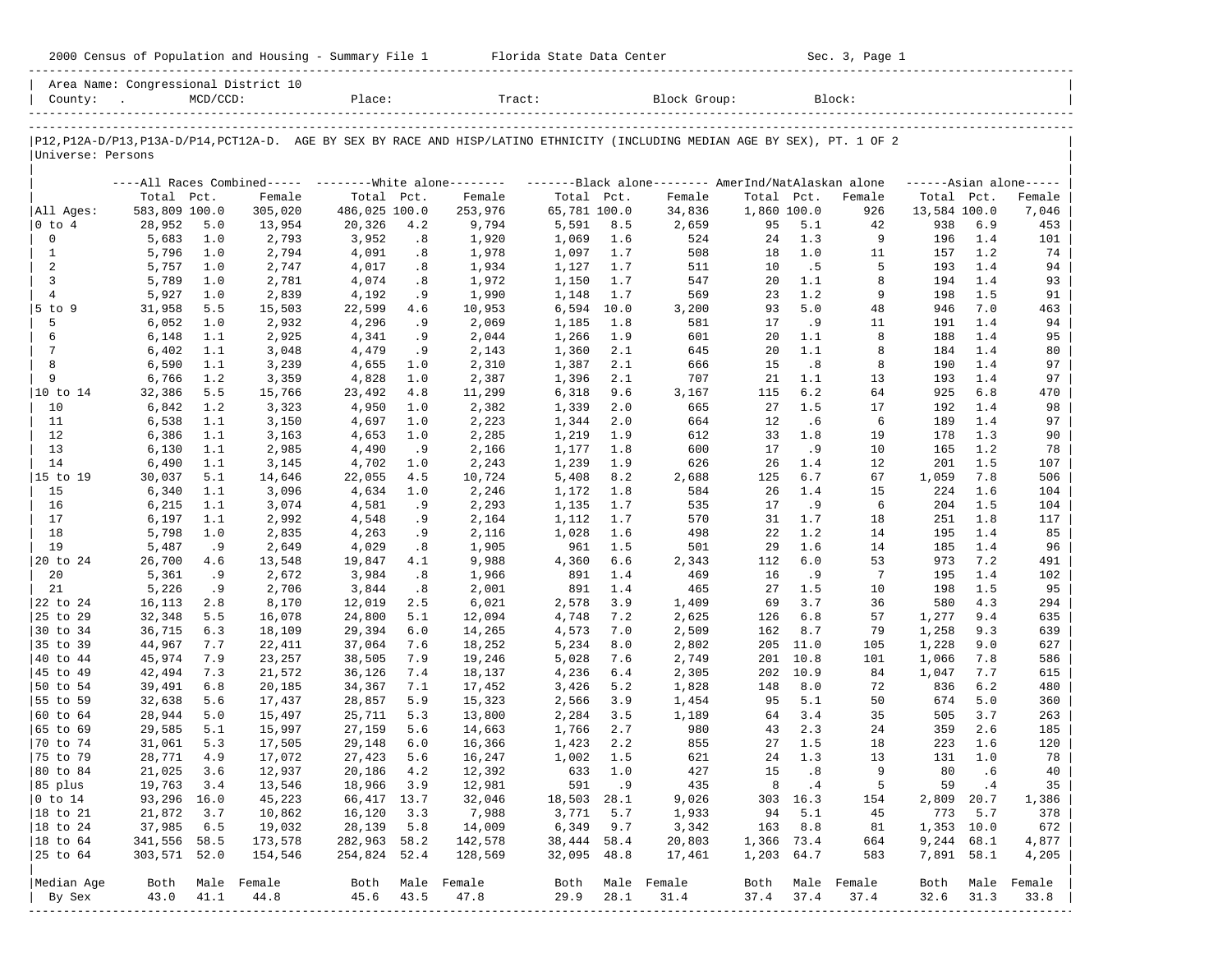|                       | 2000 Census of Population and Housing - Summary File 1 Florida State Data Center |                |                     |              |             |                                   |              |             |                                 |                                                                                                                |            | Sec. 3, Page 2                       |                                           |              |                  |
|-----------------------|----------------------------------------------------------------------------------|----------------|---------------------|--------------|-------------|-----------------------------------|--------------|-------------|---------------------------------|----------------------------------------------------------------------------------------------------------------|------------|--------------------------------------|-------------------------------------------|--------------|------------------|
|                       | Area Name: Congressional District 10                                             |                |                     |              |             |                                   |              |             |                                 |                                                                                                                |            |                                      |                                           |              |                  |
| Universe: Persons     |                                                                                  |                |                     |              |             |                                   |              |             |                                 | P12E-I/P13E-I/PCT12E-I. AGE BY SEX BY RACE AND HISP/LATINO ETHNICITY (INCLUDING MEDIAN AGE BY SEX), PT. 2 OF 2 |            |                                      |                                           |              |                  |
|                       |                                                                                  |                |                     |              |             |                                   |              |             |                                 |                                                                                                                |            |                                      |                                           |              |                  |
|                       | Hawaiian/OthPacifIsl alone                                                       | Total Pct.     | Female              | Total Pct.   |             | -Some Other Race alone-<br>Female | Total Pct.   |             | --Two or More Races--<br>Female | Total Pct.                                                                                                     |            | --Hisp/Latino (any race)--<br>Female | --White alone, Not Latino--<br>Total Pct. |              | Female           |
| All Ages:             |                                                                                  | 321 100.0      | 156                 | 6,048 100.0  |             | 2,885                             | 10,190 100.0 |             | 5,195                           | 23,819 100.0                                                                                                   |            | 11,779                               | 470,503 100.0                             |              | 246,189          |
| $ 0 \t{to} 4$         | 23                                                                               | 7.2            | 9                   |              | 609 10.1    | 313                               | 1,370 13.4   |             | 684                             | 2,003                                                                                                          | 8.4        | 1,017                                | 19,205                                    | 4.1          | 9,214            |
| $\mathbf 0$           | 8                                                                                | 2.5            | $\overline{4}$      | 136          | 2.2         | 80                                | 298          | 2.9         | 155                             | 421                                                                                                            | 1.8        | 231                                  | 3,736                                     | .8           | 1,799            |
| $\mathbf{1}$          | $\overline{4}$                                                                   | 1.2            | 2                   | 117          | 1.9         | 63                                | 312          | 3.1         | 158                             | 428                                                                                                            | 1.8        | 222                                  | 3,850                                     | .8           | 1,846            |
| 2<br>$\overline{3}$   | $\overline{4}$<br>$\overline{3}$                                                 | 1.2<br>.9      | 1<br>0              | 121<br>117   | 2.0<br>1.9  | 59<br>55                          | 285<br>231   | 2.8<br>2.3  | 143<br>106                      | 400<br>375                                                                                                     | 1.7<br>1.6 | 198<br>174                           | 3,795<br>3,859                            | .8<br>.8     | 1,824<br>1,873   |
| $\overline{4}$        | $\overline{4}$                                                                   | 1.2            | 2                   | 118          | 2.0         | 56                                | 244          | 2.4         | 122                             | 379                                                                                                            | 1.6        | 192                                  | 3,965                                     | .8           | 1,872            |
| $5$ to 9              | 15                                                                               | $4.7$          | 4                   | 586          | 9.7         | 278                               | 1,125        | 11.0        | 557                             | 1,890                                                                                                          | 7.9        | 912                                  | 21,492                                    | 4.6          | 10,432           |
| 5                     | 3                                                                                | .9             | 1                   | 118          | 2.0         | 57                                | 242          | 2.4         | 119                             | 370                                                                                                            | 1.6        | 179                                  | 4,077                                     | . 9          | 1,969            |
| 6                     | $\mathbf 0$                                                                      | $\cdot$ 0      | 0                   | 103          | 1.7         | 52                                | 230          | 2.3         | 125                             | 333                                                                                                            | 1.4        | 150                                  | 4,145                                     | .9           | 1,961            |
| 7                     | 5                                                                                | 1.6            | 3                   | 133          | 2.2         | 68                                | 221          | 2.2         | 101                             | 417                                                                                                            | 1.8        | 206                                  | 4,247                                     | .9           | 2,026            |
| 8<br>9                | 5<br>2                                                                           | 1.6            | 0                   | 121          | 2.0         | 52                                | 217          | 2.1         | 106                             | 395                                                                                                            | 1.7        | 182                                  | 4,414                                     | .9           | 2,201            |
|                       | 25                                                                               | .6<br>7.8      | 0<br>8              | 111<br>505   | 1.8<br>8.3  | 49<br>256                         | 215<br>1,006 | 2.1<br>9.9  | 106<br>502                      | 375<br>1,807                                                                                                   | 1.6<br>7.6 | 195<br>920                           | 4,609<br>22,380                           | 1.0<br>4.8   | 2,275<br>10,739  |
| 10                    | 8                                                                                | 2.5            | 4                   | 99           | 1.6         | 48                                | 227          | 2.2         | 109                             | 367                                                                                                            | 1.5        | 187                                  | 4,720                                     | 1.0          | 2,266            |
| 11                    | 8                                                                                | 2.5            | $\mathbf{1}$        | 90           | 1.5         | 51                                | 198          | 1.9         | 108                             | 395                                                                                                            | 1.7        | 203                                  | 4,449                                     | . 9          | 2,103            |
| 12                    | $\overline{4}$                                                                   | 1.2            | $\mathbf 0$         | 93           | 1.5         | 48                                | 206          | 2.0         | 109                             | 339                                                                                                            | 1.4        | 182                                  | 4,440                                     | .9           | 2,170            |
| 13                    | 2                                                                                | .6             | $\mathbf{1}$        | 105          | 1.7         | 52                                | 174          | 1.7         | 78                              | 362                                                                                                            | 1.5        | 177                                  | 4,271                                     | . 9          | 2,056            |
| 14                    | $\overline{3}$                                                                   | .9             | 2                   | 118          | 2.0         | 57                                | 201          | 2.0         | 98                              | 344                                                                                                            | 1.4        | 171                                  | 4,500                                     | 1.0          | 2,144            |
| 15                    | 10                                                                               | 35 10.9<br>3.1 | 16<br>6             | 561<br>102   | 9.3<br>1.7  | 240<br>48                         | 794<br>172   | 7.8<br>1.7  | 405<br>93                       | 1,868<br>338                                                                                                   | 7.8<br>1.4 | 835<br>169                           | 20,928<br>4,435                           | 4.4<br>.9    | 10,210<br>2,142  |
| 16                    | 8                                                                                | 2.5            | 3                   | 106          | 1.8         | 50                                | 164          | 1.6         | 83                              | 388                                                                                                            | 1.6        | 180                                  | 4,333                                     | .9           | 2,177            |
| 17                    | 3                                                                                | .9             | $\mathbf{1}$        | 112          | 1.9         | 45                                | 140          | 1.4         | 77                              | 357                                                                                                            | 1.5        | 155                                  | 4,337                                     | .9           | 2,069            |
| 18                    | $7\overline{ }$                                                                  | 2.2            | $\overline{4}$      | 117          | 1.9         | 41                                | 166          | 1.6         | 77                              | 390                                                                                                            | 1.6        | 174                                  | 4,020                                     | .9           | 1,997            |
| 19                    | $7\phantom{.0}$                                                                  | 2.2            | 2                   | 124          | 2.1         | 56                                | 152          | 1.5         | 75                              | 395                                                                                                            | 1.7        | 157                                  | 3,803                                     | .8           | 1,825            |
| 20 to 24              | 31                                                                               | 9.7            | 11                  | 701          | 11.6        | 320                               | 676          | 6.6         | 342                             | 2,089                                                                                                          | 8.8        | 961                                  | 18,659                                    | 4.0          | 9,442            |
| 20                    | $\overline{3}$                                                                   | .9             | $\mathbf{1}$        | 131          | 2.2         | 61                                | 141          | 1.4         | 66                              | 379                                                                                                            | 1.6        | 175                                  | 3,763                                     | .8           | 1,861            |
| 21<br>22 to 24        | $7\phantom{.0}$<br>21                                                            | 2.2<br>6.5     | 2<br>8              | 124<br>446   | 2.1<br>7.4  | 57<br>202                         | 135<br>400   | 1.3<br>3.9  | 76<br>200                       | 405<br>1,305                                                                                                   | 1.7<br>5.5 | 194<br>592                           | 3,605<br>11,291                           | .8<br>2.4    | 1,888<br>5,693   |
| 25 to 29              |                                                                                  | 33 10.3        | 17                  | 664          | 11.0        | 295                               | 700          | 6.9         | 355                             | 2,129                                                                                                          | 8.9        | 936                                  | 23,530                                    | 5.0          | 11,536           |
| 30 to 34              | 31                                                                               | 9.7            | 17                  | 606          | 10.0        | 263                               | 691          | 6.8         | 337                             | 2,073                                                                                                          | 8.7        | 973                                  | 28,128                                    | 6.0          | 13,661           |
| 35 to 39              | 25                                                                               | 7.8            | 16                  | 485          | 8.0         | 249                               | 726          | 7.1         | 360                             | 2,080                                                                                                          | 8.7        | 1,020                                | 35,659                                    | 7.6          | 17,555           |
| 40 to 44              | 22                                                                               | 6.9            | 15                  | 421          | 7.0         | 203                               | 731          | 7.2         | 357                             | 1,788                                                                                                          | 7.5        | 888                                  | 37,304                                    | 7.9          | 18,643           |
| 45 to 49              | 17                                                                               | 5.3            | 9                   | 303          | 5.0         | 151                               | 563          | 5.5         | 271                             | 1,366                                                                                                          | 5.7        | 685                                  | 35,170                                    | 7.5          | 17,643           |
| 50 to 54<br>55 to 59  | 24<br>13                                                                         | 7.5<br>4.0     | 12<br>7             | 205<br>122   | 3.4<br>2.0  | 105<br>63                         | 485<br>311   | 4.8<br>3.1  | 236<br>180                      | 1,170<br>842                                                                                                   | 4.9<br>3.5 | 599<br>455                           | 33,509                                    | 7.1<br>6.0   | 17,014           |
| 60 to 64              | 10                                                                               | 3.1            | 6                   | 88           | 1.5         | 49                                | 282          | 2.8         | 155                             | 672                                                                                                            | 2.8        | 375                                  | 28,197<br>25,181                          | 5.4          | 14,961<br>13,502 |
| 65 to 69              | $\overline{4}$                                                                   | 1.2            | $\overline{4}$      | 67           | 1.1         | 35                                | 187          | 1.8         | 106                             | 668                                                                                                            | 2.8        | 382                                  | 26,599                                    | 5.7          | 14,347           |
| 70 to 74              | $\overline{4}$                                                                   | 1.2            | 2                   | 57           | .9          | 33                                | 179          | 1.8         | 111                             | 571                                                                                                            | 2.4        | 326                                  | 28,666                                    | 6.1          | 16,094           |
| 75 to 79              | 7                                                                                | 2.2            | 2                   | 26           | .4          | 11                                | 158          | 1.6         | 100                             | 382                                                                                                            | 1.6        | 226                                  | 27,096                                    | 5.8          | 16,053           |
| 80 to 84              | $1\,$                                                                            | .3             | 0                   | 23           | .4          | 15                                | 87           | .9          | 54                              | 226                                                                                                            | .9         | 146                                  | 19,999                                    | 4.3          | 12,271           |
| 85 plus               | $\mathbf{1}$                                                                     | $\cdot$ 3      | $\mathbf{1}$        | 19           | .3          | 6                                 | 119          | 1.2         | 83                              | 195                                                                                                            | .8         | 123                                  | 18,801                                    | 4.0          | 12,872           |
| $0$ to $14$           | 63<br>24                                                                         | 19.6<br>7.5    | 21<br>9             | 1,700<br>496 | 28.1<br>8.2 | 847<br>215                        | 3,501<br>594 | 34.4<br>5.8 | 1,743                           | 5,700<br>1,569                                                                                                 | 23.9       | 2,849<br>700                         | 63,077 13.4<br>15,191                     |              | 30,385           |
| 18 to 21<br> 18 to 24 | 45                                                                               | 14.0           | $17$                |              | 942 15.6    | 417                               | 994          | 9.8         | 294<br>494                      | 2,874 12.1                                                                                                     | 6.6        | 1,292                                | 26,482                                    | 3.2<br>5.6   | 7,571<br>13,264  |
| $ 18$ to $64$         | 220                                                                              | 68.5           | 116                 | 3,836        | 63.4        | 1,795                             | 5,483        | 53.8        | 2,745                           | 14,994                                                                                                         | 62.9       | 7,223                                | 273,160                                   | 58.1         | 137,779          |
| 25 to 64              |                                                                                  | 175 54.5       | 99                  | 2,894 47.9   |             | 1,378                             | 4,489        | 44.1        | 2,251                           | 12,120                                                                                                         | 50.9       | 5,931                                | 246,678                                   | 52.4         | 124,515          |
|                       |                                                                                  |                |                     |              |             |                                   |              |             |                                 |                                                                                                                |            |                                      |                                           |              |                  |
| Median Age<br>By Sex  | Both<br>29.8                                                                     | 25.4           | Male Female<br>33.5 | Both<br>25.5 | 25.4        | Male Female<br>25.6               | Both<br>25.9 | 25.3        | Male Female<br>26.6             | Both<br>30.3                                                                                                   | 29.2       | Male Female<br>31.5                  | Both<br>46.1                              | Male<br>44.0 | Female<br>48.3   |
|                       |                                                                                  |                |                     |              |             |                                   |              |             |                                 |                                                                                                                |            |                                      |                                           |              |                  |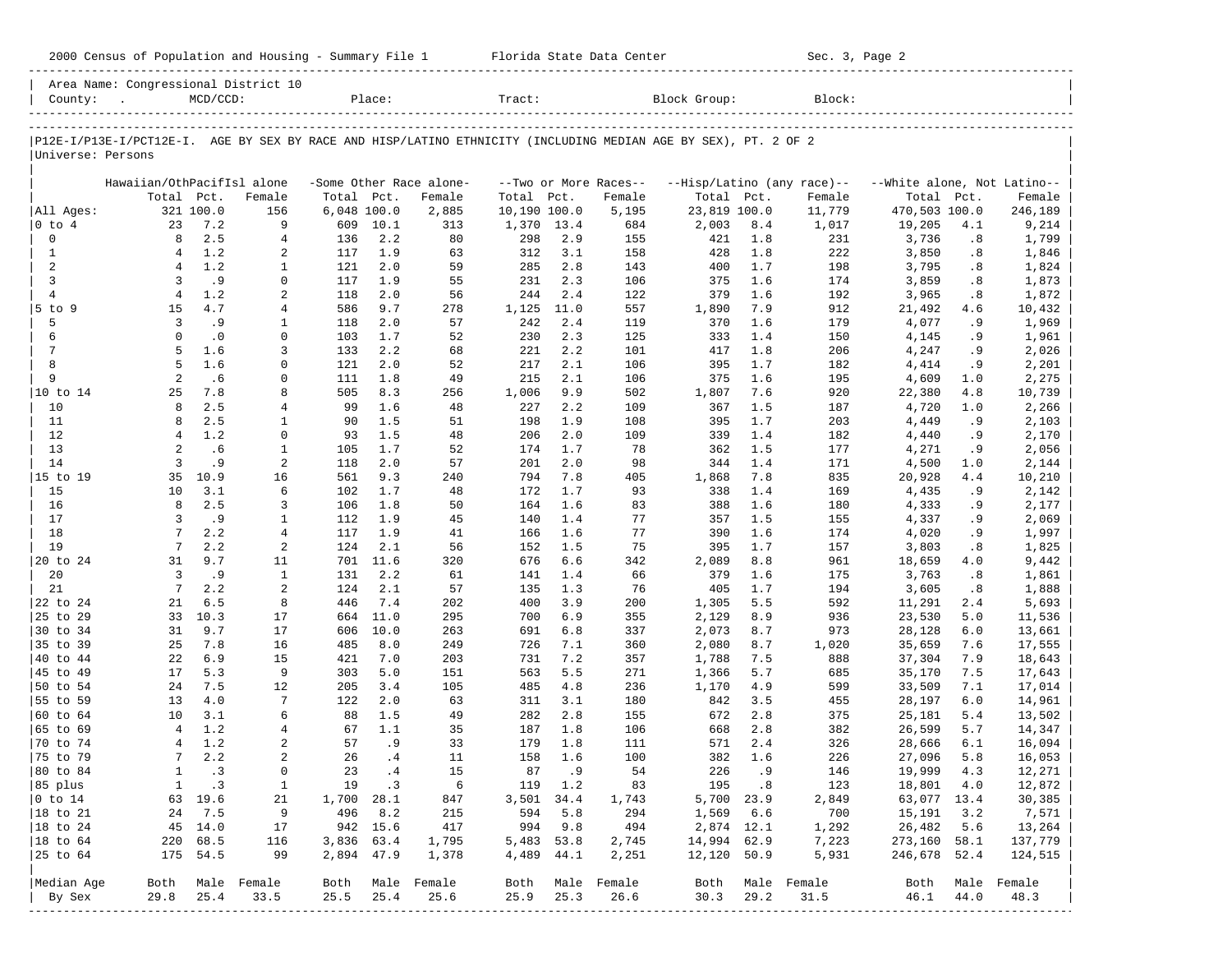| 2000 Census of Population and Housing - Summary File 1 Florida State Data Center |                   |             |                                      |                  |             |                  |                 |             |                                                                                                                            |             |            | Sec. 3, Page 1 |                   |                              |                     |
|----------------------------------------------------------------------------------|-------------------|-------------|--------------------------------------|------------------|-------------|------------------|-----------------|-------------|----------------------------------------------------------------------------------------------------------------------------|-------------|------------|----------------|-------------------|------------------------------|---------------------|
|                                                                                  |                   |             | Area Name: Congressional District 11 |                  |             |                  |                 |             |                                                                                                                            |             |            |                |                   |                              |                     |
| Universe: Persons                                                                |                   |             |                                      |                  |             |                  |                 |             | P12,P12A-D/P13,P13A-D/P14,PCT12A-D. AGE BY SEX BY RACE AND HISP/LATINO ETHNICITY (INCLUDING MEDIAN AGE BY SEX), PT. 1 OF 2 |             |            |                |                   |                              |                     |
|                                                                                  |                   |             |                                      |                  |             |                  |                 |             | ----All Races Combined----- --------White alone-------- --------Black alone-------- AmerInd/NatAlaskan alone               |             |            |                |                   |                              | $---Asian alone---$ |
|                                                                                  | Total Pct.        |             | Female                               | Total Pct.       |             | Female           | Total Pct.      |             | Female                                                                                                                     | Total Pct.  |            | Female         | Total Pct.        |                              | Female              |
| All Ages:                                                                        | 628,167 100.0     |             | 321,357                              | 435,263 100.0    |             | 221,206          | 128,383 100.0   |             | 67,916                                                                                                                     | 2,639 100.0 |            | 1,299          | 13,828 100.0      |                              | 7,296               |
| $ 0 \t{to} 4$                                                                    | 43,122            | 6.9         | 21,036                               | 25,081           | 5.8         | 12,205           | 11,820          | 9.2         | 5,812                                                                                                                      | 163         | 6.2        | 81             | 850               | 6.1                          | 419                 |
| $\mathbf 0$                                                                      | 8,580             | 1.4         | 4,263                                | 5,033            | 1.2         | 2,486            | 2,278           | 1.8         | 1,168                                                                                                                      | 35          | 1.3        | 16             | 169               | 1.2                          | 83                  |
| $\mathbf{1}$<br>2                                                                | 8,816<br>8,442    | 1.4<br>1.3  | 4,205<br>4,092                       | 5,146<br>4,911   | 1.2<br>1.1  | 2,465<br>2,421   | 2,366<br>2,334  | 1.8<br>1.8  | 1,125<br>1,093                                                                                                             | 33<br>25    | 1.3<br>.9  | 16<br>17       | 160<br>161        | 1.2<br>1.2                   | 73<br>82            |
| $\overline{3}$                                                                   | 8,590             | 1.4         | 4,200                                | 4,924            | 1.1         | 2,371            | 2,392           | 1.9         | 1,189                                                                                                                      | 35          | 1.3        | 13             | 195               | 1.4                          | 108                 |
| $\overline{4}$                                                                   | 8,694             | 1.4         | 4,276                                | 5,067            | 1.2         | 2,462            | 2,450           | 1.9         | 1,237                                                                                                                      | 35          | 1.3        | 19             | 165               | 1.2                          | 73                  |
| $5$ to 9                                                                         | 45,332            | 7.2         | 22,072                               | 25,937           | 6.0         | 12,613           | 13,594 10.6     |             | 6,673                                                                                                                      | 223         | 8.5        | 101            | 763               | 5.5                          | 369                 |
| 5                                                                                | 8,801             | 1.4         | 4,249                                | 5,090            | 1.2         | 2,451            | 2,531           | 2.0         | 1,242                                                                                                                      | 42          | 1.6        | 16             | 157               | 1.1                          | 82                  |
| 6                                                                                | 9,030             | 1.4         | 4,462                                | 5,226            | 1.2         | 2,590            | 2,646           | 2.1         | 1,306                                                                                                                      | 50          | 1.9        | 25             | 151               | 1.1                          | 66                  |
| 7                                                                                | 9,040             | 1.4         | 4,395                                | 5,033            | 1.2         | 2,473            | 2,858           | 2.2         | 1,366                                                                                                                      | 51          | 1.9        | 26             | 138               | 1.0                          | 70                  |
| 8                                                                                | 8,994             | 1.4         | 4,313                                | 5,124            | 1.2         | 2,480            | 2,668           | 2.1         | 1,276                                                                                                                      | 49          | 1.9        | 21             | 174               | 1.3                          | 80                  |
| 9                                                                                | 9,467<br>42,959   | 1.5<br>6.8  | 4,653<br>20,992                      | 5,464<br>25,105  | 1.3<br>5.8  | 2,619<br>12,173  | 2,891<br>12,589 | 2.3<br>9.8  | 1,483<br>6,210                                                                                                             | 31<br>173   | 1.2<br>6.6 | 13<br>84       | 143<br>785        | 1.0<br>5.7                   | 71<br>376           |
| 10                                                                               | 9,289             | 1.5         | 4,617                                | 5,351            | 1.2         | 2,598            | 2,799           | 2.2         | 1,442                                                                                                                      | 31          | 1.2        | 8              | 153               | 1.1                          | 77                  |
| 11                                                                               | 8,664             | 1.4         | 4,237                                | 5,030            | 1.2         | 2,442            | 2,564           | 2.0         | 1,279                                                                                                                      | 36          | 1.4        | 15             | 167               | 1.2                          | 84                  |
| 12                                                                               | 8,629             | 1.4         | 4,158                                | 5,068            | 1.2         | 2,433            | 2,481           | 1.9         | 1,207                                                                                                                      | 41          | 1.6        | 21             | 174               | 1.3                          | 84                  |
| 13                                                                               | 8,228             | 1.3         | 3,973                                | 4,857            | 1.1         | 2,348            | 2,416           | 1.9         | 1,135                                                                                                                      | 36          | 1.4        | 21             | 146               | 1.1                          | 75                  |
| 14                                                                               | 8,149             | 1.3         | 4,007                                | 4,799            | 1.1         | 2,352            | 2,329           | 1.8         | 1,147                                                                                                                      | 29          | 1.1        | 19             | 145               | 1.0                          | 56                  |
| 15 to 19                                                                         | 42,737            | 6.8         | 21,309                               | 25,801           | 5.9         | 12,863           | 11,398          | 8.9         | 5,744                                                                                                                      | 219         | 8.3        | 104            | 975               | 7.1                          | 497                 |
| 15                                                                               | 8,216             | 1.3         | 3,991                                | 4,900            | 1.1         | 2,404            | 2,299           | 1.8         | 1,102                                                                                                                      | 36          | 1.4        | 19             | 153               | 1.1                          | 73                  |
| 16                                                                               | 8,156             | 1.3         | 3,913                                | 4,797            | 1.1         | 2,341            | 2,319           | 1.8         | 1,078                                                                                                                      | 52          | 2.0        | 27             | 173               | 1.3                          | 75                  |
| 17<br>18                                                                         | 8,270<br>8,600    | 1.3<br>1.4  | 3,931<br>4,487                       | 4,884<br>5,272   | 1.1<br>1.2  | 2,307<br>2,758   | 2,326<br>2,193  | 1.8<br>1.7  | 1,145<br>1,160                                                                                                             | 40<br>43    | 1.5<br>1.6 | 16<br>17       | 185<br>201        | 1.3<br>1.5                   | 87<br>108           |
| 19                                                                               | 9,495             | 1.5         | 4,987                                | 5,948            | 1.4         | 3,053            | 2,261           | 1.8         | 1,259                                                                                                                      | 48          | 1.8        | 25             | 263               | 1.9                          | 154                 |
| 20 to 24                                                                         | 47,364            | 7.5         | 24,104                               | 30,244           | 6.9         | 15,239           | 10,386          | 8.1         | 5,679                                                                                                                      | 212         | 8.0        | 91             | 1,341             | 9.7                          | 626                 |
| 20                                                                               | 9,428             | 1.5         | 4,874                                | 5,929            | 1.4         | 3,039            | 2,198           | 1.7         | 1,201                                                                                                                      | 42          | 1.6        | 17             | 240               | 1.7                          | 120                 |
| 21                                                                               | 9,301             | 1.5         | 4,780                                | 5,890            | 1.4         | 2,996            | 2,115           | 1.6         | 1,182                                                                                                                      | 40          | 1.5        | 16             | 225               | 1.6                          | 100                 |
| 22 to 24                                                                         | 28,635            | 4.6         | 14,450                               | 18,425           | 4.2         | 9,204            | 6,073           | 4.7         | 3,296                                                                                                                      | 130         | 4.9        | 58             | 876               | 6.3                          | 406                 |
| 25 to 29                                                                         | 51,225            | 8.2         | 25,623                               | 34,469           | 7.9         | 16,873           | 10,020          | 7.8         | 5,504                                                                                                                      | 225         | 8.5        | 121            | 1,783 12.9        |                              | 893                 |
| 30 to 34                                                                         | 50,578            | 8.1         | 24,809                               | 35,228           | 8.1         | 16,857           | 9,524           | 7.4         | 5,155                                                                                                                      | 227         | 8.6        | 103            | 1,474             | 10.7                         | 725                 |
| 35 to 39                                                                         | 53,075            | 8.4         | 26,366                               | 37,870           | 8.7         | 18,304           | 10,044          | 7.8         | 5,512                                                                                                                      | 257         | 9.7        | 125            | 1,169             | 8.5                          | 600                 |
| 40 to 44<br>145 to 49                                                            | 49,335<br>42,526  | 7.9<br>6.8  | 24,655<br>21,693                     | 35,430<br>31,342 | 8.1<br>7.2  | 17,220<br>15,685 | 9,378<br>7,597  | 7.3<br>5.9  | 5,118<br>4,114                                                                                                             | 261<br>206  | 9.9<br>7.8 | 127<br>105     | 1,053<br>957      | 7.6<br>6.9                   | 594<br>590          |
| 50 to 54                                                                         | 37,448            | 6.0         | 19,328                               | 28,711           | 6.6         | 14,520           | 5,868           | 4.6         | 3,204                                                                                                                      | 147         | 5.6        | 78             | 852               | 6.2                          | 548                 |
| 55 to 59                                                                         | 28,506            | 4.5         | 14,892                               | 22,338           | 5.1         | 11,520           | 4,153           | 3.2         | 2,259                                                                                                                      | 122         | 4.6        | 66             | 649               | 4.7                          | 389                 |
| 160 to 64                                                                        | 22,805            | 3.6         | 12,116                               | 17,915           | 4.1         | 9,518            | 3,493           | 2.7         | 1,858                                                                                                                      | 67          | 2.5        | 33             | 463               | 3.3                          | 251                 |
| $ 65 \t{to} 69$                                                                  | 19,946            | 3.2         | 10,705                               | 16,072           | 3.7         | 8,592            | 2,857           | 2.2         | 1,529                                                                                                                      | 47          | 1.8        | 22             | 298               | 2.2                          | 187                 |
| $ 70 \text{ to } 74$                                                             | 18,081            | 2.9         | 10,314                               | 15,115           | 3.5         | 8,570            | 2,189           | 1.7         | 1,300                                                                                                                      | 40          | 1.5        | 23             | 203               | 1.5                          | 120                 |
| 75 to 79                                                                         | 14,969            | 2.4         | 9,062                                | 12,860           | 3.0         | 7,808            | 1,574           | 1.2         | 937                                                                                                                        | 28          | 1.1        | 18             | 110               | $\boldsymbol{\mathsf{.}}\ 8$ | 54                  |
| 80 to 84                                                                         | 9,864             | 1.6         | 6,286                                | 8,536            | 2.0         | 5,425            | 1,040           | .8          | 684                                                                                                                        | 5           | $\cdot$ 2  | $\overline{4}$ | 64                | .5                           | 33                  |
| 85 plus                                                                          | 8,295             | 1.3         | 5,995                                | 7,209<br>76,123  | 1.7         | 5,221            | 859<br>38,003   | .7          | 624                                                                                                                        | 17          | .6<br>21.2 | 13             | 39                | .3                           | 25                  |
| $ 0 \t{to} 14$<br> 18 to 21                                                      | 131,413<br>36,824 | 20.9<br>5.9 | 64,100<br>19,128                     | 23,039           | 17.5<br>5.3 | 36,991<br>11,846 | 8,767           | 29.6<br>6.8 | 18,695<br>4,802                                                                                                            | 559<br>173  | 6.6        | 266<br>75      | 2,398 17.3<br>929 | 6.7                          | 1,164<br>482        |
| 18 to 24                                                                         | 65,459 10.4       |             | 33,578                               | 41,464           | 9.5         | 21,050           | 14,840 11.6     |             | 8,098                                                                                                                      | 303         | 11.5       | 133            | 1,805 13.1        |                              | 888                 |
| $ 18$ to $64$                                                                    | 400,957 63.8      |             | 203,060                              | 284,767          | 65.4        | 141,547          | 74,917          | 58.4        | 40,822                                                                                                                     | 1,815       | 68.8       | 891            | 10,205            | 73.8                         | 5,478               |
| 25 to 64                                                                         | 335,498 53.4      |             | 169,482                              | 243,303 55.9     |             | 120,497          | 60,077 46.8     |             | 32,724                                                                                                                     | 1,512       | 57.3       | 758            | 8,400             | 60.7                         | 4,590               |
|                                                                                  |                   |             |                                      |                  |             |                  |                 |             |                                                                                                                            |             |            |                |                   |                              |                     |
| Median Age                                                                       | Both              | Male        | Female                               | Both             |             | Male Female      | Both            |             | Male Female                                                                                                                | Both        | Male       | Female         | Both              | Male                         | Female              |
| By Sex                                                                           | 34.1              | 33.0        | 35.1                                 | 37.1             | 36.0        | 38.2             | 27.3            | 25.6        | 28.5                                                                                                                       | 32.2        | 31.5       | 33.0           | 31.2              | 29.7                         | 33.0                |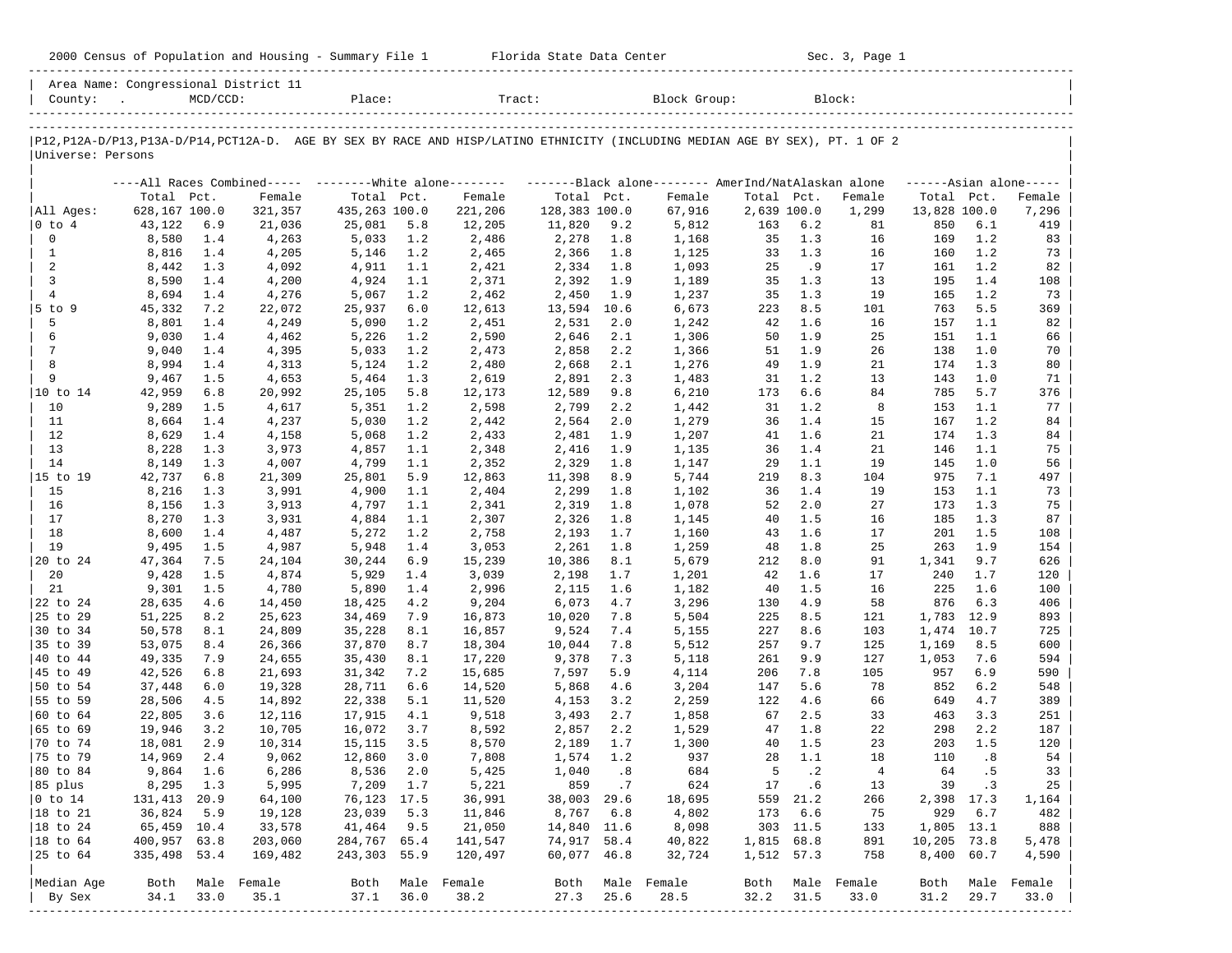|                                   | 2000 Census of Population and Housing - Summary File 1 Florida State Data Center                               |                 |                          |                   |             |                         |                   |            |                                  |                      |            | Sec. 3, Page 2             |                             |            |                 |
|-----------------------------------|----------------------------------------------------------------------------------------------------------------|-----------------|--------------------------|-------------------|-------------|-------------------------|-------------------|------------|----------------------------------|----------------------|------------|----------------------------|-----------------------------|------------|-----------------|
|                                   | Area Name: Congressional District 11<br>County:                                                                | $MCD/CCD$ :     |                          |                   | Place:      |                         | Tract:            |            |                                  | Block Group:         |            | Block:                     |                             |            |                 |
|                                   | P12E-I/P13E-I/PCT12E-I. AGE BY SEX BY RACE AND HISP/LATINO ETHNICITY (INCLUDING MEDIAN AGE BY SEX), PT. 2 OF 2 |                 |                          |                   |             |                         |                   |            |                                  |                      |            |                            |                             |            |                 |
| Universe: Persons                 |                                                                                                                |                 |                          |                   |             |                         |                   |            |                                  |                      |            |                            |                             |            |                 |
|                                   | Hawaiian/OthPacifIsl alone                                                                                     |                 |                          |                   |             | -Some Other Race alone- |                   |            | --Two or More Races--            |                      |            | --Hisp/Latino (any race)-- | --White alone, Not Latino-- |            |                 |
|                                   | Total Pct.                                                                                                     |                 | Female                   | Total Pct.        |             | Female                  | Total Pct.        |            | Female                           | Total Pct.           |            | Female                     | Total Pct.                  |            | Female          |
| All Ages:                         |                                                                                                                | 521 100.0       | 278                      | 29,024 100.0      |             | 14,163                  | 18,509 100.0      |            | 9,199                            | 125,814 100.0        |            | 63,105                     | 350,052 100.0               |            | 178,063         |
| $ 0 \tto 4$<br>0                  | 32<br>5                                                                                                        | 6.1<br>1.0      | 10<br>$\mathbf{1}$       | 2,903 10.0<br>581 | 2.0         | 1,406<br>279            | 2,273 12.3<br>479 | 2.6        | 1,103<br>230                     | 10,347               | 8.2        | 5,056                      | 18,936<br>3,762             | 5.4        | 9,204           |
| $\mathbf{1}$                      | 9                                                                                                              | 1.7             | 3                        | 610               | 2.1         | 288                     | 492               | 2.7        | 235                              | 2,143<br>2,161       | 1.7<br>1.7 | 1,071<br>1,018             | 3,886                       | 1.1<br>1.1 | 1,846<br>1,882  |
| 2                                 | 4                                                                                                              | .8              | 2                        | 553               | 1.9         | 259                     | 454               | 2.5        | 218                              | 2,034                | 1.6        | 1,014                      | 3,695                       | 1.1        | 1,800           |
| $\overline{3}$                    | 7                                                                                                              | 1.3             | 2                        | 603               | 2.1         | 290                     | 434               | 2.3        | 227                              | 2,024                | 1.6        | 952                        | 3,730                       | 1.1        | 1,811           |
| $\overline{4}$                    | 7                                                                                                              | 1.3             | 2                        | 556               | 1.9         | 290                     | 414               | 2.2        | 193                              | 1,985                | 1.6        | 1,001                      | 3,863                       | 1.1        | 1,865           |
| $5$ to $9$                        | 48                                                                                                             | 9.2             | 28                       | 2,700             | 9.3         | 1,290                   | 2,067             | 11.2       | 998                              | 10,252               | 8.1        | 5,045                      | 19,561                      | 5.6        | 9,457           |
| 5<br>6                            | 7<br>7                                                                                                         | 1.3<br>1.3      | 5<br>5                   | 558<br>519        | 1.9<br>1.8  | 247<br>258              | 416<br>431        | 2.2<br>2.3 | 206<br>212                       | 2,043<br>2,032       | 1.6<br>1.6 | 958<br>1,037               | 3,831<br>3,955              | 1.1<br>1.1 | 1,844<br>1,949  |
| 7                                 | 11                                                                                                             | 2.1             | 6                        | 547               | 1.9         | 257                     | 402               | 2.2        | 197                              | 2,013                | 1.6        | 978                        | 3,795                       | 1.1        | 1,865           |
| 8                                 | 12                                                                                                             | 2.3             | 7                        | 572               | 2.0         | 276                     | 395               | 2.1        | 173                              | 2,055                | 1.6        | 1,015                      | 3,887                       | 1.1        | 1,859           |
| 9                                 | 11                                                                                                             | 2.1             | 5                        | 504               | 1.7         | 252                     | 423               | 2.3        | 210                              | 2,109                | 1.7        | 1,057                      | 4,093                       | 1.2        | 1,940           |
|                                   | 33                                                                                                             | 6.3             | 21                       | 2,678             | 9.2         | 1,314                   | 1,596             | 8.6        | 814                              | 9,763                | 7.8        | 4,724                      | 18,983                      | 5.4        | 9,213           |
| 10<br>11                          | 6<br>6                                                                                                         | 1.2<br>1.2      | 5<br>4                   | 571<br>535        | 2.0<br>1.8  | 288<br>260              | 378<br>326        | 2.0<br>1.8 | 199<br>153                       | 2,073                | 1.6<br>1.5 | 983<br>912                 | 4,065                       | 1.2<br>1.1 | 2,001           |
| 12                                | 7                                                                                                              | 1.3             | 4                        | 537               | 1.9         | 256                     | 321               | 1.7        | 153                              | 1,927<br>2,012       | 1.6        | 964                        | 3,814<br>3,793              | 1.1        | 1,864<br>1,810  |
| 13                                | $\overline{4}$                                                                                                 | .8              | 3                        | 504               | 1.7         | 250                     | 265               | 1.4        | 141                              | 1,877                | 1.5        | 952                        | 3,671                       | 1.0        | 1,744           |
| 14                                | 10                                                                                                             | 1.9             | 5                        | 531               | 1.8         | 260                     | 306               | 1.7        | 168                              | 1,874                | 1.5        | 913                        | 3,640                       | 1.0        | 1,794           |
| $ 15$ to 19                       | 60                                                                                                             | 11.5            | 37                       | 2,770             | 9.5         | 1,319                   | 1,514             | 8.2        | 745                              | 9,748                | 7.7        | 4,681                      | 19,745                      | 5.6        | 9,945           |
| 15                                | $7\phantom{.0}$                                                                                                | 1.3             | 4                        | 545               | 1.9         | 263                     | 276               | 1.5        | 126                              | 1,829                | 1.5        | 857                        | 3,763                       | 1.1        | 1,884           |
| 16<br>17                          | 11<br>8                                                                                                        | 2.1<br>1.5      | 8<br>4                   | 510<br>528        | 1.8<br>1.8  | 234<br>224              | 294<br>299        | 1.6<br>1.6 | 150<br>148                       | 1,868<br>1,994       | 1.5<br>1.6 | 908<br>900                 | 3,609<br>3,605              | 1.0<br>1.0 | 1,750<br>1,719  |
| 18                                | 13                                                                                                             | 2.5             | 6                        | 562               | 1.9         | 275                     | 316               | 1.7        | 163                              | 2,013                | 1.6        | 997                        | 4,029                       | 1.2        | 2,131           |
| 19                                | 21                                                                                                             | 4.0             | 15                       | 625               | 2.2         | 323                     | 329               | 1.8        | 158                              | 2,044                | 1.6        | 1,019                      | 4,739                       | 1.4        | 2,461           |
| 20 to 24                          | 83                                                                                                             | 15.9            | 47                       | 3,410             | 11.7        | 1,605                   | 1,688             | 9.1        | 817                              | 10,717               | 8.5        | 4,996                      | 23,949                      | 6.8        | 12,319          |
| 20                                | 18                                                                                                             | 3.5             | 9                        | 693               | 2.4         | 339                     | 308               | 1.7        | 149                              | 2,102                | 1.7        | 989                        | 4,707                       | 1.3        | 2,465           |
| 21                                | 23                                                                                                             | 4.4             | 14                       | 673               | 2.3         | 313                     | 335               | 1.8        | 159                              | 2,144                | 1.7        | 1,024                      | 4,626                       | 1.3        | 2,394           |
| 22 to 24<br>25 to 29              | 42<br>78                                                                                                       | 8.1<br>15.0     | 24<br>37                 | 2,044<br>3,006    | 7.0<br>10.4 | 953<br>1,423            | 1,045<br>1,644    | 5.6<br>8.9 | 509<br>772                       | 6,471<br>10,589      | 5.1<br>8.4 | 2,983<br>5,083             | 14,616<br>27,920            | 4.2<br>8.0 | 7,460<br>13,713 |
| 30 to 34                          | 34                                                                                                             | 6.5             | 18                       | 2,676             | 9.2         | 1,275                   | 1,415             | 7.6        | 676                              | 10,267               | 8.2        | 4,917                      | 28,602                      | 8.2        | 13,695          |
| 35 to 39                          | 29                                                                                                             | 5.6             | 14                       | 2,393             | 8.2         | 1,184                   | 1,313             | 7.1        | 627                              | 10,243               | 8.1        | 5,060                      | 30,878                      | 8.8        | 14,853          |
| 40 to 44                          | 47                                                                                                             | 9.0             | 23                       | 1,897             | 6.5         | 934                     | 1,269             | 6.9        | 639                              | 8,539                | 6.8        | 4,219                      | 29,605                      | 8.5        | 14,349          |
| 45 to 49                          | 26                                                                                                             | 5.0             | 16                       | 1,446             | 5.0         | 712                     | 952               | 5.1        | 471                              | 7,210                | 5.7        | 3,612                      | 26,205                      | 7.5        | 13,093          |
| 50 to 54<br>55 to 59              | 18<br>10                                                                                                       | 3.5<br>1.9      | 8                        | 1,078             | 3.7         | 549                     | 774               | 4.2<br>3.2 | 421                              | 6,083                | 4.8        | 3,255                      | 24,185                      | 6.9        | 12,091          |
| $ 60 \text{ to } 64$              | 6                                                                                                              | 1.2             | 4<br>3                   | 642<br>465        | 2.2<br>1.6  | 335<br>258              | 592<br>396        | 2.1        | 319<br>195                       | 4,825<br>4,195       | 3.8<br>3.3 | 2,562<br>2,332             | 18,530<br>14,474            | 5.3<br>4.1 | 9,479<br>7,597  |
| 65 to 69                          | 8                                                                                                              | 1.5             | 5                        | 350               | 1.2         | 192                     | 314               | 1.7        | 178                              | 3,897                | 3.1        | 2,137                      | 12,763                      | 3.6        | 6,784           |
| 170 to 74                         |                                                                                                                | 2 .4            | 1                        | 253               | .9          | 147                     | 279               | 1.5        | 153                              | 3,486                | 2.8        | 1,911                      | 12,105                      | 3.5        | 6,925           |
| 75 to 79                          | 4                                                                                                              | . $\bf 8$       | 3                        | 185               | . 6         | 120                     | 208               | 1.1        | 122                              | 2,620                | 2.1        | 1,556                      | 10,585                      | 3.0        | 6,467           |
| 80 to 84                          | 0                                                                                                              | $\cdot$ 0       | 0                        | 93                | .3          | 56                      | 126               | .7         | 84                               | 1,634                | 1.3        | 1,005                      | 7,059                       | 2.0        | 4,516           |
| 85 plus<br>$ 0 \t\t \text{to} 14$ | 3                                                                                                              | . 6<br>113 21.7 | 3<br>59                  | 79<br>8,281       | .3<br>28.5  | 44<br>4,010             | 89<br>5,936       | .5<br>32.1 | 65<br>2,915                      | 1,399<br>30,362 24.1 | 1.1        | 954<br>14,825              | 5,967<br>57,480 16.4        | 1.7        | 4,363<br>27,874 |
| 18 to 21                          | 75                                                                                                             | 14.4            | 44                       | 2,553             | 8.8         | 1,250                   | 1,288             | 7.0        | 629                              | 8,303                | 6.6        | 4,029                      | 18,101                      | 5.2        | 9,451           |
| $ 18$ to $24$                     | 117                                                                                                            | 22.5            | 68                       | 4,597 15.8        |             | 2,203                   | 2,333 12.6        |            | 1,138                            | 14,774 11.7          |            | 7,012                      | 32,717                      | 9.3        | 16,911          |
| $ 18 \text{ to } 64$              | 365                                                                                                            | 70.1            | 191                      | 18,200 62.7       |             | 8,873                   | 10,688            | 57.7       | 5,258                            | 76,725 61.0          |            | 38,052                     | 233,116 66.6                |            | 115,781         |
| 25 to 64                          |                                                                                                                | 248 47.6        | 123                      | 13,603 46.9       |             | 6,670                   | 8,355 45.1        |            | 4,120                            | 61,951 49.2          |            | 31,040                     | 200,399 57.2                |            | 98,870          |
| Median Age                        | Both                                                                                                           |                 | Male Female              | Both              |             | Male Female             | Both              |            | Male Female                      | Both                 |            | Male Female                | Both                        |            | Male Female     |
| By Sex                            | 25.2                                                                                                           | 25.6            | 24.4<br>---------------- | 25.1              | 24.7        | 25.5                    | 25.3              | 25.0       | 25.8<br>------------------------ | 30.7                 | 29.6       | 32.0                       | 37.8                        | 36.8       | 38.9            |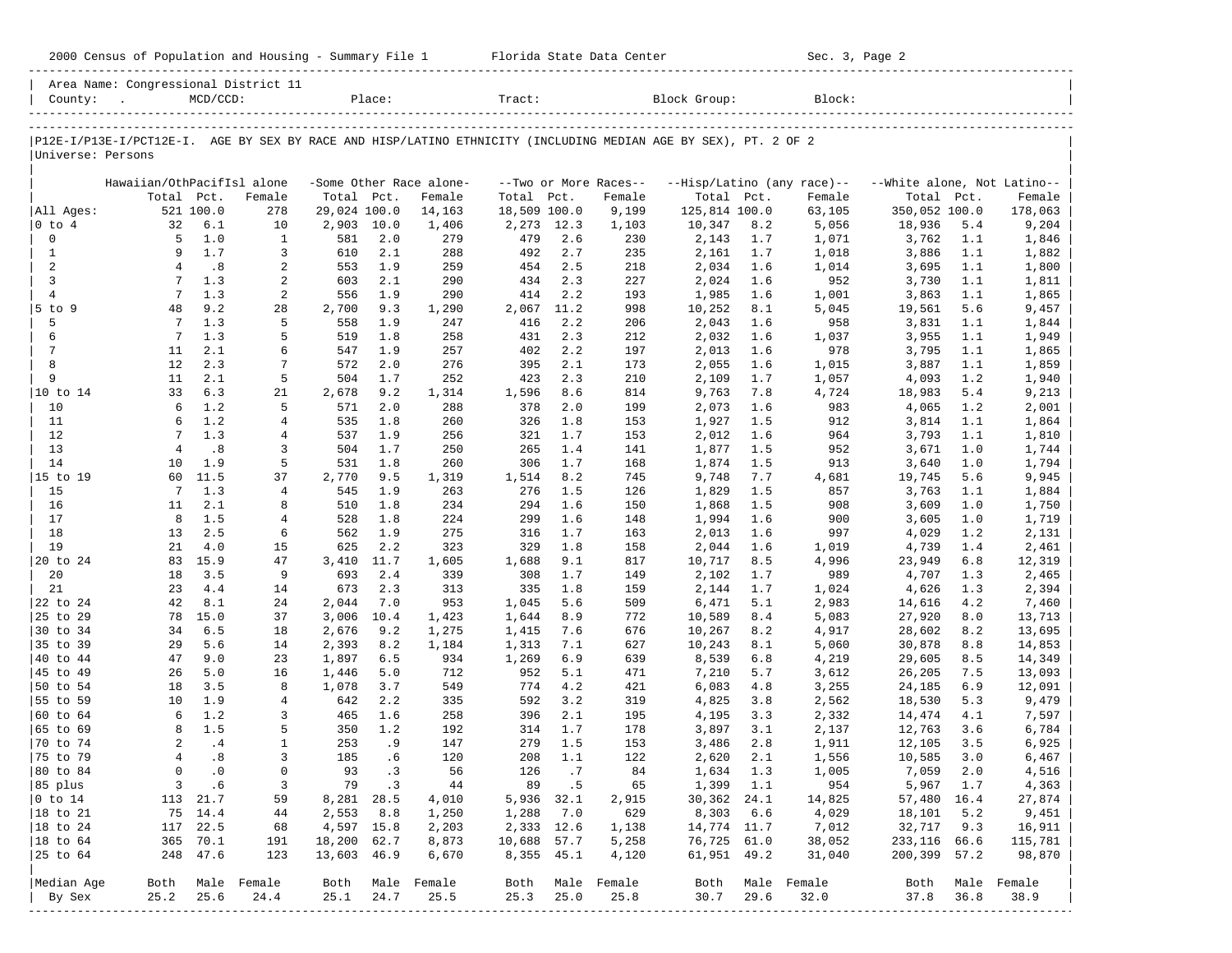| 2000 Census of Population and Housing - Summary File 1 Florida State Data Center |                   |             |                                      |                   |             |                                                                                                                            |                      |            |                 |              |              | Sec. 3, Page 1 |              |             |                      |
|----------------------------------------------------------------------------------|-------------------|-------------|--------------------------------------|-------------------|-------------|----------------------------------------------------------------------------------------------------------------------------|----------------------|------------|-----------------|--------------|--------------|----------------|--------------|-------------|----------------------|
|                                                                                  |                   |             | Area Name: Congressional District 12 |                   |             |                                                                                                                            |                      |            |                 |              |              |                |              |             |                      |
| Universe: Persons                                                                |                   |             |                                      |                   |             | P12,P12A-D/P13,P13A-D/P14,PCT12A-D. AGE BY SEX BY RACE AND HISP/LATINO ETHNICITY (INCLUDING MEDIAN AGE BY SEX), PT. 1 OF 2 |                      |            |                 |              |              |                |              |             |                      |
|                                                                                  |                   |             |                                      |                   |             | ----All Races Combined----- --------White alone-------- --------Black alone-------- AmerInd/NatAlaskan alone               |                      |            |                 |              |              |                |              |             | $----Asian alone---$ |
|                                                                                  | Total Pct.        |             | Female                               | Total Pct.        |             | Female                                                                                                                     | Total Pct.           |            | Female          | Total Pct.   |              | Female         | Total Pct.   |             | Female               |
| All Ages:                                                                        | 671,347 100.0     |             | 338,655                              | 530,824 100.0     |             | 270,724                                                                                                                    | 84,326 100.0         |            | 43,106          | 3,000 100.0  |              | 1,255          | 6,411 100.0  |             | 3,476                |
| $ 0 \t{to} 4$                                                                    | 44,480            | 6.6         | 21,614                               | 30,825            | 5.8         | 14,957                                                                                                                     | 7,385                | 8.8        | 3,571           | 197          | 6.6          | 90             | 441          | 6.9         | 228                  |
| $\mathbf 0$                                                                      | 8,878             | 1.3         | 4,285                                | 6,043             | 1.1         | 2,920                                                                                                                      | 1,464                | 1.7        | 714             | 35           | 1.2          | 18             | 86           | 1.3         | 37                   |
| $\mathbf{1}$                                                                     | 8,874             | 1.3         | 4,294                                | 6,222             | 1.2         | 3,024                                                                                                                      | 1,404                | 1.7        | 655             | 39           | 1.3          | 15             | 76           | 1.2         | 45                   |
| 2<br>$\overline{3}$                                                              | 8,876             | 1.3         | 4,314                                | 6,124             | 1.2         | 2,984                                                                                                                      | 1,481                | 1.8        | 700             | 29           | 1.0          | 14             | 88           | 1.4         | 49                   |
| $\overline{4}$                                                                   | 8,820<br>9,032    | 1.3<br>1.3  | 4,302<br>4,419                       | 6,122<br>6,314    | 1.2<br>1.2  | 2,955<br>3,074                                                                                                             | 1,497<br>1,539       | 1.8<br>1.8 | 736<br>766      | 48<br>46     | 1.6<br>1.5   | 21<br>22       | 105<br>86    | 1.6<br>1.3  | 61<br>36             |
| 5 to 9                                                                           | 47,840            | 7.1         | 23,188                               | 33,841            | 6.4         | 16,400                                                                                                                     | 8,267                | 9.8        | 4,015           | 233          | 7.8          | 107            | 478          | 7.5         | 243                  |
| 5                                                                                | 9,149             | 1.4         | 4,462                                | 6,403             | 1.2         | 3,106                                                                                                                      | 1,599                | 1.9        | 809             | 43           | 1.4          | 13             | 100          | 1.6         | 51                   |
| 6                                                                                | 9,253             | 1.4         | 4,505                                | 6,476             | 1.2         | 3,155                                                                                                                      | 1,593                | 1.9        | 764             | 42           | 1.4          | 26             | 75           | 1.2         | 40                   |
| 7                                                                                | 9,612             | 1.4         | 4,618                                | 6,768             | 1.3         | 3,273                                                                                                                      | 1,665                | 2.0        | 788             | 46           | 1.5          | 14             | 100          | 1.6         | 49                   |
| 8                                                                                | 9,741             | 1.5         | 4,728                                | 6,960             | 1.3         | 3,373                                                                                                                      | 1,659                | 2.0        | 804             | 49           | 1.6          | 28             | 97           | 1.5         | 49                   |
| 9                                                                                | 10,085            | 1.5         | 4,875                                | 7,234             | 1.4         | 3,493                                                                                                                      | 1,751                | 2.1        | 850             | 53           | 1.8          | 26             | 106          | 1.7         | 54                   |
|                                                                                  | 49,674            | 7.4         | 23,998                               | 35,792            | 6.7         | 17,294                                                                                                                     | 8,734 10.4           |            | 4,215           | 252          | 8.4          | 121            | 488          | 7.6         | 240                  |
| 10                                                                               | 10,494            | 1.6         | 5,018                                | 7,492             | 1.4         | 3,573                                                                                                                      | 1,887                | 2.2        | 919             | 57           | 1.9          | 24             | 106          | 1.7         | 59                   |
| 11                                                                               | 9,864             | 1.5         | 4,792                                | 7,095             | 1.3         | 3,433                                                                                                                      | 1,734                | 2.1        | 833             | 47           | 1.6          | 28             | 88           | 1.4         | 51                   |
| 12                                                                               | 9,595             | 1.4         | 4,705                                | 6,886             | 1.3         | 3,388                                                                                                                      | 1,707                | 2.0        | 832             | 51           | 1.7          | 24             | 101          | 1.6         | 40                   |
| 13<br>14                                                                         | 9,814             | 1.5         | 4,752                                | 7,165             | 1.3         | 3,458                                                                                                                      | 1,657                | 2.0        | 822<br>809      | 46           | 1.5<br>1.7   | 19             | 107          | 1.7<br>1.3  | 48                   |
| 15 to 19                                                                         | 9,907<br>47,876   | 1.5<br>7.1  | 4,731<br>22,690                      | 7,154<br>33,957   | 1.3<br>6.4  | 3,442<br>16,400                                                                                                            | 1,749<br>8,033       | 2.1<br>9.5 | 3,803           | 51<br>247    | 8.2          | 26<br>100      | 86<br>474    | 7.4         | 42<br>225            |
| 15                                                                               | 9,706             | 1.4         | 4,585                                | 7,030             | 1.3         | 3,349                                                                                                                      | 1,651                | 2.0        | 759             | 51           | 1.7          | 20             | 99           | 1.5         | 43                   |
| 16                                                                               | 9,792             | 1.5         | 4,714                                | 6,968             | 1.3         | 3,387                                                                                                                      | 1,741                | 2.1        | 823             | 42           | 1.4          | 20             | 99           | 1.5         | 58                   |
| 17                                                                               | 9,698             | 1.4         | 4,613                                | 6,891             | 1.3         | 3,361                                                                                                                      | 1,615                | 1.9        | 762             | 49           | 1.6          | 16             | 104          | 1.6         | 48                   |
| 18                                                                               | 9,699             | 1.4         | 4,587                                | 6,819             | 1.3         | 3,303                                                                                                                      | 1,589                | 1.9        | 778             | 45           | 1.5          | 20             | 91           | 1.4         | 41                   |
| 19                                                                               | 8,981             | 1.3         | 4,191                                | 6,249             | 1.2         | 3,000                                                                                                                      | 1,437                | 1.7        | 681             | 60           | 2.0          | 24             | 81           | 1.3         | 35                   |
| 20 to 24                                                                         | 39,054            | 5.8         | 18,258                               | 27,057            | 5.1         | 13,042                                                                                                                     | 5,802                | 6.9        | 2,931           | 256          | 8.5          | 78             | 350          | 5.5         | 177                  |
| 20                                                                               | 8,537             | 1.3         | 4,031                                | 5,915             | 1.1         | 2,862                                                                                                                      | 1,282                | 1.5        | 668             | 61           | 2.0          | 25             | 77           | 1.2         | 39                   |
| 21                                                                               | 7,898             | 1.2         | 3,628                                | 5,506             | 1.0         | 2,612                                                                                                                      | 1,173                | 1.4        | 581             | 43           | 1.4          | 10             | 69           | 1.1         | 33                   |
| 22 to 24                                                                         | 22,619            | 3.4         | 10,599                               | 15,636            | 2.9         | 7,568                                                                                                                      | 3,347                | 4.0        | 1,682           | 152          | 5.1          | 43             | 204          | 3.2         | 105                  |
| 25 to 29                                                                         | 40,038            | 6.0         | 19,325                               | 29,054            | 5.5         | 14,363                                                                                                                     | 5,551                | 6.6        | 2,913           | 246          | 8.2          | 85             | 492          | 7.7         | 274                  |
| 30 to 34                                                                         | 42,470            | 6.3         | 20,859                               | 32,350            | 6.1         | 16,148                                                                                                                     | 5,473                | 6.5<br>7.6 | 2,832           | 232          | 7.7          | 94             | 536          | 8.4<br>8.7  | 271<br>329           |
| 35 to 39<br> 40 to 44                                                            | 48,822<br>48,441  | 7.3<br>7.2  | 24,300<br>24,360                     | 38,286<br>38,570  | 7.2<br>7.3  | 19,064<br>19,471                                                                                                           | 6,414<br>6,342       | 7.5        | 3,412<br>3,363  | 271<br>269   | 9.0<br>9.0   | 104<br>111     | 555<br>591   | 9.2         | 323                  |
| 145 to 49                                                                        | 43,349            | 6.5         | 21,946                               | 35,270            | 6.6         | 17,902                                                                                                                     | 5,267                | 6.2        | 2,736           | 242          | 8.1          | 110            | 542          | 8.5         | 321                  |
| 50 to 54                                                                         | 40,121            | 6.0         | 20,497                               | 33,945            | 6.4         | 17,414                                                                                                                     | 4,152                | 4.9        | 2,138           | 171          | 5.7          | 72             | 450          | 7.0         | 272                  |
| 55 to 59                                                                         | 34,040            | 5.1         | 17,791                               | 29,550            | 5.6         | 15,497                                                                                                                     | 3,051                | 3.6        | 1,632           | 143          | 4.8          | 67             | 325          | 5.1         | 171                  |
| 160 to 64                                                                        | 31,357            | 4.7         | 16,475                               | 27,607            | 5.2         | 14,606                                                                                                                     | 2,765                | 3.3        | 1,397           | 81           | 2.7          | 32             | 252          | 3.9         | 136                  |
| $ 65 \t{to} 69$                                                                  | 31,041            | 4.6         | 16,456                               | 28,065            | 5.3         | 14,881                                                                                                                     | 2,234                | 2.6        | 1,211           | 53           | 1.8          | 27             | 168          | 2.6         | 105                  |
| 70 to 74                                                                         | 30,534            | 4.5         | 16,288                               | 28,092            | 5.3         | 14,933                                                                                                                     | 1,910                | 2.3        | 1,088           |              | 44 1.5       | 21             | 128          | 2.0         | 77                   |
| 75 to 79                                                                         | 25,175            | 3.7         | 13,867                               | 23,455            | 4.4         | 12,841                                                                                                                     | 1,330                | 1.6        | 790             | 35           | 1.2          | 21             | 81           | 1.3         | 49                   |
| 80 to 84                                                                         | 15,359            | 2.3         | 8,970                                | 14,369            | 2.7         | 8,364                                                                                                                      | 831                  | 1.0        | 510             | 15           | .5           | 9              | 38           | .6          | 26                   |
| 85 plus                                                                          | 11,676            | 1.7         | 7,773                                | 10,739            | 2.0         | 7,147                                                                                                                      | 785                  | .9         | 549             | 13           | .4           | 6              | 22           | .3          | 9                    |
| $ 0 \t{to} 14$                                                                   | 141,994           | 21.2        | 68,800                               | 100,458           | 18.9        | 48,651                                                                                                                     | 24,386               | 28.9       | 11,801          | 682          | 22.7         | 318            | 1,407        | 21.9        | 711                  |
| 18 to 21                                                                         | 35,115            | 5.2         | 16,437                               | 24,489            | 4.6         | 11,777                                                                                                                     | 5,481                | 6.5        | 2,708           | 209          | 7.0          | 79             | 318          | 5.0         | 148                  |
| 18 to 24<br>$ 18$ to $64$                                                        | 57,734<br>386,372 | 8.6<br>57.6 | 27,036<br>192,589                    | 40,125<br>304,757 | 7.6<br>57.4 | 19,345<br>153,810                                                                                                          | 8,828 10.5<br>47,843 | 56.7       | 4,390<br>24,813 | 361<br>2,016 | 12.0<br>67.2 | 122<br>797     | 522<br>4,265 | 8.1<br>66.5 | 253<br>2,350         |
| 25 to 64                                                                         | 328,638 49.0      |             | 165,553                              | 264,632           | 49.9        | 134,465                                                                                                                    | 39,015 46.3          |            | 20,423          | 1,655        | 55.2         | 675            | 3,743        | 58.4        | 2,097                |
|                                                                                  |                   |             |                                      |                   |             |                                                                                                                            |                      |            |                 |              |              |                |              |             |                      |
| Median Age                                                                       | Both              |             | Male Female                          | Both              |             | Male Female                                                                                                                | Both                 |            | Male Female     | Both         | Male         | Female         | Both         | Male        | Female               |
| By Sex                                                                           | 37.5              | 36.0        | 39.0                                 | 40.5              | 39.1        | 41.9                                                                                                                       | 28.6                 | 26.8       | 30.2            | 31.8         | 30.9         | 32.6           | 34.5         | 32.4        | 36.2                 |
|                                                                                  |                   |             |                                      |                   |             |                                                                                                                            |                      |            |                 |              |              |                |              |             |                      |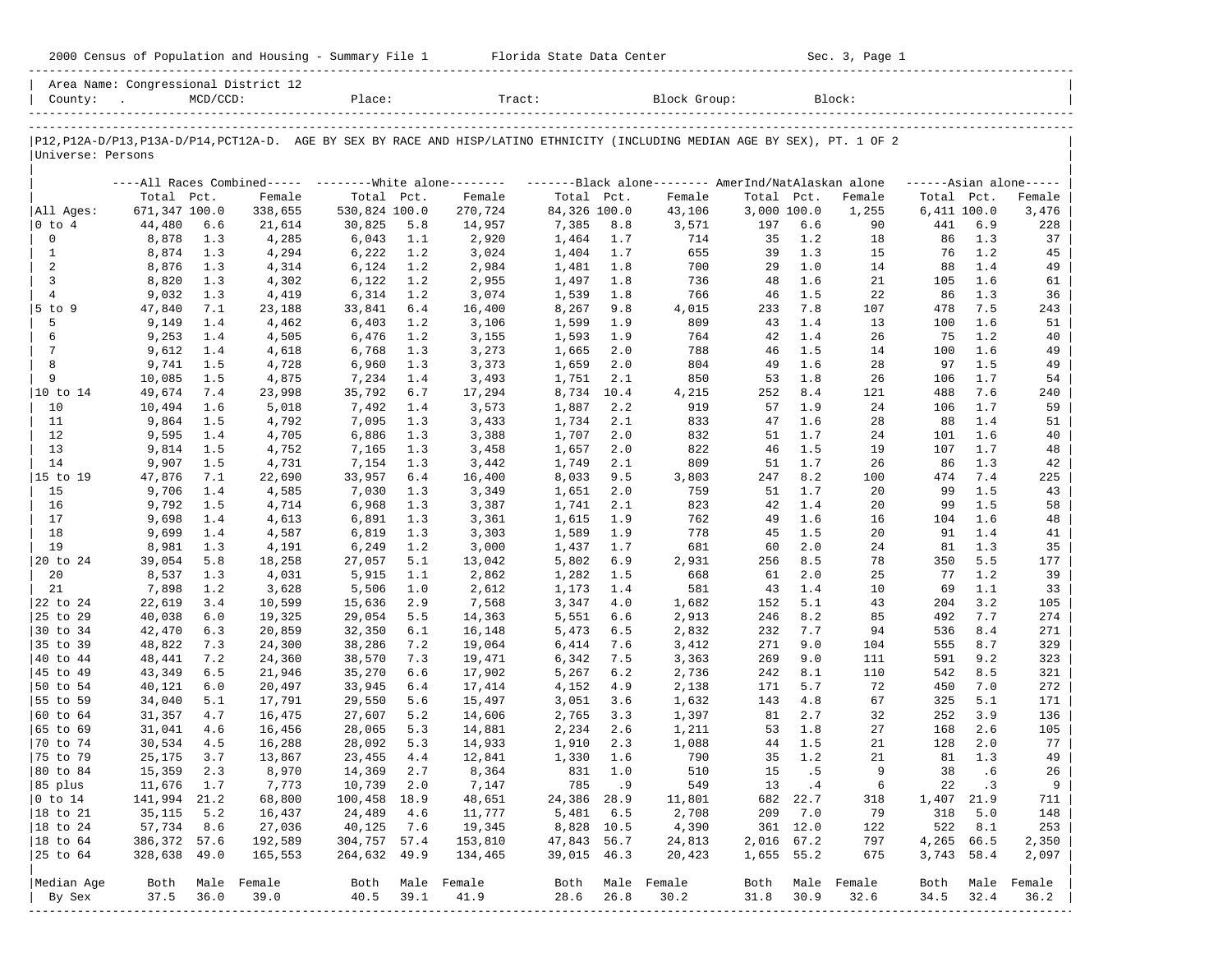|                                | 2000 Census of Population and Housing - Summary File 1 Florida State Data Center |             |                     |              |                 |                         |              |            |                       |                                                                                                                |                  | Sec. 3, Page 2             |                             |            |                 |
|--------------------------------|----------------------------------------------------------------------------------|-------------|---------------------|--------------|-----------------|-------------------------|--------------|------------|-----------------------|----------------------------------------------------------------------------------------------------------------|------------------|----------------------------|-----------------------------|------------|-----------------|
| County:                        | Area Name: Congressional District 12                                             | $MCD/CCD$ : |                     |              | Place:          |                         | Tract:       |            |                       | Block Group:                                                                                                   |                  | Block:                     |                             |            |                 |
| Universe: Persons              |                                                                                  |             |                     |              |                 |                         |              |            |                       | P12E-I/P13E-I/PCT12E-I. AGE BY SEX BY RACE AND HISP/LATINO ETHNICITY (INCLUDING MEDIAN AGE BY SEX), PT. 2 OF 2 |                  |                            |                             |            |                 |
|                                | Hawaiian/OthPacifIsl alone                                                       |             |                     |              |                 | -Some Other Race alone- |              |            | --Two or More Races-- |                                                                                                                |                  | --Hisp/Latino (any race)-- | --White alone, Not Latino-- |            |                 |
|                                | Total Pct.                                                                       |             | Female              | Total Pct.   |                 | Female                  | Total Pct.   |            | Female                | Total Pct.                                                                                                     |                  | Female                     | Total Pct.                  |            | Female          |
| All Ages:                      |                                                                                  | 291 100.0   | 130                 | 34,970 100.0 |                 | 14,535                  | 11,525 100.0 |            | 5,429                 | 82,352 100.0                                                                                                   |                  | 35,429                     | 489,476 100.0               |            | 252,317         |
| $ 0 \t{to} 4$                  | 24                                                                               | 8.2         | 7                   | 3,984 11.4   |                 | 1,952                   | 1,624 14.1   |            | 809                   | 9,287 11.3                                                                                                     |                  | 4,523                      | 26,314                      | 5.4        | 12,755          |
| $\mathbf 0$                    | 6<br>$\overline{3}$                                                              | 2.1<br>1.0  | 2<br>$\overline{a}$ | 913<br>798   | 2.6<br>2.3      | 434                     | 331<br>332   | 2.9<br>2.9 | 160                   | 2,096                                                                                                          | 2.5              | 1,005                      | 5,040                       | 1.0        | 2,436           |
| $\mathbf{1}$<br>$\overline{2}$ | 5                                                                                | 1.7         | 2                   | 808          | 2.3             | 387<br>397              | 341          | 3.0        | 166<br>168            | 1,854<br>1,892                                                                                                 | 2.3<br>2.3       | 896<br>929                 | 5,325<br>5,213              | 1.1<br>1.1 | 2,592<br>2,531  |
| $\overline{3}$                 | $\overline{4}$                                                                   | 1.4         | $\mathbf{1}$        | 738          | 2.1             | 375                     | 306          | 2.7        | 153                   | 1,708                                                                                                          | 2.1              | 859                        | 5,280                       | 1.1        | 2,533           |
| $\overline{4}$                 | 6                                                                                | 2.1         | $\mathbf 0$         | 727          | 2.1             | 359                     | 314          | 2.7        | 162                   | 1,737                                                                                                          | 2.1              | 834                        | 5,456                       | 1.1        | 2,663           |
| $5$ to $9$                     | 22                                                                               | 7.6         | 10                  | 3,685        | 10.5            | 1,776                   | 1,314        | 11.4       | 637                   | 8,646 10.5                                                                                                     |                  | 4,138                      | 29,534                      | 6.0        | 14,320          |
| 5                              | 6                                                                                | 2.1         | 2                   | 753          | 2.2             | 376                     | 245          | 2.1        | 105                   | 1,731                                                                                                          | 2.1              | 847                        | 5,550                       | 1.1        | 2,677           |
| 6                              | 5                                                                                | 1.7         | $\mathbf{1}$        | 766          | 2.2             | 372                     | 296          | 2.6        | 147                   | 1,747                                                                                                          | 2.1              | 836                        | 5,639                       | 1.2        | 2,756           |
| 7                              | 6                                                                                | 2.1         | $\overline{4}$      | 746          | 2.1             | 354                     | 281          | 2.4        | 136                   | 1,771                                                                                                          | 2.2              | 842                        | 5,883                       | 1.2        | 2,847           |
| 8                              | $\overline{4}$                                                                   | 1.4         | 3                   | 714          | 2.0             | 342                     | 258          | 2.2        | 129                   | 1,720                                                                                                          | 2.1              | 814                        | 6,077                       | 1.2        | 2,957           |
| 9                              | 1                                                                                | .3          | $\mathbf 0$         | 706          | 2.0             | 332                     | 234          | 2.0        | 120                   | 1,677                                                                                                          | 2.0              | 799                        | 6,385                       | 1.3        | 3,083           |
| 10 to 14                       | 23                                                                               | 7.9         | 11                  | 3,290        | 9.4             | 1,579                   | 1,095        | 9.5        | 538                   | 7,625                                                                                                          | 9.3              | 3,589                      | 32,001                      | 6.5        | 15,548          |
| 10<br>11                       | 11<br>$\overline{3}$                                                             | 3.8<br>1.0  | 8<br>$\mathbf{1}$   | 706<br>659   | 2.0<br>1.9      | 312<br>325              | 235<br>238   | 2.0<br>2.1 | 123<br>121            | 1,688                                                                                                          | 2.0<br>1.9       | 778<br>730                 | 6,625<br>6,316              | 1.4<br>1.3 | 3,174           |
| 12                             | 2                                                                                | .7          | $\mathbf{1}$        | 634          | 1.8             | 317                     | 214          | 1.9        | 103                   | 1,552<br>1,458                                                                                                 | 1.8              | 716                        | 6,169                       | 1.3        | 3,083<br>3,050  |
| 13                             | $\overline{4}$                                                                   | 1.4         | $\mathbf{1}$        | 638          | 1.8             | 311                     | 197          | 1.7        | 93                    | 1,460                                                                                                          | 1.8              | 695                        | 6,441                       | 1.3        | 3,107           |
| 14                             | 3                                                                                | 1.0         | $\mathbf 0$         | 653          | 1.9             | 314                     | 211          | 1.8        | 98                    | 1,467                                                                                                          | 1.8              | 670                        | 6,450                       | 1.3        | 3,134           |
| 15 to 19                       |                                                                                  | 32 11.0     | 13                  | 4,068        | 11.6            | 1,665                   | 1,065        | 9.2        | 484                   | 8,696                                                                                                          | 10.6             | 3,596                      | 29,966                      | 6.1        | 14,730          |
| 15                             | 5                                                                                | 1.7         | $\mathbf 0$         | 657          | 1.9             | 315                     | 213          | 1.8        | 99                    | 1,469                                                                                                          | 1.8              | 673                        | 6,326                       | 1.3        | 3,041           |
| 16                             | 7                                                                                | 2.4         | 4                   | 736          | 2.1             | 320                     | 199          | 1.7        | 102                   | 1,633                                                                                                          | 2.0              | 736                        | 6,180                       | 1.3        | 3,019           |
| 17                             | 8                                                                                | 2.7         | 4                   | 801          | 2.3             | 323                     | 230          | 2.0        | 99                    | 1,740                                                                                                          | 2.1              | 738                        | 6,086                       | 1.2        | 3,007           |
| 18                             | 6                                                                                | 2.1         | 3                   | 911          | 2.6             | 335                     | 238          | 2.1        | 107                   | 1,935                                                                                                          | 2.3              | 712                        | 5,949                       | 1.2        | 2,985           |
| 19                             | 6                                                                                | 2.1         | 2                   | 963          | 2.8             | 372                     | 185          | 1.6        | 77                    | 1,919                                                                                                          | 2.3              | 737                        | 5,425                       | 1.1        | 2,678           |
| 20 to 24                       |                                                                                  | 34 11.7     | 19                  | 4,709        | 13.5            | 1,668                   | 846          | 7.3        | 343                   | 9,603                                                                                                          | 11.7             | 3,460                      | 22,797                      | 4.7        | 11,455          |
| 20<br>21                       | 18<br>7                                                                          | 6.2<br>2.4  | 10<br>6             | 985<br>909   | 2.8<br>2.6      | 338<br>304              | 199<br>191   | 1.7<br>1.7 | 89<br>82              | 2,068                                                                                                          | 2.5<br>2.2       | 739<br>632                 | 4,976<br>4,694              | 1.0<br>1.0 | 2,513           |
| 22 to 24                       | 9                                                                                | 3.1         | 3                   | 2,815        | 8.0             | 1,026                   | 456          | 4.0        | 172                   | 1,846<br>5,689                                                                                                 | 6.9              | 2,089                      | 13,127                      | 2.7        | 2,321<br>6,621  |
| 25 to 29                       | 25                                                                               | 8.6         | 10                  | 3,884        | 11.1            | 1,359                   | 786          | 6.8        | 321                   | 8,418                                                                                                          | 10.2             | 3,086                      | 25,147                      | 5.1        | 12,856          |
| 30 to 34                       | 24                                                                               | 8.2         | $7\phantom{.0}$     | 3,055        | 8.7             | 1,153                   | 800          | 6.9        | 354                   | 6,973                                                                                                          | 8.5              | 2,751                      | 28,944                      | 5.9        | 14,753          |
| 35 to 39                       | 26                                                                               | 8.9         | 11                  | 2,451        | 7.0             | 993                     | 819          | 7.1        | 387                   | 5,947                                                                                                          | 7.2              | 2,522                      | 35,222                      | 7.2        | 17,710          |
| 40 to 44                       | 20                                                                               | 6.9         | 9                   | 1,942        | 5.6             | 755                     | 707          | 6.1        | 328                   | 4,823                                                                                                          | 5.9              | 2,015                      | 36,061                      | 7.4        | 18,357          |
| 45 to 49                       | 22                                                                               | 7.6         | 11                  | 1,391        | 4.0             | 570                     | 615          | 5.3        | 296                   | 3,537                                                                                                          | 4.3              | 1,553                      | 33,381                      | 6.8        | 17,024          |
| 50 to 54                       | 8                                                                                | 2.7         | 6                   | 891          | 2.5             | 359                     | 504          | 4.4        | 236                   | 2,521                                                                                                          | 3.1              | 1,116                      | 32,483                      | 6.6        | 16,712          |
| 55 to 59                       | 9                                                                                | 3.1         | 3                   | 591          | 1.7             | 238                     | 371          | 3.2        | 183                   | 1,852                                                                                                          | 2.2              | 839                        | 28,414                      | 5.8        | 14,957          |
| 60 to 64                       | 3                                                                                | 1.0         | 3                   | 368          | 1.1             | 168                     | 281          | 2.4        | 133                   | 1,356                                                                                                          | 1.6              | 673                        | 26,702                      | 5.5        | 14,139          |
| 65 to 69                       | $\overline{4}$                                                                   | 1.4         | $\overline{a}$      | 287          | .8              | 116                     | 230          | 2.0        | 114                   | 1,163                                                                                                          | 1.4              | 553                        | 27,259                      | 5.6        | 14,483          |
| 70 to 74                       | 5                                                                                | 1.7         | 3                   | 182          | .5              | 83                      | 173          | 1.5        | 83                    | 864                                                                                                            | 1.0<br>$\cdot$ 7 | 436                        | 27,465                      | 5.6        | 14,603          |
| 75 to 79<br>80 to 84           | 5<br>3                                                                           | 1.7<br>1.0  | $\overline{4}$<br>0 | 112<br>36    | .3<br>$\cdot$ 1 | 64<br>17                | 157<br>67    | 1.4<br>.6  | 98                    | 561<br>270                                                                                                     | .3               | 308<br>145                 | 23,041<br>14,155            | 4.7<br>2.9 | 12,619<br>8,248 |
| 85 plus                        | $\overline{\mathbf{c}}$                                                          | .7          | $\mathbf{1}$        | 44           | $\cdot$ 1       | 20                      | 71           | .6         | 44<br>41              | 210                                                                                                            | .3               | 126                        | 10,590                      | 2.2        | 7,048           |
| $0$ to 14                      | 69                                                                               | 23.7        | 28                  | 10,959       | 31.3            | 5,307                   | 4,033        | 35.0       | 1,984                 | 25,558 31.0                                                                                                    |                  | 12,250                     | 87,849 17.9                 |            | 42,623          |
| 18 to 21                       | 37                                                                               | 12.7        | 21                  | 3,768        | 10.8            | 1,349                   | 813          | 7.1        | 355                   | 7,768                                                                                                          | 9.4              | 2,820                      | 21,044                      | 4.3        | 10,497          |
| 18 to 24                       | 46                                                                               | 15.8        | 24                  | 6,583        | 18.8            | 2,375                   | 1,269        | 11.0       | 527                   | 13,457 16.3                                                                                                    |                  | 4,909                      | 34,171                      | 7.0        | 17,118          |
| 18 to 64                       | 183                                                                              | 62.9        | 84                  | 21,156 60.5  |                 | 7,970                   | 6,152        | 53.4       | 2,765                 | 48,884                                                                                                         | 59.4             | 19,464                     | 280,525                     | 57.3       | 143,626         |
| 25 to 64                       |                                                                                  | 137 47.1    | 60                  | 14,573 41.7  |                 | 5,595                   | 4,883 42.4   |            | 2,238                 | 35,427 43.0                                                                                                    |                  | 14,555                     | 246,354 50.3                |            | 126,508         |
|                                |                                                                                  |             |                     |              |                 |                         |              |            |                       |                                                                                                                |                  |                            |                             |            |                 |
| Median Age                     | Both                                                                             |             | Male Female         | Both         | Male            | Female                  | Both         |            | Male Female           | Both                                                                                                           |                  | Male Female                | Both                        |            | Male Female     |
| By Sex                         | 26.7                                                                             | 26.6        | 26.8                | 22.6         | 23.5            | 20.9                    | 23.8         | 24.1       | 23.3                  | 23.5                                                                                                           | 24.1             | 22.6                       | 42.0                        | 40.8       | 43.3            |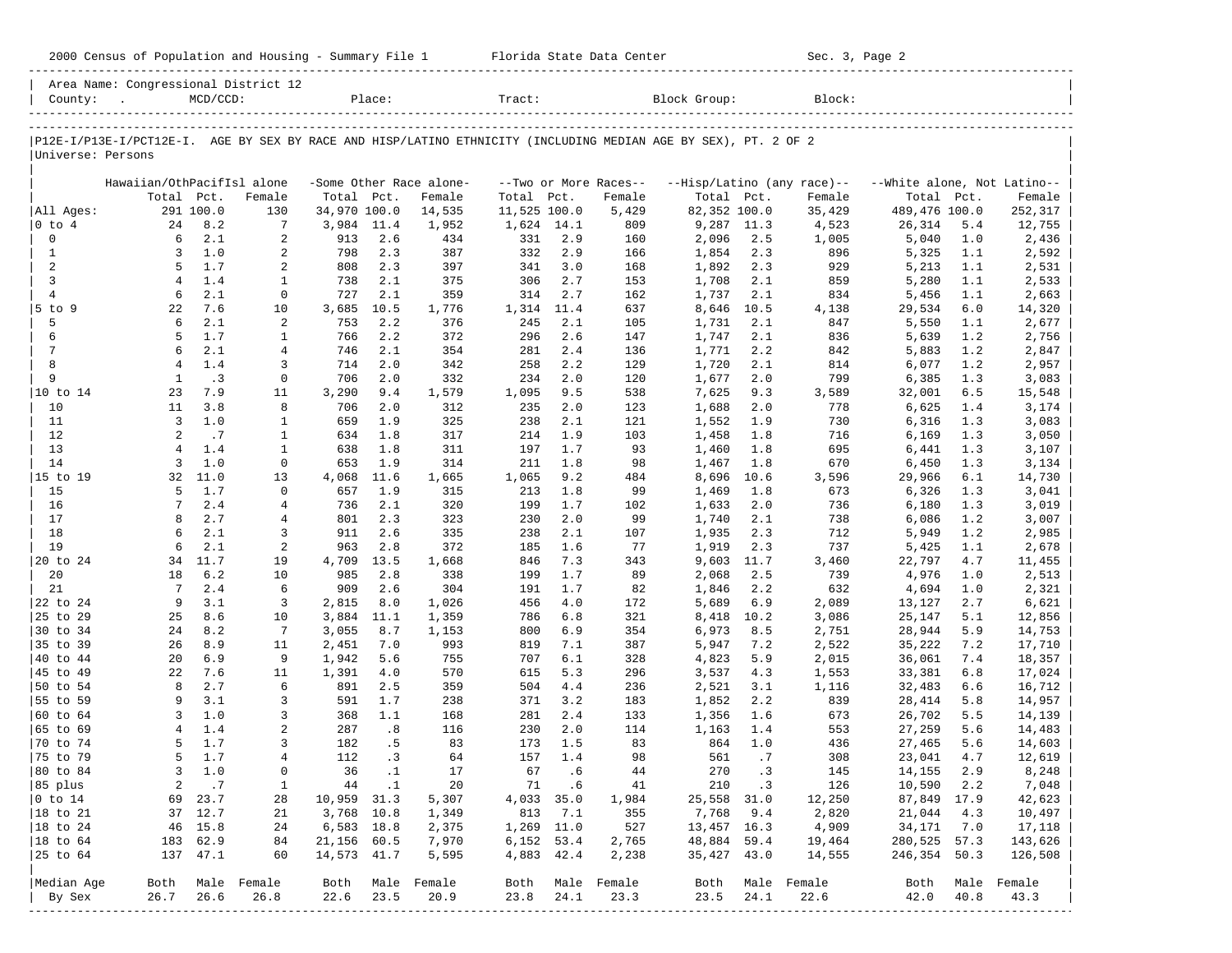|                                  | 2000 Census of Population and Housing - Summary File 1 Florida State Data Center |            |                                      |                  |            |                  |                   |            |                                                                                                                               |             |            | Sec. 3, Page 1 |             |            |                      |
|----------------------------------|----------------------------------------------------------------------------------|------------|--------------------------------------|------------------|------------|------------------|-------------------|------------|-------------------------------------------------------------------------------------------------------------------------------|-------------|------------|----------------|-------------|------------|----------------------|
| County: .                        |                                                                                  | MCD/CCD:   | Area Name: Congressional District 13 | Place:           |            | Tract:           |                   |            | Block Group:                                                                                                                  |             |            | Block:         |             |            |                      |
| Universe: Persons                |                                                                                  |            |                                      |                  |            |                  |                   |            | P12, P12A-D/P13, P13A-D/P14, PCT12A-D. AGE BY SEX BY RACE AND HISP/LATINO ETHNICITY (INCLUDING MEDIAN AGE BY SEX), PT. 1 OF 2 |             |            |                |             |            |                      |
|                                  |                                                                                  |            |                                      |                  |            |                  |                   |            | ----All Races Combined----- --------White alone-------- ----------Black alone-------- AmerInd/NatAlaskan alone                |             |            |                |             |            | $----A\tan alone---$ |
|                                  | Total Pct.                                                                       |            | Female                               | Total Pct.       |            | Female           | Total Pct.        |            | Female                                                                                                                        | Total Pct.  |            | Female         | Total Pct.  |            | Female               |
| All Ages:                        | 677,666 100.0                                                                    |            | 354,196                              | 606,842 100.0    |            | 318,104          | 38,702 100.0      |            | 20,412                                                                                                                        | 1,744 100.0 |            | 871            | 5,573 100.0 |            | 3,179                |
| $ 0 \t{to} 4$                    | 31,900                                                                           | 4.7        | 15,756                               | 24,865           | 4.1        | 12,197           | 3,433             | 8.9        | 1,755                                                                                                                         | 109         | 6.3        | 65             | 304         | 5.5        | 172                  |
| $\mathbf 0$                      | 6,438                                                                            | 1.0        | 3,155                                | 5,016            | .8         | 2,442            | 650               | 1.7        | 323                                                                                                                           | 21          | 1.2        | 14             | 57          | 1.0        | 30                   |
| 1                                | 6,371                                                                            | .9         | 3,169                                | 4,917            | .8         | 2,412            | 722               | 1.9        | 377                                                                                                                           | 17          | 1.0        | 9              | 61          | 1.1        | 37                   |
| 2                                | 6,205                                                                            | .9         | 3,078                                | 4,820            | .8         | 2,383            | 676               | 1.7        | 334                                                                                                                           | 22          | 1.3        | 15             | 61          | 1.1        | 32                   |
| $\overline{3}$<br>$\overline{4}$ | 6,393                                                                            | .9         | 3,152                                | 4,964            | .8         | 2,437            | 717               | 1.9        | 384<br>337                                                                                                                    | 31          | 1.8<br>1.0 | 17             | 68<br>57    | 1.2<br>1.0 | 35                   |
| $5$ to $9$                       | 6,493<br>34,959                                                                  | 1.0<br>5.2 | 3,202<br>17,009                      | 5,148<br>27,850  | .8<br>4.6  | 2,523<br>13,519  | 668<br>3,930 10.2 | 1.7        | 1,930                                                                                                                         | 18<br>129   | 7.4        | 10<br>64       | 280         | 5.0        | 38<br>141            |
| 5                                | 6,593                                                                            | 1.0        | 3,207                                | 5,243            | . 9        | 2,534            | 721               | 1.9        | 363                                                                                                                           | 23          | 1.3        | 15             | 45          | .8         | 26                   |
| 6                                | 6,723                                                                            | 1.0        | 3,249                                | 5,322            | . 9        | 2,537            | 742               | 1.9        | 395                                                                                                                           | 25          | 1.4        | 15             | 62          | 1.1        | 37                   |
| 7                                | 6,986                                                                            | 1.0        | 3,413                                | 5,550            | .9         | 2,717            | 794               | 2.1        | 380                                                                                                                           | 28          | 1.6        | 13             | 55          | 1.0        | 23                   |
| 8                                | 7,242                                                                            | 1.1        | 3,504                                | 5,757            | .9         | 2,792            | 843               | 2.2        | 392                                                                                                                           | 33          | 1.9        | 10             | 58          | 1.0        | 28                   |
| 9                                | 7,415                                                                            | 1.1        | 3,636                                | 5,978            | 1.0        | 2,939            | 830               | 2.1        | 400                                                                                                                           | 20          | 1.1        | 11             | 60          | 1.1        | 27                   |
| 10 to 14                         | 36,250                                                                           | 5.3        | 17,528                               | 29,510           | 4.9        | 14,218           | 3,819             | 9.9        | 1,866                                                                                                                         | 145         | 8.3        | 74             | 379         | 6.8        | 203                  |
| 10                               | 7,560                                                                            | 1.1        | 3,684                                | 6,148            | 1.0        | 2,998            | 775               | 2.0        | 370                                                                                                                           | 33          | 1.9        | 17             | 69          | 1.2        | 40                   |
| 11                               | 7,283                                                                            | 1.1        | 3,451                                | 5,906            | 1.0        | 2,791            | 798               | 2.1        | 376                                                                                                                           | 29          | 1.7        | 14             | 79          | 1.4        | 39                   |
| 12                               | 7,252                                                                            | 1.1        | 3,553                                | 5,905            | 1.0        | 2,887            | 790               | 2.0        | 380                                                                                                                           | 25          | 1.4        | 12             | 80          | 1.4        | 36                   |
| 13                               | 7,059                                                                            | 1.0        | 3,420                                | 5,750            | .9         | 2,764            | 721               | 1.9        | 362                                                                                                                           | 35          | 2.0        | 19             | 76          | 1.4        | 44                   |
| 14                               | 7,096                                                                            | 1.0        | 3,420                                | 5,801            | 1.0        | 2,778            | 735               | 1.9        | 378                                                                                                                           | 23          | 1.3        | 12             | 75          | 1.3        | 44                   |
| 15 to 19<br>15                   | 32,725<br>6,904                                                                  | 4.8<br>1.0 | 15,606<br>3,306                      | 26,212<br>5,638  | 4.3<br>.9  | 12,513<br>2,671  | 3,493<br>695      | 9.0<br>1.8 | 1,723<br>352                                                                                                                  | 129<br>21   | 7.4<br>1.2 | 55<br>5        | 394<br>89   | 7.1<br>1.6 | 204<br>43            |
| 16                               | 6,795                                                                            | 1.0        | 3,309                                | 5,480            | . 9        | 2,649            | 742               | 1.9        | 372                                                                                                                           | 21          | 1.2        | 13             | 82          | 1.5        | 46                   |
| 17                               | 6,896                                                                            | 1.0        | 3,271                                | 5,534            | .9         | 2,654            | 708               | 1.8        | 316                                                                                                                           | 28          | 1.6        | 11             | 88          | 1.6        | 53                   |
| 18                               | 6,374                                                                            | . 9        | 2,965                                | 5,079            | .8         | 2,369            | 679               | 1.8        | 334                                                                                                                           | 26          | 1.5        | 16             | 68          | 1.2        | 35                   |
| 19                               | 5,756                                                                            | .8         | 2,755                                | 4,481            | .7         | 2,170            | 669               | 1.7        | 349                                                                                                                           | 33          | 1.9        | 10             | 67          | 1.2        | 27                   |
| 20 to 24                         | 26,426                                                                           | 3.9        | 12,559                               | 20,984           | 3.5        | 9,975            | 2,491             | $6.4$      | 1,272                                                                                                                         | 133         | 7.6        | 65             | 342         | 6.1        | 190                  |
| 20                               | 5,367                                                                            | .8         | 2,437                                | 4,219            | .7         | 1,931            | 552               | 1.4        | 258                                                                                                                           | 20          | 1.1        | 10             | 70          | 1.3        | 33                   |
| 21                               | 5,278                                                                            | .8         | 2,516                                | 4,141            | .7         | 1,975            | 532               | 1.4        | 271                                                                                                                           | 34          | 1.9        | 21             | 65          | 1.2        | 37                   |
| 22 to 24                         | 15,781                                                                           | 2.3        | 7,606                                | 12,624           | 2.1        | 6,069            | 1,407             | 3.6        | 743                                                                                                                           | 79          | 4.5        | 34             | 207         | 3.7        | 120                  |
| 25 to 29                         | 30,351                                                                           | 4.5        | 15,054                               | 24,986           | 4.1        | 12,419           | 2,487             | $6.4$      | 1,345                                                                                                                         | 121         | 6.9        | 64             | 455         | 8.2        | 250                  |
| 30 to 34                         | 35,485                                                                           | 5.2        | 17,572                               | 30,346           | 5.0        | 15,079           | 2,492             | 6.4        | 1,297                                                                                                                         | 134         | 7.7        | 60             | 496         | 8.9        | 277                  |
| 35 to 39                         | 42,371                                                                           | 6.3        | 21,393                               | 37,214           | 6.1        | 18,713           | 2,717             | 7.0        | 1,491                                                                                                                         | 142         | 8.1        | 75             | 500         | 9.0        | 282                  |
| 40 to 44                         | 44,537                                                                           | 6.6        | 22,649                               | 39,482           | 6.5        | 19,951           | 2,949             | 7.6        | 1,606                                                                                                                         | 172         | 9.9        | 87             | 452         | 8.1        | 289                  |
| 45 to 49<br>50 to 54             | 42,398<br>40,977                                                                 | 6.3<br>6.0 | 22,155<br>21,875                     | 38,262<br>37,910 | 6.3<br>6.2 | 19,989<br>20,236 | 2,372<br>1,795    | 6.1<br>4.6 | 1,276<br>973                                                                                                                  | 119<br>115  | 6.8<br>6.6 | 59<br>54       | 515<br>407  | 9.2<br>7.3 | 319<br>243           |
| 55 to 59                         | 39,696                                                                           | 5.9        | 21,727                               | 37,306           | 6.1        | 20,427           | 1,483             | 3.8        | 809                                                                                                                           | 90          | 5.2        | 46             | 302         | 5.4        | 183                  |
| 60 to 64                         | 40,777                                                                           | 6.0        | 22,311                               | 38,622           | 6.4        | 21,153           | 1,411             | 3.6        | 765                                                                                                                           | 73          | 4.2        | 29             | 233         | 4.2        | 130                  |
| 65 to 69                         | 45,594                                                                           | 6.7        | 24,367                               | 43,826           | 7.2        | 23,367           | 1,207             | 3.1        | 677                                                                                                                           | 50          | 2.9        | 25             | 186         | 3.3        | 108                  |
| 70 to 74                         | 51,046                                                                           | 7.5        | 27,669                               | 49,540           | 8.2        | 26,786           | 1,049             | 2.7        | 620                                                                                                                           | 33          | 1.9        | 18             | 156         | 2.8        | 87                   |
| 75 to 79                         | 46,215                                                                           | $6.8$      | 25,368                               | 45,088           | 7.4        | 24,712           | 776               | 2.0        | 463                                                                                                                           | 32          | 1.8        | 18             | 98          | 1.8        | 52                   |
| 80 to 84                         | 31,099                                                                           | 4.6        | 17,645                               | 30,466           | 5.0        | 17,236           | 447               | 1.2        | 296                                                                                                                           | 13          | .7         | 9              | 47          | .8         | 31                   |
| 85 plus                          | 24,860                                                                           | 3.7        | 15,953                               | 24,373           | 4.0        | 15,614           | 351               | .9         | 248                                                                                                                           | 5           | .3         | 4              | 27          | .5         | 18                   |
| $0$ to 14                        | 103,109 15.2                                                                     |            | 50,293                               | 82,225           | 13.5       | 39,934           | 11,182            | 28.9       | 5,551                                                                                                                         | 383         | 22.0       | 203            | 963         | 17.3       | 516                  |
| 18 to 21                         | 22,775                                                                           | 3.4        | 10,673                               | 17,920           | 3.0        | 8,445            | 2,432             | 6.3        | 1,212                                                                                                                         | 113         | $6.5$      | 57             | 270         | 4.8        | 132                  |
| 18 to 24                         | 38,556                                                                           | 5.7        | 18,279                               | 30,544           | 5.0        | 14,514           | 3,839             | 9.9        | 1,955                                                                                                                         | 192         | 11.0       | 91             | 477         | 8.6        | 252                  |
| $ 18$ to $64$                    | 355,148                                                                          | 52.4       | 183,015                              | 314,672          | 51.9       | 162,481          | 21,545            | 55.7       | 11,517                                                                                                                        | 1,158       | 66.4       | 565            | 3,837       | 68.8       | 2,225                |
| 25 to 64                         | 316,592 46.7                                                                     |            | 164,736                              | 284,128          | 46.8       | 147,967          | 17,706 45.7       |            | 9,562                                                                                                                         | 966         | 55.4       | 474            | 3,360       | 60.3       | 1,973                |
| Median Age                       | Both                                                                             |            | Male Female                          | Both             |            | Male Female      | Both              |            | Male Female                                                                                                                   | Both        |            | Male Female    | Both        | Male       | Female               |
| By Sex                           | 47.7                                                                             | 45.4       | 50.0                                 | 50.5             | 48.1       | 52.6             | 29.4              | 27.2       | 31.2                                                                                                                          | 33.8        | 34.0       | 33.6           | 36.4        | 34.6       | 37.7                 |
|                                  |                                                                                  |            |                                      |                  |            |                  |                   |            |                                                                                                                               |             |            |                |             |            |                      |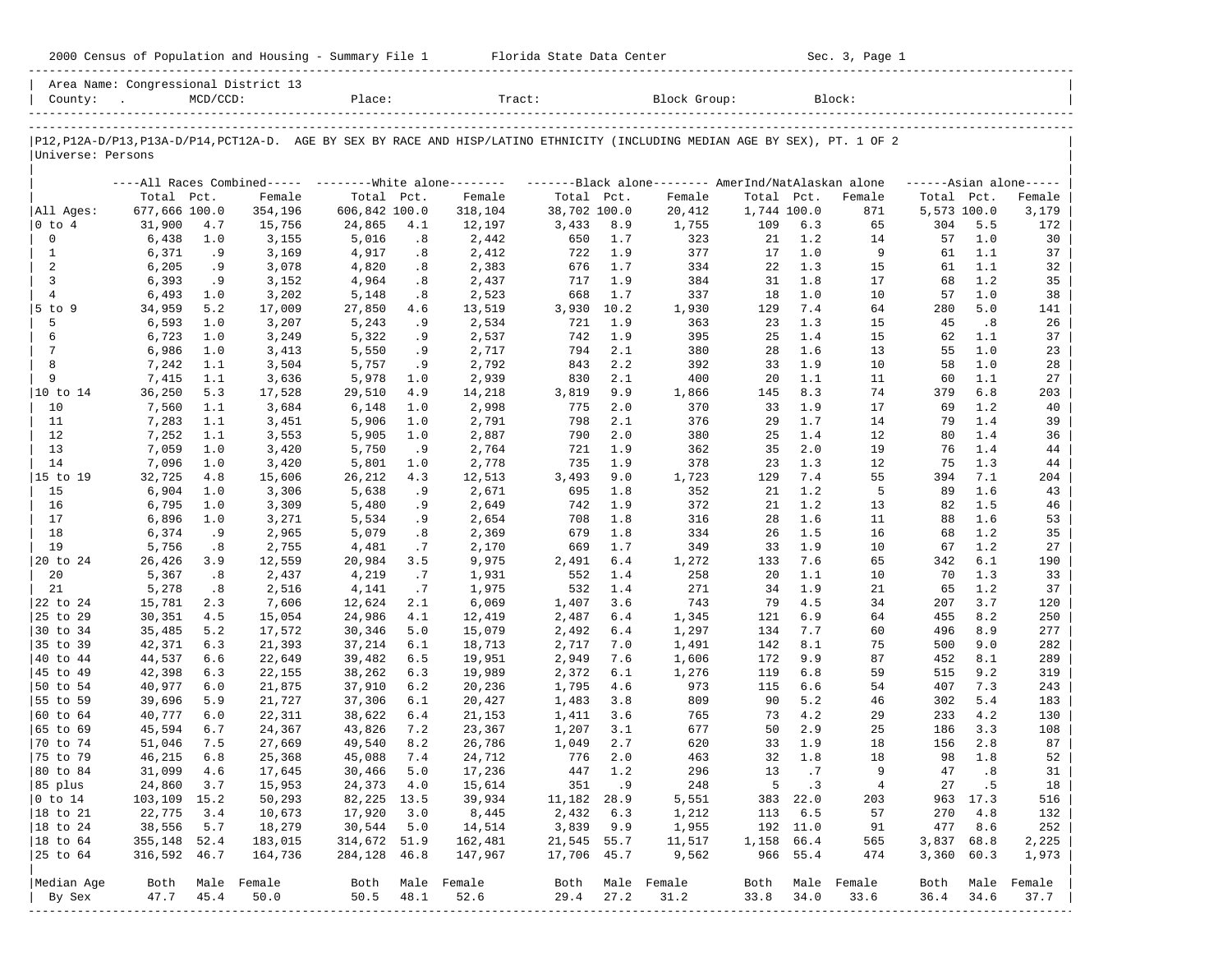|                         | 2000 Census of Population and Housing - Summary File 1 Florida State Data Center                               |                  |                |              |                        |                         |             |            |                                   |                |            | Sec. 3, Page 2             |                             |            |                  |
|-------------------------|----------------------------------------------------------------------------------------------------------------|------------------|----------------|--------------|------------------------|-------------------------|-------------|------------|-----------------------------------|----------------|------------|----------------------------|-----------------------------|------------|------------------|
|                         | Area Name: Congressional District 13<br>County: .                                                              | $MCD/CCD$ :      |                |              | Place:                 |                         | Tract:      |            |                                   | Block Group:   |            | Block:                     |                             |            |                  |
|                         |                                                                                                                |                  |                |              |                        |                         |             |            |                                   |                |            |                            |                             |            |                  |
| Universe: Persons       | P12E-I/P13E-I/PCT12E-I. AGE BY SEX BY RACE AND HISP/LATINO ETHNICITY (INCLUDING MEDIAN AGE BY SEX), PT. 2 OF 2 |                  |                |              |                        |                         |             |            |                                   |                |            |                            |                             |            |                  |
|                         | Hawaiian/OthPacifIsl alone                                                                                     |                  |                |              |                        | -Some Other Race alone- |             |            | --Two or More Races--             |                |            | --Hisp/Latino (any race)-- | --White alone, Not Latino-- |            |                  |
|                         |                                                                                                                | Total Pct.       | Female         | Total Pct.   |                        | Female                  | Total Pct.  |            | Female                            | Total Pct.     |            | Female                     | Total Pct.                  |            | Female           |
| All Ages:               |                                                                                                                | 287 100.0        | 125            | 16,261 100.0 |                        | 7,360                   | 8,257 100.0 |            | 4,145                             | 50,982 100.0   |            | 23,369                     | 575,603 100.0               |            | 303,759          |
| $ 0 \t{to} 4$           | 15                                                                                                             | 5.2              | 6              | 2,005 12.3   |                        | 984                     | 1,169 14.2  |            | 577                               | 5,919 11.6     |            | 2,887                      | 21,433                      | 3.7        | 10,517           |
| 0                       | 2                                                                                                              | .7               | 1              | 439          | 2.7                    | 211                     | 253         | 3.1        | 134                               | 1,350          | 2.6        | 649                        | 4,222                       | .7         | 2,060            |
| 1<br>2                  | 1<br>3                                                                                                         | $\cdot$ 3<br>1.0 | 0<br>0         | 396<br>408   | 2.4<br>2.5             | 211<br>210              | 257<br>215  | 3.1<br>2.6 | 123<br>104                        | 1,213<br>1,152 | 2.4<br>2.3 | 590<br>588                 | 4,208<br>4,158              | .7<br>.7   | 2,074<br>2,047   |
| $\mathbf{3}$            | 3                                                                                                              | 1.0              | 2              | 389          | 2.4                    | 168                     | 221         | 2.7        | 109                               | 1,105          | 2.2        | 530                        | 4,331                       | . 8        | 2,115            |
| $\overline{4}$          | 6                                                                                                              | 2.1              | 3              | 373          | 2.3                    | 184                     | 223         | 2.7        | 107                               | 1,099          | 2.2        | 530                        | 4,514                       | .8         | 2,221            |
| $5$ to 9                | 28                                                                                                             | 9.8              | 7              | 1,804        | 11.1                   | 887                     | 938         | 11.4       | 461                               | 5,190          | 10.2       | 2,507                      | 24,813                      | 4.3        | 12,081           |
| 5                       | 2                                                                                                              | .7               | 0              | 368          | 2.3                    | 173                     | 191         | 2.3        | 96                                | 1,126          | 2.2        | 538                        | 4,563                       | .8         | 2,205            |
| 6                       | 8                                                                                                              | 2.8              | $\mathbf{1}$   | 365          | 2.2                    | 173                     | 199         | 2.4        | 91                                | 1,031          | 2.0        | 473                        | 4,734                       | .8         | 2,277            |
| 7                       | 7                                                                                                              | 2.4              | 2              | 350          | 2.2                    | 178                     | 202         | 2.4        | 100                               | 1,021          | 2.0        | 491                        | 4,957                       | .9         | 2,448            |
| 8<br>9                  | 6                                                                                                              | 2.1              | 2              | 373          | 2.3                    | 193                     | 172         | 2.1        | 87                                | 1,021          | 2.0        | 513                        | 5,171                       | . 9        | 2,505            |
| 10 to 14                | 5<br>25                                                                                                        | 1.7<br>8.7       | 2<br>13        | 348<br>1,554 | 2.1<br>9.6             | 170<br>764              | 174<br>818  | 2.1<br>9.9 | 87<br>390                         | 991<br>4,446   | 1.9<br>8.7 | 492<br>2,105               | 5,388<br>26,893             | . 9<br>4.7 | 2,646<br>13,008  |
| 10                      | 4                                                                                                              | 1.4              | 3              | 362          | 2.2                    | 182                     | 169         | 2.0        | 74                                | 959            | 1.9        | 461                        | 5,608                       | 1.0        | 2,742            |
| 11                      | 3                                                                                                              | 1.0              | 2              | 279          | 1.7                    | 135                     | 189         | 2.3        | 94                                | 882            | 1.7        | 391                        | 5,374                       | . 9        | 2,571            |
| 12                      | 9                                                                                                              | 3.1              | 5              | 301          | 1.9                    | 154                     | 142         | 1.7        | 79                                | 898            | 1.8        | 451                        | 5,353                       | .9         | 2,612            |
| 13                      | $\overline{4}$                                                                                                 | 1.4              | 0              | 292          | 1.8                    | 147                     | 181         | 2.2        | 84                                | 855            | 1.7        | 411                        | 5,238                       | . 9        | 2,525            |
| 14                      | 5                                                                                                              | 1.7              | 3              | 320          | 2.0                    | 146                     | 137         | 1.7        | 59                                | 852            | 1.7        | 391                        | 5,320                       | .9         | 2,558            |
| 15 to 19                | 28                                                                                                             | 9.8              | 9              | 1,750        | 10.8                   | 768                     | 719         | 8.7        | 334                               | 4,639          | 9.1        | 1,966                      | 23,649                      | 4.1        | 11,451           |
| 15                      | 6                                                                                                              | 2.1              | 1              | 306          | 1.9                    | 161                     | 149         | 1.8        | 73                                | 825            | 1.6        | 402                        | 5,179                       | .9         | 2,453            |
| 16<br>17                | $\Omega$<br>2                                                                                                  | $\cdot$ 0<br>.7  | 0<br>2         | 318<br>380   | 2.0<br>2.3             | 149                     | 152<br>156  | 1.8<br>1.9 | 80<br>73                          | 833<br>965     | 1.6        | 374<br>400                 | 5,021                       | . 9        | 2,452            |
| 18                      | $7\phantom{.0}$                                                                                                | 2.4              | 3              | 365          | 2.2                    | 162<br>149              | 150         | 1.8        | 59                                | 1,011          | 1.9<br>2.0 | 392                        | 5,010<br>4,515              | .9<br>.8   | 2,441<br>2,159   |
| 19                      | 13                                                                                                             | 4.5              | 3              | 381          | 2.3                    | 147                     | 112         | 1.4        | 49                                | 1,005          | 2.0        | 398                        | 3,924                       | .7         | 1,946            |
| 20 to 24                | 25                                                                                                             | 8.7              | 11             | 1,865        | 11.5                   | 754                     | 586         | 7.1        | 292                               | 5,376          | 10.5       | 2,164                      | 17,828                      | 3.1        | 8,728            |
| 20                      | 3                                                                                                              | 1.0              | 3              | 371          | 2.3                    | 142                     | 132         | 1.6        | 60                                | 1,014          | 2.0        | 417                        | 3,639                       | .6         | 1,680            |
| 21                      | 7                                                                                                              | 2.4              | 4              | 381          | 2.3                    | 150                     | 118         | 1.4        | 58                                | 1,069          | 2.1        | 410                        | 3,528                       | . 6        | 1,749            |
| 22 to 24                | 15                                                                                                             | 5.2              | 4              | 1,113        | 6.8                    | 462                     | 336         | 4.1        | 174                               | 3,293          | 6.5        | 1,337                      | 10,661                      | 1.9        | 5,299            |
| 25 to 29                | 18                                                                                                             | 6.3              | 10             | 1,744        | 10.7                   | 725                     | 540         | 6.5        | 241                               | 5,210          | 10.2       | 2,181                      | 21,863                      | 3.8        | 11,111           |
| 30 to 34                | 23                                                                                                             | 8.0              | 9              | 1,461        | 9.0                    | 593                     | 533         | 6.5        | 257                               | 4,506          | 8.8        | 1,931                      | 27,634                      | 4.8        | 13,895           |
| 35 to 39<br>40 to 44    | 26<br>26                                                                                                       | 9.1<br>9.1       | 12<br>10       | 1,251<br>939 | 7.7<br>5.8             | 539<br>427              | 521<br>517  | 6.3<br>6.3 | 281<br>279                        | 3,821<br>3,062 | 7.5<br>6.0 | 1,725<br>1,409             | 34,917<br>37,575            | 6.1<br>6.5 | 17,664<br>19,081 |
| 45 to 49                | 11                                                                                                             | 3.8              | 7              | 680          | 4.2                    | 292                     | 439         | 5.3        | 213                               | 2,303          | 4.5        | 1,085                      | 36,786                      | 6.4        | 19,272           |
| 50 to 54                | 15                                                                                                             | 5.2              | $\overline{4}$ | 415          | 2.6                    | 201                     | 320         | 3.9        | 164                               | 1,690          | 3.3        | 810                        | 36,712                      | 6.4        | 19,664           |
| 55 to 59                | 12                                                                                                             | 4.2              | 10             | 249          | 1.5                    | 119                     | 254         | 3.1        | 133                               | 1,209          | 2.4        | 599                        | 36,413                      | 6.3        | 19,973           |
| 60 to 64                | 5                                                                                                              | 1.7              | 3              | 197          | 1.2                    | 101                     | 236         | 2.9        | 130                               | 1,000          | 2.0        | 546                        | 37,898                      | 6.6        | 20,755           |
| 65 to 69                | 7                                                                                                              | 2.4              | 4              | 144          | . 9                    | 81                      | 174         | 2.1        | 105                               | 929            | 1.8        | 494                        | 43,091                      | 7.5        | 22,984           |
| $ 70 \text{ to } 74$    |                                                                                                                | 5 1.7            | 1              | 83           | . 5                    | 52                      | 180         | 2.2        | 105                               | 719            | 1.4        | 397                        | 48,949                      | 8.5        | 26,469           |
| 75 to 79                | 9                                                                                                              | 3.1              | 4              | 61           | .4                     | 32                      | 151         | 1.8        | 87                                | 487            | 1.0        | 265                        | 44,694                      | 7.8        | 24,494           |
| 80 to 84<br>85 plus     | 6<br>3                                                                                                         | 2.1              | 5<br>0         | 32<br>27     | $\cdot$ 2<br>$\cdot$ 2 | 19<br>22                | 88<br>74    | 1.1<br>.9  | 49                                | 244<br>232     | .5<br>. 5  | 145                        | 30,272<br>24,183            | 5.3<br>4.2 | 17,120           |
| $0$ to $14$             | 68                                                                                                             | 1.0<br>23.7      | 26             | 5,363        | 33.0                   | 2,635                   | 2,925       | 35.4       | 47<br>1,428                       | 15,555         | 30.5       | 153<br>7,499               | 73,139 12.7                 |            | 15,492<br>35,606 |
| 18 to 21                | 30                                                                                                             | 10.5             | 13             | 1,498        | 9.2                    | 588                     | 512         | 6.2        | 226                               | 4,099          | 8.0        | 1,617                      | 15,606                      | 2.7        | 7,534            |
| 18 to 24                | 45                                                                                                             | 15.7             | 17             | 2,611 16.1   |                        | 1,050                   | 848         | 10.3       | 400                               | 7,392 14.5     |            | 2,954                      | 26,267                      | 4.6        | 12,833           |
| $ 18$ to $64$           | 181                                                                                                            | 63.1             | 82             | 9,547        | 58.7                   | 4,047                   | 4,208       | 51.0       | 2,098                             | 30,193 59.2    |            | 13,240                     | 296,065 51.4                |            | 154,248          |
| 25 to 64                | 136                                                                                                            | 47.4             | 65             | 6,936        | 42.7                   | 2,997                   | 3,360       | 40.7       | 1,698                             | 22,801 44.7    |            | 10,286                     | 269,798                     | 46.9       | 141,415          |
|                         |                                                                                                                |                  |                |              |                        |                         |             |            |                                   |                |            |                            |                             |            |                  |
| Median Age              | Both                                                                                                           |                  | Male Female    | Both         | Male                   | Female                  | Both        |            | Male Female                       | Both           |            | Male Female                | Both                        |            | Male Female      |
| By Sex<br>------------- | 31.8                                                                                                           | 29.3             | 33.8           | 22.7         | 23.2                   | 21.9                    | 24.2        | 22.8       | 25.4<br>_________________________ | 24.9           | 24.8       | 25.1                       | 52.0                        | 49.8       | 53.7             |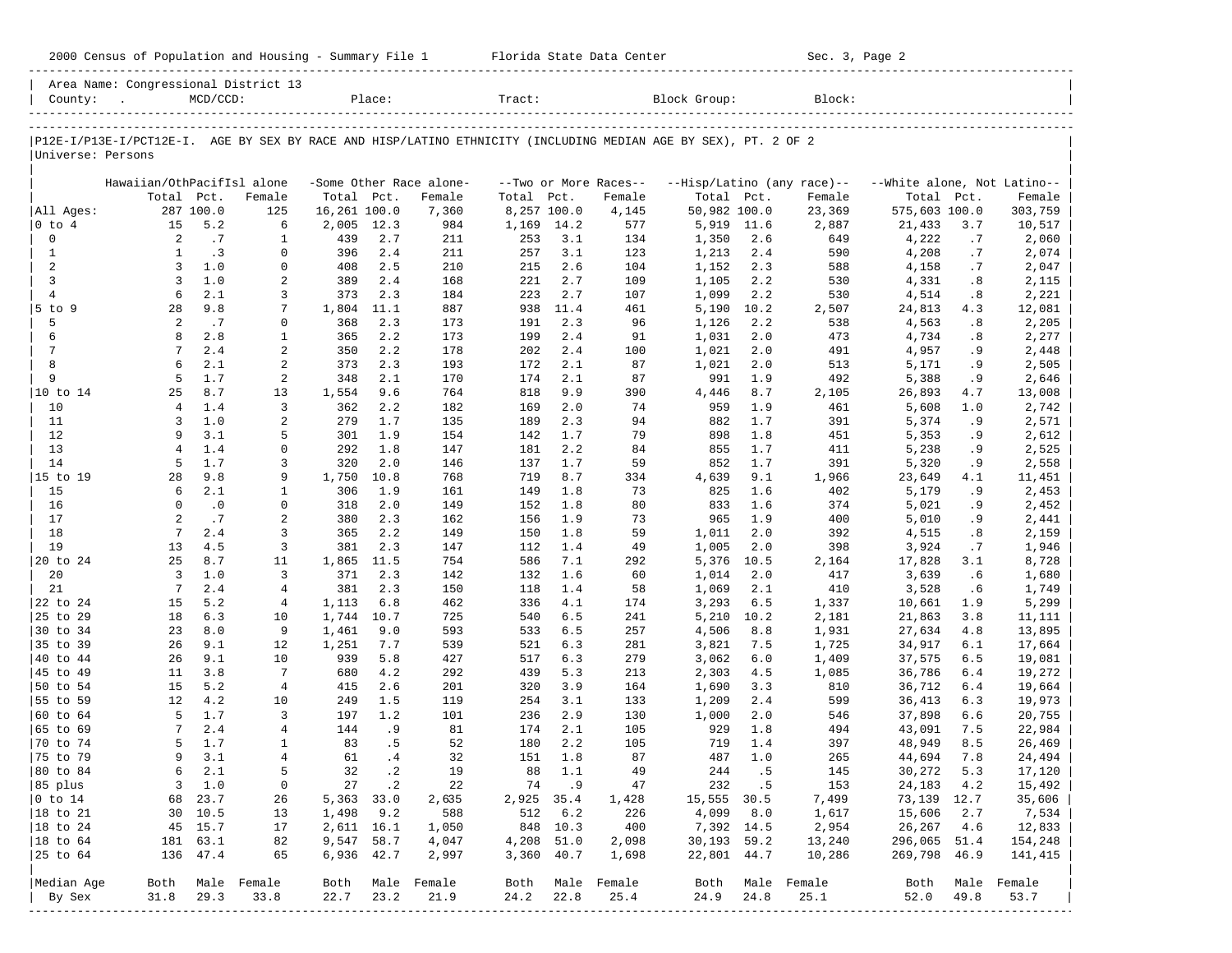|                             | 2000 Census of Population and Housing - Summary File 1 Florida State Data Center |            |                                      |                       |            |                  |                   |             |                                                                                                                               |             |                   | Sec. 3, Page 1          |              |             |                      |
|-----------------------------|----------------------------------------------------------------------------------|------------|--------------------------------------|-----------------------|------------|------------------|-------------------|-------------|-------------------------------------------------------------------------------------------------------------------------------|-------------|-------------------|-------------------------|--------------|-------------|----------------------|
|                             |                                                                                  |            | Area Name: Congressional District 14 |                       |            |                  |                   |             |                                                                                                                               |             |                   |                         |              |             |                      |
| Universe: Persons           |                                                                                  |            |                                      |                       |            |                  |                   |             | P12, P12A-D/P13, P13A-D/P14, PCT12A-D. AGE BY SEX BY RACE AND HISP/LATINO ETHNICITY (INCLUDING MEDIAN AGE BY SEX), PT. 1 OF 2 |             |                   |                         |              |             |                      |
|                             |                                                                                  |            |                                      |                       |            |                  |                   |             | ----All Races Combined----- --------White alone-------- --------Black alone-------- AmerInd/NatAlaskan alone                  |             |                   |                         |              |             | $----Asian alone---$ |
|                             | Total Pct.                                                                       |            | Female                               | Total Pct.            |            | Female           | Total Pct.        |             | Female                                                                                                                        | Total Pct.  |                   | Female                  | Total Pct.   |             | Female               |
| All Ages:                   | 790,852 100.0                                                                    |            | 401,935                              | 695,790 100.0         |            | 356,340          | 43,753 100.0      |             | 22,486                                                                                                                        | 2,171 100.0 |                   | 1,059                   | 5,739 100.0  |             | 3,236                |
| $ 0 \t{to} 4$               | 39,617                                                                           | 5.0        | 19,268                               | 30,005                | 4.3        | 14,547           | 4,222             | 9.6         | 2,114                                                                                                                         | 160         | 7.4               | 88                      | 370          | 6.4         | 210                  |
| $\mathbf 0$                 | 7,905                                                                            | 1.0        | 3,849                                | 5,853                 | .8         | 2,848            | 852               | 1.9         | 450                                                                                                                           | 35          | 1.6               | 21                      | 70           | 1.2         | 36                   |
| $\mathbf{1}$<br>2           | 7,819<br>7,902                                                                   | 1.0<br>1.0 | 3,794<br>3,849                       | 5,923<br>5,937        | .9<br>.9   | 2,874<br>2,879   | 866<br>870        | 2.0<br>2.0  | 420<br>438                                                                                                                    | 25<br>26    | 1.2<br>1.2        | 13<br>12                | 61<br>73     | 1.1<br>1.3  | 38<br>39             |
| $\overline{3}$              | 7,889                                                                            | 1.0        | 3,904                                | 6,018                 | .9         | 2,949            | 813               | 1.9         | 421                                                                                                                           | 45          | 2.1               | 25                      | 89           | 1.6         | 48                   |
| $\overline{4}$              | 8,102                                                                            | 1.0        | 3,872                                | 6,274                 | .9         | 2,997            | 821               | 1.9         | 385                                                                                                                           | 29          | 1.3               | 17                      | 77           | 1.3         | 49                   |
| $5$ to 9                    | 42,344                                                                           | 5.4        | 20,613                               | 32,980                | 4.7        | 16,054           | 4,481 10.2        |             | 2,196                                                                                                                         | 182         | 8.4               | 90                      | 332          | 5.8         | 175                  |
| 5                           | 8,109                                                                            | 1.0        | 3,908                                | 6,253                 | .9         | 3,007            | 902               | 2.1         | 448                                                                                                                           | 34          | 1.6               | 16                      | 72           | 1.3         | 38                   |
| 6                           | 8,363                                                                            | 1.1        | 4,056                                | 6,512                 | .9         | 3,171            | 855               | 2.0         | 398                                                                                                                           | 26          | 1.2               | 14                      | 61           | 1.1         | 36                   |
| 7                           | 8,372                                                                            | 1.1        | 4,137                                | 6,497                 | .9         | 3,213            | 889               | 2.0         | 448                                                                                                                           | 42          | 1.9               | 23                      | 60           | 1.0         | 32                   |
| 8                           | 8,593                                                                            | 1.1        | 4,160                                | 6,717                 | 1.0        | 3,231            | 902               | 2.1         | 453                                                                                                                           | 38          | 1.8               | 23                      | 73           | 1.3         | 36                   |
| 9                           | 8,907<br>42,908                                                                  | 1.1<br>5.4 | 4,352                                | 7,001                 | 1.0<br>4.9 | 3,432            | 933<br>4,563 10.4 | 2.1         | 449                                                                                                                           | 42<br>172   | 1.9<br>7.9        | 14<br>81                | 66<br>337    | 1.2<br>5.9  | 33<br>169            |
| 10                          | 8,877                                                                            | 1.1        | 21,113<br>4,349                      | 34,146<br>7,044       | 1.0        | 16,774<br>3,449  | 928               | 2.1         | 2,256<br>461                                                                                                                  | 39          | 1.8               | 18                      | 71           | 1.2         | 35                   |
| 11                          | 8,587                                                                            | 1.1        | 4,256                                | 6,854                 | 1.0        | 3,421            | 920               | 2.1         | 434                                                                                                                           | 35          | 1.6               | 16                      | 72           | 1.3         | 35                   |
| 12                          | 8,640                                                                            | 1.1        | 4,358                                | 6,899                 | 1.0        | 3,458            | 936               | 2.1         | 465                                                                                                                           | 33          | 1.5               | 17                      | 60           | 1.0         | 33                   |
| 13                          | 8,499                                                                            | 1.1        | 4,110                                | 6,747                 | 1.0        | 3,260            | 900               | 2.1         | 447                                                                                                                           | 34          | 1.6               | 17                      | 74           | 1.3         | 38                   |
| 14                          | 8,305                                                                            | 1.1        | 4,040                                | 6,602                 | .9         | 3,186            | 879               | 2.0         | 449                                                                                                                           | 31          | 1.4               | 13                      | 60           | 1.0         | 28                   |
| 15 to 19                    | 39,721                                                                           | 5.0        | 18,625                               | 30,873                | 4.4        | 14,595           | 3,958             | 9.0         | 1,983                                                                                                                         | 155         | 7.1               | 71                      | 342          | 6.0         | 171                  |
| 15                          | 8,492                                                                            | 1.1        | 4,118                                | 6,773                 | 1.0        | 3,287            | 843               | 1.9         | 423                                                                                                                           | 35          | 1.6               | 21                      | 74           | 1.3         | 36                   |
| 16                          | 8,279                                                                            | 1.0        | 3,940                                | 6,541                 | .9         | 3,094            | 808               | 1.8         | 410                                                                                                                           | 29          | 1.3               | 17                      | 76           | 1.3         | 41                   |
| 17<br>18                    | 8,315<br>7,774                                                                   | 1.1<br>1.0 | 3,865<br>3,530                       | 6,529<br>5,920        | .9<br>.9   | 3,065<br>2,738   | 821<br>774        | 1.9<br>1.8  | 396<br>378                                                                                                                    | 31<br>35    | 1.4<br>1.6        | 11<br>13                | 80<br>69     | 1.4<br>1.2  | 39<br>36             |
| 19                          | 6,861                                                                            | .9         | 3,172                                | 5,110                 | .7         | 2,411            | 712               | 1.6         | 376                                                                                                                           | 25          | 1.2               | 9                       | 43           | .7          | 19                   |
| 20 to 24                    | 33,158                                                                           | 4.2        | 15,070                               | 24,745                | 3.6        | 11,530           | 2,999             | 6.9         | 1,572                                                                                                                         | 160         | 7.4               | 72                      | 288          | 5.0         | 158                  |
| 20                          | 6,829                                                                            | .9         | 3,081                                | 5,094                 | .7         | 2,342            | 665               | 1.5         | 353                                                                                                                           | 25          | 1.2               | 9                       | 46           | .8          | 24                   |
| 21                          | 6,440                                                                            | .8         | 2,867                                | 4,812                 | .7         | 2,195            | 625               | 1.4         | 324                                                                                                                           | 36          | 1.7               | 15                      | 34           | .6          | 19                   |
| 22 to 24                    | 19,889                                                                           | 2.5        | 9,122                                | 14,839                | 2.1        | 6,993            | 1,709             | 3.9         | 895                                                                                                                           | 99          | 4.6               | 48                      | 208          | 3.6         | 115                  |
| 25 to 29                    | 38,165                                                                           | 4.8        | 18,183                               | 30,229                | 4.3        | 14,697           | 2,956             | 6.8         | 1,553                                                                                                                         | 164         | 7.6               | 81                      | 471          | 8.2         | 244                  |
| 30 to 34                    | 43,247                                                                           | 5.5        | 20,834                               | 35,671                | 5.1        | 17,351           | 2,951             | 6.7         | 1,487                                                                                                                         | 170         | 7.8               | 76                      | 543          | 9.5         | 305                  |
| 35 to 39                    | 51,553                                                                           | 6.5<br>6.5 | 25,471                               | 44,023                | 6.3        | 21,938           | 3,371             | 7.7<br>7.2  | 1,685                                                                                                                         | 217         | 10.0<br>8.3       | 113                     | 502          | 8.7<br>8.2  | 283                  |
| 40 to 44<br> 45 to 49       | 51,463<br>47,635                                                                 | 6.0        | 25,902<br>24,592                     | 44,895<br>42,495      | 6.5<br>6.1 | 22,712<br>22,006 | 3,154<br>2,608    | 6.0         | 1,612<br>1,367                                                                                                                | 180<br>148  | 6.8               | 94<br>73                | 472<br>457   | 8.0         | 286<br>284           |
| 50 to 54                    | 48,324                                                                           | 6.1        | 25,961                               | 44,338                | 6.4        | 23,896           | 2,047             | 4.7         | 1,112                                                                                                                         | 138         | 6.4               | 69                      | 440          | 7.7         | 263                  |
| 55 to 59                    | 49,500                                                                           | 6.3        | 26,830                               | 46,525                | 6.7        | 25,301           | 1,593             | 3.6         | 846                                                                                                                           | 95          | 4.4               | 40                      | 335          | 5.8         | 197                  |
| 60 to 64                    | 52,750                                                                           | 6.7        | 28,220                               | 50,226                | 7.2        | 26,911           | 1,424             | 3.3         | 762                                                                                                                           | 83          | 3.8               | 40                      | 256          | 4.5         | 149                  |
| $ 65 \t{to} 69$             | 57,701                                                                           | 7.3        | 29,491                               | 55,581                | 8.0        | 28,378           | 1,205             | 2.8         | 657                                                                                                                           | 60          | 2.8               | 27                      | 249          | 4.3         | 139                  |
| 70 to 74                    | 58,089                                                                           | 7.3        | 29,810                               | 56,465                | 8.1        | 28,930           | 953               | 2.2         | 516                                                                                                                           | 44          | 2.0               | 21                      | 186          | 3.2         | 109                  |
| 75 to 79                    | 46,659                                                                           | 5.9        | 24,363                               | 45,621                | 6.6        | 23,774           | 608               | 1.4         | 348                                                                                                                           | 30          | 1.4               | 15                      | 89           | 1.6         | 53                   |
| 80 to 84                    | 28,253                                                                           | 3.6        | 15,324                               | 27,692                | 4.0        | 14,995           | 356               | .8          | 207                                                                                                                           | 10          | .5                | 6                       | 38           | .7          | 26                   |
| 85 plus                     | 19,765                                                                           | 2.5        | 12,265                               | 19,280                | 2.8        | 11,951           | 304<br>13,266     | .7          | 213                                                                                                                           | 3           | $\cdot$ 1<br>23.7 | $\overline{\mathbf{c}}$ | 32           | . 6         | 15                   |
| $ 0 \t{to} 14$<br> 18 to 21 | 124,869 15.8<br>27,904                                                           | 3.5        | 60,994<br>12,650                     | 97,131 14.0<br>20,936 | 3.0        | 47,375<br>9,686  | 2,776             | 30.3<br>6.3 | 6,566<br>1,431                                                                                                                | 514<br>121  | 5.6               | 259<br>46               | 1,039<br>192 | 18.1<br>3.3 | 554<br>98            |
| 18 to 24                    | 47,793                                                                           | 6.0        | 21,772                               | 35,775                | 5.1        | 16,679           | 4,485 10.3        |             | 2,326                                                                                                                         | 220         | 10.1              | 94                      | 400          | 7.0         | 213                  |
| $ 18$ to $64$               | 430,430                                                                          | 54.4       | 217,765                              | 374,177               | 53.8       | 191,491          | 24,589            | 56.2        | 12,750                                                                                                                        | 1,415       | 65.2              | 680                     | 3,876        | 67.5        | 2,224                |
| 25 to 64                    | 382,637 48.4                                                                     |            | 195,993                              | 338,402               | 48.6       | 174,812          | 20,104 45.9       |             | 10,424                                                                                                                        | 1,195       | 55.0              | 586                     | 3,476        | 60.6        | 2,011                |
|                             |                                                                                  |            |                                      |                       |            |                  |                   |             |                                                                                                                               |             |                   |                         |              |             |                      |
| Median Age                  | Both                                                                             |            | Male Female                          | Both                  |            | Male Female      | Both              |             | Male Female                                                                                                                   | Both        | Male              | Female                  | Both         | Male        | Female               |
| By Sex                      | 46.3                                                                             | 44.5       | 48.2                                 | 49.7                  | 47.9       | 51.3             | 28.0              | 27.0        | 28.8                                                                                                                          | 32.7        | 32.1              | 33.3                    | 36.9         | 35.0        | 38.4                 |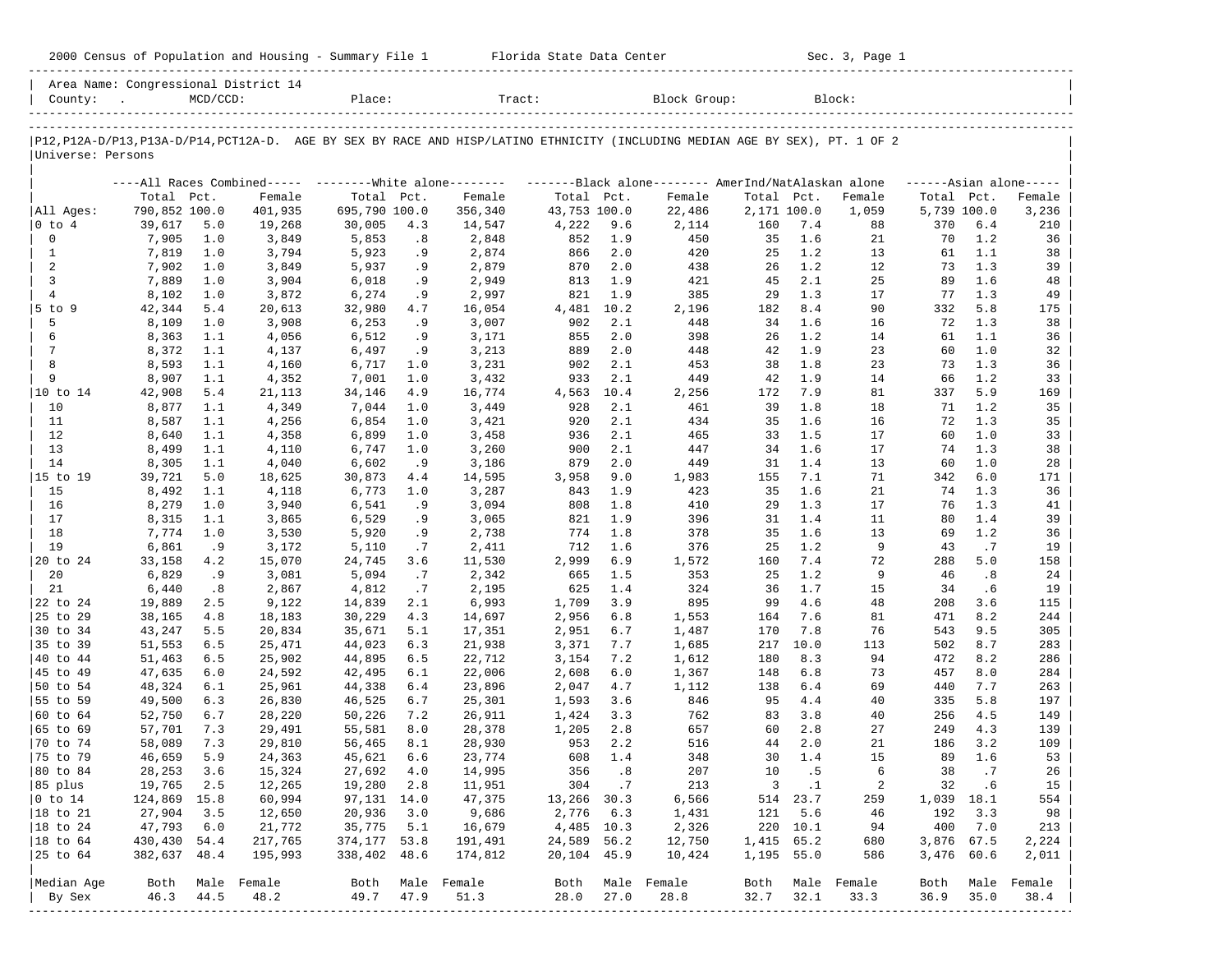|                             |                                                 |                    |                     |              |                        |                         |              |            |                       |                                                                                                                |            | Sec. 3, Page 2             |                             |            |                  |
|-----------------------------|-------------------------------------------------|--------------------|---------------------|--------------|------------------------|-------------------------|--------------|------------|-----------------------|----------------------------------------------------------------------------------------------------------------|------------|----------------------------|-----------------------------|------------|------------------|
|                             | Area Name: Congressional District 14<br>County: | $MCD/CCD$ :        |                     |              |                        | Place:                  | Tract:       |            |                       | Block Group:                                                                                                   |            | Block:                     |                             |            |                  |
|                             |                                                 |                    |                     |              |                        |                         |              |            |                       | P12E-I/P13E-I/PCT12E-I. AGE BY SEX BY RACE AND HISP/LATINO ETHNICITY (INCLUDING MEDIAN AGE BY SEX), PT. 2 OF 2 |            |                            |                             |            |                  |
| Universe: Persons           |                                                 |                    |                     |              |                        |                         |              |            |                       |                                                                                                                |            |                            |                             |            |                  |
|                             | Hawaiian/OthPacifIsl alone                      |                    |                     |              |                        | -Some Other Race alone- |              |            | --Two or More Races-- |                                                                                                                |            | --Hisp/Latino (any race)-- | --White alone, Not Latino-- |            |                  |
|                             | Total                                           | Pct.               | Female              | Total Pct.   |                        | Female                  | Total        | Pct.       | Female                | Total Pct.                                                                                                     |            | Female                     | Total Pct.                  |            | Female           |
| All Ages:                   |                                                 | 387 100.0          | 164                 | 29,641 100.0 |                        | 12,354                  | 13,371 100.0 |            | 6,296                 | 93,743 100.0                                                                                                   |            | 41,035                     | 638,177 100.0               |            | 330,451          |
| $0$ to $4$                  | 26                                              | 6.7                | 14                  | 3,222        | 10.9                   | 1,498                   | 1,612 12.1   |            | 797                   | 9,523 10.2                                                                                                     |            | 4,493                      | 24,445                      | 3.8        | 11,889           |
| $\mathbf 0$<br>$\mathbf{1}$ | 6<br>8                                          | 1.6<br>2.1         | $\overline{3}$<br>5 | 739<br>629   | 2.5<br>2.1             | 325<br>293              | 350<br>307   | 2.6<br>2.3 | 166<br>151            | 2,081                                                                                                          | 2.2<br>2.0 | 917<br>903                 | 4,688<br>4,787              | .7<br>.8   | 2,338            |
| 2                           | 5                                               | 1.3                | 3                   | 634          | 2.1                    | 305                     | 357          | 2.7        | 173                   | 1,905<br>1,927                                                                                                 | 2.1        | 911                        | 4,815                       | .8         | 2,325<br>2,340   |
| $\overline{3}$              | $\overline{4}$                                  | 1.0                | 2                   | 604          | 2.0                    | 303                     | 316          | 2.4        | 156                   | 1,762                                                                                                          | 1.9        | 883                        | 4,987                       | .8         | 2,430            |
| $\overline{4}$              | 3                                               | .8                 | $\mathbf{1}$        | 616          | 2.1                    | 272                     | 282          | 2.1        | 151                   | 1,848                                                                                                          | 2.0        | 879                        | 5,168                       | .8         | 2,456            |
| $5$ to $9$                  | 28                                              | 7.2                | 12                  | 2,933        | 9.9                    | 1,416                   | 1,408        | 10.5       | 670                   | 8,811                                                                                                          | 9.4        | 4,269                      | 27,712                      | 4.3        | 13,478           |
| 5                           | 5                                               | 1.3                | 2                   | 554          | 1.9                    | 253                     | 289          | 2.2        | 144                   | 1,721                                                                                                          | 1.8        | 827                        | 5,205                       | .8         | 2,485            |
| 6                           | $\overline{4}$                                  | 1.0                | 1                   | 603          | 2.0                    | 311                     | 302          | 2.3        | 125                   | 1,801                                                                                                          | 1.9        | 853                        | 5,434                       | .9         | 2,671            |
| 7                           | $7\phantom{.0}$                                 | 1.8                | 5                   | 607          | 2.0                    | 278                     | 270          | 2.0        | 138                   | 1,773                                                                                                          | 1.9        | 876                        | 5,457                       | .9         | 2,685            |
| 8                           | 5                                               | 1.3                | 2                   | 584          | 2.0                    | 283                     | 274          | 2.0        | 132                   | 1,781                                                                                                          | 1.9        | 847                        | 5,644                       | .9         | 2,731            |
| 9                           | $7\phantom{.0}$                                 | 1.8                | 2                   | 585          | 2.0                    | 291                     | 273          | 2.0        | 131                   | 1,735                                                                                                          | 1.9        | 866                        | 5,972                       | .9         | 2,906            |
| 10 to 14                    | 27                                              | 7.0                | 16                  | 2,428        | 8.2                    | 1,215                   | 1,235        | 9.2        | 602                   | 7,437                                                                                                          | 7.9        | 3,717                      | 29,671                      | 4.6        | 14,543           |
| 10<br>11                    | 5<br>8                                          | 1.3<br>2.1         | 3<br>5              | 527<br>455   | 1.8<br>1.5             | 262<br>230              | 263<br>243   | 2.0<br>1.8 | 121<br>115            | 1,624<br>1,487                                                                                                 | 1.7<br>1.6 | 785<br>756                 | 6,050<br>5,944              | .9<br>. 9  | 2,967<br>2,964   |
| 12                          | 9                                               | 2.3                | 5                   | 471          | 1.6                    | 250                     | 232          | 1.7        | 130                   | 1,442                                                                                                          | 1.5        | 754                        | 6,027                       | .9         | 3,006            |
| 13                          | $\mathbf{1}$                                    | $\cdot$ 3          | $\mathbf 0$         | 479          | 1.6                    | 226                     | 264          | 2.0        | 122                   | 1,374                                                                                                          | 1.5        | 675                        | 5,946                       | . 9        | 2,865            |
| 14                          | $\overline{4}$                                  | $1.0$              | $\overline{3}$      | 496          | 1.7                    | 247                     | 233          | 1.7        | 114                   | 1,510                                                                                                          | 1.6        | 747                        | 5,704                       | . 9        | 2,741            |
| 15 to 19                    | 42                                              | 10.9               | 12                  | 3,219        | 10.9                   | 1,269                   | 1,132        | 8.5        | 524                   | 8,693                                                                                                          | 9.3        | 3,459                      | 25,996                      | 4.1        | 12,636           |
| 15                          | 11                                              | 2.8                | 3                   | 535          | 1.8                    | 242                     | 221          | 1.7        | 106                   | 1,481                                                                                                          | 1.6        | 699                        | 5,915                       | .9         | 2,873            |
| 16                          | $7\phantom{.0}$                                 | 1.8                | 3                   | 580          | 2.0                    | 256                     | 238          | 1.8        | 119                   | 1,590                                                                                                          | 1.7        | 704                        | 5,636                       | . 9        | 2,695            |
| 17                          | 6                                               | 1.6                | $\mathbf{1}$        | 601          | 2.0                    | 238                     | 247          | 1.8        | 115                   | 1,720                                                                                                          | 1.8        | 651                        | 5,542                       | .9         | 2,700            |
| 18                          | 9                                               | 2.3                | $\mathbf{1}$        | 740          | 2.5                    | 272                     | 227          | 1.7        | 92                    | 1,958                                                                                                          | 2.1        | 716                        | 4,842                       | .8         | 2,343            |
| 19                          | 9                                               | 2.3                | $\overline{4}$      | 763          | 2.6                    | 261                     | 199          | 1.5        | 92                    | 1,944                                                                                                          | 2.1        | 689                        | 4,061                       | .6         | 2,025            |
| 20 to 24                    | 49                                              | 12.7               | 15                  | 3,821        | 12.9                   | 1,275                   | 1,096        | 8.2        | 448                   | 10,338                                                                                                         | 11.0       | 3,651                      | 19,000                      | 3.0        | 9,431            |
| 20<br>21                    | 13<br>12                                        | 3.4<br>3.1         | $\overline{4}$      | 729<br>725   | 2.5<br>2.4             | 241                     | 257          | 1.9<br>1.5 | 108                   | 2,009                                                                                                          | 2.1        | 655<br>709                 | 3,976                       | .6         | 1,985            |
| 22 to 24                    | 24                                              | 6.2                | 2<br>9              | 2,367        | 8.0                    | 240<br>794              | 196<br>643   | 4.8        | 72<br>268             | 2,013<br>6,316                                                                                                 | 2.1<br>6.7 | 2,287                      | 3,668<br>11,356             | . 6<br>1.8 | 1,770<br>5,676   |
| 25 to 29                    | 38                                              | 9.8                | 14                  | 3,353        | 11.3                   | 1,208                   | 954          | 7.1        | 386                   | 9,972                                                                                                          | 10.6       | 3,797                      | 24,282                      | 3.8        | 12,341           |
| 30 to 34                    | 29                                              | 7.5                | 14                  | 2,889        | 9.7                    | 1,151                   | 994          | 7.4        | 450                   | 8,761                                                                                                          | 9.3        | 3,570                      | 30,380                      | 4.8        | 15,165           |
| 35 to 39                    | 29                                              | 7.5                | 10                  | 2,357        | 8.0                    | 949                     | 1,054        | 7.9        | 493                   | 7,796                                                                                                          | 8.3        | 3,331                      | 39,141                      | 6.1        | 19,803           |
| 40 to 44                    | 24                                              | 6.2                | 11                  | 1,784        | 6.0                    | 722                     | 954          | 7.1        | 465                   | 5,733                                                                                                          | 6.1        | 2,503                      | 41,325                      | 6.5        | 21,098           |
| 45 to 49                    | 26                                              | 6.7                | 8                   | 1,227        | 4.1                    | 553                     | 674          | 5.0        | 301                   | 4,369                                                                                                          | 4.7        | 2,048                      | 39,660                      | 6.2        | 20,635           |
| 50 to 54                    | 16                                              | 4.1                | 10                  | 809          | 2.7                    | 353                     | 536          | 4.0        | 258                   | 3,223                                                                                                          | 3.4        | 1,546                      | 42,118                      | 6.6        | 22,800           |
| 55 to 59                    | 19                                              | 4.9                | 10                  | 512          | 1.7                    | 222                     | 421          | 3.1        | 214                   | 2,418                                                                                                          | 2.6        | 1,203                      | 44,756                      | 7.0        | 24,389           |
| 60 to 64                    | 11                                              | 2.8                | 2                   | 400          | 1.3                    | 181                     | 350          | 2.6        | 175                   | 2,089                                                                                                          | 2.2        | 1,042                      | 48,654                      | 7.6        | 26,109           |
| 65 to 69                    | $7\overline{ }$                                 | 1.8                | 3                   | 282          | 1.0                    | 125                     | 317          | 2.4        | 162                   | 1,774                                                                                                          | 1.9        | 889                        | 54,208                      | 8.5        | 27,682           |
| $ 70 \text{ to } 74$        |                                                 | $7^{\circ}$<br>1.8 | 5                   |              | 175 .6                 | 94                      |              | 259 1.9    | 135                   | 1,271                                                                                                          | 1.4        | 664                        | 55,453                      | 8.7        | 28,405           |
| 75 to 79                    | 4                                               | 1.0                | 3                   | 126<br>53    | .4                     | 72                      | 181          | 1.4        | 98                    | 767<br>433                                                                                                     | .8         | 402                        | 45,024                      | 7.1        | 23,464           |
| 80 to 84                    | 1                                               | .3                 | $\mathbf{1}$        | 51           | $\cdot$ 2<br>$\cdot$ 2 | 27                      | 103<br>91    | .8         | 62<br>56              | 335                                                                                                            | .5         | 243                        | 27,339                      | 4.3        | 14,802           |
| 85 plus<br>$0$ to $14$      | 4<br>81                                         | 1.0<br>20.9        | 4<br>42             | 8,583 29.0   |                        | 24<br>4,129             | 4,255        | .7<br>31.8 | 2,069                 | 25,771 27.5                                                                                                    | $\cdot$ 4  | 208<br>12,479              | 19,013<br>81,828 12.8       | 3.0        | 11,781<br>39,910 |
| 18 to 21                    | 43                                              | 11.1               | 11                  | 2,957 10.0   |                        | 1,014                   | 879          | 6.6        | 364                   | 7,924                                                                                                          | 8.5        | 2,769                      | 16,547                      | 2.6        | 8,123            |
| 18 to 24                    | 67                                              | 17.3               | 20                  | 5,324 18.0   |                        | 1,808                   | 1,522 11.4   |            | 632                   | 14,240 15.2                                                                                                    |            | 5,056                      | 27,903                      | 4.4        | 13,799           |
| 18 to 64                    | 259                                             | 66.9               | 99                  | 18,655 62.9  |                        | 7,147                   | 7,459 55.8   |            | 3,374                 | 58,601 62.5                                                                                                    |            | 24,096                     | 338,219 53.0                |            | 176,139          |
| 25 to 64                    |                                                 | 192 49.6           | 79                  | 13,331 45.0  |                        | 5,339                   | 5,937 44.4   |            | 2,742                 | 44, 361 47.3                                                                                                   |            | 19,040                     | 310,316 48.6                |            | 162,340          |
|                             |                                                 |                    |                     |              |                        |                         |              |            |                       |                                                                                                                |            |                            |                             |            |                  |
| Median Age                  | Both                                            |                    | Male Female         | Both         | Male                   | Female                  |              |            | Both Male Female      | Both                                                                                                           |            | Male Female                | Both                        |            | Male Female      |
| By Sex                      | 27.6                                            | 26.4               | 29.8                | 24.0         | 24.4                   | 23.2                    | 26.1         | 25.9       | 26.4                  | 26.0                                                                                                           | 25.9       | 26.3                       | 52.1                        | 50.8       | 53.1             |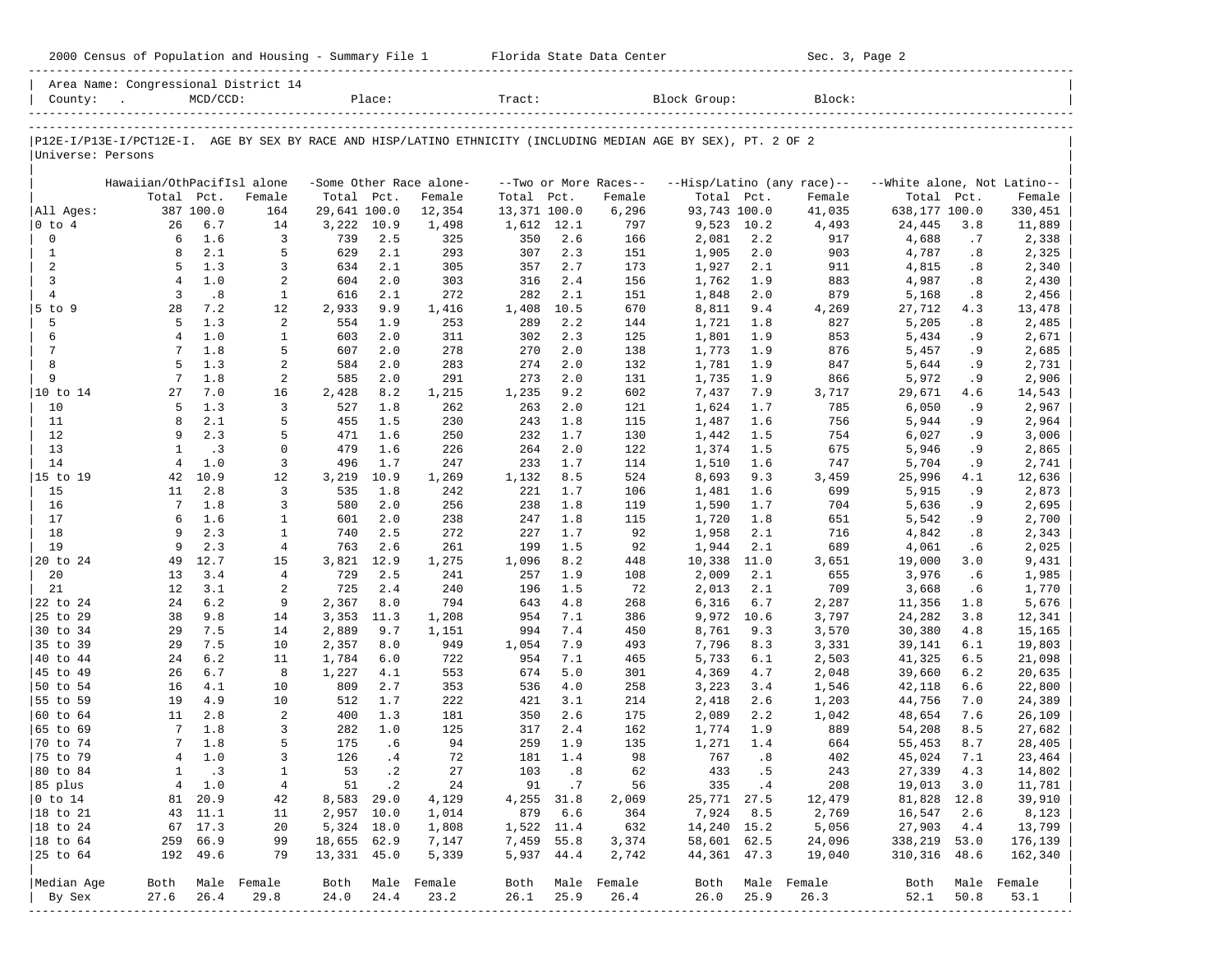|                      | 2000 Census of Population and Housing - Summary File 1 Florida State Data Center |            |                                      |                  |            |                                                                                                                            |                |            |             |             |            | Sec. 3, Page 1 |             |            |                     |
|----------------------|----------------------------------------------------------------------------------|------------|--------------------------------------|------------------|------------|----------------------------------------------------------------------------------------------------------------------------|----------------|------------|-------------|-------------|------------|----------------|-------------|------------|---------------------|
|                      |                                                                                  |            | Area Name: Congressional District 15 |                  |            |                                                                                                                            |                |            |             |             |            |                |             |            |                     |
| Universe: Persons    |                                                                                  |            |                                      |                  |            | P12,P12A-D/P13,P13A-D/P14,PCT12A-D. AGE BY SEX BY RACE AND HISP/LATINO ETHNICITY (INCLUDING MEDIAN AGE BY SEX), PT. 1 OF 2 |                |            |             |             |            |                |             |            |                     |
|                      |                                                                                  |            |                                      |                  |            | ----All Races Combined----- --------White alone------- -----------Black alone-------- AmerInd/NatAlaskan alone             |                |            |             |             |            |                |             |            | $---Asian alone---$ |
|                      | Total Pct.                                                                       |            | Female                               | Total Pct.       |            | Female                                                                                                                     | Total Pct.     |            | Female      | Total Pct.  |            | Female         | Total Pct.  |            | Female              |
| All Ages:            | 718,294 100.0                                                                    |            | 365,987                              | 621,405 100.0    |            | 316,586                                                                                                                    | 57,078 100.0   |            | 29,071      | 2,647 100.0 |            | 1,326          | 9,668 100.0 |            | 5,599               |
| $ 0 \t{to} 4$        | 38,258                                                                           | 5.3        | 18,611                               | 30,103           | 4.8        | 14,520                                                                                                                     | 4,419          | 7.7        | 2,220       | 142         | 5.4        | 81             | 505         | 5.2        | 259                 |
| $\mathbf 0$          | 7,446                                                                            | 1.0        | 3,555                                | 5,807            | .9         | 2,765                                                                                                                      | 873            | 1.5        | 424         | 22          | .8         | 16             | 103         | 1.1        | 49                  |
| $\mathbf{1}$<br>2    | 7,489                                                                            | 1.0        | 3,654                                | 5,851            | .9         | 2,813                                                                                                                      | 868            | 1.5<br>1.5 | 469         | 24          | . 9<br>1.0 | 16             | 106         | 1.1<br>1.1 | 52                  |
| $\overline{3}$       | 7,484<br>7,838                                                                   | 1.0<br>1.1 | 3,629<br>3,835                       | 5,890<br>6,220   | .9<br>1.0  | 2,818<br>3,010                                                                                                             | 842<br>895     | 1.6        | 423<br>442  | 26<br>31    | 1.2        | 15<br>11       | 106<br>97   | 1.0        | 51<br>53            |
| $\overline{4}$       | 8,001                                                                            | 1.1        | 3,938                                | 6,335            | 1.0        | 3,114                                                                                                                      | 941            | 1.6        | 462         | 39          | 1.5        | 23             | 93          | 1.0        | 54                  |
| 5 to 9               | 44,695                                                                           | 6.2        | 21,898                               | 35,749           | 5.8        | 17,525                                                                                                                     | 5,278          | 9.2        | 2,543       | 214         | 8.1        | 111            | 507         | 5.2        | 230                 |
| 5                    | 8,283                                                                            | 1.2        | 4,023                                | 6,619            | 1.1        | 3,217                                                                                                                      | 943            | 1.7        | 460         | 41          | 1.5        | 19             | 101         | 1.0        | 54                  |
| 6                    | 8,521                                                                            | 1.2        | 4,206                                | 6,791            | 1.1        | 3,373                                                                                                                      | 1,015          | 1.8        | 472         | 35          | 1.3        | 23             | 101         | 1.0        | 41                  |
| 7                    | 8,962                                                                            | 1.2        | 4,360                                | 7,127            | 1.1        | 3,462                                                                                                                      | 1,069          | 1.9        | 530         | 42          | 1.6        | 23             | 98          | 1.0        | 39                  |
| 8                    | 9,321                                                                            | 1.3        | 4,638                                | 7,493            | 1.2        | 3,732                                                                                                                      | 1,109          | 1.9        | 544         | 44          | 1.7        | 18             | 96          | 1.0        | 47                  |
| 9                    | 9,608                                                                            | 1.3        | 4,671                                | 7,719            | 1.2        | 3,741                                                                                                                      | 1,142          | 2.0        | 537         | 52          | 2.0        | 28             | 111         | 1.1        | 49                  |
|                      | 47,831                                                                           | 6.7        | 23,295                               | 38,732           | 6.2        | 18,730                                                                                                                     | 5,513          | 9.7        | 2,755       | 228         | 8.6        | 124            | 596         | 6.2        | 304                 |
| 10<br>11             | 9,750                                                                            | 1.4<br>1.3 | 4,747                                | 7,901<br>7,663   | 1.3<br>1.2 | 3,826                                                                                                                      | 1,096          | 1.9<br>2.0 | 554<br>575  | 50<br>48    | 1.9<br>1.8 | 28<br>20       | 125<br>117  | 1.3<br>1.2 | 61<br>64            |
| 12                   | 9,519<br>9,602                                                                   | 1.3        | 4,661<br>4,677                       | 7,754            | 1.2        | 3,705<br>3,748                                                                                                             | 1,115<br>1,110 | 1.9        | 550         | 45          | 1.7        | 29             | 127         | 1.3        | 66                  |
| 13                   | 9,540                                                                            | 1.3        | 4,642                                | 7,757            | 1.2        | 3,742                                                                                                                      | 1,110          | 1.9        | 557         | 45          | 1.7        | 25             | 100         | 1.0        | 51                  |
| 14                   | 9,420                                                                            | 1.3        | 4,568                                | 7,657            | 1.2        | 3,709                                                                                                                      | 1,082          | 1.9        | 519         | 40          | 1.5        | 22             | 127         | 1.3        | 62                  |
| 15 to 19             | 44,186                                                                           | 6.2        | 20,645                               | 34,854           | 5.6        | 16,516                                                                                                                     | 5,615          | 9.8        | 2,457       | 202         | 7.6        | 101            | 691         | 7.1        | 350                 |
| 15                   | 9,429                                                                            | 1.3        | 4,481                                | 7,598            | 1.2        | 3,584                                                                                                                      | 1,134          | 2.0        | 554         | 34          | 1.3        | 16             | 133         | 1.4        | 75                  |
| 16                   | 9,275                                                                            | 1.3        | 4,405                                | 7,363            | 1.2        | 3,545                                                                                                                      | 1,143          | 2.0        | 520         | 47          | 1.8        | 28             | 158         | 1.6        | 80                  |
| 17                   | 9,425                                                                            | 1.3        | 4,372                                | 7,405            | 1.2        | 3,479                                                                                                                      | 1,227          | 2.1        | 510         | 45          | 1.7        | 25             | 157         | 1.6        | 77                  |
| 18                   | 8,504                                                                            | 1.2        | 3,903                                | 6,691            | 1.1        | 3,169                                                                                                                      | 1,042          | 1.8        | 413         | 34          | 1.3        | 16             | 131         | 1.4        | 69                  |
| 19                   | 7,553                                                                            | 1.1        | 3,484                                | 5,797            | .9         | 2,739                                                                                                                      | 1,069          | 1.9        | 460         | 42          | 1.6        | 16             | 112         | 1.2        | 49                  |
| 20 to 24             | 32,426                                                                           | 4.5        | 15,221                               | 25,374           | 4.1        | 12,011                                                                                                                     | 3,877          | 6.8        | 1,788       | 153         | 5.8        | 68             | 623         | 6.4        | 316                 |
| 20<br>21             | 7,109<br>6,589                                                                   | 1.0<br>.9  | 3,214<br>3,003                       | 5,525<br>5,092   | .9<br>.8   | 2,525<br>2,386                                                                                                             | 900<br>877     | 1.6<br>1.5 | 383<br>360  | 36<br>31    | 1.4<br>1.2 | 12<br>17       | 115<br>120  | 1.2<br>1.2 | 58<br>57            |
| 22 to 24             | 18,728                                                                           | 2.6        | 9,004                                | 14,757           | 2.4        | 7,100                                                                                                                      | 2,100          | 3.7        | 1,045       | 86          | 3.2        | 39             | 388         | 4.0        | 201                 |
| 25 to 29             | 35,206                                                                           | 4.9        | 17,604                               | 28,703           | 4.6        | 14,323                                                                                                                     | 3,349          | 5.9        | 1,724       | 161         | 6.1        | 86             | 831         | 8.6        | 440                 |
| 30 to 34             | 42,647                                                                           | 5.9        | 21,551                               | 35,843           | 5.8        | 18,108                                                                                                                     | 3,716          | 6.5        | 1,937       | 212         | 8.0        | 103            | 859         | 8.9        | 471                 |
| 35 to 39             | 56,232                                                                           | 7.8        | 28,289                               | 48,538           | 7.8        | 24,224                                                                                                                     | 4,413          | 7.7        | 2,338       | 269         | 10.2       | 129            | 847         | 8.8        | 516                 |
| 40 to 44             | 57,430                                                                           | 8.0        | 28,705                               | 50,051           | 8.1        | 24,804                                                                                                                     | 4,286          | 7.5        | 2,220       | 229         | 8.7        | 115            | 949         | 9.8        | 600                 |
| 45 to 49             | 49,032                                                                           | 6.8        | 24,544                               | 43,117           | 6.9        | 21,358                                                                                                                     | 3,402          | 6.0        | 1,786       | 249         | 9.4        | 121            | 858         | 8.9        | 570                 |
| 50 to 54             | 44,812                                                                           | 6.2        | 23,348                               | 39,940           | 6.4        | 20,682                                                                                                                     | 2,921          | 5.1        | 1,582       | 181         | 6.8        | 88             | 759         | 7.9        | 499                 |
| 55 to 59             | 40,154                                                                           | 5.6        | 21,338                               | 36,296           | 5.8        | 19,227                                                                                                                     | 2,454          | 4.3        | 1,315       | 129         | 4.9        | 59             | 550         | 5.7        | 347                 |
| 60 to 64             | 38,310                                                                           | 5.3        | 20,283                               | 34,972           | 5.6        | 18,490                                                                                                                     | 2,227          | 3.9        | 1,174       | 102         | 3.9        | 43             | 383         | 4.0        | 243                 |
| $ 65 \text{ to } 69$ | 40,757                                                                           | 5.7        | 21,250                               | 37,911           | 6.1        | 19,673                                                                                                                     | 1,953          | 3.4        | 1,057       | 70          | 2.6        | 35             | 307         | 3.2        | 205                 |
| 70 to 74<br>75 to 79 | 39,031<br>32,780                                                                 | 5.4        | 20,772<br>18,036                     | 36,881<br>31,344 | 5.9<br>5.0 | 19,566<br>17,206                                                                                                           | 1,515          | 2.7        | 848         | 40<br>40    | 1.5<br>1.5 | 24<br>22       | 206         | 2.1<br>1.1 | 131                 |
| 80 to 84             | 20,339                                                                           | 4.6<br>2.8 | 11,354                               | 19,503           | 3.1        | 10,838                                                                                                                     | 1,014<br>627   | 1.8<br>1.1 | 593<br>381  | 14          | .5         | 9              | 103<br>56   | .6         | 63<br>35            |
| 85 plus              | 14,168                                                                           | 2.0        | 9,243                                | 13,494           | 2.2        | 8,785                                                                                                                      | 499            | .9         | 353         | 12          | .5         | 7              | 38          | .4         | 20                  |
| $ 0 \t{to} 14$       | 130,784 18.2                                                                     |            | 63,804                               | 104,584 16.8     |            | 50,775                                                                                                                     | 15,210         | 26.6       | 7,518       | 584         | 22.1       | 316            | 1,608       | 16.6       | 793                 |
| 18 to 21             | 29,755                                                                           | 4.1        | 13,604                               | 23,105           | 3.7        | 10,819                                                                                                                     | 3,888          | 6.8        | 1,616       | 143         | 5.4        | 61             | 478         | 4.9        | 233                 |
| 18 to 24             | 48,483                                                                           | 6.7        | 22,608                               | 37,862           | 6.1        | 17,919                                                                                                                     | 5,988          | 10.5       | 2,661       | 229         | 8.7        | 100            | 866         | 9.0        | 434                 |
| $ 18$ to $64$        | 412,306                                                                          | 57.4       | 208,270                              | 355,322          | 57.2       | 179,135                                                                                                                    | 32,756         | 57.4       | 16,737      | 1,761       | 66.5       | 844            | 6,902       | 71.4       | 4,120               |
| 25 to 64             | 363,823 50.7                                                                     |            | 185,662                              | 317,460          | 51.1       | 161,216                                                                                                                    | 26,768         | 46.9       | 14,076      | 1,532       | 57.9       | 744            | 6,036       | 62.4       | 3,686               |
|                      |                                                                                  |            |                                      |                  |            |                                                                                                                            |                |            |             |             |            |                |             |            |                     |
| Median Age           | Both                                                                             |            | Male Female                          | Both             |            | Male Female                                                                                                                | Both           |            | Male Female | Both        | Male       | Female         | Both        | Male       | Female              |
| By Sex               | 41.5                                                                             | 40.3       | 42.7                                 | 43.2             | 42.0       | 44.5                                                                                                                       | 30.7           | 28.4       | 32.9        | 35.2        | 35.9       | 34.6           | 36.2        | 32.1       | 39.2                |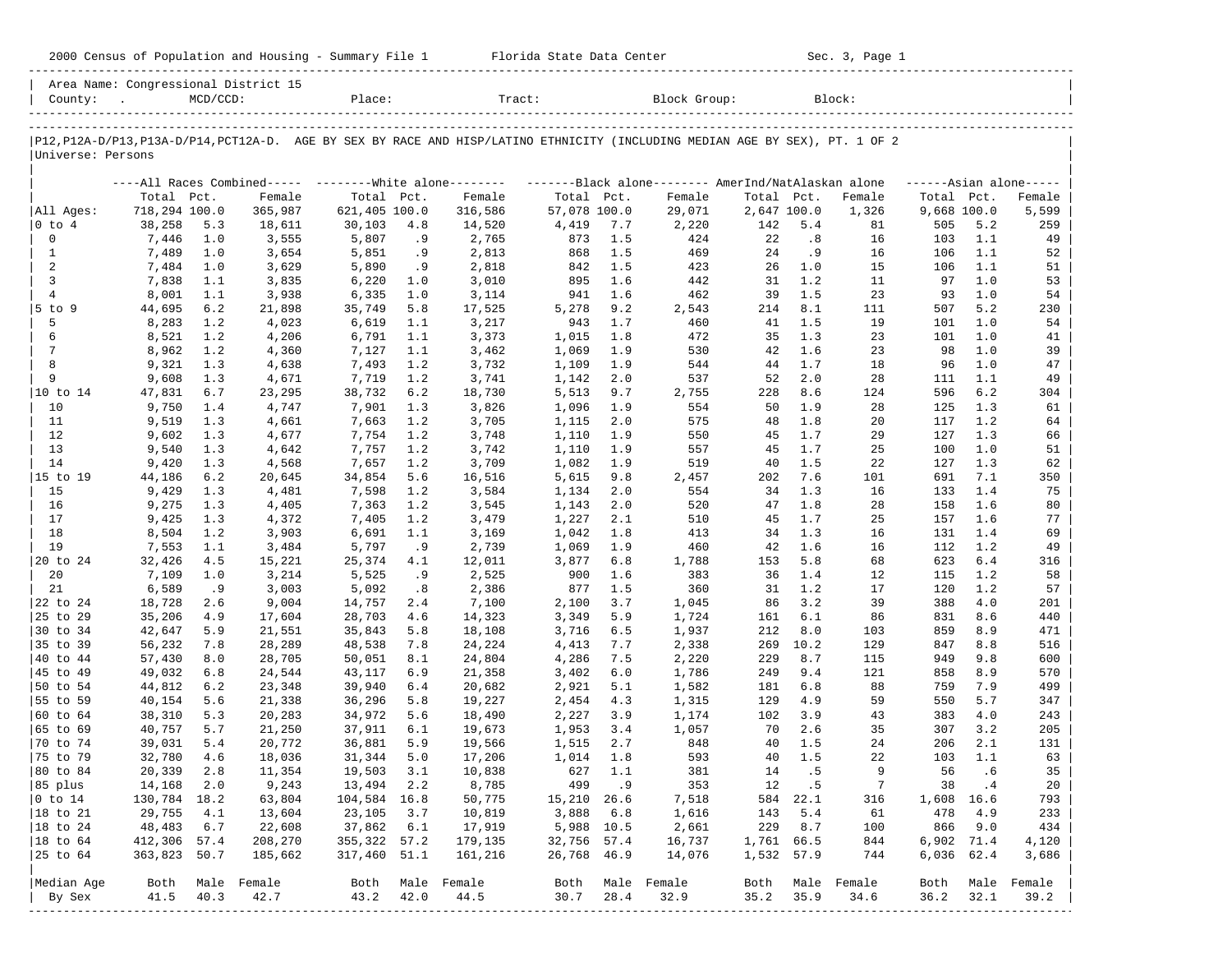|                        | 2000 Census of Population and Housing - Summary File 1 Florida State Data Center |             |                         |              |                             |                         |              |            |                       |                                                                                                                |            | Sec. 3, Page 2             |                             |            |                 |
|------------------------|----------------------------------------------------------------------------------|-------------|-------------------------|--------------|-----------------------------|-------------------------|--------------|------------|-----------------------|----------------------------------------------------------------------------------------------------------------|------------|----------------------------|-----------------------------|------------|-----------------|
|                        | Area Name: Congressional District 15                                             |             |                         |              |                             |                         | Tract:       |            |                       |                                                                                                                |            |                            |                             |            |                 |
| Universe: Persons      |                                                                                  |             |                         |              |                             |                         |              |            |                       | P12E-I/P13E-I/PCT12E-I. AGE BY SEX BY RACE AND HISP/LATINO ETHNICITY (INCLUDING MEDIAN AGE BY SEX), PT. 2 OF 2 |            |                            |                             |            |                 |
|                        | Hawaiian/OthPacifIsl alone                                                       |             |                         |              |                             | -Some Other Race alone- |              |            | --Two or More Races-- |                                                                                                                |            | --Hisp/Latino (any race)-- | --White alone, Not Latino-- |            |                 |
|                        | Total                                                                            | Pct.        | Female                  | Total Pct.   |                             | Female                  | Total Pct.   |            | Female                | Total Pct.                                                                                                     |            | Female                     | Total Pct.                  |            | Female          |
| All Ages:              |                                                                                  | 417 100.0   | 195                     | 13,987 100.0 |                             | 6,650                   | 13,092 100.0 |            | 6,560                 | 51,365 100.0                                                                                                   |            | 25,088                     | 588,547 100.0               |            | 300,427         |
| $0$ to $4$             | 25                                                                               | 6.0         | 14                      | 1,332        | 9.5                         | 669                     | 1,732 13.2   |            | 848                   | 4,619                                                                                                          | 9.0        | 2,257                      | 27,340                      | 4.6        | 13,195          |
| $\mathbf 0$            | 5                                                                                | 1.2         | $\mathbf{1}$            | 275          | 2.0                         | 132                     | 361          | 2.8        | 168                   | 982                                                                                                            | 1.9        | 483                        | 5,217                       | .9         | 2,479           |
| $\mathbf{1}$<br>2      | 6<br>$\overline{4}$                                                              | 1.4<br>1.0  | $\overline{4}$<br>4     | 280<br>266   | 2.0<br>1.9                  | 130                     | 354<br>350   | 2.7<br>2.7 | 170<br>180            | 899<br>921                                                                                                     | 1.8<br>1.8 | 422<br>470                 | 5,329<br>5,343              | .9         | 2,572           |
| $\overline{3}$         | 5                                                                                | 1.2         | $\mathbf 1$             | 256          | 1.8                         | 138<br>143              | 334          | 2.6        | 175                   | 897                                                                                                            | 1.7        | 437                        | 5,685                       | .9<br>1.0  | 2,544<br>2,762  |
| $\overline{4}$         | 5                                                                                | 1.2         | 4                       | 255          | 1.8                         | 126                     | 333          | 2.5        | 155                   | 920                                                                                                            | 1.8        | 445                        | 5,766                       | 1.0        | 2,838           |
| $5$ to $9$             | 35                                                                               | 8.4         | 18                      | 1,366        | 9.8                         | 659                     | 1,546        | 11.8       | 812                   | 4,582                                                                                                          | 8.9        | 2,253                      | 32,964                      | 5.6        | 16,157          |
| 5                      | 9                                                                                | 2.2         | 3                       | 249          | 1.8                         | 117                     | 321          | 2.5        | 153                   | 872                                                                                                            | 1.7        | 392                        | 6,071                       | 1.0        | 2,974           |
| 6                      | 5                                                                                | 1.2         | 3                       | 262          | 1.9                         | 128                     | 312          | 2.4        | 166                   | 860                                                                                                            | 1.7        | 438                        | 6,272                       | 1.1        | 3,110           |
| $7\phantom{.0}$        | $7\phantom{.0}$                                                                  | 1.7         | 2                       | 296          | 2.1                         | 145                     | 323          | 2.5        | 159                   | 963                                                                                                            | 1.9        | 463                        | 6,567                       | 1.1        | 3,190           |
| 8                      | 5                                                                                | 1.2         | $\overline{4}$          | 286          | 2.0                         | 136                     | 288          | 2.2        | 157                   | 945                                                                                                            | 1.8        | 473                        | 6,907                       | 1.2        | 3,430           |
| 9                      | 9                                                                                | 2.2         | 6                       | 273          | 2.0                         | 133                     | 302          | 2.3        | 177                   | 942                                                                                                            | 1.8        | 487                        | 7,147                       | 1.2        | 3,453           |
| 10 to 14               | 21                                                                               | 5.0         | 9                       | 1,393        | 10.0                        | 721                     | 1,348        | 10.3       | 652                   | 4,581                                                                                                          | 8.9        | 2,259                      | 35,952                      | 6.1        | 17,407          |
| 10                     | 5                                                                                | 1.2         | 3                       | 285          | 2.0                         | 138                     | 288          | 2.2        | 137                   | 945                                                                                                            | 1.8        | 450                        | 7,332                       | 1.2        | 3,556           |
| 11<br>12               | 3<br>$\overline{4}$                                                              | .7<br>1.0   | $\mathbf{1}$<br>3       | 299<br>276   | 2.1<br>2.0                  | 155                     | 274<br>286   | 2.1<br>2.2 | 141<br>135            | 899<br>943                                                                                                     | 1.8<br>1.8 | 437<br>467                 | 7,136<br>7,177              | 1.2<br>1.2 | 3,467           |
| 13                     | 5                                                                                | 1.2         | $\mathbf{1}$            | 276          | 2.0                         | 146<br>143              | 247          | 1.9        | 123                   | 938                                                                                                            | 1.8        | 474                        | 7,184                       | 1.2        | 3,468<br>3,469  |
| 14                     | $\overline{4}$                                                                   | 1.0         | $\mathbf{1}$            | 257          | 1.8                         | 139                     | 253          | 1.9        | 116                   | 856                                                                                                            | 1.7        | 431                        | 7,123                       | 1.2        | 3,447           |
| 15 to 19               |                                                                                  | 45 10.8     | 14                      | 1,534        | 11.0                        | 634                     | 1,245        | 9.5        | 573                   | 4,734                                                                                                          | 9.2        | 2,016                      | 32,066                      | 5.4        | 15,315          |
| 15                     | 9                                                                                | 2.2         | $\mathbf{1}$            | 264          | 1.9                         | 124                     | 257          | 2.0        | 127                   | 906                                                                                                            | 1.8        | 431                        | 7,046                       | 1.2        | 3,324           |
| 16                     | $7\phantom{.0}$                                                                  | 1.7         | $\overline{4}$          | 308          | 2.2                         | 130                     | 249          | 1.9        | 98                    | 925                                                                                                            | 1.8        | 408                        | 6,816                       | 1.2        | 3,295           |
| 17                     | 6                                                                                | 1.4         | 2                       | 313          | 2.2                         | 151                     | 272          | 2.1        | 128                   | 1,005                                                                                                          | 2.0        | 422                        | 6,799                       | 1.2        | 3,238           |
| 18                     | 12                                                                               | 2.9         | $\overline{4}$          | 335          | 2.4                         | 111                     | 259          | 2.0        | 121                   | 1,002                                                                                                          | 2.0        | 399                        | 6,111                       | 1.0        | 2,919           |
| 19                     | 11                                                                               | 2.6         | 3                       | 314          | 2.2                         | 118                     | 208          | 1.6        | 99                    | 896                                                                                                            | 1.7        | 356                        | 5,294                       | .9         | 2,539           |
| 20 to 24               | 37                                                                               | 8.9         | 20                      | 1,454        | 10.4                        | 596                     | 908          | 6.9        | 422                   | 4,328                                                                                                          | 8.4        | 1,791                      | 22,890                      | 3.9        | 10,985          |
| 20                     | 6                                                                                | 1.4         | $\overline{4}$          | 328          | 2.3                         | 133                     | 199          | 1.5        | 99                    | 933                                                                                                            | 1.8        | 384                        | 4,994                       | .8         | 2,311           |
| 21<br>22 to 24         | 5<br>26                                                                          | 1.2<br>6.2  | $\mathbf{1}$<br>15      | 301<br>825   | 2.2<br>5.9                  | 116<br>347              | 163<br>546   | 1.2<br>4.2 | 66<br>257             | 849<br>2,546                                                                                                   | 1.7<br>5.0 | 333<br>1,074               | 4,603<br>13,293             | .8<br>2.3  | 2,187           |
| 25 to 29               | 31                                                                               | 7.4         | 9                       | 1,316        | 9.4                         | 618                     | 815          | 6.2        | 404                   | 4,059                                                                                                          | 7.9        | 1,871                      | 26,288                      | 4.5        | 6,487<br>13,218 |
| 30 to 34               | 40                                                                               | 9.6         | 19                      | 1,193        | 8.5                         | 538                     | 784          | 6.0        | 375                   | 4,030                                                                                                          | 7.8        | 1,924                      | 33,365                      | 5.7        | 16,898          |
| 35 to 39               | 36                                                                               | 8.6         | 18                      | 1,236        | 8.8                         | 599                     | 893          | $6.8$      | 465                   | 4,206                                                                                                          | 8.2        | 2,108                      | 45,894                      | 7.8        | 22,904          |
| 40 to 44               | 34                                                                               | 8.2         | 19                      | 1,023        | 7.3                         | 514                     | 858          | 6.6        | 433                   | 3,821                                                                                                          | 7.4        | 1,921                      | 47,596                      | 8.1        | 23,573          |
| 45 to 49               | 30                                                                               | 7.2         | 16                      | 695          | 5.0                         | 344                     | 681          | 5.2        | 349                   | 2,937                                                                                                          | 5.7        | 1,545                      | 41,135                      | 7.0        | 20,285          |
| 50 to 54               | 33                                                                               | 7.9         | 16                      | 461          | 3.3                         | 233                     | 517          | 3.9        | 248                   | 2,278                                                                                                          | 4.4        | 1,186                      | 38,278                      | 6.5        | 19,811          |
| 55 to 59               | 16                                                                               | 3.8         | 8                       | 308          | 2.2                         | 159                     | 401          | 3.1        | 223                   | 1,830                                                                                                          | 3.6        | 1,006                      | 34,924                      | 5.9        | 18,459          |
| 60 to 64               | 6                                                                                | 1.4         | $\overline{4}$          | 229          | 1.6                         | 114                     | 391          | 3.0        | 215                   | 1,545                                                                                                          | 3.0        | 818                        | 33,787                      | 5.7        | 17,854          |
| 65 to 69               | 10                                                                               | 2.4         | 5                       | 189          | 1.4                         | 107                     | 317          | 2.4        | 168                   | 1,451                                                                                                          | 2.8        | 777                        | 36,769                      | $6.2$      | 19,066          |
| $ 70 \text{ to } 74$   | 7                                                                                | 1.7         | $\overline{\mathbf{c}}$ | 117          | $\overline{\phantom{0}}$ .8 | 53                      | 265          | 2.0        | 148                   | 1,040                                                                                                          | 2.0        | 568                        | 36,043                      | 6.1        | 19,108          |
| 75 to 79               | 6                                                                                | $1.4\,$     | $1\,$                   | 71           | .5                          | 49                      | 202          | 1.5        | 102                   | 707                                                                                                            | 1.4        | 402                        | 30,760                      | 5.2        | 16,880          |
| 80 to 84               | $\mathbf{1}$                                                                     | $\cdot$ 2   | $1\,$                   | 34           | $\cdot$ 2<br>.3             | 22                      | 104          | .8         | 68                    | 336                                                                                                            | .7         | 199                        | 19,226                      | 3.3        | 10,673          |
| 85 plus<br>$0$ to $14$ | $\overline{4}$<br>81                                                             | 1.0<br>19.4 | $\overline{c}$<br>41    | 36<br>4,091  | 29.2                        | 21<br>2,049             | 85<br>4,626  | .6<br>35.3 | 55<br>2,312           | 281<br>13,782                                                                                                  | .5<br>26.8 | 187<br>6,769               | 13,270<br>96,256 16.4       | 2.3        | 8,639<br>46,759 |
| 18 to 21               | 34                                                                               | 8.2         | 12                      | 1,278        | 9.1                         | 478                     | 829          | 6.3        | 385                   | 3,680                                                                                                          | 7.2        | 1,472                      | 21,002                      | 3.6        | 9,956           |
| 18 to 24               | 60                                                                               | 14.4        | 27                      | 2,103 15.0   |                             | 825                     | 1,375        | 10.5       | 642                   | 6,226 12.1                                                                                                     |            | 2,546                      | 34,295                      | 5.8        | 16,443          |
| 18 to 64               | 286                                                                              | 68.6        | 136                     | 8,564 61.2   |                             | 3,944                   | 6,715        | 51.3       | 3,354                 | 30,932 60.2                                                                                                    |            | 14,925                     | 335,562                     | 57.0       | 169,445         |
| 25 to 64               | 226                                                                              | 54.2        | 109                     | 6,461 46.2   |                             | 3,119                   | 5,340        | 40.8       | 2,712                 | 24,706 48.1                                                                                                    |            | 12,379                     | 301,267 51.2                |            | 153,002         |
|                        |                                                                                  |             |                         |              |                             |                         |              |            |                       |                                                                                                                |            |                            |                             |            |                 |
| Median Age             | Both                                                                             |             | Male Female             | Both         |                             | Male Female             | Both         |            | Male Female           | Both                                                                                                           |            | Male Female                | Both                        |            | Male Female     |
| By Sex                 | 31.6                                                                             | 30.2        | 34.2                    | 24.7         | 24.1                        | 25.4                    | 23.6         | 22.7       | 24.7                  | 28.5                                                                                                           | 26.9       | 30.3                       | 43.9                        | 42.7       | 45.1            |
|                        |                                                                                  |             |                         |              |                             |                         |              |            |                       |                                                                                                                |            |                            |                             |            |                 |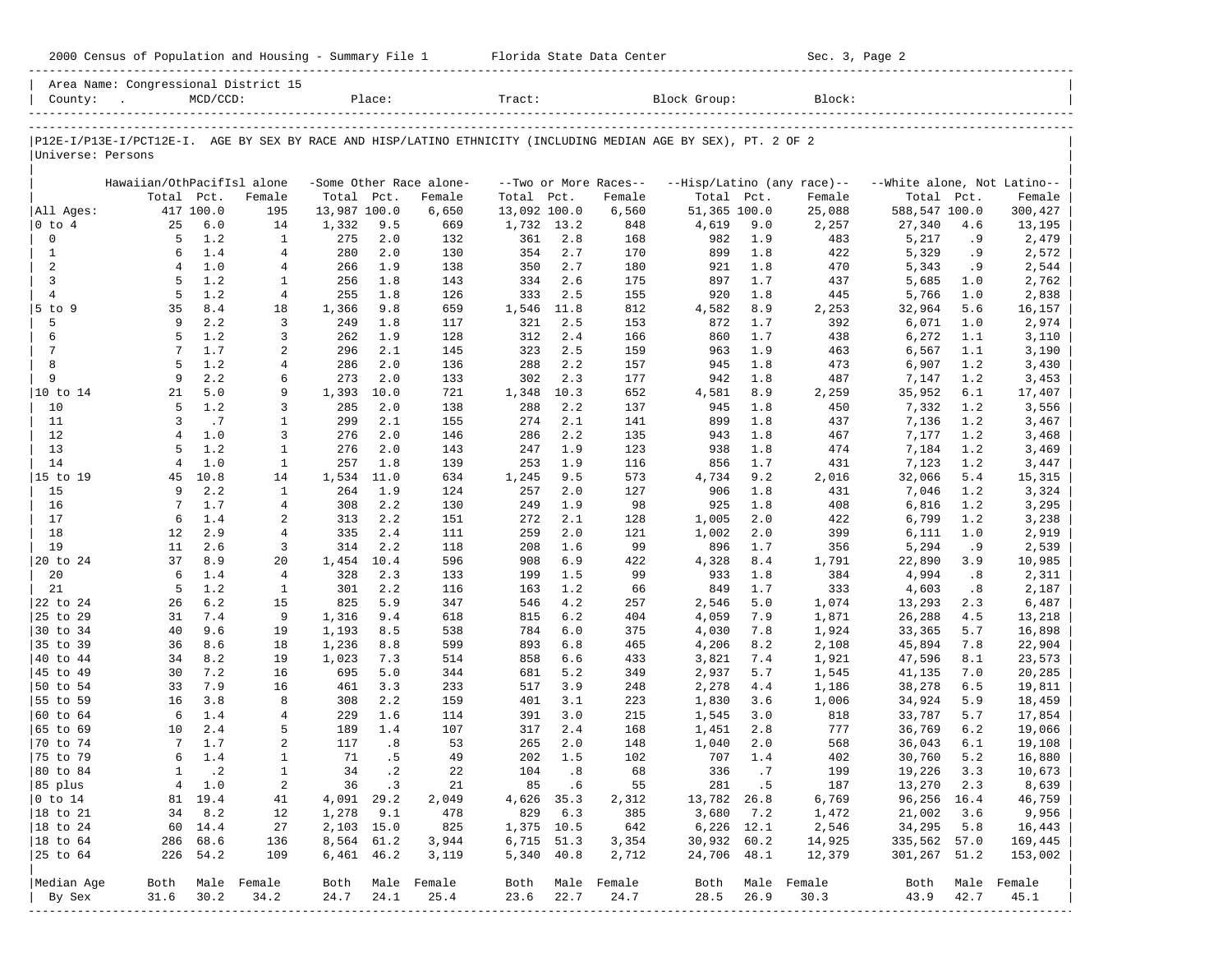|                       | 2000 Census of Population and Housing - Summary File 1 Florida State Data Center |            |                                      |                  |                  |                                                                                                                               |                       |            |                |             |             | Sec. 3, Page 1 |             |             |                     |
|-----------------------|----------------------------------------------------------------------------------|------------|--------------------------------------|------------------|------------------|-------------------------------------------------------------------------------------------------------------------------------|-----------------------|------------|----------------|-------------|-------------|----------------|-------------|-------------|---------------------|
|                       |                                                                                  |            | Area Name: Congressional District 16 |                  |                  |                                                                                                                               |                       |            |                |             |             |                |             |             |                     |
| Universe: Persons     |                                                                                  |            |                                      |                  |                  | P12, P12A-D/P13, P13A-D/P14, PCT12A-D. AGE BY SEX BY RACE AND HISP/LATINO ETHNICITY (INCLUDING MEDIAN AGE BY SEX), PT. 1 OF 2 |                       |            |                |             |             |                |             |             |                     |
|                       |                                                                                  |            |                                      |                  |                  | ----All Races Combined----- --------White alone-------- --------Black alone-------- AmerInd/NatAlaskan alone                  |                       |            |                |             |             |                |             |             | $---Asian alone---$ |
|                       | Total Pct.                                                                       |            | Female                               | Total Pct.       |                  | Female                                                                                                                        | Total Pct.            |            | Female         | Total Pct.  |             | Female         | Total Pct.  |             | Female              |
| All Ages:             | 758,365 100.0                                                                    |            | 387,651                              | 653,523 100.0    |                  | 336,190                                                                                                                       | 54,552 100.0          |            | 27,757         | 2,587 100.0 |             | 1,248          | 9,188 100.0 |             | 4,986               |
| $ 0 \t{to} 4$         | 40,679                                                                           | 5.4        | 19,846                               | 31,020           | 4.7              | 15,007                                                                                                                        | 4,734                 | 8.7        | 2,350          | 255         | 9.9         | 145            | 593         | 6.5         | 304                 |
| $\mathbf 0$           | 7,782                                                                            | 1.0        | 3,790                                | 5,900            | .9               | 2,843                                                                                                                         | 911                   | 1.7        | 459            | 49          | 1.9         | 21             | 101         | 1.1         | 47                  |
| $\mathbf{1}$<br>2     | 8,012                                                                            | 1.1        | 3,859                                | 6,025            | .9               | 2,854                                                                                                                         | 960                   | 1.8<br>1.7 | 482<br>475     | 49          | 1.9<br>2.2  | 29             | 120         | 1.3<br>1.2  | 54                  |
| $\overline{3}$        | 8,047<br>8,352                                                                   | 1.1<br>1.1 | 3,986<br>4,061                       | 6,140<br>6,436   | .9<br>1.0        | 3,006<br>3,132                                                                                                                | 934<br>926            | 1.7        | 449            | 56<br>54    | 2.1         | 34<br>29       | 113<br>130  | 1.4         | 64<br>66            |
| $\overline{4}$        | 8,486                                                                            | 1.1        | 4,150                                | 6,519            | 1.0              | 3,172                                                                                                                         | 1,003                 | 1.8        | 485            | 47          | 1.8         | 32             | 129         | 1.4         | 73                  |
| 5 to 9                | 46,573                                                                           | 6.1        | 22,696                               | 36,182           | 5.5              | 17,554                                                                                                                        | 5,643 10.3            |            | 2,814          | 205         | 7.9         | 103            | 646         | 7.0         | 336                 |
| 5                     | 8,705                                                                            | 1.1        | 4,254                                | 6,719            | 1.0              | 3,288                                                                                                                         | 1,037                 | 1.9        | 500            | 40          | 1.5         | 14             | 119         | 1.3         | 60                  |
| 6                     | 9,140                                                                            | 1.2        | 4,440                                | 7,069            | 1.1              | 3,414                                                                                                                         | 1,089                 | 2.0        | 552            | 39          | 1.5         | 23             | 145         | 1.6         | 68                  |
| 7                     | 9,180                                                                            | 1.2        | 4,353                                | 7,153            | 1.1              | 3,390                                                                                                                         | 1,127                 | 2.1        | 543            | 40          | 1.5         | 18             | 113         | 1.2         | 54                  |
| 8                     | 9,469                                                                            | 1.2        | 4,728                                | 7,342            | 1.1              | 3,627                                                                                                                         | 1,183                 | 2.2        | 607            | 44          | 1.7         | 23             | 135         | 1.5         | 76                  |
| 9                     | 10,079                                                                           | 1.3        | 4,921                                | 7,899            | 1.2              | 3,835                                                                                                                         | 1,207                 | 2.2        | 612            | 42          | 1.6         | 25             | 134         | 1.5         | 78                  |
| 10                    | 48,927                                                                           | 6.5        | 23,635                               | 38,597           | 5.9<br>1.2       | 18,525                                                                                                                        | 5,833 10.7            | 2.3        | 2,854<br>602   | 197<br>47   | 7.6<br>1.8  | 95<br>16       | 753<br>180  | 8.2<br>2.0  | 362<br>80           |
| 11                    | 10,172<br>9,793                                                                  | 1.3<br>1.3 | 4,866<br>4,755                       | 7,958<br>7,678   | 1.2              | 3,805<br>3,691                                                                                                                | 1,258<br>1,218        | 2.2        | 601            | 42          | 1.6         | 24             | 144         | 1.6         | 74                  |
| 12                    | 9,725                                                                            | 1.3        | 4,715                                | 7,753            | 1.2              | 3,747                                                                                                                         | 1,109                 | 2.0        | 532            | 28          | 1.1         | 9              | 144         | 1.6         | 68                  |
| 13                    | 9,623                                                                            | 1.3        | 4,647                                | 7,589            | 1.2              | 3,658                                                                                                                         | 1,142                 | 2.1        | 554            | 39          | 1.5         | 22             | 144         | 1.6         | 72                  |
| 14                    | 9,614                                                                            | 1.3        | 4,652                                | 7,619            | 1.2              | 3,624                                                                                                                         | 1,106                 | 2.0        | 565            | 41          | 1.6         | 24             | 141         | 1.5         | 68                  |
| 15 to 19              | 43,350                                                                           | 5.7        | 20,293                               | 33,703           | 5.2              | 15,957                                                                                                                        | 4,990                 | 9.1        | 2,307          | 209         | 8.1         | 105            | 635         | 6.9         | 313                 |
| 15                    | 9,473                                                                            | 1.2        | 4,591                                | 7,510            | 1.1              | 3,651                                                                                                                         | 1,079                 | 2.0        | 505            | 46          | 1.8         | 25             | 137         | 1.5         | 79                  |
| 16                    | 9,153                                                                            | 1.2        | 4,335                                | 7,201            | 1.1              | 3,434                                                                                                                         | 1,018                 | 1.9        | 492            | 37          | 1.4         | 18             | 155         | 1.7         | 77                  |
| 17                    | 9,274                                                                            | 1.2        | 4,358                                | 7,240            | 1.1              | 3,453                                                                                                                         | 1,036                 | 1.9        | 486            | 53          | 2.0         | 23             | 142         | 1.5         | 65                  |
| 18<br>19              | 8,162<br>7,288                                                                   | 1.1<br>1.0 | 3,739<br>3,270                       | 6,226<br>5,526   | 1.0<br>$\cdot$ 8 | 2,884<br>2,535                                                                                                                | 990<br>867            | 1.8<br>1.6 | 455<br>369     | 42<br>31    | 1.6<br>1.2  | 25<br>14       | 125<br>76   | 1.4<br>.8   | 54<br>38            |
| 20 to 24              | 33,328                                                                           | 4.4        | 15,208                               | 24,669           | 3.8              | 11,510                                                                                                                        | 4,149                 | 7.6        | 1,904          | 193         | 7.5         | 87             | 433         | 4.7         | 230                 |
| 20                    | 7,188                                                                            | .9         | 3,073                                | 5,310            | .8               | 2,324                                                                                                                         | 959                   | 1.8        | 384            | 34          | 1.3         | 15             | 93          | 1.0         | 45                  |
| 21                    | 6,528                                                                            | .9         | 2,889                                | 4,809            | .7               | 2,194                                                                                                                         | 833                   | 1.5        | 367            | 36          | 1.4         | 16             | 81          | .9          | 44                  |
| 22 to 24              | 19,612                                                                           | 2.6        | 9,246                                | 14,550           | 2.2              | 6,992                                                                                                                         | 2,357                 | 4.3        | 1,153          | 123         | 4.8         | 56             | 259         | 2.8         | 141                 |
| 25 to 29              | 37,992                                                                           | 5.0        | 18,620                               | 29,317           | 4.5              | 14,535                                                                                                                        | 4,077                 | 7.5        | 2,153          | 204         | 7.9         | 85             | 689         | 7.5         | 394                 |
| 30 to 34              | 44,998                                                                           | 5.9        | 22,651                               | 36,227           | 5.5              | 18,353                                                                                                                        | 4,357                 | 8.0        | 2,255          | 215         | 8.3         | 97             | 817         | 8.9         | 460                 |
| 35 to 39              | 55,783                                                                           | 7.4        | 28,181                               | 46,952           | 7.2              | 23,754                                                                                                                        | 4,521                 | 8.3        | 2,412          | 210         | 8.1         | 99             | 914         | 9.9         | 530                 |
| 40 to 44              | 56,617                                                                           | 7.5<br>6.5 | 28,715                               | 48,444<br>43,739 | 7.4              | 24,568                                                                                                                        | 4,282                 | 7.8<br>5.8 | 2,263          | 229         | 8.9<br>6.6  | 108<br>76      | 995         | 10.8<br>8.9 | 562                 |
| 45 to 49<br> 50 to 54 | 49,668<br>45,604                                                                 | 6.0        | 25,137<br>23,570                     | 41,115           | 6.7<br>6.3       | 22,168<br>21,311                                                                                                              | 3,183<br>2,348        | 4.3        | 1,649<br>1,212 | 172<br>137  | 5.3         | 68             | 814<br>613  | 6.7         | 444<br>329          |
| 55 to 59              | 40,251                                                                           | 5.3        | 21,504                               | 37,152           | 5.7              | 19,881                                                                                                                        | 1,653                 | 3.0        | 899            | 107         | 4.1         | 51             | 371         | 4.0         | 194                 |
| 60 to 64              | 38,983                                                                           | 5.1        | 21,034                               | 36,465           | 5.6              | 19,702                                                                                                                        | 1,450                 | 2.7        | 781            | 81          | 3.1         | 37             | 299         | 3.3         | 169                 |
| $ 65 \t{to} 69$       | 42,766                                                                           | 5.6        | 22,843                               | 40,730           | 6.2              | 21,770                                                                                                                        | 1,203                 | 2.2        | 655            | 57          | 2.2         | 22             | 251         | 2.7         | 143                 |
| 70 to 74              | 46,522                                                                           | 6.1        | 24,839                               | 44,972           | 6.9              | 23,984                                                                                                                        | 906                   | 1.7        | 503            | 36          | 1.4         | 20             | 187         | 2.0         | 114                 |
| 75 to 79              | 40,986                                                                           | 5.4        | 22,379                               | 40,003           | 6.1              | 21,809                                                                                                                        | 577                   | 1.1        | 326            | 37          | 1.4         | 24             | 106         | 1.2         | 58                  |
| 80 to 84              | 26,351                                                                           | 3.5        | 14,744                               | 25,753           | 3.9              | 14,384                                                                                                                        | 366                   | .7         | 218            | 20          | .8          | 11             | 34          | .4          | 21                  |
| 85 plus               | 18,987                                                                           | 2.5        | 11,756                               | 18,483           | 2.8              | 11,418                                                                                                                        | 280                   | .5         | 202            | 23          | . 9         | 15             | 38          | .4          | 23                  |
| $ 0 \t{to} 14$        | 136,179 18.0                                                                     |            | 66,177                               | 105,799 16.2     |                  | 51,086                                                                                                                        | 16,210                | 29.7       | 8,018          | 657         | 25.4        | 343            | 1,992       | 21.7        | 1,002               |
| 18 to 21<br>18 to 24  | 29,166<br>48,778                                                                 | 3.8<br>6.4 | 12,971<br>22,217                     | 21,871<br>36,421 | 3.3<br>5.6       | 9,937<br>16,929                                                                                                               | 3,649<br>$6,006$ 11.0 | 6.7        | 1,575<br>2,728 | 143<br>266  | 5.5<br>10.3 | 70<br>126      | 375<br>634  | 4.1<br>6.9  | 181<br>322          |
| $ 18$ to $64$         | 418,674                                                                          | 55.2       | 211,629                              | 355,832          | 54.4             | 181,201                                                                                                                       | 31,877                | 58.4       | 16,352         | 1,621       | 62.7        | 747            | 6,146       | 66.9        | 3,404               |
| 25 to 64              | 369,896 48.8                                                                     |            | 189,412                              | 319, 411 48.9    |                  | 164,272                                                                                                                       | 25,871 47.4           |            | 13,624         | 1,355       | 52.4        | 621            | 5,512       | 60.0        | 3,082               |
|                       |                                                                                  |            |                                      |                  |                  |                                                                                                                               |                       |            |                |             |             |                |             |             |                     |
| Median Age            | Both                                                                             | Male       | Female                               | Both             |                  | Male Female                                                                                                                   | Both                  |            | Male Female    | Both        | Male        | Female         | Both        | Male        | Female              |
| By Sex                | 42.4                                                                             | 40.8       | 43.9                                 | 45.2             | 43.6             | 46.8                                                                                                                          | 27.5                  | 25.7       | 28.9           | 30.8        | 31.4        | 30.2           | 35.1        | 34.2        | 35.8                |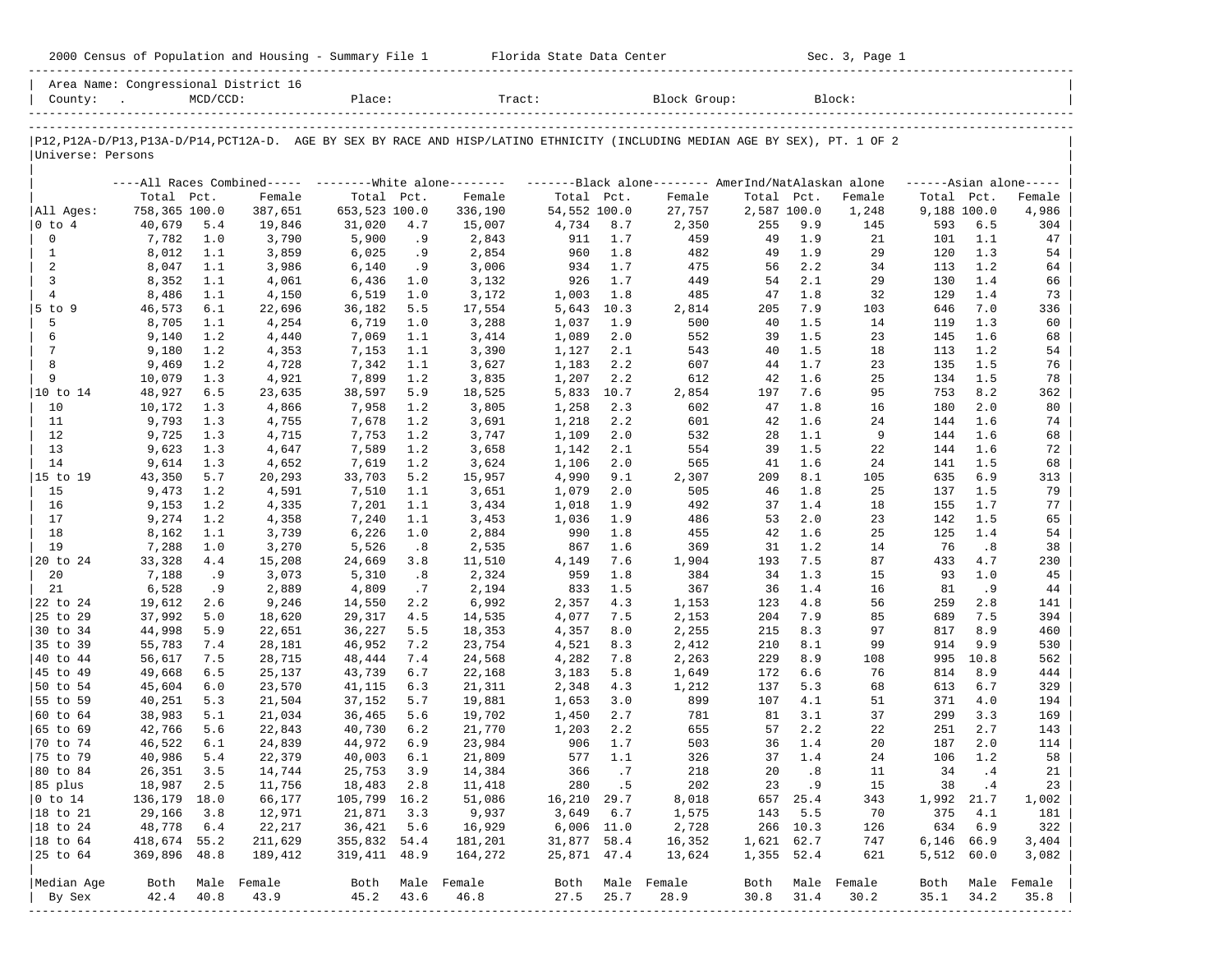| Area Name: Congressional District 16<br>$MCD/CCD$ :<br>Place:<br>Tract:<br>Block Group:<br>Block:<br>County:<br> P12E-I/P13E-I/PCT12E-I. AGE BY SEX BY RACE AND HISP/LATINO ETHNICITY (INCLUDING MEDIAN AGE BY SEX), PT. 2 OF 2<br>Universe: Persons<br>Hawaiian/OthPacifIsl alone<br>-Some Other Race alone-<br>--Hisp/Latino (any race)--<br>--White alone, Not Latino--<br>--Two or More Races--<br>Pct.<br>Total Pct.<br>Total Pct.<br>Total Pct.<br>Total<br>Pct.<br>Female<br>Total<br>Female<br>Female<br>Female<br>Female<br>396 100.0<br>24,536 100.0<br>13,583 100.0<br>6,632<br>89,742 100.0<br>41,038<br>595,087 100.0<br>308,858<br>All Ages:<br>178<br>10,660<br>$0$ to $4$<br>23<br>5.8<br>2,385<br>8,261<br>4,062<br>25,866<br>11<br>9.7<br>1,189<br>1,669<br>12.3<br>840<br>9.2<br>4.3<br>12,491<br>$\mathbf 0$<br>5<br>1.3<br>1<br>1.9<br>239<br>2.6<br>180<br>1,682<br>4,849<br>.8<br>2,326<br>469<br>347<br>1.9<br>840<br>$\mathbf{1}$<br>6<br>1.5<br>$\overline{4}$<br>2.1<br>255<br>2.6<br>828<br>5,000<br>.8<br>504<br>348<br>181<br>1,679<br>1.9<br>2,357<br>2<br>$\overline{4}$<br>1.0<br>2<br>1.9<br>232<br>2.5<br>793<br>5,108<br>.9<br>456<br>344<br>173<br>1,624<br>1.8<br>2,511<br>$\overline{3}$<br>$\overline{4}$<br>1.0<br>2<br>2.0<br>230<br>2.4<br>810<br>5,426<br>481<br>321<br>153<br>1,647<br>1.8<br>.9<br>2,626<br>$\overline{4}$<br>$\overline{4}$<br>1.0<br>2<br>475<br>1.9<br>233<br>2.3<br>153<br>1,629<br>5,483<br>.9<br>309<br>1.8<br>791<br>2,671<br>$5$ to $9$<br>37<br>9.3<br>12<br>9.8<br>10.8<br>8.9<br>3,870<br>5.2<br>2,399<br>1,132<br>1,461<br>745<br>8,011<br>31,194<br>15,150<br>5<br>3<br>9<br>2.3<br>1.9<br>231<br>324<br>2.4<br>783<br>5,702<br>2,805<br>457<br>158<br>1,605<br>1.8<br>1.0<br>6<br>7<br>1.8<br>2.0<br>224<br>2.3<br>1.8<br>742<br>6,066<br>2,957<br>1<br>485<br>306<br>158<br>1,609<br>1.0<br>7<br>9<br>2.3<br>$\overline{4}$<br>211<br>2.0<br>133<br>754<br>6,172<br>473<br>1.9<br>265<br>1,575<br>1.8<br>1.0<br>2,913<br>8<br>$7\phantom{.0}$<br>1.8<br>1.9<br>232<br>292<br>2.1<br>1.7<br>804<br>1<br>466<br>162<br>1,569<br>6,364<br>1.1<br>3,124<br>9<br>5<br>3<br>1.3<br>518<br>2.1<br>234<br>2.0<br>787<br>6,890<br>1.2<br>274<br>134<br>1,653<br>1.8<br>3,351<br>5.6<br>22<br>12<br>9.3<br>639<br>5.7<br> 10 to 14<br>2,267<br>9.2<br>1,148<br>1,258<br>7,564<br>8.4<br>3,657<br>33,845<br>16,282<br>10<br>9<br>2.3<br>$\overline{4}$<br>1.9<br>227<br>263<br>1.9<br>132<br>767<br>6,946<br>1.2<br>457<br>1,586<br>1.8<br>3,331<br>5<br>11<br>1.3<br>3<br>1.8<br>227<br>270<br>2.0<br>135<br>1.7<br>764<br>6,706<br>436<br>1,535<br>1.1<br>3,214<br>12<br>.5<br>$\overline{a}$<br>2<br>1.8<br>233<br>1.7<br>124<br>711<br>6,829<br>452<br>237<br>1,464<br>1.6<br>1.1<br>3,311<br>13<br>$\overline{4}$<br>1.0<br>3<br>1.8<br>214<br>253<br>1.9<br>124<br>1.7<br>700<br>452<br>1,511<br>6,647<br>1.1<br>3,227<br>14<br>2<br>.5<br>$\mathbf 0$<br>1.9<br>247<br>1.7<br>124<br>6,717<br>470<br>235<br>1,468<br>1.6<br>715<br>1.1<br>3,199<br>5.8<br>15 to 19<br>23<br>11<br>2,658<br>10.8<br>8.3<br>500<br>3,350<br>4.9<br>1,100<br>1,132<br>8,060<br>9.0<br>28,920<br>13,955<br>15<br>$\overline{4}$<br>1.0<br>2<br>1.9<br>219<br>230<br>1.7<br>1.7<br>467<br>110<br>1,510<br>682<br>6,562<br>1.1<br>3,230<br>5<br>16<br>1.3<br>3<br>2.1<br>217<br>1.6<br>94<br>1.7<br>685<br>6,274<br>522<br>215<br>1,562<br>1.1<br>3,019<br>17<br>3<br>$\overline{4}$<br>1.0<br>557<br>2.3<br>229<br>1.8<br>99<br>1,709<br>6,233<br>1.0<br>242<br>1.9<br>690<br>3,041<br>18<br>7<br>1.8<br>558<br>2.3<br>227<br>1.6<br>1.8<br>5,285<br>.9<br>1<br>214<br>93<br>1,638<br>660<br>2,500<br>19<br>.8<br>3<br>2<br>554<br>2.3<br>1.7<br>.8<br>208<br>231<br>104<br>1,641<br>1.8<br>633<br>4,566<br>2,165<br>35<br>20 to 24<br>8.8<br>15<br>2,826<br>11.5<br>7.5<br>19,683<br>1,003<br>1,023<br>459<br>8,499<br>9.5<br>3,140<br>3.3<br>9,628<br>20<br>$\overline{3}$<br>.7<br>5<br>1.3<br>587<br>2.4<br>218<br>1.5<br>629<br>4,237<br>200<br>84<br>1,813<br>2.0<br>1,959<br>$7\phantom{.0}$<br>21<br>1.8<br>570<br>2.3<br>184<br>1.4<br>3,893<br>.7<br>1<br>192<br>83<br>1,608<br>1.8<br>552<br>1,878<br>23<br>5.8<br>11<br>6.8<br>4.6<br>292<br>5,078<br>5.7<br>1,959<br>11,553<br>22 to 24<br>1,669<br>601<br>631<br>1.9<br>5,791<br>25 to 29<br>11.1<br>18<br>970<br>429<br>44<br>2,691<br>11.0<br>1,006<br>7.1<br>8,422<br>9.4<br>3,401<br>24,251<br>4.1<br>12,400<br>30 to 34<br>8.6<br>16<br>2,297<br>9.4<br>7.7<br>495<br>3,519<br>5.2<br>16,090<br>34<br>975<br>1,051<br>8,078<br>9.0<br>31,115<br>35 to 39<br>38<br>9.6<br>18<br>875<br>1,098<br>8.1<br>2,050<br>8.4<br>493<br>7,846<br>8.7<br>3,521<br>41,725<br>7.0<br>21,339<br>10.6<br>12<br>7.3<br>2,859<br>44,370<br>7.5<br>40 to 44<br>42<br>1,637<br>6.7<br>709<br>988<br>493<br>6,182<br>6.9<br>22,640<br>22<br>5.6<br>15<br>4.9<br>2,094<br>45 to 49<br>1,067<br>4.3<br>465<br>671<br>320<br>4,434<br>4.9<br>40,677<br>6.8<br>20,671<br>50 to 54<br>19<br>4.8<br>7<br>777<br>3.2<br>1,784<br>6.5<br>342<br>595<br>4.4<br>301<br>3,601<br>4.0<br>38,535<br>19,980<br>55 to 59<br>3.5<br>$7\phantom{.0}$<br>228<br>14<br>512<br>2.1<br>244<br>442<br>3.3<br>2,721<br>1,373<br>35,127<br>5.9<br>18,840<br>3.0<br>12<br>3.0<br>9<br>2.4<br>2.7<br>60 to 64<br>352<br>1.4<br>165<br>324<br>171<br>2,415<br>1,271<br>34,556<br>5.8<br>18,671<br>6<br>1.5<br>3<br>238<br>1.0<br>2.1<br>2.3<br>65 to 69<br>106<br>281<br>144<br>2,061<br>1,112<br>39,017<br>6.6<br>20,827<br>$ 70 \text{ to } 74$<br>9<br>2.3<br>5<br>181<br>.7<br>91<br>231 1.7<br>122<br>1,640<br>1.8<br>881<br>43,598<br>7.3<br>23,238<br>5<br>75 to 79<br>1.3<br>3<br>57<br>102<br>983<br>1.1<br>39,179<br>6.6<br>21,357<br>106<br>$\cdot$ 4<br>152<br>1.1<br>543<br>5<br>1.3<br>2<br>49<br>$\cdot$ 2<br>548<br>.6<br>25,292<br>80 to 84<br>26<br>124<br>.9<br>82<br>329<br>4.3<br>14,110<br>1.5<br>$\cdot$ 2<br>85 plus<br>6<br>2<br>44<br>27<br>113<br>$\cdot$ 8<br>69<br>416<br>.5<br>272<br>18,137<br>11,189<br>3.0<br>7,051<br>$0$ to $14$<br>82<br>20.7<br>35<br>28.7<br>3,469<br>4,388<br>32.3<br>2,224<br>23,836 26.6<br>11,589<br>90,905 15.3<br>43,923<br> 18 to 21<br>22<br>5.6<br>$7\phantom{.0}$<br>2,269<br>9.2<br>837<br>837<br>6.2<br>6,700<br>7.5<br>2,474<br>17,981<br>3.0<br>8,502<br>364<br>18<br> 18 to 24<br>45<br>11.4<br>3,938 16.0<br>1,438<br>1,468<br>10.8<br>656<br>11,778 13.1<br>4,433<br>29,534<br>5.0<br>14,293<br>15,321 62.4<br>$ 18$ to $64$<br>270<br>68.2<br>6,219<br>7,607<br>56.0<br>3,586<br>55,477 61.8<br>24,255<br>319,890 53.8<br>164,924<br>120<br>25 to 64<br>225<br>56.8<br>102<br>11,383 46.4<br>4,781<br>6,139 45.2<br>2,930<br>43,699 48.7<br>19,822<br>290,356 48.8<br>150,631<br>Both<br>Male Female<br>Both Male Female<br>Male Female<br>Male Female<br>Median Age<br>Both<br>Male<br>Female<br>Both<br>Both<br>31.8<br>30.8<br>24.5<br>24.9<br>23.7<br>26.3<br>26.0<br>26.7<br>27.6<br>27.0<br>28.6<br>46.9<br>45.5<br>48.4<br>By Sex<br>32.8 |  |  |  |  |  |  | Sec. 3, Page 2 |  |  |
|-------------------------------------------------------------------------------------------------------------------------------------------------------------------------------------------------------------------------------------------------------------------------------------------------------------------------------------------------------------------------------------------------------------------------------------------------------------------------------------------------------------------------------------------------------------------------------------------------------------------------------------------------------------------------------------------------------------------------------------------------------------------------------------------------------------------------------------------------------------------------------------------------------------------------------------------------------------------------------------------------------------------------------------------------------------------------------------------------------------------------------------------------------------------------------------------------------------------------------------------------------------------------------------------------------------------------------------------------------------------------------------------------------------------------------------------------------------------------------------------------------------------------------------------------------------------------------------------------------------------------------------------------------------------------------------------------------------------------------------------------------------------------------------------------------------------------------------------------------------------------------------------------------------------------------------------------------------------------------------------------------------------------------------------------------------------------------------------------------------------------------------------------------------------------------------------------------------------------------------------------------------------------------------------------------------------------------------------------------------------------------------------------------------------------------------------------------------------------------------------------------------------------------------------------------------------------------------------------------------------------------------------------------------------------------------------------------------------------------------------------------------------------------------------------------------------------------------------------------------------------------------------------------------------------------------------------------------------------------------------------------------------------------------------------------------------------------------------------------------------------------------------------------------------------------------------------------------------------------------------------------------------------------------------------------------------------------------------------------------------------------------------------------------------------------------------------------------------------------------------------------------------------------------------------------------------------------------------------------------------------------------------------------------------------------------------------------------------------------------------------------------------------------------------------------------------------------------------------------------------------------------------------------------------------------------------------------------------------------------------------------------------------------------------------------------------------------------------------------------------------------------------------------------------------------------------------------------------------------------------------------------------------------------------------------------------------------------------------------------------------------------------------------------------------------------------------------------------------------------------------------------------------------------------------------------------------------------------------------------------------------------------------------------------------------------------------------------------------------------------------------------------------------------------------------------------------------------------------------------------------------------------------------------------------------------------------------------------------------------------------------------------------------------------------------------------------------------------------------------------------------------------------------------------------------------------------------------------------------------------------------------------------------------------------------------------------------------------------------------------------------------------------------------------------------------------------------------------------------------------------------------------------------------------------------------------------------------------------------------------------------------------------------------------------------------------------------------------------------------------------------------------------------------------------------------------------------------------------------------------------------------------------------------------------------------------------------------------------------------------------------------------------------------------------------------------------------------------------------------------------------------------------------------------------------------------------------------------------------------------------------------------------------------------------------------------------------------------------------------------------------------------------------------------------------------------------------------------------------------------------------------------------------------------------------------------------------------------------------------------------------------------------------------------------------------------------------------------------------------------------------------------------------------------------------------------------------------------------------------------------------------------------------------------------------------------------------------------------------------------------|--|--|--|--|--|--|----------------|--|--|
|                                                                                                                                                                                                                                                                                                                                                                                                                                                                                                                                                                                                                                                                                                                                                                                                                                                                                                                                                                                                                                                                                                                                                                                                                                                                                                                                                                                                                                                                                                                                                                                                                                                                                                                                                                                                                                                                                                                                                                                                                                                                                                                                                                                                                                                                                                                                                                                                                                                                                                                                                                                                                                                                                                                                                                                                                                                                                                                                                                                                                                                                                                                                                                                                                                                                                                                                                                                                                                                                                                                                                                                                                                                                                                                                                                                                                                                                                                                                                                                                                                                                                                                                                                                                                                                                                                                                                                                                                                                                                                                                                                                                                                                                                                                                                                                                                                                                                                                                                                                                                                                                                                                                                                                                                                                                                                                                                                                                                                                                                                                                                                                                                                                                                                                                                                                                                                                                                                                                                                                                                                                                                                                                                                                                                                                                                                                                                                                                                                                                                                                                                                                                                                                                                                                                                                                                                                                                                                                                                                                                 |  |  |  |  |  |  |                |  |  |
|                                                                                                                                                                                                                                                                                                                                                                                                                                                                                                                                                                                                                                                                                                                                                                                                                                                                                                                                                                                                                                                                                                                                                                                                                                                                                                                                                                                                                                                                                                                                                                                                                                                                                                                                                                                                                                                                                                                                                                                                                                                                                                                                                                                                                                                                                                                                                                                                                                                                                                                                                                                                                                                                                                                                                                                                                                                                                                                                                                                                                                                                                                                                                                                                                                                                                                                                                                                                                                                                                                                                                                                                                                                                                                                                                                                                                                                                                                                                                                                                                                                                                                                                                                                                                                                                                                                                                                                                                                                                                                                                                                                                                                                                                                                                                                                                                                                                                                                                                                                                                                                                                                                                                                                                                                                                                                                                                                                                                                                                                                                                                                                                                                                                                                                                                                                                                                                                                                                                                                                                                                                                                                                                                                                                                                                                                                                                                                                                                                                                                                                                                                                                                                                                                                                                                                                                                                                                                                                                                                                                 |  |  |  |  |  |  |                |  |  |
|                                                                                                                                                                                                                                                                                                                                                                                                                                                                                                                                                                                                                                                                                                                                                                                                                                                                                                                                                                                                                                                                                                                                                                                                                                                                                                                                                                                                                                                                                                                                                                                                                                                                                                                                                                                                                                                                                                                                                                                                                                                                                                                                                                                                                                                                                                                                                                                                                                                                                                                                                                                                                                                                                                                                                                                                                                                                                                                                                                                                                                                                                                                                                                                                                                                                                                                                                                                                                                                                                                                                                                                                                                                                                                                                                                                                                                                                                                                                                                                                                                                                                                                                                                                                                                                                                                                                                                                                                                                                                                                                                                                                                                                                                                                                                                                                                                                                                                                                                                                                                                                                                                                                                                                                                                                                                                                                                                                                                                                                                                                                                                                                                                                                                                                                                                                                                                                                                                                                                                                                                                                                                                                                                                                                                                                                                                                                                                                                                                                                                                                                                                                                                                                                                                                                                                                                                                                                                                                                                                                                 |  |  |  |  |  |  |                |  |  |
|                                                                                                                                                                                                                                                                                                                                                                                                                                                                                                                                                                                                                                                                                                                                                                                                                                                                                                                                                                                                                                                                                                                                                                                                                                                                                                                                                                                                                                                                                                                                                                                                                                                                                                                                                                                                                                                                                                                                                                                                                                                                                                                                                                                                                                                                                                                                                                                                                                                                                                                                                                                                                                                                                                                                                                                                                                                                                                                                                                                                                                                                                                                                                                                                                                                                                                                                                                                                                                                                                                                                                                                                                                                                                                                                                                                                                                                                                                                                                                                                                                                                                                                                                                                                                                                                                                                                                                                                                                                                                                                                                                                                                                                                                                                                                                                                                                                                                                                                                                                                                                                                                                                                                                                                                                                                                                                                                                                                                                                                                                                                                                                                                                                                                                                                                                                                                                                                                                                                                                                                                                                                                                                                                                                                                                                                                                                                                                                                                                                                                                                                                                                                                                                                                                                                                                                                                                                                                                                                                                                                 |  |  |  |  |  |  |                |  |  |
|                                                                                                                                                                                                                                                                                                                                                                                                                                                                                                                                                                                                                                                                                                                                                                                                                                                                                                                                                                                                                                                                                                                                                                                                                                                                                                                                                                                                                                                                                                                                                                                                                                                                                                                                                                                                                                                                                                                                                                                                                                                                                                                                                                                                                                                                                                                                                                                                                                                                                                                                                                                                                                                                                                                                                                                                                                                                                                                                                                                                                                                                                                                                                                                                                                                                                                                                                                                                                                                                                                                                                                                                                                                                                                                                                                                                                                                                                                                                                                                                                                                                                                                                                                                                                                                                                                                                                                                                                                                                                                                                                                                                                                                                                                                                                                                                                                                                                                                                                                                                                                                                                                                                                                                                                                                                                                                                                                                                                                                                                                                                                                                                                                                                                                                                                                                                                                                                                                                                                                                                                                                                                                                                                                                                                                                                                                                                                                                                                                                                                                                                                                                                                                                                                                                                                                                                                                                                                                                                                                                                 |  |  |  |  |  |  |                |  |  |
|                                                                                                                                                                                                                                                                                                                                                                                                                                                                                                                                                                                                                                                                                                                                                                                                                                                                                                                                                                                                                                                                                                                                                                                                                                                                                                                                                                                                                                                                                                                                                                                                                                                                                                                                                                                                                                                                                                                                                                                                                                                                                                                                                                                                                                                                                                                                                                                                                                                                                                                                                                                                                                                                                                                                                                                                                                                                                                                                                                                                                                                                                                                                                                                                                                                                                                                                                                                                                                                                                                                                                                                                                                                                                                                                                                                                                                                                                                                                                                                                                                                                                                                                                                                                                                                                                                                                                                                                                                                                                                                                                                                                                                                                                                                                                                                                                                                                                                                                                                                                                                                                                                                                                                                                                                                                                                                                                                                                                                                                                                                                                                                                                                                                                                                                                                                                                                                                                                                                                                                                                                                                                                                                                                                                                                                                                                                                                                                                                                                                                                                                                                                                                                                                                                                                                                                                                                                                                                                                                                                                 |  |  |  |  |  |  |                |  |  |
|                                                                                                                                                                                                                                                                                                                                                                                                                                                                                                                                                                                                                                                                                                                                                                                                                                                                                                                                                                                                                                                                                                                                                                                                                                                                                                                                                                                                                                                                                                                                                                                                                                                                                                                                                                                                                                                                                                                                                                                                                                                                                                                                                                                                                                                                                                                                                                                                                                                                                                                                                                                                                                                                                                                                                                                                                                                                                                                                                                                                                                                                                                                                                                                                                                                                                                                                                                                                                                                                                                                                                                                                                                                                                                                                                                                                                                                                                                                                                                                                                                                                                                                                                                                                                                                                                                                                                                                                                                                                                                                                                                                                                                                                                                                                                                                                                                                                                                                                                                                                                                                                                                                                                                                                                                                                                                                                                                                                                                                                                                                                                                                                                                                                                                                                                                                                                                                                                                                                                                                                                                                                                                                                                                                                                                                                                                                                                                                                                                                                                                                                                                                                                                                                                                                                                                                                                                                                                                                                                                                                 |  |  |  |  |  |  |                |  |  |
|                                                                                                                                                                                                                                                                                                                                                                                                                                                                                                                                                                                                                                                                                                                                                                                                                                                                                                                                                                                                                                                                                                                                                                                                                                                                                                                                                                                                                                                                                                                                                                                                                                                                                                                                                                                                                                                                                                                                                                                                                                                                                                                                                                                                                                                                                                                                                                                                                                                                                                                                                                                                                                                                                                                                                                                                                                                                                                                                                                                                                                                                                                                                                                                                                                                                                                                                                                                                                                                                                                                                                                                                                                                                                                                                                                                                                                                                                                                                                                                                                                                                                                                                                                                                                                                                                                                                                                                                                                                                                                                                                                                                                                                                                                                                                                                                                                                                                                                                                                                                                                                                                                                                                                                                                                                                                                                                                                                                                                                                                                                                                                                                                                                                                                                                                                                                                                                                                                                                                                                                                                                                                                                                                                                                                                                                                                                                                                                                                                                                                                                                                                                                                                                                                                                                                                                                                                                                                                                                                                                                 |  |  |  |  |  |  |                |  |  |
|                                                                                                                                                                                                                                                                                                                                                                                                                                                                                                                                                                                                                                                                                                                                                                                                                                                                                                                                                                                                                                                                                                                                                                                                                                                                                                                                                                                                                                                                                                                                                                                                                                                                                                                                                                                                                                                                                                                                                                                                                                                                                                                                                                                                                                                                                                                                                                                                                                                                                                                                                                                                                                                                                                                                                                                                                                                                                                                                                                                                                                                                                                                                                                                                                                                                                                                                                                                                                                                                                                                                                                                                                                                                                                                                                                                                                                                                                                                                                                                                                                                                                                                                                                                                                                                                                                                                                                                                                                                                                                                                                                                                                                                                                                                                                                                                                                                                                                                                                                                                                                                                                                                                                                                                                                                                                                                                                                                                                                                                                                                                                                                                                                                                                                                                                                                                                                                                                                                                                                                                                                                                                                                                                                                                                                                                                                                                                                                                                                                                                                                                                                                                                                                                                                                                                                                                                                                                                                                                                                                                 |  |  |  |  |  |  |                |  |  |
|                                                                                                                                                                                                                                                                                                                                                                                                                                                                                                                                                                                                                                                                                                                                                                                                                                                                                                                                                                                                                                                                                                                                                                                                                                                                                                                                                                                                                                                                                                                                                                                                                                                                                                                                                                                                                                                                                                                                                                                                                                                                                                                                                                                                                                                                                                                                                                                                                                                                                                                                                                                                                                                                                                                                                                                                                                                                                                                                                                                                                                                                                                                                                                                                                                                                                                                                                                                                                                                                                                                                                                                                                                                                                                                                                                                                                                                                                                                                                                                                                                                                                                                                                                                                                                                                                                                                                                                                                                                                                                                                                                                                                                                                                                                                                                                                                                                                                                                                                                                                                                                                                                                                                                                                                                                                                                                                                                                                                                                                                                                                                                                                                                                                                                                                                                                                                                                                                                                                                                                                                                                                                                                                                                                                                                                                                                                                                                                                                                                                                                                                                                                                                                                                                                                                                                                                                                                                                                                                                                                                 |  |  |  |  |  |  |                |  |  |
|                                                                                                                                                                                                                                                                                                                                                                                                                                                                                                                                                                                                                                                                                                                                                                                                                                                                                                                                                                                                                                                                                                                                                                                                                                                                                                                                                                                                                                                                                                                                                                                                                                                                                                                                                                                                                                                                                                                                                                                                                                                                                                                                                                                                                                                                                                                                                                                                                                                                                                                                                                                                                                                                                                                                                                                                                                                                                                                                                                                                                                                                                                                                                                                                                                                                                                                                                                                                                                                                                                                                                                                                                                                                                                                                                                                                                                                                                                                                                                                                                                                                                                                                                                                                                                                                                                                                                                                                                                                                                                                                                                                                                                                                                                                                                                                                                                                                                                                                                                                                                                                                                                                                                                                                                                                                                                                                                                                                                                                                                                                                                                                                                                                                                                                                                                                                                                                                                                                                                                                                                                                                                                                                                                                                                                                                                                                                                                                                                                                                                                                                                                                                                                                                                                                                                                                                                                                                                                                                                                                                 |  |  |  |  |  |  |                |  |  |
|                                                                                                                                                                                                                                                                                                                                                                                                                                                                                                                                                                                                                                                                                                                                                                                                                                                                                                                                                                                                                                                                                                                                                                                                                                                                                                                                                                                                                                                                                                                                                                                                                                                                                                                                                                                                                                                                                                                                                                                                                                                                                                                                                                                                                                                                                                                                                                                                                                                                                                                                                                                                                                                                                                                                                                                                                                                                                                                                                                                                                                                                                                                                                                                                                                                                                                                                                                                                                                                                                                                                                                                                                                                                                                                                                                                                                                                                                                                                                                                                                                                                                                                                                                                                                                                                                                                                                                                                                                                                                                                                                                                                                                                                                                                                                                                                                                                                                                                                                                                                                                                                                                                                                                                                                                                                                                                                                                                                                                                                                                                                                                                                                                                                                                                                                                                                                                                                                                                                                                                                                                                                                                                                                                                                                                                                                                                                                                                                                                                                                                                                                                                                                                                                                                                                                                                                                                                                                                                                                                                                 |  |  |  |  |  |  |                |  |  |
|                                                                                                                                                                                                                                                                                                                                                                                                                                                                                                                                                                                                                                                                                                                                                                                                                                                                                                                                                                                                                                                                                                                                                                                                                                                                                                                                                                                                                                                                                                                                                                                                                                                                                                                                                                                                                                                                                                                                                                                                                                                                                                                                                                                                                                                                                                                                                                                                                                                                                                                                                                                                                                                                                                                                                                                                                                                                                                                                                                                                                                                                                                                                                                                                                                                                                                                                                                                                                                                                                                                                                                                                                                                                                                                                                                                                                                                                                                                                                                                                                                                                                                                                                                                                                                                                                                                                                                                                                                                                                                                                                                                                                                                                                                                                                                                                                                                                                                                                                                                                                                                                                                                                                                                                                                                                                                                                                                                                                                                                                                                                                                                                                                                                                                                                                                                                                                                                                                                                                                                                                                                                                                                                                                                                                                                                                                                                                                                                                                                                                                                                                                                                                                                                                                                                                                                                                                                                                                                                                                                                 |  |  |  |  |  |  |                |  |  |
|                                                                                                                                                                                                                                                                                                                                                                                                                                                                                                                                                                                                                                                                                                                                                                                                                                                                                                                                                                                                                                                                                                                                                                                                                                                                                                                                                                                                                                                                                                                                                                                                                                                                                                                                                                                                                                                                                                                                                                                                                                                                                                                                                                                                                                                                                                                                                                                                                                                                                                                                                                                                                                                                                                                                                                                                                                                                                                                                                                                                                                                                                                                                                                                                                                                                                                                                                                                                                                                                                                                                                                                                                                                                                                                                                                                                                                                                                                                                                                                                                                                                                                                                                                                                                                                                                                                                                                                                                                                                                                                                                                                                                                                                                                                                                                                                                                                                                                                                                                                                                                                                                                                                                                                                                                                                                                                                                                                                                                                                                                                                                                                                                                                                                                                                                                                                                                                                                                                                                                                                                                                                                                                                                                                                                                                                                                                                                                                                                                                                                                                                                                                                                                                                                                                                                                                                                                                                                                                                                                                                 |  |  |  |  |  |  |                |  |  |
|                                                                                                                                                                                                                                                                                                                                                                                                                                                                                                                                                                                                                                                                                                                                                                                                                                                                                                                                                                                                                                                                                                                                                                                                                                                                                                                                                                                                                                                                                                                                                                                                                                                                                                                                                                                                                                                                                                                                                                                                                                                                                                                                                                                                                                                                                                                                                                                                                                                                                                                                                                                                                                                                                                                                                                                                                                                                                                                                                                                                                                                                                                                                                                                                                                                                                                                                                                                                                                                                                                                                                                                                                                                                                                                                                                                                                                                                                                                                                                                                                                                                                                                                                                                                                                                                                                                                                                                                                                                                                                                                                                                                                                                                                                                                                                                                                                                                                                                                                                                                                                                                                                                                                                                                                                                                                                                                                                                                                                                                                                                                                                                                                                                                                                                                                                                                                                                                                                                                                                                                                                                                                                                                                                                                                                                                                                                                                                                                                                                                                                                                                                                                                                                                                                                                                                                                                                                                                                                                                                                                 |  |  |  |  |  |  |                |  |  |
|                                                                                                                                                                                                                                                                                                                                                                                                                                                                                                                                                                                                                                                                                                                                                                                                                                                                                                                                                                                                                                                                                                                                                                                                                                                                                                                                                                                                                                                                                                                                                                                                                                                                                                                                                                                                                                                                                                                                                                                                                                                                                                                                                                                                                                                                                                                                                                                                                                                                                                                                                                                                                                                                                                                                                                                                                                                                                                                                                                                                                                                                                                                                                                                                                                                                                                                                                                                                                                                                                                                                                                                                                                                                                                                                                                                                                                                                                                                                                                                                                                                                                                                                                                                                                                                                                                                                                                                                                                                                                                                                                                                                                                                                                                                                                                                                                                                                                                                                                                                                                                                                                                                                                                                                                                                                                                                                                                                                                                                                                                                                                                                                                                                                                                                                                                                                                                                                                                                                                                                                                                                                                                                                                                                                                                                                                                                                                                                                                                                                                                                                                                                                                                                                                                                                                                                                                                                                                                                                                                                                 |  |  |  |  |  |  |                |  |  |
|                                                                                                                                                                                                                                                                                                                                                                                                                                                                                                                                                                                                                                                                                                                                                                                                                                                                                                                                                                                                                                                                                                                                                                                                                                                                                                                                                                                                                                                                                                                                                                                                                                                                                                                                                                                                                                                                                                                                                                                                                                                                                                                                                                                                                                                                                                                                                                                                                                                                                                                                                                                                                                                                                                                                                                                                                                                                                                                                                                                                                                                                                                                                                                                                                                                                                                                                                                                                                                                                                                                                                                                                                                                                                                                                                                                                                                                                                                                                                                                                                                                                                                                                                                                                                                                                                                                                                                                                                                                                                                                                                                                                                                                                                                                                                                                                                                                                                                                                                                                                                                                                                                                                                                                                                                                                                                                                                                                                                                                                                                                                                                                                                                                                                                                                                                                                                                                                                                                                                                                                                                                                                                                                                                                                                                                                                                                                                                                                                                                                                                                                                                                                                                                                                                                                                                                                                                                                                                                                                                                                 |  |  |  |  |  |  |                |  |  |
|                                                                                                                                                                                                                                                                                                                                                                                                                                                                                                                                                                                                                                                                                                                                                                                                                                                                                                                                                                                                                                                                                                                                                                                                                                                                                                                                                                                                                                                                                                                                                                                                                                                                                                                                                                                                                                                                                                                                                                                                                                                                                                                                                                                                                                                                                                                                                                                                                                                                                                                                                                                                                                                                                                                                                                                                                                                                                                                                                                                                                                                                                                                                                                                                                                                                                                                                                                                                                                                                                                                                                                                                                                                                                                                                                                                                                                                                                                                                                                                                                                                                                                                                                                                                                                                                                                                                                                                                                                                                                                                                                                                                                                                                                                                                                                                                                                                                                                                                                                                                                                                                                                                                                                                                                                                                                                                                                                                                                                                                                                                                                                                                                                                                                                                                                                                                                                                                                                                                                                                                                                                                                                                                                                                                                                                                                                                                                                                                                                                                                                                                                                                                                                                                                                                                                                                                                                                                                                                                                                                                 |  |  |  |  |  |  |                |  |  |
|                                                                                                                                                                                                                                                                                                                                                                                                                                                                                                                                                                                                                                                                                                                                                                                                                                                                                                                                                                                                                                                                                                                                                                                                                                                                                                                                                                                                                                                                                                                                                                                                                                                                                                                                                                                                                                                                                                                                                                                                                                                                                                                                                                                                                                                                                                                                                                                                                                                                                                                                                                                                                                                                                                                                                                                                                                                                                                                                                                                                                                                                                                                                                                                                                                                                                                                                                                                                                                                                                                                                                                                                                                                                                                                                                                                                                                                                                                                                                                                                                                                                                                                                                                                                                                                                                                                                                                                                                                                                                                                                                                                                                                                                                                                                                                                                                                                                                                                                                                                                                                                                                                                                                                                                                                                                                                                                                                                                                                                                                                                                                                                                                                                                                                                                                                                                                                                                                                                                                                                                                                                                                                                                                                                                                                                                                                                                                                                                                                                                                                                                                                                                                                                                                                                                                                                                                                                                                                                                                                                                 |  |  |  |  |  |  |                |  |  |
|                                                                                                                                                                                                                                                                                                                                                                                                                                                                                                                                                                                                                                                                                                                                                                                                                                                                                                                                                                                                                                                                                                                                                                                                                                                                                                                                                                                                                                                                                                                                                                                                                                                                                                                                                                                                                                                                                                                                                                                                                                                                                                                                                                                                                                                                                                                                                                                                                                                                                                                                                                                                                                                                                                                                                                                                                                                                                                                                                                                                                                                                                                                                                                                                                                                                                                                                                                                                                                                                                                                                                                                                                                                                                                                                                                                                                                                                                                                                                                                                                                                                                                                                                                                                                                                                                                                                                                                                                                                                                                                                                                                                                                                                                                                                                                                                                                                                                                                                                                                                                                                                                                                                                                                                                                                                                                                                                                                                                                                                                                                                                                                                                                                                                                                                                                                                                                                                                                                                                                                                                                                                                                                                                                                                                                                                                                                                                                                                                                                                                                                                                                                                                                                                                                                                                                                                                                                                                                                                                                                                 |  |  |  |  |  |  |                |  |  |
|                                                                                                                                                                                                                                                                                                                                                                                                                                                                                                                                                                                                                                                                                                                                                                                                                                                                                                                                                                                                                                                                                                                                                                                                                                                                                                                                                                                                                                                                                                                                                                                                                                                                                                                                                                                                                                                                                                                                                                                                                                                                                                                                                                                                                                                                                                                                                                                                                                                                                                                                                                                                                                                                                                                                                                                                                                                                                                                                                                                                                                                                                                                                                                                                                                                                                                                                                                                                                                                                                                                                                                                                                                                                                                                                                                                                                                                                                                                                                                                                                                                                                                                                                                                                                                                                                                                                                                                                                                                                                                                                                                                                                                                                                                                                                                                                                                                                                                                                                                                                                                                                                                                                                                                                                                                                                                                                                                                                                                                                                                                                                                                                                                                                                                                                                                                                                                                                                                                                                                                                                                                                                                                                                                                                                                                                                                                                                                                                                                                                                                                                                                                                                                                                                                                                                                                                                                                                                                                                                                                                 |  |  |  |  |  |  |                |  |  |
|                                                                                                                                                                                                                                                                                                                                                                                                                                                                                                                                                                                                                                                                                                                                                                                                                                                                                                                                                                                                                                                                                                                                                                                                                                                                                                                                                                                                                                                                                                                                                                                                                                                                                                                                                                                                                                                                                                                                                                                                                                                                                                                                                                                                                                                                                                                                                                                                                                                                                                                                                                                                                                                                                                                                                                                                                                                                                                                                                                                                                                                                                                                                                                                                                                                                                                                                                                                                                                                                                                                                                                                                                                                                                                                                                                                                                                                                                                                                                                                                                                                                                                                                                                                                                                                                                                                                                                                                                                                                                                                                                                                                                                                                                                                                                                                                                                                                                                                                                                                                                                                                                                                                                                                                                                                                                                                                                                                                                                                                                                                                                                                                                                                                                                                                                                                                                                                                                                                                                                                                                                                                                                                                                                                                                                                                                                                                                                                                                                                                                                                                                                                                                                                                                                                                                                                                                                                                                                                                                                                                 |  |  |  |  |  |  |                |  |  |
|                                                                                                                                                                                                                                                                                                                                                                                                                                                                                                                                                                                                                                                                                                                                                                                                                                                                                                                                                                                                                                                                                                                                                                                                                                                                                                                                                                                                                                                                                                                                                                                                                                                                                                                                                                                                                                                                                                                                                                                                                                                                                                                                                                                                                                                                                                                                                                                                                                                                                                                                                                                                                                                                                                                                                                                                                                                                                                                                                                                                                                                                                                                                                                                                                                                                                                                                                                                                                                                                                                                                                                                                                                                                                                                                                                                                                                                                                                                                                                                                                                                                                                                                                                                                                                                                                                                                                                                                                                                                                                                                                                                                                                                                                                                                                                                                                                                                                                                                                                                                                                                                                                                                                                                                                                                                                                                                                                                                                                                                                                                                                                                                                                                                                                                                                                                                                                                                                                                                                                                                                                                                                                                                                                                                                                                                                                                                                                                                                                                                                                                                                                                                                                                                                                                                                                                                                                                                                                                                                                                                 |  |  |  |  |  |  |                |  |  |
|                                                                                                                                                                                                                                                                                                                                                                                                                                                                                                                                                                                                                                                                                                                                                                                                                                                                                                                                                                                                                                                                                                                                                                                                                                                                                                                                                                                                                                                                                                                                                                                                                                                                                                                                                                                                                                                                                                                                                                                                                                                                                                                                                                                                                                                                                                                                                                                                                                                                                                                                                                                                                                                                                                                                                                                                                                                                                                                                                                                                                                                                                                                                                                                                                                                                                                                                                                                                                                                                                                                                                                                                                                                                                                                                                                                                                                                                                                                                                                                                                                                                                                                                                                                                                                                                                                                                                                                                                                                                                                                                                                                                                                                                                                                                                                                                                                                                                                                                                                                                                                                                                                                                                                                                                                                                                                                                                                                                                                                                                                                                                                                                                                                                                                                                                                                                                                                                                                                                                                                                                                                                                                                                                                                                                                                                                                                                                                                                                                                                                                                                                                                                                                                                                                                                                                                                                                                                                                                                                                                                 |  |  |  |  |  |  |                |  |  |
|                                                                                                                                                                                                                                                                                                                                                                                                                                                                                                                                                                                                                                                                                                                                                                                                                                                                                                                                                                                                                                                                                                                                                                                                                                                                                                                                                                                                                                                                                                                                                                                                                                                                                                                                                                                                                                                                                                                                                                                                                                                                                                                                                                                                                                                                                                                                                                                                                                                                                                                                                                                                                                                                                                                                                                                                                                                                                                                                                                                                                                                                                                                                                                                                                                                                                                                                                                                                                                                                                                                                                                                                                                                                                                                                                                                                                                                                                                                                                                                                                                                                                                                                                                                                                                                                                                                                                                                                                                                                                                                                                                                                                                                                                                                                                                                                                                                                                                                                                                                                                                                                                                                                                                                                                                                                                                                                                                                                                                                                                                                                                                                                                                                                                                                                                                                                                                                                                                                                                                                                                                                                                                                                                                                                                                                                                                                                                                                                                                                                                                                                                                                                                                                                                                                                                                                                                                                                                                                                                                                                 |  |  |  |  |  |  |                |  |  |
|                                                                                                                                                                                                                                                                                                                                                                                                                                                                                                                                                                                                                                                                                                                                                                                                                                                                                                                                                                                                                                                                                                                                                                                                                                                                                                                                                                                                                                                                                                                                                                                                                                                                                                                                                                                                                                                                                                                                                                                                                                                                                                                                                                                                                                                                                                                                                                                                                                                                                                                                                                                                                                                                                                                                                                                                                                                                                                                                                                                                                                                                                                                                                                                                                                                                                                                                                                                                                                                                                                                                                                                                                                                                                                                                                                                                                                                                                                                                                                                                                                                                                                                                                                                                                                                                                                                                                                                                                                                                                                                                                                                                                                                                                                                                                                                                                                                                                                                                                                                                                                                                                                                                                                                                                                                                                                                                                                                                                                                                                                                                                                                                                                                                                                                                                                                                                                                                                                                                                                                                                                                                                                                                                                                                                                                                                                                                                                                                                                                                                                                                                                                                                                                                                                                                                                                                                                                                                                                                                                                                 |  |  |  |  |  |  |                |  |  |
|                                                                                                                                                                                                                                                                                                                                                                                                                                                                                                                                                                                                                                                                                                                                                                                                                                                                                                                                                                                                                                                                                                                                                                                                                                                                                                                                                                                                                                                                                                                                                                                                                                                                                                                                                                                                                                                                                                                                                                                                                                                                                                                                                                                                                                                                                                                                                                                                                                                                                                                                                                                                                                                                                                                                                                                                                                                                                                                                                                                                                                                                                                                                                                                                                                                                                                                                                                                                                                                                                                                                                                                                                                                                                                                                                                                                                                                                                                                                                                                                                                                                                                                                                                                                                                                                                                                                                                                                                                                                                                                                                                                                                                                                                                                                                                                                                                                                                                                                                                                                                                                                                                                                                                                                                                                                                                                                                                                                                                                                                                                                                                                                                                                                                                                                                                                                                                                                                                                                                                                                                                                                                                                                                                                                                                                                                                                                                                                                                                                                                                                                                                                                                                                                                                                                                                                                                                                                                                                                                                                                 |  |  |  |  |  |  |                |  |  |
|                                                                                                                                                                                                                                                                                                                                                                                                                                                                                                                                                                                                                                                                                                                                                                                                                                                                                                                                                                                                                                                                                                                                                                                                                                                                                                                                                                                                                                                                                                                                                                                                                                                                                                                                                                                                                                                                                                                                                                                                                                                                                                                                                                                                                                                                                                                                                                                                                                                                                                                                                                                                                                                                                                                                                                                                                                                                                                                                                                                                                                                                                                                                                                                                                                                                                                                                                                                                                                                                                                                                                                                                                                                                                                                                                                                                                                                                                                                                                                                                                                                                                                                                                                                                                                                                                                                                                                                                                                                                                                                                                                                                                                                                                                                                                                                                                                                                                                                                                                                                                                                                                                                                                                                                                                                                                                                                                                                                                                                                                                                                                                                                                                                                                                                                                                                                                                                                                                                                                                                                                                                                                                                                                                                                                                                                                                                                                                                                                                                                                                                                                                                                                                                                                                                                                                                                                                                                                                                                                                                                 |  |  |  |  |  |  |                |  |  |
|                                                                                                                                                                                                                                                                                                                                                                                                                                                                                                                                                                                                                                                                                                                                                                                                                                                                                                                                                                                                                                                                                                                                                                                                                                                                                                                                                                                                                                                                                                                                                                                                                                                                                                                                                                                                                                                                                                                                                                                                                                                                                                                                                                                                                                                                                                                                                                                                                                                                                                                                                                                                                                                                                                                                                                                                                                                                                                                                                                                                                                                                                                                                                                                                                                                                                                                                                                                                                                                                                                                                                                                                                                                                                                                                                                                                                                                                                                                                                                                                                                                                                                                                                                                                                                                                                                                                                                                                                                                                                                                                                                                                                                                                                                                                                                                                                                                                                                                                                                                                                                                                                                                                                                                                                                                                                                                                                                                                                                                                                                                                                                                                                                                                                                                                                                                                                                                                                                                                                                                                                                                                                                                                                                                                                                                                                                                                                                                                                                                                                                                                                                                                                                                                                                                                                                                                                                                                                                                                                                                                 |  |  |  |  |  |  |                |  |  |
|                                                                                                                                                                                                                                                                                                                                                                                                                                                                                                                                                                                                                                                                                                                                                                                                                                                                                                                                                                                                                                                                                                                                                                                                                                                                                                                                                                                                                                                                                                                                                                                                                                                                                                                                                                                                                                                                                                                                                                                                                                                                                                                                                                                                                                                                                                                                                                                                                                                                                                                                                                                                                                                                                                                                                                                                                                                                                                                                                                                                                                                                                                                                                                                                                                                                                                                                                                                                                                                                                                                                                                                                                                                                                                                                                                                                                                                                                                                                                                                                                                                                                                                                                                                                                                                                                                                                                                                                                                                                                                                                                                                                                                                                                                                                                                                                                                                                                                                                                                                                                                                                                                                                                                                                                                                                                                                                                                                                                                                                                                                                                                                                                                                                                                                                                                                                                                                                                                                                                                                                                                                                                                                                                                                                                                                                                                                                                                                                                                                                                                                                                                                                                                                                                                                                                                                                                                                                                                                                                                                                 |  |  |  |  |  |  |                |  |  |
|                                                                                                                                                                                                                                                                                                                                                                                                                                                                                                                                                                                                                                                                                                                                                                                                                                                                                                                                                                                                                                                                                                                                                                                                                                                                                                                                                                                                                                                                                                                                                                                                                                                                                                                                                                                                                                                                                                                                                                                                                                                                                                                                                                                                                                                                                                                                                                                                                                                                                                                                                                                                                                                                                                                                                                                                                                                                                                                                                                                                                                                                                                                                                                                                                                                                                                                                                                                                                                                                                                                                                                                                                                                                                                                                                                                                                                                                                                                                                                                                                                                                                                                                                                                                                                                                                                                                                                                                                                                                                                                                                                                                                                                                                                                                                                                                                                                                                                                                                                                                                                                                                                                                                                                                                                                                                                                                                                                                                                                                                                                                                                                                                                                                                                                                                                                                                                                                                                                                                                                                                                                                                                                                                                                                                                                                                                                                                                                                                                                                                                                                                                                                                                                                                                                                                                                                                                                                                                                                                                                                 |  |  |  |  |  |  |                |  |  |
|                                                                                                                                                                                                                                                                                                                                                                                                                                                                                                                                                                                                                                                                                                                                                                                                                                                                                                                                                                                                                                                                                                                                                                                                                                                                                                                                                                                                                                                                                                                                                                                                                                                                                                                                                                                                                                                                                                                                                                                                                                                                                                                                                                                                                                                                                                                                                                                                                                                                                                                                                                                                                                                                                                                                                                                                                                                                                                                                                                                                                                                                                                                                                                                                                                                                                                                                                                                                                                                                                                                                                                                                                                                                                                                                                                                                                                                                                                                                                                                                                                                                                                                                                                                                                                                                                                                                                                                                                                                                                                                                                                                                                                                                                                                                                                                                                                                                                                                                                                                                                                                                                                                                                                                                                                                                                                                                                                                                                                                                                                                                                                                                                                                                                                                                                                                                                                                                                                                                                                                                                                                                                                                                                                                                                                                                                                                                                                                                                                                                                                                                                                                                                                                                                                                                                                                                                                                                                                                                                                                                 |  |  |  |  |  |  |                |  |  |
|                                                                                                                                                                                                                                                                                                                                                                                                                                                                                                                                                                                                                                                                                                                                                                                                                                                                                                                                                                                                                                                                                                                                                                                                                                                                                                                                                                                                                                                                                                                                                                                                                                                                                                                                                                                                                                                                                                                                                                                                                                                                                                                                                                                                                                                                                                                                                                                                                                                                                                                                                                                                                                                                                                                                                                                                                                                                                                                                                                                                                                                                                                                                                                                                                                                                                                                                                                                                                                                                                                                                                                                                                                                                                                                                                                                                                                                                                                                                                                                                                                                                                                                                                                                                                                                                                                                                                                                                                                                                                                                                                                                                                                                                                                                                                                                                                                                                                                                                                                                                                                                                                                                                                                                                                                                                                                                                                                                                                                                                                                                                                                                                                                                                                                                                                                                                                                                                                                                                                                                                                                                                                                                                                                                                                                                                                                                                                                                                                                                                                                                                                                                                                                                                                                                                                                                                                                                                                                                                                                                                 |  |  |  |  |  |  |                |  |  |
|                                                                                                                                                                                                                                                                                                                                                                                                                                                                                                                                                                                                                                                                                                                                                                                                                                                                                                                                                                                                                                                                                                                                                                                                                                                                                                                                                                                                                                                                                                                                                                                                                                                                                                                                                                                                                                                                                                                                                                                                                                                                                                                                                                                                                                                                                                                                                                                                                                                                                                                                                                                                                                                                                                                                                                                                                                                                                                                                                                                                                                                                                                                                                                                                                                                                                                                                                                                                                                                                                                                                                                                                                                                                                                                                                                                                                                                                                                                                                                                                                                                                                                                                                                                                                                                                                                                                                                                                                                                                                                                                                                                                                                                                                                                                                                                                                                                                                                                                                                                                                                                                                                                                                                                                                                                                                                                                                                                                                                                                                                                                                                                                                                                                                                                                                                                                                                                                                                                                                                                                                                                                                                                                                                                                                                                                                                                                                                                                                                                                                                                                                                                                                                                                                                                                                                                                                                                                                                                                                                                                 |  |  |  |  |  |  |                |  |  |
|                                                                                                                                                                                                                                                                                                                                                                                                                                                                                                                                                                                                                                                                                                                                                                                                                                                                                                                                                                                                                                                                                                                                                                                                                                                                                                                                                                                                                                                                                                                                                                                                                                                                                                                                                                                                                                                                                                                                                                                                                                                                                                                                                                                                                                                                                                                                                                                                                                                                                                                                                                                                                                                                                                                                                                                                                                                                                                                                                                                                                                                                                                                                                                                                                                                                                                                                                                                                                                                                                                                                                                                                                                                                                                                                                                                                                                                                                                                                                                                                                                                                                                                                                                                                                                                                                                                                                                                                                                                                                                                                                                                                                                                                                                                                                                                                                                                                                                                                                                                                                                                                                                                                                                                                                                                                                                                                                                                                                                                                                                                                                                                                                                                                                                                                                                                                                                                                                                                                                                                                                                                                                                                                                                                                                                                                                                                                                                                                                                                                                                                                                                                                                                                                                                                                                                                                                                                                                                                                                                                                 |  |  |  |  |  |  |                |  |  |
|                                                                                                                                                                                                                                                                                                                                                                                                                                                                                                                                                                                                                                                                                                                                                                                                                                                                                                                                                                                                                                                                                                                                                                                                                                                                                                                                                                                                                                                                                                                                                                                                                                                                                                                                                                                                                                                                                                                                                                                                                                                                                                                                                                                                                                                                                                                                                                                                                                                                                                                                                                                                                                                                                                                                                                                                                                                                                                                                                                                                                                                                                                                                                                                                                                                                                                                                                                                                                                                                                                                                                                                                                                                                                                                                                                                                                                                                                                                                                                                                                                                                                                                                                                                                                                                                                                                                                                                                                                                                                                                                                                                                                                                                                                                                                                                                                                                                                                                                                                                                                                                                                                                                                                                                                                                                                                                                                                                                                                                                                                                                                                                                                                                                                                                                                                                                                                                                                                                                                                                                                                                                                                                                                                                                                                                                                                                                                                                                                                                                                                                                                                                                                                                                                                                                                                                                                                                                                                                                                                                                 |  |  |  |  |  |  |                |  |  |
|                                                                                                                                                                                                                                                                                                                                                                                                                                                                                                                                                                                                                                                                                                                                                                                                                                                                                                                                                                                                                                                                                                                                                                                                                                                                                                                                                                                                                                                                                                                                                                                                                                                                                                                                                                                                                                                                                                                                                                                                                                                                                                                                                                                                                                                                                                                                                                                                                                                                                                                                                                                                                                                                                                                                                                                                                                                                                                                                                                                                                                                                                                                                                                                                                                                                                                                                                                                                                                                                                                                                                                                                                                                                                                                                                                                                                                                                                                                                                                                                                                                                                                                                                                                                                                                                                                                                                                                                                                                                                                                                                                                                                                                                                                                                                                                                                                                                                                                                                                                                                                                                                                                                                                                                                                                                                                                                                                                                                                                                                                                                                                                                                                                                                                                                                                                                                                                                                                                                                                                                                                                                                                                                                                                                                                                                                                                                                                                                                                                                                                                                                                                                                                                                                                                                                                                                                                                                                                                                                                                                 |  |  |  |  |  |  |                |  |  |
|                                                                                                                                                                                                                                                                                                                                                                                                                                                                                                                                                                                                                                                                                                                                                                                                                                                                                                                                                                                                                                                                                                                                                                                                                                                                                                                                                                                                                                                                                                                                                                                                                                                                                                                                                                                                                                                                                                                                                                                                                                                                                                                                                                                                                                                                                                                                                                                                                                                                                                                                                                                                                                                                                                                                                                                                                                                                                                                                                                                                                                                                                                                                                                                                                                                                                                                                                                                                                                                                                                                                                                                                                                                                                                                                                                                                                                                                                                                                                                                                                                                                                                                                                                                                                                                                                                                                                                                                                                                                                                                                                                                                                                                                                                                                                                                                                                                                                                                                                                                                                                                                                                                                                                                                                                                                                                                                                                                                                                                                                                                                                                                                                                                                                                                                                                                                                                                                                                                                                                                                                                                                                                                                                                                                                                                                                                                                                                                                                                                                                                                                                                                                                                                                                                                                                                                                                                                                                                                                                                                                 |  |  |  |  |  |  |                |  |  |
|                                                                                                                                                                                                                                                                                                                                                                                                                                                                                                                                                                                                                                                                                                                                                                                                                                                                                                                                                                                                                                                                                                                                                                                                                                                                                                                                                                                                                                                                                                                                                                                                                                                                                                                                                                                                                                                                                                                                                                                                                                                                                                                                                                                                                                                                                                                                                                                                                                                                                                                                                                                                                                                                                                                                                                                                                                                                                                                                                                                                                                                                                                                                                                                                                                                                                                                                                                                                                                                                                                                                                                                                                                                                                                                                                                                                                                                                                                                                                                                                                                                                                                                                                                                                                                                                                                                                                                                                                                                                                                                                                                                                                                                                                                                                                                                                                                                                                                                                                                                                                                                                                                                                                                                                                                                                                                                                                                                                                                                                                                                                                                                                                                                                                                                                                                                                                                                                                                                                                                                                                                                                                                                                                                                                                                                                                                                                                                                                                                                                                                                                                                                                                                                                                                                                                                                                                                                                                                                                                                                                 |  |  |  |  |  |  |                |  |  |
|                                                                                                                                                                                                                                                                                                                                                                                                                                                                                                                                                                                                                                                                                                                                                                                                                                                                                                                                                                                                                                                                                                                                                                                                                                                                                                                                                                                                                                                                                                                                                                                                                                                                                                                                                                                                                                                                                                                                                                                                                                                                                                                                                                                                                                                                                                                                                                                                                                                                                                                                                                                                                                                                                                                                                                                                                                                                                                                                                                                                                                                                                                                                                                                                                                                                                                                                                                                                                                                                                                                                                                                                                                                                                                                                                                                                                                                                                                                                                                                                                                                                                                                                                                                                                                                                                                                                                                                                                                                                                                                                                                                                                                                                                                                                                                                                                                                                                                                                                                                                                                                                                                                                                                                                                                                                                                                                                                                                                                                                                                                                                                                                                                                                                                                                                                                                                                                                                                                                                                                                                                                                                                                                                                                                                                                                                                                                                                                                                                                                                                                                                                                                                                                                                                                                                                                                                                                                                                                                                                                                 |  |  |  |  |  |  |                |  |  |
|                                                                                                                                                                                                                                                                                                                                                                                                                                                                                                                                                                                                                                                                                                                                                                                                                                                                                                                                                                                                                                                                                                                                                                                                                                                                                                                                                                                                                                                                                                                                                                                                                                                                                                                                                                                                                                                                                                                                                                                                                                                                                                                                                                                                                                                                                                                                                                                                                                                                                                                                                                                                                                                                                                                                                                                                                                                                                                                                                                                                                                                                                                                                                                                                                                                                                                                                                                                                                                                                                                                                                                                                                                                                                                                                                                                                                                                                                                                                                                                                                                                                                                                                                                                                                                                                                                                                                                                                                                                                                                                                                                                                                                                                                                                                                                                                                                                                                                                                                                                                                                                                                                                                                                                                                                                                                                                                                                                                                                                                                                                                                                                                                                                                                                                                                                                                                                                                                                                                                                                                                                                                                                                                                                                                                                                                                                                                                                                                                                                                                                                                                                                                                                                                                                                                                                                                                                                                                                                                                                                                 |  |  |  |  |  |  |                |  |  |
|                                                                                                                                                                                                                                                                                                                                                                                                                                                                                                                                                                                                                                                                                                                                                                                                                                                                                                                                                                                                                                                                                                                                                                                                                                                                                                                                                                                                                                                                                                                                                                                                                                                                                                                                                                                                                                                                                                                                                                                                                                                                                                                                                                                                                                                                                                                                                                                                                                                                                                                                                                                                                                                                                                                                                                                                                                                                                                                                                                                                                                                                                                                                                                                                                                                                                                                                                                                                                                                                                                                                                                                                                                                                                                                                                                                                                                                                                                                                                                                                                                                                                                                                                                                                                                                                                                                                                                                                                                                                                                                                                                                                                                                                                                                                                                                                                                                                                                                                                                                                                                                                                                                                                                                                                                                                                                                                                                                                                                                                                                                                                                                                                                                                                                                                                                                                                                                                                                                                                                                                                                                                                                                                                                                                                                                                                                                                                                                                                                                                                                                                                                                                                                                                                                                                                                                                                                                                                                                                                                                                 |  |  |  |  |  |  |                |  |  |
|                                                                                                                                                                                                                                                                                                                                                                                                                                                                                                                                                                                                                                                                                                                                                                                                                                                                                                                                                                                                                                                                                                                                                                                                                                                                                                                                                                                                                                                                                                                                                                                                                                                                                                                                                                                                                                                                                                                                                                                                                                                                                                                                                                                                                                                                                                                                                                                                                                                                                                                                                                                                                                                                                                                                                                                                                                                                                                                                                                                                                                                                                                                                                                                                                                                                                                                                                                                                                                                                                                                                                                                                                                                                                                                                                                                                                                                                                                                                                                                                                                                                                                                                                                                                                                                                                                                                                                                                                                                                                                                                                                                                                                                                                                                                                                                                                                                                                                                                                                                                                                                                                                                                                                                                                                                                                                                                                                                                                                                                                                                                                                                                                                                                                                                                                                                                                                                                                                                                                                                                                                                                                                                                                                                                                                                                                                                                                                                                                                                                                                                                                                                                                                                                                                                                                                                                                                                                                                                                                                                                 |  |  |  |  |  |  |                |  |  |
|                                                                                                                                                                                                                                                                                                                                                                                                                                                                                                                                                                                                                                                                                                                                                                                                                                                                                                                                                                                                                                                                                                                                                                                                                                                                                                                                                                                                                                                                                                                                                                                                                                                                                                                                                                                                                                                                                                                                                                                                                                                                                                                                                                                                                                                                                                                                                                                                                                                                                                                                                                                                                                                                                                                                                                                                                                                                                                                                                                                                                                                                                                                                                                                                                                                                                                                                                                                                                                                                                                                                                                                                                                                                                                                                                                                                                                                                                                                                                                                                                                                                                                                                                                                                                                                                                                                                                                                                                                                                                                                                                                                                                                                                                                                                                                                                                                                                                                                                                                                                                                                                                                                                                                                                                                                                                                                                                                                                                                                                                                                                                                                                                                                                                                                                                                                                                                                                                                                                                                                                                                                                                                                                                                                                                                                                                                                                                                                                                                                                                                                                                                                                                                                                                                                                                                                                                                                                                                                                                                                                 |  |  |  |  |  |  |                |  |  |
|                                                                                                                                                                                                                                                                                                                                                                                                                                                                                                                                                                                                                                                                                                                                                                                                                                                                                                                                                                                                                                                                                                                                                                                                                                                                                                                                                                                                                                                                                                                                                                                                                                                                                                                                                                                                                                                                                                                                                                                                                                                                                                                                                                                                                                                                                                                                                                                                                                                                                                                                                                                                                                                                                                                                                                                                                                                                                                                                                                                                                                                                                                                                                                                                                                                                                                                                                                                                                                                                                                                                                                                                                                                                                                                                                                                                                                                                                                                                                                                                                                                                                                                                                                                                                                                                                                                                                                                                                                                                                                                                                                                                                                                                                                                                                                                                                                                                                                                                                                                                                                                                                                                                                                                                                                                                                                                                                                                                                                                                                                                                                                                                                                                                                                                                                                                                                                                                                                                                                                                                                                                                                                                                                                                                                                                                                                                                                                                                                                                                                                                                                                                                                                                                                                                                                                                                                                                                                                                                                                                                 |  |  |  |  |  |  |                |  |  |
|                                                                                                                                                                                                                                                                                                                                                                                                                                                                                                                                                                                                                                                                                                                                                                                                                                                                                                                                                                                                                                                                                                                                                                                                                                                                                                                                                                                                                                                                                                                                                                                                                                                                                                                                                                                                                                                                                                                                                                                                                                                                                                                                                                                                                                                                                                                                                                                                                                                                                                                                                                                                                                                                                                                                                                                                                                                                                                                                                                                                                                                                                                                                                                                                                                                                                                                                                                                                                                                                                                                                                                                                                                                                                                                                                                                                                                                                                                                                                                                                                                                                                                                                                                                                                                                                                                                                                                                                                                                                                                                                                                                                                                                                                                                                                                                                                                                                                                                                                                                                                                                                                                                                                                                                                                                                                                                                                                                                                                                                                                                                                                                                                                                                                                                                                                                                                                                                                                                                                                                                                                                                                                                                                                                                                                                                                                                                                                                                                                                                                                                                                                                                                                                                                                                                                                                                                                                                                                                                                                                                 |  |  |  |  |  |  |                |  |  |
|                                                                                                                                                                                                                                                                                                                                                                                                                                                                                                                                                                                                                                                                                                                                                                                                                                                                                                                                                                                                                                                                                                                                                                                                                                                                                                                                                                                                                                                                                                                                                                                                                                                                                                                                                                                                                                                                                                                                                                                                                                                                                                                                                                                                                                                                                                                                                                                                                                                                                                                                                                                                                                                                                                                                                                                                                                                                                                                                                                                                                                                                                                                                                                                                                                                                                                                                                                                                                                                                                                                                                                                                                                                                                                                                                                                                                                                                                                                                                                                                                                                                                                                                                                                                                                                                                                                                                                                                                                                                                                                                                                                                                                                                                                                                                                                                                                                                                                                                                                                                                                                                                                                                                                                                                                                                                                                                                                                                                                                                                                                                                                                                                                                                                                                                                                                                                                                                                                                                                                                                                                                                                                                                                                                                                                                                                                                                                                                                                                                                                                                                                                                                                                                                                                                                                                                                                                                                                                                                                                                                 |  |  |  |  |  |  |                |  |  |
|                                                                                                                                                                                                                                                                                                                                                                                                                                                                                                                                                                                                                                                                                                                                                                                                                                                                                                                                                                                                                                                                                                                                                                                                                                                                                                                                                                                                                                                                                                                                                                                                                                                                                                                                                                                                                                                                                                                                                                                                                                                                                                                                                                                                                                                                                                                                                                                                                                                                                                                                                                                                                                                                                                                                                                                                                                                                                                                                                                                                                                                                                                                                                                                                                                                                                                                                                                                                                                                                                                                                                                                                                                                                                                                                                                                                                                                                                                                                                                                                                                                                                                                                                                                                                                                                                                                                                                                                                                                                                                                                                                                                                                                                                                                                                                                                                                                                                                                                                                                                                                                                                                                                                                                                                                                                                                                                                                                                                                                                                                                                                                                                                                                                                                                                                                                                                                                                                                                                                                                                                                                                                                                                                                                                                                                                                                                                                                                                                                                                                                                                                                                                                                                                                                                                                                                                                                                                                                                                                                                                 |  |  |  |  |  |  |                |  |  |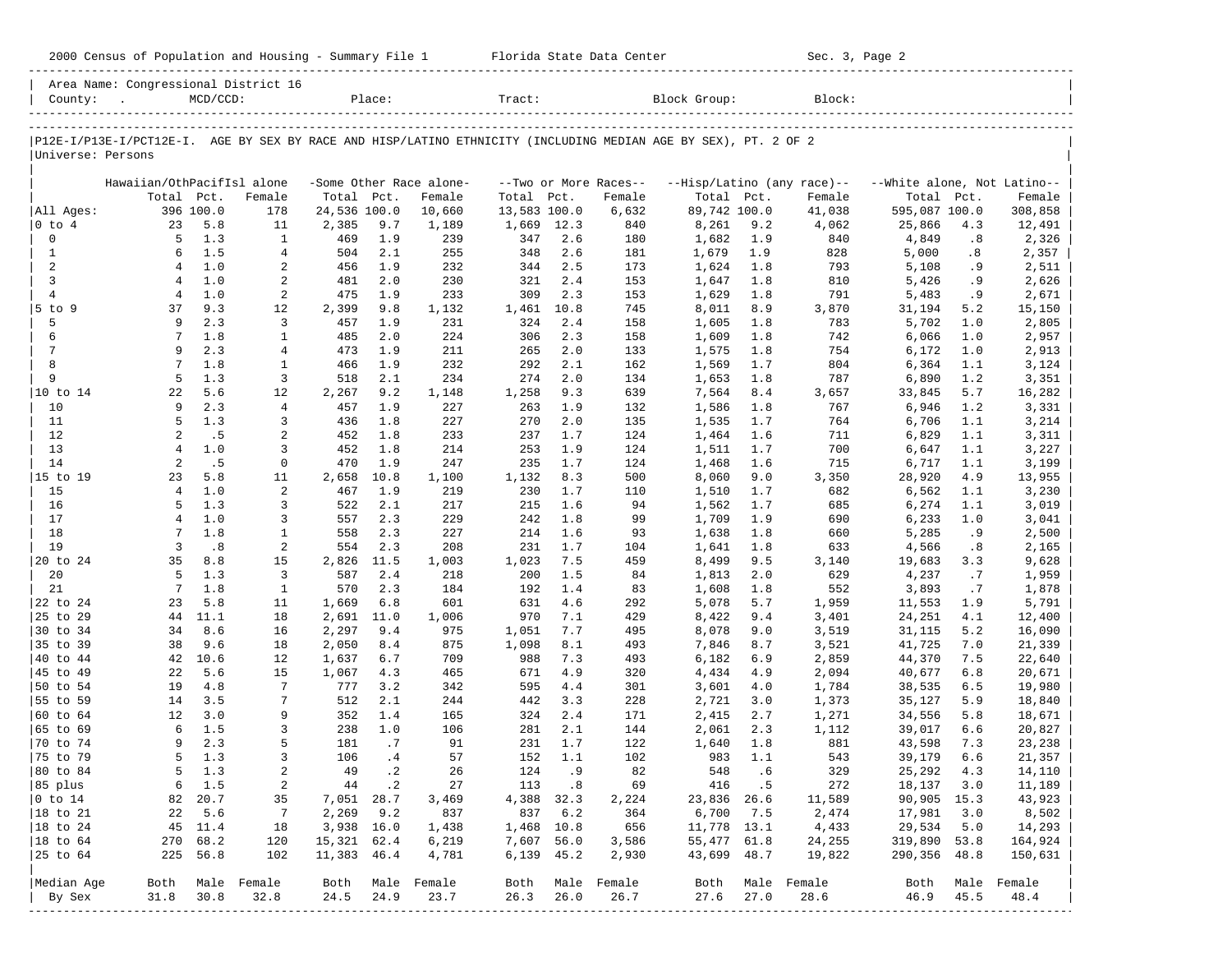|                      | 2000 Census of Population and Housing - Summary File 1 Florida State Data Center |            |                                      |                |            |                |                |            |                                                                                                                            |             |            | Sec. 3, Page 1 |               |            |                     |
|----------------------|----------------------------------------------------------------------------------|------------|--------------------------------------|----------------|------------|----------------|----------------|------------|----------------------------------------------------------------------------------------------------------------------------|-------------|------------|----------------|---------------|------------|---------------------|
|                      |                                                                                  |            | Area Name: Congressional District 17 |                |            |                |                |            |                                                                                                                            |             |            |                |               |            |                     |
| Universe: Persons    |                                                                                  |            |                                      |                |            |                |                |            | P12,P12A-D/P13,P13A-D/P14,PCT12A-D. AGE BY SEX BY RACE AND HISP/LATINO ETHNICITY (INCLUDING MEDIAN AGE BY SEX), PT. 1 OF 2 |             |            |                |               |            |                     |
|                      |                                                                                  |            |                                      |                |            |                |                |            | ----All Races Combined----- --------White alone-------- --------Black alone-------- AmerInd/NatAlaskan alone               |             |            |                |               |            | $---Asian alone---$ |
|                      | Total Pct.                                                                       |            | Female                               | Total Pct.     |            | Female         | Total Pct.     |            | Female                                                                                                                     | Total Pct.  |            | Female         | Total Pct.    |            | Female              |
| All Ages:            | 577,167 100.0                                                                    |            | 298,178                              | 169,205 100.0  |            | 82,913         | 348,096 100.0  |            | 185,019                                                                                                                    | 1,471 100.0 |            | 702            | $6,409$ 100.0 |            | 3,302               |
| $ 0 \tto 4$          | 44,742                                                                           | 7.8        | 21,861                               | 10,538         | 6.2        | 5,130          | 29,533         | 8.5        | 14,425                                                                                                                     | 142         | 9.7        | 64             | 326           | 5.1        | 151                 |
| $\mathbf 0$          | 8,684                                                                            | 1.5        | 4,281                                | 2,118          | 1.3        | 1,041          | 5,725          | 1.6        | 2,817                                                                                                                      | 20          | 1.4        | 8              | 59            | . 9        | 25                  |
| $\mathbf{1}$<br>2    | 8,778                                                                            | 1.5        | 4,270                                | 2,058          | 1.2        | 1,004          | 5,733          | 1.6        | 2,802                                                                                                                      | 28          | 1.9        | 14             | 60            | .9<br>1.0  | 28                  |
| $\overline{3}$       | 8,730<br>9,195                                                                   | 1.5<br>1.6 | 4,321<br>4,462                       | 2,023<br>2,165 | 1.2<br>1.3 | 978<br>1,071   | 5,824<br>6,084 | 1.7<br>1.7 | 2,889<br>2,918                                                                                                             | 31<br>26    | 2.1<br>1.8 | 12<br>11       | 64<br>71      | 1.1        | 29<br>36            |
| $\overline{4}$       | 9,355                                                                            | 1.6        | 4,527                                | 2,174          | 1.3        | 1,036          | 6,167          | 1.8        | 2,999                                                                                                                      | 37          | 2.5        | 19             | 72            | 1.1        | 33                  |
| $5$ to 9             | 50,274                                                                           | 8.7        | 24,633                               | 11,215         | 6.6        | 5,397          | 34,056         | 9.8        | 16,758                                                                                                                     | 161         | 10.9       | 79             | 378           | 5.9        | 192                 |
| 5                    | 9,465                                                                            | 1.6        | 4,638                                | 2,178          | 1.3        | 1,031          | 6,330          | 1.8        | 3,114                                                                                                                      | 39          | 2.7        | 19             | 83            | 1.3        | 49                  |
| 6                    | 9,863                                                                            | 1.7        | 4,920                                | 2,251          | 1.3        | 1,103          | 6,619          | 1.9        | 3,335                                                                                                                      | 35          | 2.4        | 16             | 71            | 1.1        | 34                  |
| 7                    | 10,136                                                                           | 1.8        | 4,910                                | 2,253          | 1.3        | 1,068          | 6,889          | 2.0        | 3,375                                                                                                                      | 26          | 1.8        | 12             | 68            | 1.1        | 29                  |
| 8                    | 10,095                                                                           | 1.7        | 4,859                                | 2,190          | 1.3        | 1,029          | 6,891          | 2.0        | 3,311                                                                                                                      | 32          | 2.2        | 19             | 77            | 1.2        | 43                  |
| 9                    | 10,715                                                                           | 1.9        | 5,306                                | 2,343          | 1.4        | 1,166          | 7,327          | 2.1        | 3,623                                                                                                                      | 29          | 2.0        | 13             | 79            | 1.2        | 37                  |
|                      | 51,680                                                                           | 9.0        | 25,585                               | 10,945         | 6.5        | 5,249          | 35,634 10.2    |            | 17,814                                                                                                                     | 133         | 9.0        | 66             | 405           | 6.3        | 214                 |
| 10                   | 10,862                                                                           | 1.9        | 5,397                                | 2,476          | 1.5        | 1,210          | 7,374          | 2.1        | 3,679                                                                                                                      | 33          | 2.2<br>1.7 | 17             | 67<br>75      | 1.0<br>1.2 | 37                  |
| 11<br>12             | 10,219<br>10,108                                                                 | 1.8<br>1.8 | 5,073<br>4,983                       | 2,154<br>2,190 | 1.3<br>1.3 | 1,023<br>1,044 | 7,074<br>6,963 | 2.0<br>2.0 | 3,560<br>3,505                                                                                                             | 25<br>23    | 1.6        | 10<br>12       | 96            | 1.5        | 40<br>45            |
| 13                   | 10,080                                                                           | 1.7        | 4,936                                | 2,041          | 1.2        | 958            | 7,031          | 2.0        | 3,466                                                                                                                      | 23          | 1.6        | 13             | 73            | 1.1        | 43                  |
| 14                   | 10,411                                                                           | 1.8        | 5,196                                | 2,084          | 1.2        | 1,014          | 7,192          | 2.1        | 3,604                                                                                                                      | 29          | 2.0        | 14             | 94            | 1.5        | 49                  |
| 15 to 19             | 50,419                                                                           | 8.7        | 24,896                               | 10,820         | 6.4        | 5,000          | 33,968         | 9.8        | 17,105                                                                                                                     | 117         | 8.0        | 58             | 498           | 7.8        | 220                 |
| 15                   | 10,223                                                                           | 1.8        | 5,077                                | 2,088          | 1.2        | 995            | 7,066          | 2.0        | 3,541                                                                                                                      | 18          | 1.2        | 7              | 90            | 1.4        | 31                  |
| 16                   | 10,418                                                                           | 1.8        | 5,080                                | 2,204          | 1.3        | 1,051          | 7,034          | 2.0        | 3,454                                                                                                                      | 30          | 2.0        | 15             | 87            | 1.4        | 33                  |
| 17                   | 10,255                                                                           | 1.8        | 5,052                                | 2,097          | 1.2        | 976            | 7,017          | 2.0        | 3,513                                                                                                                      | 25          | 1.7        | 14             | 122           | 1.9        | 57                  |
| 18                   | 10,001                                                                           | 1.7        | 4,903                                | 2,187          | 1.3        | 970            | 6,667          | 1.9        | 3,388                                                                                                                      | 23          | 1.6        | 13             | 111           | 1.7        | 53                  |
| 19                   | 9,522                                                                            | 1.6        | 4,784                                | 2,244          | 1.3        | 1,008          | 6,184          | 1.8        | 3,209                                                                                                                      | 21          | 1.4        | 9              | 88            | 1.4        | 46                  |
| 20 to 24             | 42,172                                                                           | 7.3        | 21,448                               | 11,191         | 6.6        | 5,175          | 25,939         | 7.5        | 13,764                                                                                                                     | 97          | 6.6        | 38             | 526           | 8.2        | 285                 |
| 20<br>21             | 9,430<br>8,527                                                                   | 1.6<br>1.5 | 4,719<br>4,239                       | 2,337<br>2,177 | 1.4<br>1.3 | 1,060<br>990   | 6,001<br>5,294 | 1.7<br>1.5 | 3,097<br>2,732                                                                                                             | 26<br>14    | 1.8<br>1.0 | 10<br>6        | 97<br>126     | 1.5<br>2.0 | 54<br>70            |
| 22 to 24             | 24,215                                                                           | 4.2        | 12,490                               | 6,677          | 3.9        | 3,125          | 14,644         | 4.2        | 7,935                                                                                                                      | 57          | 3.9        | 22             | 303           | 4.7        | 161                 |
| 25 to 29             | 40,206                                                                           | 7.0        | 20,861                               | 11,825         | 7.0        | 5,457          | 23,729         | 6.8        | 13,121                                                                                                                     | 107         | 7.3        | 46             | 529           | 8.3        | 282                 |
| 30 to 34             | 39,522                                                                           | 6.8        | 20,495                               | 12,368         | 7.3        | 5,728          | 22,561         | 6.5        | 12,487                                                                                                                     | 92          | 6.3        | 47             | 517           | 8.1        | 258                 |
| 35 to 39             | 43,885                                                                           | 7.6        | 22,614                               | 13,803         | 8.2        | 6,313          | 25,067         | 7.2        | 13,745                                                                                                                     | 104         | 7.1        | 46             | 557           | 8.7        | 280                 |
| 40 to 44             | 43,030                                                                           | 7.5        | 22,581                               | 12,776         | 7.6        | 6,061          | 25,430         | 7.3        | 14,064                                                                                                                     | 136         | 9.2        | 65             | 599           | 9.3        | 298                 |
| 45 to 49             | 38,145                                                                           | 6.6        | 19,904                               | 11,671         | 6.9        | 5,587          | 22,251         | 6.4        | 12,165                                                                                                                     | 107         | 7.3        | 52             | 603           | 9.4        | 331                 |
| 50 to 54             | 31,625                                                                           | 5.5        | 16,403                               | 10,495         | 6.2        | 5,112          | 17,949         | 5.2        | 9,662                                                                                                                      | 64          | 4.4        | 26             | 413           | 6.4        | 216                 |
| 55 to 59             | 24,460                                                                           | 4.2        | 12,848                               | 8,423          | 5.0        | 4,190          | 13,783         | 4.0        | 7,479                                                                                                                      | 54          | 3.7        | 27             | 317           | 4.9        | 179                 |
| 60 to 64             | 21,436                                                                           | 3.7        | 11,401                               | 7,562          | 4.5        | 3,830          | 11,978         | 3.4        | 6,598                                                                                                                      | 58          | 3.9        | 33             | 261           | 4.1        | 133                 |
| $ 65 \t{to} 69$      | 17,481                                                                           | 3.0        | 9,371                                | 6,686          | 4.0        | 3,416          | 9,338          | 2.7        | 5,185                                                                                                                      | 39          | 2.7        | 19             | 195           | 3.0        | 93                  |
| 70 to 74<br>75 to 79 | 14,546<br>10,338                                                                 | 2.5<br>1.8 | 8,176<br>6,167                       | 6,327<br>5,034 | 3.7<br>3.0 | 3,338<br>2,877 | 7,194<br>4,677 | 2.1<br>1.3 | 4,255<br>2,933                                                                                                             | 25<br>16    | 1.7<br>1.1 | 16<br>12       | 124<br>93     | 1.9<br>1.5 | 68<br>55            |
| 80 to 84             | 6,725                                                                            | 1.2        | 4,253                                | 3,555          | 2.1        | 2,195          | 2,826          | .8         | 1,846                                                                                                                      | 10          | .7         | 4              | 40            | .6         | 28                  |
| 85 plus              | 6,481                                                                            | 1.1        | 4,681                                | 3,971          | 2.3        | 2,858          | 2,183          | .6         | 1,613                                                                                                                      | 9           | .6         | 4              | 28            | .4         | 19                  |
| $ 0 \t{to} 14$       | 146,696                                                                          | 25.4       | 72,079                               | 32,698         | 19.3       | 15,776         | 99,223         | 28.5       | 48,997                                                                                                                     | 436         | 29.6       | 209            | 1,109 17.3    |            | 557                 |
| 18 to 21             | 37,480                                                                           | 6.5        | 18,645                               | 8,945          | 5.3        | 4,028          | 24,146         | 6.9        | 12,426                                                                                                                     | 84          | 5.7        | 38             | 422           | 6.6        | 223                 |
| 18 to 24             | 61,695 10.7                                                                      |            | 31,135                               | 15,622         | 9.2        | 7,153          | 38,790 11.1    |            | 20,361                                                                                                                     | 141         | 9.6        | 60             | 725           | 11.3       | 384                 |
| $ 18$ to $64$        | 344,004                                                                          | 59.6       | 178,242                              | 104,545        | 61.8       | 49,431         | 201,538        | 57.9       | 109,682                                                                                                                    | 863         | 58.7       | 402            | 4,521         | 70.5       | 2,361               |
| 25 to 64             | 282,309 48.9                                                                     |            | 147,107                              | 88,923         | 52.6       | 42,278         | 162,748        | 46.8       | 89,321                                                                                                                     | 722         | 49.1       | 342            | 3,796 59.2    |            | 1,977               |
|                      |                                                                                  |            |                                      |                |            |                |                |            |                                                                                                                            |             |            |                |               |            |                     |
| Median Age           | Both                                                                             |            | Male Female                          | Both           |            | Male Female    | Both           |            | Male Female                                                                                                                | Both        | Male       | Female         | Both          | Male       | Female              |
| By Sex               | 31.2                                                                             | 29.8       | 32.5                                 | 37.1           | 35.9       | 38.4           | 28.2           | 26.1       | 29.8                                                                                                                       | 29.3        | 29.1       | 30.0           | 35.2          | 34.6       | 36.0                |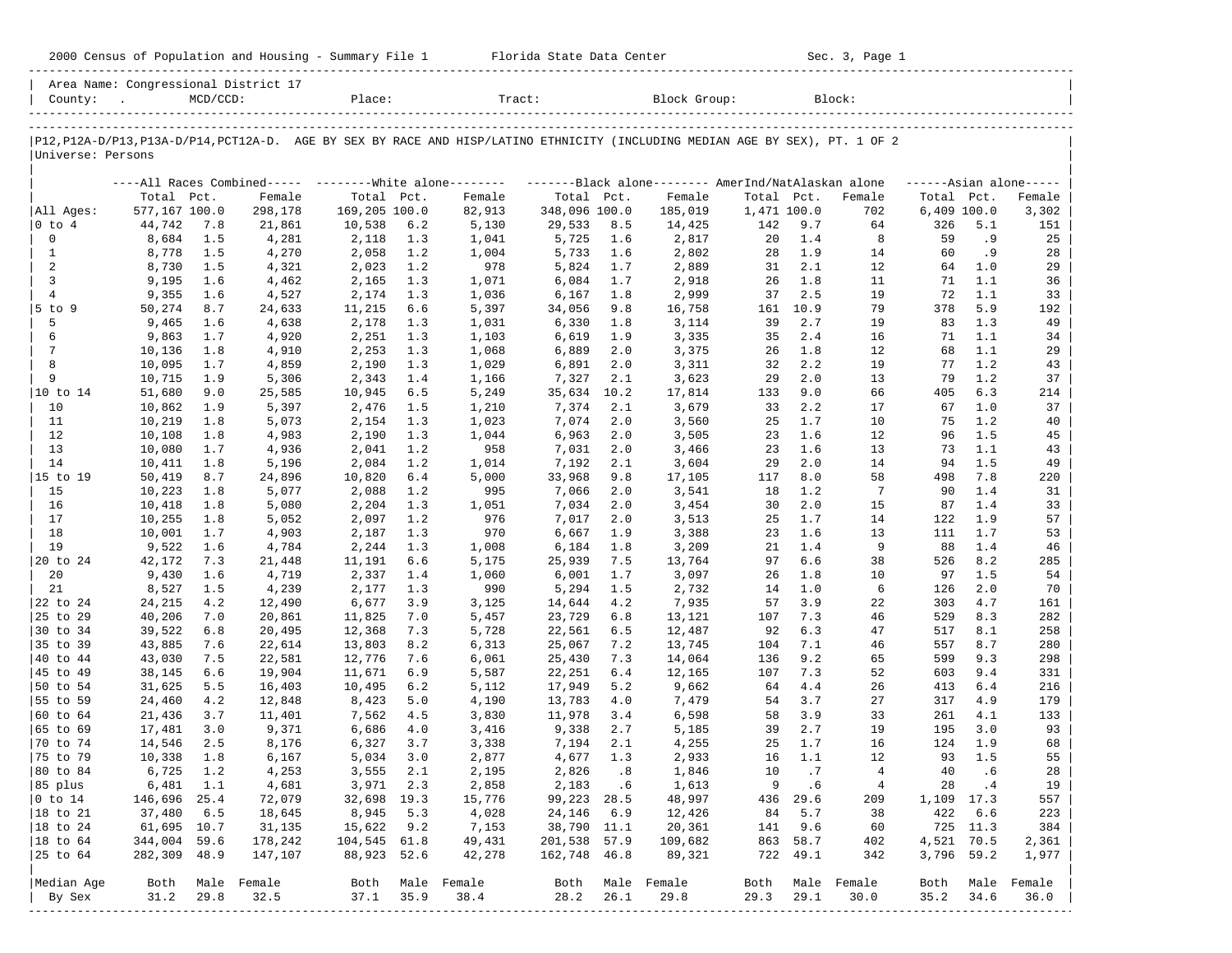|                          | 2000 Census of Population and Housing - Summary File 1 Florida State Data Center |             |                |                      |             |                         |                     |            |                          |                                                                                                                |            | Sec. 3, Page 2             |                             |            |                |
|--------------------------|----------------------------------------------------------------------------------|-------------|----------------|----------------------|-------------|-------------------------|---------------------|------------|--------------------------|----------------------------------------------------------------------------------------------------------------|------------|----------------------------|-----------------------------|------------|----------------|
|                          | Area Name: Congressional District 17<br>County: .                                | $MCD/CCD$ : |                |                      | Place:      |                         | Tract:              |            |                          | Block Group:                                                                                                   |            | Block:                     |                             |            |                |
| Universe: Persons        |                                                                                  |             |                |                      |             |                         |                     |            |                          | P12E-I/P13E-I/PCT12E-I. AGE BY SEX BY RACE AND HISP/LATINO ETHNICITY (INCLUDING MEDIAN AGE BY SEX), PT. 2 OF 2 |            |                            |                             |            |                |
|                          | Hawaiian/OthPacifIsl alone                                                       |             |                |                      |             | -Some Other Race alone- |                     |            | --Two or More Races--    |                                                                                                                |            | --Hisp/Latino (any race)-- | --White alone, Not Latino-- |            |                |
|                          | Total                                                                            | Pct.        | Female         | Total Pct.           |             | Female                  | Total Pct.          |            | Female                   | Total Pct.                                                                                                     |            | Female                     | Total Pct.                  |            | Female         |
| All Ages:                |                                                                                  | 273 100.0   | 136            | 23,788 100.0         |             | 12,009                  | 27,925 100.0        |            | 14,097                   | 158,022 100.0                                                                                                  |            | 77,501                     | 57,341 100.0                |            | 28,506         |
| $ 0 \tto 4$              | 22                                                                               | 8.1         | 7              | 1,927                | 8.1         | 979                     | 2,254               | 8.1        | 1,105                    | 10,926                                                                                                         | 6.9        | 5,371                      | 3,269                       | 5.7        | 1,570          |
| $\mathbf 0$              | $\overline{3}$                                                                   | 1.1         | $\mathbf{1}$   | 360                  | 1.5         | 184                     | 399                 | 1.4        | 205                      | 2,127                                                                                                          | 1.3        | 1,056                      | 662                         | 1.2        | 320            |
| $\mathbf{1}$             | 3                                                                                | 1.1         | 2              | 400                  | 1.7         | 210                     | 496                 | 1.8        | 210                      | 2,148                                                                                                          | 1.4        | 1,054                      | 661                         | 1.2        | 316            |
| 2                        | 3                                                                                | 1.1         | $\mathbf 0$    | 375                  | 1.6         | 199                     | 410                 | 1.5        | 214                      | 2,091                                                                                                          | 1.3        | 1,048                      | 642                         | 1.1        | 305            |
| $\overline{3}$           | 5                                                                                | 1.8         | $\mathbf{1}$   | 401                  | 1.7         | 195                     | 443                 | 1.6        | 230                      | 2,279                                                                                                          | 1.4        | 1,136                      | 644                         | 1.1        | 306            |
| $\overline{4}$<br>5 to 9 | 8<br>24                                                                          | 2.9<br>8.8  | 3<br>16        | 391<br>2,037         | 1.6<br>8.6  | 191                     | 506                 | 1.8<br>8.6 | 246                      | 2,281                                                                                                          | 1.4<br>7.3 | 1,077                      | 660                         | 1.2<br>5.9 | 323            |
| 5                        | 3                                                                                | 1.1         | 3              | 370                  | 1.6         | 1,004<br>184            | 2,403<br>462        | 1.7        | 1,187<br>238             | 11,602<br>2,199                                                                                                | 1.4        | 5,645<br>1,069             | 3,395<br>686                | 1.2        | 1,636<br>319   |
| 6                        | 6                                                                                | 2.2         | 4              | 406                  | 1.7         | 191                     | 475                 | 1.7        | 237                      | 2,350                                                                                                          | 1.5        | 1,148                      | 659                         | 1.1        | 325            |
| 7                        | 2                                                                                | .7          | 2              | 409                  | 1.7         | 194                     | 489                 | 1.8        | 230                      | 2,308                                                                                                          | 1.5        | 1,118                      | 698                         | 1.2        | 319            |
| 8                        | 6                                                                                | 2.2         | 4              | 417                  | 1.8         | 219                     | 482                 | 1.7        | 234                      | 2,328                                                                                                          | 1.5        | 1,102                      | 637                         | 1.1        | 322            |
| 9                        | $7\overline{ }$                                                                  | 2.6         | 3              | 435                  | 1.8         | 216                     | 495                 | 1.8        | 248                      | 2,417                                                                                                          | 1.5        | 1,208                      | 715                         | 1.2        | 351            |
|                          | 23                                                                               | 8.4         | 11             | 2,190                | 9.2         | 1,083                   | 2,350               | 8.4        | 1,148                    | 11,792                                                                                                         | 7.5        | 5,717                      | 3,147                       | 5.5        | 1,501          |
| 10                       | 1                                                                                | .4          | $\mathbf{1}$   | 445                  | 1.9         | 230                     | 466                 | 1.7        | 223                      | 2,571                                                                                                          | 1.6        | 1,286                      | 725                         | 1.3        | 338            |
| 11                       | 5                                                                                | 1.8         | 3              | 444                  | 1.9         | 209                     | 442                 | 1.6        | 228                      | 2,339                                                                                                          | 1.5        | 1,113                      | 616                         | 1.1        | 299            |
| 12                       | $\overline{3}$                                                                   | 1.1         | 0              | 370                  | 1.6         | 167                     | 463                 | 1.7        | 210                      | 2,251                                                                                                          | 1.4        | 1,067                      | 644                         | 1.1        | 301            |
| 13                       | $\overline{4}$                                                                   | 1.5         | 4              | 449                  | 1.9         | 232                     | 459                 | 1.6        | 220                      | 2,227                                                                                                          | 1.4        | 1,058                      | 608                         | 1.1        | 299            |
| 14                       | 10<br>30                                                                         | 3.7<br>11.0 | 3<br>16        | 482                  | 2.0<br>10.2 | 245                     | 520                 | 1.9<br>9.2 | 267                      | 2,404                                                                                                          | 1.5<br>7.7 | 1,193                      | 554                         | 1.0<br>5.0 | 264            |
| $ 15$ to 19<br>15        | 8                                                                                | 2.9         | 2              | 2,424<br>478         | 2.0         | 1,252<br>264            | 2,562<br>475        | 1.7        | 1,245<br>237             | 12,196<br>2,320                                                                                                | 1.5        | 5,732<br>1,134             | 2,886<br>563                | 1.0        | 1,371<br>263   |
| 16                       | $\overline{4}$                                                                   | 1.5         | 2              | 513                  | 2.2         | 267                     | 546                 | 2.0        | 258                      | 2,500                                                                                                          | 1.6        | 1,188                      | 586                         | 1.0        | 286            |
| 17                       | 6                                                                                | 2.2         | 4              | 483                  | 2.0         | 243                     | 505                 | 1.8        | 245                      | 2,414                                                                                                          | 1.5        | 1,150                      | 548                         | 1.0        | 252            |
| 18                       | $\overline{3}$                                                                   | 1.1         | 3              | 476                  | 2.0         | 232                     | 534                 | 1.9        | 244                      | 2,502                                                                                                          | 1.6        | 1,121                      | 565                         | 1.0        | 265            |
| 19                       | 9                                                                                | 3.3         | 5              | 474                  | 2.0         | 246                     | 502                 | 1.8        | 261                      | 2,460                                                                                                          | 1.6        | 1,139                      | 624                         | 1.1        | 305            |
| 20 to 24                 | 29                                                                               | 10.6        | 14             | 2,225                | 9.4         | 1,098                   | 2,165               | 7.8        | 1,074                    | 12,006                                                                                                         | 7.6        | 5,625                      | 3,126                       | 5.5        | 1,469          |
| 20                       | 5                                                                                | 1.8         | 3              | 491                  | 2.1         | 255                     | 473                 | 1.7        | 240                      | 2,487                                                                                                          | 1.6        | 1,125                      | 703                         | 1.2        | 346            |
| 21                       | 8                                                                                | 2.9         | 3              | 459                  | 1.9         | 230                     | 449                 | 1.6        | 208                      | 2,366                                                                                                          | 1.5        | 1,105                      | 629                         | 1.1        | 284            |
| 22 to 24                 | 16                                                                               | 5.9         | 8              | 1,275                | 5.4         | 613                     | 1,243               | 4.5        | 626                      | 7,153                                                                                                          | 4.5        | 3,395                      | 1,794                       | 3.1        | 839            |
| 25 to 29                 | 22                                                                               | 8.1         | 7              | 1,992                | 8.4         | 924                     | 2,002               | 7.2        | 1,024                    | 12,256                                                                                                         | 7.8        | 5,682                      | 3,120                       | 5.4        | 1,468          |
| 30 to 34<br>35 to 39     | 22<br>24                                                                         | 8.1<br>8.8  | 9<br>12        | 1,919<br>1,999       | 8.1<br>8.4  | 919<br>1,024            | 2,043<br>2,331      | 7.3<br>8.3 | 1,047<br>1,194           | 12,628<br>13,686                                                                                               | 8.0<br>8.7 | 5,933<br>6,497             | 3,348<br>4,021              | 5.8<br>7.0 | 1,571<br>1,787 |
| 40 to 44                 | 25                                                                               | 9.2         | 15             | 1,817                | 7.6         | 944                     | 2,247               | 8.0        | 1,134                    | 11,969                                                                                                         | 7.6        | 5,834                      | 4,354                       | 7.6        | 1,987          |
| 145 to 49                | 12                                                                               | 4.4         | 7              | 1,460                | 6.1         | 748                     | 2,041               | 7.3        | 1,014                    | 10,291                                                                                                         | 6.5        | 5,108                      | 4,415                       | 7.7        | 2,017          |
| 50 to 54                 | 17                                                                               | 6.2         | 9              | 1,127                | 4.7         | 574                     | 1,560               | 5.6        | 804                      | 8,506                                                                                                          | 5.4        | 4,280                      | 4,312                       | 7.5        | 1,992          |
| 55 to 59                 | 8                                                                                | 2.9         | 4              | 749                  | 3.1         | 402                     | 1,126               | 4.0        | 567                      | 6,803                                                                                                          | 4.3        | 3,454                      | 3,301                       | 5.8        | 1,596          |
| 60 to 64                 | 3                                                                                | 1.1         | 2              | 610                  | 2.6         | 310                     | 964                 | 3.5        | 495                      | 6,491                                                                                                          | 4.1        | 3,343                      | 2,609                       | 4.5        | 1,262          |
| 65 to 69                 | $\overline{4}$                                                                   | 1.5         | $\overline{a}$ | 497                  | 2.1         | 273                     | 722                 | 2.6        | 383                      | 5,610                                                                                                          | 3.6        | 2,895                      | 2,296                       | 4.0        | 1,180          |
| 70 to 74                 | $\overline{a}$                                                                   | $\cdot$ 7   | 2              | 374                  | 1.6         | 219                     | 500                 | 1.8        | 278                      | 4,693                                                                                                          | 3.0        | 2,453                      | 2,584                       | 4.5        | 1,409          |
| 75 to 79                 | 4                                                                                | 1.5         | 2              | 193                  | .8          | 107                     | 321                 | 1.1        | 181                      | 3,131                                                                                                          | 2.0        | 1,738                      | 2,473                       | 4.3        | 1,450          |
| 80 to 84                 | $1\,$                                                                            | .4          | 0              | 124                  | .5          | 74                      | 169                 | .6         | 106                      | 1,853                                                                                                          | 1.2        | 1,095                      | 2,015                       | 3.5        | 1,286          |
| 85 plus                  | $\mathbf{1}$                                                                     | .4          | $\mathbf{1}$   | 124                  | .5          | 75                      | 165                 | .6         | 111                      | 1,583                                                                                                          | 1.0        | 1,099                      | 2,670                       | 4.7        | 1,954          |
| $ 0 \t{to} 14$           | 69                                                                               | 25.3        | 34             | 6,154                | 25.9        | 3,066                   | 7,007               | 25.1       | 3,440                    | 34,320                                                                                                         | 21.7       | 16,733                     | 9,811 17.1                  |            | 4,707          |
| 18 to 21<br> 18 to 24    | 25<br>41                                                                         | 9.2<br>15.0 | 14<br>22       | 1,900<br>3, 175 13.3 | 8.0         | 963                     | 1,958<br>3,201 11.5 | 7.0        | 953<br>1,579             | 9,815<br>16,968 10.7                                                                                           | 6.2        | 4,490<br>7,885             | 2,521<br>4,315              | 4.4<br>7.5 | 1,200<br>2,039 |
| $ 18$ to $64$            | 174                                                                              | 63.7        | 87             | 14,848               | 62.4        | 1,576<br>7,421          | 17,515 62.7         |            | 8,858                    | 99,598                                                                                                         | 63.0       | 48,016                     | 33,795                      | 58.9       | 15,719         |
| 25 to 64                 | 133                                                                              | 48.7        | 65             | 11,673 49.1          |             | 5,845                   | 14, 314 51.3        |            | 7,279                    | 82,630 52.3                                                                                                    |            | 40,131                     | 29,480 51.4                 |            | 13,680         |
|                          |                                                                                  |             |                |                      |             |                         |                     |            |                          |                                                                                                                |            |                            |                             |            |                |
| Median Age               | Both                                                                             |             | Male Female    | Both                 |             | Male Female             | Both                |            | Male Female              | Both                                                                                                           |            | Male Female                | Both                        |            | Male Female    |
| By Sex                   | 27.1                                                                             | 26.3        | 28.3           | 27.6                 | 27.3        | 28.0                    | 30.6                | 29.8       | 31.3                     | 33.3                                                                                                           | 32.5       | 34.2                       | 42.7                        | 41.0       | 44.7           |
|                          |                                                                                  |             |                |                      |             |                         |                     |            | ________________________ |                                                                                                                |            |                            |                             |            |                |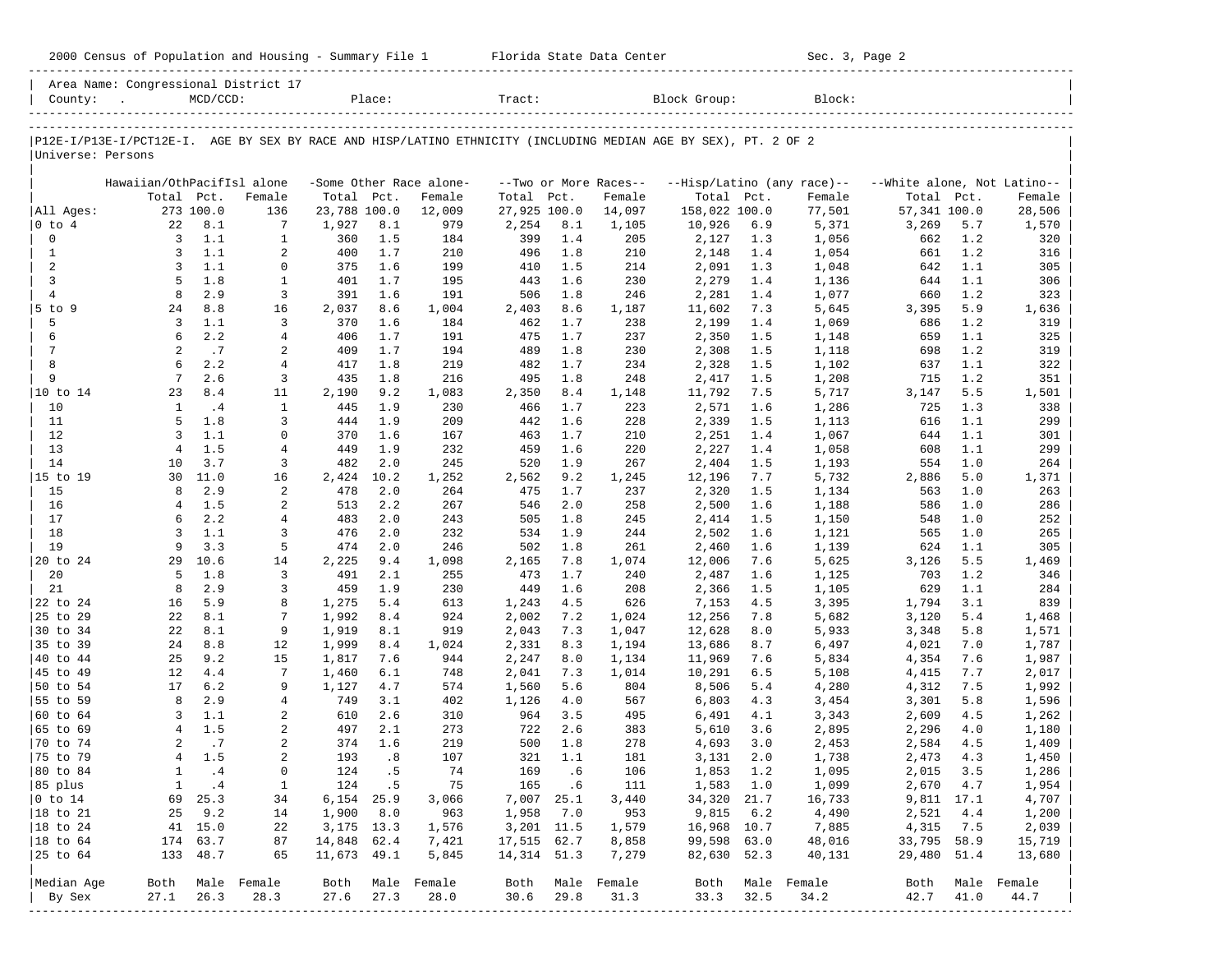|                             | 2000 Census of Population and Housing - Summary File 1 Florida State Data Center |            |                                      |                  |             |                                                                                                                               |                |             |                |             |             | Sec. 3, Page 1      |                  |            |                     |
|-----------------------------|----------------------------------------------------------------------------------|------------|--------------------------------------|------------------|-------------|-------------------------------------------------------------------------------------------------------------------------------|----------------|-------------|----------------|-------------|-------------|---------------------|------------------|------------|---------------------|
|                             |                                                                                  |            | Area Name: Congressional District 18 |                  |             |                                                                                                                               |                |             |                |             |             |                     |                  |            |                     |
| Universe: Persons           |                                                                                  |            |                                      |                  |             | P12, P12A-D/P13, P13A-D/P14, PCT12A-D. AGE BY SEX BY RACE AND HISP/LATINO ETHNICITY (INCLUDING MEDIAN AGE BY SEX), PT. 1 OF 2 |                |             |                |             |             |                     |                  |            |                     |
|                             |                                                                                  |            |                                      |                  |             | ----All Races Combined----- --------White alone------- -----------Black alone-------- AmerInd/NatAlaskan alone                |                |             |                |             |             |                     |                  |            | $---Asian alone---$ |
|                             | Total Pct.                                                                       |            | Female                               | Total Pct.       |             | Female                                                                                                                        | Total Pct.     |             | Female         | Total Pct.  |             | Female              | Total Pct.       |            | Female              |
| All Ages:                   | 597,947 100.0                                                                    |            | 306,662                              | 510,698 100.0    |             | 262,422                                                                                                                       | 30,390 100.0   |             | 15,135         | 1,149 100.0 |             | 539                 | 7,503 100.0      |            | 4,008               |
| $ 0 \t{to} 4$               | 32,926                                                                           | 5.5        | 16,115                               | 27,220           | 5.3         | 13,270                                                                                                                        | 2,108          | 6.9         | 1,060          | 81          | 7.0         | 37                  | 344              | 4.6        | 176                 |
| $\mathbf 0$                 | 6,673                                                                            | 1.1        | 3,267                                | 5,469            | 1.1         | 2,672                                                                                                                         | 447            | 1.5         | 233            | 24          | 2.1         | 14                  | 69               | . 9        | 33                  |
| $\mathbf{1}$<br>2           | 6,594<br>6,459                                                                   | 1.1<br>1.1 | 3,183<br>3,150                       | 5,441<br>5,357   | 1.1<br>1.0  | 2,610<br>2,612                                                                                                                | 404<br>410     | 1.3<br>1.3  | 195<br>200     | 11<br>17    | 1.0<br>1.5  | $\overline{4}$<br>7 | 64<br>60         | . 9<br>.8  | 34<br>34            |
| $\overline{3}$              | 6,616                                                                            | 1.1        | 3,313                                | 5,486            | 1.1         | 2,720                                                                                                                         | 409            | 1.3         | 217            | 12          | 1.0         | 5                   | 79               | 1.1        | 39                  |
| $\overline{4}$              | 6,584                                                                            | 1.1        | 3,202                                | 5,467            | 1.1         | 2,656                                                                                                                         | 438            | 1.4         | 215            | 17          | 1.5         | 7                   | 72               | 1.0        | 36                  |
| 5 to 9                      | 34,935                                                                           | 5.8        | 17,028                               | 28,486           | 5.6         | 13,934                                                                                                                        | 2,541          | 8.4         | 1,209          | 84          | 7.3         | 39                  | 381              | 5.1        | 193                 |
| 5                           | 6,709                                                                            | 1.1        | 3,261                                | 5,498            | 1.1         | 2,680                                                                                                                         | 465            | 1.5         | 219            | 21          | 1.8         | 12                  | 74               | 1.0        | 39                  |
| 6                           | 6,894                                                                            | 1.2        | 3,430                                | 5,594            | 1.1         | 2,778                                                                                                                         | 489            | 1.6         | 256            | 14          | 1.2         | 8                   | 71               | .9         | 37                  |
| 7                           | 6,974                                                                            | 1.2        | 3,321                                | 5,698            | 1.1         | 2,729                                                                                                                         | 514            | 1.7         | 224            | 18          | 1.6         | 8                   | 89               | 1.2        | 36                  |
| 8                           | 7,088                                                                            | 1.2        | 3,467                                | 5,773            | 1.1         | 2,848                                                                                                                         | 532            | 1.8         | 244            | 17          | 1.5         | $\overline{4}$      | 75               | 1.0        | 41                  |
| 9                           | 7,270<br>34,868                                                                  | 1.2<br>5.8 | 3,549                                | 5,923            | 1.2<br>5.6  | 2,899                                                                                                                         | 541            | 1.8<br>8.0  | 266            | 14<br>85    | 1.2<br>7.4  | 7<br>36             | 72<br>358        | 1.0<br>4.8 | 40<br>179           |
| 10                          | 7,223                                                                            | 1.2        | 17,025<br>3,510                      | 28,450<br>5,909  | 1.2         | 13,847<br>2,877                                                                                                               | 2,444<br>513   | 1.7         | 1,211<br>236   | 14          | 1.2         | 7                   | 75               | 1.0        | 39                  |
| 11                          | 6,929                                                                            | 1.2        | 3,352                                | 5,657            | 1.1         | 2,733                                                                                                                         | 486            | 1.6         | 252            | 19          | 1.7         | 8                   | 69               | .9         | 35                  |
| 12                          | 7,009                                                                            | 1.2        | 3,454                                | 5,705            | 1.1         | 2,788                                                                                                                         | 478            | 1.6         | 258            | 23          | 2.0         | 10                  | 72               | 1.0        | 35                  |
| 13                          | 6,794                                                                            | 1.1        | 3,291                                | 5,536            | 1.1         | 2,674                                                                                                                         | 472            | 1.6         | 234            | 13          | 1.1         | 3                   | 73               | 1.0        | 31                  |
| 14                          | 6,913                                                                            | 1.2        | 3,418                                | 5,643            | 1.1         | 2,775                                                                                                                         | 495            | 1.6         | 231            | 16          | 1.4         | 8                   | 69               | .9         | 39                  |
| 15 to 19                    | 35,880                                                                           | 6.0        | 17,703                               | 28,362           | 5.6         | 13,794                                                                                                                        | 2,763          | 9.1         | 1,436          | 82          | 7.1         | 42                  | 571              | 7.6        | 317                 |
| 15                          | 6,904                                                                            | 1.2        | 3,391                                | 5,543            | 1.1         | 2,695                                                                                                                         | 494            | 1.6         | 254            | 19          | 1.7         | 10                  | 77               | 1.0        | 47                  |
| 16                          | 7,019                                                                            | 1.2        | 3,480                                | 5,617            | 1.1         | 2,766                                                                                                                         | 519            | 1.7         | 259            | 17          | 1.5         | 13                  | 75               | 1.0        | 46                  |
| 17<br>18                    | 6,978<br>7,373                                                                   | 1.2<br>1.2 | 3,378<br>3,659                       | 5,566<br>5,772   | 1.1<br>1.1  | 2,680<br>2,794                                                                                                                | 521<br>559     | 1.7<br>1.8  | 241<br>321     | 13<br>12    | 1.1<br>1.0  | 5<br>7              | 81<br>139        | 1.1<br>1.9 | 44<br>74            |
| 19                          | 7,606                                                                            | 1.3        | 3,795                                | 5,864            | 1.1         | 2,859                                                                                                                         | 670            | 2.2         | 361            | 21          | 1.8         | 7                   | 199              | 2.7        | 106                 |
| 20 to 24                    | 37,720                                                                           | 6.3        | 18,411                               | 29,858           | 5.8         | 14,508                                                                                                                        | 2,667          | 8.8         | 1,342          | 106         | 9.2         | 46                  | 783              | 10.4       | 410                 |
| 20                          | 7,616                                                                            | 1.3        | 3,766                                | 5,917            | 1.2         | 2,888                                                                                                                         | 618            | 2.0         | 332            | 31          | 2.7         | 19                  | 184              | 2.5        | 100                 |
| 21                          | 7,292                                                                            | 1.2        | 3,590                                | 5,688            | 1.1         | 2,784                                                                                                                         | 591            | 1.9         | 300            | 22          | 1.9         | 7                   | 144              | 1.9        | 86                  |
| 22 to 24                    | 22,812                                                                           | 3.8        | 11,055                               | 18,253           | 3.6         | 8,836                                                                                                                         | 1,458          | 4.8         | 710            | 53          | 4.6         | 20                  | 455              | 6.1        | 224                 |
| 25 to 29                    | 43,538                                                                           | 7.3        | 20,763                               | 35,966           | 7.0         | 17,217                                                                                                                        | 2,383          | 7.8         | 1,111          | 92          | 8.0         | 45                  | 804              | 10.7       | 435                 |
| 30 to 34                    | 46,558                                                                           | 7.8        | 22,332                               | 38,928           | 7.6         | 18,702                                                                                                                        | 2,474          | 8.1         | 1,119          | 91          | 7.9         | 39                  | 761              | 10.1       | 404                 |
| 35 to 39                    | 50,266                                                                           | 8.4        | 24,360                               | 42,404           | 8.3         | 20,506                                                                                                                        | 2,715          | 8.9<br>7.9  | 1,320          | 80          | 7.0         | 29                  | 683              | 9.1<br>8.6 | 358                 |
| 40 to 44<br> 45 to 49       | 43,143<br>39,166                                                                 | 7.2<br>6.6 | 21,508<br>20,071                     | 36,202<br>33,471 | 7.1<br>6.6  | 17,956<br>17,115                                                                                                              | 2,395<br>2,028 | 6.7         | 1,180<br>973   | 118<br>89   | 10.3<br>7.7 | 56<br>43            | 648<br>571       | 7.6        | 350<br>312          |
| 50 to 54                    | 35,657                                                                           | 6.0        | 18,512                               | 31,191           | 6.1         | 16,140                                                                                                                        | 1,515          | 5.0         | 750            | 76          | 6.6         | 36                  | 467              | 6.2        | 249                 |
| 55 to 59                    | 31,372                                                                           | 5.2        | 16,409                               | 28,027           | 5.5         | 14,601                                                                                                                        | 1,140          | 3.8         | 591            | 52          | 4.5         | 30                  | 308              | 4.1        | 170                 |
| 60 to 64                    | 29,722                                                                           | 5.0        | 15,972                               | 26,870           | 5.3         | 14,483                                                                                                                        | 974            | 3.2         | 489            | 41          | 3.6         | 18                  | 247              | 3.3        | 135                 |
| $ 65 \t{to} 69$             | 27,118                                                                           | 4.5        | 14,813                               | 24,906           | 4.9         | 13,595                                                                                                                        | 714            | 2.3         | 385            | 18          | 1.6         | 9                   | 205              | 2.7        | 106                 |
| 70 to 74                    | 26,177                                                                           | 4.4        | 14,683                               | 24,313           | 4.8         | 13,609                                                                                                                        | 599            | 2.0         | 354            | 21          | 1.8         | 16                  | 156              | 2.1        | 91                  |
| 75 to 79                    | 21,152                                                                           | 3.5        | 12,495                               | 19,860           | 3.9         | 11,738                                                                                                                        | 415            | 1.4         | 256            | 15          | $1.3$       | 7                   | 109              | 1.5        | 58                  |
| 80 to 84                    | 14,239                                                                           | 2.4        | 9,055                                | 13,410           | 2.6         | 8,517                                                                                                                         | 276            | .9          | 180            | 10          | .9          | 8                   | 50               | .7         | 32                  |
| 85 plus                     | 13,510<br>102,729 17.2                                                           | 2.3        | 9,407                                | 12,774           | 2.5         | 8,890                                                                                                                         | 239            | .8          | 169            | 8           | .7          | 3                   | 57<br>1,083 14.4 | .8         | 33                  |
| $ 0 \t{to} 14$<br> 18 to 21 | 29,887                                                                           | 5.0        | 50,168<br>14,810                     | 84,156<br>23,241 | 16.5<br>4.6 | 41,051<br>11,325                                                                                                              | 7,093<br>2,438 | 23.3<br>8.0 | 3,480<br>1,314 | 250<br>86   | 21.8<br>7.5 | 112<br>40           | 666              | 8.9        | 548<br>366          |
| 18 to 24                    | 52,699                                                                           | 8.8        | 25,865                               | 41,494           | 8.1         | 20,161                                                                                                                        | 3,896 12.8     |             | 2,024          | 139         | 12.1        | 60                  | 1,121 14.9       |            | 590                 |
| $ 18$ to $64$               | 372,121                                                                          | 62.2       | 185,792                              | 314,553          | 61.6        | 156,881                                                                                                                       | 19,520         | 64.2        | 9,557          | 778         | 67.7        | 356                 | 5,610            | 74.8       | 3,003               |
| 25 to 64                    | 319,422 53.4                                                                     |            | 159,927                              | 273,059 53.5     |             | 136,720                                                                                                                       | 15,624 51.4    |             | 7,533          | 639         | 55.6        | 296                 | 4,489            | 59.8       | 2,413               |
|                             |                                                                                  |            |                                      |                  |             |                                                                                                                               |                |             |                |             |             |                     |                  |            |                     |
| Median Age                  | Both                                                                             |            | Male Female                          | Both             |             | Male Female                                                                                                                   | Both           |             | Male Female    | Both        | Male        | Female              | Both             | Male       | Female              |
| By Sex                      | 38.2                                                                             | 36.6       | 39.9                                 | 39.5             | 37.7        | 41.4                                                                                                                          | 30.6           | 30.3        | 30.9           | 32.5        | 32.0        | 32.9                | 33.3             | 33.1       | 33.5                |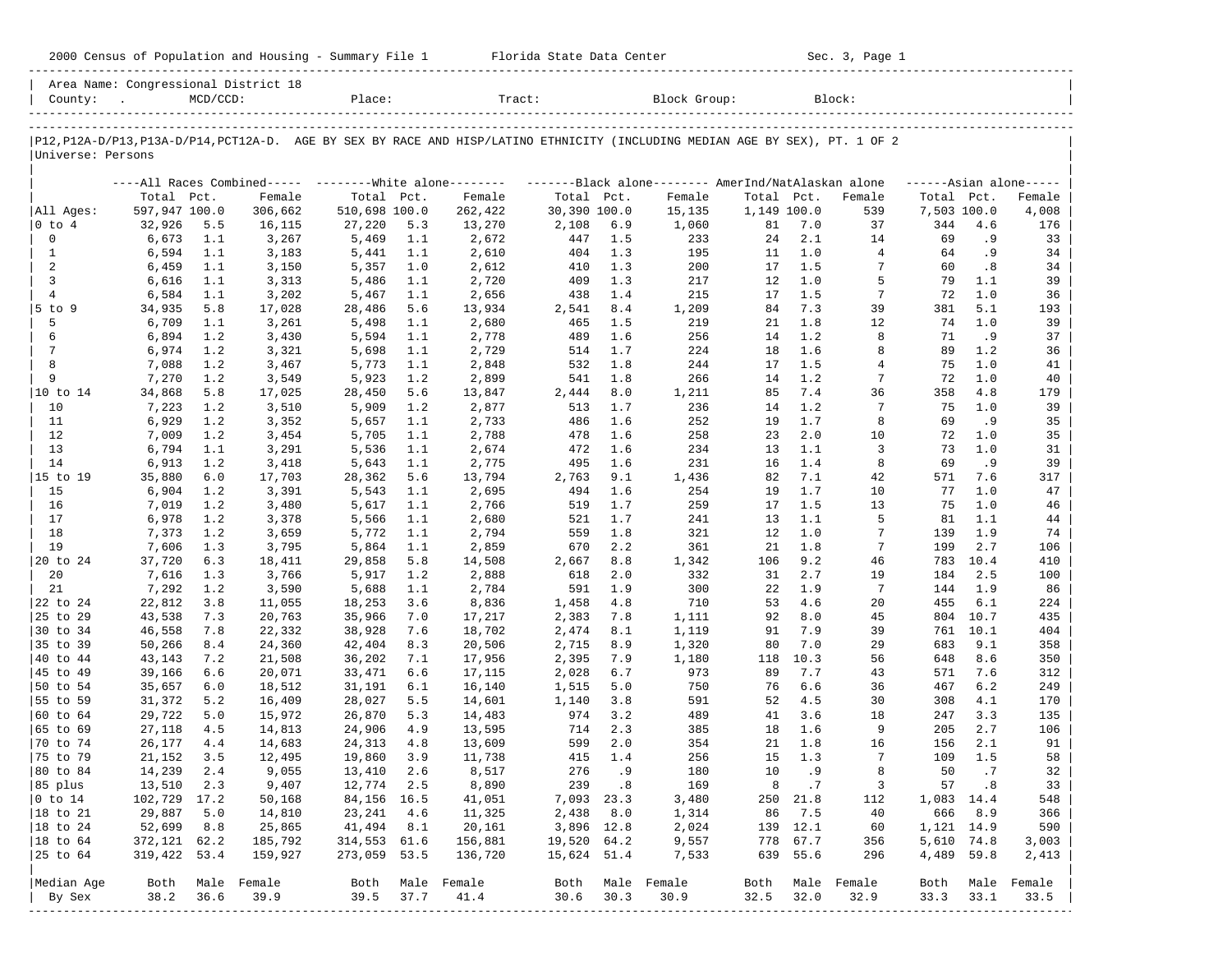|                                | 2000 Census of Population and Housing - Summary File 1 Florida State Data Center |                         |                     |                            |                   |                         |                            |            |                       |                                                                                                                |            | Sec. 3, Page 2                              |                             |            |                  |
|--------------------------------|----------------------------------------------------------------------------------|-------------------------|---------------------|----------------------------|-------------------|-------------------------|----------------------------|------------|-----------------------|----------------------------------------------------------------------------------------------------------------|------------|---------------------------------------------|-----------------------------|------------|------------------|
|                                | Area Name: Congressional District 18<br>County: .                                | $MCD/CCD$ :             |                     |                            |                   | Place:                  | Tract:                     |            |                       | Block Group:                                                                                                   |            | Block:                                      |                             |            |                  |
| Universe: Persons              |                                                                                  |                         |                     |                            |                   |                         |                            |            |                       | P12E-I/P13E-I/PCT12E-I. AGE BY SEX BY RACE AND HISP/LATINO ETHNICITY (INCLUDING MEDIAN AGE BY SEX), PT. 2 OF 2 |            |                                             |                             |            |                  |
|                                |                                                                                  |                         |                     |                            |                   |                         |                            |            |                       |                                                                                                                |            |                                             |                             |            |                  |
|                                | Hawaiian/OthPacifIsl alone                                                       |                         |                     |                            |                   | -Some Other Race alone- |                            |            | --Two or More Races-- |                                                                                                                |            | --Hisp/Latino (any race)--                  | --White alone, Not Latino-- |            |                  |
| All Ages:                      |                                                                                  | Total Pct.<br>173 100.0 | Female<br>79        | Total Pct.<br>28,236 100.0 |                   | Female<br>14,444        | Total Pct.<br>19,798 100.0 |            | Female<br>10,035      | Total Pct.<br>421,643 100.0                                                                                    |            | Female<br>219,287                           | Total Pct.<br>140,824 100.0 |            | Female<br>69,286 |
| $0$ to $4$                     | 10                                                                               | 5.8                     | 3                   | 1,881                      | 6.7               | 944                     | 1,282                      | 6.5        | 625                   | 20,469                                                                                                         | 4.9        | 9,990                                       | 9,871                       | 7.0        | 4,845            |
| $\mathbf 0$                    | 2                                                                                | 1.2                     | $\mathbf 0$         | 381                        | 1.3               | 190                     | 281                        | 1.4        | 125                   | 4,076                                                                                                          | 1.0        | 1,975                                       | 2,060                       | 1.5        | 1,018            |
| $\mathbf{1}$                   | 1                                                                                | .6                      | 1                   | 392                        | 1.4               | 208                     | 281                        | 1.4        | 131                   | 4,155                                                                                                          | 1.0        | 1,974                                       | 1,918                       | 1.4        | 957              |
| 2                              | 2                                                                                | 1.2                     | $\mathbf 0$         | 380                        | 1.3               | 175                     | 233                        | 1.2        | 122                   | 4,012                                                                                                          | 1.0        | 1,963                                       | 1,942                       | 1.4        | 946              |
| $\mathbf{3}$<br>$\overline{4}$ | $\mathbf{1}$<br>$\overline{4}$                                                   | .6<br>2.3               | 1<br>$\mathbf{1}$   | 365                        | 1.3               | 189                     | 264                        | 1.3        | 142                   | 4,170                                                                                                          | 1.0        | 2,084                                       | 1,938                       | 1.4        | 964              |
| $5$ to $9$                     | 14                                                                               | 8.1                     | 7                   | 363<br>2,026               | 1.3<br>7.2        | 182<br>980              | 223<br>1,403               | 1.1<br>7.1 | 105<br>666            | 4,056<br>21,770                                                                                                | 1.0<br>5.2 | 1,994<br>10,665                             | 2,013<br>10,085             | 1.4<br>7.2 | 960<br>4,883     |
| 5                              | 4                                                                                | 2.3                     | 3                   | 381                        | 1.3               | 182                     | 266                        | 1.3        | 126                   | 4,201                                                                                                          | 1.0        | 2,039                                       | 1,928                       | 1.4        | 941              |
| 6                              | 2                                                                                | 1.2                     | 1                   | 431                        | 1.5               | 196                     | 293                        | 1.5        | 154                   | 4,335                                                                                                          | 1.0        | 2,131                                       | 1,984                       | 1.4        | 991              |
| 7                              | 2                                                                                | 1.2                     | $\mathbf 0$         | 385                        | 1.4               | 201                     | 268                        | 1.4        | 123                   | 4,302                                                                                                          | 1.0        | 2,074                                       | 2,047                       | 1.5        | 973              |
| 8                              | $\overline{a}$                                                                   | 1.2                     | 1                   | 410                        | 1.5               | 190                     | 279                        | 1.4        | 139                   | 4,402                                                                                                          | 1.0        | 2,184                                       | 2,038                       | 1.4        | 980              |
| 9                              | $\overline{4}$<br>8                                                              | 2.3<br>4.6              | 2                   | 419                        | 1.5               | 211                     | 297                        | 1.5        | 124<br>652            | 4,530                                                                                                          | 1.1        | 2,237                                       | 2,088                       | 1.5        | 998              |
| 10 to 14<br>10                 | $\overline{a}$                                                                   | 1.2                     | 3<br>1              | 2,176<br>432               | 7.7<br>1.5        | 1,097<br>215            | 1,347<br>278               | 6.8<br>1.4 | 135                   | 22,552<br>4,545                                                                                                | 5.3<br>1.1 | 10,987<br>2,187                             | 9,410<br>2,072              | 6.7<br>1.5 | 4,607<br>1,038   |
| 11                             | 1                                                                                | .6                      | 0                   | 423                        | 1.5               | 198                     | 274                        | 1.4        | 126                   | 4,492                                                                                                          | 1.1        | 2,157                                       | 1,851                       | 1.3        | 901              |
| 12                             | $\mathbf{1}$                                                                     | .6                      | $\Omega$            | 435                        | 1.5               | 224                     | 295                        | 1.5        | 139                   | 4,553                                                                                                          | 1.1        | 2,245                                       | 1,870                       | 1.3        | 907              |
| 13                             | $\mathbf{1}$                                                                     | .6                      | 0                   | 438                        | 1.6               | 224                     | 261                        | 1.3        | 125                   | 4,433                                                                                                          | 1.1        | 2,147                                       | 1,816                       | 1.3        | 875              |
| 14                             | 3                                                                                | 1.7                     | 2                   | 448                        | 1.6               | 236                     | 239                        | 1.2        | 127                   | 4,529                                                                                                          | 1.1        | 2,251                                       | 1,801                       | 1.3        | 886              |
| 15 to 19<br>15                 | 15<br>1                                                                          | 8.7<br>.6               | 3<br>$\mathbf 0$    | 2,720<br>516               | 9.6<br>1.8        | 1,422<br>267            | 1,367<br>254               | 6.9<br>1.3 | 689<br>118            | 23,536<br>4,582                                                                                                | 5.6<br>1.1 | 11,553<br>2,256                             | 8,997<br>1,764              | 6.4<br>1.3 | 4,379<br>850     |
| 16                             | 3                                                                                | 1.7                     | 1                   | 532                        | 1.9               | 266                     | 256                        | 1.3        | 129                   | 4,769                                                                                                          | 1.1        | 2,349                                       | 1,641                       | 1.2        | 820              |
| 17                             | 1                                                                                | .6                      | $\mathbf 0$         | 531                        | 1.9               | 285                     | 265                        | 1.3        | 123                   | 4,693                                                                                                          | 1.1        | 2,307                                       | 1,687                       | 1.2        | 786              |
| 18                             | 8                                                                                | 4.6                     | $\mathbf{1}$        | 592                        | 2.1               | 310                     | 291                        | 1.5        | 152                   | 4,775                                                                                                          | 1.1        | 2,332                                       | 1,881                       | 1.3        | 923              |
| 19                             | 2                                                                                | 1.2                     | $\mathbf{1}$        | 549                        | 1.9               | 294                     | 301                        | 1.5        | 167                   | 4,717                                                                                                          | 1.1        | 2,309                                       | 2,024                       | 1.4        | 1,000            |
| 20 to 24                       | 20                                                                               | 11.6                    | 14                  | 2,817                      | 10.0              | 1,366                   | 1,469                      | 7.4        | 725                   | 25,617                                                                                                         | 6.1        | 12,354                                      | 8,687                       | 6.2        | 4,319            |
| 20<br>21                       | 6<br>$\mathbf 0$                                                                 | 3.5<br>$\cdot$ 0        | $\overline{4}$<br>0 | 562<br>563                 | 2.0<br>2.0        | 282<br>266              | 298<br>284                 | 1.5<br>1.4 | 141<br>147            | 4,877<br>4,826                                                                                                 | 1.2<br>1.1 | 2,373<br>2,325                              | 1,907<br>1,725              | 1.4<br>1.2 | 941<br>872       |
| 22 to 24                       | 14                                                                               | 8.1                     | 10                  | 1,692                      | 6.0               | 818                     | 887                        | 4.5        | 437                   | 15,914                                                                                                         | 3.8        | 7,656                                       | 5,055                       | 3.6        | 2,506            |
| 25 to 29                       |                                                                                  | 18 10.4                 | 8                   | 2,648                      | 9.4               | 1,185                   | 1,627                      | 8.2        | 762                   | 30,970                                                                                                         | 7.3        | 14,747                                      | 9,564                       | 6.8        | 4,489            |
| 30 to 34                       |                                                                                  | 24 13.9                 | 8                   | 2,509                      | 8.9               | 1,197                   | 1,771                      | 8.9        | 863                   | 33,484                                                                                                         | 7.9        | 16,272                                      | 10,085                      | 7.2        | 4,590            |
| 35 to 39                       | 11                                                                               | 6.4                     | 3                   | 2,497                      | 8.8               | 1,237                   | 1,876                      | 9.5        | 907                   | 36,818                                                                                                         | 8.7        | 18,136                                      | 10,409                      | 7.4        | 4,685            |
| 40 to 44                       | 11                                                                               | 6.4                     | 5                   | 2,250                      | 8.0               | 1,212                   | 1,519                      | 7.7        | 749                   | 30,448                                                                                                         | 7.2        | 15,361                                      | 9,901                       | 7.0        | 4,716            |
| 45 to 49<br>50 to 54           | 10<br>7                                                                          | 5.8<br>4.0              | 5<br>5              | 1,737<br>1,338             | 6.2<br>4.7        | 956<br>762              | 1,260<br>1,063             | 6.4<br>5.4 | 667<br>570            | 27,355<br>24,363                                                                                               | 6.5<br>5.8 | 14,317<br>12,958                            | 9,502<br>9,494              | 6.7<br>6.7 | 4,607<br>4,635   |
| 55 to 59                       | $\overline{4}$                                                                   | 2.3                     | 2                   | 973                        | 3.4               | 515                     | 868                        | 4.4        | 500                   | 22,628                                                                                                         | 5.4        | 12,148                                      | 7,525                       | 5.3        | 3,610            |
| 60 to 64                       | $4^{\circ}$                                                                      | 2.3                     | 1                   | 786                        | 2.8               | 415                     | 800                        | 4.0        | 431                   | 23,067                                                                                                         | 5.5        | 12,682                                      | 5,714                       | 4.1        | 2,793            |
| 65 to 69                       | 6                                                                                | 3.5                     | 5                   | 625                        | 2.2               | 368                     | 644                        | 3.3        | 345                   | 21,170                                                                                                         | 5.0        | 11,758                                      | 5,263                       | 3.7        | 2,686            |
| 70 to 74                       | 5                                                                                | 2.9                     | 3                   |                            | 485 1.7           | 282                     |                            | 598 3.0    | 328                   | 20,284                                                                                                         | 4.8        | 11,503                                      | 5,356                       | 3.8        | 2,866            |
| 75 to 79                       | $\overline{\mathbf{c}}$                                                          | 1.2                     | 2                   | 335                        | 1.2               | 201                     | 416                        | 2.1        | 233                   | 15,918                                                                                                         | 3.8        | 9,557                                       | 4,847                       | 3.4        | 2,709            |
| 80 to 84<br>85 plus            | $\mathbf{1}$<br>3                                                                | .6<br>1.7               | 0<br>2              | 229<br>204                 | .8<br>.7          | 152<br>153              | 263<br>225                 | 1.3<br>1.1 | 166<br>157            | 10,782<br>10,412                                                                                               | 2.6<br>2.5 | 6,993<br>7,306                              | 3,223<br>2,891              | 2.3<br>2.1 | 1,906<br>1,961   |
| $ 0 \t\t \text{to} 14$         | 32                                                                               | 18.5                    | 13                  | 6,083                      | 21.5              | 3,021                   | 4,032                      | 20.4       | 1,943                 | 64,791 15.4                                                                                                    |            | 31,642                                      | 29,366                      | 20.9       | 14,335           |
| 18 to 21                       | 16                                                                               | 9.2                     | 6                   | 2,266                      | 8.0               | 1,152                   | 1,174                      | 5.9        | 607                   | 19,195                                                                                                         | 4.6        | 9,339                                       | 7,537                       | 5.4        | 3,736            |
| 18 to 24                       |                                                                                  | 30 17.3                 | 16                  | 3,958 14.0                 |                   | 1,970                   | 2,061 10.4                 |            | 1,044                 | 35,109                                                                                                         | 8.3        | 16,995                                      | 12,592                      | 8.9        | 6,242            |
| 18 to 64                       | 119                                                                              | 68.8                    | 53                  | 18,696 66.2                |                   | 9,449                   | 12,845 64.9                |            | 6,493                 | 264,242 62.7                                                                                                   |            | 133,616                                     | 84,786 60.2                 |            | 40,367           |
| 25 to 64                       | 89                                                                               | 51.4                    | 37                  | 14,738 52.2                |                   | 7,479                   | 10,784 54.5                |            | 5,449                 | 229,133 54.3                                                                                                   |            | 116,621                                     | 72,194 51.3                 |            | 34,125           |
| Median Age                     | Both                                                                             |                         | Male Female         | Both                       |                   | Male Female             | Both                       |            | Male Female           | Both                                                                                                           |            | Male Female                                 | Both                        |            | Male Female      |
| By Sex                         | 30.8                                                                             | 30.0                    | 31.8                | 29.7                       | 28.6<br>--------- | 30.9                    | 34.0                       | 32.7       | 35.2                  | 39.4                                                                                                           | 37.4       | 41.5<br>___________________________________ | 36.8                        | 36.0       | 37.7             |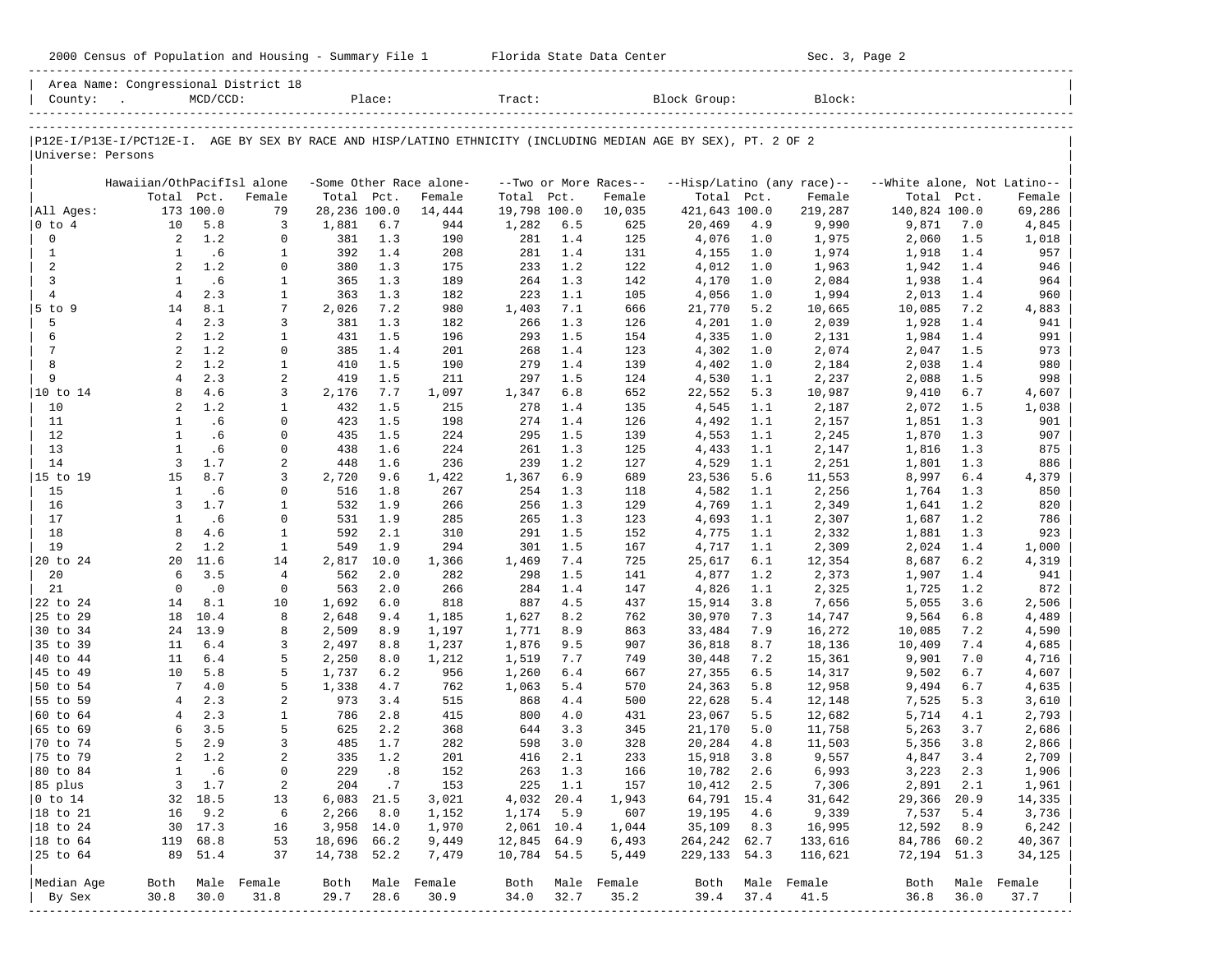|                             |                  |            |                                      |                  |            | 2000 Census of Population and Housing - Summary File 1 Florida State Data Center                                              |                |            |              |             |            | Sec. 3, Page 1  |              |            |                     |
|-----------------------------|------------------|------------|--------------------------------------|------------------|------------|-------------------------------------------------------------------------------------------------------------------------------|----------------|------------|--------------|-------------|------------|-----------------|--------------|------------|---------------------|
|                             |                  |            | Area Name: Congressional District 19 |                  |            |                                                                                                                               |                |            |              |             |            |                 |              |            |                     |
| Universe: Persons           |                  |            |                                      |                  |            | P12, P12A-D/P13, P13A-D/P14, PCT12A-D. AGE BY SEX BY RACE AND HISP/LATINO ETHNICITY (INCLUDING MEDIAN AGE BY SEX), PT. 1 OF 2 |                |            |              |             |            |                 |              |            |                     |
|                             |                  |            |                                      |                  |            | ----All Races Combined----- --------White alone-------- --------Black alone-------- AmerInd/NatAlaskan alone                  |                |            |              |             |            |                 |              |            | $---Asian alone---$ |
|                             | Total Pct.       |            | Female                               | Total Pct.       |            | Female                                                                                                                        | Total Pct.     |            | Female       | Total Pct.  |            | Female          | Total Pct.   |            | Female              |
| All Ages:                   | 800,902 100.0    |            | 422,774                              | 680,041 100.0    |            | 360,142                                                                                                                       | 61,361 100.0   |            | 32,622       | 1,320 100.0 |            | 638             | 18,194 100.0 |            | 9,365               |
| $ 0 \t{to} 4$               | 43,518           | 5.4        | 21,063                               | 32,813           | 4.8        | 15,825                                                                                                                        | 5,412          | 8.8        | 2,670        | 114         | 8.6        | 56              | 1,215        | 6.7        | 573                 |
| $\mathbf 0$                 | 8,682            | 1.1        | 4,267                                | 6,438            | .9         | 3,156                                                                                                                         | 1,107          | 1.8        | 560          | 26          | 2.0        | 9               | 243          | 1.3        | 117                 |
| $\mathbf{1}$<br>2           | 8,505            | 1.1        | 4,096                                | 6,432            | .9         | 3,051                                                                                                                         | 1,040          | 1.7        | 550<br>510   | 21          | 1.6        | 9               | 211          | 1.2<br>1.4 | 101                 |
| $\overline{3}$              | 8,491<br>8,852   | 1.1<br>1.1 | 4,159<br>4,239                       | 6,397<br>6,688   | .9<br>1.0  | 3,110<br>3,218                                                                                                                | 1,024<br>1,123 | 1.7<br>1.8 | 523          | 24<br>18    | 1.8<br>1.4 | 12<br>13        | 258<br>248   | 1.4        | 128<br>125          |
| $\overline{4}$              | 8,988            | 1.1        | 4,302                                | 6,858            | 1.0        | 3,290                                                                                                                         | 1,118          | 1.8        | 527          | 25          | 1.9        | 13              | 255          | 1.4        | 102                 |
| $5$ to 9                    | 46,814           | 5.8        | 22,742                               | 35,721           | 5.3        | 17,274                                                                                                                        | 5,947          | 9.7        | 2,974        | 118         | 8.9        | 53              | 1,259        | 6.9        | 607                 |
| 5                           | 9,037            | 1.1        | 4,385                                | 6,909            | 1.0        | 3,330                                                                                                                         | 1,097          | 1.8        | 569          | 25          | 1.9        | $7\overline{ }$ | 266          | 1.5        | 128                 |
| 6                           | 9,292            | 1.2        | 4,445                                | 7,091            | 1.0        | 3,377                                                                                                                         | 1,171          | 1.9        | 563          | 20          | 1.5        | 13              | 246          | 1.4        | 122                 |
| 7                           | 9,216            | 1.2        | 4,555                                | 7,047            | 1.0        | 3,484                                                                                                                         | 1,172          | 1.9        | 581          | 21          | 1.6        | 9               | 235          | 1.3        | 118                 |
| 8                           | 9,460            | 1.2        | 4,606                                | 7,217            | 1.1        | 3,493                                                                                                                         | 1,195          | 1.9        | 608          | 27          | 2.0        | 10              | 272          | 1.5        | 123                 |
| 9                           | 9,809            | 1.2        | 4,751                                | 7,457            | 1.1        | 3,590                                                                                                                         | 1,312          | 2.1        | 653          | 25          | 1.9        | 14              | 240          | 1.3        | 116                 |
|                             | 46,973           | 5.9        | 22,748                               | 35,836           | 5.3        | 17,230                                                                                                                        | 6,088          | 9.9        | 3,028        | 112         | 8.5        | 46              | 1,301        | 7.2        | 633                 |
| 10<br>11                    | 9,984<br>9,632   | 1.2<br>1.2 | 4,833<br>4,635                       | 7,641<br>7,387   | 1.1<br>1.1 | 3,707<br>3,502                                                                                                                | 1,259<br>1,258 | 2.1<br>2.1 | 618<br>619   | 24<br>19    | 1.8<br>1.4 | 11<br>9         | 279<br>278   | 1.5<br>1.5 | 127<br>141          |
| 12                          | 9,343            | 1.2        | 4,553                                | 7,146            | 1.1        | 3,460                                                                                                                         | 1,204          | 2.0        | 610          | 29          | 2.2        | 11              | 223          | 1.2        | 109                 |
| 13                          | 9,023            | 1.1        | 4,382                                | 6,846            | 1.0        | 3,297                                                                                                                         | 1,184          | 1.9        | 592          | 17          | 1.3        | $7\phantom{.0}$ | 251          | 1.4        | 116                 |
| 14                          | 8,991            | 1.1        | 4,345                                | 6,816            | 1.0        | 3,264                                                                                                                         | 1,183          | 1.9        | 589          | 23          | 1.7        | 8               | 270          | 1.5        | 140                 |
| 15 to 19                    | 40,278           | 5.0        | 19,682                               | 30,056           | 4.4        | 14,613                                                                                                                        | 5,376          | 8.8        | 2,728        | 98          | 7.4        | 40              | 1,270        | 7.0        | 636                 |
| 15                          | 8,866            | 1.1        | 4,296                                | 6,730            | 1.0        | 3,236                                                                                                                         | 1,110          | 1.8        | 553          | 24          | 1.8        | 6               | 298          | 1.6        | 151                 |
| 16                          | 8,429            | 1.1        | 4,169                                | 6,381            | . 9        | 3,127                                                                                                                         | 1,122          | 1.8        | 566          | 16          | 1.2        | 8               | 243          | 1.3        | 127                 |
| 17                          | 8,301            | 1.0        | 4,087                                | 6,243            | .9         | 3,071                                                                                                                         | 1,082          | 1.8        | 531          | 22          | 1.7        | 10              | 261          | 1.4        | 139                 |
| 18                          | 7,689            | 1.0        | 3,694                                | 5,688            | .8         | 2,733                                                                                                                         | 1,037          | 1.7        | 517          | 16          | 1.2        | 7               | 244          | 1.3        | 118                 |
| 19                          | 6,993            | .9         | 3,436                                | 5,014            | .7         | 2,446                                                                                                                         | 1,025          | 1.7        | 561          | 20          | 1.5        | 9               | 224          | 1.2        | 101                 |
| 20 to 24<br>20              | 34,062<br>6,835  | 4.3<br>.9  | 16,974<br>3,367                      | 24,929<br>4,940  | 3.7<br>.7  | 12,435<br>2,417                                                                                                               | 4,347<br>923   | 7.1<br>1.5 | 2,273<br>491 | 88<br>15    | 6.7<br>1.1 | 47<br>6         | 1,114<br>209 | 6.1<br>1.1 | 549<br>106          |
| 21                          | 6,378            | .8         | 3,099                                | 4,655            | .7         | 2,322                                                                                                                         | 848            | 1.4        | 415          | 16          | 1.2        | 7               | 207          | 1.1        | 86                  |
| 22 to 24                    | 20,849           | 2.6        | 10,508                               | 15,334           | 2.3        | 7,696                                                                                                                         | 2,576          | 4.2        | 1,367        | 57          | 4.3        | 34              | 698          | 3.8        | 357                 |
| 25 to 29                    | 43,490           | 5.4        | 22,314                               | 33,055           | 4.9        | 16,808                                                                                                                        | 4,996          | 8.1        | 2,771        | 103         | 7.8        | 48              | 1,635        | 9.0        | 891                 |
| 30 to 34                    | 52,600           | 6.6        | 27,110                               | 41,350           | 6.1        | 21,110                                                                                                                        | 5,604          | 9.1        | 3,121        | 117         | 8.9        | 58              | 1,792        | 9.8        | 935                 |
| 35 to 39                    | 61,219           | 7.6        | 31,453                               | 49,297           | 7.2        | 25,098                                                                                                                        | 6,043          | 9.8        | 3,325        | 108         | 8.2        | 54              | 1,918        | 10.5       | 1,021               |
| 40 to 44                    | 58,893           | 7.4        | 30,271                               | 48,473           | 7.1        | 24,834                                                                                                                        | 5,260          | 8.6        | 2,784        | 145         | 11.0       | 70              | 1,829        | 10.1       | 966                 |
| 45 to 49                    | 51,580           | 6.4        | 26,914                               | 43,817           | 6.4        | 22,771                                                                                                                        | 3,940          | 6.4        | 2,183        | 107         | 8.1        | 55              | 1,527        | 8.4        | 794                 |
| 50 to 54                    | 46,449           | 5.8        | 24,751                               | 41,074           | 6.0        | 21,908                                                                                                                        | 2,688          | 4.4        | 1,441        | 68          | 5.2        | 39              | 1,163        | 6.4        | 592                 |
| 55 to 59<br> 60 to 64       | 38,230           | 4.8<br>4.2 | 20,842                               | 34,716           | 5.1<br>4.5 | 18,925                                                                                                                        | 1,824          | 3.0<br>2.1 | 1,027<br>706 | 48<br>26    | 3.6<br>2.0 | 19<br>17        | 698<br>487   | 3.8<br>2.7 | 367<br>244          |
| $ 65 \t{to} 69$             | 33,416<br>38,672 | 4.8        | 18,790<br>22,266                     | 30,901<br>36,759 | 5.4        | 17,419<br>21,158                                                                                                              | 1,289<br>935   | 1.5        | 557          | 22          | 1.7        | 9               | 388          | 2.1        | 222                 |
| 70 to 74                    | 48,200           | 6.0        | 27,366                               | 46,754           | 6.9        | 26,501                                                                                                                        | 700            | 1.1        | 437          |             | 12 .9      | 9               | 267          | 1.5        | 144                 |
| 75 to 79                    | 48,571           | 6.1        | 27,545                               | 47,642           | 7.0        | 26,993                                                                                                                        | 429            | $\cdot$ 7  | 266          | 12          | .9         | 3               | 176          | 1.0        | 99                  |
| 80 to 84                    | 37,073           | 4.6        | 21,156                               | 36,507           | 5.4        | 20,796                                                                                                                        | 255            | .4         | 170          | 12          | .9         | 9               | 95           | .5         | 54                  |
| 85 plus                     | 30,864           | 3.9        | 18,787                               | 30,341           | 4.5        | 18,444                                                                                                                        | 228            | .4         | 161          | 10          | .8         | 6               | 60           | .3         | 38                  |
| $ 0 \t\t \text{to} \t\t 14$ | 137,305 17.1     |            | 66,553                               | 104,370 15.3     |            | 50,329                                                                                                                        | 17,447         | 28.4       | 8,672        | 344         | 26.1       | 155             | 3,775        | 20.7       | 1,813               |
| 18 to 21                    | 27,895           | 3.5        | 13,596                               | 20,297           | 3.0        | 9,918                                                                                                                         | 3,833          | 6.2        | 1,984        | 67          | 5.1        | 29              | 884          | 4.9        | 411                 |
| 18 to 24                    | 48,744           | 6.1        | 24,104                               | 35,631           | 5.2        | 17,614                                                                                                                        | 6,409 10.4     |            | 3,351        | 124         | 9.4        | 63              | 1,582        | 8.7        | 768                 |
| $ 18$ to $64$               | 434,621          | 54.3       | 226,549                              | 358,314          | 52.7       | 186,487                                                                                                                       | 38,053         | 62.0       | 20,709       | 846         | 64.1       | 423             | 12,631       | 69.4       | 6,578               |
| 25 to 64                    | 385,877 48.2     |            | 202,445                              | 322,683 47.5     |            | 168,873                                                                                                                       | 31,644 51.6    |            | 17,358       | 722         | 54.7       | 360             | 11,049       | 60.7       | 5,810               |
| Median Age                  | Both             |            | Male Female                          | Both             |            | Male Female                                                                                                                   | Both           |            | Male Female  | Both        |            | Male Female     | Both         | Male       | Female              |
| By Sex                      | 42.6             | 40.7       | 44.5                                 | 45.9             | 43.6       | 48.2                                                                                                                          | 28.6           | 27.1       | 29.8         | 31.3        | 29.7       | 33.4            | 33.5         | 32.9       | 34.2                |
|                             |                  |            |                                      |                  |            |                                                                                                                               |                |            |              |             |            |                 |              |            |                     |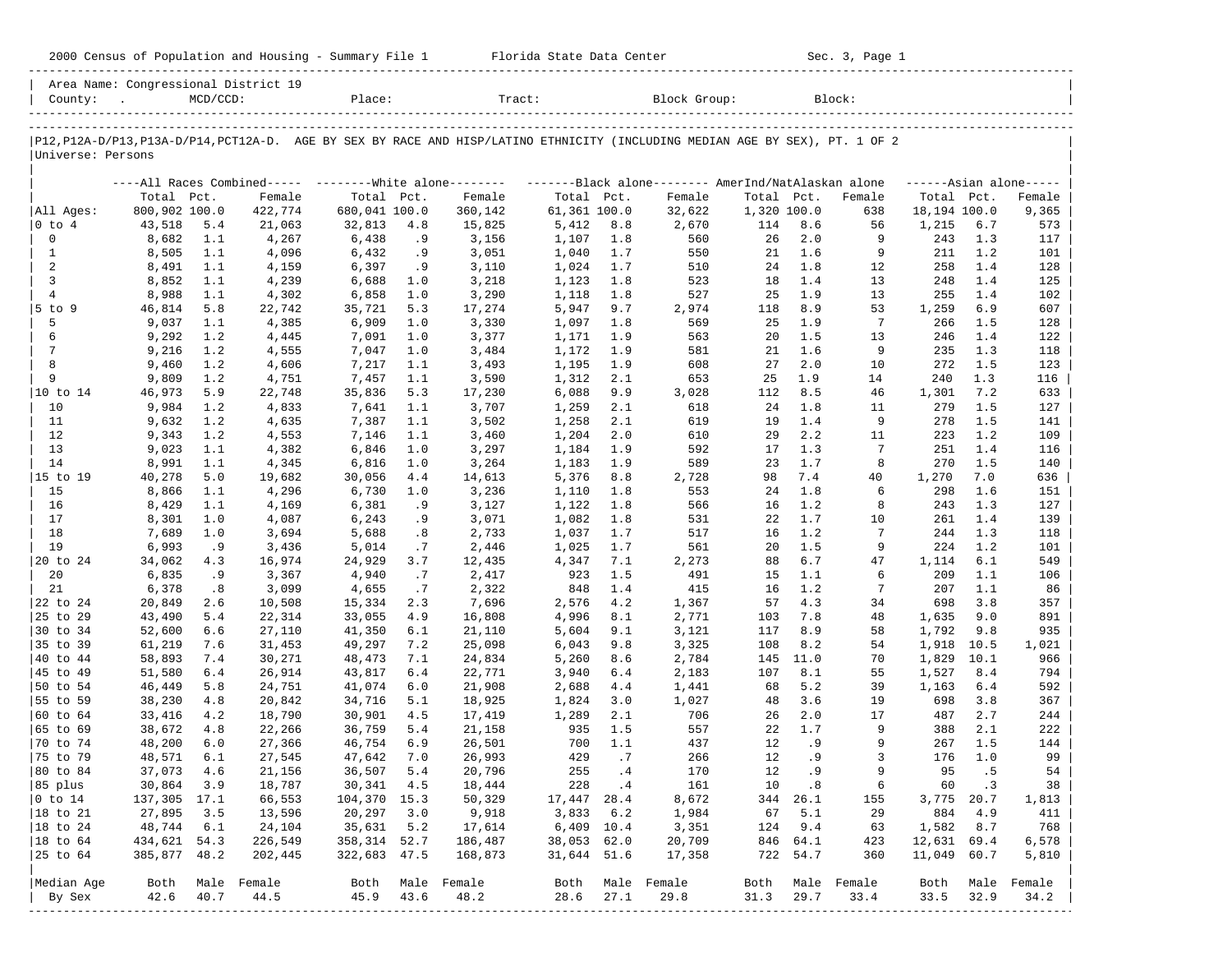|                       | 2000 Census of Population and Housing - Summary File 1 Florida State Data Center |            |                   |                |                             |                         |                |            |                                 |                                                                                                                |             | Sec. 3, Page 2             |                             |            |                  |
|-----------------------|----------------------------------------------------------------------------------|------------|-------------------|----------------|-----------------------------|-------------------------|----------------|------------|---------------------------------|----------------------------------------------------------------------------------------------------------------|-------------|----------------------------|-----------------------------|------------|------------------|
|                       | Area Name: Congressional District 19                                             |            |                   |                |                             |                         | Tract:         |            |                                 |                                                                                                                |             |                            |                             |            |                  |
| Universe: Persons     |                                                                                  |            |                   |                |                             |                         |                |            |                                 | P12E-I/P13E-I/PCT12E-I. AGE BY SEX BY RACE AND HISP/LATINO ETHNICITY (INCLUDING MEDIAN AGE BY SEX), PT. 2 OF 2 |             |                            |                             |            |                  |
|                       | Hawaiian/OthPacifIsl alone                                                       |            |                   |                |                             | -Some Other Race alone- |                |            |                                 |                                                                                                                |             | --Hisp/Latino (any race)-- | --White alone, Not Latino-- |            |                  |
|                       | Total                                                                            | Pct.       | Female            | Total Pct.     |                             | Female                  | Total Pct.     |            | --Two or More Races--<br>Female | Total Pct.                                                                                                     |             | Female                     | Total Pct.                  |            | Female           |
| All Ages:             |                                                                                  | 370 100.0  | 173               | 21,510 100.0   |                             | 10,691                  | 18,106 100.0   |            | 9,143                           | 97,946 100.0                                                                                                   |             | 49,634                     | 609,664 100.0               |            | 324,234          |
| $ 0 \t{to} 4$         | 36                                                                               | 9.7        | 15                | 1,905          | 8.9                         | 897                     | 2,023          | 11.2       | 1,027                           | 7,929                                                                                                          | 8.1         | 3,797                      | 27,405                      | 4.5        | 13,214           |
| $\mathbf 0$           | 6                                                                                | 1.6        | 3                 | 414            | 1.9                         | 200                     | 448            | 2.5        | 222                             | 1,657                                                                                                          | 1.7         | 786                        | 5,344                       | .9         | 2,623            |
| $\mathbf{1}$          | 12                                                                               | 3.2        | 5                 | 353            | 1.6                         | 168                     | 436            | 2.4        | 212                             | 1,551                                                                                                          | 1.6         | 717                        | 5,374                       | .9         | 2,571            |
| 2<br>$\overline{3}$   | 8<br>5                                                                           | 2.2<br>1.4 | 5<br>$\mathbf{1}$ | 375<br>400     | 1.7<br>1.9                  | 183<br>175              | 405<br>370     | 2.2<br>2.0 | 211<br>184                      | 1,547<br>1,557                                                                                                 | 1.6<br>1.6  | 751<br>744                 | 5,333<br>5,623              | .9<br>.9   | 2,593<br>2,705   |
| $\overline{4}$        | 5                                                                                | 1.4        | $\mathbf{1}$      | 363            | 1.7                         | 171                     | 364            | 2.0        | 198                             | 1,617                                                                                                          | 1.7         | 799                        | 5,731                       | .9         | 2,722            |
| 5 to 9                | 29                                                                               | 7.8        | 14                | 1,955          | 9.1                         | 968                     | 1,785          | 9.9        | 852                             | 8,142                                                                                                          | 8.3         | 3,973                      | 30,059                      | 4.9        | 14,530           |
| 5                     | 6                                                                                | 1.6        | 4                 | 381            | 1.8                         | 192                     | 353            | 1.9        | 155                             | 1,525                                                                                                          | 1.6         | 735                        | 5,846                       | 1.0        | 2,829            |
| 6                     | 6                                                                                | 1.6        | 2                 | 378            | 1.8                         | 186                     | 380            | 2.1        | 182                             | 1,623                                                                                                          | 1.7         | 741                        | 5,960                       | 1.0        | 2,870            |
| 7                     | 8                                                                                | 2.2        | 4                 | 391            | 1.8                         | 193                     | 342            | 1.9        | 166                             | 1,643                                                                                                          | 1.7         | 862                        | 5,884                       | 1.0        | 2,862            |
| 8<br>9                | 5<br>$\overline{4}$                                                              | 1.4        | $\overline{a}$    | 402            | 1.9                         | 197                     | 342            | 1.9        | 173                             | 1,677                                                                                                          | 1.7         | 832                        | 6,049                       | 1.0        | 2,915            |
|                       | 20                                                                               | 1.1<br>5.4 | 2<br>12           | 403<br>1,954   | 1.9<br>9.1                  | 200<br>1,005            | 368<br>1,662   | 2.0<br>9.2 | 176<br>794                      | 1,674<br>7,902                                                                                                 | 1.7<br>8.1  | 803<br>3,850               | 6,320<br>30,405             | 1.0<br>5.0 | 3,054<br>14,630  |
| 10                    | $\overline{4}$                                                                   | 1.1        | 2                 | 424            | 2.0                         | 209                     | 353            | 1.9        | 159                             | 1,717                                                                                                          | 1.8         | 834                        | 6,476                       | 1.1        | 3,142            |
| 11                    | $\overline{4}$                                                                   | 1.1        | 3                 | 360            | 1.7                         | 201                     | 326            | 1.8        | 160                             | 1,536                                                                                                          | 1.6         | 766                        | 6,284                       | 1.0        | 2,970            |
| 12                    | 3                                                                                | .8         | 3                 | 399            | 1.9                         | 190                     | 339            | 1.9        | 170                             | 1,578                                                                                                          | 1.6         | 775                        | 6,057                       | 1.0        | 2,921            |
| 13                    | 2                                                                                | .5         | $\mathbf{1}$      | 383            | 1.8                         | 208                     | 340            | 1.9        | 161                             | 1,528                                                                                                          | 1.6         | 746                        | 5,806                       | 1.0        | 2,812            |
| 14                    | $7\overline{ }$                                                                  | 1.9        | $\overline{3}$    | 388            | 1.8                         | 197                     | 304            | 1.7        | 144                             | 1,543                                                                                                          | 1.6         | 729                        | 5,782                       | .9         | 2,785            |
| $ 15$ to 19           | 34                                                                               | 9.2        | 13                | 2,027          | 9.4                         | 988                     | 1,417          | 7.8        | 664                             | 7,523                                                                                                          | 7.7         | 3,532                      | 25,045                      | 4.1        | 12,279           |
| 15                    | $7\phantom{.0}$                                                                  | 1.9        | 2                 | 391            | 1.8                         | 215                     | 306            | 1.7        | 133                             | 1,500                                                                                                          | 1.5         | 743                        | 5,711                       | .9         | 2,748            |
| 16<br>17              | 7<br>$\overline{4}$                                                              | 1.9<br>1.1 | 3<br>$\mathbf 0$  | 401<br>403     | 1.9<br>1.9                  | 212<br>185              | 259<br>286     | 1.4<br>1.6 | 126<br>151                      | 1,480<br>1,522                                                                                                 | 1.5<br>1.6  | 703<br>709                 | 5,380<br>5,248              | .9<br>.9   | 2,666<br>2,613   |
| 18                    | 10                                                                               | 2.7        | 7                 | 406            | 1.9                         | 180                     | 288            | 1.6        | 132                             | 1,499                                                                                                          | 1.5         | 687                        | 4,675                       | .8         | 2,257            |
| 19                    | 6                                                                                | 1.6        | 1                 | 426            | 2.0                         | 196                     | 278            | 1.5        | 122                             | 1,522                                                                                                          | 1.6         | 690                        | 4,031                       | .7         | 1,995            |
| 20 to 24              | 34                                                                               | 9.2        | 19                | 2,239          | 10.4                        | 1,006                   | 1,311          | 7.2        | 645                             | 7,623                                                                                                          | 7.8         | 3,548                      | 19,994                      | 3.3        | 10,125           |
| 20                    | 7                                                                                | 1.9        | 5                 | 474            | 2.2                         | 214                     | 267            | 1.5        | 128                             | 1,588                                                                                                          | 1.6         | 713                        | 3,896                       | .6         | 1,956            |
| 21                    | $7\phantom{.0}$                                                                  | 1.9        | 2                 | 410            | 1.9                         | 172                     | 235            | 1.3        | 95                              | 1,401                                                                                                          | 1.4         | 642                        | 3,722                       | .6         | 1,872            |
| 22 to 24              | 20                                                                               | 5.4        | 12                | 1,355          | 6.3                         | 620                     | 809            | 4.5        | 422                             | 4,634                                                                                                          | 4.7         | 2,193                      | 12,376                      | 2.0        | 6,297            |
| 25 to 29              | 34                                                                               | 9.2        | 10                | 2,256          | 10.5                        | 1,075                   | 1,411          | 7.8        | 711                             | 8,767                                                                                                          | 9.0         | 4,341                      | 27,093                      | 4.4        | 13,801           |
| 30 to 34              | 36<br>35                                                                         | 9.7<br>9.5 | 15<br>20          | 2,157          | 10.0<br>10.0                | 1,072                   | 1,544          | 8.5<br>9.2 | 799<br>869                      | 9,486                                                                                                          | 9.7<br>10.2 | 4,748                      | 34,594                      | 5.7<br>6.9 | 17,717           |
| 35 to 39<br>140 to 44 | 23                                                                               | 6.2        | 13                | 2,151<br>1,644 | 7.6                         | 1,066<br>840            | 1,667<br>1,519 | 8.4        | 764                             | 10,019<br>8,061                                                                                                | 8.2         | 5,193<br>4,189             | 42,028<br>42,550            | 7.0        | 21,302<br>21,728 |
| 145 to 49             | 24                                                                               | 6.5        | 15                | 1,109          | 5.2                         | 570                     | 1,056          | 5.8        | 526                             | 6,041                                                                                                          | 6.2         | 3,100                      | 39,225                      | 6.4        | 20,418           |
| 50 to 54              | 20                                                                               | 5.4        | 11                | 726            | 3.4                         | 385                     | 710            | 3.9        | 375                             | 4,437                                                                                                          | 4.5         | 2,415                      | 37,622                      | 6.2        | 20,017           |
| 55 to 59              | 12                                                                               | 3.2        | $\overline{4}$    | 426            | 2.0                         | 236                     | 506            | 2.8        | 264                             | 3,305                                                                                                          | 3.4         | 1,814                      | 32,039                      | 5.3        | 17,447           |
| 60 to 64              | 9                                                                                | 2.4        | 5                 | 348            | 1.6                         | 204                     | 356            | 2.0        | 195                             | 2,668                                                                                                          | 2.7         | 1,516                      | 28,714                      | 4.7        | 16,184           |
| $ 65 \text{ to } 69$  | $\overline{3}$                                                                   | .8         | $\overline{a}$    | 244            | 1.1                         | 129                     | 321            | 1.8        | 189                             | 2,189                                                                                                          | 2.2         | 1,251                      | 34,939                      | 5.7        | 20,115           |
| 70 to 74              | 5                                                                                | 1.4        | $\mathbf{1}$      | 170            | $\overline{\phantom{0}}$ .8 | 111                     | 292            | 1.6        | 163                             | 1,685                                                                                                          | 1.7         | 986                        | 45,345                      | 7.4        | 25,692           |
| 75 to 79              | 7<br>5                                                                           | 1.9        | $\mathbf{1}$      | 90             | .4                          | 63                      | 215            | 1.2        | 120                             | 1,051                                                                                                          | 1.1         | 612                        | 46,734                      | 7.7        | 26,465           |
| 80 to 84<br>85 plus   | $\overline{4}$                                                                   | 1.4<br>1.1 | 2<br>$\mathbf{1}$ | 60<br>49       | .3<br>$\cdot$ 2             | 43<br>33                | 139<br>172     | .8<br>.9   | 82<br>104                       | 610<br>508                                                                                                     | .6<br>.5    | 399<br>370                 | 35,973<br>29,900            | 5.9<br>4.9 | 20,447<br>18,123 |
| $ 0 \t{to} 14$        | 85                                                                               | 23.0       | 41                | 5,814          | 27.0                        | 2,870                   | 5,470          | 30.2       | 2,673                           | 23,973 24.5                                                                                                    |             | 11,620                     | 87,869 14.4                 |            | 42,374           |
| 18 to 21              | 30                                                                               | 8.1        | 15                | 1,716          | $8.0\,$                     | 762                     | 1,068          | 5.9        | 477                             | 6,010                                                                                                          | 6.1         | 2,732                      | 16,324                      | 2.7        | 8,080            |
| 18 to 24              | 50                                                                               | 13.5       | 27                | 3,071 14.3     |                             | 1,382                   | 1,877 10.4     |            | 899                             | 10,644 10.9                                                                                                    |             | 4,925                      | 28,700                      | 4.7        | 14,377           |
| $ 18$ to $64$         | 243                                                                              | 65.7       | 120               | 13,888 64.6    |                             | 6,830                   | 10,646         | 58.8       | 5,402                           | 63,428 64.8                                                                                                    |             | 32,241                     | 312,565 51.3                |            | 162,991          |
| 25 to 64              | 193                                                                              | 52.2       | 93                | 10,817 50.3    |                             | 5,448                   | 8,769          | 48.4       | 4,503                           | 52,784 53.9                                                                                                    |             | 27,316                     | 283,865 46.6                |            | 148,614          |
|                       |                                                                                  |            |                   |                |                             |                         |                |            |                                 |                                                                                                                |             |                            |                             |            |                  |
| Median Age            | Both                                                                             |            | Male Female       | Both           | Male                        | Female                  | Both           |            | Male Female                     | Both                                                                                                           |             | Male Female                | Both                        |            | Male Female      |
| By Sex                | 29.7                                                                             | 28.9       | 32.3              | 26.5           | 25.8                        | 27.3                    | 28.0           | 26.9       | 29.1<br>----------------------- | 30.5                                                                                                           | 29.3        | 31.9                       | 48.2                        | 45.7       | 50.6             |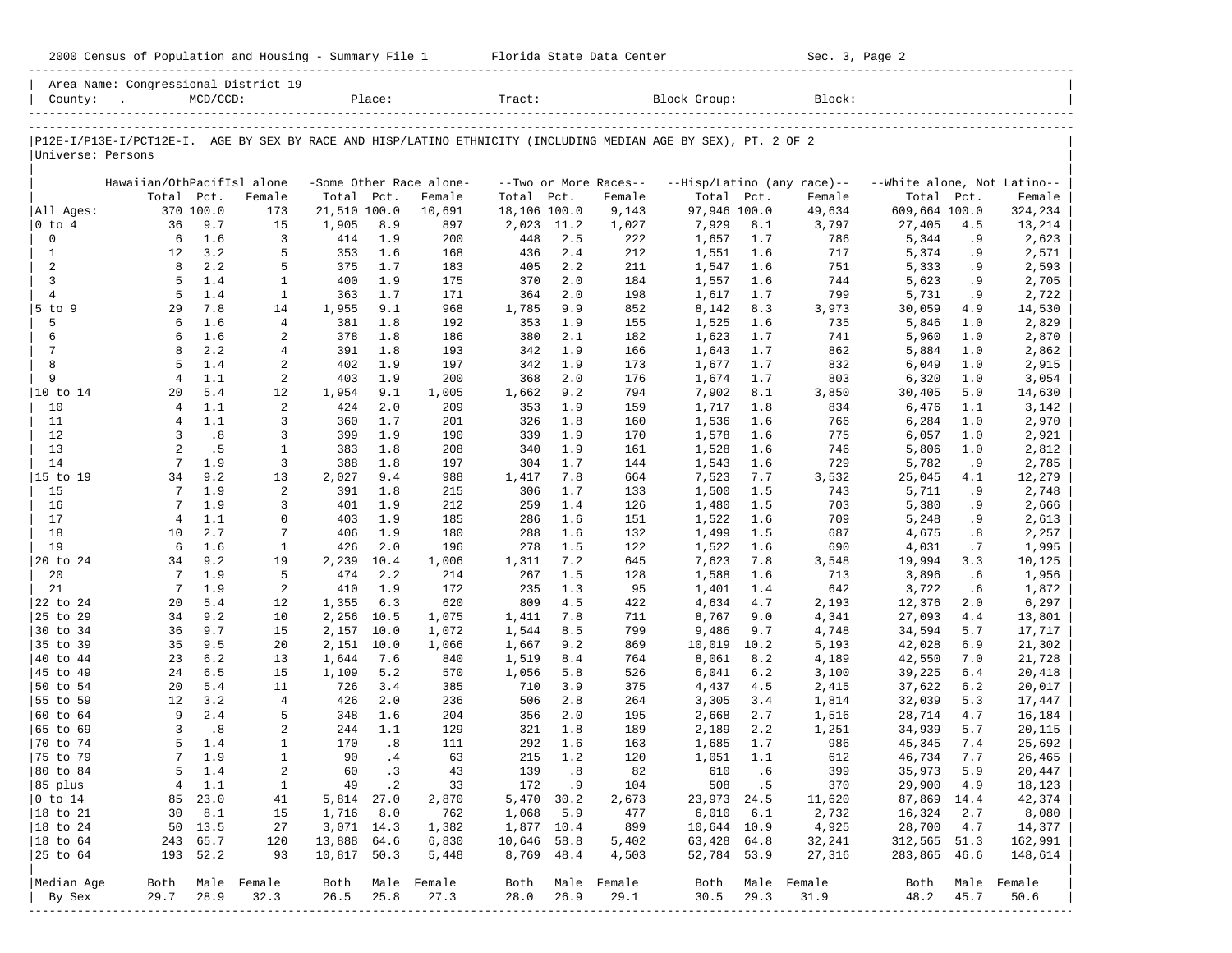|                     |                  |            |                                      |                  |            | 2000 Census of Population and Housing - Summary File 1 Florida State Data Center                                                                                                                                                                                                                                                                                                                                                                                                                           |                |            |                |             |            | Sec. 3, Page 1 |              |            |                     |
|---------------------|------------------|------------|--------------------------------------|------------------|------------|------------------------------------------------------------------------------------------------------------------------------------------------------------------------------------------------------------------------------------------------------------------------------------------------------------------------------------------------------------------------------------------------------------------------------------------------------------------------------------------------------------|----------------|------------|----------------|-------------|------------|----------------|--------------|------------|---------------------|
|                     |                  |            | Area Name: Congressional District 20 |                  |            | $\begin{tabular}{ l } \hline \multicolumn{1}{c}{\text{Country:}} & \multicolumn{1}{c}{\text{MCD/CCD}} & \multicolumn{1}{c}{\text{Place:}} & \multicolumn{1}{c}{\text{Trace}} \\ \hline \multicolumn{1}{c}{\text{1}} & \multicolumn{1}{c}{\text{Place:}} & \multicolumn{1}{c}{\text{Stock Group:}} & \multicolumn{1}{c}{\text{Block:}} \\ \hline \multicolumn{1}{c}{\text{1}} & \multicolumn{1}{c}{\text{MCD/CCD}} & \multicolumn{1}{c}{\text{Place:}} & \multicolumn{1}{c}{\text{Place:}} & \multicolumn{$ |                |            |                |             |            |                |              |            |                     |
| Universe: Persons   |                  |            |                                      |                  |            | P12, P12A-D/P13, P13A-D/P14, PCT12A-D. AGE BY SEX BY RACE AND HISP/LATINO ETHNICITY (INCLUDING MEDIAN AGE BY SEX), PT. 1 OF 2                                                                                                                                                                                                                                                                                                                                                                              |                |            |                |             |            |                |              |            |                     |
|                     |                  |            |                                      |                  |            | ----All Races Combined----- --------White alone-------- --------Black alone-------- AmerInd/NatAlaskan alone                                                                                                                                                                                                                                                                                                                                                                                               |                |            |                |             |            |                |              |            | $---Asian alone---$ |
|                     | Total Pct.       |            | Female                               | Total Pct.       |            | Female                                                                                                                                                                                                                                                                                                                                                                                                                                                                                                     | Total Pct.     |            | Female         | Total Pct.  |            | Female         | Total Pct.   |            | Female              |
| All Ages:           | 783,412 100.0    |            | 403,381                              | 628,501 100.0    |            | 321,607                                                                                                                                                                                                                                                                                                                                                                                                                                                                                                    | 84,481 100.0   |            | 45,350         | 2,214 100.0 |            | 1,099          | 21,053 100.0 |            | 11,006              |
| $ 0 \t{to} 4$       | 51,100           | 6.5        | 24,936                               | 37,965           | 6.0        | 18,384                                                                                                                                                                                                                                                                                                                                                                                                                                                                                                     | 7,024          | 8.3        | 3,530          | 190         | 8.6        | 95             | 1,465        | 7.0        | 737                 |
| $\mathbf 0$         | 9,661            | 1.2        | 4,730                                | 7,116            | 1.1        | 3,501                                                                                                                                                                                                                                                                                                                                                                                                                                                                                                      | 1,300          | 1.5        | 629            | 34          | 1.5        | 16             | 247          | 1.2        | 123                 |
| $\mathbf{1}$        | 9,859            | 1.3        | 4,848                                | 7,298            | 1.2        | 3,541                                                                                                                                                                                                                                                                                                                                                                                                                                                                                                      | 1,371          | 1.6        | 717            | 26          | 1.2        | 15             | 290          | 1.4        | 139                 |
| 2<br>$\overline{3}$ | 10,181<br>10,436 | 1.3<br>1.3 | 4,947<br>5,064                       | 7,557<br>7,803   | 1.2<br>1.2 | 3,635<br>3,733                                                                                                                                                                                                                                                                                                                                                                                                                                                                                             | 1,393<br>1,433 | 1.6<br>1.7 | 714<br>709     | 50<br>39    | 2.3<br>1.8 | 27<br>20       | 329<br>288   | 1.6<br>1.4 | 157<br>155          |
| $\overline{4}$      | 10,963           | 1.4        | 5,347                                | 8,191            | 1.3        | 3,974                                                                                                                                                                                                                                                                                                                                                                                                                                                                                                      | 1,527          | 1.8        | 761            | 41          | 1.9        | 17             | 311          | 1.5        | 163                 |
| $5$ to $9$          | 56,150           | 7.2        | 27,061                               | 42,290           | 6.7        | 20,288                                                                                                                                                                                                                                                                                                                                                                                                                                                                                                     | 7,694          | 9.1        | 3,783          | 203         | 9.2        | 109            | 1,550        | 7.4        | 728                 |
| 5                   | 10,954           | 1.4        | 5,328                                | 8,232            | 1.3        | 3,992                                                                                                                                                                                                                                                                                                                                                                                                                                                                                                      | 1,468          | 1.7        | 725            | 36          | 1.6        | 20             | 326          | 1.5        | 158                 |
| 6                   | 11,118           | 1.4        | 5,284                                | 8,384            | 1.3        | 3,948                                                                                                                                                                                                                                                                                                                                                                                                                                                                                                      | 1,471          | 1.7        | 734            | 39          | 1.8        | 21             | 333          | 1.6        | 154                 |
| $7\phantom{.0}$     | 11,253           | 1.4        | 5,399                                | 8,482            | 1.3        | 4,044                                                                                                                                                                                                                                                                                                                                                                                                                                                                                                      | 1,543          | $1.8$      | 749            | 43          | 1.9        | 25             | 299          | 1.4        | 137                 |
| 8                   | 11,366           | 1.5        | 5,518                                | 8,530            | 1.4        | 4,112                                                                                                                                                                                                                                                                                                                                                                                                                                                                                                      | 1,624          | 1.9        | 815            | 42          | 1.9        | 24             | 308          | 1.5        | 149                 |
| 9                   | 11,459           | 1.5        | 5,532                                | 8,662            | 1.4        | 4,192                                                                                                                                                                                                                                                                                                                                                                                                                                                                                                      | 1,588          | 1.9        | 760            | 43          | 1.9        | 19             | 284          | 1.3        | 130                 |
| 10 to 14            | 56,384           | 7.2        | 27,413                               | 42,256           | 6.7        | 20,563                                                                                                                                                                                                                                                                                                                                                                                                                                                                                                     | 7,906          | 9.4        | 3,847          | 184         | 8.3        | 76             | 1,600        | 7.6        | 775                 |
| 10                  | 11,960           | 1.5        | 5,856                                | 8,992            | 1.4        | 4,424                                                                                                                                                                                                                                                                                                                                                                                                                                                                                                      | 1,656          | 2.0        | 811            | 42          | 1.9        | 18             | 323          | 1.5        | 153                 |
| 11                  | 11,416           | 1.5        | 5,571                                | 8,566            | 1.4        | 4,175                                                                                                                                                                                                                                                                                                                                                                                                                                                                                                      | 1,597          | 1.9        | 794            | 30          | 1.4        | 12             | 330          | 1.6        | 167                 |
| 12<br>13            | 11,177<br>11,100 | 1.4<br>1.4 | 5,437<br>5,387                       | 8,423<br>8,337   | 1.3<br>1.3 | 4,078<br>4,053                                                                                                                                                                                                                                                                                                                                                                                                                                                                                             | 1,513<br>1,569 | 1.8<br>1.9 | 749<br>755     | 38<br>41    | 1.7<br>1.9 | 17<br>12       | 327<br>300   | 1.6<br>1.4 | 158<br>150          |
| 14                  | 10,731           | 1.4        | 5,162                                | 7,938            | 1.3        | 3,833                                                                                                                                                                                                                                                                                                                                                                                                                                                                                                      | 1,571          | 1.9        | 738            | 33          | 1.5        | 17             | 320          | 1.5        | 147                 |
| 15 to 19            | 47,260           | 6.0        | 23,011                               | 34,784           | 5.5        | 16,793                                                                                                                                                                                                                                                                                                                                                                                                                                                                                                     | 6,886          | 8.2        | 3,396          | 148         | 6.7        | 69             | 1,470        | 7.0        | 733                 |
| 15                  | 10,577           | 1.4        | 5,140                                | 7,858            | 1.3        | 3,788                                                                                                                                                                                                                                                                                                                                                                                                                                                                                                      | 1,511          | 1.8        | 725            | 26          | 1.2        | 13             | 339          | 1.6        | 182                 |
| 16                  | 10,270           | 1.3        | 4,995                                | 7,668            | 1.2        | 3,669                                                                                                                                                                                                                                                                                                                                                                                                                                                                                                      | 1,469          | 1.7        | 743            | 35          | 1.6        | 14             | 296          | 1.4        | 151                 |
| 17                  | 10,085           | 1.3        | 4,907                                | 7,481            | 1.2        | 3,637                                                                                                                                                                                                                                                                                                                                                                                                                                                                                                      | 1,437          | 1.7        | 708            | 33          | 1.5        | 18             | 303          | 1.4        | 135                 |
| 18                  | 8,771            | 1.1        | 4,249                                | 6,389            | 1.0        | 3,047                                                                                                                                                                                                                                                                                                                                                                                                                                                                                                      | 1,332          | 1.6        | 654            | 32          | 1.4        | 17             | 277          | 1.3        | 146                 |
| 19                  | 7,557            | 1.0        | 3,720                                | 5,388            | .9         | 2,652                                                                                                                                                                                                                                                                                                                                                                                                                                                                                                      | 1,137          | 1.3        | 566            | 22          | 1.0        | 7              | 255          | 1.2        | 119                 |
| 20 to 24            | 36,983           | 4.7        | 18,846                               | 26,491           | 4.2        | 13,334                                                                                                                                                                                                                                                                                                                                                                                                                                                                                                     | 5,441          | $6.4$      | 2,932          | 147         | 6.6        | 75             | 1,238        | 5.9        | 639                 |
| 20                  | 7,266            | .9         | 3,609                                | 5,153            | .8         | 2,563                                                                                                                                                                                                                                                                                                                                                                                                                                                                                                      | 1,098          | 1.3        | 558            | 31          | 1.4        | 14             | 241          | 1.1        | 108                 |
| 21<br>22 to 24      | 6,917            | .9         | 3,504                                | 4,922            | .8         | 2,462                                                                                                                                                                                                                                                                                                                                                                                                                                                                                                      | 1,034          | 1.2<br>3.9 | 553            | 26          | 1.2<br>4.1 | 14             | 229          | 1.1<br>3.6 | 117<br>414          |
| 25 to 29            | 22,800<br>48,402 | 2.9<br>6.2 | 11,733<br>25,166                     | 16,416<br>35,802 | 2.6<br>5.7 | 8,309<br>18,390                                                                                                                                                                                                                                                                                                                                                                                                                                                                                            | 3,309<br>6,712 | 7.9        | 1,821<br>3,708 | 90<br>170   | 7.7        | 47<br>75       | 768<br>1,743 | 8.3        | 934                 |
| 30 to 34            | 60,050           | 7.7        | 31,175                               | 46,039           | 7.3        | 23,551                                                                                                                                                                                                                                                                                                                                                                                                                                                                                                     | 7,540          | 8.9        | 4,251          | 158         | 7.1        | 75             | 1,892        | 9.0        | 1,025               |
| 35 to 39            | 73,067           | 9.3        | 37,647                               | 57,597           | 9.2        | 29,191                                                                                                                                                                                                                                                                                                                                                                                                                                                                                                     | 8,536 10.1     |            | 4,711          | 231         | 10.4       | 118            | 2,100 10.0   |            | 1,158               |
| 40 to 44            | 69,595           | 8.9        | 35,525                               | 55,959           | 8.9        | 28,040                                                                                                                                                                                                                                                                                                                                                                                                                                                                                                     | 7,474          | 8.8        | 4,212          | 219         | 9.9        | 118            | 2,185        | 10.4       | 1,176               |
| 45 to 49            | 60,430           | 7.7        | 30,715                               | 49,515           | 7.9        | 24,868                                                                                                                                                                                                                                                                                                                                                                                                                                                                                                     | 6,003          | 7.1        | 3,299          | 178         | 8.0        | 82             | 1,792        | 8.5        | 954                 |
| 50 to 54            | 51,342           | 6.6        | 25,829                               | 43,620           | 6.9        | 21,694                                                                                                                                                                                                                                                                                                                                                                                                                                                                                                     | 4,173          | 4.9        | 2,287          | 128         | 5.8        | 60             | 1,332        | 6.3        | 690                 |
| 55 to 59            | 38,261           | 4.9        | 19,375                               | 33,157           | 5.3        | 16,593                                                                                                                                                                                                                                                                                                                                                                                                                                                                                                     | 2,779          | 3.3        | 1,536          | 108         | 4.9        | 59             | 847          | 4.0        | 445                 |
| 60 to 64            | 28,778           | 3.7        | 14,962                               | 25,145           | 4.0        | 12,958                                                                                                                                                                                                                                                                                                                                                                                                                                                                                                     | 1,981          | 2.3        | 1,123          | 60          | 2.7        | 24             | 653          | 3.1        | 332                 |
| 65 to 69            | 26,060           | 3.3        | 14,229                               | 23,252           | 3.7        | 12,573                                                                                                                                                                                                                                                                                                                                                                                                                                                                                                     | 1,577          | 1.9        | 938            | 31          | 1.4        | 23             | 456          | 2.2        | 250                 |
| 70 to 74            | 25,965           | 3.3        | 14,782                               | 23,864           | 3.8        | 13,473                                                                                                                                                                                                                                                                                                                                                                                                                                                                                                     | 1,167          | 1.4        | 746            |             | $22 \t1.0$ | 14             | 367          | 1.7        | 214                 |
| 75 to 79            | 23,296           | 3.0        | 13,781                               | 21,909           | 3.5        | 12,946                                                                                                                                                                                                                                                                                                                                                                                                                                                                                                     | 776            | .9         | 473            | 19          | .9         | 10             | 196          | . 9        | 120                 |
| 80 to 84<br>85 plus | 16,726<br>13,563 | 2.1<br>1.7 | 10,250<br>8,678                      | 15,915<br>12,941 | 2.5<br>2.1 | 9,714<br>8,254                                                                                                                                                                                                                                                                                                                                                                                                                                                                                             | 462<br>350     | .5<br>.4   | 319<br>259     | 6<br>12     | .3<br>.5   | 6<br>11        | 101<br>66    | . 5<br>.3  | 62<br>34            |
| $0$ to $14$         | 163,634          | 20.9       | 79,410                               | 122,511 19.5     |            | 59,235                                                                                                                                                                                                                                                                                                                                                                                                                                                                                                     | 22,624         | 26.8       | 11,160         | 577         | 26.1       | 280            | 4,615        | 21.9       | 2,240               |
| 18 to 21            | 30,511           | 3.9        | 15,082                               | 21,852           | 3.5        | 10,724                                                                                                                                                                                                                                                                                                                                                                                                                                                                                                     | 4,601          | 5.4        | 2,331          | 111         | 5.0        | 52             | 1,002        | 4.8        | 490                 |
| 18 to 24            | 53,311           | 6.8        | 26,815                               | 38,268           | 6.1        | 19,033                                                                                                                                                                                                                                                                                                                                                                                                                                                                                                     | 7,910          | 9.4        | 4,152          | 201         | 9.1        | 99             | 1,770        | 8.4        | 904                 |
| 18 to 64            | 483,236          | 61.7       | 247,209                              | 385,102          | 61.3       | 194,318                                                                                                                                                                                                                                                                                                                                                                                                                                                                                                    | 53,108         | 62.9       | 29,279         | 1,453       | 65.6       | 710            | 14,314       | 68.0       | 7,618               |
| 25 to 64            | 429,925          | 54.9       | 220,394                              | 346,834          | 55.2       | 175,285                                                                                                                                                                                                                                                                                                                                                                                                                                                                                                    | 45,198 53.5    |            | 25,127         | 1,252       | 56.5       | 611            | 12,544       | 59.6       | 6,714               |
|                     |                  |            |                                      |                  |            |                                                                                                                                                                                                                                                                                                                                                                                                                                                                                                            |                |            |                |             |            |                |              |            |                     |
| Median Age          | Both             |            | Male Female                          | Both             |            | Male Female                                                                                                                                                                                                                                                                                                                                                                                                                                                                                                | Both           |            | Male Female    | Both        | Male       | Female         | Both         | Male       | Female              |
| By Sex              | 37.4             | 36.6       | 38.2                                 | 39.2             | 38.4       | 40.1                                                                                                                                                                                                                                                                                                                                                                                                                                                                                                       | 30.4           | 28.6       | 31.7           | 32.0        | 30.8       | 33.5           | 34.0         | 32.9       | 34.7                |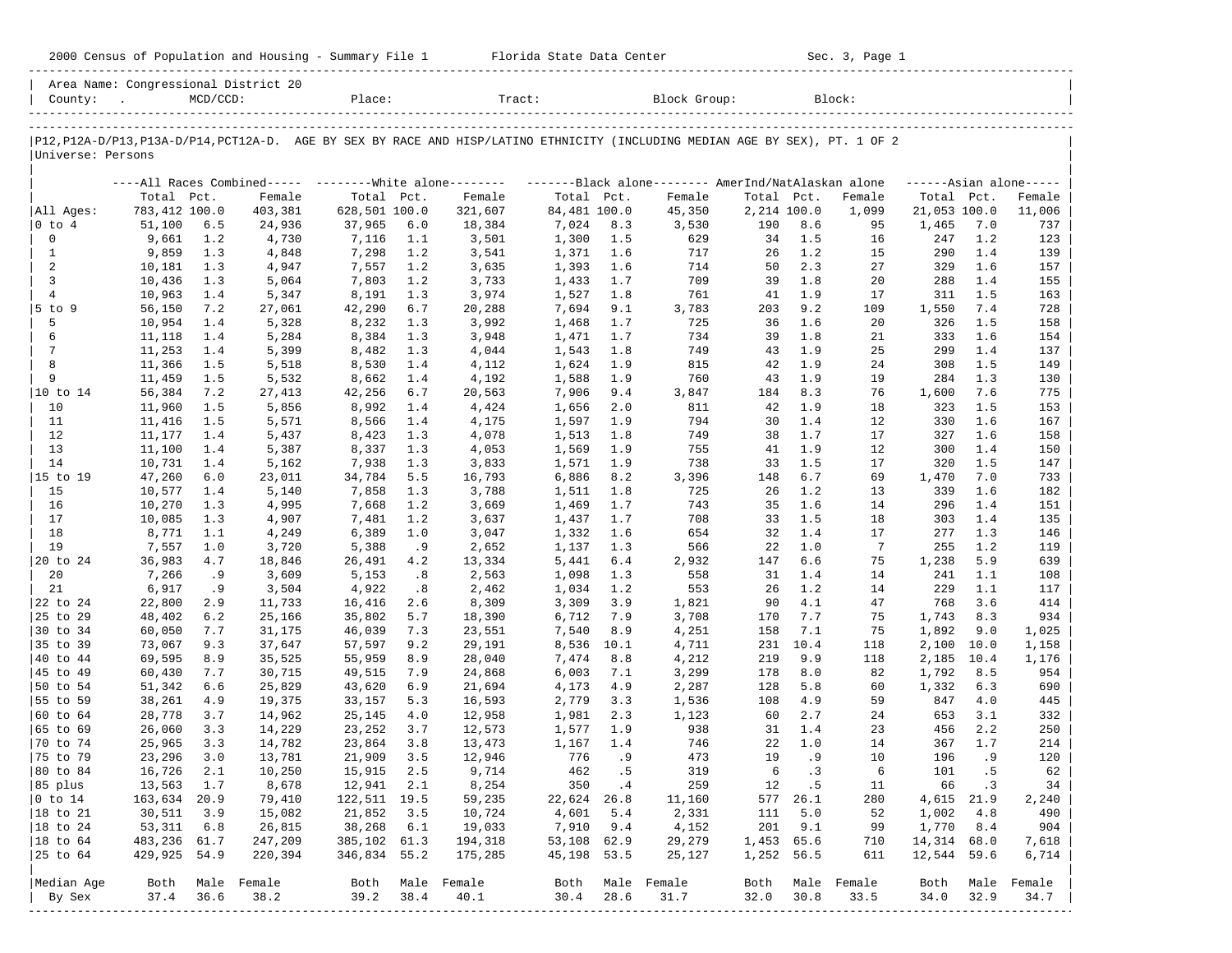|                                | 2000 Census of Population and Housing - Summary File 1 Florida State Data Center |                  |                  |                       |              |                         |                       |            |                       |                                                                                                                |             | Sec. 3, Page 2                                                                                                                                                                                                                                                                                                                                                                                                                                                                                                                    |                             |            |                    |
|--------------------------------|----------------------------------------------------------------------------------|------------------|------------------|-----------------------|--------------|-------------------------|-----------------------|------------|-----------------------|----------------------------------------------------------------------------------------------------------------|-------------|-----------------------------------------------------------------------------------------------------------------------------------------------------------------------------------------------------------------------------------------------------------------------------------------------------------------------------------------------------------------------------------------------------------------------------------------------------------------------------------------------------------------------------------|-----------------------------|------------|--------------------|
|                                | Area Name: Congressional District 20                                             |                  |                  |                       |              |                         |                       |            |                       |                                                                                                                |             | $\begin{tabular}{ l } \hline County: & . & MCD/CCD: & \textcolor{red}{Place:} & \textcolor{red}{Trace:} & \textcolor{red}{Block Group:} & \textcolor{red}{Block:} \\ \hline \textcolor{red}{\textbf{1} } \textcolor{red}{\textbf{2} } \textcolor{red}{\textbf{2} } \textcolor{red}{\textbf{3} } \textcolor{red}{\textbf{3} } \textcolor{red}{\textbf{4} } \textcolor{red}{\textbf{4} } \textcolor{red}{\textbf{5} } \textcolor{red}{\textbf{6} } \textcolor{red}{\textbf{7} } \textcolor{red}{\textbf{8} } \textcolor{red}{\text$ |                             |            |                    |
| Universe: Persons              |                                                                                  |                  |                  |                       |              |                         |                       |            |                       | P12E-I/P13E-I/PCT12E-I. AGE BY SEX BY RACE AND HISP/LATINO ETHNICITY (INCLUDING MEDIAN AGE BY SEX), PT. 2 OF 2 |             |                                                                                                                                                                                                                                                                                                                                                                                                                                                                                                                                   |                             |            |                    |
|                                | Hawaiian/OthPacifIsl alone                                                       |                  |                  |                       |              | -Some Other Race alone- |                       |            | --Two or More Races-- |                                                                                                                |             | --Hisp/Latino (any race)--                                                                                                                                                                                                                                                                                                                                                                                                                                                                                                        | --White alone, Not Latino-- |            |                    |
|                                | Total Pct.                                                                       |                  | Female           | Total Pct.            |              | Female                  | Total Pct.            |            | Female                | Total Pct.                                                                                                     |             | Female                                                                                                                                                                                                                                                                                                                                                                                                                                                                                                                            | Total Pct.                  |            | Female             |
| All Ages:                      |                                                                                  | 443 100.0        | 232              | 24,488 100.0          |              | 12,758                  | 22,232 100.0          |            | 11,329                | 180,998 100.0                                                                                                  |             | 93,033                                                                                                                                                                                                                                                                                                                                                                                                                                                                                                                            | 482,867 100.0               |            | 246,803            |
| $ 0 \t{to} 4$                  | 21                                                                               | 4.7              | 8                | 2,071                 | 8.5          | 1,010                   | 2,364 10.6            |            | 1,172                 | 13,793                                                                                                         | 7.6         | 6,732                                                                                                                                                                                                                                                                                                                                                                                                                                                                                                                             | 27,214                      | 5.6        | 13,147             |
| $\mathbf 0$                    | 2                                                                                | .5               | $\mathbf 0$      | 434                   | 1.8          | 199                     | 528                   | 2.4        | 262                   | 2,689                                                                                                          | 1.5         | 1,298                                                                                                                                                                                                                                                                                                                                                                                                                                                                                                                             | 5,082                       | 1.1        | 2,513              |
| $\mathbf{1}$                   | $\overline{4}$                                                                   | .9               | 2                | 404                   | 1.6          | 203                     | 466                   | 2.1        | 231                   | 2,700                                                                                                          | 1.5         | 1,367                                                                                                                                                                                                                                                                                                                                                                                                                                                                                                                             | 5,216                       | 1.1        | 2,497              |
| 2                              | 6                                                                                | 1.4              | $\overline{4}$   | 390                   | 1.6          | 182                     | 456                   | 2.1        | 228                   | 2,741                                                                                                          | 1.5         | 1,321                                                                                                                                                                                                                                                                                                                                                                                                                                                                                                                             | 5,414                       | 1.1        | 2,593              |
| $\mathbf{3}$<br>$\overline{4}$ | $\overline{4}$<br>5                                                              | .9<br>1.1        | 2<br>$\mathbf 0$ | 414<br>429            | 1.7<br>1.8   | 214<br>212              | 455<br>459            | 2.0<br>2.1 | 231<br>220            | 2,761                                                                                                          | 1.5<br>1.6  | 1,346                                                                                                                                                                                                                                                                                                                                                                                                                                                                                                                             | 5,616                       | 1.2<br>1.2 | 2,688              |
| $5$ to $9$                     | 37                                                                               | 8.4              | 14               | 2,214                 | 9.0          | 1,066                   | 2,162                 | 9.7        | 1,073                 | 2,902<br>14,791                                                                                                | 8.2         | 1,400<br>7,071                                                                                                                                                                                                                                                                                                                                                                                                                                                                                                                    | 5,886<br>30,658             | 6.3        | 2,856<br>14,745    |
| 5                              | 16                                                                               | 3.6              | 7                | 418                   | 1.7          | 184                     | 458                   | 2.1        | 242                   | 2,922                                                                                                          | 1.6         | 1,375                                                                                                                                                                                                                                                                                                                                                                                                                                                                                                                             | 5,943                       | 1.2        | 2,913              |
| 6                              | 6                                                                                | 1.4              | 3                | 456                   | 1.9          | 221                     | 429                   | 1.9        | 203                   | 2,945                                                                                                          | 1.6         | 1,376                                                                                                                                                                                                                                                                                                                                                                                                                                                                                                                             | 6,060                       | 1.3        | 2,869              |
| 7                              | 5                                                                                | 1.1              | $\mathbf{1}$     | 428                   | 1.7          | 212                     | 453                   | 2.0        | 231                   | 2,932                                                                                                          | 1.6         | 1,409                                                                                                                                                                                                                                                                                                                                                                                                                                                                                                                             | 6,184                       | 1.3        | 2,948              |
| 8                              | 6                                                                                | 1.4              | 2                | 440                   | 1.8          | 217                     | 416                   | 1.9        | 199                   | 2,949                                                                                                          | 1.6         | 1,421                                                                                                                                                                                                                                                                                                                                                                                                                                                                                                                             | 6,204                       | 1.3        | 2,993              |
| 9                              | $\overline{4}$                                                                   | .9               | $\mathbf{1}$     | 472                   | 1.9          | 232                     | 406                   | 1.8        | 198                   | 3,043                                                                                                          | 1.7         | 1,490                                                                                                                                                                                                                                                                                                                                                                                                                                                                                                                             | 6,267                       | 1.3        | 3,022              |
| 10 to 14                       | 43                                                                               | 9.7              | 15               | 2,355                 | 9.6          | 1,176                   | 2,040                 | 9.2        | 961                   | 14,690                                                                                                         | 8.1         | 7,222                                                                                                                                                                                                                                                                                                                                                                                                                                                                                                                             | 30,802                      | 6.4        | 14,920             |
| 10                             | 10                                                                               | 2.3              | 3                | 497                   | 2.0          | 254                     | 440                   | 2.0        | 193                   | 3,134                                                                                                          | 1.7         | 1,527                                                                                                                                                                                                                                                                                                                                                                                                                                                                                                                             | 6,527                       | 1.4        | 3,223              |
| 11                             | 9                                                                                | 2.0              | 3                | 475                   | 1.9          | 234                     | 409                   | 1.8        | 186                   | 3,049                                                                                                          | 1.7         | 1,498                                                                                                                                                                                                                                                                                                                                                                                                                                                                                                                             | 6,167                       | 1.3        | 2,990              |
| 12                             | 5                                                                                | 1.1              | 2                | 457                   | 1.9          | 229                     | 414                   | 1.9        | 204                   | 2,922                                                                                                          | 1.6         | 1,466                                                                                                                                                                                                                                                                                                                                                                                                                                                                                                                             | 6,143                       | 1.3        | 2,921              |
| 13                             | 9                                                                                | 2.0              | $\overline{4}$   | 453                   | 1.8          | 219                     | 391                   | 1.8        | 194                   | 2,834                                                                                                          | 1.6         | 1,376                                                                                                                                                                                                                                                                                                                                                                                                                                                                                                                             | 6,135                       | 1.3        | 2,990              |
| 14<br>15 to 19                 | 10<br>44                                                                         | 2.3<br>9.9       | 3<br>19          | 473<br>2,238          | 1.9<br>9.1   | 240<br>1,156            | 386<br>1,690          | 1.7<br>7.6 | 184<br>845            | 2,751<br>13,151                                                                                                | 1.5<br>7.3  | 1,355<br>6,402                                                                                                                                                                                                                                                                                                                                                                                                                                                                                                                    | 5,830<br>24,726             | 1.2<br>5.1 | 2,796<br>11,949    |
| 15                             | -5                                                                               | 1.1              | 3                | 456                   | 1.9          | 238                     | 382                   | 1.7        | 191                   | 2,827                                                                                                          | 1.6         | 1,365                                                                                                                                                                                                                                                                                                                                                                                                                                                                                                                             | 5,698                       | 1.2        | 2,751              |
| 16                             | 14                                                                               | 3.2              | 6                | 437                   | 1.8          | 225                     | 351                   | 1.6        | 187                   | 2,778                                                                                                          | 1.5         | 1,337                                                                                                                                                                                                                                                                                                                                                                                                                                                                                                                             | 5,509                       | 1.1        | 2,635              |
| 17                             | 8                                                                                | 1.8              | 3                | 473                   | 1.9          | 241                     | 350                   | 1.6        | 165                   | 2,733                                                                                                          | 1.5         | 1,329                                                                                                                                                                                                                                                                                                                                                                                                                                                                                                                             | 5,372                       | 1.1        | 2,618              |
| 18                             | 10                                                                               | 2.3              | $\overline{4}$   | 433                   | 1.8          | 225                     | 298                   | 1.3        | 156                   | 2,461                                                                                                          | 1.4         | 1,197                                                                                                                                                                                                                                                                                                                                                                                                                                                                                                                             | 4,496                       | .9         | 2,148              |
| 19                             | $7\phantom{.0}$                                                                  | 1.6              | 3                | 439                   | 1.8          | 227                     | 309                   | 1.4        | 146                   | 2,352                                                                                                          | 1.3         | 1,174                                                                                                                                                                                                                                                                                                                                                                                                                                                                                                                             | 3,651                       | .8         | 1,797              |
| 20 to 24                       | 42                                                                               | 9.5              | 27               | 2,129                 | 8.7          | 1,103                   | 1,495                 | 6.7        | 736                   | 11,404                                                                                                         | 6.3         | 5,627                                                                                                                                                                                                                                                                                                                                                                                                                                                                                                                             | 18,010                      | 3.7        | 9,169              |
| 20                             | 9                                                                                | 2.0              | 7                | 435                   | 1.8          | 219                     | 299                   | 1.3        | 140                   | 2,275                                                                                                          | 1.3         | 1,139                                                                                                                                                                                                                                                                                                                                                                                                                                                                                                                             | 3,478                       | .7         | 1,724              |
| 21                             | 9                                                                                | 2.0              | $\overline{4}$   | 403                   | 1.6          | 211                     | 294                   | 1.3        | 143                   | 2,133                                                                                                          | 1.2         | 993                                                                                                                                                                                                                                                                                                                                                                                                                                                                                                                               | 3,343                       | .7         | 1,751              |
| 22 to 24                       | 24                                                                               | 5.4              | 16               | 1,291                 | 5.3          | 673                     | 902                   | 4.1        | 453                   | 6,996                                                                                                          | 3.9         | 3,495                                                                                                                                                                                                                                                                                                                                                                                                                                                                                                                             | 11,189                      | 2.3        | 5,694              |
| 25 to 29                       | 36                                                                               | 8.1              | 21               | 2,190                 | 8.9          | 1,126                   | 1,749                 | 7.9        | 912                   | 14,004                                                                                                         | 7.7         | 7,397                                                                                                                                                                                                                                                                                                                                                                                                                                                                                                                             | 24,889                      | 5.2        | 12,577             |
| 30 to 34<br>35 to 39           | 32<br>43                                                                         | 7.2<br>9.7       | 24<br>19         | 2,489                 | 10.2<br>10.0 | 1,263                   | 1,900                 | 8.5<br>9.5 | 986                   | 17,316                                                                                                         | 9.6         | 8,991                                                                                                                                                                                                                                                                                                                                                                                                                                                                                                                             | 32,248                      | 6.7<br>8.5 | 16,334             |
| 40 to 44                       | 42                                                                               | 9.5              | 23               | 2,439<br>1,961        | 8.0          | 1,320<br>1,060          | 2,121<br>1,755        | 7.9        | 1,130<br>896          | 19,938<br>15,983                                                                                               | 11.0<br>8.8 | 10,368<br>8,216                                                                                                                                                                                                                                                                                                                                                                                                                                                                                                                   | 41,262<br>42,860            | 8.9        | 20,774<br>21,379   |
| 45 to 49                       | 29                                                                               | 6.5              | 19               | 1,465                 | 6.0          | 787                     | 1,448                 | 6.5        | 706                   | 11,948                                                                                                         | 6.6         | 6,130                                                                                                                                                                                                                                                                                                                                                                                                                                                                                                                             | 39,711                      | 8.2        | 19,825             |
| 50 to 54                       | 27                                                                               | 6.1              | 21               | 1,002                 | 4.1          | 545                     | 1,060                 | 4.8        | 532                   | 8,727                                                                                                          | 4.8         | 4,612                                                                                                                                                                                                                                                                                                                                                                                                                                                                                                                             | 36,364                      | 7.5        | 17,876             |
| 55 to 59                       | 15                                                                               | 3.4              | 6                | 639                   | 2.6          | 356                     | 716                   | 3.2        | 380                   | 6,489                                                                                                          | 3.6         | 3,439                                                                                                                                                                                                                                                                                                                                                                                                                                                                                                                             | 27,680                      | 5.7        | 13,699             |
| 60 to 64                       | 13                                                                               | 2.9              | 7                | 402                   | 1.6          | 234                     | 524                   | 2.4        | 284                   | 5,503                                                                                                          | 3.0         | 3,059                                                                                                                                                                                                                                                                                                                                                                                                                                                                                                                             | 20,314                      | 4.2        | 10,290             |
| 65 to 69                       | 6                                                                                | 1.4              | 2                | 345                   | 1.4          | 216                     | 393                   | 1.8        | 227                   | 4,743                                                                                                          | 2.6         | 2,667                                                                                                                                                                                                                                                                                                                                                                                                                                                                                                                             | 19,098                      | 4.0        | 10,264             |
| $ 70 \text{ to } 74$           | $\overline{3}$                                                                   | $\cdot$ 7        | $\mathbf{1}$     |                       | 235 1.0      | 155                     | 307                   | 1.4        | 179                   | 3,748                                                                                                          | 2.1         | 2,170                                                                                                                                                                                                                                                                                                                                                                                                                                                                                                                             | 20,538                      | 4.3        | 11,566             |
| 75 to 79                       | $\overline{4}$                                                                   | . 9              | $\boldsymbol{2}$ | 157                   | .6           | 92                      | 235                   | 1.1        | 138                   | 2,428                                                                                                          | 1.3         | 1,424                                                                                                                                                                                                                                                                                                                                                                                                                                                                                                                             | 19,743                      | 4.1        | 11,679             |
| 80 to 84                       | $\overline{4}$                                                                   | . 9              | $\boldsymbol{2}$ | 92                    | .4           | 54                      | 146                   | .7         | 93                    | 1,321                                                                                                          | .7          | 828                                                                                                                                                                                                                                                                                                                                                                                                                                                                                                                               | 14,730                      | 3.1        | 8,971              |
| 85 plus                        | $\overline{c}$                                                                   | . 5              | $\overline{a}$   | 65                    | .3           | 39                      | 127                   | .6         | 79                    | 1,021                                                                                                          | . 6         | 678                                                                                                                                                                                                                                                                                                                                                                                                                                                                                                                               | 12,020                      | 2.5        | 7,639              |
| $0$ to $14$                    | 101                                                                              | 22.8             | 37               | 6,640                 | 27.1         | 3,252                   | 6,566                 | 29.5       | 3,206                 | 43, 274 23.9                                                                                                   |             | 21,025                                                                                                                                                                                                                                                                                                                                                                                                                                                                                                                            | 88,674 18.4                 |            | 42,812             |
| 18 to 21                       | 35                                                                               | 7.9              | 18               | 1,710                 | 7.0          | 882                     | 1,200                 | 5.4        | 585                   | 9,221                                                                                                          | 5.1         | 4,503                                                                                                                                                                                                                                                                                                                                                                                                                                                                                                                             | 14,968                      | 3.1        | 7,420              |
| 18 to 24<br>$ 18$ to $64$      | 59                                                                               | 13.3             | 34               | 3,001 12.3            |              | 1,555                   | 2,102                 | 9.5        | 1,038                 | 16,217                                                                                                         | 9.0         | 7,998                                                                                                                                                                                                                                                                                                                                                                                                                                                                                                                             | 26,157                      | 5.4        | 13,114             |
| 25 to 64                       | 296                                                                              | 66.8<br>237 53.5 | 174<br>140       | 15,588<br>12,587 51.4 | 63.7         | 8,246<br>6,691          | 13,375<br>11,273 50.7 | 60.2       | 6,864<br>5,826        | 116,125<br>99,908 55.2                                                                                         | 64.2        | 60,210<br>52,212                                                                                                                                                                                                                                                                                                                                                                                                                                                                                                                  | 291,485 60.4<br>265,328     | 54.9       | 145,868<br>132,754 |
|                                |                                                                                  |                  |                  |                       |              |                         |                       |            |                       |                                                                                                                |             |                                                                                                                                                                                                                                                                                                                                                                                                                                                                                                                                   |                             |            |                    |
| Median Age                     | Both                                                                             |                  | Male Female      | Both                  |              | Male Female             | Both                  |            | Male Female           | Both                                                                                                           |             | Male Female                                                                                                                                                                                                                                                                                                                                                                                                                                                                                                                       | Both                        |            | Male Female        |
| By Sex                         | 29.9                                                                             | 26.2             | 32.6             | 27.9                  | 26.8         | 28.9                    | 29.0                  | 28.0       | 29.8                  | 32.6                                                                                                           | 31.6        | 33.5                                                                                                                                                                                                                                                                                                                                                                                                                                                                                                                              | 41.3                        | 40.4       | 42.3               |
|                                |                                                                                  |                  |                  |                       |              |                         |                       |            |                       |                                                                                                                |             |                                                                                                                                                                                                                                                                                                                                                                                                                                                                                                                                   |                             |            |                    |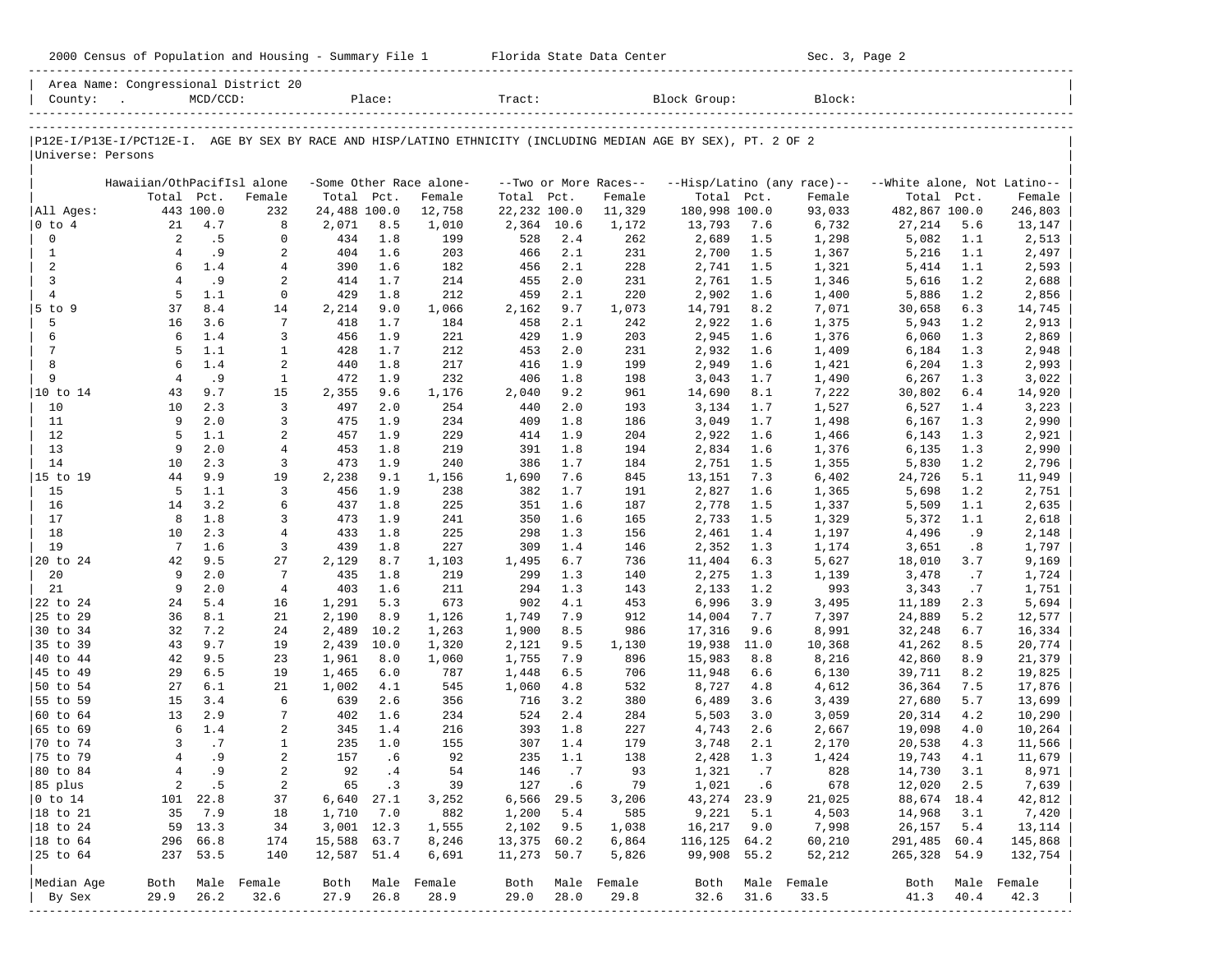|                                  |                  |            |                                      |                  |            | 2000 Census of Population and Housing - Summary File 1 Florida State Data Center                                                                                                                                                                                                                                                                                                                                                                                                                           |                |            |                |             |             | Sec. 3, Page 1  |              |            |                     |
|----------------------------------|------------------|------------|--------------------------------------|------------------|------------|------------------------------------------------------------------------------------------------------------------------------------------------------------------------------------------------------------------------------------------------------------------------------------------------------------------------------------------------------------------------------------------------------------------------------------------------------------------------------------------------------------|----------------|------------|----------------|-------------|-------------|-----------------|--------------|------------|---------------------|
|                                  |                  |            | Area Name: Congressional District 21 |                  |            | $\begin{tabular}{ l } \hline \multicolumn{1}{c}{\text{Country:}} & \multicolumn{1}{c}{\text{MCD/CCD}} & \multicolumn{1}{c}{\text{Place:}} & \multicolumn{1}{c}{\text{Trace}} \\ \hline \multicolumn{1}{c}{\text{1}} & \multicolumn{1}{c}{\text{Place:}} & \multicolumn{1}{c}{\text{Stock Group:}} & \multicolumn{1}{c}{\text{Block:}} \\ \hline \multicolumn{1}{c}{\text{1}} & \multicolumn{1}{c}{\text{MCD/CCD}} & \multicolumn{1}{c}{\text{Place:}} & \multicolumn{1}{c}{\text{Place:}} & \multicolumn{$ |                |            |                |             |             |                 |              |            |                     |
| Universe: Persons                |                  |            |                                      |                  |            | P12, P12A-D/P13, P13A-D/P14, PCT12A-D. AGE BY SEX BY RACE AND HISP/LATINO ETHNICITY (INCLUDING MEDIAN AGE BY SEX), PT. 1 OF 2                                                                                                                                                                                                                                                                                                                                                                              |                |            |                |             |             |                 |              |            |                     |
|                                  |                  |            |                                      |                  |            | ----All Races Combined----- --------White alone-------- --------Black alone-------- AmerInd/NatAlaskan alone                                                                                                                                                                                                                                                                                                                                                                                               |                |            |                |             |             |                 |              |            | $---Asian alone---$ |
|                                  | Total Pct.       |            | Female                               | Total Pct.       |            | Female                                                                                                                                                                                                                                                                                                                                                                                                                                                                                                     | Total Pct.     |            | Female         | Total Pct.  |             | Female          | Total Pct.   |            | Female              |
| All Ages:                        | 789,742 100.0    |            | 410,001                              | 667,359 100.0    |            | 347,695                                                                                                                                                                                                                                                                                                                                                                                                                                                                                                    | 37,620 100.0   |            | 18,042         | 1,168 100.0 |             | 576             | 12,431 100.0 |            | 6,281               |
| 0 to 4                           | 51,890           | 6.6        | 25,150                               | 43,659           | 6.5        | 21,169                                                                                                                                                                                                                                                                                                                                                                                                                                                                                                     | 2,476          | 6.6        | 1,215          | 110         | 9.4         | 59              | 866          | 7.0        | 410                 |
| $\mathbf 0$                      | 10,156           | 1.3        | 4,903                                | 8,520            | 1.3        | 4,108                                                                                                                                                                                                                                                                                                                                                                                                                                                                                                      | 501            | 1.3        | 251            | 23          | 2.0         | 14              | 162          | 1.3        | 73                  |
| $\mathbf{1}$                     | 10,172           | 1.3        | 4,911                                | 8,569            | 1.3        | 4,129                                                                                                                                                                                                                                                                                                                                                                                                                                                                                                      | 477            | 1.3        | 247            | 14          | 1.2         | 9               | 161          | 1.3        | 76                  |
| 2                                | 10,425           | 1.3        | 5,100                                | 8,767            | 1.3        | 4,288                                                                                                                                                                                                                                                                                                                                                                                                                                                                                                      | 497            | 1.3        | 243            | 20          | 1.7         | 9               | 174          | 1.4        | 81                  |
| $\overline{3}$<br>$\overline{4}$ | 10,534           | 1.3        | 5,033                                | 8,862            | 1.3<br>1.3 | 4,256                                                                                                                                                                                                                                                                                                                                                                                                                                                                                                      | 539            | 1.4<br>1.2 | 246<br>228     | 29          | 2.5<br>2.1  | 15<br>12        | 174          | 1.4<br>1.6 | 87<br>93            |
| $5$ to $9$                       | 10,603<br>55,907 | 1.3<br>7.1 | 5,203<br>27,414                      | 8,941<br>46,873  | 7.0        | 4,388<br>22,968                                                                                                                                                                                                                                                                                                                                                                                                                                                                                            | 462<br>2,714   | 7.2        | 1,325          | 24<br>119   | 10.2        | 56              | 195<br>853   | 6.9        | 422                 |
| 5                                | 10,624           | 1.3        | 5,229                                | 8,943            | 1.3        | 4,428                                                                                                                                                                                                                                                                                                                                                                                                                                                                                                      | 470            | 1.2        | 213            | 31          | 2.7         | 16              | 165          | 1.3        | 87                  |
| 6                                | 11,054           | 1.4        | 5,460                                | 9,272            | 1.4        | 4,561                                                                                                                                                                                                                                                                                                                                                                                                                                                                                                      | 536            | 1.4        | 275            | 19          | 1.6         | 7               | 159          | 1.3        | 81                  |
| 7                                | 11,077           | 1.4        | 5,383                                | 9,222            | 1.4        | 4,502                                                                                                                                                                                                                                                                                                                                                                                                                                                                                                      | 547            | 1.5        | 268            | 25          | 2.1         | 13              | 181          | 1.5        | 75                  |
| 8                                | 11,227           | 1.4        | 5,466                                | 9,452            | 1.4        | 4,606                                                                                                                                                                                                                                                                                                                                                                                                                                                                                                      | 510            | 1.4        | 239            | 22          | 1.9         | 10              | 185          | 1.5        | 94                  |
| 9                                | 11,925           | 1.5        | 5,876                                | 9,984            | 1.5        | 4,871                                                                                                                                                                                                                                                                                                                                                                                                                                                                                                      | 651            | 1.7        | 330            | 22          | 1.9         | 10              | 163          | 1.3        | 85                  |
| 10 to 14                         | 56,992           | 7.2        | 27,929                               | 47,636           | 7.1        | 23,373                                                                                                                                                                                                                                                                                                                                                                                                                                                                                                     | 2,766          | 7.4        | 1,303          | 110         | 9.4         | 53              | 818          | 6.6        | 402                 |
| 10                               | 11,919           | 1.5        | 5,872                                | 10,013           | 1.5        | 4,948                                                                                                                                                                                                                                                                                                                                                                                                                                                                                                      | 611            | 1.6        | 301            | 26          | 2.2         | 12              | 185          | 1.5        | 94                  |
| 11                               | 11,590           | 1.5        | 5,663                                | 9,722            | 1.5        | 4,757                                                                                                                                                                                                                                                                                                                                                                                                                                                                                                      | 551            | 1.5        | 266            | 20          | 1.7         | 7               | 184          | 1.5        | 91                  |
| 12                               | 11,484           | 1.5        | 5,618                                | 9,639            | 1.4        | 4,719                                                                                                                                                                                                                                                                                                                                                                                                                                                                                                      | 527            | 1.4        | 252            | 18          | 1.5         | 10              | 152          | 1.2        | 74                  |
| 13                               | 10,927           | 1.4        | 5,358                                | 9,082            | 1.4        | 4,481                                                                                                                                                                                                                                                                                                                                                                                                                                                                                                      | 542            | 1.4        | 228            | 15          | 1.3         | 8               | 142          | 1.1        | 70                  |
| 14                               | 11,072           | 1.4        | 5,418                                | 9,180            | 1.4        | 4,468                                                                                                                                                                                                                                                                                                                                                                                                                                                                                                      | 535            | 1.4        | 256            | 31          | 2.7         | 16              | 155          | 1.2<br>6.5 | 73                  |
| 15 to 19<br>15                   | 52,965<br>11,004 | 6.7<br>1.4 | 25,805<br>5,320                      | 42,741<br>9,024  | 6.4<br>1.4 | 20,809<br>4,318                                                                                                                                                                                                                                                                                                                                                                                                                                                                                            | 2,988<br>546   | 7.9<br>1.5 | 1,317<br>248   | 120<br>24   | 10.3<br>2.1 | 56<br>11        | 803<br>158   | 1.3        | 373<br>74           |
| 16                               | 10,999           | 1.4        | 5,341                                | 9,003            | 1.3        | 4,396                                                                                                                                                                                                                                                                                                                                                                                                                                                                                                      | 574            | 1.5        | 251            | 16          | 1.4         | 10              | 158          | 1.3        | 74                  |
| 17                               | 11,002           | 1.4        | 5,372                                | 8,840            | 1.3        | 4,317                                                                                                                                                                                                                                                                                                                                                                                                                                                                                                      | 643            | 1.7        | 291            | 24          | 2.1         | 12              | 179          | 1.4        | 80                  |
| 18                               | 10,264           | 1.3        | 5,001                                | 8,176            | 1.2        | 3,974                                                                                                                                                                                                                                                                                                                                                                                                                                                                                                      | 623            | 1.7        | 270            | 30          | 2.6         | 10              | 153          | 1.2        | 81                  |
| 19                               | 9,696            | 1.2        | 4,771                                | 7,698            | 1.2        | 3,804                                                                                                                                                                                                                                                                                                                                                                                                                                                                                                      | 602            | 1.6        | 257            | 26          | 2.2         | 13              | 155          | 1.2        | 64                  |
| 20 to 24                         | 49,986           | 6.3        | 25,139                               | 39,626           | 5.9        | 19,953                                                                                                                                                                                                                                                                                                                                                                                                                                                                                                     | 3,181          | 8.5        | 1,461          | 77          | 6.6         | 37              | 859          | 6.9        | 450                 |
| 20                               | 9,661            | 1.2        | 4,668                                | 7,681            | 1.2        | 3,705                                                                                                                                                                                                                                                                                                                                                                                                                                                                                                      | 593            | 1.6        | 254            | 13          | 1.1         | $7\phantom{.0}$ | 148          | 1.2        | 77                  |
| 21                               | 9,519            | 1.2        | 4,669                                | 7,492            | 1.1        | 3,674                                                                                                                                                                                                                                                                                                                                                                                                                                                                                                      | 614            | 1.6        | 252            | 16          | 1.4         | 8               | 162          | 1.3        | 86                  |
| 22 to 24                         | 30,806           | 3.9        | 15,802                               | 24,453           | 3.7        | 12,574                                                                                                                                                                                                                                                                                                                                                                                                                                                                                                     | 1,974          | 5.2        | 955            | 48          | 4.1         | 22              | 549          | 4.4        | 287                 |
| 25 to 29                         | 60,487           | 7.7        | 30,466                               | 49,078           | 7.4        | 24,955                                                                                                                                                                                                                                                                                                                                                                                                                                                                                                     | 3,793 10.1     |            | 1,676          | 94          | 8.0         | 45              | 1,248 10.0   |            | 634                 |
| 30 to 34                         | 65,174           | 8.3        | 32,868                               | 53,810           | 8.1        | 27,353                                                                                                                                                                                                                                                                                                                                                                                                                                                                                                     | 3,715          | 9.9        | 1,620          | 96          | 8.2         | 49              | 1,268        | 10.2       | 660                 |
| 35 to 39                         | 73,732           | 9.3        | 37,716                               | 61,894           | 9.3        | 31,734                                                                                                                                                                                                                                                                                                                                                                                                                                                                                                     | 3,734          | 9.9        | 1,715          | 94          | 8.0         | 44              | 1,169        | 9.4        | 588                 |
| 40 to 44                         | 60,828           | 7.7        | 31,786                               | 50,482           | 7.6        | 26,409                                                                                                                                                                                                                                                                                                                                                                                                                                                                                                     | 3,256          | 8.7        | 1,545          | 77          | 6.6         | 34              | 1,195        | 9.6        | 621                 |
| 45 to 49                         | 52,755           | 6.7<br>5.8 | 28,262<br>24,507                     | 44,254<br>39,060 | 6.6<br>5.9 | 23,721                                                                                                                                                                                                                                                                                                                                                                                                                                                                                                     | 2,692          | 7.2<br>5.4 | 1,381<br>1,050 | 93<br>50    | 8.0<br>4.3  | 53<br>24        | 950<br>753   | 7.6<br>6.1 | 478<br>386          |
| 50 to 54<br>55 to 59             | 45,493<br>38,218 | 4.8        | 20,435                               | 33,799           | 5.1        | 21,017<br>18,097                                                                                                                                                                                                                                                                                                                                                                                                                                                                                           | 2,028<br>1,291 | 3.4        | 674            | 42          | 3.6         | 24              | 507          | 4.1        | 245                 |
| 60 to 64                         | 33,521           | 4.2        | 18,200                               | 30,076           | 4.5        | 16,347                                                                                                                                                                                                                                                                                                                                                                                                                                                                                                     | 913            | 2.4        | 480            | 28          | 2.4         | 11              | 387          | 3.1        | 192                 |
| 65 to 69                         | 28,000           | 3.5        | 15,606                               | 25,381           | 3.8        | 14,062                                                                                                                                                                                                                                                                                                                                                                                                                                                                                                     | 705            | 1.9        | 413            | 19          | 1.6         | 10              | 305          | 2.5        | 167                 |
| 70 to 74                         | 24,846           | 3.1        | 14,114                               | 22,782 3.4       |            | 12,871                                                                                                                                                                                                                                                                                                                                                                                                                                                                                                     |                | 592 1.6    | 362            | 12          | 1.0         | $\overline{7}$  | 203          | 1.6        | 109                 |
| 75 to 79                         | 17,772           | 2.3        | 10,509                               | 16,482           | 2.5        | 9,735                                                                                                                                                                                                                                                                                                                                                                                                                                                                                                      | 358            | 1.0        | 216            | 10          | .9          | 3               | 126          | 1.0        | 72                  |
| 80 to 84                         | 11,263           | 1.4        | 7,116                                | 10,474           | 1.6        | 6,611                                                                                                                                                                                                                                                                                                                                                                                                                                                                                                      | 236            | .6         | 152            | 9           | . $\bf 8$   | 5               | 78           | .6         | 49                  |
| 85 plus                          | 9,913            | 1.3        | 6,979                                | 9,252            | 1.4        | 6,511                                                                                                                                                                                                                                                                                                                                                                                                                                                                                                      | 182            | .5         | 137            | 8           | .7          | 6               | 43           | .3         | 23                  |
| $0$ to $14$                      | 164,789          | 20.9       | 80,493                               | 138,168          | 20.7       | 67,510                                                                                                                                                                                                                                                                                                                                                                                                                                                                                                     | 7,956          | 21.1       | 3,843          | 339         | 29.0        | 168             | 2,537        | 20.4       | 1,234               |
| 18 to 21                         | 39,140           | 5.0        | 19,109                               | 31,047           | 4.7        | 15,157                                                                                                                                                                                                                                                                                                                                                                                                                                                                                                     | 2,432          | 6.5        | 1,033          | 85          | 7.3         | 38              | 618          | 5.0        | 308                 |
| 18 to 24                         | 69,946           | 8.9        | 34,911                               | 55,500           | 8.3        | 27,731                                                                                                                                                                                                                                                                                                                                                                                                                                                                                                     | 4,406 11.7     |            | 1,988          | 133         | 11.4        | 60              | 1,167        | 9.4        | 595                 |
| 18 to 64                         | 500,154          | 63.3       | 259,151                              | 417,953          | 62.6       | 217,364                                                                                                                                                                                                                                                                                                                                                                                                                                                                                                    | 25,828         | 68.7       | 12,129         | 707         | 60.5        | 344             | 8,644        | 69.5       | 4,399               |
| 25 to 64                         | 430,208          | 54.5       | 224,240                              | 362,453          | 54.3       | 189,633                                                                                                                                                                                                                                                                                                                                                                                                                                                                                                    | 21,422 56.9    |            | 10,141         | 574         | 49.1        | 284             | 7,477        | 60.1       | 3,804               |
| Median Age                       | Both             |            | Male Female                          | Both             |            | Male Female                                                                                                                                                                                                                                                                                                                                                                                                                                                                                                | Both           |            | Male Female    | Both        | Male        | Female          | Both         | Male       | Female              |
| By Sex                           | 35.1             | 33.8       | 36.3                                 | 35.8             | 34.5       | 37.0                                                                                                                                                                                                                                                                                                                                                                                                                                                                                                       | 31.1           | 30.4       | 32.2           | 27.6        | 26.9        | 28.3            | 32.9         | 32.5       | 33.3                |
|                                  |                  |            |                                      |                  |            |                                                                                                                                                                                                                                                                                                                                                                                                                                                                                                            |                |            |                |             |             |                 |              |            |                     |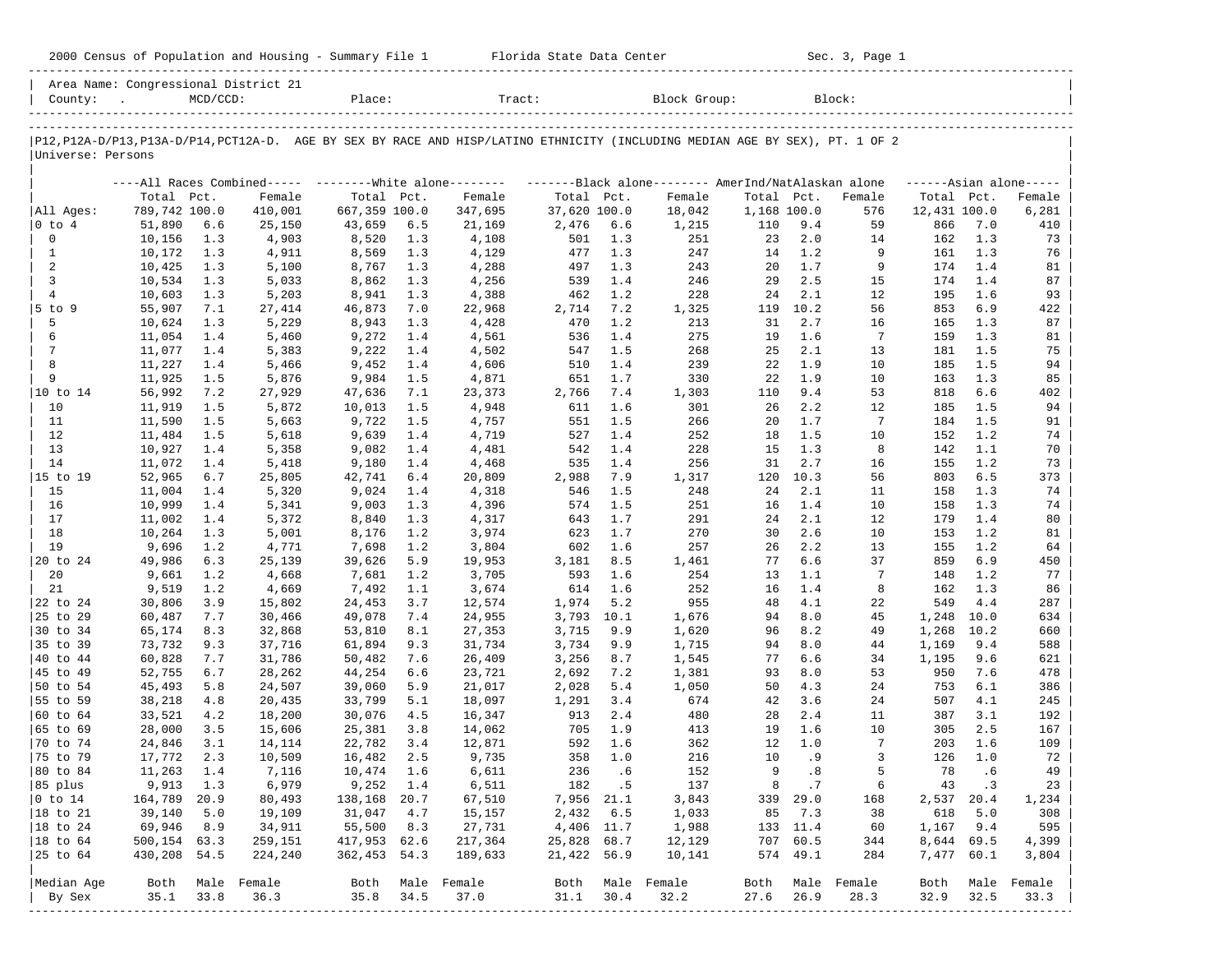|                              | 2000 Census of Population and Housing - Summary File 1 Florida State Data Center |                  |                      |                       |            |                         |                       |             |                          |                                                                                                                |            | Sec. 3, Page 2             |                              |             |                     |
|------------------------------|----------------------------------------------------------------------------------|------------------|----------------------|-----------------------|------------|-------------------------|-----------------------|-------------|--------------------------|----------------------------------------------------------------------------------------------------------------|------------|----------------------------|------------------------------|-------------|---------------------|
|                              | Area Name: Congressional District 21<br>County: .                                | $MCD/CCD$ :      |                      |                       |            | Place:                  | Tract:                |             |                          | Block Group:                                                                                                   |            | Block:                     |                              |             |                     |
|                              |                                                                                  |                  |                      |                       |            |                         |                       |             |                          | P12E-I/P13E-I/PCT12E-I. AGE BY SEX BY RACE AND HISP/LATINO ETHNICITY (INCLUDING MEDIAN AGE BY SEX), PT. 2 OF 2 |            |                            |                              |             |                     |
| Universe: Persons            |                                                                                  |                  |                      |                       |            |                         |                       |             |                          |                                                                                                                |            |                            |                              |             |                     |
|                              | Hawaiian/OthPacifIsl alone                                                       |                  |                      |                       |            | -Some Other Race alone- |                       |             | --Two or More Races--    |                                                                                                                |            | --Hisp/Latino (any race)-- | --White alone, Not Latino--  |             |                     |
|                              | Total Pct.                                                                       |                  | Female               | Total Pct.            |            | Female                  | Total Pct.            |             | Female                   | Total Pct.                                                                                                     |            | Female                     | Total Pct.                   |             | Female              |
| All Ages:<br>$0$ to $4$      | 12                                                                               | 229 100.0<br>5.2 | 117<br>3             | 42,186 100.0<br>2,830 | 6.7        | 22,370<br>1,339         | 28,749 100.0<br>1,937 | 6.7         | 14,920<br>955            | 612,333 100.0<br>34,295                                                                                        | 5.6        | 321,952<br>16,660          | 128,670 100.0<br>13,977 10.9 |             | 64,247<br>6,724     |
| $\mathbf 0$                  | 4                                                                                | 1.7              | 2                    | 550                   | 1.3        | 272                     | 396                   | 1.4         | 183                      | 6,601                                                                                                          | 1.1        | 3,179                      | 2,828                        | 2.2         | 1,355               |
| $\mathbf{1}$                 | 2                                                                                | .9               | 0                    | 558                   | 1.3        | 250                     | 391                   | 1.4         | 200                      | 6,668                                                                                                          | 1.1        | 3,244                      | 2,808                        | 2.2         | 1,322               |
| 2                            | 3                                                                                | 1.3              | 1                    | 580                   | 1.4        | 271                     | 384                   | 1.3         | 207                      | 6,919                                                                                                          | 1.1        | 3,380                      | 2,752                        | 2.1         | 1,357               |
| $\overline{3}$               | $\mathbf{1}$                                                                     | .4               | 0                    | 557                   | 1.3        | 260                     | 372                   | 1.3         | 169                      | 6,986                                                                                                          | 1.1        | 3,341                      | 2,806                        | 2.2         | 1,344               |
| $\overline{4}$<br>$5$ to $9$ | 2<br>20                                                                          | .9<br>8.7        | $\mathbf 0$<br>10    | 585<br>3,223          | 1.4<br>7.6 | 286<br>1,563            | 394<br>2,105          | 1.4<br>7.3  | 196<br>1,070             | 7,121<br>38,079                                                                                                | 1.2<br>6.2 | 3,516<br>18,716            | 2,783<br>14,062              | 2.2<br>10.9 | 1,346<br>6,844      |
| 5                            | $\overline{4}$                                                                   | 1.7              | 2                    | 600                   | 1.4        | 281                     | 411                   | 1.4         | 202                      | 7,145                                                                                                          | 1.2        | 3,508                      | 2,763                        | 2.1         | 1,373               |
| 6                            | 2                                                                                | .9               | 1                    | 634                   | 1.5        | 308                     | 432                   | 1.5         | 227                      | 7,454                                                                                                          | 1.2        | 3,731                      | 2,880                        | 2.2         | 1,374               |
| 7                            | 4                                                                                | 1.7              | 2                    | 680                   | 1.6        | 319                     | 418                   | 1.5         | 204                      | 7,613                                                                                                          | 1.2        | 3,696                      | 2,693                        | 2.1         | 1,317               |
| 8                            | 5                                                                                | 2.2              | 1                    | 630                   | 1.5        | 305                     | 423                   | 1.5         | 211                      | 7,707                                                                                                          | 1.3        | 3,749                      | 2,787                        | 2.2         | 1,357               |
| 9<br>10 to 14                | 5                                                                                | 2.2<br>24 10.5   | $\overline{4}$<br>12 | 679<br>3,526          | 1.6<br>8.4 | 350<br>1,758            | 421<br>2,112          | 1.5<br>7.3  | 226<br>1,028             | 8,160<br>40,883                                                                                                | 1.3<br>6.7 | 4,032<br>20,169            | 2,939<br>12,486              | 2.3<br>9.7  | 1,423<br>6,033      |
| 10                           | $4^{\circ}$                                                                      | 1.7              | 2                    | 667                   | 1.6        | 312                     | 413                   | 1.4         | 203                      | 8,398                                                                                                          | 1.4        | 4,124                      | 2,720                        | 2.1         | 1,353               |
| 11                           | 7                                                                                | 3.1              | $\overline{4}$       | 680                   | 1.6        | 326                     | 426                   | 1.5         | 212                      | 8,243                                                                                                          | 1.3        | 4,068                      | 2,578                        | 2.0         | 1,210               |
| 12                           | 3                                                                                | 1.3              | 1                    | 713                   | 1.7        | 359                     | 432                   | 1.5         | 203                      | 8,240                                                                                                          | 1.3        | 4,063                      | 2,531                        | 2.0         | 1,222               |
| 13                           | 6                                                                                | 2.6              | 3                    | 713                   | 1.7        | 359                     | 427                   | 1.5         | 209                      | 7,850                                                                                                          | 1.3        | 3,881                      | 2,389                        | 1.9         | 1,170               |
| 14<br>15 to 19               | 4<br>24                                                                          | 1.7<br>10.5      | 2<br>14              | 753<br>4,093          | 1.8<br>9.7 | 402<br>2,156            | 414<br>2,196          | 1.4<br>7.6  | 201<br>1,080             | 8,152<br>39,305                                                                                                | 1.3<br>6.4 | 4,033<br>19,387            | 2,268<br>9,796               | 1.8<br>7.6  | 1,078<br>4,688      |
| 15                           | 7                                                                                | 3.1              | 4                    | 808                   | 1.9        | 442                     | 437                   | 1.5         | 223                      | 8,200                                                                                                          | 1.3        | 4,023                      | 2,091                        | 1.6         | 981                 |
| 16                           | 4                                                                                | 1.7              | 2                    | 807                   | 1.9        | 397                     | 437                   | 1.5         | 211                      | 8,143                                                                                                          | 1.3        | 3,972                      | 2,101                        | 1.6         | 1,027               |
| 17                           | 6                                                                                | 2.6              | $\overline{4}$       | 865                   | 2.1        | 462                     | 445                   | 1.5         | 206                      | 8,071                                                                                                          | 1.3        | 3,997                      | 2,081                        | 1.6         | 990                 |
| 18                           | 5                                                                                | 2.2              | 3                    | 829                   | 2.0        | 436                     | 448                   | 1.6         | 227                      | 7,634                                                                                                          | 1.2        | 3,764                      | 1,849                        | 1.4         | 887                 |
| 19<br>20 to 24               | 2<br>15                                                                          | .9<br>6.6        | 1<br>10              | 784<br>4,015          | 1.9<br>9.5 | 419                     | 429                   | 1.5         | 213                      | 7,257                                                                                                          | 1.2        | 3,631                      | 1,674                        | 1.3<br>5.5  | 803                 |
| 20                           | $\mathbf 0$                                                                      | $\cdot$ 0        | $\mathbf 0$          | 796                   | 1.9        | 2,086<br>400            | 2,213<br>430          | 7.7<br>1.5  | 1,142<br>225             | 38,829<br>7,492                                                                                                | 6.3<br>1.2 | 19,725<br>3,664            | 7,120<br>1,432               | 1.1         | 3,470<br>665        |
| 21                           | 2                                                                                | . 9              | 2                    | 790                   | 1.9        | 422                     | 443                   | 1.5         | 225                      | 7,379                                                                                                          | 1.2        | 3,663                      | 1,355                        | 1.1         | 643                 |
| 22 to 24                     | 13                                                                               | 5.7              | 8                    | 2,429                 | 5.8        | 1,264                   | 1,340                 | 4.7         | 692                      | 23,958                                                                                                         | 3.9        | 12,398                     | 4,333                        | 3.4         | 2,162               |
| 25 to 29                     | 18                                                                               | 7.9              | 7                    | 3,877                 | 9.2        | 1,974                   | 2,379                 | 8.3         | 1,175                    | 47,850                                                                                                         | 7.8        | 24,416                     | 7,761                        | 6.0         | 3,783               |
| 30 to 34<br>35 to 39         | 16<br>20                                                                         | 7.0<br>8.7       | 7<br>13              | 3,648                 | 8.6<br>9.3 | 1,869                   | 2,621                 | 9.1         | 1,310                    | 52,357                                                                                                         | 8.6<br>9.9 | 26,696                     | 8,059                        | 6.3<br>6.8  | 3,971               |
| 40 to 44                     | 16                                                                               | 7.0              | 9                    | 3,937<br>3,436        | 8.1        | 2,122<br>1,885          | 2,884<br>2,366        | 10.0<br>8.2 | 1,500<br>1,283           | 60,381<br>48,410                                                                                               | 7.9        | 31,261<br>25,692           | 8,773<br>8,214               | 6.4         | 4,263<br>4,051      |
| 45 to 49                     | 14                                                                               | 6.1              | 6                    | 2,698                 | 6.4        | 1,528                   | 2,054                 | 7.1         | 1,095                    | 41,419                                                                                                         | 6.8        | 22,558                     | 7,817                        | 6.1         | 3,890               |
| 50 to 54                     | 15                                                                               | 6.6              | 5                    | 2,049                 | 4.9        | 1,187                   | 1,538                 | 5.3         | 838                      | 35,376                                                                                                         | 5.8        | 19,276                     | 7,483                        | 5.8         | 3,860               |
| 55 to 59                     | 11                                                                               | 4.8              | 5                    | 1,386                 | 3.3        | 774                     | 1,182                 | 4.1         | 616                      | 30,623                                                                                                         | 5.0        | 16,627                     | 5,928                        | 4.6         | 2,963               |
| 60 to 64                     | 11<br>$\overline{4}$                                                             | 4.8<br>1.7       | 7                    | 1,108<br>841          | 2.6<br>2.0 | 626<br>525              | 998                   | 3.5<br>2.6  | 537<br>425               | 28,193                                                                                                         | 4.6        | 15,567                     | 4,156                        | 3.2<br>2.6  | 2,028               |
| 65 to 69<br>70 to 74         | 2                                                                                | .9               | 4                    |                       | 646 1.5    | 406                     | 745<br>609            | 2.1         | 358                      | 23,760<br>20,942                                                                                               | 3.9<br>3.4 | 13,312<br>11,923           | 3,352<br>3,235               | 2.5         | 1,790<br>1,796      |
| 75 to 79                     | 3                                                                                | 1.3              | $\mathbf{1}$         | 413                   | 1.0        | 255                     | 380                   | 1.3         | 227                      | 14,580                                                                                                         | 2.4        | 8,688                      | 2,763                        | 2.1         | 1,561               |
| 80 to 84                     | 2                                                                                | .9               | 2                    | 243                   | .6         | 158                     | 221                   | .8          | 139                      | 9,089                                                                                                          | 1.5        | 5,712                      | 1,925                        | 1.5         | 1,252               |
| 85 plus                      | 2                                                                                | . 9              | $\mathbf{1}$         | 217                   | .5         | 159                     | 209                   | .7          | 142                      | 7,962                                                                                                          | 1.3        | 5,567                      | 1,763                        | 1.4         | 1,280               |
| $ 0 \t{to} 14$               | 56                                                                               | 24.5             | 25                   | 9,579                 | 22.7       | 4,660                   | 6,154                 | 21.4        | 3,053                    | 113,257 18.5                                                                                                   |            | 55,545                     | 40,525 31.5                  |             | 19,601              |
| 18 to 21<br>18 to 24         | 9<br>22                                                                          | 3.9<br>9.6       | 6<br>14              | 3,199<br>5,628 13.3   | 7.6        | 1,677<br>2,941          | 1,750<br>3,090 10.7   | 6.1         | 890<br>1,582             | 29,762<br>53,720                                                                                               | 4.9<br>8.8 | 14,722<br>27,120           | 6,310<br>10,643              | 4.9<br>8.3  | 2,998<br>5,160      |
| 18 to 64                     | 143                                                                              | 62.4             | 73                   | 27,767                | 65.8       | 14,906                  | 19,112 66.5           |             | 9,936                    | 398,329 65.1                                                                                                   |            | 209,213                    | 68,834 53.5                  |             | 33,969              |
| 25 to 64                     | 121                                                                              | 52.8             | 59                   | 22,139                | 52.5       | 11,965                  | 16,022 55.7           |             | 8,354                    | 344,609                                                                                                        | 56.3       | 182,093                    | 58,191 45.2                  |             | 28,809              |
|                              |                                                                                  |                  |                      |                       |            |                         |                       |             |                          |                                                                                                                |            |                            |                              |             |                     |
| Median Age<br>By Sex         | Both<br>30.8                                                                     | 29.5             | Male Female<br>32.3  | Both<br>29.4          | 27.9       | Male Female<br>30.8     | Both<br>32.9          | 31.7        | Male Female<br>34.0      | Both<br>36.2                                                                                                   | 34.9       | Male Female<br>37.4        | Both<br>29.5                 | 28.3        | Male Female<br>30.7 |
|                              |                                                                                  |                  |                      |                       |            |                         |                       |             | ------------------------ |                                                                                                                |            |                            |                              |             |                     |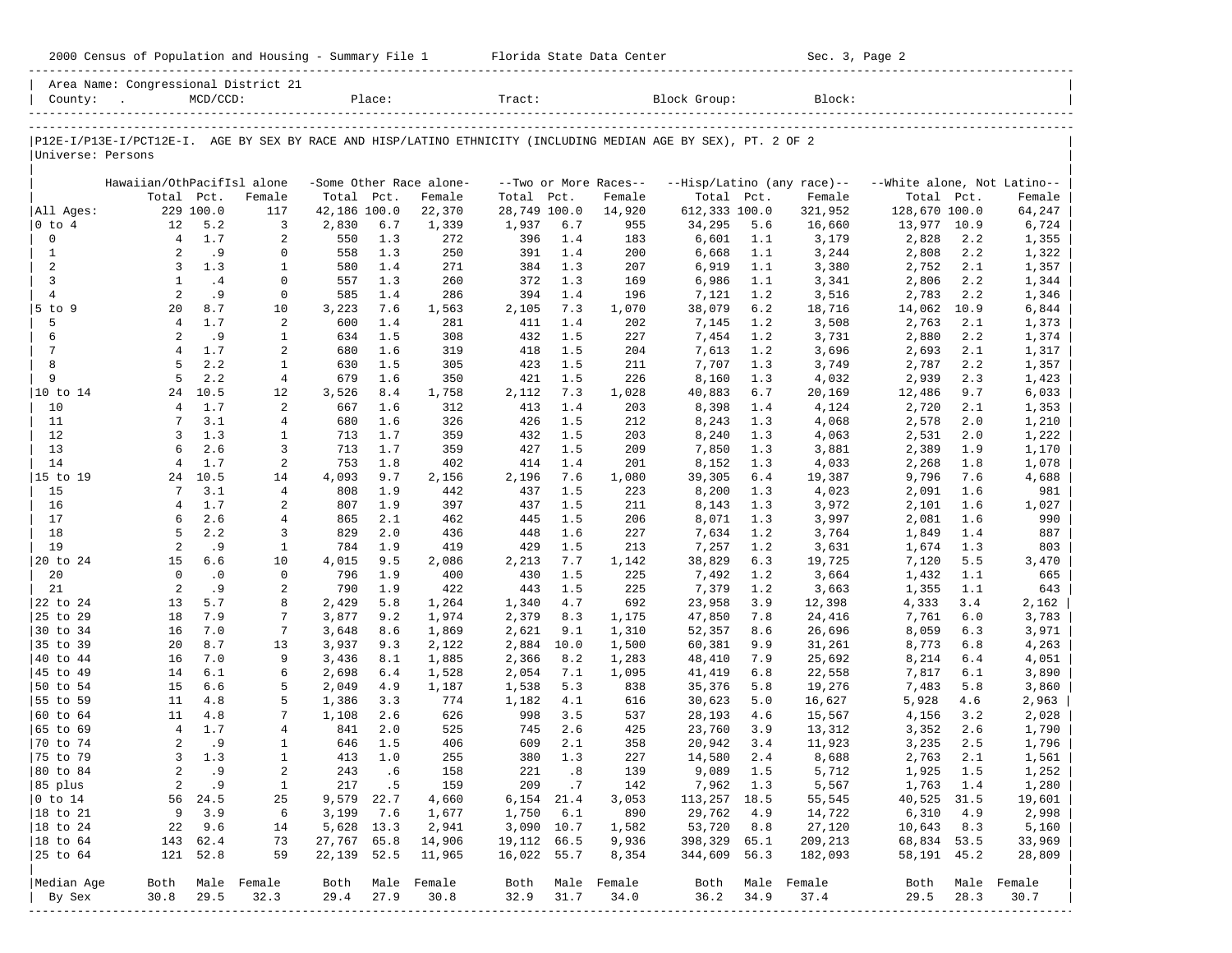|                             |                  |            |                                      |                  |            | 2000 Census of Population and Housing - Summary File 1 Florida State Data Center                                              |                     |            |                |             |             | Sec. 3, Page 1 |             |            |                      |
|-----------------------------|------------------|------------|--------------------------------------|------------------|------------|-------------------------------------------------------------------------------------------------------------------------------|---------------------|------------|----------------|-------------|-------------|----------------|-------------|------------|----------------------|
|                             |                  |            | Area Name: Congressional District 22 |                  |            |                                                                                                                               |                     |            |                |             |             |                |             |            |                      |
| Universe: Persons           |                  |            |                                      |                  |            | P12, P12A-D/P13, P13A-D/P14, PCT12A-D. AGE BY SEX BY RACE AND HISP/LATINO ETHNICITY (INCLUDING MEDIAN AGE BY SEX), PT. 1 OF 2 |                     |            |                |             |             |                |             |            |                      |
|                             |                  |            |                                      |                  |            | ----All Races Combined----- --------White alone-------- --------Black alone-------- AmerInd/NatAlaskan alone                  |                     |            |                |             |             |                |             |            | $----Asian alone---$ |
|                             | Total Pct.       |            | Female                               | Total Pct.       |            | Female                                                                                                                        | Total Pct.          |            | Female         | Total Pct.  |             | Female         | Total Pct.  |            | Female               |
| All Ages:                   | 630,775 100.0    |            | 320,963                              | 544,234 100.0    |            | 276,792                                                                                                                       | 41,954 100.0        |            | 21,686         | 1,378 100.0 |             | 670            | 9,065 100.0 |            | 4,755                |
| $ 0 \t{to} 4$               | 28,218           | 4.5        | 13,673                               | 21,239           | 3.9        | 10,206                                                                                                                        | 3,776               | 9.0        | 1,849          | 86          | 6.2         | 48             | 498         | 5.5        | 258                  |
| $\mathbf 0$                 | 5,975            | .9         | 2,955                                | 4,454            | .8         | 2,170                                                                                                                         | 846                 | 2.0        | 415            | 20          | 1.5         | 10             | 96          | 1.1        | 57                   |
| $\mathbf{1}$<br>2           | 5,751<br>5,457   | .9<br>.9   | 2,784<br>2,618                       | 4,377<br>4,108   | .8<br>.8   | 2,073<br>1,978                                                                                                                | 736<br>712          | 1.8<br>1.7 | 381<br>319     | 20<br>15    | 1.5<br>1.1  | 11<br>10       | 92<br>103   | 1.0<br>1.1 | 49<br>52             |
| $\overline{3}$              | 5,532            | .9         | 2,660                                | 4,171            | .8         | 2,018                                                                                                                         | 747                 | 1.8        | 351            | 11          | .8          | 6              | 104         | 1.1        | 47                   |
| $\overline{4}$              | 5,503            | .9         | 2,656                                | 4,129            | .8         | 1,967                                                                                                                         | 735                 | 1.8        | 383            | 20          | 1.5         | 11             | 103         | 1.1        | 53                   |
| 5 to 9                      | 27,355           | 4.3        | 13,348                               | 20,694           | 3.8        | 10,092                                                                                                                        | 3,667               | 8.7        | 1,779          | 87          | 6.3         | 50             | 429         | 4.7        | 226                  |
| 5                           | 5,352            | .8         | 2,595                                | 4,039            | .7         | 1,943                                                                                                                         | 697                 | 1.7        | 359            | 18          | 1.3         | 10             | 85          | .9         | 42                   |
| 6                           | 5,498            | . 9        | 2,665                                | 4,156            | .8         | 2,004                                                                                                                         | 721                 | 1.7        | 358            | 19          | 1.4         | 12             | 89          | 1.0        | 46                   |
| 7                           | 5,475            | .9         | 2,718                                | 4,143            | .8         | 2,062                                                                                                                         | 759                 | 1.8        | 367            | 12          | .9          | $\overline{4}$ | 80          | .9         | 44                   |
| 8                           | 5,431            | .9         | 2,612                                | 4,083            | .8         | 1,976                                                                                                                         | 733                 | 1.7        | 322            | 17          | 1.2         | 12             | 88          | 1.0        | 48                   |
| 9                           | 5,599            | .9         | 2,758                                | 4,273            | .8         | 2,107                                                                                                                         | 757                 | 1.8<br>8.3 | 373            | 21<br>79    | 1.5<br>5.7  | 12<br>36       | 87          | 1.0<br>5.0 | 46                   |
| 10                          | 26,473<br>5,753  | 4.2<br>.9  | 12,844<br>2,850                      | 20,085<br>4,401  | 3.7<br>.8  | 9,732<br>2,183                                                                                                                | 3,470<br>746        | 1.8        | 1,699<br>373   | 22          | 1.6         | 9              | 452<br>104  | 1.1        | 213<br>56            |
| 11                          | 5,294            | .8         | 2,533                                | 4,024            | .7         | 1,888                                                                                                                         | 715                 | 1.7        | 362            | 18          | 1.3         | 7              | 90          | 1.0        | 47                   |
| 12                          | 5,372            | .9         | 2,608                                | 4,131            | .8         | 1,990                                                                                                                         | 664                 | 1.6        | 323            | 11          | .8          | 10             | 87          | 1.0        | 42                   |
| 13                          | 5,009            | .8         | 2,459                                | 3,715            | .7         | 1,847                                                                                                                         | 709                 | 1.7        | 343            | 17          | 1.2         | 6              | 86          | . 9        | 34                   |
| 14                          | 5,045            | .8         | 2,394                                | 3,814            | .7         | 1,824                                                                                                                         | 636                 | 1.5        | 298            | 11          | .8          | 4              | 85          | . 9        | 34                   |
| 15 to 19                    | 24,991           | 4.0        | 12,238                               | 18,552           | 3.4        | 8,956                                                                                                                         | 3,322               | 7.9        | 1,726          | 76          | 5.5         | 36             | 449         | 5.0        | 236                  |
| 15                          | 4,934            | .8         | 2,417                                | 3,713            | .7         | 1,811                                                                                                                         | 648                 | 1.5        | 332            | 10          | $\cdot$ 7   | 7              | 77          | .8         | 37                   |
| 16                          | 5,035            | .8         | 2,479                                | 3,779            | .7         | 1,834                                                                                                                         | 637                 | 1.5        | 327            | 17          | 1.2         | 6              | 104         | 1.1        | 55                   |
| 17<br>18                    | 5,032            | .8         | 2,481                                | 3,727            | .7         | 1,803                                                                                                                         | 674                 | 1.6<br>1.7 | 349            | 16          | 1.2         | 6<br>10        | 98          | 1.1<br>1.0 | 48                   |
| 19                          | 5,032<br>4,958   | .8<br>.8   | 2,382<br>2,479                       | 3,668<br>3,665   | .7<br>.7   | 1,710<br>1,798                                                                                                                | 705<br>658          | 1.6        | 351<br>367     | 15<br>18    | 1.1<br>1.3  | 7              | 91<br>79    | .9         | 48<br>48             |
| 20 to 24                    | 27,388           | 4.3        | 13,777                               | 20,498           | 3.8        | 10,209                                                                                                                        | 3,151               | 7.5        | 1,720          | 110         | 8.0         | 47             | 598         | 6.6        | 333                  |
| 20                          | 4,911            | .8         | 2,461                                | 3,551            | .7         | 1,755                                                                                                                         | 684                 | 1.6        | 367            | 18          | 1.3         | 9              | 85          | .9         | 47                   |
| 21                          | 4,933            | .8         | 2,474                                | 3,631            | .7         | 1,781                                                                                                                         | 622                 | 1.5        | 355            | 24          | 1.7         | 10             | 96          | 1.1        | 53                   |
| 22 to 24                    | 17,544           | 2.8        | 8,842                                | 13,316           | 2.4        | 6,673                                                                                                                         | 1,845               | 4.4        | 998            | 68          | 4.9         | 28             | 417         | 4.6        | 233                  |
| 25 to 29                    | 39,655           | 6.3        | 19,386                               | 31,190           | 5.7        | 15,137                                                                                                                        | 3,942               | 9.4        | 2,093          | 130         | 9.4         | 57             | 937         | 10.3       | 468                  |
| 30 to 34                    | 47,901           | 7.6        | 22,739                               | 39,118           | 7.2        | 18,375                                                                                                                        | 4,134               | 9.9        | 2,148          | 125         | 9.1         | 58             | 1,034       | 11.4       | 533                  |
| 35 to 39                    | 52,123           | 8.3        | 24,351                               | 43,610           | 8.0        | 20,023                                                                                                                        | 4,097               | 9.8        | 2,130          | 128         | 9.3         | 59             | 952         | 10.5       | 506                  |
| 40 to 44                    | 50,035           | 7.9<br>7.2 | 23,424                               | 42,597           | 7.8        | 19,695                                                                                                                        | 3,649               | 8.7<br>6.6 | 1,816          | 148         | 10.7<br>8.3 | 81             | 886         | 9.8<br>8.0 | 453                  |
| 45 to 49<br> 50 to 54       | 45,184<br>43,558 | 6.9        | 22,177<br>21,701                     | 39,317<br>39,338 | 7.2<br>7.2 | 19,165<br>19,541                                                                                                              | 2,777<br>1,826      | 4.4        | 1,370<br>926   | 115<br>88   | 6.4         | 48<br>40       | 729<br>672  | 7.4        | 413<br>346           |
| 55 to 59                    | 37,337           | 5.9        | 19,118                               | 34,532           | 6.3        | 17,612                                                                                                                        | 1,239               | 3.0        | 671            | 66          | 4.8         | 34             | 439         | 4.8        | 243                  |
| 60 to 64                    | 32,618           | 5.2        | 17,085                               | 30,442           | 5.6        | 15,926                                                                                                                        | 916                 | 2.2        | 497            | 42          | 3.0         | 22             | 356         | 3.9        | 167                  |
| $ 65 \t{to} 69$             | 32,758           | 5.2        | 17,320                               | 31,086           | 5.7        | 16,388                                                                                                                        | 682                 | 1.6        | 381            | 27          | 2.0         | 16             | 249         | 2.7        | 145                  |
| 70 to 74                    | 35,241           | 5.6        | 19,324                               | 34,003           | 6.2        | 18,553                                                                                                                        | 525                 | 1.3        | 349            | 22          | 1.6         | 14             | 157         | 1.7        | 93                   |
| 75 to 79                    | 31,787           | 5.0        | 18,222                               | 30,890           | 5.7        | 17,659                                                                                                                        | 363                 | .9         | 247            | 21          | 1.5         | 12             | 121         | 1.3        | 68                   |
| 80 to 84                    | 23,727           | 3.8        | 14,338                               | 23,147           | 4.3        | 13,972                                                                                                                        | 209                 | . 5        | 138            | 15          | 1.1         | 7              | 68          | .8         | 36                   |
| 85 plus                     | 24,426           | 3.9        | 15,898                               | 23,896           | 4.4        | 15,551                                                                                                                        | 209                 | . 5        | 147            | 13          | .9          | 5              | 39          | .4         | 18                   |
| $ 0 \t\t \text{to} \t\t 14$ | 82,046 13.0      |            | 39,865                               | 62,018 11.4      |            | 30,030                                                                                                                        | 10,913              | 26.0       | 5,327          | 252         | 18.3        | 134            | 1,379 15.2  |            | 697                  |
| 18 to 21<br> 18 to 24       | 19,834<br>37,378 | 3.1<br>5.9 | 9,796<br>18,638                      | 14,515<br>27,831 | 2.7<br>5.1 | 7,044<br>13,717                                                                                                               | 2,669<br>4,514 10.8 | 6.4        | 1,440<br>2,438 | 75<br>143   | 5.4<br>10.4 | 36<br>64       | 351<br>768  | 3.9<br>8.5 | 196<br>429           |
| $ 18$ to $64$               | 385,789 61.2     |            | 188,619                              | 327,975          | 60.3       | 159,191                                                                                                                       | 27,094 64.6         |            | 14,089         | 985         | 71.5        | 463            | 6,773       | 74.7       | 3,558                |
| 25 to 64                    | 348, 411 55.2    |            | 169,981                              | 300,144          | 55.1       | 145,474                                                                                                                       | 22,580              | 53.8       | 11,651         | 842         | 61.1        | 399            | 6,005       | 66.2       | 3,129                |
|                             |                  |            |                                      |                  |            |                                                                                                                               |                     |            |                |             |             |                |             |            |                      |
| Median Age                  | Both             |            | Male Female                          | Both             |            | Male Female                                                                                                                   | Both                |            | Male Female    | Both        | Male        | Female         | Both        | Male       | Female               |
| By Sex                      | 44.1             | 42.4       | 46.0                                 | 46.8             | 44.7       | 49.2                                                                                                                          | 29.6                | 29.2       | 29.9           | 34.8        | 34.5        | 35.3           | 35.6        | 35.3       | 35.9                 |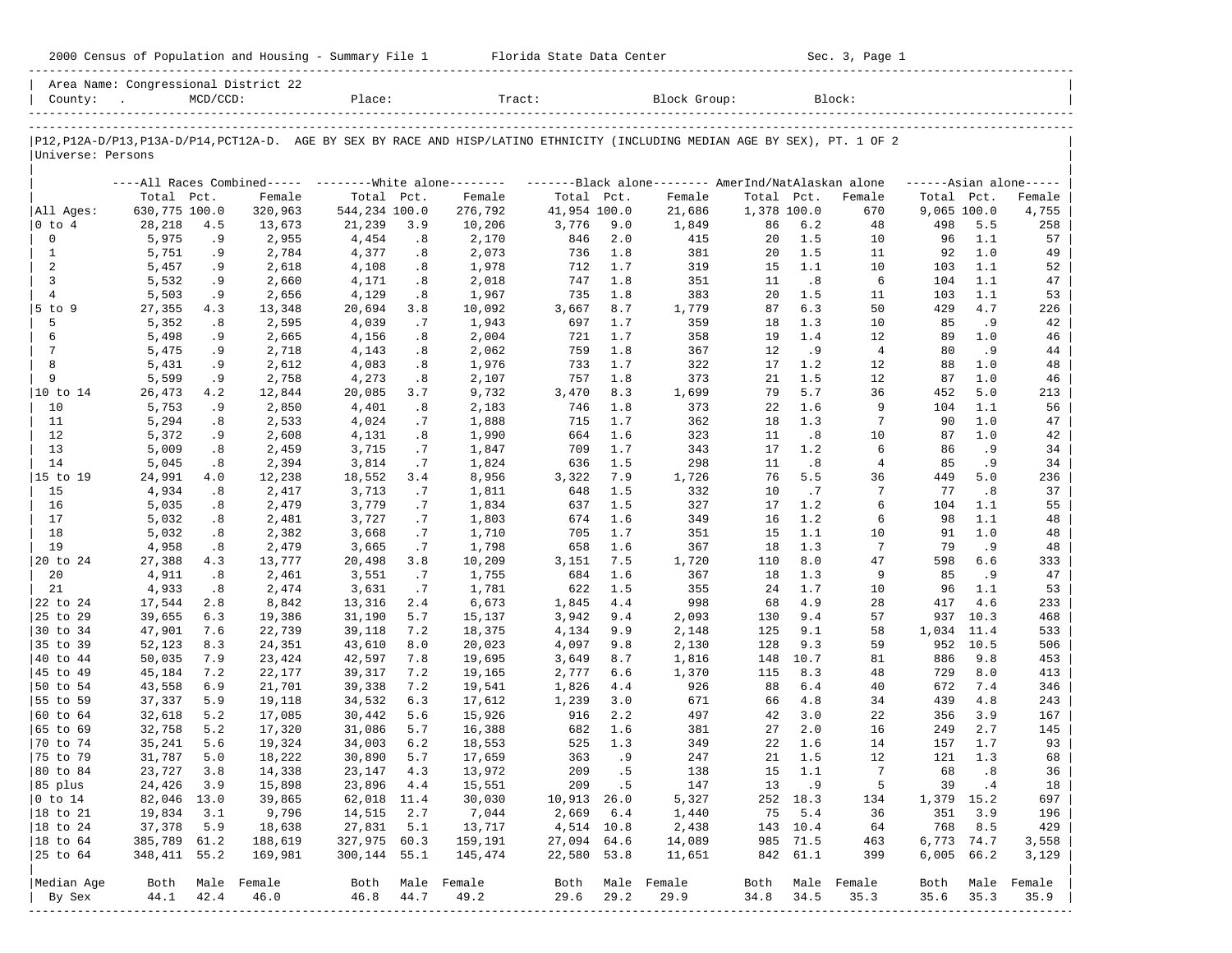|                          | 2000 Census of Population and Housing - Summary File 1 Florida State Data Center |                         |                   |                            |              |                         |                            |             |                                  |                                                                                                                |            | Sec. 3, Page 2             |                             |            |                   |
|--------------------------|----------------------------------------------------------------------------------|-------------------------|-------------------|----------------------------|--------------|-------------------------|----------------------------|-------------|----------------------------------|----------------------------------------------------------------------------------------------------------------|------------|----------------------------|-----------------------------|------------|-------------------|
|                          | Area Name: Congressional District 22<br>County:                                  | $MCD/CCD$ :             |                   |                            |              | Place:                  | Tract:                     |             |                                  | Block Group:                                                                                                   |            | Block:                     |                             |            |                   |
| Universe: Persons        |                                                                                  |                         |                   |                            |              |                         |                            |             |                                  | P12E-I/P13E-I/PCT12E-I. AGE BY SEX BY RACE AND HISP/LATINO ETHNICITY (INCLUDING MEDIAN AGE BY SEX), PT. 2 OF 2 |            |                            |                             |            |                   |
|                          |                                                                                  |                         |                   |                            |              |                         |                            |             |                                  |                                                                                                                |            |                            |                             |            |                   |
|                          | Hawaiian/OthPacifIsl alone                                                       |                         |                   |                            |              | -Some Other Race alone- |                            |             | --Two or More Races--            |                                                                                                                |            | --Hisp/Latino (any race)-- | --White alone, Not Latino-- |            |                   |
| All Ages:                |                                                                                  | Total Pct.<br>352 100.0 | Female<br>148     | Total Pct.<br>17,013 100.0 |              | Female<br>8,500         | Total Pct.<br>16,779 100.0 |             | Female<br>8,412                  | Total Pct.<br>130,065 100.0                                                                                    |            | Female<br>66,402           | Total Pct.<br>439,898 100.0 |            | Female<br>223,295 |
| $0$ to $4$               | 14                                                                               | 4.0                     | 6                 | 1,194                      | 7.0          | 617                     | 1,411                      | 8.4         | 689                              | 7,252                                                                                                          | 5.6        | 3,624                      | 15,787                      | 3.6        | 7,497             |
| $\mathbf 0$              | 2                                                                                | .6                      | $\mathbf 0$       | 246                        | 1.4          | 142                     | 311                        | 1.9         | 161                              | 1,555                                                                                                          | 1.2        | 807                        | 3,285                       | .7         | 1,578             |
| $\mathbf{1}$             | 3                                                                                | . 9                     | $\mathbf{1}$      | 236                        | 1.4          | 123                     | 287                        | 1.7         | 146                              | 1,443                                                                                                          | 1.1        | 722                        | 3,296                       | .7         | 1,540             |
| 2                        | 2                                                                                | .6                      | 2                 | 243                        | 1.4          | 117                     | 274                        | 1.6         | 140                              | 1,432                                                                                                          | 1.1        | 709                        | 3,033                       | .7         | 1,449             |
| $\mathbf{3}$             | 3<br>$\overline{4}$                                                              | . 9                     | 1                 | 227                        | 1.3          | 112                     | 269                        | 1.6         | 125                              | 1,389                                                                                                          | 1.1        | 686                        | 3,138                       | .7         | 1,497             |
| $\overline{4}$<br>5 to 9 | 28                                                                               | 1.1<br>8.0              | 2<br>15           | 242<br>1,220               | 1.4<br>7.2   | 123<br>577              | 270<br>1,230               | 1.6<br>7.3  | 117<br>609                       | 1,433<br>7,001                                                                                                 | 1.1<br>5.4 | 700<br>3,440               | 3,035<br>15,432             | .7<br>3.5  | 1,433<br>7,489    |
| 5                        | 8                                                                                | 2.3                     | 7                 | 242                        | 1.4          | 102                     | 263                        | 1.6         | 132                              | 1,330                                                                                                          | 1.0        | 635                        | 3,059                       | .7         | 1,470             |
| 6                        | 4                                                                                | 1.1                     | 2                 | 252                        | 1.5          | 130                     | 257                        | 1.5         | 113                              | 1,439                                                                                                          | 1.1        | 692                        | 3,081                       | .7         | 1,496             |
| 7                        | 8                                                                                | 2.3                     | $\overline{4}$    | 249                        | 1.5          | 122                     | 224                        | 1.3         | 115                              | 1,411                                                                                                          | 1.1        | 714                        | 3,086                       | .7         | 1,520             |
| 8                        | $\overline{4}$                                                                   | 1.1                     | 1                 | 235                        | 1.4          | 106                     | 271                        | 1.6         | 147                              | 1,419                                                                                                          | 1.1        | 699                        | 3,013                       | .7         | 1,444             |
| 9                        | $\overline{4}$                                                                   | 1.1                     | $\mathbf{1}$      | 242                        | 1.4          | 117                     | 215                        | 1.3         | 102                              | 1,402                                                                                                          | 1.1        | 700                        | 3,193                       | .7         | 1,559             |
| 10 to 14<br>10           | 14<br>$4^{\circ}$                                                                | 4.0<br>1.1              | 5<br>$\mathbf{1}$ | 1,267<br>246               | 7.4<br>1.4   | 644<br>110              | 1,106<br>230               | 6.6<br>1.4  | 515<br>118                       | 7,085<br>1,498                                                                                                 | 5.4<br>1.2 | 3,449<br>727               | 14,800<br>3,253             | 3.4<br>.7  | 7,183<br>1,626    |
| 11                       | $\overline{4}$                                                                   | 1.1                     | $\mathbf{1}$      | 222                        | 1.3          | 122                     | 221                        | 1.3         | 106                              | 1,417                                                                                                          | 1.1        | 699                        | 2,935                       | .7         | 1,360             |
| 12                       | 3                                                                                | .9                      | 3                 | 253                        | 1.5          | 137                     | 223                        | 1.3         | 103                              | 1,429                                                                                                          | 1.1        | 711                        | 3,073                       | .7         | 1,473             |
| 13                       | 2                                                                                | .6                      | 0                 | 269                        | 1.6          | 138                     | 211                        | 1.3         | 91                               | 1,357                                                                                                          | 1.0        | 676                        | 2,737                       | .6         | 1,361             |
| 14                       | $\mathbf{1}$                                                                     | $\cdot$ 3               | $\mathbf 0$       | 277                        | 1.6          | 137                     | 221                        | 1.3         | 97                               | 1,384                                                                                                          | 1.1        | 636                        | 2,802                       | .6         | 1,363             |
| 15 to 19                 | 27                                                                               | 7.7                     | 10                | 1,452                      | 8.5          | 723                     | 1,113                      | 6.6         | 551                              | 7,366                                                                                                          | 5.7        | 3,525                      | 13,262                      | 3.0        | 6,456             |
| 15                       | 3<br>7                                                                           | .9                      | 2                 | 262                        | 1.5          | 129                     | 221                        | 1.3         | 99                               | 1,376                                                                                                          | 1.1        | 689                        | 2,729                       | .6         | 1,310             |
| 16<br>17                 | 6                                                                                | 2.0<br>1.7              | 1<br>2            | 278<br>278                 | 1.6<br>1.6   | 146<br>145              | 213<br>233                 | 1.3<br>1.4  | 110<br>128                       | 1,423<br>1,454                                                                                                 | 1.1<br>1.1 | 695<br>698                 | 2,761<br>2,674              | .6<br>.6   | 1,351<br>1,314    |
| 18                       | 5                                                                                | 1.4                     | 1                 | 318                        | 1.9          | 156                     | 230                        | 1.4         | 106                              | 1,554                                                                                                          | 1.2        | 699                        | 2,567                       | .6         | 1,225             |
| 19                       | 6                                                                                | 1.7                     | $\overline{4}$    | 316                        | 1.9          | 147                     | 216                        | 1.3         | 108                              | 1,559                                                                                                          | 1.2        | 744                        | 2,531                       | .6         | 1,256             |
| 20 to 24                 | 25                                                                               | 7.1                     | 12                | 1,796                      | 10.6         | 859                     | 1,210                      | 7.2         | 597                              | 9,301                                                                                                          | 7.2        | 4,394                      | 13,690                      | 3.1        | 6,997             |
| 20                       | $\overline{4}$                                                                   | 1.1                     | 3                 | 331                        | 1.9          | 160                     | 238                        | 1.4         | 120                              | 1,593                                                                                                          | 1.2        | 730                        | 2,418                       | .5         | 1,242             |
| 21                       | 3                                                                                | .9                      | 1                 | 342                        | 2.0          | 166                     | 215                        | 1.3         | 108                              | 1,670                                                                                                          | 1.3        | 765                        | 2,418                       | . 5        | 1,239             |
| 22 to 24<br>25 to 29     | 18<br>35                                                                         | 5.1<br>9.9              | 8<br>14           | 1,123<br>1,961             | 6.6          | 533                     | 757                        | 4.5<br>8.7  | 369<br>691                       | 6,038                                                                                                          | 4.6<br>9.3 | 2,899<br>5,879             | 8,854                       | 2.0        | 4,516             |
| 30 to 34                 | 32                                                                               | 9.1                     | 14                | 1,860                      | 11.5<br>10.9 | 926<br>844              | 1,460<br>1,598             | 9.5         | 767                              | 12,088<br>12,852                                                                                               | 9.9        | 6,126                      | 21,970<br>28,965            | 5.0<br>6.6 | 10,610<br>13,491  |
| 35 to 39                 |                                                                                  | 44 12.5                 | 22                | 1,628                      | 9.6          | 782                     | 1,664                      | 9.9         | 829                              | 12,655                                                                                                         | 9.7        | 6,172                      | 33,437                      | 7.6        | 15,060            |
| 40 to 44                 | 33                                                                               | 9.4                     | 10                | 1,306                      | 7.7          | 666                     | 1,416                      | 8.4         | 703                              | 10,674                                                                                                         | 8.2        | 5,278                      | 33,930                      | 7.7        | 15,418            |
| 45 to 49                 | 23                                                                               | 6.5                     | 11                | 1,056                      | 6.2          | 576                     | 1,167                      | 7.0         | 594                              | 8,775                                                                                                          | 6.7        | 4,618                      | 32,177                      | 7.3        | 15,426            |
| 50 to 54                 | 20                                                                               | 5.7                     | $\overline{4}$    | 755                        | 4.4          | 408                     | 859                        | 5.1         | 436                              | 7,520                                                                                                          | 5.8        | 4,030                      | 33,019                      | 7.5        | 16,165            |
| 55 to 59<br>60 to 64     | 14<br>9                                                                          | 4.0<br>2.6              | 6<br>3            | 439<br>334                 | 2.6<br>2.0   | 243                     | 608                        | 3.6<br>3.1  | 309<br>292                       | 6,211                                                                                                          | 4.8        | 3,451                      | 29,094<br>25,516            | 6.6        | 14,582            |
| 65 to 69                 | 9                                                                                | 2.6                     | 5                 | 264                        | 1.6          | 178<br>159              | 519<br>441                 | 2.6         | 226                              | 5,584<br>5,120                                                                                                 | 4.3<br>3.9 | 3,186<br>2,891             | 26,499                      | 5.8<br>6.0 | 13,104<br>13,804  |
| 70 to 74                 | 9                                                                                | 2.6                     | 4                 |                            | 194 1.1      | 115                     | 331                        | 2.0         | 196                              | 4,401                                                                                                          | 3.4        | 2,514                      | 30,014                      | 6.8        | 16,299            |
| 75 to 79                 | 3                                                                                | . 9                     | 1                 | 124                        | .7           | 72                      | 265                        | 1.6         | 163                              | 3,033                                                                                                          | 2.3        | 1,761                      | 28,127                      | 6.4        | 16,066            |
| 80 to 84                 | 6                                                                                | 1.7                     | 2                 | 83                         | .5           | 54                      | 199                        | 1.2         | 129                              | 1,739                                                                                                          | 1.3        | 1,116                      | 21,569                      | 4.9        | 12,959            |
| 85 plus                  | 7                                                                                | 2.0                     | 4                 | 80                         | .5           | 57                      | 182                        | 1.1         | 116                              | 1,408                                                                                                          | 1.1        | 948                        | 22,610                      | 5.1        | 14,689            |
| $ 0 \t{to} 14$           | 56                                                                               | 15.9                    | 26                | 3,681                      | 21.6         | 1,838                   | 3,747                      | 22.3        | 1,813                            | 21,338 16.4                                                                                                    |            | 10,513                     | 46,019 10.5                 |            | 22,169            |
| 18 to 21                 | 18                                                                               | 5.1<br>10.2             | 9                 | 1,307<br>2,430 14.3        | 7.7          | 629                     | 899<br>1,656               | 5.4         | 442                              | 6,376                                                                                                          | 4.9        | 2,938                      | 9,934                       | 2.3        | 4,962             |
| 18 to 24<br>18 to 64     | 36<br>246                                                                        | 69.9                    | 17<br>101         | 11,769                     | 69.2         | 1,162<br>5,785          | 10,947                     | 9.9<br>65.2 | 811<br>5,432                     | 12,414<br>88,773 68.3                                                                                          | 9.5        | 5,837<br>44,577            | 18,788<br>256,896 58.4      | 4.3        | 9,478<br>123,334  |
| 25 to 64                 | 210                                                                              | 59.7                    | 84                | 9,339 54.9                 |              | 4,623                   | 9,291 55.4                 |             | 4,621                            | 76,359 58.7                                                                                                    |            | 38,740                     | 238,108                     | 54.1       | 113,856           |
|                          |                                                                                  |                         |                   |                            |              |                         |                            |             |                                  |                                                                                                                |            |                            |                             |            |                   |
| Median Age               | Both                                                                             |                         | Male Female       | Both                       |              | Male Female             | Both                       |             | Male Female                      | Both                                                                                                           |            | Male Female                | Both                        |            | Male Female       |
| By Sex                   | 35.1                                                                             | 35.4                    | 33.8              | 29.1                       | 28.7         | 29.5                    | 32.8                       | 32.0        | 33.7<br>------------------------ | 35.8                                                                                                           | 34.5       | 37.2                       | 49.5                        | 47.1       | 51.9              |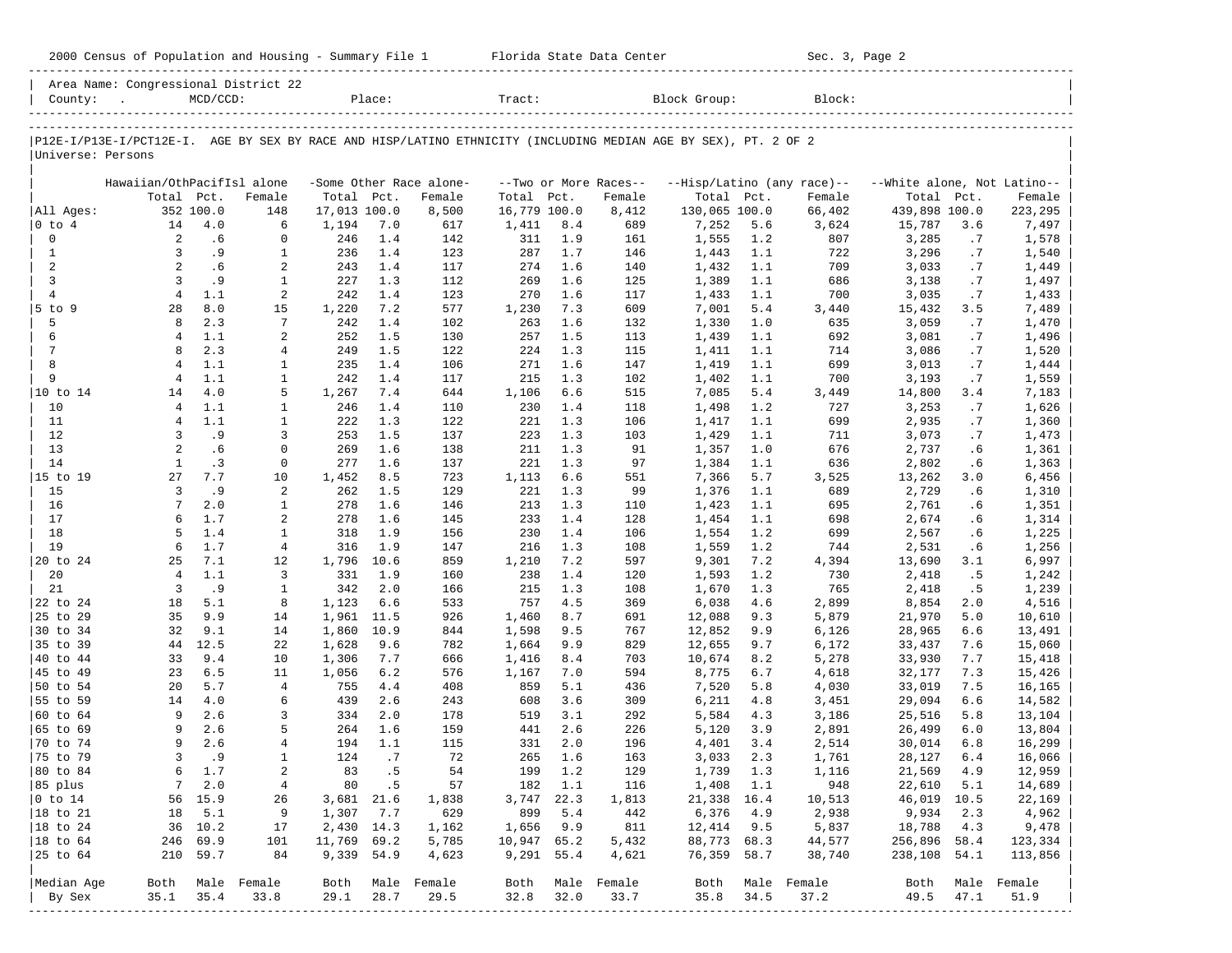|                      |                                                                           |             |                  |                 |            | 2000 Census of Population and Housing - Summary File 1 Florida State Data Center                                              |                  |                 |                 |             |            | Sec. 3, Page 1 |             |            |                      |
|----------------------|---------------------------------------------------------------------------|-------------|------------------|-----------------|------------|-------------------------------------------------------------------------------------------------------------------------------|------------------|-----------------|-----------------|-------------|------------|----------------|-------------|------------|----------------------|
| County:              | Area Name: Congressional District 23<br><b>Contract Contract Contract</b> | $MCD/CCD$ : |                  | Place:          |            | Tract:                                                                                                                        |                  |                 | Block Group:    |             |            | Block:         |             |            |                      |
|                      |                                                                           |             |                  |                 |            | P12, P12A-D/P13, P13A-D/P14, PCT12A-D. AGE BY SEX BY RACE AND HISP/LATINO ETHNICITY (INCLUDING MEDIAN AGE BY SEX), PT. 1 OF 2 |                  |                 |                 |             |            |                |             |            |                      |
| Universe: Persons    |                                                                           |             |                  |                 |            |                                                                                                                               |                  |                 |                 |             |            |                |             |            |                      |
|                      |                                                                           |             |                  |                 |            | ----All Races Combined----- --------White alone------- ----------Black alone-------- AmerInd/NatAlaskan alone                 |                  |                 |                 |             |            |                |             |            | $----Asian alone---$ |
|                      | Total                                                                     | Pct.        | Female           | Total Pct.      |            | Female                                                                                                                        | Total Pct.       |                 | Female          | Total Pct.  |            | Female         | Total Pct.  |            | Female               |
| All Ages:            | 618,766 100.0                                                             |             | 311,736          | 214,516 100.0   |            | 104,588                                                                                                                       | 342,343 100.0    |                 | 178,373         | 1,874 100.0 |            | 872            | 5,824 100.0 |            | 2,931                |
| $0$ to $4$           | 47,130                                                                    | 7.6         | 23,002           | 10,967          | 5.1        | 5,273                                                                                                                         | 30,174           | 8.8             | 14,781          | 174         | 9.3        | 79             | 369         | 6.3        | 178                  |
| 0                    | 9,311                                                                     | 1.5         | 4,566            | 2,226           | 1.0        | 1,074                                                                                                                         | 5,817            | 1.7             | 2,864           | 32          | 1.7        | 11             | 74          | 1.3        | 30                   |
| 1<br>2               | 9,208<br>9,407                                                            | 1.5<br>1.5  | 4,490<br>4,580   | 2,172<br>2,102  | 1.0<br>1.0 | 1,039<br>1,024                                                                                                                | 5,857<br>6,094   | 1.7<br>1.8      | 2,847<br>2,969  | 34<br>38    | 1.8<br>2.0 | 21<br>18       | 55<br>87    | .9<br>1.5  | 28<br>46             |
| 3                    | 9,484                                                                     | 1.5         | 4,606            | 2,199           | 1.0        | 1,046                                                                                                                         | 6,161            | 1.8             | 3,017           | 33          | 1.8        | 15             | 75          | 1.3        | 34                   |
| 4                    | 9,720                                                                     | 1.6         | 4,760            | 2,268           | 1.1        | 1,090                                                                                                                         | 6,245            | 1.8             | 3,084           | 37          | 2.0        | 14             | 78          | 1.3        | 40                   |
| $5$ to $9$           | 51,188                                                                    | 8.3         | 24,969           | 11,355          | 5.3        | 5,484                                                                                                                         | 34,274 10.0      |                 | 16,750          | 177         | 9.4        | 99             | 368         | 6.3        | 174                  |
| 5                    | 9,785                                                                     | 1.6         | 4,918            | 2,192           | 1.0        | 1,082                                                                                                                         | 6,463            | 1.9             | 3,263           | 41          | 2.2        | 24             | 73          | 1.3        | 39                   |
| 6                    | 10,041                                                                    | 1.6         | 4,880            | 2,249           | 1.0        | 1,076                                                                                                                         | 6,672            | 1.9             | 3,263           | 33          | 1.8        | 19             | 76          | 1.3        | 41                   |
| 7                    | 10,369                                                                    | 1.7         | 4,983            | 2,326           | 1.1        | 1,131                                                                                                                         | 6,916            | 2.0             | 3,299           | 43          | 2.3        | 25             | 71          | 1.2        | 33                   |
| 8                    | 10,263                                                                    | 1.7         | 4,968            | 2,226           | 1.0        | 1,072                                                                                                                         | 6,925            | 2.0             | 3,358           | 32          | 1.7        | 14             | 64          | 1.1        | 28                   |
| 9                    | 10,730                                                                    | 1.7         | 5,220            | 2,362           | 1.1        | 1,123                                                                                                                         | 7,298            | 2.1             | 3,567           | 28          | 1.5        | 17             | 84          | 1.4        | 33                   |
| 10 to 14             | 51,875                                                                    | 8.4         | 25,367           | 11,223          | 5.2        | 5,358                                                                                                                         | 35,562           | 10.4            | 17,529          | 164         | 8.8        | 78             | 385         | 6.6        | 195                  |
| 10                   | 11,082                                                                    | 1.8         | 5,408            | 2,390           | 1.1        | 1,121                                                                                                                         | 7,585            | 2.2             | 3,775           | 33          | 1.8        | 17             | 77          | 1.3        | 39                   |
| 11<br>12             | 10,509<br>10,089                                                          | 1.7<br>1.6  | 5,160<br>4,932   | 2,272<br>2,181  | 1.1        | 1,098                                                                                                                         | 7,163<br>6,970   | 2.1<br>2.0      | 3,530<br>3,405  | 40<br>25    | 2.1<br>1.3 | 20<br>11       | 83<br>75    | 1.4<br>1.3 | 37<br>38             |
| 13                   | 10,073                                                                    | 1.6         | 4,961            | 2,162           | 1.0<br>1.0 | 1,061<br>1,024                                                                                                                | 6,967            | 2.0             | 3,474           | 21          | 1.1        | 11             | 68          | 1.2        | 36                   |
| 14                   | 10,122                                                                    | 1.6         | 4,906            | 2,218           | 1.0        | 1,054                                                                                                                         | 6,877            | 2.0             | 3,345           | 45          | 2.4        | 19             | 82          | 1.4        | 45                   |
| 15 to 19             | 48,423                                                                    | 7.8         | 23,399           | 10,954          | 5.1        | 4,980                                                                                                                         | 31,744           | 9.3             | 15,771          | 154         | 8.2        | 76             | 398         | 6.8        | 199                  |
| 15                   | 9,950                                                                     | 1.6         | 4,797            | 2,181           | 1.0        | 996                                                                                                                           | 6,748            | 2.0             | 3,309           | 32          | 1.7        | 17             | 75          | 1.3        | 30                   |
| 16                   | 9,920                                                                     | 1.6         | 4,837            | 2,159           | 1.0        | 987                                                                                                                           | 6,645            | 1.9             | 3,314           | 26          | 1.4        | 15             | 96          | 1.6        | 58                   |
| 17                   | 10,075                                                                    | 1.6         | 4,856            | 2,233           | 1.0        | 1,022                                                                                                                         | 6,673            | 1.9             | 3,283           | 35          | 1.9        | 22             | 80          | 1.4        | 43                   |
| 18                   | 9,662                                                                     | 1.6         | 4,702            | 2,217           | 1.0        | 1,027                                                                                                                         | 6,225            | 1.8             | 3,142           | 28          | 1.5        | 10             | 68          | 1.2        | 28                   |
| 19                   | 8,816                                                                     | 1.4         | 4,207            | 2,164           | 1.0        | 948                                                                                                                           | 5,453            | 1.6             | 2,723           | 33          | 1.8        | 12             | 79          | 1.4        | 40                   |
| 20 to 24             | 42,920                                                                    | 6.9         | 20,763           | 12,224          | 5.7        | 5,336                                                                                                                         | 24,609           | 7.2             | 12,892          | 169         | 9.0        | 68             | 417         | 7.2        | 205                  |
| 20                   | 8,970                                                                     | 1.4         | 4,260            | 2,304           | 1.1        | 998                                                                                                                           | 5,423            | 1.6             | 2,737           | 27          | 1.4        | 13             | 81          | 1.4        | 40                   |
| 21                   | 8,502                                                                     | 1.4         | 4,081            | 2,365           | 1.1        | 1,006                                                                                                                         | 4,911            | 1.4             | 2,583           | 46          | 2.5        | 15             | 83          | 1.4        | 46                   |
| 22 to 24<br>25 to 29 | 25,448<br>43,841                                                          | 4.1<br>7.1  | 12,422<br>21,540 | 7,555<br>14,301 | 3.5<br>6.7 | 3,332<br>6,316                                                                                                                | 14,275<br>23,678 | 4.2<br>6.9      | 7,572<br>12,724 | 96<br>166   | 5.1<br>8.9 | 40<br>71       | 253<br>532  | 4.3<br>9.1 | 119<br>265           |
| 30 to 34             | 45,855                                                                    | 7.4         | 22,747           | 16,069          | 7.5        | 7,086                                                                                                                         | 24,288           | 7.1             | 13,212          | 173         | 9.2        | 82             | 552         | 9.5        | 275                  |
| 35 to 39             | 50,484                                                                    | 8.2         | 24,717           | 18,188          | 8.5        | 7,953                                                                                                                         | 26,915           | 7.9             | 14,334          | 157         | 8.4        | 72             | 572         | 9.8        | 278                  |
| 40 to 44             | 48,473                                                                    | 7.8         | 23,828           | 17,277          | 8.1        | 7,663                                                                                                                         | 26,520           | 7.7             | 14,002          | 154         | 8.2        | 68             | 508         | 8.7        | 268                  |
| 45 to 49             | 40,196                                                                    | 6.5         | 20,025           | 14,978          | 7.0        | 6,881                                                                                                                         | 21,443           | 6.3             | 11,377          | 113         | 6.0        | 47             | 485         | 8.3        | 243                  |
| 50 to 54             | 32,808                                                                    | 5.3         | 16,630           | 13,283          | 6.2        | 6,403                                                                                                                         | 16,887           | 4.9             | 9,003           | 74          | 3.9        | 41             | 371         | 6.4        | 186                  |
| 55 to 59             | 25,600                                                                    | 4.1         | 13,103           | 11,195          | 5.2        | 5,604                                                                                                                         | 12,648           | 3.7             | 6,668           | 55          | 2.9        | 26             | 254         | 4.4        | 126                  |
| 60 to 64             | 21,611                                                                    | 3.5         | 11,171           | 9,735           | 4.5        | 4,946                                                                                                                         | 10,618           | 3.1             | 5,601           | 47          | 2.5        | 21             | 196         | 3.4        | 112                  |
| 65 to 69             | 18,672                                                                    | 3.0         | 10,091           | 9,454           | 4.4        | 4,992                                                                                                                         | 8,206            | 2.4             | 4,568           | 35          | 1.9        | 18             | 155         | 2.7        | 86                   |
| 70 to 74             | 16,219                                                                    | 2.6         | 9,020            | 9,378 4.4       |            | 5,071                                                                                                                         | 6,171            | 1.8             | 3,594           |             | 24 1.3     | 10             | 124         | 2.1        | 67                   |
| 75 to 79             | 13,001                                                                    | 2.1         | 7,730            | 8,478           | 4.0        | 4,980                                                                                                                         | 4,098            | 1.2             | 2,494           | 9           | .5         | 3              | 74          | 1.3        | 45                   |
| 80 to 84<br>85 plus  | 9,610<br>10,860                                                           | 1.6<br>1.8  | 6,112            | 6,891<br>8,566  | 3.2<br>4.0 | 4,334<br>5,928                                                                                                                | 2,477<br>2,031   | $\cdot$ 7<br>.6 | 1,641<br>1,432  | 16<br>13    | .9<br>.7   | 5<br>8         | 33<br>31    | .6<br>.5   | 15<br>14             |
| $0$ to $14$          | 150,193                                                                   | 24.3        | 7,522<br>73,338  | 33,545 15.6     |            | 16,115                                                                                                                        | 100,010 29.2     |                 | 49,060          | 515         | 27.5       | 256            | 1,122 19.3  |            | 547                  |
| $ 18 \text{ to } 21$ | 35,950                                                                    | 5.8         | 17,250           | 9,050           | 4.2        | 3,979                                                                                                                         | 22,012           | 6.4             | 11,185          | 134         | 7.2        | 50             | 311         | 5.3        | 154                  |
| 18 to 24             | 61,398                                                                    | 9.9         | 29,672           | 16,605          | 7.7        | 7,311                                                                                                                         | 36,287 10.6      |                 | 18,757          | 230         | 12.3       | 90             | 564         | 9.7        | 273                  |
| $ 18 \text{ to } 64$ | 370,266 59.8                                                              |             | 183,433          | 131,631         | 61.4       | 60,163                                                                                                                        | 199,284 58.2     |                 | 105,678         | 1,169       | 62.4       | 518            | 4,034 69.3  |            | 2,026                |
| 25 to 64             | 308,868 49.9                                                              |             | 153,761          | 115,026 53.6    |            | 52,852                                                                                                                        | 162,997 47.6     |                 | 86,921          | 939         | 50.1       | 428            | 3,470 59.6  |            | 1,753                |
| Median Age           | Both                                                                      |             | Male Female      | Both            | Male       | Female                                                                                                                        | Both             | Male            | Female          | Both        | Male       | Female         | Both        | Male       | Female               |
| By Sex               | 32.6                                                                      | 31.5        | 33.7             | 40.5            | 38.8       | 42.9                                                                                                                          | 28.2             | 26.5            | 29.5            | 27.8        | 28.3       | 27.2           | 34.0        | 33.5       | 34.5                 |

-----------------------------------------------------------------------------------------------------------------------------------------------------